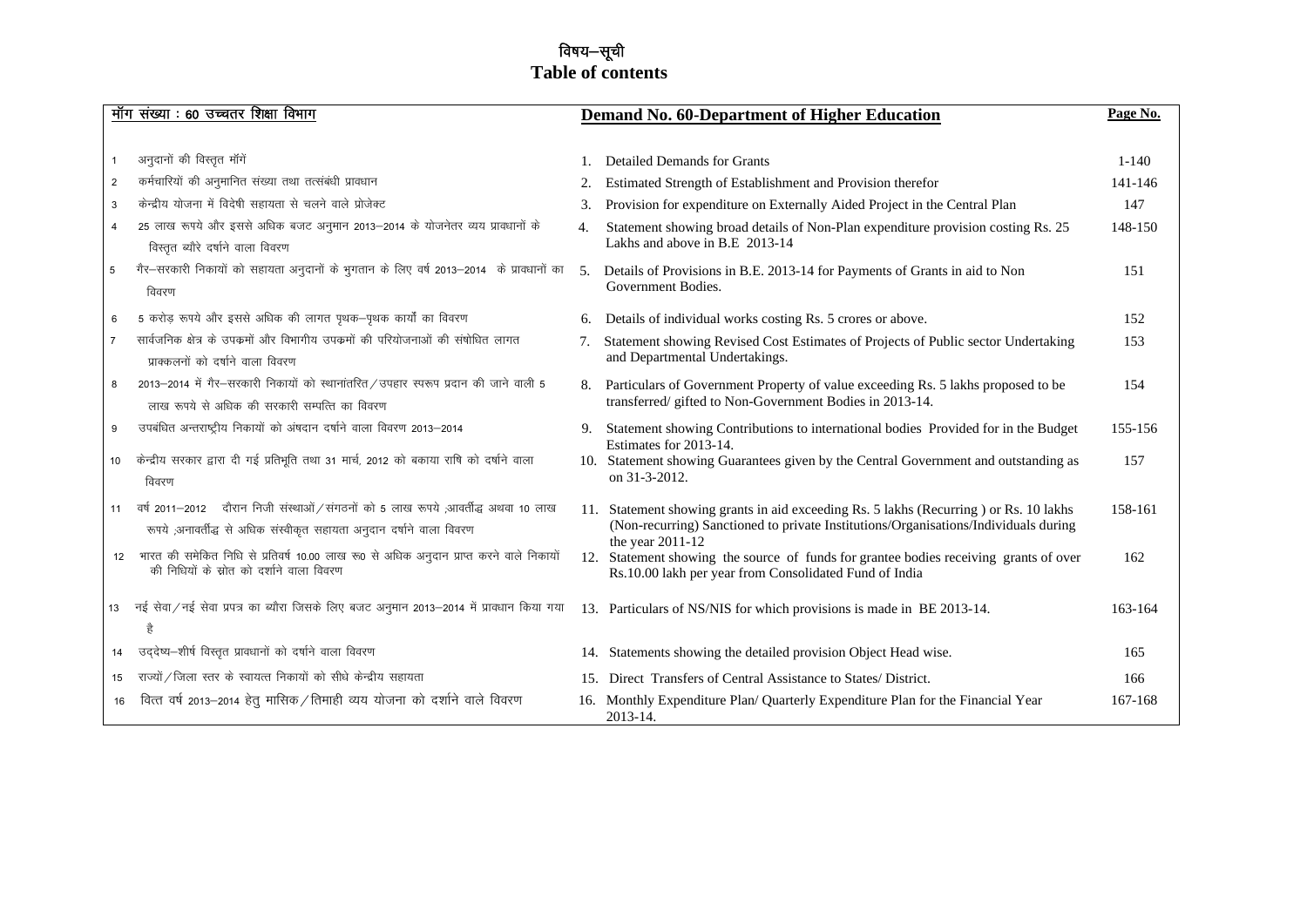$\overline{\phantom{a}}$ 

|                                     | राजस्व<br><b>REVENUE</b> | पूंजी<br><b>CAPITAL</b> | আৰ<br>Total |
|-------------------------------------|--------------------------|-------------------------|-------------|
| स्वीकृत<br><b>VOTED</b><br>प्रमारित | 267500000                | $- -$                   | 267500000   |
| <b>CHARGED</b>                      | $- -$                    | $ -$                    | $ -$        |

| (हजार रूपया न)          |        |                          |              |                                       |              |          |  |
|-------------------------|--------|--------------------------|--------------|---------------------------------------|--------------|----------|--|
| (In thousands of ₹)     |        |                          |              |                                       |              |          |  |
| बजट अनुमान              |        | संशोधित अनुमान           |              | बजट अनुमान<br><b>Budget Estimates</b> |              | वास्तविक |  |
| <b>Budget Estimates</b> |        | <b>Revised Estimates</b> |              |                                       |              | Actuals  |  |
| 2013-2014               |        | 2012-13                  |              | 2012-13                               |              | 2011-12  |  |
| जोड<br>आयोजना–भिन्न     | आयोजना | आयोजना आयोजना–भिन्न      | आयोजना–भिन्न | आयोजना                                | आयोजना–भिन्न | आयोजना   |  |
| Total<br>Non-Plan       | Plan   | Non-Plan<br>Plan         | Non-Plan     | Plan                                  | Non-Plan     | Plan     |  |

|                   |        |            |        |       |        | राजस्व विभाग<br>सचिवालय-सामाजिक सेवाएं<br>मुख्य शीर्ष "2251" | 2251     | <b>Revenue Section</b><br>Secretariat-Social<br>Services (Major Head) |            |        |        |
|-------------------|--------|------------|--------|-------|--------|--------------------------------------------------------------|----------|-----------------------------------------------------------------------|------------|--------|--------|
|                   |        |            |        |       |        | सचिवालय (लघु शीर्घ)                                          | 00.090   | Secretariat                                                           |            |        |        |
|                   |        |            |        |       |        | उच्चतर शिक्षा विभाग                                          | 17       | Department of Higher<br>Education                                     |            |        |        |
|                   |        |            |        |       |        | स्थापना                                                      | 02       | Establishment                                                         |            |        |        |
| $\qquad \qquad -$ | 379896 | $\sim$ $-$ | 609829 | $-1$  | 629291 | वेतन                                                         | 17.02.01 | Salaries                                                              | $\sim$ $-$ | 630629 | 630629 |
| $\sim$ $-$        | 787    | $- -$      | 2121   | $-1$  | 1909   | समयोपरि भत्ता                                                |          | 17.02.03 Overtime Allowance                                           | $- -$      | 2121   | 2121   |
| $ -$              | 9304   | $\sim$ $-$ | 6850   | ۰.    | 6850   | चिकित्सीय उपचार                                              |          | 17.02.06 Medical Treatment                                            | $\sim$ $-$ | 6850   | 6850   |
| $- -$             | 12758  | $- -$      | 15000  | $-1$  | 13500  | घरेलू यात्रा व्यय                                            |          | 17.02.11 Domestic Travel Expenses                                     | $-1$       | 20000  | 20000  |
| $- -$             | 5797   | $- -$      | 7000   | $-1$  | 6300   | विदेशी यात्रा व्यय                                           |          | 17.02.12 Foreign Travel Expenses                                      | $\sim$ $-$ | 10000  | 10000  |
| $ -$              | 93975  | $- -$      | 97200  | ۰.    | 97200  | कार्यालय व्यय                                                |          | 17.02.13 Office Expenses                                              | $\sim$ $-$ | 117200 | 117200 |
| $\sim$ $-$        | 1799   | $-$        | 3100   | ۰.    |        | 2790 प्रकाशन                                                 |          | 17.02.16 Publications                                                 | $- -$      | 3100   | 3100   |
|                   | $\sim$ | $-$        | 200    | ۰.    | 180    | वैकिंग रोकड लेन-देन कर                                       |          | 17.02.17 Banking Cash Transaction<br>Tax                              | $\sim$ $-$ | 200    | 200    |
| $- -$             | 5924   | $- -$      | 7500   | $-1$  | 6750   | अन्य प्रशासनिक व्यय                                          |          | 17.02.20 Other Administrative<br>Expenses                             | $\sim$ $-$ | 7500   | 7500   |
| $- -$             | 62223  | $\sim$ $-$ | 63500  | ۰.    |        | 57150 प्रचार एवं प्रसार                                      |          | 17.02.26 Advertising and Publicity                                    | $\sim$ $-$ | 76000  | 76000  |
| $ -$              | 2390   | $- -$      | 2500   | $ -$  | 2250   | व्यावसायिक सेवाएं                                            |          | 17.02.28 Professional Services                                        | $\sim$ $-$ | 2500   | 2500   |
| - -               | 85     | $- -$      | 200    | $- -$ | 180    | सहायता अनुदान –सामान्य                                       |          | 17.02.31 Grants-in-aid-General                                        | $- -$      | 200    | 200    |
| $ -$              | 2390   | $-$        | 22500  | ۰.    | 2250   | अन्य प्रभार                                                  |          | 17.02.50 Other Charges                                                | $\sim$ $-$ | 22500  | 22500  |
| - -               | $- -$  | $- -$      | $- -$  | $- -$ | $ -$   | पूंजीगत परिसम्पत्तियों के सृजन<br>हेतु अनुदान                |          | 17.02.35 Grants for creation of<br>capital assets                     | $- -$      | $- -$  | $- -$  |
|                   |        |            |        |       |        | सहायता अनुदान – वेतन<br>राष्ट्रीय शिक्षा दिवस                | 03       | 17.02.36 Grants-in-aid-Salaries<br>National Education Day             |            |        |        |
| $- -$             | 909    | $- -$      | 1000   | $- -$ |        | 900 अन्य प्रभार                                              |          | 17.03.50 Other Charges                                                | $- -$      | 1000   | 1000   |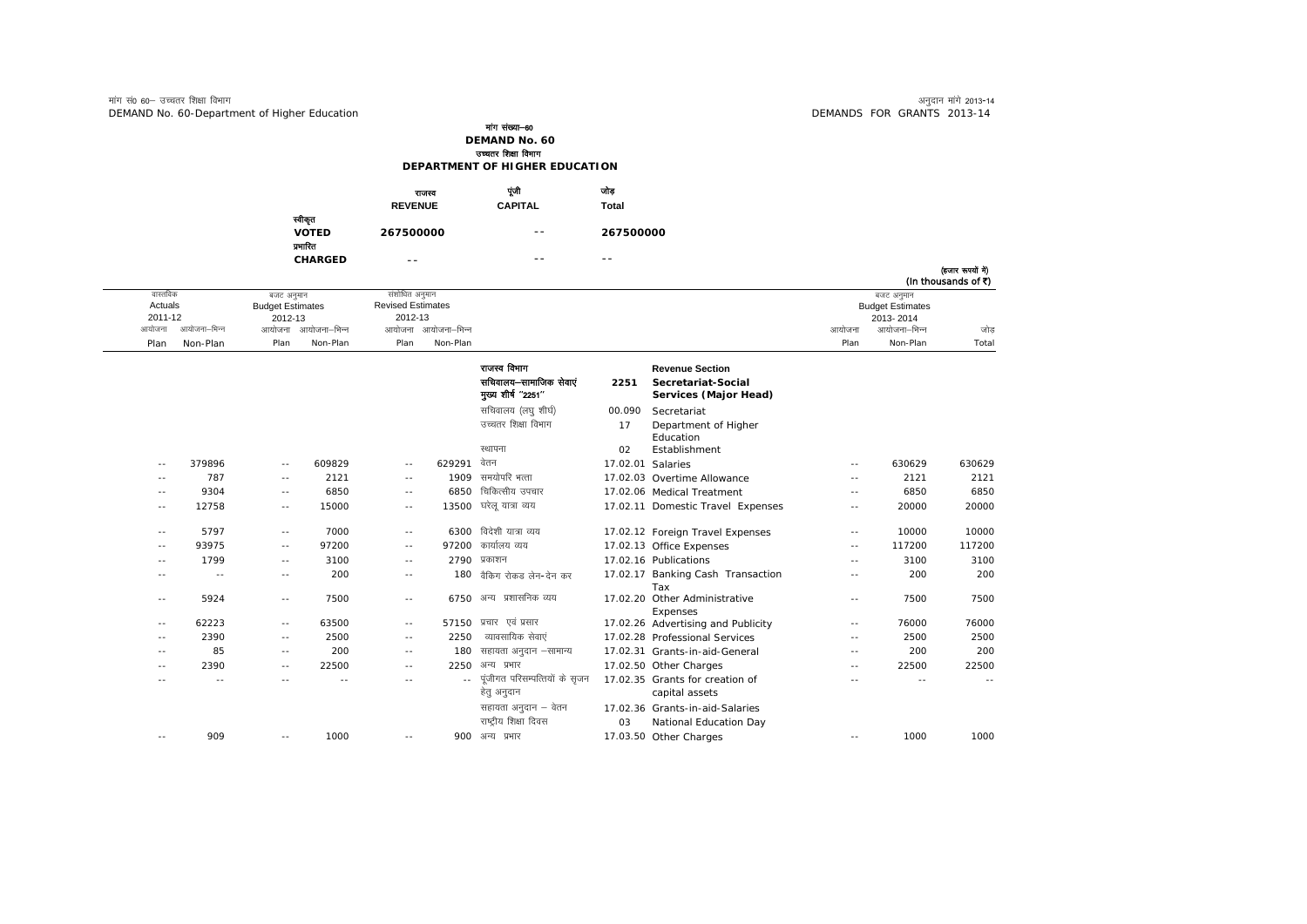| (हजार रूपयों में)<br>(In thousands of ₹) |                                                    |            |                                                    |               |                                              |                     |                                                                                                           |                     |               | DEMANDS FOR GRANTS 2013-14 |                                |  |
|------------------------------------------|----------------------------------------------------|------------|----------------------------------------------------|---------------|----------------------------------------------|---------------------|-----------------------------------------------------------------------------------------------------------|---------------------|---------------|----------------------------|--------------------------------|--|
|                                          | बजट अनुमान<br><b>Budget Estimates</b><br>2013-2014 |            |                                                    |               |                                              |                     | संशोधित अनुमान<br>बजट अनुमान<br><b>Revised Estimates</b><br><b>Budget Estimates</b><br>2012-13<br>2012-13 |                     |               |                            | वास्तविक<br>Actuals<br>2011-12 |  |
| जोड                                      | आयोजना–भिन्न                                       | आयोजना     |                                                    |               |                                              | आयोजना आयोजना-भिन्न |                                                                                                           | आयोजना आयोजना-भिन्न |               | आयोजना–भिन्न               | आयोजना                         |  |
| Total                                    | Non-Plan                                           | Plan       |                                                    |               |                                              | Non-Plan            | Plan                                                                                                      | Non-Plan            | Plan          | Non-Plan                   | Plan                           |  |
|                                          |                                                    |            | Central Advisory Board of<br>Education (CABE)      | 04            | केन्द्रीय शिक्षा सलाहकार बोर्ड<br>(सीएबीई)   |                     |                                                                                                           |                     |               |                            |                                |  |
| 4000                                     | 4000                                               | $- -$      | 17.04.50 Other Charges<br>Information Technology   | 17.99         | 2500 अन्य प्रभार<br>सूचना प्रौद्योगिकी       |                     | $\sim$ $\sim$                                                                                             | 2500                | $\sim$ $\sim$ | 2129                       | $\sim$ $-$                     |  |
|                                          | $-$                                                | $\sim$ $-$ | 17.99.13 Office Expenses                           |               | -- कार्यालय व्यय                             |                     | 10000                                                                                                     | $- -$               | 10000         | $- -$                      | 13432                          |  |
|                                          |                                                    |            | 17.99.20 Other Administrative<br>Expenses          |               | -- अन्य प्रशासनिक व्यय                       |                     | 3150                                                                                                      | $\sim$ $-$          | 3150          | $- -$                      | 4278                           |  |
|                                          | $-$                                                | - -        | 17.99.50 Other Charges                             |               | अन्य प्रभार                                  | $- -$               | 1800                                                                                                      | $ -$                | 1800          | $- -$                      | 1246                           |  |
|                                          | $-1$                                               |            | 17.99.35 Grants for creation of<br>capital assets  |               | पंजीगत परिसम्पत्तियों के सुजन<br>हेत् अनुदान | ۰.                  | 50                                                                                                        | $- -$               | 50            |                            |                                |  |
|                                          |                                                    |            | 17.99.36 Grants-in-aid-Salaries                    |               | सहायता अनुदान – वेतन                         |                     |                                                                                                           |                     |               |                            |                                |  |
| 903800                                   | 903800                                             |            | Secretariat<br>(Major Head '2251')                 | जोड<br>Total- | सचिवालय<br>(मुख्य शीर्ष '2251')              | 830000              | 15000                                                                                                     | 841000              | 15000         | 580366                     | 18956                          |  |
|                                          |                                                    |            | <b>Council of Ministers</b><br>(Major Head)        | 2013          | मंत्रि परिषद<br>(मुख्य शीर्ष)                |                     |                                                                                                           |                     |               |                            |                                |  |
|                                          |                                                    |            | Discretionary Grant by<br>Ministers (Minor Head)   | 00.105        | मंत्रियों का विवेकाधीन अनुदान<br>(लघु शीर्ष) |                     |                                                                                                           |                     |               |                            |                                |  |
|                                          |                                                    |            | Department of Higher<br>Education                  | 02            | माध्यमिक शिक्षा और उच्चतर<br>शिक्षा विभाग    |                     |                                                                                                           |                     |               |                            |                                |  |
| 400                                      | 400                                                | $- -$      | Other Charges                                      | 02.00.50      | अन्य प्रभार                                  | 400                 | $-$                                                                                                       | 400                 |               |                            |                                |  |
| 400                                      | 400                                                |            | <b>Council of Ministers</b><br>(Major Head-'2013') | जोड<br>Total- | मुख्य शीर्ष "2013"                           | 400                 | $- -$                                                                                                     | 400                 |               |                            |                                |  |

**\* Note :- Secretariat expenses of the Staff covered under Demand No. 59 (Non-Plan) Department of School Education & Literacy have been made under Demand No. 60 (Non-Plan) Department of Higher Education.**

2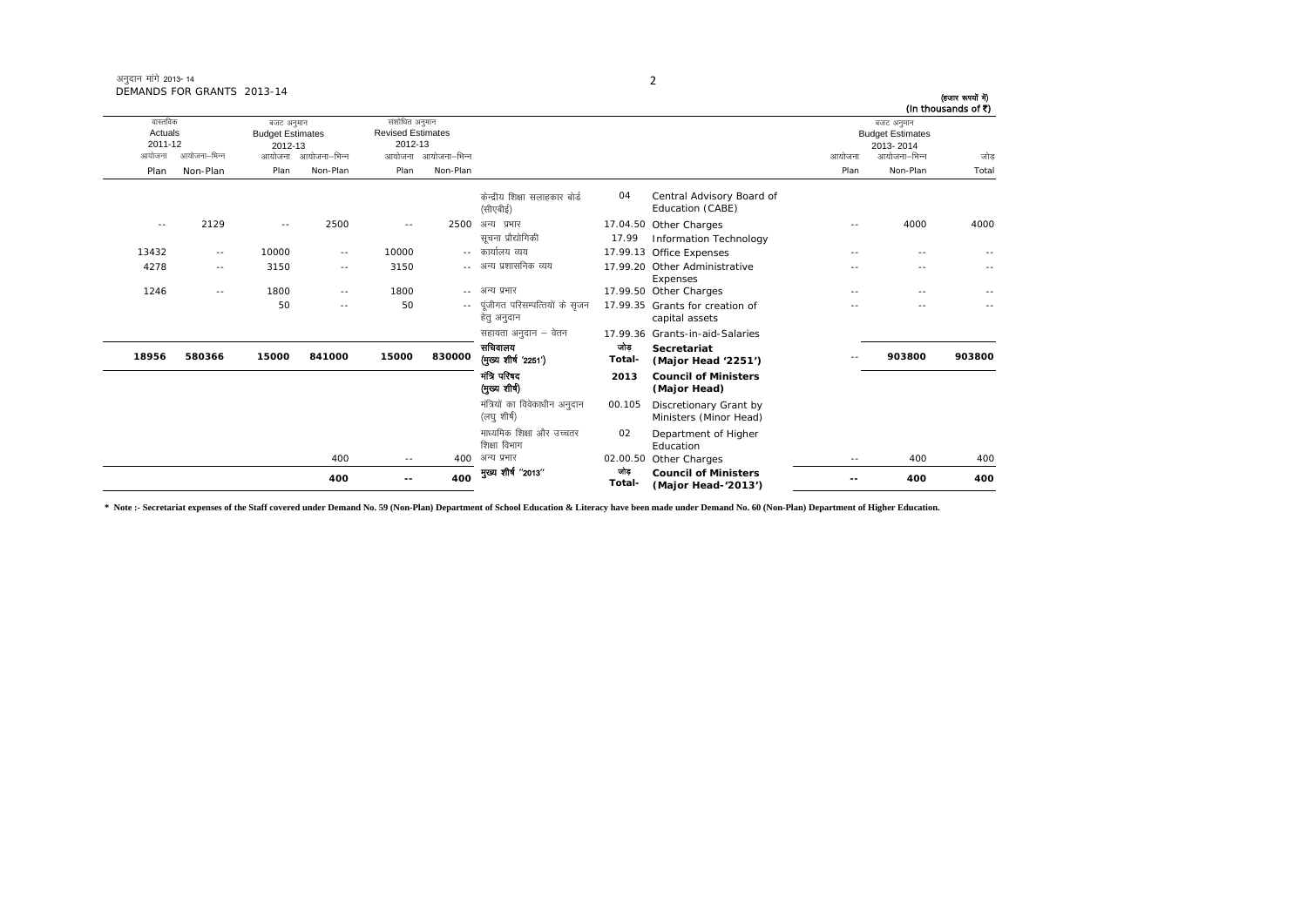मांग सं0 60 उच्चतर शिक्षा विभाग DEMAND No. 60-Department of Higher Education

|                                          |               |                                                            |                          |                                                       |                     |                                                                                     |                 |                                                                                                                      |        |                                                                    | (हजार रूपयों में)<br>(In thousands of ₹) |
|------------------------------------------|---------------|------------------------------------------------------------|--------------------------|-------------------------------------------------------|---------------------|-------------------------------------------------------------------------------------|-----------------|----------------------------------------------------------------------------------------------------------------------|--------|--------------------------------------------------------------------|------------------------------------------|
| वास्तविक<br>Actuals<br>2011-12<br>आयोजना | आयोजना-भिन्न  | बजट अनुमान<br><b>Budget Estimates</b><br>2012-13<br>आयोजना | आयोजना–भिन्न             | संशोधित अनुमान<br><b>Revised Estimates</b><br>2012-13 | आयोजना आयोजना–भिन्न |                                                                                     |                 |                                                                                                                      | आयोजना | बजट अनुमान<br><b>Budget Estimates</b><br>2013-2014<br>आयोजना–भिन्न | जोड़                                     |
| Plan                                     | Non-Plan      | Plan                                                       | Non-Plan                 | Plan                                                  | Non-Plan            |                                                                                     |                 |                                                                                                                      | Plan   | Non-Plan                                                           | Total                                    |
|                                          |               |                                                            |                          |                                                       |                     | सामान्य शिक्षा<br>(मुख्य शीर्ष)                                                     | 2202            | <b>General Education</b><br>(Major Head)                                                                             |        |                                                                    |                                          |
|                                          |               |                                                            |                          |                                                       |                     | विश्वविद्यालय एवं उच्च शिक्षा<br>(उप मुख्य शीर्ष)                                   | 03              | University and Higher<br>Education                                                                                   |        |                                                                    |                                          |
|                                          |               |                                                            |                          |                                                       |                     | विश्वविद्यालयों को सहायता<br>(लघु शीर्ष)                                            | 102             | (Sub-Major Head-03)<br>Assistance to<br><b>Universities</b><br>(Minor Head)                                          |        |                                                                    |                                          |
|                                          |               |                                                            |                          |                                                       |                     | राष्ट्रीय विश्वविद्यालय की<br>स्थापना (इंदिरा गांधी राष्ट्रीय<br>ओपन विश्वविद्यालय) | 01              | Establishment of National<br>University (Indira Gandhi<br>National Open University)                                  |        |                                                                    |                                          |
|                                          |               |                                                            |                          |                                                       |                     | इंदिरा गांधी राष्ट्रीय ओपन<br>विश्वविद्यालय को सहायता                               | 01.01           | Assistance to Indira Gandhi<br>National Open University<br>(Detailed Head)                                           |        |                                                                    |                                          |
| 386880<br>620                            | $\sim$ $\sim$ | 383239<br>341                                              | 10000<br>$\sim$ $-$      | 383239<br>341                                         | 9000                | सहायता अनुदान –सामान्य<br>पूंजीगत परिसम्पत्तियों के सृजन<br>हेतु अनुदान             |                 | 01.01.31 Grants-in-aid-General<br>01.01.35 Grants for creation of<br>capital assets                                  |        |                                                                    |                                          |
| 387500                                   | $\sim$ $-$    | 383580                                                     | 10000                    | 383580                                                | 9000                | सहायता अनुदान – वेतन<br>इंदिरा गांधी राष्ट्रीय ओपन<br>विश्वविद्यालय को सहायता       | जोड<br>Total-   | 01.01.36 Grants-in-aid-Salaries<br>Assistance to Indira Gandhi<br>National Open University<br>(Detailed Head -01.01) |        |                                                                    |                                          |
|                                          |               |                                                            |                          |                                                       |                     | राज्य ओपन विश्वविद्यालय को<br>सहायता                                                | 01.02           | Assistance of State Open<br><b>Universities</b>                                                                      |        |                                                                    |                                          |
| 296880                                   | $\sim$ $-$    | 348440                                                     | $\sim$                   | 348440                                                |                     | सहायता अनुदान– सामान्य                                                              |                 | 01.02.31 Grants-in-aid-General                                                                                       |        |                                                                    |                                          |
| 620                                      |               | 310                                                        |                          | 310                                                   |                     | पूंजीगत परिसम्पत्तियों के सृजन<br>हेतु अनुदान                                       |                 | 01.02.35 Grants for creation of<br>capital assets                                                                    |        |                                                                    |                                          |
| 297500                                   | $\sim$ $-$    | 348750                                                     | $\overline{\phantom{a}}$ | 348750                                                |                     | सहायता अनुदान – वेतन<br>राज्य ओपन विश्वविद्यालय को                                  | जोड             | 01.02.36 Grants-in-aid-Salaries<br>Assistance of State Open                                                          |        |                                                                    |                                          |
|                                          |               |                                                            |                          |                                                       |                     | सहायता<br>इंदिरा गांधी राष्ट्रीय ओपन                                                | Total-<br>01.03 | <b>Universities</b><br>(Detailed Head-01.02)<br>Assistance to Indira Gandhi                                          |        |                                                                    |                                          |
|                                          |               |                                                            |                          |                                                       |                     | विश्वविद्यालय को सहायता                                                             |                 | National Open University<br>(Externally Aided<br>Component)                                                          |        |                                                                    |                                          |
|                                          |               |                                                            |                          |                                                       |                     | 520000 सहायता अनुदान -सामान्य                                                       |                 | 01.03.31 Grants-in-aid-General                                                                                       |        |                                                                    |                                          |
|                                          |               |                                                            |                          |                                                       |                     | पूंजीगत परिसम्पत्तियों के सृजन<br>हेतु अनुदान                                       |                 | 01.03.35 Grants for creation of<br>capital assets                                                                    |        |                                                                    |                                          |
|                                          |               |                                                            |                          |                                                       |                     | सहायता अनुदान – वेतन                                                                |                 | 01.03.36 Grants-in-aid-Salaries                                                                                      |        |                                                                    |                                          |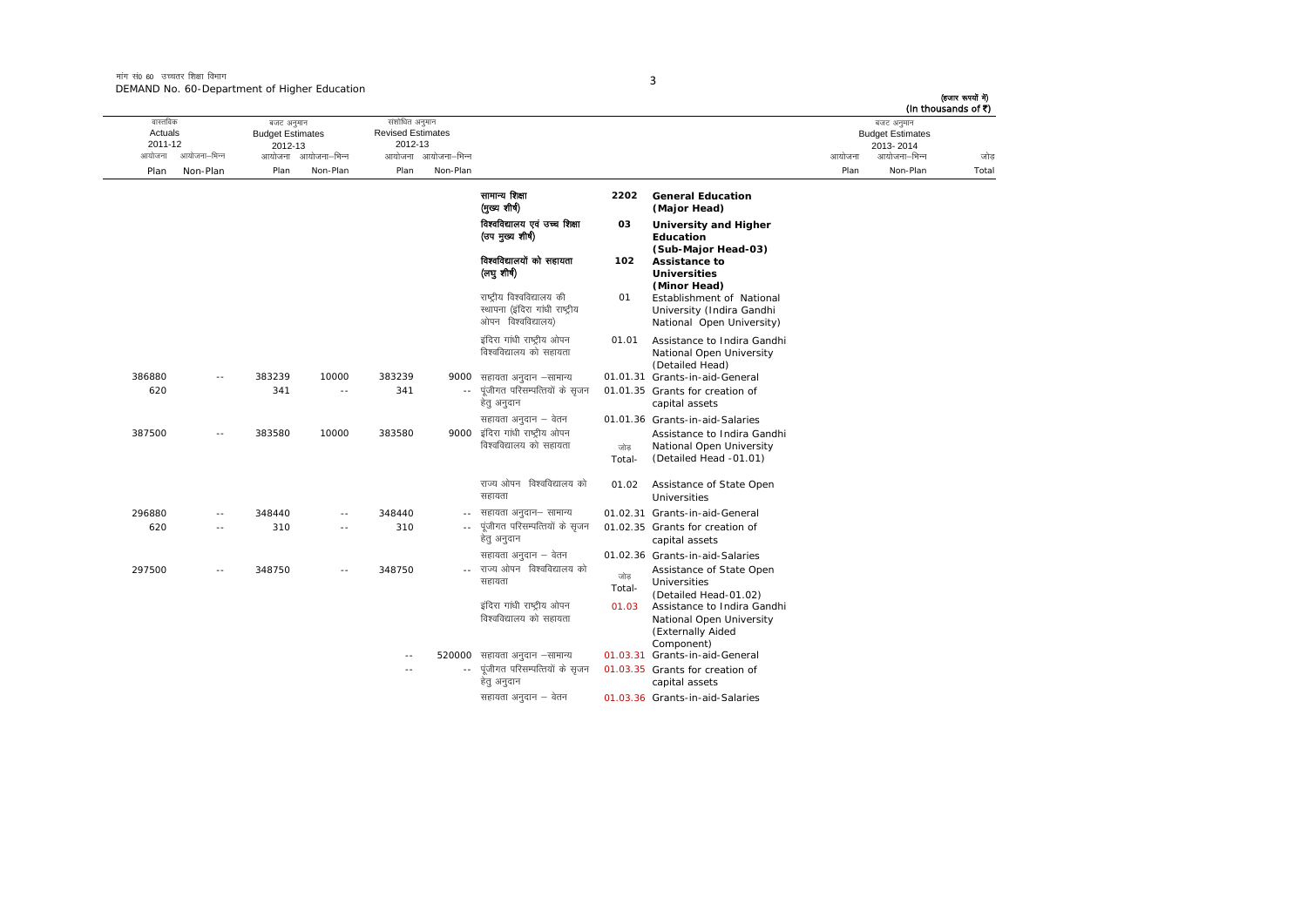## अनदान मांगे 2013-14 DEMANDS FOR GRANTS 2013-14

आयोजना आयोजना-भिन्न आयोजना आयोजना-भिन्न - आयोजना आयोजना-भिन्न न अपयोजना—भिन्न जाउँ विकास समिति । अपनी अपयोजना आयोजना—भिन्न जोड Plan Non-Plan Plan Non-Plan Plan Non-Plan Plan Non-Plan Total तास्ततिक Actuals2011-12बजट अनुमान Budget Estimates 2012-13संशोधित अनुमान Revised Estimates2012-13 बजट अनुमान Budget Estimates 2013- 2014(हजार रूपयों में) (In thousands of  $\bar{x}$ ) --520000 इंदिरा गांधी राष्ट्रीय ओपन विश्वविद्यालय को सहायता <sup>तो उल</sup>के Total-Assistance to Indira Gandhi National Open University (Externally Aided Component)<br>Establishment of **685000** -- **732330 10000 732330 529000** राष्टीय विश्वविद्यालय की स्थापना (इंदिरा गांधी राष्टीय ः<br>ओपन विश्वविद्यालय) जोड **Total-National University (Indira Gandhi National Open University) (Sub Head-01)** -- -- --भारतीय विश्वविद्यालय संघ 03 Association of Indian Universities (Sub Head) 5830 3200 6500 3200 4900 2700 lgk;rk vuqnku &lkekU; 03.00.31 Grants-in-aid-General 7500 3200 10700 -- -- -- -- -- --.. पुंजीगत परिसम्पत्तियों के सुजन हेत् अनुदान 03.00.35 Grants for creation of capital assets -- -- --सहायता अनुदान – वेतन <br />
03.00.36 Grants-in-aid-Salaries 5830 3200 6500 3200 4900 27002700 भारतीय विश्वविद्यालय संघ  $\overrightarrow{u}$ Total-Association of Indian Universities Universities 7500 3200 10700<br>(Sub Head-03) <u>गामीण विश्वविद्यालयों की स्थापना</u> 05 Establishment of Rural Universities (Sub Head) 11470 13700 41154 6396 12270 640005.00.31 Grants-in-aid-General -- -- 698 -- 208 --.. पूंजीगत परिसम्पत्तियों के सृजन हेत् अनुदान 05.00.35 Grants for creation of capital assets -- 7904 -- 5400सहायता अनुदान – वेतन <br />
05.00.36 Grants-in-aid-Salaries 11470 13700 41852 14300 12478 11800.<br>ग्रामीण विश्वविद्यालयों की स्थापना  $\frac{1}{100}$ Total-Establishment of Rural Universities (Sub Head-05) विश्वविद्यालय अनुदान आयोग: केन्द्रीय विश्वविद्यालयों 10 University Grants Commission, Central Univeresities (Sub Head) विश्वविद्यालय अनुदान आयोग 10.01 Commission (Detailed Head) 12002699 14258700 13977880 2985933 12506010 3169533 lgk;rk vuqnku &lkekU; 10.01.31 Grants-in-aid-General 7016800 3460000 10476800 12706101 -- 14942850 -- 11370025 ---- पंजीगत परिसम्पत्तियों के सजन हेतु अनुदान 10.01.35 Grants for creation of capital assets 16806700 -- 16806700 --12331367 -- 12331367 सहायता अनुदान – वेतन lgk;rk vuqnku & osru 10.01.36 Grants-in-aid-Salaries -- <sup>13117800</sup> <sup>13117800</sup> 24708800 14258700 28920730 15317300 23876035 15500900 विश्वविद्यालय अनुदान आयोग Total-University Grants Commission (Detailed Head) <sup>23823500</sup> <sup>16577800</sup> <sup>40401300</sup> केन्द्रीय विश्वविद्यालयों के लिए अनुदान 10.02 Grants to Central Universities (Detaiiled Head)

4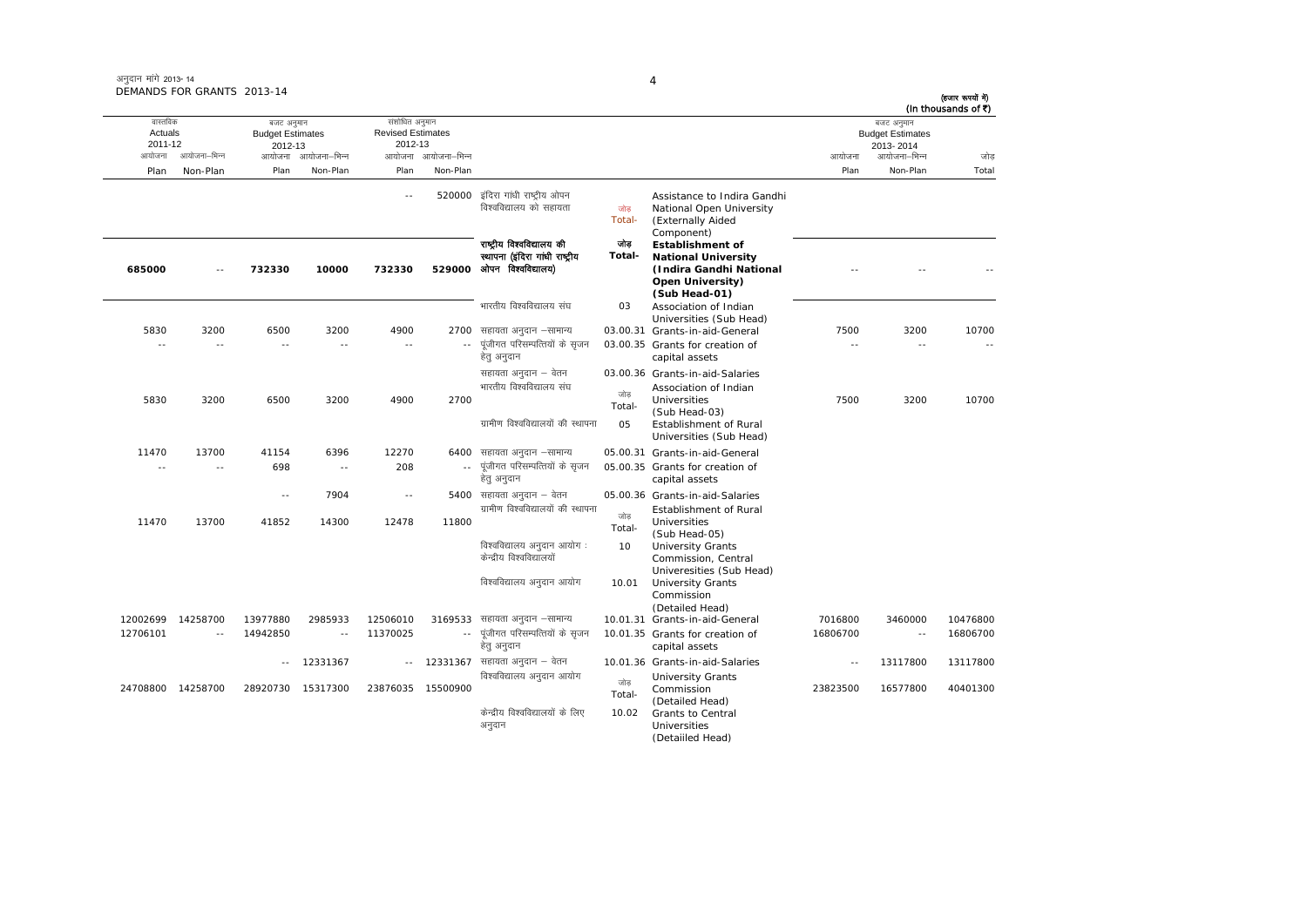आयोजना आयोजना-भिन्न आयोजना आयोजना-भिन्न - आयोजना आयोजना-भिन्न न अपयोजना—भिन्न जाउँ विकास समिति । अपनी अपयोजना आयोजना—भिन्न जोड Plan Non-Plan Plan Non-Plan Plan Non-Plan Plan Non-Plan Total तास्ततिक Actuals2011-12बजट अनुमान Budget Estimates 2012-13संशोधित अनमान Revised Estimates2012-13बजट अनुमान Budget Estimates 2013- 2014(हजार रूपयों में) (In thousands of  $\bar{x}$ ) 3633341 29743600 1027651 7033651 981151 7033651 lgk;rk vuqnku &lkekU; 10.02.31 Grants-in-aid-General 4604100 7544800 12148900 11711659 -- 9380119 -- 8884119 ---- पंजीगत परिसम्पत्तियों के सजन हेत् अनुदान 10.02.35 Grants for creation of capital assets 8416500 -- 84165002232000 25590749 2232000 24795049 lgk;rk vuqnku & osru 10.02.36 Grants-in-aid-Salaries <sup>2325000</sup> <sup>26544800</sup> <sup>28869800</sup> 15345000 29743600 12639770 32624400 12097270 31828700केन्द्रीय विश्वविद्यालयों के लिए ं प्राप्ताः सारा सारा सम्मद्भा साम्राज्ञेहरू<br>-Total Grants to Central Universities (Detaiiled Head) <sup>15345600</sup> <sup>34089600</sup> <sup>49435200</sup> केन्द्र सरकार द्वारा प्रौन्नत सम–विश्वविद्यालय 10.03 Deemed Universities promoted by Central Government162750 -- 176295 -- 146324 - lgk;rk vuqnku &lkekU; 10.03.31 Grants-in-aid-General 160400 -- 160400 302250 -- 327405 -- 271746 ---- पंजीगत परिसम्पत्तियों के सजन हेत् अनुदान 10.03.35 Grants for creation of capital assets 373100 -- 373100सहायता अनुदान – वेतन 10.03.36 Grants-in-aid-Salaries 465000 -- 503700 -- 418070 --केन्द्र सरकार द्वारा प्रौन्नत सम—विश्वविद्यालय जोड़<br>Total- Deemed Universities promoted by Central Government <sup>533500</sup> -- <sup>533500</sup> सामाजिक विकास पंजी निधि से वहन की गई राशि 10.04 Amount to be met from Social Infrastructure Development Fund (SIDF) 696700 -- -- -- -- - lgk;rk vuqnku &lkekU; 10.04.31 Grants-in-aid-General -- -- -- -- -- ---- पूंजीगत परिसम्पत्तियों के सृजन हेतु अनुदान 10.04.35 Grants for creation of capital assets -- --सहायता अनदान – वेतन  $10.04.36$  Grants-in-aid-Salaries 696700 -- -- -- -- - iwathxr ifjlEifRr;ksa ds l`tu gsrq vuqnku tksM+ Total- Amount to be met from Social Infrastructure Development Fund (SIDF) -- -- -- **41215500 44002300 42064200 47941700 36391375 47329600** विश्वविद्यालय अनुदान आयोग: केन्द्रीय विश्वविद्यालयों স্ৰাৱ **Total-University Grants Commission, Central Univeresities (Sub Head-10) 39702600 50667400 90370000** राष्टीय शैक्षिक योजना और प्रशासन विश्वविद्यालय 11 National University of Education Planning and Administration lgk;rk vuqnku &lkekU; 11.00.31 Grants-in-aid-General 118211 38600 156811 106760 103355 122011 35440 108030 35440340 -- 389 -- 345 ---- पुंजीगत परिसम्पत्तियों के सुजन हेत् अनुदान 11.00.35 Grants for creation of capital assets 389 -- 389-- 97960 -- 96360 lgk;rk vuqnku & osru 11.00.36 Grants-in-aid-Salaries -- <sup>104100</sup> <sup>104100</sup> 107100 103355 122400 133400 108375 0 प्रशासन विश्वविद्यालय राष्टीय शैक्षिक योजना और जोड़<br>Total- National University of Education Planning and Administration<sup>118600</sup> <sup>142700</sup> <sup>261300</sup>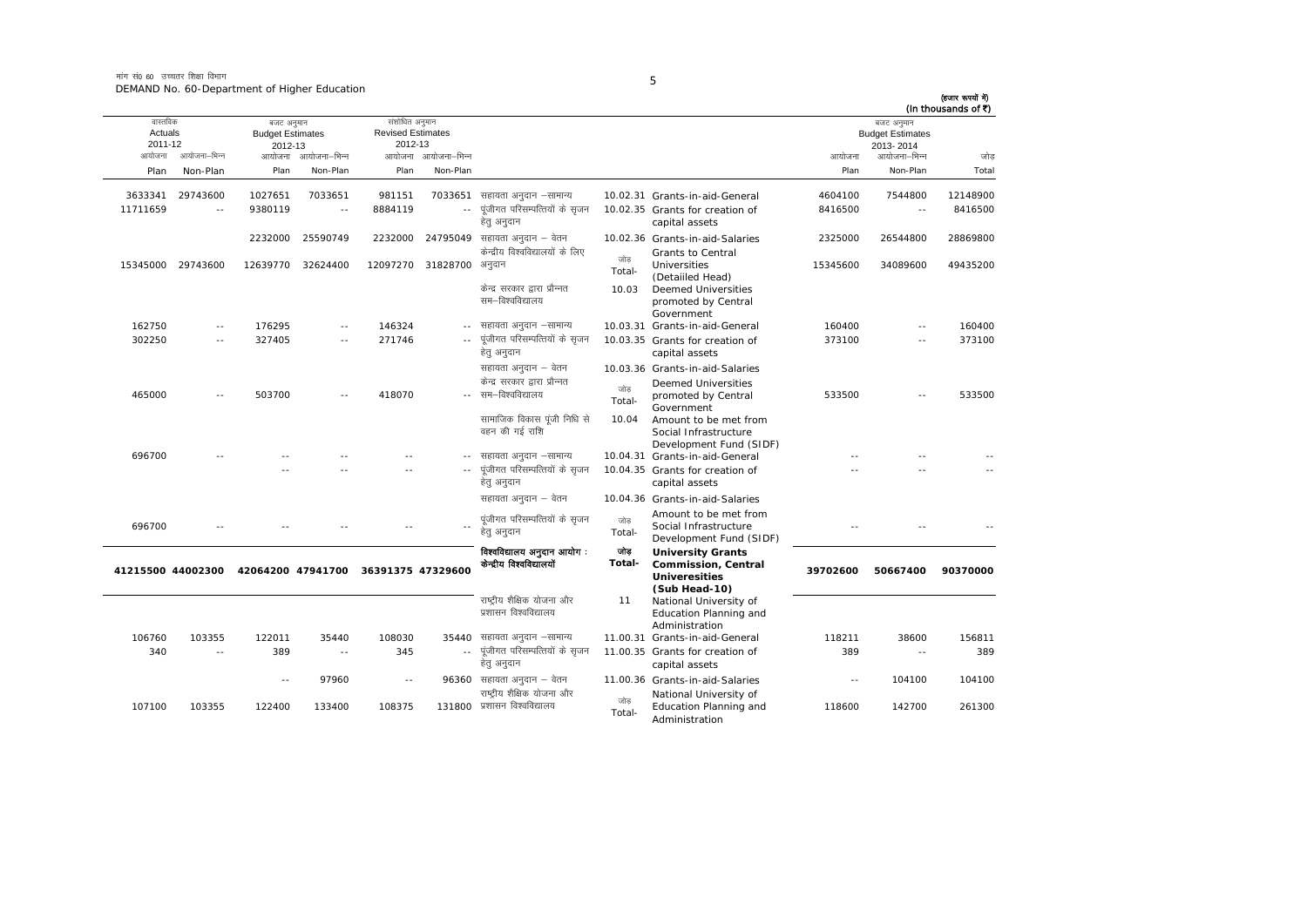# अनुदान मांगे 2013- 14 DEMANDS FOR GRANTS 2013-14

## 6

(हजार रूपयों में)<br>(In thousands of ₹)

| वास्तविक<br>Actuals<br>2011-12 | बजट अनुमान<br><b>Budget Estimates</b><br>2012-13 |                          | संशोधित अनुमान<br><b>Revised Estimates</b><br>2012-13 |                     |                                                                                   |               |                                                                                              |         | बजट अनुमान<br><b>Budget Estimates</b><br>2013-2014 | (in thousands of <) |
|--------------------------------|--------------------------------------------------|--------------------------|-------------------------------------------------------|---------------------|-----------------------------------------------------------------------------------|---------------|----------------------------------------------------------------------------------------------|---------|----------------------------------------------------|---------------------|
| आयोजना–भिन्न<br>आयोजना         |                                                  | आयोजना आयोजना–भिन्न      |                                                       | आयोजना आयोजना-भिन्न |                                                                                   |               |                                                                                              | आयोजना  | आयोजना–भिन्न                                       | जोड                 |
| Plan<br>Non-Plan               | Plan                                             | Non-Plan                 | Plan                                                  | Non-Plan            |                                                                                   |               |                                                                                              | Plan    | Non-Plan                                           | Total               |
|                                |                                                  |                          |                                                       |                     | डिग्री कालेजों की स्थापना हेत<br>राज्य सरकारों को सहायता                          | 12            | Assistance to State<br>Governement for Degree<br>Colleges                                    |         |                                                    |                     |
|                                | 99800                                            | $\overline{\phantom{a}}$ | 9800                                                  | $\sim$ $-$          | सहायता अनुदान –सामान्य<br>पूंजीगत परिसम्पत्तियों के सुजन<br>हेत् अनुदान           |               | 12.00.31 Grants-in-aid-General<br>12.00.35 Grants for creation of<br>capital assets          | 10000   | $\sim$ $-$                                         | 10000               |
|                                | 99800                                            | $-1$                     | 9800                                                  |                     | सहायता अनुदान – वेतन<br>डिग्री कालेजों की स्थापना हेत्<br>राज्य सरकारों को सहायता | जोड<br>Total- | 12.00.36 Grants-in-aid-Salaries<br>Assistance to State<br>Governement for Degree<br>Colleges | 10000   | $\sim$ $-$                                         | 10000               |
|                                |                                                  |                          |                                                       |                     | उच्चतर शिक्षा में निशक्त<br>व्यक्तियों के समावेश हेत<br>राष्टीय पहल               | 13            | National initiative on<br>inclusion of persons with<br>Disabilities in Higher<br>Education   |         |                                                    |                     |
|                                |                                                  |                          |                                                       |                     | सहायता अनुदान –सामान्य                                                            |               | 13.00.31 Grants-in-aid-General                                                               | 7700    | $\sim$ $-$                                         | 7700                |
|                                |                                                  |                          |                                                       |                     | पूंजीगत परिसम्पत्तियों के सृजन<br>हेतु अनुदान                                     |               | 13.00.35 Grants for creation of<br>capital assets                                            |         |                                                    |                     |
|                                |                                                  |                          |                                                       |                     | सहायता अनुदान – वेतन                                                              |               | 13.00.36 Grants-in-aid-Salaries                                                              |         |                                                    |                     |
|                                |                                                  |                          |                                                       |                     | उच्चतर शिक्षा में निशक्त<br>व्यक्तियों के समावेश हेत्<br>राष्ट्रीय पहल            | जोड<br>Total- | National initiative on<br>inclusion of persons with<br>Disabilities in Higher<br>Education   | 7700    | $\sim$ $\sim$                                      | 7700                |
|                                |                                                  |                          |                                                       |                     | राष्ट्रीय उच्चतर शिक्षा अभियान                                                    | 14            | Rashtriya Uchcha Shiksha<br>Abhiyan (RUSA)                                                   |         |                                                    |                     |
|                                |                                                  |                          |                                                       |                     | सहायता अनुदान –सामान्य                                                            |               | 14.00.31 Grants-in-aid-General                                                               | 2105600 | $\overline{\phantom{a}}$                           | 2105600             |
|                                |                                                  |                          |                                                       |                     | पूंजीगत परिसम्पत्तियों के सृजन<br>हेतु अनुदान                                     |               | 14,00.35 Grants for creation of<br>capital assets                                            | 902400  |                                                    | 902400              |
|                                |                                                  |                          |                                                       |                     | राष्ट्रीय उच्चतर शिक्षा अभियान                                                    | जोड<br>Total- | Rashtriya Uchcha Shiksha<br>Abhiyan (RUSA)                                                   | 3008000 | $\sim$ $\sim$                                      | 3008000             |
|                                |                                                  |                          |                                                       |                     | अकार्दामेक नेतृत्व के लिए<br>संस्थाओं अकार्दमियों की<br>स्थापना करना              | 15            | Setting up of Institutes /<br>Academies for Academic<br>Leadership                           |         |                                                    |                     |
|                                |                                                  |                          |                                                       |                     | सहायता अनुदान –सामान्य                                                            |               | 15.00.31 Grants-in-aid-General                                                               | 7700    |                                                    | 7700                |
|                                |                                                  |                          |                                                       |                     | पूंजीगत परिसम्पत्तियों के सृजन<br>हेत् अनुदान                                     |               | 15.00.35 Grants for creation of<br>capital assets                                            |         |                                                    |                     |
|                                |                                                  |                          |                                                       |                     | सहायता अनुदान – वेतन                                                              |               | 15.00.36 Grants-in-aid-Salaries                                                              |         |                                                    |                     |
|                                |                                                  |                          |                                                       |                     | अकार्दामेक नेतृत्व के लिए<br>संस्थाओं अकादॅमियों की<br>स्थापना करना               | जोड<br>Total- | Setting up of Institutes /<br>Academies for Academic<br>Leadership                           | 7700    | $\sim$                                             | 7700                |
|                                |                                                  |                          |                                                       |                     | <b>डेग्न और</b> राज्य ओपन<br>विश्वविद्यालय) को सहायता                             | 16            | Assistance to IGNOU &<br><b>State Open Universities</b>                                      |         |                                                    |                     |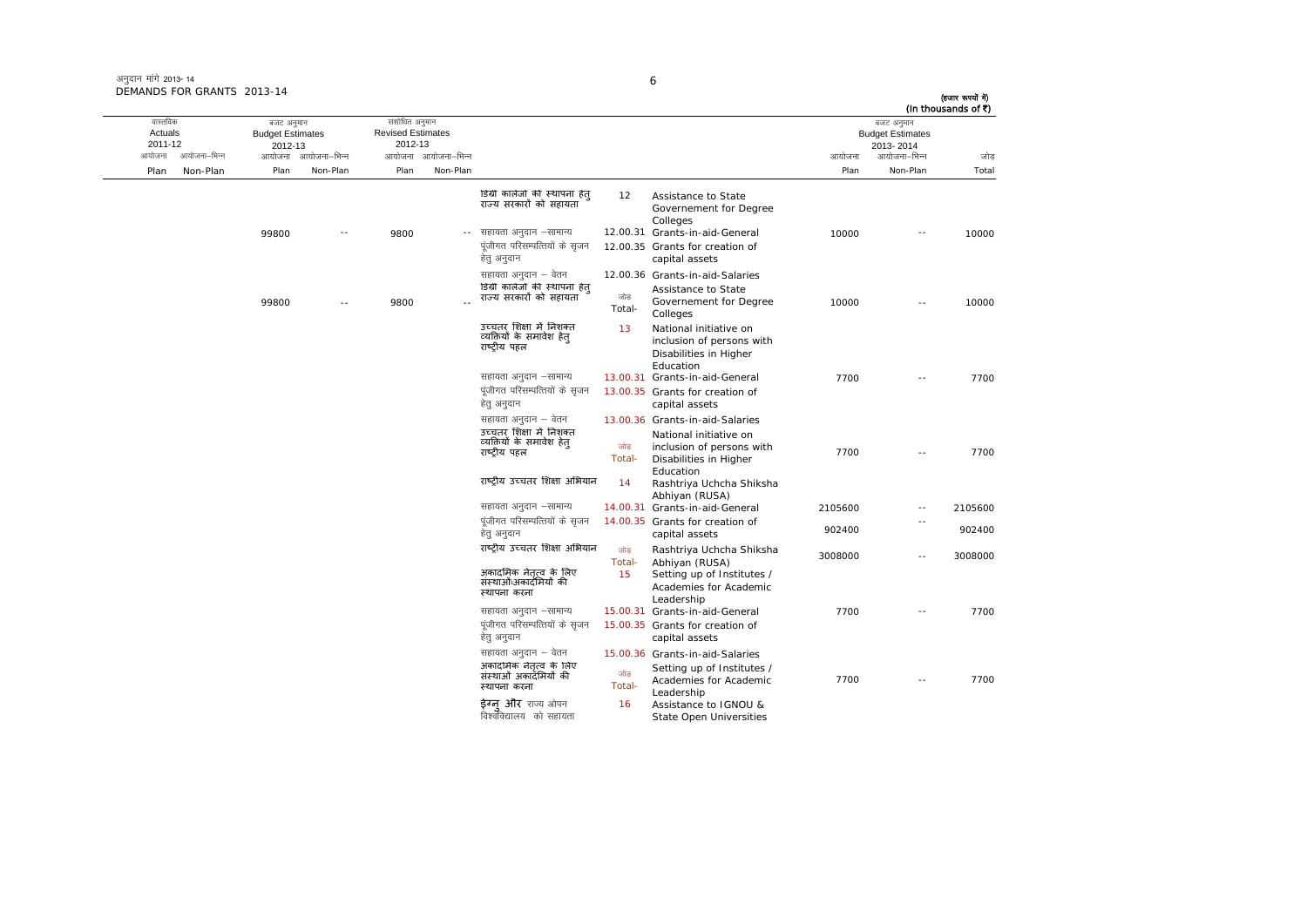| (In thousands of ₹) |                                                    |               |                                                                                                                                                                                     |                     |                                                                                                                                        |                     | संशोधित अनुमान                      |                     |                                                  |              | वास्तविक           |
|---------------------|----------------------------------------------------|---------------|-------------------------------------------------------------------------------------------------------------------------------------------------------------------------------------|---------------------|----------------------------------------------------------------------------------------------------------------------------------------|---------------------|-------------------------------------|---------------------|--------------------------------------------------|--------------|--------------------|
|                     | बजट अनुमान<br><b>Budget Estimates</b><br>2013-2014 |               |                                                                                                                                                                                     |                     |                                                                                                                                        |                     | <b>Revised Estimates</b><br>2012-13 |                     | बजट अनुमान<br><b>Budget Estimates</b><br>2012-13 |              | Actuals<br>2011-12 |
| जोड                 | आयोजना–भिन्न                                       | आयोजना        |                                                                                                                                                                                     |                     |                                                                                                                                        | आयोजना आयोजना–भिन्न |                                     | आयोजना आयोजना-भिन्न |                                                  | आयोजना–भिन्न | आयोजना             |
| Total               | Non-Plan                                           | Plan          |                                                                                                                                                                                     |                     |                                                                                                                                        | Non-Plan            | Plan                                | Non-Plan            | Plan                                             | Non-Plan     | Plan               |
| 785000              | 10000                                              | 775000        | 16.00.31 Grants-in-aid-General<br>16.00.35 Grants for creation of<br>capital assets                                                                                                 |                     | सहायता अनुदान –सामान्य<br>पूंजीगत परिसम्पत्तियों के सृजन<br>हेतु अनुदान                                                                |                     |                                     |                     |                                                  |              |                    |
|                     |                                                    |               | 16.00.36 Grants-in-aid-Salaries                                                                                                                                                     |                     | सहायता अनुदान – वेतन                                                                                                                   |                     |                                     |                     |                                                  |              |                    |
| 785000              | 10000                                              | 775000        | Assistance to IGNOU &<br><b>State Open Universities</b>                                                                                                                             | जोड<br>Total-       | ईग्न और राज्य ओपन<br>विश्वविद्यालय को सहायता                                                                                           |                     |                                     |                     |                                                  |              |                    |
| 94460400            | 50823300                                           | 43637100      | Assistance to<br><b>Universities</b>                                                                                                                                                | जोड<br>Total-       | विश्वविद्यालयों को सहायता<br>(तयु शीर्ष)                                                                                               |                     | 37259258 48004900                   |                     | 43067082 48102600                                |              | 42024900 44122555  |
|                     |                                                    |               | (Minor Head- 102)<br>Assistance to Non-<br>Government College and<br><b>Institutes</b>                                                                                              | 104                 | गैर सरकारी कॉलेजों और<br>संस्थाओं को सहायता<br>(लघु शीर्ष)                                                                             |                     |                                     |                     |                                                  |              |                    |
|                     |                                                    |               | (Minor Head)<br>Setting up of<br>Commonwealth University<br>& College- Network in<br>Distance Education: -<br>India's Contribution to the<br>Commonwealth of Learning<br>(Sub Head) | 04                  | दरस्त शिक्षा में<br>राष्ट्रमंडलविश्वविद्यालय और<br>कॉलेज नेटवर्क की स्थापना :<br>राष्ट्रमंडल अधिगम में भारत का<br>अशंदान<br>(उप शीर्ष) |                     |                                     |                     |                                                  |              |                    |
| 50000               | 50000                                              | $\sim$ $-$    | 04.00.32 Contribution                                                                                                                                                               |                     | अंशदान                                                                                                                                 | 50000               | $\sim$ $-$                          | 50000               | $\sim$ $\sim$                                    | 40000        | $\sim$ $-$         |
| 50000               | 50000                                              | --            | <b>Assistance to Non-Govt.</b><br><b>Colleges and Institutes</b><br>(Minor Head - 104)                                                                                              | जोड<br>Total-       | गैर सरकारी कॉलेजों और<br>संस्थाओं को सहायता (लघु<br>शीर्ष)                                                                             | 50000               | ۰.                                  | 50000               | $\sim$                                           | 40000        | $\overline{a}$     |
|                     |                                                    |               | Institutes of Higher<br>Learning (Minor Head)                                                                                                                                       | 112                 | उच्च अध्ययन संस्थान (लघु शीर्ष)                                                                                                        |                     |                                     |                     |                                                  |              |                    |
|                     |                                                    |               | Shastri Indo- Canadian<br>Institute (Sub Head)                                                                                                                                      | 01                  | शास्त्री भारत कनाडा संस्थान                                                                                                            |                     |                                     |                     |                                                  |              |                    |
| 27700               | 27700                                              | $\sim$ $-$    | 01.00.31 Grants-in-aid-General                                                                                                                                                      |                     | 27700 सहायता अनुदान –सामान्य                                                                                                           |                     | $\overline{a}$                      | 27700               | $\sim$                                           | 26958        | $-$                |
|                     |                                                    |               | 01.00.36 Grants-in-aid-Salaries                                                                                                                                                     |                     | सहायता अनुदान – वेतन                                                                                                                   |                     |                                     |                     |                                                  |              |                    |
| 27700               | 27700                                              | $\sim$ $\sim$ | Shastri Indo- Canadian<br>Institute (Sub Head)<br>Indian Institute of<br>Advanced Studies, Shimla<br>(Sub Head)                                                                     | जोड<br>Total-<br>02 | शास्त्री भारत कनाडा संस्थान<br>भारतीय उच्च शिक्षा संस्थान,<br>शिमला                                                                    | 27700               | $\sim$                              | 27700               | $\sim$                                           | 26958        | ٠.                 |
|                     |                                                    |               | 02.00.31 Grants-in-aid-General                                                                                                                                                      |                     | सहायता अनुदान –सामान्य                                                                                                                 | 39336               | 72652                               | 26136               | 26952                                            | 72500        | 26799              |
|                     |                                                    |               | 02.00.35 Grants for creation of<br>capital assets                                                                                                                                   |                     | पूंजीगत परिसम्पत्तियों के सृजन<br>हेतु अनुदान                                                                                          | $\sim$ $\sim$       | 10760                               | $\sim$ $-$          | 10760                                            | $\sim$ $-$   | 36936              |
|                     |                                                    |               | 02.00.36 Grants-in-aid-Salaries                                                                                                                                                     |                     | 57864 सहायता अनुदान - वेतन                                                                                                             |                     | $\sim$ $-$                          | 51064               |                                                  |              |                    |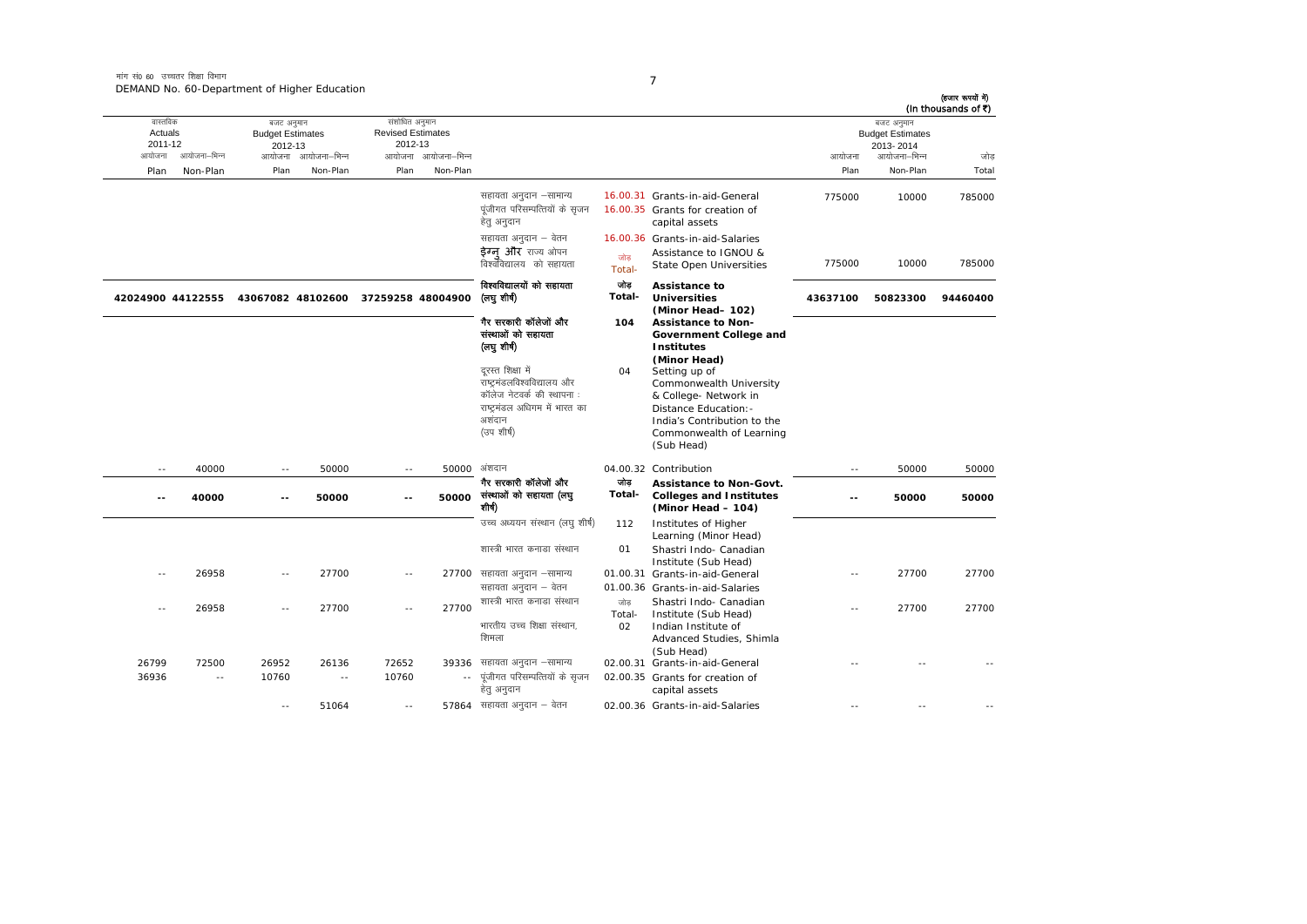## अनुदान मांगे 2013-14 DEMANDS FOR GRANTS 2013-14

ш,

|                                                          | DEMANDS FOR GRANTS 2013-14 |                                                                         |            |                                                                              |             |                                                                                     |               |                                                                                            |                |                                                                                | (हजार रूपयों में)<br>(In thousands of ₹) |
|----------------------------------------------------------|----------------------------|-------------------------------------------------------------------------|------------|------------------------------------------------------------------------------|-------------|-------------------------------------------------------------------------------------|---------------|--------------------------------------------------------------------------------------------|----------------|--------------------------------------------------------------------------------|------------------------------------------|
| वास्तविक<br>Actuals<br>2011-12<br>आयोजना–भिन्न<br>आयोजना |                            | बजट अनुमान<br><b>Budget Estimates</b><br>2012-13<br>आयोजना आयोजना–भिन्न |            | संशोधित अनुमान<br><b>Revised Estimates</b><br>2012-13<br>आयोजना आयोजना–भिन्न |             |                                                                                     |               |                                                                                            | आयोजना<br>Plan | बजट अनुमान<br><b>Budget Estimates</b><br>2013-2014<br>आयोजना–भिन्न<br>Non-Plan | जोड़<br>Total                            |
| Plan                                                     | Non-Plan                   | Plan                                                                    | Non-Plan   | Plan                                                                         | Non-Plan    |                                                                                     |               |                                                                                            |                |                                                                                |                                          |
| 63735                                                    | 72500                      | 37712                                                                   | 77200      | 83412                                                                        | 97200 शिमला | भारतीय उच्च शिक्षा संस्थान.                                                         | जोड<br>Total- | Indian Institute of<br>Advanced Studies, Shimla<br>(Sub Head)                              |                |                                                                                |                                          |
| 63735                                                    | 99458                      | 37712                                                                   | 104900     | 83412                                                                        | 124900      | उच्च अध्ययन संस्थान (लघु<br>शीर्ष)                                                  | जोड<br>Total- | <b>Institutes of Higher</b><br>Learning                                                    |                | 27700                                                                          | 27700                                    |
|                                                          |                            |                                                                         |            |                                                                              |             | अनुसूचित जातियों के लिए<br>विशैषं घटक योजना                                         | 789           | (Minor Head-112)<br><b>Special Component Plan</b><br>for Scheduled Castes                  |                |                                                                                |                                          |
|                                                          |                            |                                                                         |            |                                                                              |             | राष्ट्रीय विश्वविद्यालय की<br>स्थापना (इंदिरा गांधी राष्ट्रीय<br>ओपन विश्वविद्यालय) | 01            | Establishment of National<br>University (Indira Gandhi<br>National Open University)        |                |                                                                                |                                          |
|                                                          |                            |                                                                         |            |                                                                              |             | इंदिरा गांधी राष्ट्रीय ओपन<br>विश्वविद्यालय को सहायता                               | 01.01         | Assistance to Indira Gandhi<br>National Open University                                    |                |                                                                                |                                          |
| 74880                                                    | $ -$                       | 74184                                                                   | ۰.         | 74184                                                                        | $- -$       | सहायता अनुदान –सामान्य                                                              |               | 01.01.31 Grants-in-aid-General                                                             |                |                                                                                |                                          |
| 120                                                      | $- -$                      | 66                                                                      | $\sim$ $-$ | 66                                                                           | $\sim$ $-$  | पूंजीगत परिसम्पत्तियों के सृजन<br>हेत् अनुदान                                       |               | 01.01.35 Grants for creation of<br>capital assets                                          |                |                                                                                |                                          |
| 75000                                                    | $\sim$ $-$                 | 74250                                                                   | ۰.         | 74250                                                                        |             | सहायता अनुदान – वेतन<br>इंदिरा गांधी राष्ट्रीय ओपन<br>विश्वविद्यालय को सहायता       | जोड<br>Total- | 01.01.36 Grants-in-aid-Salaries<br>Assistance to Indira Gandhi<br>National Open University |                |                                                                                |                                          |
|                                                          |                            |                                                                         |            |                                                                              |             | राज्य ओपन विश्वविद्यालय को<br>सहायता                                                | 01.02         | Assistance of State Open<br><b>Universities</b>                                            |                |                                                                                |                                          |
| 74880                                                    | $\sim$ $-$                 | 67440                                                                   | ۰.         | 67440                                                                        |             | -- सहायता अनुदान– सामान्य                                                           |               | 01.02.31 Grants-in-aid-General                                                             |                |                                                                                |                                          |

हेतु अनुदान

 $\sim$ 

7965 -- 2374 --

134 -- 41 --

ती हो जोड़<br>- सहायता सहायता ।<br>- Total-राज्य ओपन विश्वविद्यालय को

राष्टीय विश्वविद्यालय की स्थापना (इंदिरा गांधी राष्ट्रीय ्<br>ओपन विश्वविद्यालय)

ग्रामीण विश्वविद्यालयों की स्थापना

-- पूंजीगत परिसम्पत्तियों के सृजन हेतु अनुदान

120 -- 60 -- 60 --

75000 -- 67500 -- 67500 --

150000 -- 141750 -- 141750 --

- पूंजीगत परिसम्पत्तियों के सृजन 01.02.35 Grants for creation of

सहायता अनुदान – वेतन cotil 01.02.36 Grants-in-aid-Salaries

जोड Total-

02

सहायता अनदान  $-$  वेतन  $02.00.36$  Grants-in-aid-Salaries

capital assets

Assistance of State Open<br>Total- Universities Detailed Head-<br>01.02)

 Establishment of Rural Universities

02.00.31 Grants-in-aid-General

02.00.35 Grants for creation of capital assets

Establishment of National University (Indira Gandhi National Open University)

27700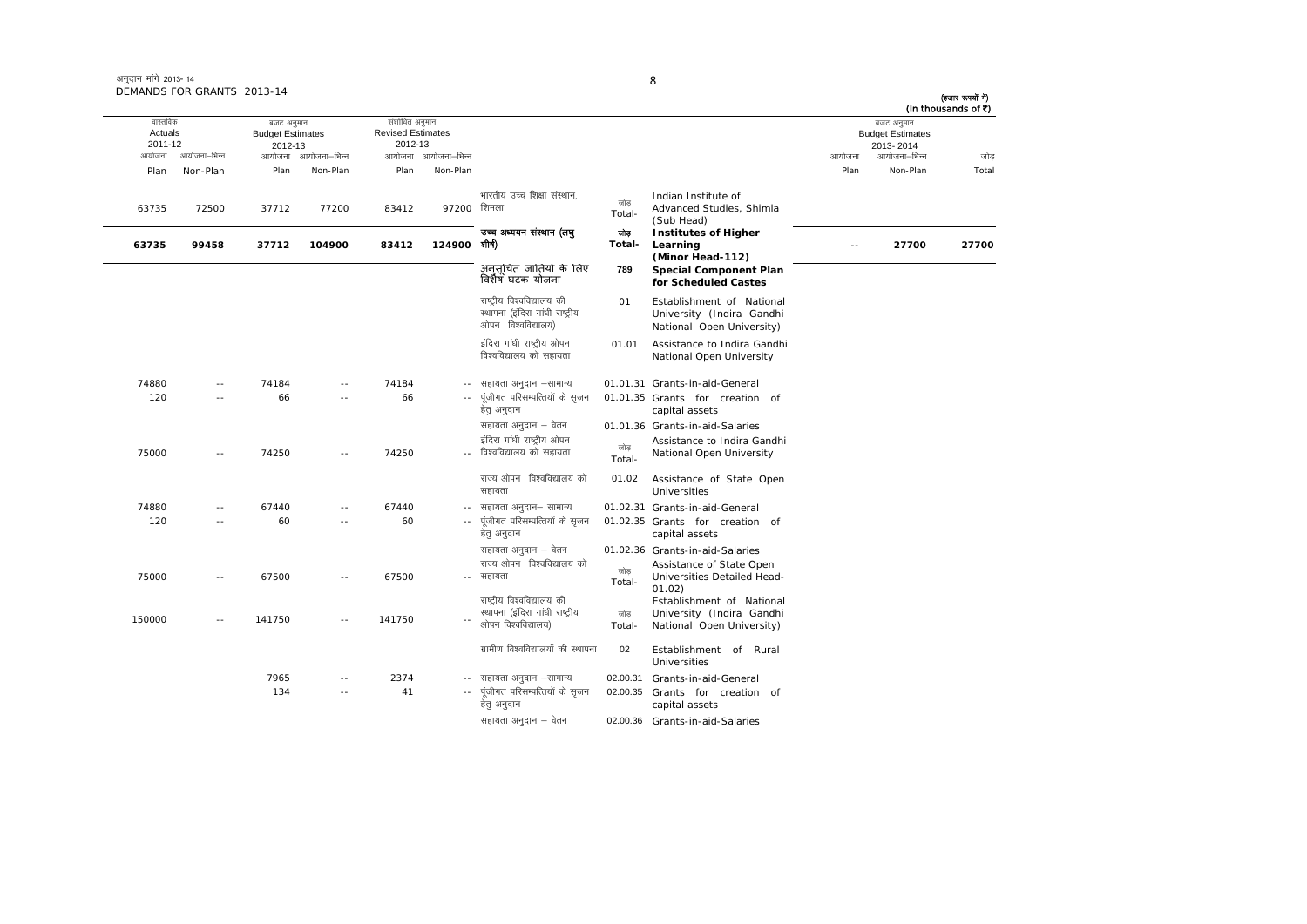मांग सं $\rho$  60 जच्चतर शिक्षा विभाग DEMAND No. 60-Department of Higher Education

| × |
|---|
| ٦ |
|   |

आयोजना आयोजना-भिन्न आयोजना आयोजना-भिन्न - आयोजना आयोजना-भिन्न न अपयोजना—भिन्न जाउँ विकास समिति । अपनी अपयोजना आयोजना—भिन्न जोड Plan Non-Plan Plan Non-Plan Plan Non-Plan Plan Non-Plan Total तास्ततिक Actuals2011-12बजट अनुमान Budget Estimates 2012-13संशोधित अनमान Revised Estimates2012-13 बजट अनुमान Budget Estimates 2013- 2014(हजार रूपयों में) (In thousands of  $\bar{x}$ ) 8099 -- 2415 --ग्रामीण विश्वविद्यालयों की स्थापना जोड Total-Establishment of Rural Universities विश्वविद्यालय अनुदान आयोग केन्द्रीय विश्वविद्यालयों 03 University Grants Commission, Central Universities विश्वविद्यालय अनुदान आयोग 03.01 University Grants Commission lgk;rk vuqnku &lkekU; 03.01.31 Grants-in-aid-General 1488500 -- 1488500 2408071 -- 2760755 -- 2470048 -- सहायता अनुदान –सामान्य 2528129 -- 2904018 -- 2598353 --.. पूंजीगत परिसम्पत्तियों के सृजन हेतु अनुदान 03.01.35 Grants for creation of capital assets 3252900 -- 3252900सहायता अनुदान – वेतन <br />
03.01.36 Grants-in-aid-Salaries 4936200 -- 5664773 -- 5068401 -fवेश्वविद्यालय अनुदान आयोग <sup>जोड़</sup><br>-Total University Grants Commission <sup>4741400</sup> -- <sup>4741400</sup> केन्द्रीय विश्वविद्यालयों के लिए अनुदान 03.02Grants to Central Universities744955 -- 440318 -- 431318 --03.02.31 Grants-in-aid-General 891000 -- 891000 2785045 -- 2439443 -- 2343443 ---- पंजीगत परिसम्पत्तियों के सजन हेतु अनुदान 03.02.35 Grants for creation of capital assets 1629000 -- 1629000432000 -- 432000 -- सहायता अनुदान – वेतन 03.02.36 Grants-in-aid-Salaries 450000 -- 450000 3530000 -- 3311761 -- 3206761 " अनुदान केन्द्रीय विश्वविद्यालयों के लिए  $\frac{1}{\sin x}$ Total-Grants to Central Universities 2970000 -- <sup>2970000</sup> केन्द्र सरकार द्वारा प्रौन्नत सम–विश्वविद्यालय 03.03 Deemed Universitiespromoted by Central **Government**  lgk;rk vuqnku &lkekU; 03.03.31 Grants-in-aid-General 31000 -- 31000  $31500$  --  $34125$  --  $28323$  -- सहायता अनुदान –सामान्य 58500 -- 63375 -- 52603 --... पंजीगत परिसम्पत्तियों के सजन हेतु अनुदान 03.03.35 Grants for creation of capital assets 72500 -- 72500 सहायता अनुदान – वेतन 03.03.36 Grants-in-aid-Salaries 90000 -- 97500 -- 80926 --केन्द्र सरकार द्रारा प्रौन्नत \_\_ सम–विश्वविद्यालय जोड़<br>Total- Deemed Universities promoted by Central Government <sup>103500</sup> -- <sup>103500</sup> 8556200 -- 9074034 -- 8356088 --विश्वविद्यालय अनदान आयोग: dsUnzh; fo'ofo|ky;ksa tksM+ Total-University Grants<br>Commission, Central 7814900 -- 7814900<br>Universities (Sub Head-03) राष्टीय शैक्षिक योजना और प्रशासन विश्वविद्यालय 04 National University of Education Planning and Administration lgk;rk vuqnku &lkekU; 04.00.31 Grants-in-aid-General 22854 -- 22854 12560 -- 14354 -- 12710 ---- -- 46 -- 40 ---- पंजीगत परिसम्पत्तियों के सुजन हेतु अनुदान 04.00.35 Grants for creation of capital assets 46 -- 46 सहायता अनुदान – वेतन <br />
04.00.36 Grants-in-aid-Salaries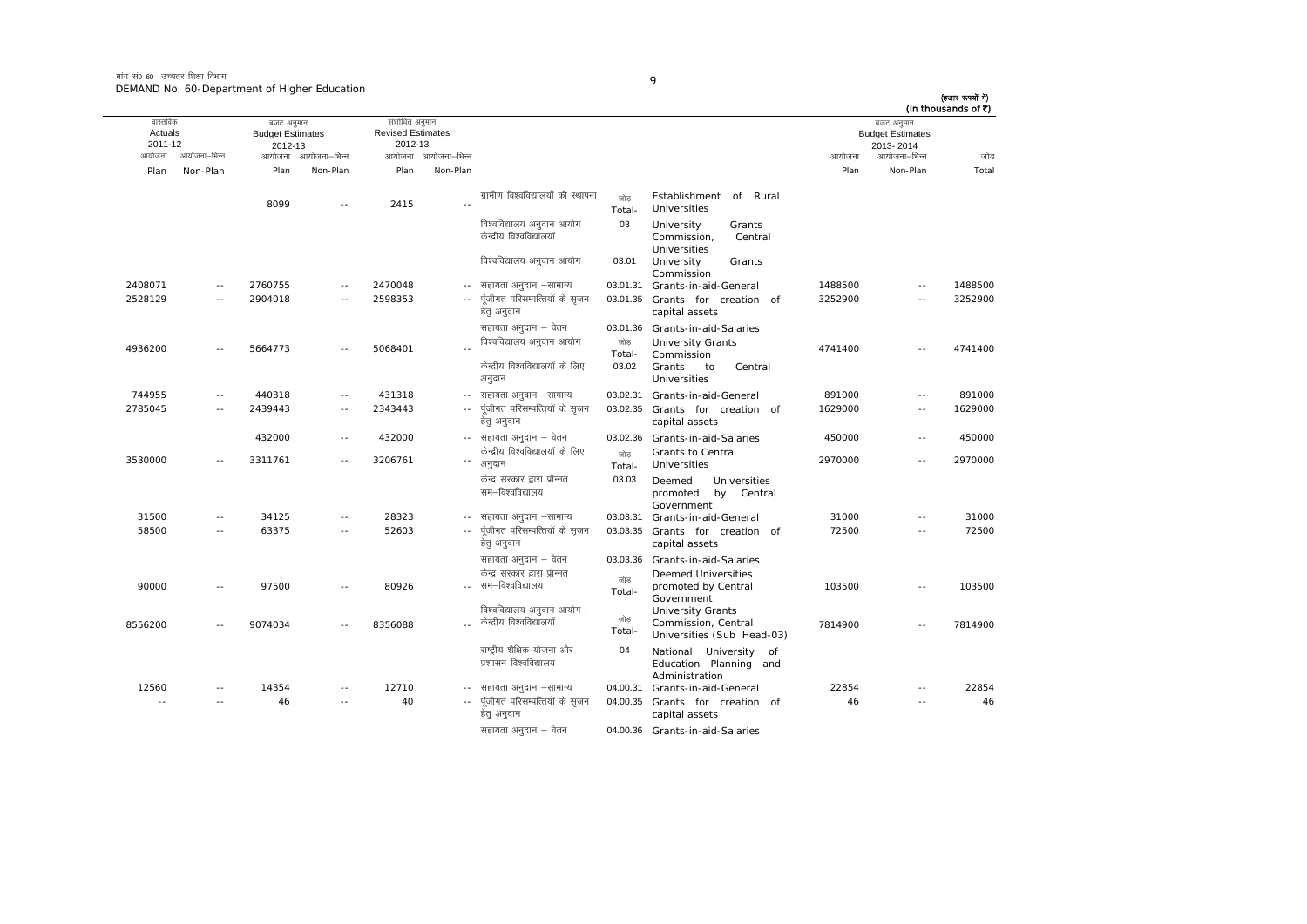| अनुदान मांगे 2013- 14      |  |
|----------------------------|--|
| DEMANDS FOR GRANTS 2013-14 |  |

## 10

(हजार रूपयों में)<br>(In thousands of ₹)

| (In thousands of ₹)                                |
|----------------------------------------------------|
| बजट अनुमान<br><b>Budget Estimates</b><br>2013-2014 |
| आयोजना–भिन्न<br>जोड                                |
| Non-Plan<br>Total                                  |
| 22900                                              |
|                                                    |
|                                                    |
|                                                    |
|                                                    |
|                                                    |
|                                                    |
|                                                    |
|                                                    |
|                                                    |
|                                                    |
|                                                    |
|                                                    |
|                                                    |
|                                                    |
|                                                    |
|                                                    |
|                                                    |
|                                                    |
|                                                    |
|                                                    |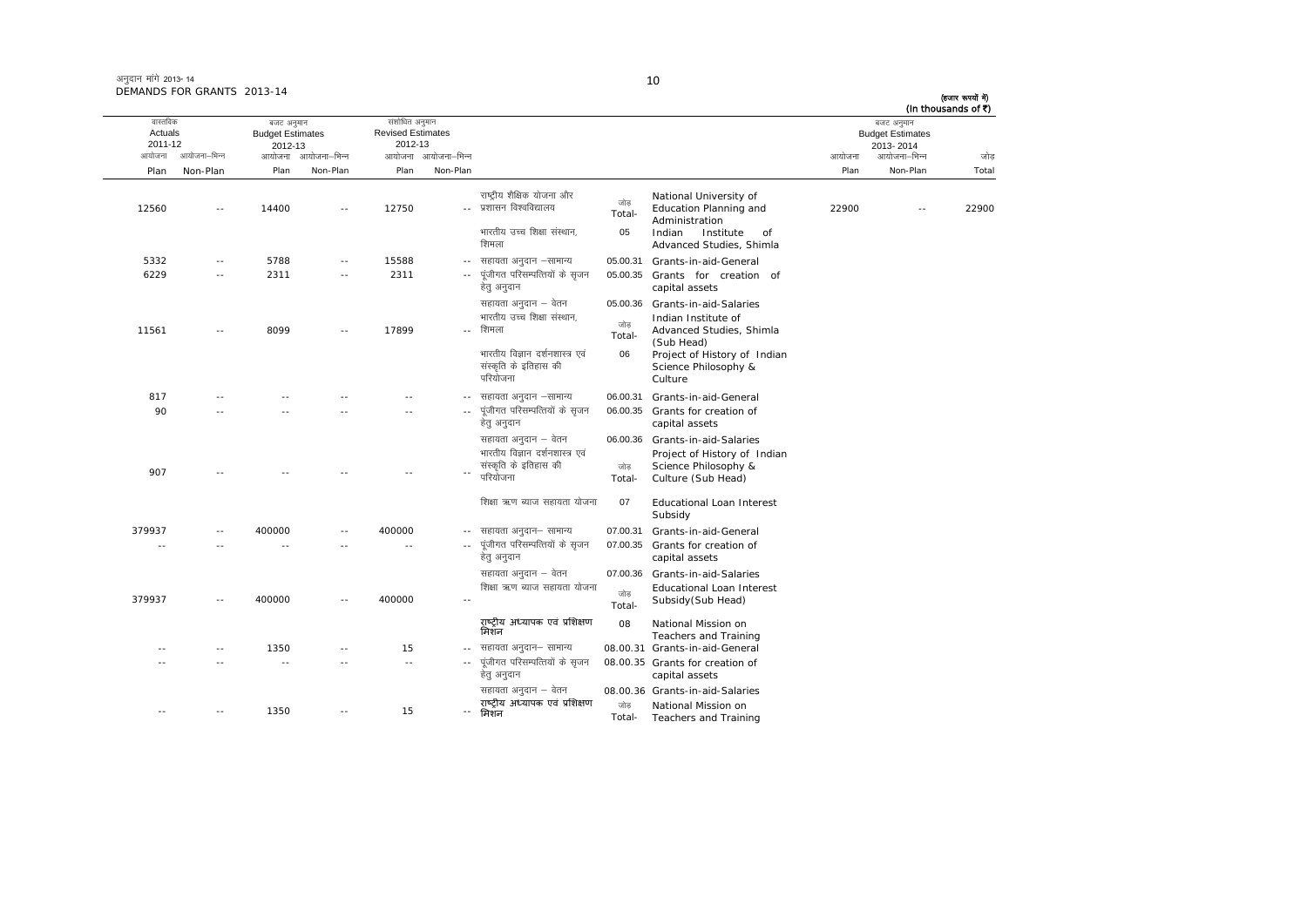मांग सं0 60 उच्चतर शिक्षा विभाग DEMAND No. 60-Department of Higher Education

|        | (In thousands of ₹)<br>बजट अनुमान |        |                                                                                                                                                                 |                     |                                                                                                                                                    |                          | संशोधित अनुमान           |              | बजट अनुमान              |               | वास्तविक          |
|--------|-----------------------------------|--------|-----------------------------------------------------------------------------------------------------------------------------------------------------------------|---------------------|----------------------------------------------------------------------------------------------------------------------------------------------------|--------------------------|--------------------------|--------------|-------------------------|---------------|-------------------|
|        | <b>Budget Estimates</b>           |        |                                                                                                                                                                 |                     |                                                                                                                                                    |                          | <b>Revised Estimates</b> |              | <b>Budget Estimates</b> |               | Actuals           |
| जोड    | 2013-2014<br>आयोजना–भिन्न         | आयोजना |                                                                                                                                                                 |                     |                                                                                                                                                    | आयोजना आयोजना–भिन्न      | 2012-13                  | आयोजना–भिन्न | 2012-13<br>आयोजना       | आयोजना–भिन्न  | 2011-12<br>आयोजना |
| Total  | Non-Plan                          | Plan   |                                                                                                                                                                 |                     |                                                                                                                                                    | Non-Plan                 | Plan                     | Non-Plan     | Plan                    | Non-Plan      | Plan              |
|        |                                   |        |                                                                                                                                                                 |                     |                                                                                                                                                    |                          |                          |              |                         |               |                   |
|        |                                   |        | Incentivising States for<br>Expansion Inclusion and<br>Excellance                                                                                               | 09                  | राज्यों को विस्तार. समावेश<br>तथा उत्कृष्टता के लिए<br>प्रोत्साहित करना                                                                            |                          |                          |              |                         |               |                   |
|        |                                   |        | 09.00.31 Grants-in-aid-General                                                                                                                                  |                     | सहायता अनुदान– सामान्य                                                                                                                             | $\overline{\phantom{a}}$ | 15                       |              | 1350                    | $\sim$        |                   |
|        |                                   |        | 09.00.35 Grants for creation of<br>capital assets                                                                                                               |                     | पूंजीगत परिसम्पत्तियों के सृजन<br>हेतु अनुदान                                                                                                      |                          | $\sim$                   |              | $\sim$                  |               |                   |
|        |                                   |        | 09.00.36 Grants-in-aid-Salaries                                                                                                                                 |                     | सहायता अनुदान – वेतन                                                                                                                               |                          |                          |              |                         |               |                   |
|        |                                   |        | Incentivising States for<br>Expansion Inclusion and<br>Excellance<br>National initiative on<br>inclusion of persons with<br>disabilities in higher<br>education | जोड<br>Total-<br>10 | राज्यों को विस्तार, समावेश<br>तथा उत्कृष्टता के लिए<br>प्रोत्साहितॅ करना<br>उच्चतर शिक्षा में निशक्त<br>व्यक्तियों के समावेश हेत्<br>राष्ट्रीय पहल |                          | 15                       |              | 1350                    | $\sim$ $\sim$ |                   |
| 1500   |                                   | 1500   | 10.00.31 Grants-in-aid-General                                                                                                                                  |                     | सहायता अनुदान– सामान्य                                                                                                                             |                          |                          |              |                         |               |                   |
|        |                                   | $-$    | 10.00.35 Grants for creation of<br>capital assets                                                                                                               |                     | पूंजीगत परिसम्पत्तियों के सृजन<br>हेत् अनुदान                                                                                                      |                          |                          |              |                         |               |                   |
| 1500   | $\overline{a}$                    | 1500   | 10.00.36 Grants-in-aid-Salaries<br>National initiative on<br>inclusion of persons with<br>disabilities in higher<br>education                                   | जोड<br>Total-       | सहायता अनुदान – वेतन<br>उच्चतर शिक्षा में निशक्त<br>व्यक्तियों के समावेश हेत्<br>राष्टीय पहल                                                       |                          |                          |              |                         |               |                   |
|        |                                   |        | Rashtriya Uchcha Shiksha<br>Abhiyan (RUSA)                                                                                                                      | 11                  | राष्ट्रीय उच्चतर शिक्षा<br>अभियान                                                                                                                  |                          |                          |              |                         |               |                   |
| 462000 | $\sim$ $\sim$                     | 462000 | 11.00.31 Grants-in-aid-General                                                                                                                                  |                     | सहायता अनुदान– सामान्य                                                                                                                             |                          |                          |              |                         |               |                   |
| 198000 | $\sim$                            | 198000 | 11.00.35 Grants for creation of<br>capital assets                                                                                                               |                     | पूंजीगत परिसम्पत्तियों के सृजन<br>हेतु अनुदान                                                                                                      |                          |                          |              |                         |               |                   |
|        |                                   |        | 11.00.36 Grants-in-aid-Salaries                                                                                                                                 |                     | सहायता अनुदान – वेतन                                                                                                                               |                          |                          |              |                         |               |                   |
| 660000 | $\sim$ $\sim$                     | 660000 | Rashtriya Uchcha Shiksha<br>Abhiyan (RUSA)<br>Setting up of Institutes /                                                                                        | जोड<br>Total-<br>12 | राष्ट्रीय उच्चतर शिक्षा<br>अभियान<br>अकादमिक नेतत्व के लिए                                                                                         |                          |                          |              |                         |               |                   |
|        |                                   |        | Academies for Academic<br>Leadership                                                                                                                            |                     | संस्थाओं अकादॅमियों की<br>स्थापना करना                                                                                                             |                          |                          |              |                         |               |                   |
| 1500   | $\sim$ $\sim$                     | 1500   | 12.00.31 Grants-in-aid-General                                                                                                                                  |                     | सहायता अनुदान– सामान्य                                                                                                                             |                          |                          |              |                         |               |                   |
|        | $\sim$                            | $\sim$ | 12.00.35 Grants for creation of<br>capital assets                                                                                                               |                     | पूंजीगत परिसम्पत्तियों के सृजन<br>हेतु अनुदान                                                                                                      |                          |                          |              |                         |               |                   |
|        |                                   |        | 12.00.36 Grants-in-aid-Salaries                                                                                                                                 |                     | सहायता अनुदान – वेतन                                                                                                                               |                          |                          |              |                         |               |                   |
| 1500   | $\sim$                            | 1500   | Setting up of Institutes /<br>Academies for Academic<br>Leadership<br>Assistance to IGNOU &<br>State Open Universities                                          | जोड<br>Total-<br>13 | अकादमिक नेत़त्व के लिए<br>संस्थाओं अकादॅमियों की<br>स्थापना करना<br><b>ईग्न और</b> राज्य ओपन<br>विश्वविद्यालय को सहायता                            |                          |                          |              |                         |               |                   |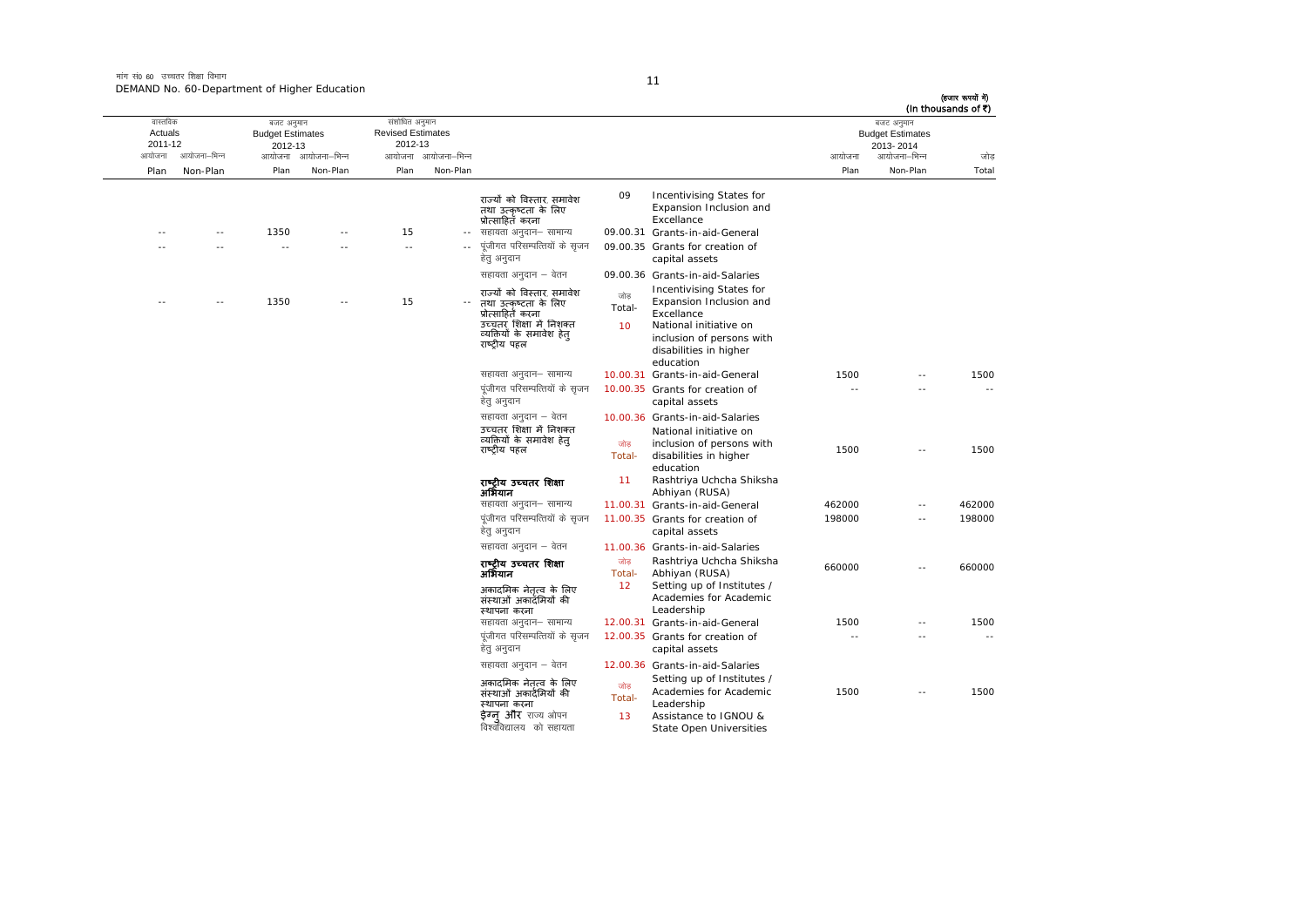अनुदान मांगे 2013- 14 DEMANDS FOR GRANTS 2013-14

#### 12

(हजार रूपयों में)<br>(In thousands of ₹)

| वास्तविक<br>Actuals<br>2011-12<br>आयोजना | आयोजना–भिन्न | बजट अनुमान<br><b>Budget Estimates</b><br>2012-13 | आयोजना आयोजना–भिन्न | संशोधित अनुमान<br><b>Revised Estimates</b><br>2012-13 | आयोजना आयोजना-भिन्न |                                                                                                                          |                     |                                                                                                                                                         | आयोजना  | बजट अनुमान<br><b>Budget Estimates</b><br>2013-2014<br>आयोजना–भिन्न | (in thousands of <)<br>जोड |
|------------------------------------------|--------------|--------------------------------------------------|---------------------|-------------------------------------------------------|---------------------|--------------------------------------------------------------------------------------------------------------------------|---------------------|---------------------------------------------------------------------------------------------------------------------------------------------------------|---------|--------------------------------------------------------------------|----------------------------|
| Plan                                     | Non-Plan     | Plan                                             | Non-Plan            | Plan                                                  | Non-Plan            |                                                                                                                          |                     |                                                                                                                                                         | Plan    | Non-Plan                                                           | Total                      |
|                                          |              |                                                  |                     |                                                       |                     | सहायता अनुदान– सामान्य<br>पंजीगत परिसम्पत्तियों के सजन<br>हेतु अनुदान                                                    |                     | 13.00.31 Grants-in-aid-General<br>13.00.35 Grants for creation of<br>capital assets                                                                     | 150000  |                                                                    | 150000                     |
|                                          |              |                                                  |                     |                                                       |                     | सहायता अनुदान – वेतन<br>ईग्न और राज्य ओपन<br>विश्वविद्यालय को सहायता                                                     | जोड<br>Total-       | 13.00.36 Grants-in-aid-Salaries<br>Assistance to IGNOU &<br><b>State Open Universities</b>                                                              | 150000  |                                                                    | 150000                     |
|                                          |              |                                                  |                     |                                                       |                     | गारंटी निधि के लिए ब्याज<br>सहायता तथा अंशदान                                                                            | 14                  | Interest Subsidy and<br>contribution for guarantee<br>fund                                                                                              |         |                                                                    |                            |
|                                          |              |                                                  |                     |                                                       |                     | सहायता अनुदान– सामान्य                                                                                                   |                     | 14.00.31 Grants-in-aid-General                                                                                                                          | 1650000 |                                                                    | 1650000                    |
|                                          |              |                                                  |                     |                                                       |                     | पंजीगत परिसम्पत्तियों के सजन<br>हेतु अनुदान                                                                              |                     | 14.00.35 Grants for creation of<br>capital assets                                                                                                       |         |                                                                    |                            |
|                                          |              |                                                  |                     |                                                       |                     | सहायता अनुदान – वेतन<br>गारंटी निधि के लिए ब्याज<br>सहायता तथा अंशदान                                                    | जोड<br>Total-       | 14.00.36 Grants-in-aid-Salaries<br>Interest Subsidy and<br>contribution for guarantee<br>fund                                                           | 1650000 |                                                                    | 1650000                    |
|                                          |              |                                                  |                     |                                                       |                     | राष्ट्रीय अध्यापक एवं शिक्षण<br>मिशन                                                                                     | 15                  | National Mission on<br>Teachers and Teaching                                                                                                            |         |                                                                    |                            |
|                                          |              |                                                  |                     |                                                       |                     | सहायता अनुदान– सामान्य                                                                                                   |                     | 15.00.31 Grants-in-aid-General                                                                                                                          | 135000  |                                                                    | 135000                     |
|                                          |              |                                                  |                     |                                                       |                     | पूंजीगत परिसम्पत्तियों के सृजन<br>हेत् अनुदान                                                                            |                     | 15.00.35 Grants for creation of<br>capital assets                                                                                                       | $\sim$  |                                                                    |                            |
|                                          |              |                                                  |                     |                                                       |                     | सहायता अनुदान – वेतन<br>राष्ट्रीय अध्यापक एवं शिक्षण<br>मिशन<br>नेशनल बुक ट्रस्ट को अनुदान<br>∕ पुस्तक प्रोन्नयन संस्थान | जोड<br>Total-<br>16 | 15.00.36 Grants-in-aid-Salaries<br>National Mission on<br>Teachers and Teaching<br>Grants to National Book<br>Trust/ Institutions for Book<br>Promotion | 135000  |                                                                    | 135000                     |
|                                          |              |                                                  |                     |                                                       |                     | सहायता अनुदान- सामान्य                                                                                                   |                     | 16.00.31 Grants-in-aid-General                                                                                                                          | 26900   |                                                                    | 26900                      |
|                                          |              |                                                  |                     |                                                       |                     | पूंजीगत परिसम्पत्तियों के सृजन<br>हेत् अनुदान                                                                            |                     | 16.00.35 Grants for creation of<br>capital assets                                                                                                       | 100     |                                                                    | 100                        |
|                                          |              |                                                  |                     |                                                       |                     | सहायता अनुदान – वेतन                                                                                                     |                     | 16.00.36 Grants-in-aid-Salaries                                                                                                                         |         |                                                                    |                            |
|                                          |              |                                                  |                     |                                                       |                     | नेशनल बुक ट्रस्ट को अनुदान<br>∕ पुस्तक प्रोन्नयन संस्थान                                                                 | जोड<br>Total-       | Grants to National Book<br>Trust/ Institutions for Book<br>Promotion                                                                                    | 27000   |                                                                    | 27000                      |
|                                          |              |                                                  |                     |                                                       |                     | अधिकरणों, प्रत्यायन प्राधिकरण<br>तथा राष्ट्रीय वित्त कॉर्पोरेशन की<br>स्थापना                                            | 17                  | Establishment of Tribunals,<br>Accreditation Authority,<br><b>NCHER and National</b><br><b>Finance Corporation</b>                                      |         |                                                                    |                            |
|                                          |              |                                                  |                     |                                                       |                     | सहायता अनुदान– सामान्य                                                                                                   |                     | 17.00.31 Grants-in-aid-General                                                                                                                          | 1500    |                                                                    | 1500                       |
|                                          |              |                                                  |                     |                                                       |                     | पंजीगत परिसम्पत्तियों के सजन<br>हेतु अनुदान                                                                              |                     | 17.00.35 Grants for creation of<br>capital assets                                                                                                       |         |                                                                    |                            |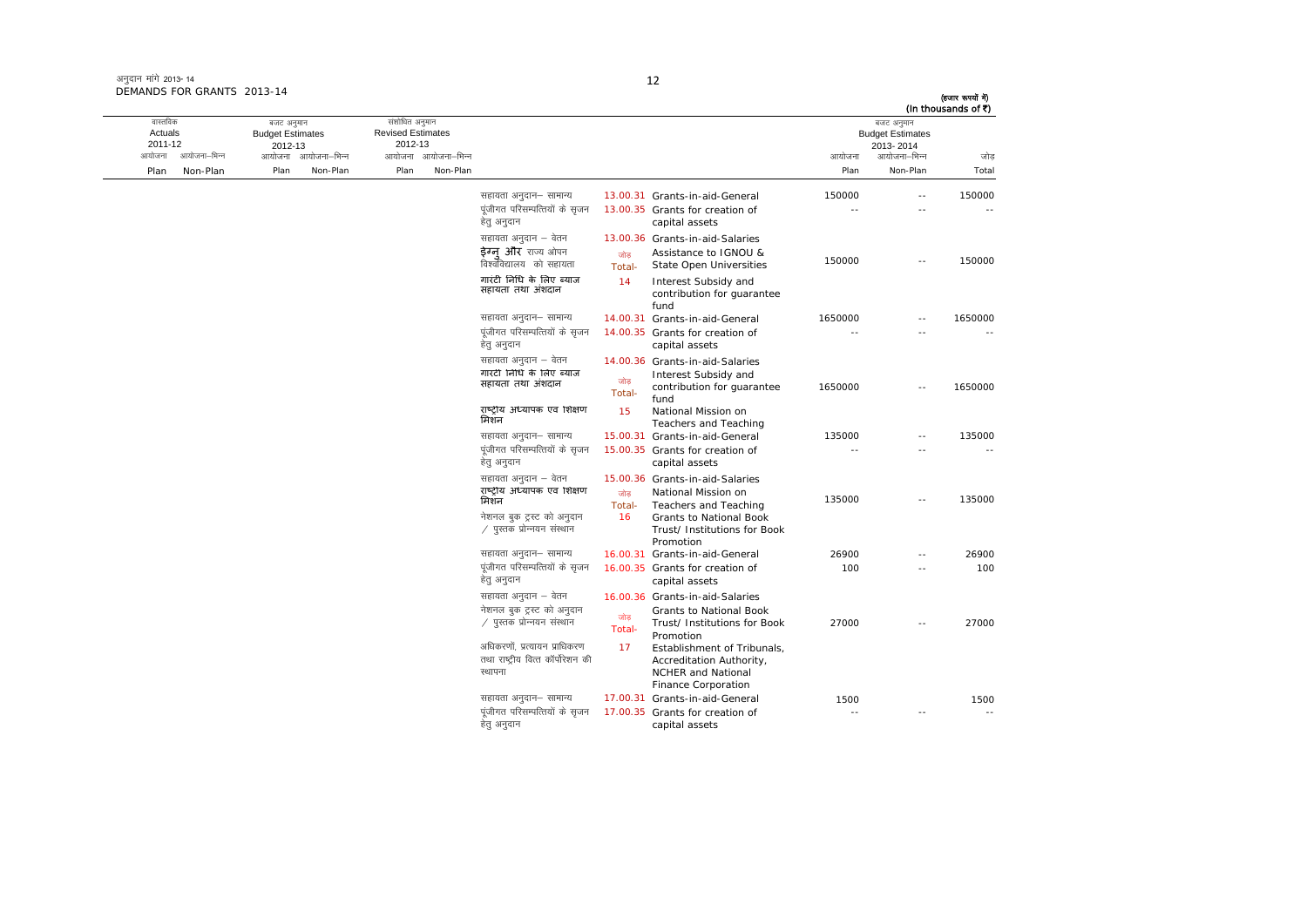मांग सं0 60 उच्चतर शिक्षा विभाग DEMAND No. 60-Department of Higher Education

| (हजार रूपयों में)<br>(In thousands of ₹) |                                                                    |          |                                                                                                                                                |               |                                                                                                       |                            |                                                       |                                                                         |         |               |                                          |
|------------------------------------------|--------------------------------------------------------------------|----------|------------------------------------------------------------------------------------------------------------------------------------------------|---------------|-------------------------------------------------------------------------------------------------------|----------------------------|-------------------------------------------------------|-------------------------------------------------------------------------|---------|---------------|------------------------------------------|
| जोड                                      | बजट अनुमान<br><b>Budget Estimates</b><br>2013-2014<br>आयोजना–भिन्न | आयोजना   |                                                                                                                                                |               |                                                                                                       | आयोजना आयोजना-भिन्न        | संशोधित अनुमान<br><b>Revised Estimates</b><br>2012-13 | बजट अनुमान<br><b>Budget Estimates</b><br>2012-13<br>आयोजना आयोजना–भिन्न |         | आयोजना–भिन्न  | वास्तविक<br>Actuals<br>2011-12<br>आयोजना |
| Total                                    | Non-Plan                                                           | Plan     |                                                                                                                                                |               |                                                                                                       | Non-Plan                   | Plan                                                  | Non-Plan                                                                | Plan    | Non-Plan      | Plan                                     |
|                                          |                                                                    |          |                                                                                                                                                |               |                                                                                                       |                            |                                                       |                                                                         |         |               |                                          |
| 1500                                     |                                                                    | 1500     | 17.00.36 Grants-in-aid-Salaries<br>Establishment of Tribunals,<br>Accreditation Authority,<br><b>NCHER and National</b><br>Finance Corporation | जोड<br>Total- | सहायता अनुदान – वेतन<br>अधिकरणों, प्रत्यायन प्राधिकरण<br>तथा राष्ट्रीय वित्त कॉर्पोरेशन की<br>स्थापना |                            |                                                       |                                                                         |         |               |                                          |
|                                          |                                                                    |          | <b>Special Component</b><br>Plan for Scheduled                                                                                                 | जोड           | अनुसूचित जातियों के लिए                                                                               |                            |                                                       |                                                                         |         |               |                                          |
| 10464300                                 | $\sim$                                                             | 10464300 | <b>Castes (Minor Head-</b><br>789)                                                                                                             | Total-        | विशेष घटक योजना                                                                                       |                            | 8930932                                               |                                                                         | 9649082 | 0             | 9111165                                  |
|                                          |                                                                    |          | <b>Tribal Area Sub Plan</b>                                                                                                                    | 796           | जनजातीय क्षेत्र उपयोजना                                                                               |                            |                                                       |                                                                         |         |               |                                          |
|                                          |                                                                    |          | Establishment of National<br>University (Indira Gandhi<br>National Open University)                                                            | 01            | राष्ट्रीय विश्वविद्यालय की<br>स्थापना (इंदिरा गांधी राष्ट्रीय<br>ओपन विश्वविद्यालय)                   |                            |                                                       |                                                                         |         |               |                                          |
|                                          |                                                                    |          | Assistance to Indira Gandhi<br>National Open University                                                                                        | 01.01         | इंदिरा गांधी राष्ट्रीय ओपन<br>विश्वविद्यालय को सहायता                                                 |                            |                                                       |                                                                         |         |               |                                          |
|                                          |                                                                    |          | 01.01.31 Grants-in-aid-General                                                                                                                 |               | सहायता अनुदान –सामान्य                                                                                | $\sim$ $-$                 | 37137                                                 |                                                                         | 37137   |               | 37440                                    |
|                                          |                                                                    |          | 01.01.35 Grants for creation of<br>capital assets                                                                                              |               | पूंजीगत परिसम्पत्तियों के सृजन<br>हेत् अनुदान                                                         |                            | 33                                                    | $\sim$                                                                  | 33      |               | 60                                       |
|                                          |                                                                    |          | 01.01.36 Grants-in-aid-Salaries                                                                                                                |               | सहायता अनुदान – वेतन                                                                                  |                            |                                                       |                                                                         |         |               |                                          |
|                                          |                                                                    |          | Assistance to Indira Gandhi<br>National Open University                                                                                        | जोड<br>Total- | इंदिरा गांधी राष्ट्रीय ओपन<br>विश्वविद्यालय को सहायता                                                 |                            | 37170                                                 | $\sim$                                                                  | 37170   | $\sim$ $\sim$ | 37500                                    |
|                                          |                                                                    |          | Assistance of State Open<br>Universities                                                                                                       | 01.02         | राज्य ओपन विश्वविद्यालय को<br>सहायता                                                                  |                            |                                                       |                                                                         |         |               |                                          |
|                                          |                                                                    |          | 01.02.31 Grants-in-aid-General                                                                                                                 |               | सहायता अनुदान– सामान्य                                                                                | $\sim$ $-$                 | 33720                                                 | $\sim$                                                                  | 33720   | $-$           | 37440                                    |
|                                          |                                                                    |          | 01.02.35 Grants for creation of<br>capital assets                                                                                              |               | पूंजीगत परिसम्पत्तियों के सृजन<br>हेतु अनुदान                                                         |                            | 30                                                    |                                                                         | 30      |               | 60                                       |
|                                          |                                                                    |          | 01.02.36 Grants-in-aid-Salaries                                                                                                                |               | सहायता अनुदान – वेतन                                                                                  |                            |                                                       |                                                                         |         |               |                                          |
|                                          |                                                                    |          | Assistance of State Open<br>Universities                                                                                                       | जोड<br>Total- | राज्य ओपन विश्वविद्यालय को<br>सहायता                                                                  | $\overline{\phantom{a}}$ . | 33750                                                 | $\sim$                                                                  | 33750   | $\sim$        | 37500                                    |
|                                          |                                                                    |          | Establishment of National<br>University (Indira Gandhi<br>National Open University)                                                            | जोड<br>Total- | राष्ट्रीय विश्वविद्यालय की<br>स्थापना (इंदिरा गांधी राष्ट्रीय<br>ओपन विश्वविद्यालय)                   |                            | 70920                                                 | $\overline{a}$                                                          | 70920   |               | 75000                                    |
|                                          |                                                                    |          | Rural<br>Establishment of<br><b>Universities</b>                                                                                               | 02            | ग्रामीण विश्वविद्यालयों की स्थापना                                                                    |                            |                                                       |                                                                         |         |               |                                          |
|                                          |                                                                    |          | Grants-in-aid-General                                                                                                                          | 02.00.31      | सहायता अनुदान –सामान्य                                                                                |                            | 1187                                                  |                                                                         | 3982    |               |                                          |
|                                          |                                                                    |          | Grants for creation of<br>capital assets                                                                                                       | 02.00.35      | पंजीगत परिसम्पत्तियों के सजन<br>हेतु अनुदान                                                           |                            | 20                                                    |                                                                         | 67      |               |                                          |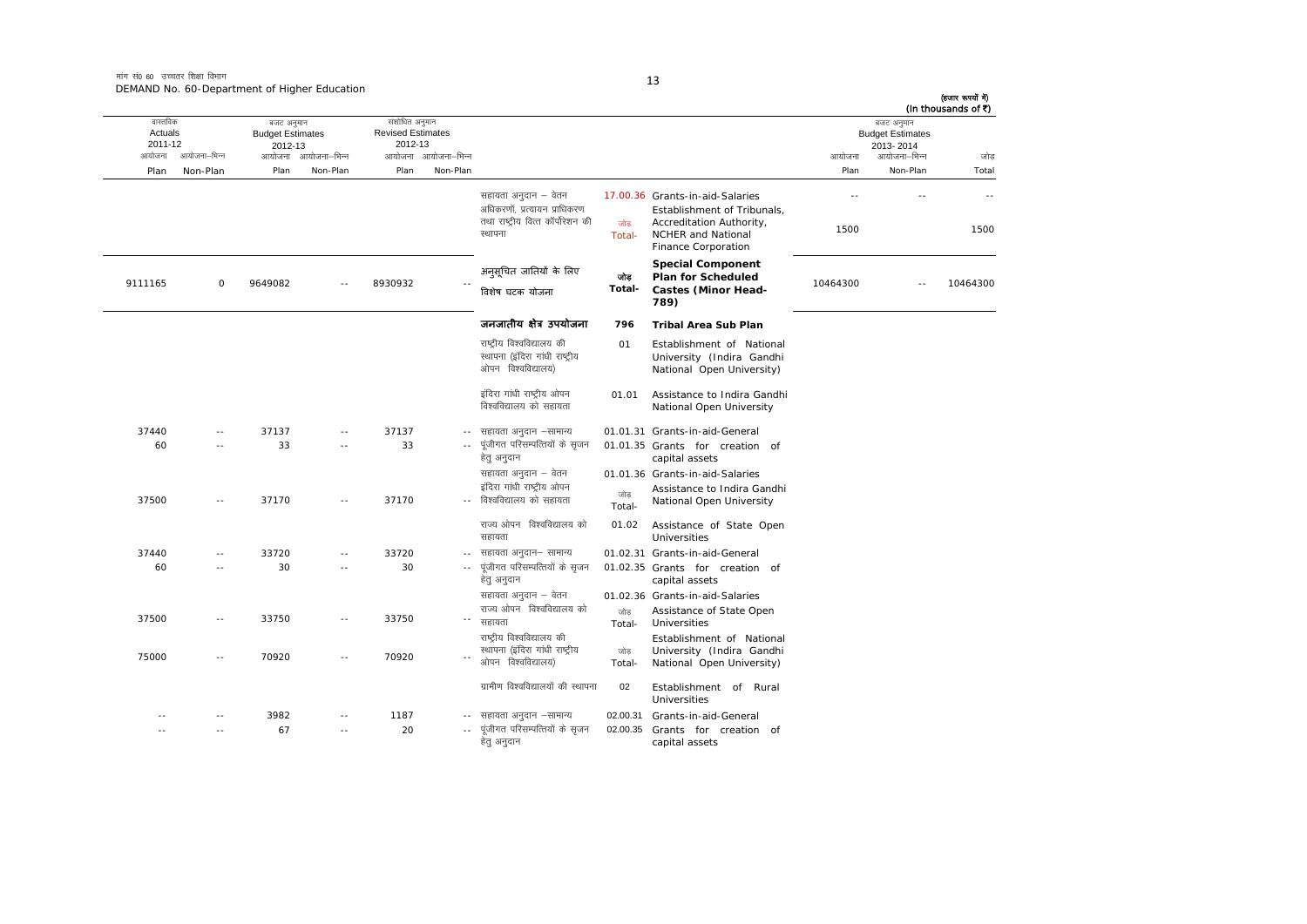| अनुदान मांगे 2013-14       |  |
|----------------------------|--|
| DEMANDS FOR GRANTS 2013-14 |  |

(हजार रूपयों में)

| (In thousands of ₹) |                                                    |         |                                                                                           |                           |                                                                           |                     |                                                       |                     |                                                  |               |                                |
|---------------------|----------------------------------------------------|---------|-------------------------------------------------------------------------------------------|---------------------------|---------------------------------------------------------------------------|---------------------|-------------------------------------------------------|---------------------|--------------------------------------------------|---------------|--------------------------------|
|                     | बजट अनुमान<br><b>Budget Estimates</b><br>2013-2014 |         |                                                                                           |                           |                                                                           |                     | संशोधित अनुमान<br><b>Revised Estimates</b><br>2012-13 |                     | बजट अनुमान<br><b>Budget Estimates</b><br>2012-13 |               | वास्तविक<br>Actuals<br>2011-12 |
| जोड                 | आयोजना–भिन्न                                       | आयोजना  |                                                                                           |                           |                                                                           | आयोजना आयोजना–भिन्न |                                                       | आयोजना आयोजना–भिन्न |                                                  | आयोजना–भिन्न  | आयोजना                         |
| Total               | Non-Plan                                           | Plan    |                                                                                           |                           |                                                                           | Non-Plan            | Plan                                                  | Non-Plan            | Plan                                             | Non-Plan      | Plan                           |
|                     |                                                    |         | Grants-in-aid-Salaries<br>Establishment of Rural<br>Universities                          | 02.00.36<br>जोड<br>Total- | सहायता अनुदान – वेतन<br>ग्रामीण विश्वविद्यालयों की स्थापना                |                     | 1207                                                  |                     | 4049                                             |               | $\sim$ $-$                     |
|                     |                                                    |         | University<br>Grants<br>Commission,<br>Central<br>Universities                            | 03                        | विश्वविद्यालय अनुदान आयोग :<br>केन्द्रीय विश्वविद्यालयों                  |                     |                                                       |                     |                                                  |               |                                |
|                     |                                                    |         | University<br>Grants<br>Commission                                                        | 03.01                     | विश्वविद्यालय अनुदान आयोग                                                 |                     |                                                       |                     |                                                  |               |                                |
| 788600              |                                                    | 788600  | Grants-in-aid-General                                                                     | 03.01.31                  | सहायता अनुदान –सामान्य                                                    | $-$                 | 1342914                                               | $\sim$ $\sim$       | 1500965                                          | $\sim$ $-$    | 1170814                        |
| 1626500             | $\sim$                                             | 1626500 | Grants for creation of<br>capital assets                                                  | 03.01.35                  | पूंजीगत परिसम्पत्तियों के सृजन<br>हेतु अनुदान                             | $\sim$ $\sim$       | 1412650                                               | $\sim$ $-$          | 1578832                                          | $\sim$ $\sim$ | 1229186                        |
| 2415100             | $\sim$ $\sim$                                      | 2415100 | Grants-in-aid-Salaries<br><b>University Grants</b><br>Commission<br>(Detailed Head-03.01) | 03.01.36<br>जोड<br>Total- | सहायता अनुदान – वेतन<br>विश्वविद्यालय अनुदान आयोग                         |                     | 2755564                                               | $\sim$ $\sim$       | 3079797                                          | $\sim$ $-$    | 2400000                        |
|                     |                                                    |         | Grants<br>to<br>Central<br><b>Universities</b>                                            | 03.02                     | केन्द्रीय विश्वविद्यालयों के लिए<br>अनुदान                                |                     |                                                       |                     |                                                  |               |                                |
| 445500              | --                                                 | 445500  | Grants-in-aid-General                                                                     | 03.02.31                  | सहायता अनुदान –सामान्य                                                    |                     | 149508                                                | $\sim$ $-$          | 154008                                           | $\sim$ $-$    | 372477                         |
| 813900              | $\sim$ $\sim$                                      | 813900  | Grants for creation of<br>capital assets                                                  | 03.02.35                  | पूंजीगत परिसम्पत्तियों के सृजन<br>हेत् अनुदान                             | $\sim$ $\sim$       | 875361                                                | $\sim$ $\sim$       | 923361                                           | $\sim$ $-$    | 1522523                        |
| 225000              | $\overline{a}$                                     | 225000  | Grants-in-aid-Salaries<br>Grants to Central                                               | 03.02.36                  | -- सहायता अनुदान – वेतन<br>केन्द्रीय विश्वविद्यालयों के लिए               |                     | 216000                                                | $\sim$ $-$          | 216000                                           |               |                                |
| 1484400             | $\sim$                                             | 1484400 | <b>Universities</b><br>(Detailed Head-03.02)                                              | जोड<br>Total-             | अनुदान                                                                    | $\sim$ $-$          | 1240869                                               | $\sim$ $\sim$       | 1293369                                          | $\sim$        | 1895000                        |
|                     |                                                    |         | Deemed<br>Universities<br>promoted<br>by Central<br>Government                            | 03.03                     | केन्द्र सरकार द्वारा प्रौन्नत<br>सम–विश्वविद्यालय                         |                     |                                                       |                     |                                                  |               |                                |
| 15500               | $\overline{a}$                                     | 15500   | Grants-in-aid-General                                                                     | 03.03.31                  | -- सहायता अनुदान –सामान्य                                                 |                     | 14176                                                 | $\sim$              | 17080                                            | $\sim$ $-$    | 15750                          |
| 37500               | $\sim$ $\sim$                                      | 37500   | Grants for creation of<br>capital assets                                                  | 03.03.35                  | पूंजीगत परिसम्पत्तियों के सृजन<br>हेतु अनुदान                             | $\sim$ $-$          | 26328                                                 | $\sim$ $\sim$       | 31720                                            | $\sim$ $-$    | 29250                          |
|                     |                                                    |         | 03.03.36 Grants-in-aid-Salaries<br><b>Deemed Universities</b>                             |                           | सहायता अनुदान – वेतन<br>केन्द्र सरकार द्वारा प्रौन्नत<br>सम–विश्वविद्यालय |                     |                                                       |                     |                                                  |               |                                |
| 53000               | $\sim$                                             | 53000   | promoted by Central<br>Government<br>(Detailed Head-03.03)                                | जोड<br>Total-             |                                                                           |                     | 40504                                                 | $\sim$ $\sim$       | 48800                                            |               | 45000                          |
|                     |                                                    |         | <b>University Grants</b>                                                                  |                           | विश्वविद्यालय अनुदान आयोग:                                                |                     |                                                       |                     |                                                  |               |                                |
| 3952500             |                                                    | 3952500 | Commission, Central<br>Universities (Sub Head-03)                                         | जोड<br>Total-             | केन्द्रीय विश्वविद्यालयों                                                 |                     | 4036937                                               |                     | 4421966                                          | $\sim$ $\sim$ | 4340000                        |
|                     |                                                    |         | National University of<br>Education Planning and<br>Administration (NUEPA)                | 04                        | राष्ट्रीय शैक्षिक योजना और<br>प्रशासन विश्वविद्यालय                       |                     |                                                       |                     |                                                  |               |                                |
| 11477               |                                                    | 11477   | Grants-in-aid-General                                                                     | 04.00.31                  | सहायता अनुदान –सामान्य                                                    | $- -$               | 6355                                                  |                     | 7177                                             | $\sim$ $-$    | 100                            |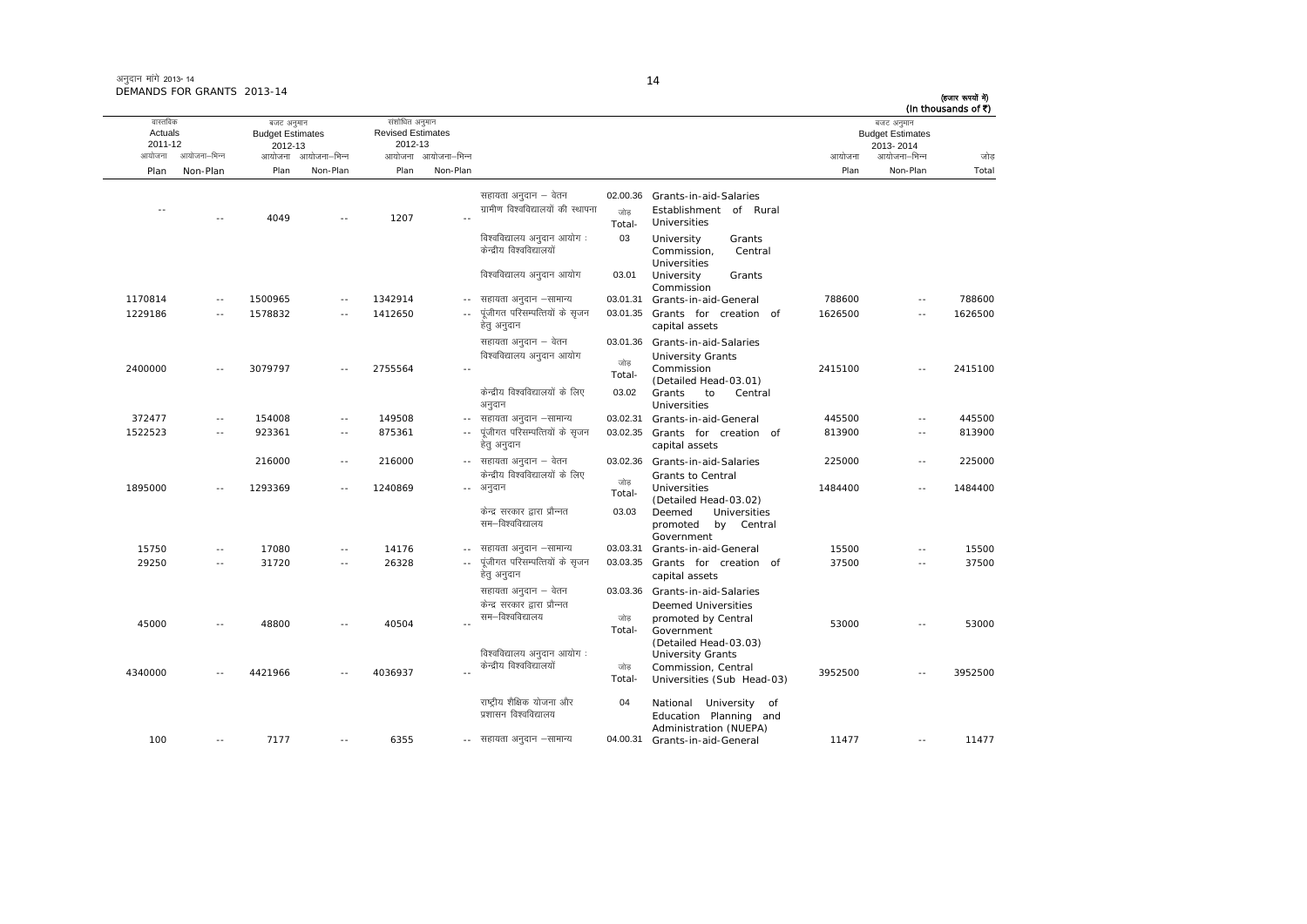मांग सं0 60 उच्चतर शिक्षा विभाग DEMAND No. 60-Department of Higher Education

| ۰       |
|---------|
| ٠<br>۰. |

| (In thousands of ₹) | बजट अनुमान                           |        |                                                                                                                                                       |                                 |                                                                                                                     |                     | संशोधित अनुमान                      |                     | बजट अनुमान                         |               | वास्तविक           |
|---------------------|--------------------------------------|--------|-------------------------------------------------------------------------------------------------------------------------------------------------------|---------------------------------|---------------------------------------------------------------------------------------------------------------------|---------------------|-------------------------------------|---------------------|------------------------------------|---------------|--------------------|
|                     | <b>Budget Estimates</b><br>2013-2014 |        |                                                                                                                                                       |                                 |                                                                                                                     |                     | <b>Revised Estimates</b><br>2012-13 |                     | <b>Budget Estimates</b><br>2012-13 |               | Actuals<br>2011-12 |
| जोड                 | आयोजना–भिन्न                         | आयोजना |                                                                                                                                                       |                                 |                                                                                                                     | आयोजना आयोजना-भिन्न |                                     | आयोजना आयोजना–भिन्न |                                    | आयोजना–भिन्न  | आयोजना             |
| Total               | Non-Plan                             | Plan   |                                                                                                                                                       |                                 |                                                                                                                     | Non-Plan            | Plan                                | Non-Plan            | Plan                               | Non-Plan      | Plan               |
| 23                  |                                      | 23     | 04.00.35 Grants for creation of<br>capital assets                                                                                                     |                                 | पूंजीगत परिसम्पत्तियों के सृजन<br>हेत् अनुदान                                                                       | $\sim$ $\sim$       | 20                                  |                     | 23                                 |               | $\sim$             |
| 11500               | $-$                                  | 11500  | Grants-in-aid-Salaries<br>National University of<br>Education Planning and<br>Administration<br>Indian<br>Institute<br>of<br>Advanced Studies, Shimla | 04.00.36<br>जोड<br>Total-<br>05 | सहायता अनुदान – वेतन<br>राष्ट्रीय शैक्षिक योजना और<br>प्रशासन विश्वविद्यालय<br>भारतीय उच्च शिक्षा संस्थान,<br>शिमला | $\sim$              | 6375                                |                     | 7200                               | $\sim$        | 100                |
|                     |                                      |        | Grants-in-aid-General                                                                                                                                 | 05.00.31                        | सहायता अनुदान –सामान्य                                                                                              | $\sim$ $-$          | 7137                                | $\sim$              | 2637                               | $\sim$        | 2667               |
|                     |                                      |        | Grants for creation of<br>capital assets                                                                                                              | 05.00.35                        | पूंजीगत परिसम्पत्तियों के सृजन<br>हेतु अनुदान                                                                       | $\sim$ $\sim$       | 1052                                | $-$                 | 1052                               | $\sim$ $\sim$ | 3114               |
|                     |                                      |        | Grants-in-aid-Salaries<br>Indian Institute of<br>Advanced Studies, Shimla<br>(Sub Head)                                                               | 05.00.36<br>जोड<br>Total-       | सहायता अनुदान – वेतन<br>भारतीय उच्च शिक्षा संस्थान,<br>शिमला                                                        | $\sim$              | 8189                                |                     | 3689                               | $\sim$        | 5781               |
|                     |                                      |        | Project of History of Indian<br>Science Philosophy &<br>Culture                                                                                       | 06                              | भारतीय विज्ञान दर्शनशास्त्र एवं<br>संस्कृति के इतिहास की<br>परियोजना                                                |                     |                                     |                     |                                    |               |                    |
|                     |                                      |        | Grants-in-aid-General                                                                                                                                 | 06.00.31                        | सहायता अनुदान –सामान्य                                                                                              | $- -$               |                                     |                     |                                    |               | 765                |
|                     |                                      |        | Grants for creation of<br>capital assets                                                                                                              | 06.00.35                        | पूंजीगत परिसम्पत्तियों के सृजन<br>हेतु अनुदान                                                                       |                     |                                     |                     |                                    |               | 46                 |
|                     |                                      |        | Grants-in-aid-Salaries                                                                                                                                | 06.00.36                        | सहायता अनुदान – वेतन                                                                                                |                     |                                     |                     |                                    |               |                    |
|                     |                                      |        | Project of History of Indian<br>Science Philosophy &<br>Culture (Sub Head)                                                                            | जोड<br>Total-                   | भारतीय विज्ञान दर्शनशास्त्र एवं<br>संस्कृति के इतिहास की<br>परियोजना                                                |                     |                                     |                     |                                    |               | 811                |
|                     |                                      |        | <b>Educational Loan Interest</b><br>Subsidy                                                                                                           | 07                              | शिक्षा ऋण ब्याज सहायता योजना                                                                                        |                     |                                     |                     |                                    |               |                    |
|                     |                                      |        | Grants-in-aid-General                                                                                                                                 | 07.00.31                        | सहायता अनुदान– सामान्य                                                                                              |                     | 80000                               |                     | 80000                              |               | 56953              |
|                     |                                      |        | Grants for creation of<br>capital assets                                                                                                              | 07.00.35                        | पूंजीगत परिसम्पत्तियों के सृजन<br>हेत् अनुदान                                                                       | $\sim$ $-$          | $\sim$                              |                     | $\sim$                             |               | ×.                 |
|                     |                                      |        | Grants-in-aid-Salaries                                                                                                                                | 07.00.36                        | सहायता अनुदान – वेतन                                                                                                |                     |                                     |                     |                                    |               |                    |
|                     |                                      |        | Educational Loan Interest<br>Subsidy(Sub Head)                                                                                                        | जोड़<br>Total-                  | शिक्षा ऋण ब्याज सहायता योजना                                                                                        | $\sim$ $\sim$       | 80000                               | $\sim$ $\sim$       | 80000                              | $\sim$        | 56953              |
|                     |                                      |        | National Mission on<br><b>Teachers and Training</b>                                                                                                   | 08                              | राष्ट्रीय अध्यापक एवं प्रशिक्षण<br>मिशन                                                                             |                     |                                     |                     |                                    |               |                    |
|                     |                                      |        | 08.00.31 Grants-in-aid-General                                                                                                                        |                                 | सहायता अनुदान– सामान्य                                                                                              | $\sim$ $-$          | 8                                   |                     | 720                                |               |                    |
|                     |                                      |        | 08.00.35 Grants for creation of<br>capital assets                                                                                                     |                                 | पूंजीगत परिसम्पत्तियों के सृजन<br>हेतु अनुदान                                                                       |                     | $\sim$                              |                     | $\sim$                             |               |                    |
|                     |                                      |        | 08.00.36 Grants-in-aid-Salaries                                                                                                                       |                                 | सहायता अनुदान – वेतन                                                                                                |                     |                                     |                     |                                    |               |                    |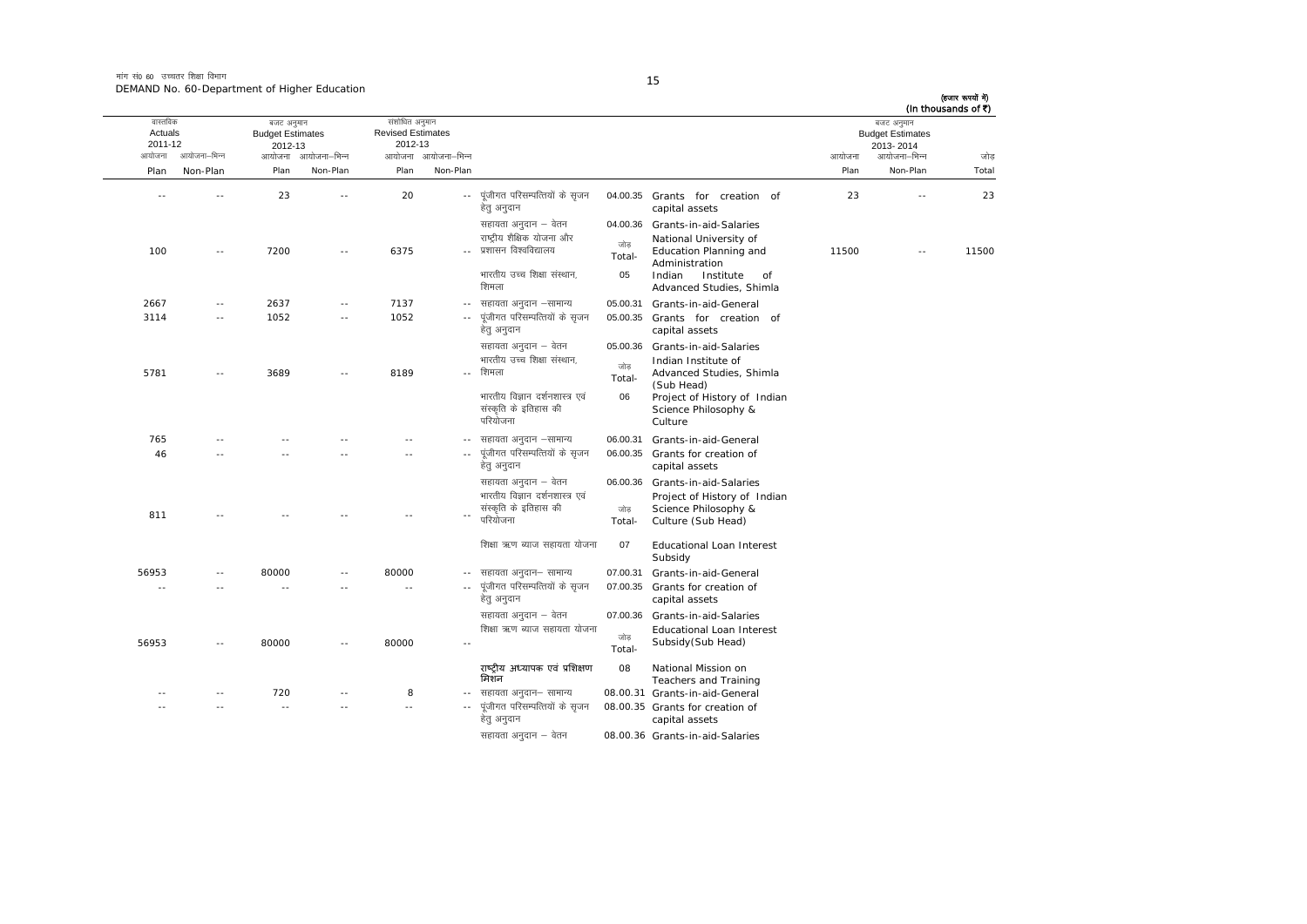| अनुदान मांगे 2013- 14      |  |
|----------------------------|--|
| DEMANDS FOR GRANTS 2013-14 |  |

ः<br>आयोजना आयोजना–भिन्न आयोजना आयोजना-भिन्न - आयोजना आयोजना-भिन्न न अपयोजना—भिन्न जाउँ विकास समिति । अपनी अपयोजना आयोजना—भिन्न जोड Plan Non-Plan Plan Non-Plan Plan Non-Plan Plan Non-Plan Total तास्ततिक Actuals2011-12बजट अनुमान Budget Estimates 2012-13संशोधित अनुमान Revised Estimates2012-13 बजट अनुमान Budget Estimates 2013- 2014(हजार रूपयों में) (In thousands of  $\bar{x}$ ) -- -- 720 -- 8 --राष्ट्रीय अध्यापक एवं प्रशिक्षण जोड़<br>- Total-जोड़ National Mission on<br>Total- Teachers and Training राज्यों को विस्तार, समावेश तथा उत्कृष्टता के लिए<br>प्रोत्साहित करना 09 Incentivising States for Expansion Inclusion and Excellance -- -- 720 -- 8 - lgk;rk vuqnku& lkekU; 09.00.31 Grants-in-aid-General -- -- -- -- -- ---- पंजीगत परिसम्पत्तियों के सजन हेतु अनुदान 09.00.35 Grants for creation of capital assets सहायता अनुदान – वेतन 09.00.36 Grants-in-aid-Salaries -- -- 720 -- 8 --राÏयɉ को िवèतार] समावेश तथा उ×कृçटता के िलए प्रो×सािहत करना tksM+ Total- Incentivising States for Expansion Inclusion and Excellance Excellance नेशनल बुक ट्रस्ट को अनुदान  $\angle$  पस्तक प्रोन्नयन संस्थान 10 Grants to National Book Trust/ Institutions for Book Promotion -- 10429 -- lgk;rk vuqnku& lkekU; 10.00.31 Grants-in-aid-General 13400 -- 13400 -- -- 12870-- -- -- -- -- ---- पूंजीगत परिसम्पत्तियों के सृजन हेतु अनुदान 10.00.35 Grants for creation of capital assets  $100$  -- - - -सहायता अनुदान – वेतन 10.00.36 Grants-in-aid-Salaries -- -- 12870 -- 10429 --्रांसिंग में पुस्तक प्रोन्नयन संस्थान व्याह्या प्रतिष्ठाः<br>Total-नेशनल बुक ट्रस्ट को अनुदान Grants to National Book Trust/ Institutions for Book Promotion <sup>13500</sup> -- <sup>13500</sup> उच्चतर शिक्षा में निशक्त åयिक्तयɉ के समावेश हेतु राष्ट्रीय पहल 11 National initiative on inclusion of persons with disabilities in higher education lgk;rk vuqnku& lkekU; 11.00.31 Grants-in-aid-General 800 -- 800 पूंजीगत परिसम्पत्तियों के सुजन हेतु अनुदान 11.00.35 Grants for creation of capital assets -- -- --सहायता अनुदान – वेतन 11.00.36 Grants-in-aid-Salaries उच्चतर शिक्षा में निशक्त .<br>व्यक्तियों के समावेश हेतु राçट्रीय पहल tksM+ Total-National initiative on inclusion of persons with disabilities in higher education 800 -- 800 राष्ट्रीय उच्चतर शिक्षा<br>अभियान <sup>12</sup> Rashtriya Uchcha Shiksha Abhiyan (RUSA) सहायता अनुदान– सामान्य a 12.00.31 Grants-in-aid-General 232400 -- 232400 पूंजीगत परिसम्पत्तियों के सृजन हेत् अनुदान 12.00.35 Grants for creation of capital assets 99600 -- 99600सहायता अनुदान – वेतन 12.00.36 Grants-in-aid-Salaries राष्ट्रीय उच्चतर शिक्षा <sup>जोड़</sup><br>अभियान Rashtriya Uchcha Shiksha Abhiyan (RUSA) <sup>332000</sup> -- <sup>332000</sup>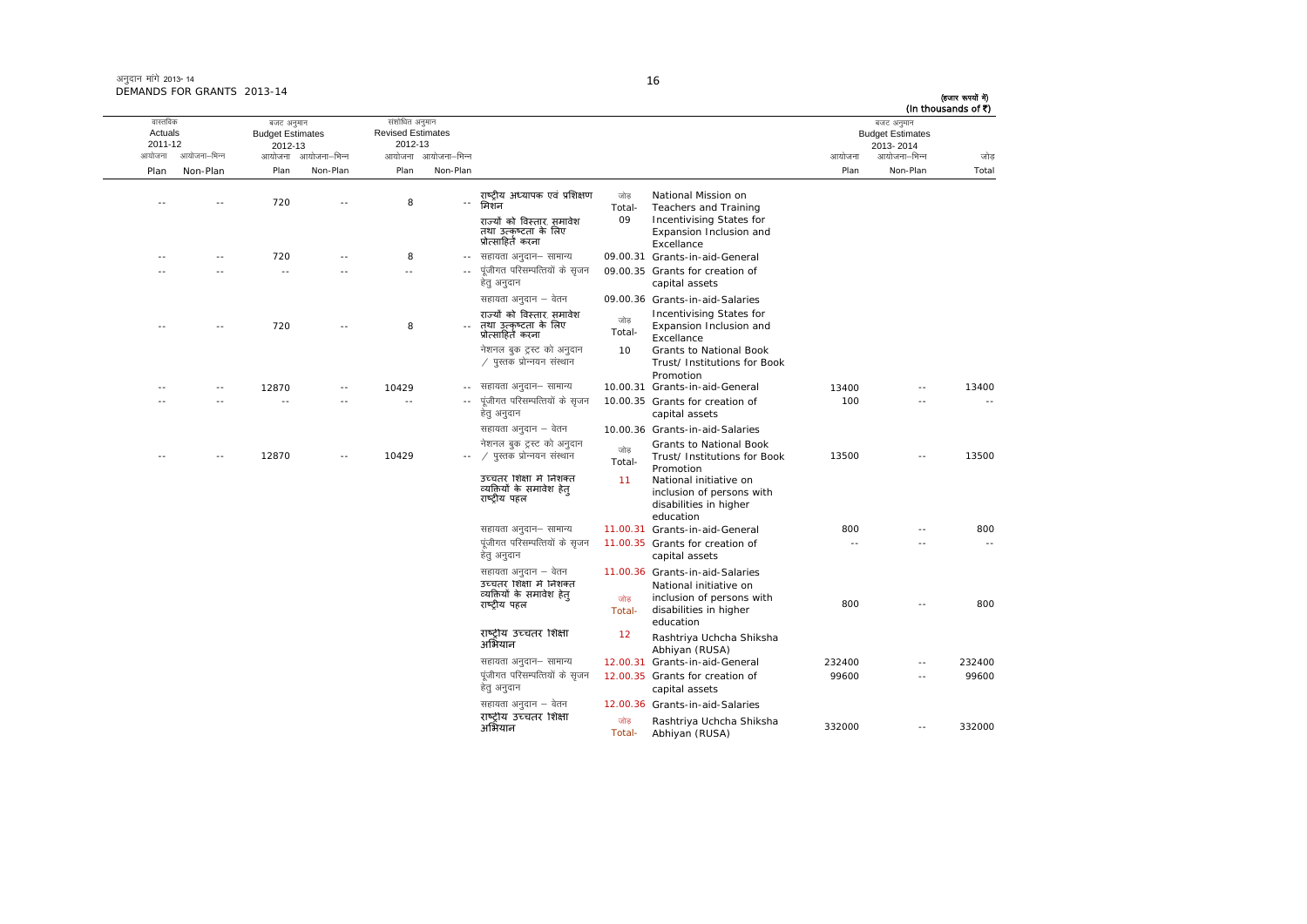मांग सं $\rho$  60 जच्चतर शिक्षा विभाग DEMAND No. 60-Department of Higher Education

तास्ततिक Actuals2011-12

 $\alpha$ ायोजना - अपयोजना-भिन्न आयोजना आयोजना-भिन्न - आयोजना आयोजना-भिन्न न अपयोजना—भिन्न जाउँ विकास समिति । अपनी अपयोजना आयोजना—भिन्न जोड Plan Non-Plan Plan Non-Plan Plan Non-Plan Plan Non-Plan Total बजट अनुमान Budget Estimates 2012-13संशोधित अनुमान Revised Estimates2012-13 बजट अनुमान Budget Estimates 2013- 2014(हजार रूपयों में) (In thousands of  $\bar{x}$ ) अकादमिक नेतृत्व के लिए संस्थाओं अकादमियों की èथापना करना 13 Setting up of Institutes / Academies for Academic Leadership lgk;rk vuqnku& lkekU; 13.00.31 Grants-in-aid-General 800 -- 800 पंजीगत परिसम्पत्तियों के सजन हेतु अनुदान 13.00.35 Grants for creation of capital assets -- -- --सहायता अनुदान – वेतन 13.00.36 Grants-in-aid-Salaries अकादमिक नेतृत्व के लिए ञ्चाओं अकादमियों की èथापना करना णोड Total-अकादमिक नेतृत्व के लिए <sup>जोड़</sup> <sup>Setting up of Institutes /<br>संस्थाओं अकादमियों की Total- Academies for Academic 800 -- 800<br>स्थापना करना Total- Leadership<br>**इेग्नु और** राज्य ओपन 14 Assistance to IGNOU &<br>विश्वविद्यालय को सहायत</sup> dks lgk;rk <sup>14</sup> Assistance to IGNOU & State Open Universities lgk;rk vuqnku& lkekU; 14.00.31 Grants-in-aid-General 75000 -- 75000 पूंजीगत परिसम्पत्तियों के सुजन हेत अनदान 14.00.35 Grants for creation of capital assets -- -- -- सहायता अनदान  $-$  वेतन  $-$  14.00.36 Grants-in-aid-Salaries **ईग्नु और** राज्य ओपन जोड़<br>विश्वविद्यालय को सहायता Total-Assistance to IGNOU & 75000 -- 75000<br>State Open Universities 75000 -- 75000<br>Interest Subsidy and गारंटी िनिध के िलए Þयाज सहायता तथा अशदान ं <sup>15</sup> Interest Subsidy and contribution for guarantee fundlgk;rk vuqnku& lkekU; 15.00.31 Grants-in-aid-General 825000 -- 825000 पूंजीगत परिसम्पत्तियों के सजन हेत् अनुदान 15.00.35 Grants for creation of capital assets -- -- --सहायता अनुदान - वेतन 15.00.36 Grants-in-aid-Salaries गारंटी िनिध के िलए Þयाज गारण गांव न तरह ज्याल<br>सहायता तथा अंशदान Total-Interest Subsidy and contribution for guarantee fund <sup>825000</sup> -- <sup>825000</sup> राष्ट्रीय अध्यापक एवं शिक्षण<br>मिशन <sup>16</sup> National Mission on Teachers and Teaching 16.00.31 Grants-in-aid-General 67500 -- 67500 पूंजीगत परिसम्पत्तियों के सुजन हेतु अनुदान 16.00.35 Grants for creation of capital assets -- -- --सहायता अनुदान – वेतन 16.00.36 Grants-in-aid-Salaries राष्ट्रीय अध्यापक एवं शिक्षण <sub>जोड़</sub><br>मिशन thal- Total-<sub>जोड़</sub> National Mission on 67500 -- 67500<br>Total- Teachers and Teaching 67500 अधिकरणों. प्रत्यायन प्राधिकरण तथा राष्टीय वित्त कॉर्पोरेशन की स्थापना 17 Establishment of Tribunals, Accreditation Authority, NCHER and National Finance Corporation lgk;rk vuqnku& lkekU; 17.00.31 Grants-in-aid-General 800 -- 800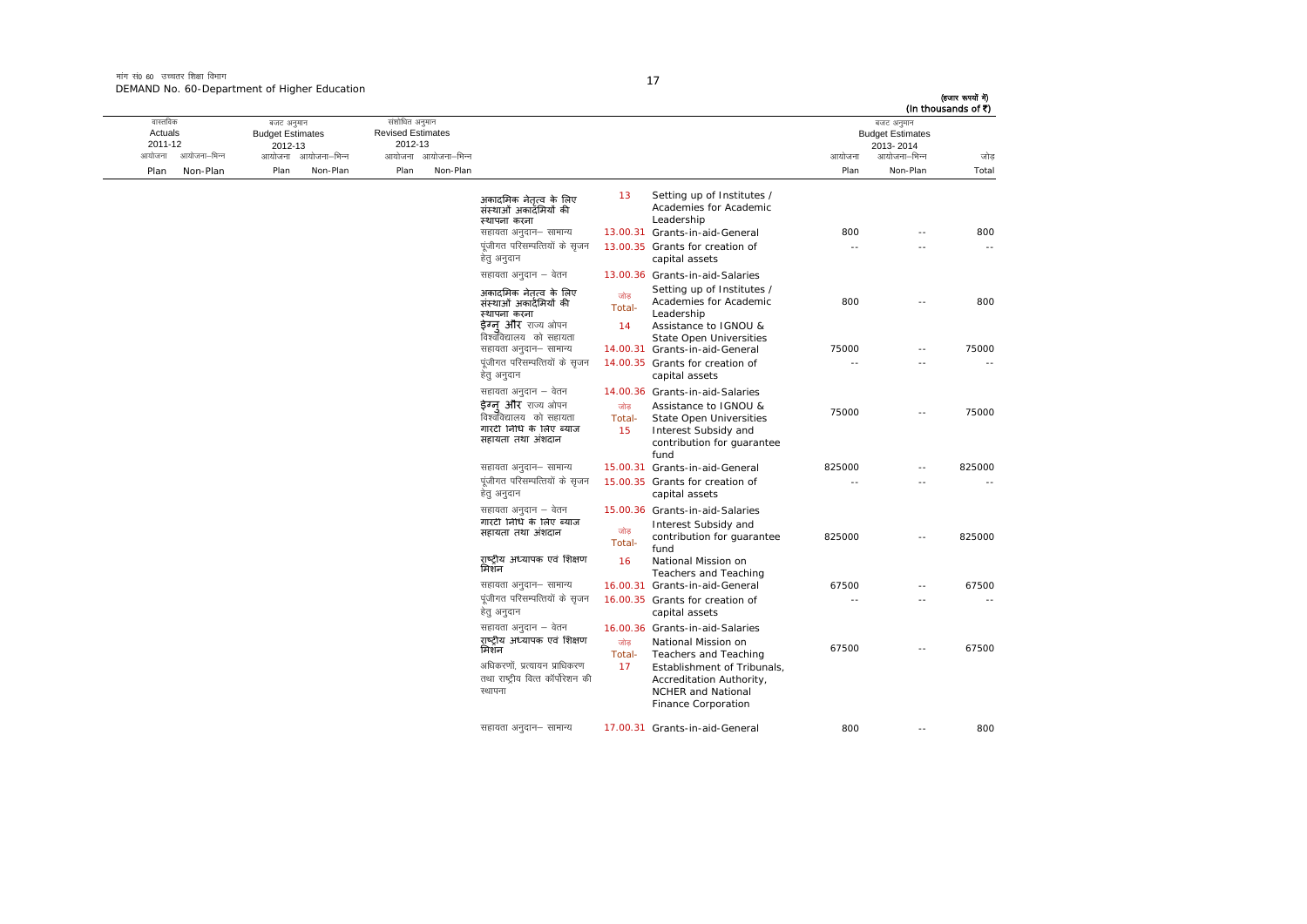| अनुदान मांगे 2013-14       |  |
|----------------------------|--|
| DEMANDS FOR GRANTS 2013-14 |  |

| वास्तविक          |              | बजट अनुमान    |                                                     | संशोधित अनुमान |                     |                                                                                        |               |                                                                                                       |            | बजट अनुमान                |         |
|-------------------|--------------|---------------|-----------------------------------------------------|----------------|---------------------|----------------------------------------------------------------------------------------|---------------|-------------------------------------------------------------------------------------------------------|------------|---------------------------|---------|
|                   | Actuals      |               | <b>Revised Estimates</b><br><b>Budget Estimates</b> |                |                     |                                                                                        |               |                                                                                                       |            | <b>Budget Estimates</b>   |         |
| 2011-12<br>आयोजना | आयोजना-भिन्न | 2012-13       | आयोजना आयोजना-भिन्न                                 | 2012-13        | आयोजना आयोजना-भिन्न |                                                                                        |               |                                                                                                       |            | 2013-2014<br>आयोजना–भिन्न |         |
|                   |              |               |                                                     |                |                     |                                                                                        |               |                                                                                                       | आयोजना     |                           | जोड     |
| Plan              | Non-Plan     | Plan          | Non-Plan                                            | Plan           | Non-Plan            |                                                                                        |               |                                                                                                       | Plan       | Non-Plan                  | Total   |
|                   |              |               |                                                     |                |                     | पूंजीगत परिसम्पत्तियों के सृजन<br>हेत् अनुदान                                          |               | 17.00.35 Grants for creation of<br>capital assets                                                     |            |                           |         |
|                   |              |               |                                                     |                |                     | सहायता अनुदान – वेतन<br>अधिकरणों. प्रत्यायन प्राधिकरण                                  |               | 17.00.36 Grants-in-aid-Salaries<br>Establishment of Tribunals,                                        |            |                           |         |
|                   |              |               |                                                     |                |                     | तथा राष्ट्रीय वित्त कॉर्पोरेशन की<br>स्थापना                                           | जोड<br>Total- | Accreditation Authority,<br>NCHER and National<br>Finance Corporation                                 | 800        | $\sim$                    | 800     |
| 4478645           |              | 4602134       |                                                     | 4214073        |                     | जनजातीय क्षेत्र उपयोजना                                                                | जोड<br>Total- | <b>Tribal Area Sub</b><br>Plan(Minor Head-796)                                                        | 5279400    |                           | 5279400 |
|                   |              |               |                                                     |                |                     | अन्य व्यय<br>(लयु शीर्ष)                                                               | 800           | <b>Other Expenditure</b><br>(Minor Head)                                                              |            |                           |         |
|                   |              |               |                                                     |                |                     | अन्य योजनाएं                                                                           | 01            | Other Schemes                                                                                         |            |                           |         |
|                   |              |               |                                                     |                |                     | अन्य मदें                                                                              | 01.01         | (Sub Head)<br>Other Items<br>(Detailed Head)                                                          |            |                           |         |
|                   | 98           | $\sim$        | 100                                                 | $\sim$         |                     | 100 अन्य प्रभार                                                                        |               | 01.01.50 Other Charges                                                                                |            | 100                       | 100     |
|                   |              |               |                                                     |                |                     | नेशनल बुक ट्रस्ट को अनुदान<br>∕ पुस्तक प्रोन्नयन संस्थान                               | 04            | Grants to National Book<br>Trust/ Institutions for Book<br>Promotion                                  |            |                           |         |
| 113568            | 175000       | 157830        | 41072                                               | 127890         |                     | 58272 सहायता अनुदान– सामान्य                                                           |               | 04.00.31 Grants-in-aid-General                                                                        | 139200     | 73500                     | 212700  |
| 209               | $\sim$ $-$   | 100           | $\sim$ $-$                                          | 81             | $\sim$ $-$          | पूंजीगत परिसम्पत्तियों के सृजन<br>हेतु अनुदान                                          |               | 04.00.35 Grants for creation of<br>capital assets                                                     | 100        | $\sim$                    | 100     |
| $\sim$            | $\sim$ $-$   | $\sim$ $\sim$ | 146228                                              | $\sim$ $\sim$  |                     | 152628 सहायता अनुदान – वेतन                                                            |               | 04.00.36 Grants-in-aid-Salaries                                                                       | $\sim$ $-$ | 174800                    | 174800  |
| 113777            | 175000       | 157930        | 187300                                              | 127971         | 210900              | नेशनल बुक ट्रस्ट को अनुदान<br>$\angle$ पुस्तक प्रोन्नयन संस्थान                        | जोड<br>Total- | Grants to National Book<br>Trust/ Institutions for Book<br>Promotion                                  | 139300     | 248300                    | 387600  |
|                   |              |               |                                                     |                |                     | समितियों सभाओं आदि पर व्यय<br>गैर–सरकारी सदस्यों की<br>यात्रा / दैनिक भत्ता            | 05            | Expenditure on Seminars,<br>Committtees Meetings etc.<br>/TA/DA to Non-Official<br>Members (Sub Head) |            |                           |         |
|                   | 2157         |               | 5000                                                | $\sim$         |                     | 4500 घरेलू यात्रा व्यय                                                                 |               | 05.00.11 Domestic Travel Expenses                                                                     |            | 5000                      | 5000    |
|                   |              |               |                                                     |                |                     | भारत में संयुक्त राज्य अमेरिकी<br>शिक्षा प्रतिष्ठान को आयकर तथा<br>सीमा शुल्क की वापसी | 06            | Refund of Income Tax and<br>Customs Duty to United<br><b>States Education</b>                         |            |                           |         |
|                   |              |               |                                                     |                |                     | -- एक मुश्त प्रावधान                                                                   |               | Foundation in India<br>06.00.42 Lump Sum Provision                                                    |            |                           |         |
|                   | 16400        | $\sim$        | 16400                                               | $\sim$         |                     | 15400 अन्य प्रभार                                                                      |               | 06.00.50 Other Charges                                                                                | $\sim$ $-$ | 16400                     | 16400   |

18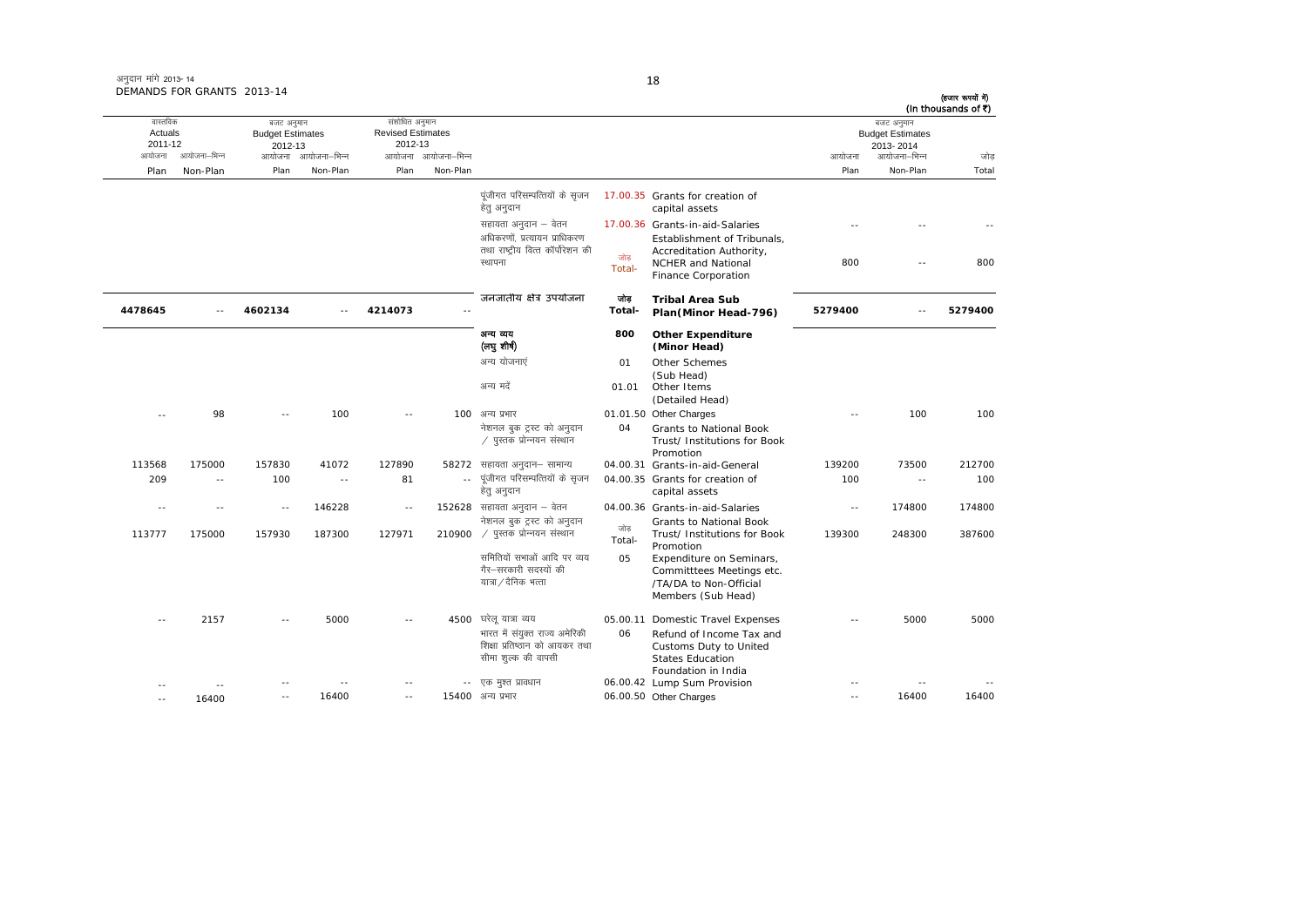|         |                                                                                                                        |               |              |                                                                 |                          |                                                                                                  |                |                                                                                                                      |            |                                                                    | (हजार रूपयों में)<br>(In thousands of ₹) |
|---------|------------------------------------------------------------------------------------------------------------------------|---------------|--------------|-----------------------------------------------------------------|--------------------------|--------------------------------------------------------------------------------------------------|----------------|----------------------------------------------------------------------------------------------------------------------|------------|--------------------------------------------------------------------|------------------------------------------|
|         | वास्तविक<br>बजट अनुमान<br>Actuals<br><b>Budget Estimates</b><br>2011-12<br>2012-13<br>आयोजना<br>आयोजना–भिन्न<br>आयोजना |               | आयोजना–भिन्न | संशोधित अनुमान<br><b>Revised Estimates</b><br>2012-13<br>आयोजना | आयोजना–भिन्न             |                                                                                                  |                |                                                                                                                      | आयोजना     | बजट अनुमान<br><b>Budget Estimates</b><br>2013-2014<br>आयोजना–भिन्न | जोड                                      |
| Plan    | Non-Plan                                                                                                               | Plan          | Non-Plan     | Plan                                                            | Non-Plan                 |                                                                                                  |                |                                                                                                                      | Plan       | Non-Plan                                                           | Total                                    |
|         |                                                                                                                        |               |              |                                                                 |                          | पुस्तक विकास कौंसिल तथा<br>पुस्तक संवर्धन कार्यकलाप                                              | 07             | <b>National Book</b><br>Development Council and<br><b>Book Promotional Activities</b>                                |            |                                                                    |                                          |
|         |                                                                                                                        |               |              |                                                                 |                          | पुस्तक संवर्धन कार्यकलाप तथा<br>स्वैच्छिक संगठन को वित्तीय<br>सहायता                             | 07.01          | <b>Book Promotional Activities</b><br>and Voluntary Agency<br>(Detailed Head)                                        |            |                                                                    |                                          |
| 161     | $\sim$ $-$                                                                                                             | 200           | $\sim$ $-$   | 200                                                             | $\sim$ $\sim$            | अंशदान                                                                                           |                | 07.01.32 Contribution                                                                                                | 200        | $\sim$ $-$                                                         | 200                                      |
| 161     | $-1$                                                                                                                   | 200           | $-1$         | 200                                                             |                          | राष्ट्रीय पुस्तक विकास परिषद<br>और पुस्तक संवर्धन कार्यलय<br>को अनुदान तथा व्यय (उप<br>शीर्ष—07) | তাভ<br>Total-  | <b>National Book</b><br><b>Development Council</b><br>and Book Promotional<br><b>Activities</b><br>$(Sub Head - 07)$ | 200        | $-1$                                                               | 200                                      |
|         | 11645                                                                                                                  | $\sim$        | 13000        | $\sim$ $-$                                                      |                          | राष्ट्रीय अनुसंधान प्रोफेसरों को<br>वित्तीय सहायता<br>12200 सहायता अनुदान –सामान्य               | 09             | Financial Assistance to<br>National Research<br>Professors (Sub Head)<br>09.00.31 Grants-in-aid-General              | $\sim$ $-$ | 13000                                                              | 13000                                    |
| $- -$   |                                                                                                                        |               |              |                                                                 |                          | सहायता अनुदान – वेतन                                                                             |                | 09.00.36 Grants-in-aid-Salaries                                                                                      |            |                                                                    |                                          |
| $- -$   | 11645                                                                                                                  | $\sim$ $\sim$ | 13000        | $\sim$                                                          | 12200                    | राष्ट्रीय अनुसंधान प्रोफेसरों को<br>वित्तीय सहायता                                               | जोड<br>Total-  | Financial Assistance to<br>National Research<br>Professors (Sub Head)                                                | $-$        | 13000                                                              | 13000                                    |
|         |                                                                                                                        |               |              |                                                                 |                          | भारतीय विज्ञान दर्शनशास्त्र एवं<br>संस्कृति के इतिहास की<br>परियोजना                             | 11             | Project of History of Indian<br>Science Philosophy &<br>Culture (Sub Head)                                           |            |                                                                    |                                          |
| 7905    |                                                                                                                        | 12955         | $\sim$       | 10747                                                           | $-$                      | सहायता अनुदान –सामान्य                                                                           |                | 11.00.31 Grants-in-aid-General                                                                                       |            |                                                                    |                                          |
| 620     | $\sim$ $-$                                                                                                             | 545           | $\sim$ $-$   | 453                                                             | $\sim$ $-$               | पूंजीगत परिसम्पत्तियों के सृजन<br>हेतु अनुदान                                                    |                | 11.00.35 Grants for creation of<br>capital assets                                                                    |            |                                                                    |                                          |
| 8525    |                                                                                                                        | 13500         | $\sim$       | 11200                                                           |                          | सहायता अनुदान – वेतन<br>भारतीय विज्ञान दर्शनशास्त्र एवं<br>संस्कृति के इतिहास की<br>परियोजना     | जोड़<br>Total- | 11.00.36 Grants-in-aid-Salaries<br>Project of History of Indian<br>Science Philosophy &<br>Culture (Sub Head)        |            |                                                                    |                                          |
|         |                                                                                                                        |               |              |                                                                 |                          | शिक्षा ऋण ब्याज सहायता योजना                                                                     | 15             | Educational Loan Interest<br>Subsidy                                                                                 |            |                                                                    |                                          |
| 6533200 |                                                                                                                        | 7520000       |              | 9520000                                                         |                          | -- सहायता अनुदान– सामान्य<br>सहायता अनुदान – वेतन                                                |                | 15.00.31 Grants-in-aid-General<br>15.00.36 Grants-in-aid-Salaries                                                    |            |                                                                    |                                          |
| 6533200 | $\sim$ $\sim$                                                                                                          | 7520000       |              | 9520000                                                         | $\overline{\phantom{a}}$ | शिक्षा ऋण ब्याज सहायता योजना                                                                     | जोड<br>Total-  | <b>Educational Loan Interest</b><br>Subsidy                                                                          |            |                                                                    |                                          |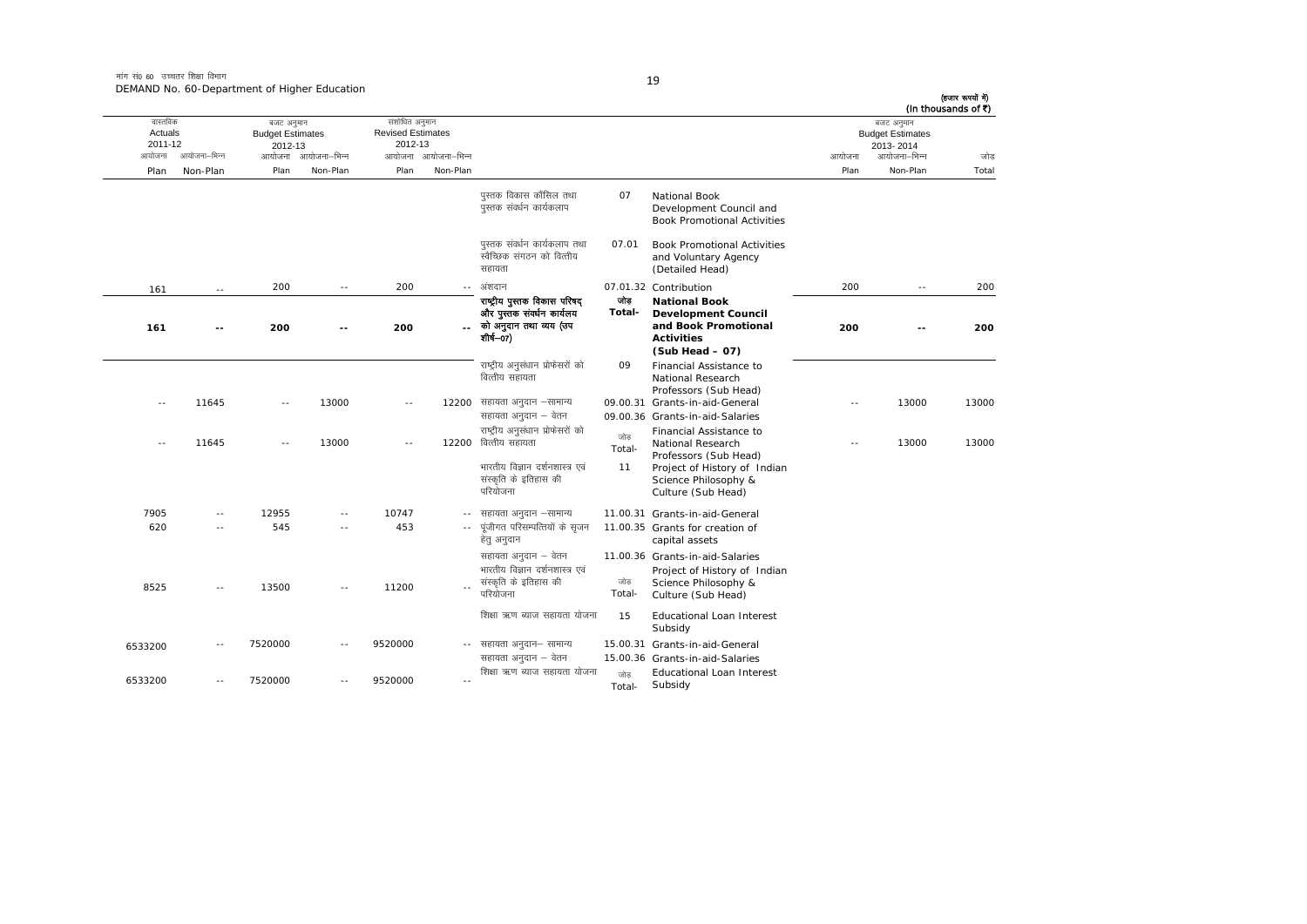अनुदान मांगे 2013- 14 DEMANDS FOR GRANTS 2013-14

|               | बजट अनुमान<br><b>Budget Estimates</b><br>2013-2014 |         |                                                                                                             |               |                                                                                            |                     | संशोधित अनुमान<br><b>Revised Estimates</b><br>2012-13 |                     | बजट अनुमान<br><b>Budget Estimates</b><br>2012-13 |              | वास्तविक<br>Actuals<br>2011-12 |  |
|---------------|----------------------------------------------------|---------|-------------------------------------------------------------------------------------------------------------|---------------|--------------------------------------------------------------------------------------------|---------------------|-------------------------------------------------------|---------------------|--------------------------------------------------|--------------|--------------------------------|--|
| जोड           | आयोजना–भिन्न                                       | आयोजना  |                                                                                                             |               |                                                                                            | आयोजना आयोजना-भिन्न |                                                       | आयोजना आयोजना-भिन्न |                                                  | आयोजना–भिन्न | आयोजना                         |  |
| Total         | Non-Plan                                           | Plan    |                                                                                                             |               |                                                                                            | Non-Plan            | Plan                                                  | Non-Plan            | Plan                                             | Non-Plan     | Plan                           |  |
|               |                                                    |         | Establishment of Tribunals,<br>Accreditation Authority,<br><b>NCHER and National</b><br>Finance Corporation | 16            | अधिकरणों. प्रत्यायन प्राधिकरण<br>तथा राष्ट्रीय वित्त कॉर्पोरेशन की<br>स्थापना              |                     |                                                       |                     |                                                  |              |                                |  |
| 7700          |                                                    | 7700    | 16.00.31 Grants-in-aid-General                                                                              |               | सहायता अनुदान– सामान्य                                                                     |                     | 100                                                   |                     | 20000                                            |              |                                |  |
| $\sim$ $\sim$ |                                                    | 44      | 16.00.35 Grants for creation of<br>capital assets                                                           |               | पूंजीगत परिसम्पत्तियों के सृजन<br>हेत् अनुदान                                              |                     | $\sim$                                                |                     |                                                  |              |                                |  |
|               |                                                    |         | 16.00.36 Grants-in-aid-Salaries<br>Establishment of Tribunals,<br>Accreditation Authority,                  |               | सहायता अनुदान – वेतन<br>अधिकरणों, प्रत्यायन प्राधिकरण<br>तथा राष्ट्रीय वित्त कॉर्पोरेशन की |                     |                                                       |                     |                                                  |              |                                |  |
| 7700          |                                                    | 7700    | <b>NCHER and National</b><br>Finance Corporation                                                            | जोड<br>Total- | स्थापना                                                                                    |                     | 100                                                   |                     | 20000                                            |              |                                |  |
|               |                                                    |         | National Mission on<br>Teachers and Training                                                                | 17            | राष्ट्रीय अध्यापक एवं प्रशिक्षण<br>मिशन                                                    |                     |                                                       |                     |                                                  |              |                                |  |
|               |                                                    |         | 17.00.31 Grants-in-aid-General                                                                              |               | सहायता अनुदान– सामान्य                                                                     |                     | 77                                                    |                     | 6930                                             |              |                                |  |
|               |                                                    |         | 17.00.35 Grants for creation of<br>capital assets                                                           |               | पूंजीगत परिसम्पत्तियों के सृजन<br>हेत् अनुदान                                              | $\sim$ $\sim$       | $\sim$                                                | $\sim$              | $\sim$                                           |              |                                |  |
|               |                                                    |         | 17.00.36 Grants-in-aid-Salaries                                                                             |               | सहायता अनुदान – वेतन                                                                       |                     |                                                       |                     |                                                  |              |                                |  |
|               |                                                    |         | National Mission on<br>Teachers and Training                                                                | जोड<br>Total- | राष्ट्रीय अध्यापक एवं प्रशिक्षण<br>मिशन                                                    |                     | 77                                                    |                     | 6930                                             |              | - -                            |  |
|               |                                                    |         | Incentivising States for<br>Expansion Inclusion and<br>Excellance                                           | 18            | राज्यों को विस्तार, समावेश<br>तथा उत्कृष्टता के लिए<br>प्रोत्साहितॅ करना                   |                     |                                                       |                     |                                                  |              |                                |  |
|               |                                                    |         | 18.00.31 Grants-in-aid-General                                                                              |               | सहायता अनुदान– सामान्य                                                                     |                     | 77                                                    |                     | 6930                                             |              |                                |  |
|               |                                                    |         | 18.00.35 Grants for creation of<br>capital assets                                                           |               | पूंजीगत परिसम्पत्तियों के सृजन<br>हेत् अनुदान                                              | $\sim$ $\sim$       | $\sim$ $-$                                            | $\sim$ $\sim$       | $\sim$                                           | - -          |                                |  |
|               |                                                    |         | 18.00.36 Grants-in-aid-Salaries                                                                             |               | सहायता अनुदान – वेतन                                                                       |                     |                                                       |                     |                                                  |              |                                |  |
|               |                                                    |         | Incentivising States for<br>Expansion Inclusion and<br>Excellance                                           | जोड<br>Total- | राज्यों को विस्तार, समावेश<br>तथा उत्कृष्टता के लिए<br>प्रोत्साहितॅ करना                   |                     | 77                                                    |                     | 6930                                             |              |                                |  |
|               |                                                    |         | Interest Subsidy and<br>contribution for guarantee<br>fund                                                  | 19            | गारंटी निधि के लिए ब्याज<br>सहायता तथा अंशदान                                              |                     |                                                       |                     |                                                  |              |                                |  |
| 8525000       |                                                    | 8525000 | 19.00.31 Grants-in-aid-General                                                                              |               | सहायता अनुदान– सामान्य                                                                     |                     |                                                       |                     |                                                  |              |                                |  |
|               | $\sim$                                             | $\sim$  | 19.00.35 Grants for creation of<br>capital assets                                                           |               | पूंजीगत परिसम्पत्तियों के सृजन<br>हेत् अनुदान                                              |                     |                                                       |                     |                                                  |              |                                |  |
| - -           |                                                    | - -     | 19.00.36 Grants-in-aid-Salaries<br>Interest Subsidy and                                                     |               | सहायता अनुदान – वेतन                                                                       |                     |                                                       |                     |                                                  |              |                                |  |
| 8525000       |                                                    | 8525000 | contribution for guarantee<br>fund                                                                          | जोड<br>Total- | गारंटी निधि के लिए ब्याज<br>सहायता तथा अंशदान                                              |                     |                                                       |                     |                                                  |              |                                |  |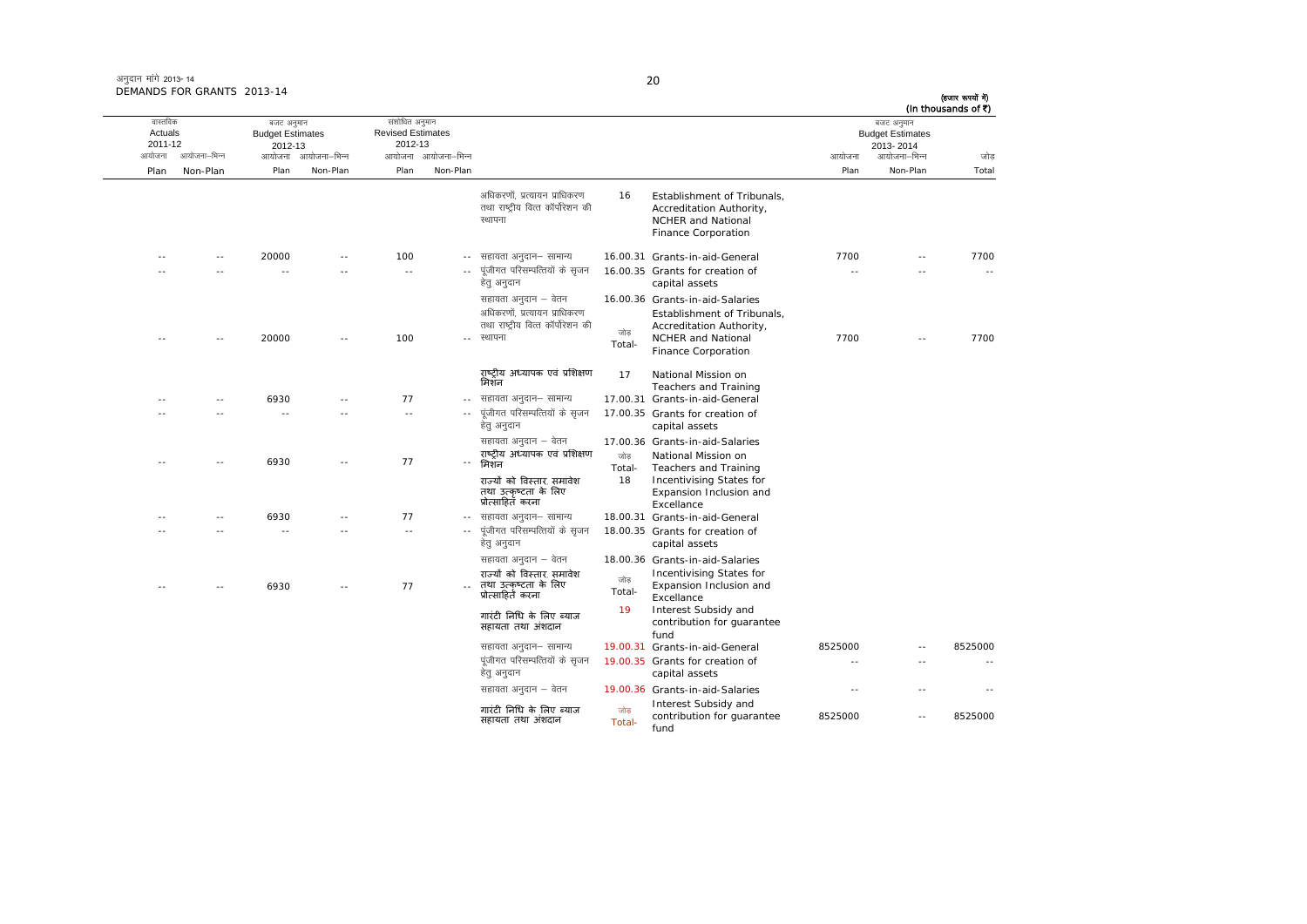|                                                  |                          |                                                                    |                          |                                                               |                                 |                                                      |                   |                                                                          |                          |                                                                                | (हजार रूपयों में)<br>(In thousands of ₹) |
|--------------------------------------------------|--------------------------|--------------------------------------------------------------------|--------------------------|---------------------------------------------------------------|---------------------------------|------------------------------------------------------|-------------------|--------------------------------------------------------------------------|--------------------------|--------------------------------------------------------------------------------|------------------------------------------|
| वास्तविक<br>Actuals<br>2011-12<br>आयोजना<br>Plan | आयोजना–भिन्न<br>Non-Plan | बजट अनुमान<br><b>Budget Estimates</b><br>2012-13<br>आयोजना<br>Plan | आयोजना–भिन्न<br>Non-Plan | संशोधित अनुमान<br><b>Revised Estimates</b><br>2012-13<br>Plan | आयोजना आयोजना–भिन्न<br>Non-Plan |                                                      |                   |                                                                          | आयोजना<br>Plan           | बजट अनुमान<br><b>Budget Estimates</b><br>2013-2014<br>आयोजना–भिन्न<br>Non-Plan | जोड<br>Total                             |
|                                                  |                          |                                                                    |                          |                                                               |                                 | राष्ट्रीय अध्यापक एवं शिक्षण<br>मिशन                 | 20                | National Mission on<br><b>Teachers and Teaching</b>                      |                          |                                                                                |                                          |
|                                                  |                          |                                                                    |                          |                                                               |                                 | सहायता अनुदान- सामान्य                               |                   | 20.00.31 Grants-in-aid-General                                           | 697500                   | $\sim$                                                                         | 697500                                   |
|                                                  |                          |                                                                    |                          |                                                               |                                 | पूंजीगत परिसम्पत्तियों के सुजन<br>हेत् अनुदान        |                   | 20.00.35 Grants for creation of<br>capital assets                        | ۵.                       |                                                                                | $\sim$ $\sim$                            |
|                                                  |                          |                                                                    |                          |                                                               |                                 | सहायता अनुदान – वेतन                                 |                   | 20.00.36 Grants-in-aid-Salaries                                          | $\sim$                   | $\sim$                                                                         |                                          |
|                                                  |                          |                                                                    |                          |                                                               |                                 | राष्टीय अध्यापक एवं शिक्षण<br>मिशन                   | जोड<br>Total-     | National Mission on<br>Teachers and Teaching                             | 697500                   | $\sim$                                                                         | 697500                                   |
| 6655663                                          | 205300                   | 7725490                                                            | 221800                   | 9659625                                                       | 243100                          | अन्य व्यय<br>(लघु शीर्ष 800)                         | जोड<br>Total-     | <b>Other Expenditure</b><br>(Minor Head-800)                             | 9369700                  | 282800                                                                         | 430000                                   |
| 62334108 44467313                                |                          | 65081500 48479300                                                  |                          | 60147300 48422900                                             |                                 | विश्वविद्यालय एवं उच्च शिक्षा<br>(उप मुख्य शीर्ष 03) | जोड<br>Total-     | <b>University &amp; Higher</b><br>Education<br>(Sub-Major Head - 03)     | 68750500                 | 51183800                                                                       | 119934300                                |
|                                                  |                          |                                                                    |                          |                                                               |                                 | भाषा विकास<br>(उप मुख्य शीर्ष)                       | 05                | <b>Language Development</b><br>(Sub-Major Head)                          |                          |                                                                                |                                          |
|                                                  |                          |                                                                    |                          |                                                               |                                 | निर्देशन एवं प्रशासन<br>(लघु– शीर्ष)                 | 001               | Direction &<br>Administration                                            |                          |                                                                                |                                          |
|                                                  |                          |                                                                    |                          |                                                               |                                 | हिन्दी निदेशालय                                      | 01                | (Minor Head)<br>Directorate of Hindi<br>(Sub Head)                       |                          |                                                                                |                                          |
|                                                  |                          |                                                                    |                          |                                                               |                                 | स्थापना                                              | 01.01             | Establishment<br>(Detailed Head)                                         |                          |                                                                                |                                          |
| $\sim$ $-$                                       | 66970                    | $\sim$                                                             | 85000                    | $\sim$ $-$                                                    | 84955 वेतन                      |                                                      | 01.01.01 Salaries |                                                                          | $\sim$                   | 91800                                                                          | 91800                                    |
| $\sim$ $\sim$                                    | 226                      | $\sim$ $\sim$                                                      | 300                      | $\sim$                                                        | 270                             | समयोपरि भत्ता                                        |                   | 01.01.03 Over Time Allowance                                             | ۵.                       | 300                                                                            | 300                                      |
| $\sim$                                           | 2348                     | $\sim$ $\sim$                                                      | 1450                     | $\sim$ $\sim$                                                 | 1450                            | चिकित्सीय उपचार                                      |                   | 01.01.06 Medical Treatment                                               | $\overline{\phantom{a}}$ | 1450                                                                           | 1450                                     |
| $\sim$ $-$                                       | 1521                     | $\sim$                                                             | 2500                     | $-$                                                           | 2250                            | घरेलु यात्रा व्यय                                    |                   | 01.01.11 Domestic Travel Expenses                                        | $\sim$                   | 2500                                                                           | 2500                                     |
| $\sim$ $-$                                       | 6493                     | $\sim$ $\sim$                                                      | 8750                     | $\sim$ $-$                                                    | 7875                            | कार्यालय व्यय                                        |                   | 01.01.13 Office Expenses                                                 | $\sim$                   | 8750                                                                           | 8750                                     |
| 26036                                            | $\sim$ $-$               | 37200                                                              | $\sim$ $\sim$            | 87200                                                         | $\sim$ $\sim$                   | प्रकाशन<br>4050 अन्य प्रशासनिक व्यय                  |                   | 01.01.16 Publications                                                    | 47400                    | $\sim$ $\sim$                                                                  | 47400                                    |
| $\sim$                                           | 3492                     | $\sim$                                                             | 4500                     | $\sim$                                                        |                                 | हिन्दी निदेशालय                                      | जोड               | 01.01.20 Other Administrative<br>Expenses<br>Directorate of Hindi        | $\sim$                   | 4500                                                                           | 4500                                     |
| 26036                                            | 81050                    | 37200                                                              | 102500                   | 87200                                                         | 100850                          | (उप शीर्ष)                                           | Total-            | $(Sub-Head - 01)$                                                        | 47400                    | 109300                                                                         | 156700                                   |
|                                                  |                          |                                                                    |                          |                                                               |                                 | अन्य<br>पत्राचार पाठयक्रम                            | 07<br>07.01       | Other Schemes<br>(Sub Head)<br>Correspondence Courses<br>(Detailed Head) |                          |                                                                                |                                          |
| 10722                                            | $-$                      | 23250                                                              | $\sim$ $\sim$            | 23250                                                         | $\sim$                          | अन्य प्रभार<br>कैसेट के माध्यम से हिन्दी             | 07.02             | 07.01.50 Other Charges<br>Hindi Through Cassettes<br>(Detailed Head)     | 23250                    | $\sim$ $\sim$                                                                  | 23250                                    |
| 207                                              |                          | 1116                                                               |                          | 1116                                                          | $\sim$ $\sim$                   | अन्य प्रभार                                          |                   | 07.02.50 Other Charges                                                   | 1116                     |                                                                                | 1116                                     |
|                                                  |                          |                                                                    |                          |                                                               |                                 | हिन्दी लेखकों को पुरस्कार                            | 07.03             | Awards to Hindi Authors<br>(Detailed Head)                               |                          |                                                                                |                                          |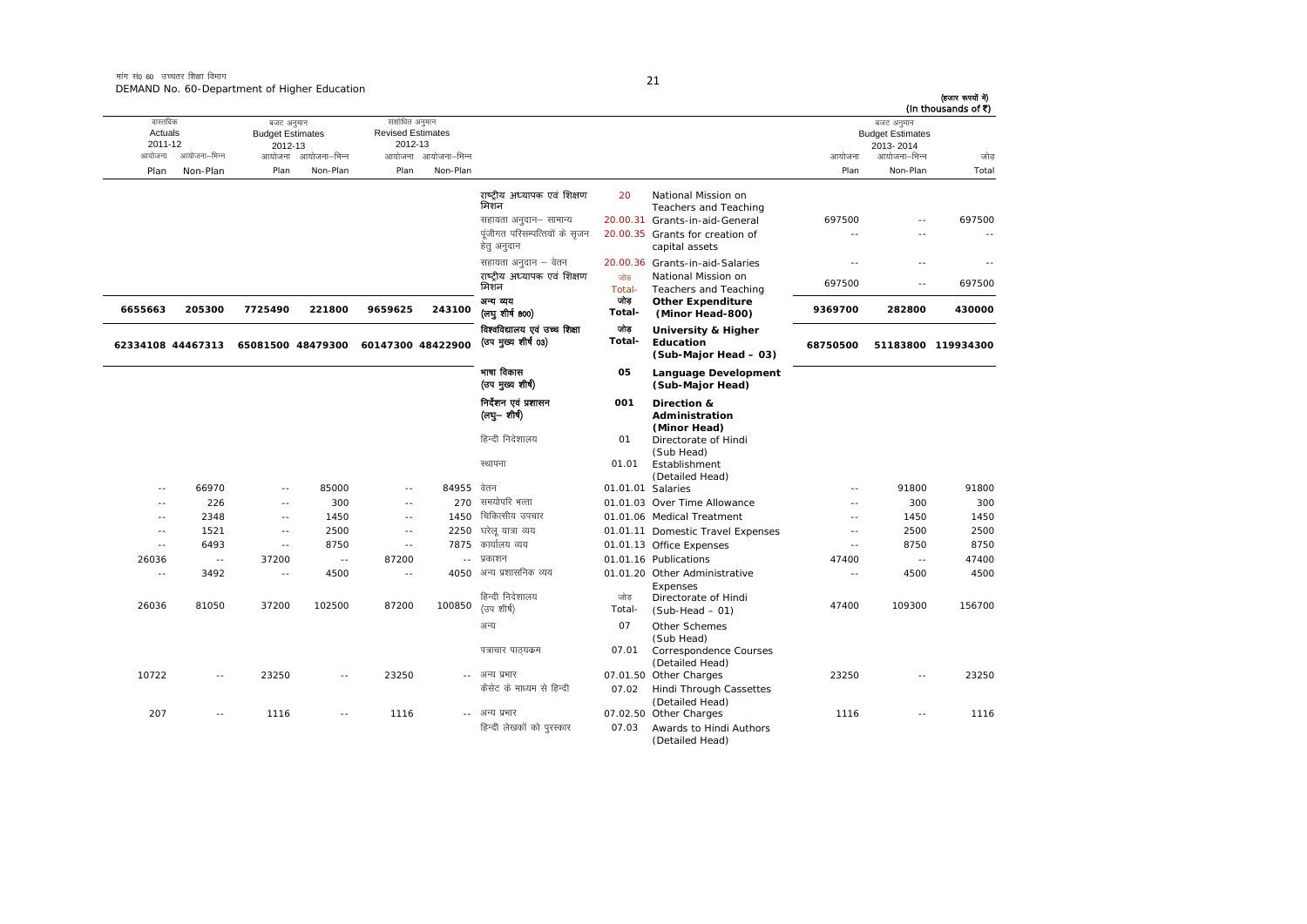| अनुदान मांगे 2013- 14      |  |
|----------------------------|--|
| DEMANDS FOR GRANTS 2013-14 |  |

ः<br>आयोजना आयोजना–भिन्न आयोजना आयोजना-भिन्न - आयोजना आयोजना-भिन्न न अपयोजना—भिन्न जाउँ विकास समिति । अपनी अपयोजना आयोजना—भिन्न जोड Plan Non-Plan Plan Non-Plan Plan Non-Plan Plan Non-Plan Total तास्ततिक Actuals2011-12बजट अनुमान Budget Estimates 2012-13संशोधित अनुमान Revised Estimates2012-13 बजट अनुमान Budget Estimates 2013- 2014(हजार रूपयों में) (In thousands of  $\bar{x}$ ) 1941 -- 3069 -- 3069 - vU; izHkkj 07.03.50 Other Charges 3069 -- 3069 सेवाएं व कार्यकम 07.04 Services & Programme (Detailed Head) 1531 -- 2790 -- 2790 ---- अन्य प्रभार 07.04.50 Other Charges 2790 -- 2790 jktHkk"kk 07.05 Official Languages (Detailed Head) -- -- -- -- ---- अन्य प्रभार Other Charges -- -- - iqLrdky; 07.06 Library (Detailed Head) -- 928 -- 500 -- 450 vU; izHkkj 07.06.50 Other Charges -- 500 500 स्वयंसेवी संगठन तथा दक्षिण भारत हिन्दी प्रचार सभा तथा .<br>हिन्दी के क्षेत्र में प्रकाशन के लिए अनुदान 07.07 Grants to Voluntary Organisation and Dakshin Bharat Hindi Prachar Sabha and for the Publications in the field of Hindi 74431 8885 58125 15000 58125 1350007.07.50 Other Charges 44775 15000 59775 88832 9813 88350 15500 88350 13950अन्य योजनाएं  $(\overline{3q}$  शीर्ष $)$ जोड Total-Other Schemes (Sub-Head-07) <sup>75000</sup> <sup>15500</sup> <sup>90500</sup> केन्द्रीय भारतीय भाषा संस्थान मैसूर और क्षेत्रीय भाषा केन्द (उप–शीर्ष) 04 Central Institute of Indian Languages, Mysore (Bhartiya Bhasha Sansthan) and Regional Language Centers स्थापना 04.01 Establishment (Detailed Head) 10043 48592 12800 68700 12800 6848004.01.01 Salaries 12800 74200 87000 5 25 22 50 <sup>22</sup> <sup>45</sup> le;ksifj HkRrk 04.01.03 Over Time Allowance <sup>22</sup> <sup>50</sup> <sup>72</sup> 415 1161 800 2200 <sup>800</sup> <sup>2200</sup> fpfdRlh; mipkj 04.01.06 Medical Treatment <sup>800</sup> <sup>2200</sup> <sup>3000</sup> 728 3223 4000 28004000  $2520$  घरेलू यात्रा व्यय 04.01.11 Domestic Travel Expenses 4000  $2800$  <sup>6800</sup> 44698 11075 24828 16950 <sup>24828</sup> <sup>15255</sup> dk;kZy; O;; 04.01.13 Office Expenses <sup>24828</sup> <sup>16950</sup> <sup>41778</sup> 67791 31685 63000 2800063000 25200 अन्य प्रभार 04.01.50 Other Charges 53000 28000 28000 <sup>81000</sup> स्वयंसेवी संस्थाओं को – क्षेत्रीय भाषाओं का विकास 04.02 Voluntary Organisations-Development of Regional languages (Detailed Head) 8000-- 27300 -- 27300 -- सहायता अनुदान -सामान्य 04.02.31 Grants-in-aid-General 27300 -- 27300 -- -- -- -- -- ---- पुंजीगत परिसम्पत्तियों के सुजन हेतु अनुदान 04.02.35 Grants for creation of capital assets ---- --

सहायता अनुदान – वेतन <a>balaries</a>of</a> Grants-in-aid-Salaries</a>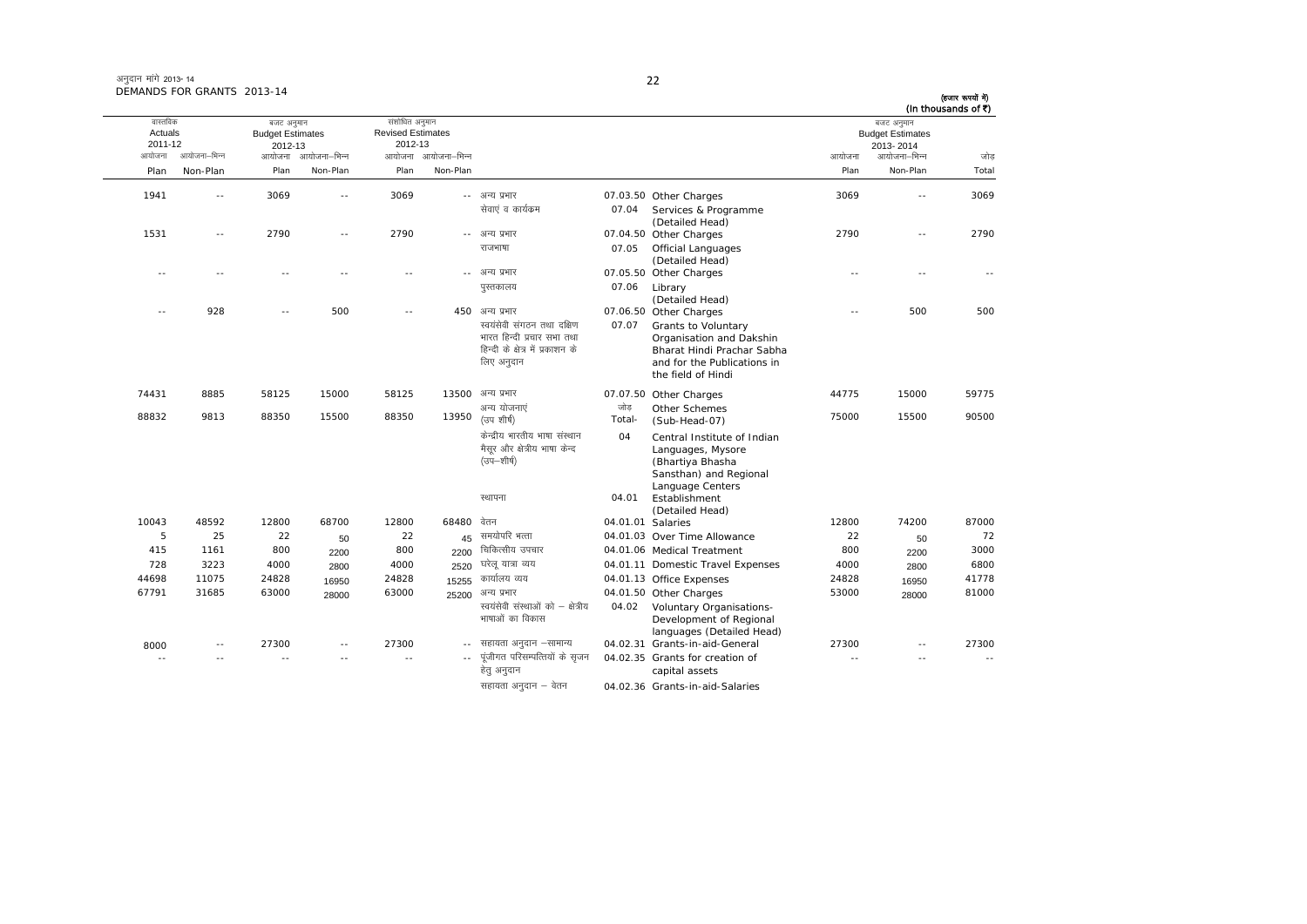मांग सं0 60 उच्चतर शिक्षा विभाग DEMAND No. 60-Department of Higher Education

|  | I |  |
|--|---|--|

| (In thousands of ₹) | बजट अनुमान                           |                          |                                                                                                             |                   |                                                                   |                          | संशोधित अनुमान                      |                                                           | बजट अनुमान    |                                              | वास्तविक      |
|---------------------|--------------------------------------|--------------------------|-------------------------------------------------------------------------------------------------------------|-------------------|-------------------------------------------------------------------|--------------------------|-------------------------------------|-----------------------------------------------------------|---------------|----------------------------------------------|---------------|
|                     | <b>Budget Estimates</b><br>2013-2014 |                          |                                                                                                             |                   |                                                                   |                          | <b>Revised Estimates</b><br>2012-13 | <b>Budget Estimates</b><br>2012-13<br>आयोजना आयोजना-भिन्न |               | Actuals<br>2011-12<br>आयोजना–भिन्न<br>आयोजना |               |
| जोड                 | आयोजना–भिन्न                         | आयोजना                   |                                                                                                             |                   |                                                                   | आयोजना आयोजना-भिन्न      |                                     |                                                           |               |                                              |               |
| Total               | Non-Plan                             | Plan                     |                                                                                                             |                   |                                                                   | Non-Plan                 | Plan                                | Non-Plan                                                  | Plan          | Non-Plan                                     | Plan          |
| 27300               |                                      | 27300                    | Voluntary Organisations-<br>Development of Regional                                                         | जोड<br>Total-     | स्वयंसेवी संस्थाओं को – क्षेत्रीय<br>भाषाओं का विकास              | $\sim$                   | 27300                               | $\sim$                                                    | 27300         | $\sim$                                       | 8000          |
| 246950              | 124200                               | 122750                   | languages<br>Central institute of Indian<br>Languages, Msore<br>(Bharatiya Bhasha<br>Sansthan) and Regional | जोड<br>Total-     | केन्द्रीय भारतीय भाषा संस्थान<br>मैसर<br>(उप–शीर्ष)               | 113700                   | 132750                              | 118700                                                    | 132750        | 95761                                        | 131680        |
|                     |                                      |                          | Language Centers<br>Commission for Scientific<br>and Technical Terminology                                  | 05                | वैज्ञानिक और तकनीकी<br>शब्दावली आयोग (उप–शीर्ष)                   |                          |                                     |                                                           |               |                                              |               |
|                     |                                      |                          | Establishment<br>(Detailed Head)                                                                            | 05.01             | स्थापना                                                           |                          |                                     |                                                           |               |                                              |               |
| 26300               | 26300                                | $-$                      |                                                                                                             | 05.01.01 Salaries | वेतन                                                              | 24410                    | $\sim$                              | 24400                                                     | $\sim$ $-$    | 24421                                        | $\sim$ $-$    |
| 100                 | 100                                  | $\sim$ $-$               | 05.01.03 Over Time Allowance                                                                                |                   | समयोपरि भत्ता                                                     | 90                       | $\sim$ $\sim$                       | 100                                                       | $\sim$ $-$    | 75                                           | $\sim$ $\sim$ |
| 400                 | 400                                  | $\sim$ $-$               | 05.01.06 Medical Treatment                                                                                  |                   | चिकित्सीय उपचार                                                   | 400                      | $\sim$ $-$                          | 400                                                       | $\sim$ $\sim$ | 348                                          | $\sim$ $-$    |
| 9200                | 1200                                 | 8000                     | 05.01.11 Domestic Travel Expenses                                                                           |                   | घरेलू यात्रा व्यय                                                 | 1080                     | 8000                                | 1200                                                      | 8000          | 1029                                         | 5901          |
| 4800                | 4800                                 | $-$                      | 05.01.13 Office Expenses                                                                                    |                   | कार्यालय व्यय                                                     | 4320                     | $\sim$ $-$                          | 4800                                                      | $\sim$ $-$    | 3800                                         | $\sim$ $-$    |
| 16000               | $\sim$                               | 16000                    | 05.01.16 Publications                                                                                       |                   | प्रकाशन                                                           | $\overline{\phantom{a}}$ | 15000                               | $\overline{\phantom{a}}$ .                                | 15000         | $\sim$ $-$                                   | 15865         |
| 8000                | $\overline{\phantom{a}}$ .           | 8000                     | 05.01.20 Workshop (Other<br>Administrative Expenses)                                                        |                   | कार्याशाला<br>(अन्य प्रशासनिक व्यय)                               | $\sim$ $-$               | 8000                                | $\overline{\phantom{a}}$ .                                | 8000          | $\sim$ $-$                                   | 7409          |
| 1000                | $\sim$ $\sim$                        | 1000                     | 05.01.21 Supplies & Materials                                                                               |                   | -- आपूर्ति और सामग्री                                             |                          | 1000                                | $\sim$ $\sim$                                             | 1000          | $\sim$ $-$                                   | $\sim$ $\sim$ |
| 7000                | $\sim$                               | 7000                     | 05.01.26 Advertising& Publicity                                                                             |                   | प्रचार एवं प्रसार                                                 | $\sim$ $-$               | 6000                                | $\sim$ $\sim$                                             | 6000          | $\sim$ $\sim$                                | 5191          |
| 3000                | $\sim$ $\sim$                        | 3000                     | 05.01.27 Minor Works                                                                                        |                   | लघ कार्य                                                          | $\sim$ $-$               | 2000                                | $\sim$ $-$                                                | 2000          | $\sim$ $-$                                   | 2000          |
| 3000                | $\sim$                               | 3000                     | 05.01.50 Other Charges                                                                                      |                   | -- अन्य प्रभार                                                    |                          | 3000                                | $\sim$                                                    | 3000          | $\sim$ $-$                                   | 2368          |
|                     |                                      |                          | Production of Books in<br>Regional Languages at<br><b>University Level</b>                                  | 05.02             | विश्वविद्यालय स्तर पर क्षेत्रीय<br>भाषाओं में पुस्तकों का निर्माण |                          |                                     |                                                           |               |                                              |               |
| 22000               | $\overline{\phantom{a}}$ .           | 22000                    | 05.02.31 Grants-in-aid-General                                                                              |                   | सहायता अनुदान –सामान्य                                            | $\sim$ $-$               | 20000                               | $\overline{a}$                                            | 20000         | $\sim$ $-$                                   | 12300         |
|                     |                                      |                          | 05.02.35 Grants for creation of<br>capital assets                                                           |                   | पूंजीगत परिसम्पत्तियों के सृजन<br>हेत् अनुदान                     |                          |                                     |                                                           |               |                                              |               |
|                     | $\sim$                               | $\overline{\phantom{a}}$ | 05.02.36 Grants-in-aid-Salaries                                                                             |                   | सहायता अनुदान – वेतन                                              |                          |                                     |                                                           |               |                                              |               |
| 100800              | 32800                                | 68000                    | Commission for Scientific<br>and Technical Terminology                                                      | जोड<br>Total-     | वैज्ञानिक और तकनीकी<br>शब्दावली आयोग                              | 30300                    | 63000                               | 30900                                                     | 63000         | 29673                                        | 51034         |
| 594950              | 281800                               | 313150                   | Direction &<br>Administration<br>(Minor Head-001)                                                           | जोड<br>Total-     | निर्देशन एवं प्रशासन<br>(लघुशीर्ष - 001)                          | 258800                   | 371300                              | 267600                                                    | 321300        | 216297                                       | 297582        |
|                     |                                      |                          | Promotion of Modern<br><b>Indian Languages and</b><br>Literature (Minor Head)                               | 102               | आधुनिक भारतीय भाषाओं तथा<br>साहित्य का संवर्धन (लघु शीर्ष)        |                          |                                     |                                                           |               |                                              |               |
|                     |                                      |                          | Other Schemes<br>(Sub Head)                                                                                 | 05                | अन्य योजनाएं                                                      |                          |                                     |                                                           |               |                                              |               |
|                     |                                      |                          | Hindi Shikshan Mandal,<br>Agra (Detailed Head)                                                              | 05.07             | हिन्दी शिक्षण मण्डल. आगरा                                         |                          |                                     |                                                           |               |                                              |               |
|                     |                                      |                          | 05.07.31 Grants-in-aid-General                                                                              |                   | 85420 सहायता अनुदान –सामान्य                                      |                          | 83263                               | 66820                                                     | 83263         | 145200                                       | 59300         |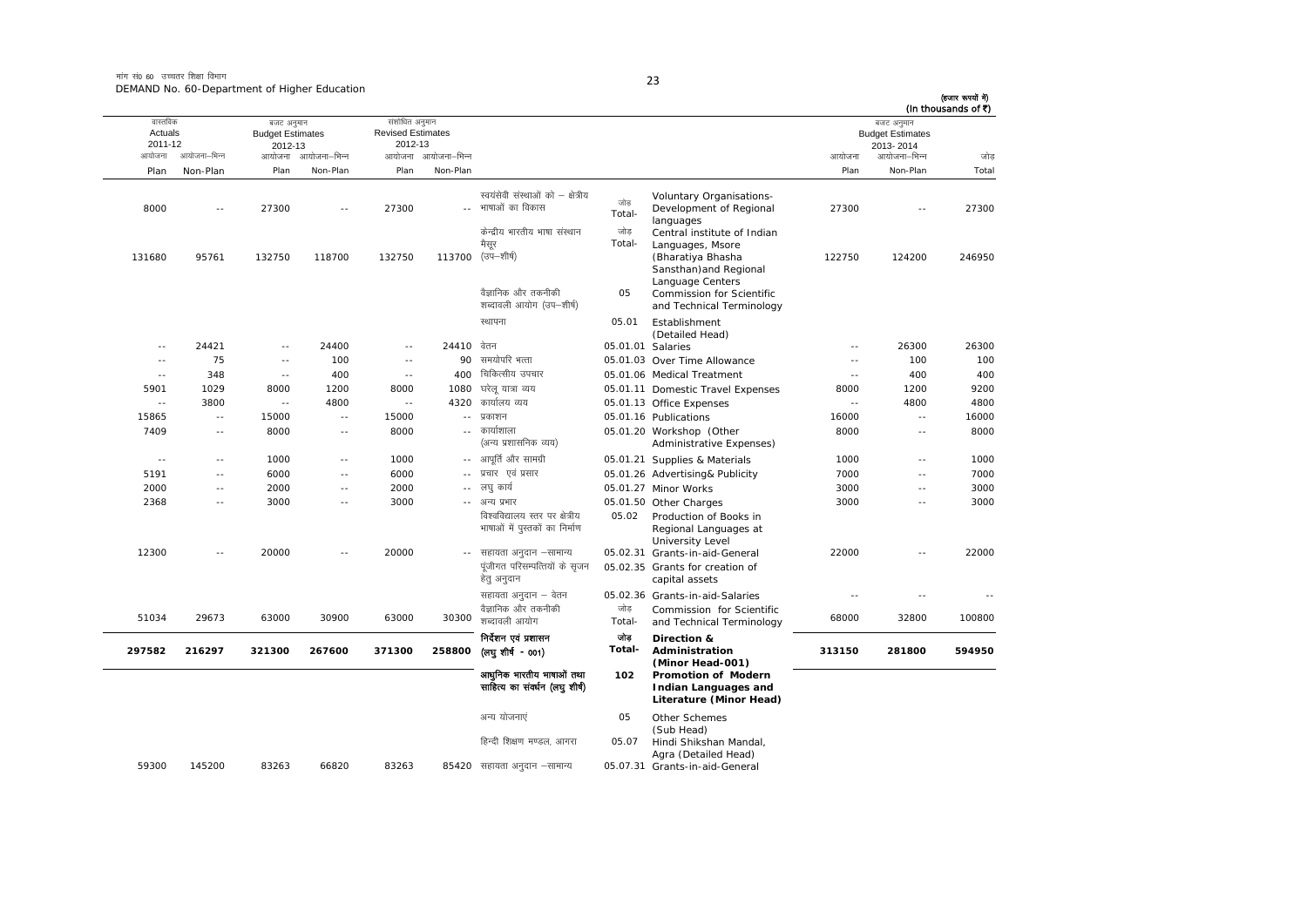| अनुदान मांगे 2013- 14      |  |
|----------------------------|--|
| DEMANDS FOR GRANTS 2013-14 |  |

(हजार रूपयों में)<br>(In thousands of ₹)

|                                          |               |                                                            |                          |                                                       |                     |                                                     |                      |                                                                                       |        | (In thousands of ₹)                                                |       |
|------------------------------------------|---------------|------------------------------------------------------------|--------------------------|-------------------------------------------------------|---------------------|-----------------------------------------------------|----------------------|---------------------------------------------------------------------------------------|--------|--------------------------------------------------------------------|-------|
| वास्तविक<br>Actuals<br>2011-12<br>आयोजना | आयोजना–भिन्न  | बजट अनुमान<br><b>Budget Estimates</b><br>2012-13<br>आयोजना | आयोजना–भिन्न             | संशोधित अनुमान<br><b>Revised Estimates</b><br>2012-13 | आयोजना आयोजना-भिन्न |                                                     |                      |                                                                                       | आयोजना | बजट अनुमान<br><b>Budget Estimates</b><br>2013-2014<br>आयोजना–भिन्न | जोड   |
| Plan                                     |               | Plan                                                       | Non-Plan                 | Plan                                                  | Non-Plan            |                                                     |                      |                                                                                       | Plan   | Non-Plan                                                           | Total |
|                                          | Non-Plan      |                                                            |                          |                                                       |                     |                                                     |                      |                                                                                       |        |                                                                    |       |
|                                          | $\frac{1}{2}$ | 438                                                        | $\overline{\phantom{a}}$ | 438                                                   | $\sim$ $\sim$       | पंजीगत परिसम्पत्तियों के सजन<br>हेत् अनुदान         |                      | 05.07.35 Grants for creation of<br>capital assets                                     |        |                                                                    |       |
|                                          |               | $\sim$ $\sim$                                              | 87380                    | $\sim$ $-$                                            |                     | $118580$ सहायता अनुदान - वेतन                       |                      | 05.07.36 Grants-in-aid-Salaries                                                       |        |                                                                    |       |
| 59300                                    | 145200        | 83701                                                      | 154200                   | 83701                                                 | 204000              | हिन्दी शिक्षण मण्डल, आगरा<br>अन्य योजनाए            | जोड<br>Total-<br>जोड | Hindi Shikshan Mandal,<br>Agra (Detailed Head)<br>Other Schemes                       |        |                                                                    |       |
| 59300                                    | 145200        | 83701                                                      | 154200                   | 83701                                                 | 204000              | (उप शीर्ष)                                          | Total-               | (Sub-Head-05)                                                                         |        |                                                                    |       |
|                                          |               |                                                            |                          |                                                       |                     | राष्ट्रीय सिन्धी भाषा संवर्धन<br>परिषद              | 06                   | National Council for<br>Promotion of Sindhi<br>Language(Sub Head)                     |        |                                                                    |       |
| 19600                                    | $\sim$ $-$    | 23000                                                      | $\overline{\phantom{a}}$ | 23000                                                 | $\sim$              | सहायता अनुदान –सामान्य                              |                      | 06.00.31 Grants-in-aid-General                                                        |        |                                                                    |       |
| 400                                      |               | 500                                                        | $\sim$                   | 500                                                   | $\sim$ $\sim$       | पंजीगत परिसम्पत्तियों के सजन                        |                      | 06.00.35 Grants for creation of                                                       |        |                                                                    |       |
|                                          |               |                                                            |                          |                                                       |                     | हेत् अनुदान                                         |                      | capital assets                                                                        |        |                                                                    |       |
|                                          |               | 1500                                                       | $\sim$ $\sim$            | 1500                                                  |                     | -- सहायता अनुदान – वेतन                             |                      | 06.00.36 Grants-in-aid-Salaries                                                       |        |                                                                    |       |
|                                          |               |                                                            |                          |                                                       |                     | राष्ट्रीय सिन्धी भाषा संवर्धन                       | जोड                  | National Council for                                                                  |        |                                                                    |       |
| 20000                                    | $\sim$        | 25000                                                      | $\sim$ $-$               | 25000                                                 |                     | -- परिषद                                            | Total-               | Promotion of Sindhi                                                                   |        |                                                                    |       |
|                                          |               |                                                            |                          |                                                       |                     | राष्ट्रीय उर्दू भाषा संवर्धन परिषद                  | 07                   | Language(Sub Head)<br>National Council for<br>Promotion of Urdu<br>Language(Sub Head) |        |                                                                    |       |
| 334600                                   | $\sim$        | 241300                                                     | $\overline{a}$           | 361300                                                |                     | सहायता अनुदान –सामान्य                              |                      | 07.00.31 Grants-in-aid-General                                                        |        |                                                                    |       |
| 400                                      | $\sim$ $-$    | 300                                                        | $\overline{\phantom{a}}$ | 300                                                   | $\sim$ $\sim$       | पूंजीगत परिसम्पत्तियों के सृजन<br>हेत् अनुदान       |                      | 07.00.35 Grants for creation of<br>capital assets                                     |        |                                                                    |       |
|                                          |               | 10400                                                      | $\sim$                   | 10400                                                 |                     | -- सहायता अनुदान – वेतन                             |                      | 07.00.36 Grants-in-aid-Salaries                                                       |        |                                                                    |       |
|                                          |               |                                                            |                          |                                                       |                     | राष्ट्रीय उर्द भाषा संवर्धन परिषद                   | जोड                  | National Council for                                                                  |        |                                                                    |       |
| 335000                                   | $\sim$        | 252000                                                     | $\sim$ $\sim$            | 372000                                                | $\sim$              |                                                     | Total-               | Promotion of Urdu                                                                     |        |                                                                    |       |
|                                          |               |                                                            |                          |                                                       |                     | तमिल भाषा के विकास                                  | 11                   | Language(Sub Head)<br>Development of Tamil<br>Language                                |        |                                                                    |       |
| $\sim$                                   |               |                                                            |                          |                                                       |                     | सहायता अनुदान –सामान्य                              | 11.00.31             | Grants-in-aid-General                                                                 |        |                                                                    |       |
|                                          |               |                                                            |                          |                                                       |                     | केन्द्रीय शास्त्रीय तमिल भाषा<br>संस्थान, चेन्नई    | 12                   | Central Institute of<br>Classical Tamil (CICT),<br>Chennai (Sub Head)                 |        |                                                                    |       |
| 120000                                   |               | 96385                                                      | $\overline{a}$           | 55904                                                 |                     | सहायता अनुदान –सामान्य                              |                      | 12.00.31 Grants-in-aid-General                                                        |        |                                                                    |       |
| $\sim$                                   | $\sim$        | 32800                                                      | $\sim$ $-$               | 19024                                                 | $\sim$ $\sim$       | पूंजीगत परिसम्पत्तियों के सृजन<br>हेत् अनुदान       |                      | 12.00.35 Grants for creation of<br>capital assets                                     |        |                                                                    |       |
|                                          |               | 2015                                                       | $\sim$ $-$               | 1168                                                  |                     | -- सहायता अनुदान – वेतन                             |                      | 12.00.36 Grants-in-aid-Salaries                                                       |        |                                                                    |       |
| 120000                                   | $\sim$        | 131200                                                     | $\sim$ $\sim$            | 76096                                                 |                     | केन्द्रीय शास्त्रीय तमिल भाषा<br>-- संस्थान, चेन्नई | जोड<br>Total-        | Central Institute of<br>Classical Tamil (CICT),<br>Chennai (Sub Head)                 |        |                                                                    |       |
|                                          |               |                                                            |                          |                                                       |                     | भारतीय भाषाओं के विकास<br>हेत् अन्दान               | 13                   | Grants for promotion of<br>Indian languages                                           |        |                                                                    |       |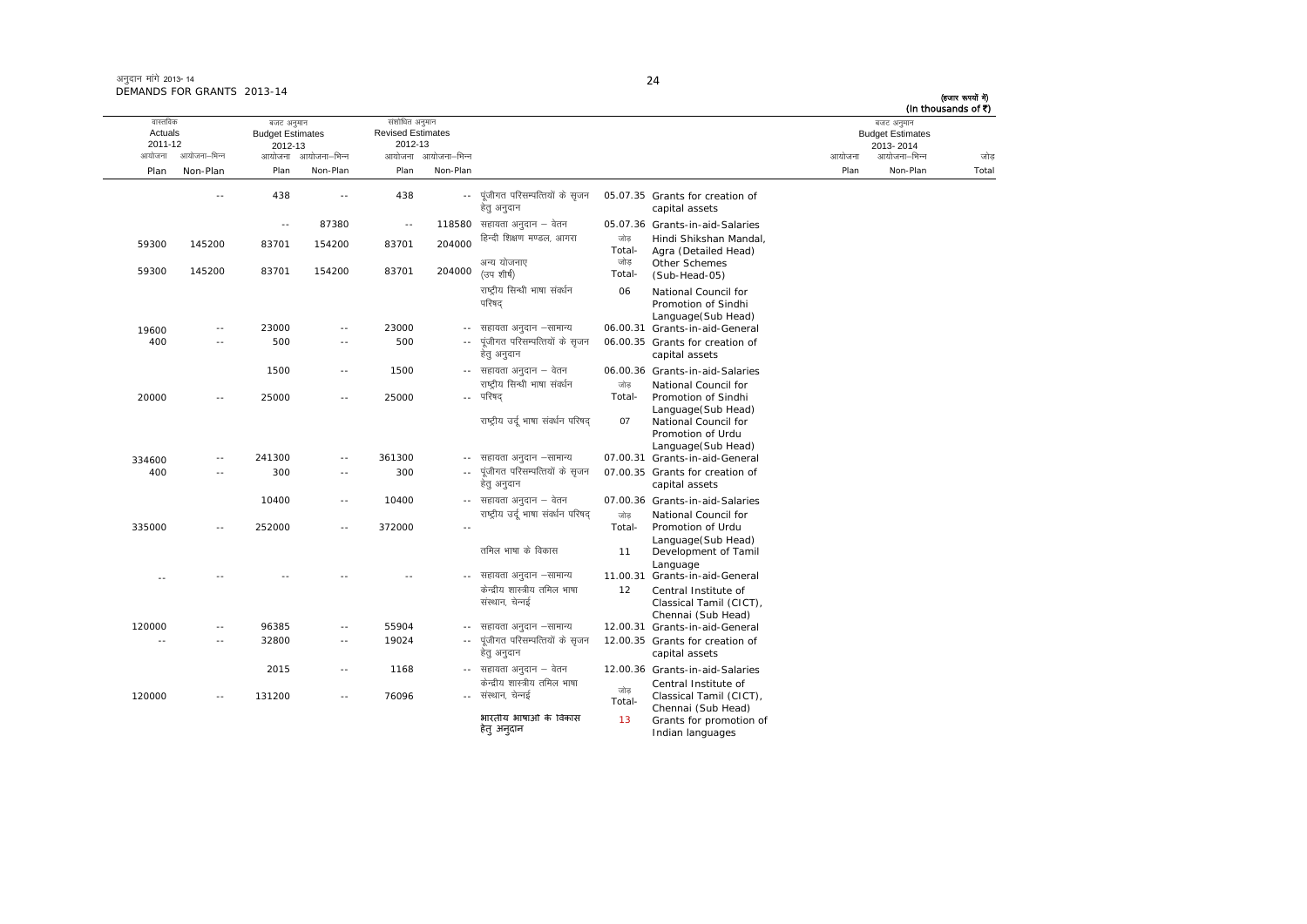मांग सं0 60 उच्चतर शिक्षा विभाग DEMAND No. 60-Department of Higher Education

| (In thousands of ₹) | बजट अनुमान                           |                  |                                                                                     |                |                                                                        |                     | संशोधित अनुमान<br><b>Revised Estimates</b> |                     | बजट अनुमान                         |                | वास्तविक           |
|---------------------|--------------------------------------|------------------|-------------------------------------------------------------------------------------|----------------|------------------------------------------------------------------------|---------------------|--------------------------------------------|---------------------|------------------------------------|----------------|--------------------|
|                     | <b>Budget Estimates</b><br>2013-2014 |                  |                                                                                     |                |                                                                        |                     | 2012-13                                    |                     | <b>Budget Estimates</b><br>2012-13 |                | Actuals<br>2011-12 |
| जोड़                | आयोजना–भिन्न                         | आयोजना           |                                                                                     |                |                                                                        | आयोजना आयोजना-भिन्न |                                            | आयोजना आयोजना-भिन्न |                                    | आयोजना–भिन्न   | आयोजना             |
| Total               | Non-Plan                             | Plan             |                                                                                     |                |                                                                        | Non-Plan            | Plan                                       | Non-Plan            | Plan                               | Non-Plan       | Plan               |
| 963807<br>631462    | 235200<br>$\sim$                     | 728607<br>631462 | 13.00.31 Grants-in-aid-General<br>13.00.35 Grants for creation of<br>capital assets |                | सहायता अनुदान –सामान्य<br>पंजीगत परिसम्पत्तियों के सृजन<br>हेतु अनुदान |                     |                                            |                     |                                    |                |                    |
| 830931              | 595000                               | 235931           | 13.00.36 Grants-in-aid-Salaries                                                     |                | सहायता अनुदान – वेतन                                                   |                     |                                            |                     |                                    |                |                    |
| 2426200             | 830200                               | 1596000          | Grants for promotion of<br>Indian languages                                         | जोड<br>Total-  | भारतीय भाषाओं के विकास<br>हेत् अनुदान                                  |                     |                                            |                     |                                    |                |                    |
| 2426200             | 830200                               | 1596000          | <b>Promotion of Modern</b><br>Indian Language and<br>Literature                     | তাৰ<br>Total-  | आधुनिक भारतीय भाषा तथा<br>साहित्य का संवर्धन (लघु शीर्ष)               | 204000              | 556797                                     | 154200              | 491901                             | 145200         | 534300             |
|                     |                                      |                  | (Minor Head-102)<br><b>Sanskrit Education</b><br>(Minor Head)                       | 103            | संस्कृत शिक्षा<br>(लघु शीर्ष)                                          |                     |                                            |                     |                                    |                |                    |
|                     |                                      |                  | Rashtryia Sanskrit<br>Sansthan (Sub Head)                                           | 01             | राष्ट्रीय संस्कृत संस्थान                                              |                     |                                            |                     |                                    |                |                    |
|                     |                                      |                  | Grants-in-aid-General                                                               | 01.00.31       | सहायता अनुदान –सामान्य                                                 | 128536              | 206715                                     | 113436              | 206715                             | 490000         | 393128             |
|                     |                                      |                  | 01.00.35 Grants for creation of<br>capital assets                                   |                | पूंजीगत परिसम्पत्तियों के सृजन<br>हेतु अनुदान                          | $\overline{a}$      | 161716                                     | $\sim$ $\sim$       | 36016                              | $\sim$ $-$     | 64118              |
|                     |                                      |                  | 01.00.36 Grants-in-aid-Salaries                                                     |                | 432464 सहायता अनुदान – वेतन                                            |                     | 222270                                     | 408564              | 175770                             |                |                    |
|                     |                                      |                  | Rashtryia Sanskrit<br>Sansthan                                                      | जोड<br>Total-  | राष्ट्रीय संस्कृत संस्थान                                              | 561000              | 590701                                     | 522000              | 418501                             | 490000         | 457246             |
|                     |                                      |                  | (Sub Head-01)<br>Grants to Rashtriya Ved<br>Vidya Pratisthan                        | 07             | राष्ट्रीय वेद विद्या प्रतिष्ठान को<br>अनुदान                           |                     |                                            |                     |                                    |                |                    |
|                     |                                      |                  | 07.00.31 Grants-in-aid-General                                                      |                | सहायता अनुदान –सामान्य                                                 | $- -$               | 243600                                     | $\sim$              | 69600                              | $-1$           | 79953              |
|                     |                                      |                  | 07.00.35 Grants for creation of<br>capital assets                                   |                | पंजीगत परिसम्पत्तियों के सृजन<br>हेतु अनुदान                           |                     | 24360                                      |                     | 24360                              | $\overline{a}$ | 24447              |
|                     |                                      |                  | 07.00.36 Grants-in-aid-Salaries                                                     |                | सहायता अनुदान – वेतन                                                   |                     |                                            |                     |                                    |                |                    |
|                     |                                      |                  | Grants to Rashtriya Ved<br>Vidya Pratisthan                                         | जोड़<br>Total- | राष्ट्रीय वेद विद्या प्रतिष्ठान को<br>अनुदान                           |                     | 267960                                     | $\sim$ $-$          | 93960                              | $\sim$ $-$     | 104400             |
|                     |                                      |                  | <b>Sanskrit Education</b><br>(Minor Head-103)                                       | তাৰ<br>Total-  | संस्कृत शिक्षा<br>(लघु शीष)                                            | 561000              | 858661                                     | 522000              | 512461                             | 490000         | 561646             |
|                     |                                      |                  | <b>Special Component Plan</b><br>for Scheduled Castes                               | 789            | अनुसूचित जातियों के लिए                                                |                     |                                            |                     |                                    |                |                    |
|                     |                                      |                  |                                                                                     |                | विशेष घटक योजना                                                        |                     |                                            |                     |                                    |                |                    |
|                     |                                      |                  | Directorate of Hindi                                                                | 01             | हिन्दी निदेशालय                                                        |                     |                                            |                     |                                    |                |                    |
|                     |                                      |                  | Establishment                                                                       | 01.01          | स्थापना                                                                |                     |                                            |                     |                                    |                |                    |
|                     |                                      |                  | Salaries                                                                            | 01.01.01       | वेतन                                                                   |                     |                                            |                     |                                    |                |                    |
|                     | $\sim$                               |                  | Over Time Allowance                                                                 | 01.01.03       | समयोपरि भत्ता                                                          |                     | $-$                                        | $\sim$ $\sim$       | $\sim$ $\sim$                      | $\sim$ $\sim$  | - -                |
|                     |                                      |                  | <b>Medical Treatment</b>                                                            | 01.01.06       | चिकित्सीय उपचार                                                        |                     | $\overline{a}$                             |                     |                                    |                |                    |
| $\sim$              |                                      |                  | Domestic Travel Expenses                                                            | 01.01.11       | घरेलू यात्रा व्यय                                                      | $\sim$              | $\sim$                                     |                     | $\sim$                             |                |                    |
|                     | $\sim$                               | $-$              | 01.01.13 Office Expenses                                                            |                | --   कार्यालय व्यय                                                     |                     | $\overline{a}$                             | $\sim$              | $\sim$                             |                |                    |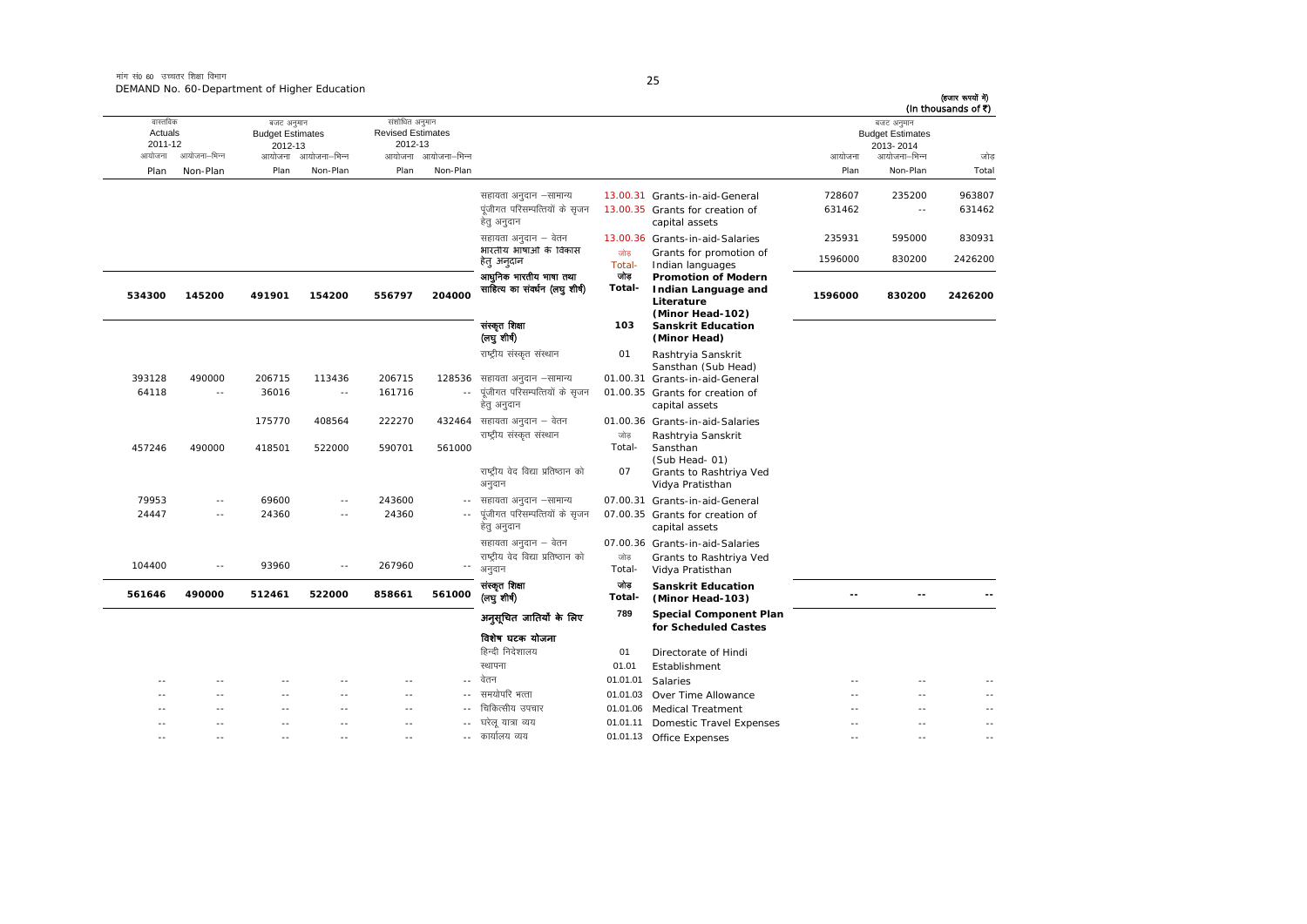| अनुदान मांगे 2013-14       |  |
|----------------------------|--|
| DEMANDS FOR GRANTS 2013-14 |  |

आयोजना आयोजना-भिन्न आयोजना आयोजना-भिन्न - आयोजना आयोजना-भिन्न न अपयोजना—भिन्न जाउँ विकास समिति । अपनी अपयोजना आयोजना—भिन्न जोड Plan Non-Plan Plan Non-Plan Plan Non-Plan Plan Non-Plan Total वास्तविक Actuals2011-12 बजट अनुमान Budget Estimates 2012-13 संशोधित अनुमान Revised Estimates2012-13 बजट अनुमान Budget Estimates 2013- 2014 (हजार रूपयों में) (In thousands of  $\bar{x}$ ) ---- 2000 -- 2000 -- प्रकाशन 01.01.16 Publications 3500 -- -- -- -- -- -- -- - vU; iz'kklfud O;; 01.01.20 Other Administrative Expenses -- -- ---- -- 2000 -- 2000 --<sup>-</sup> (उप शीर्ष) हिन्दी निदेशालय जोड Total-Directorate of Hindi(Sub Head) <sup>3500</sup> <sup>3500</sup> अन्य $\sim$  02 Other SchemesIk=kpkj ikB~;dze 02.01 Correspondence Courses ---- 1250 -- 1250 -- अन्य प्रभार 02.01.50 Other Charges 1250 -- 1250 dSlsV ds ek/;e ls fgUnh 02.02 Hindi Through Cassettes -- -- 60 -- 60 - vU; izHkkj 02.02.50 Other Charges <sup>60</sup> -- <sup>60</sup> fgUnh ys[kdksa dks iqjLdkj 02.03 Awards to Hindi Authors -- -- 165 -- 165 - vU; izHkkj 02.03.50 Other Charges <sup>165</sup> -- <sup>165</sup> iqLrdky; 02.04 Library -- -- 150 -- 150 - vU; izHkkj 02.04.50 Other Charges <sup>150</sup> -- <sup>150</sup> स्वयंसेवी संगठन तथा दक्षिण भारत हिन्दी प्रचार सभा तथा हिन्दी के क्षेत्र में प्रकाशन के लिए अनुदान 02.05 Grants to Voluntary Organisation and Dakshin Bharat Hindi Prachar Sabha and for the Publications inthe field of Hindi-- 3125 -- 3125 -- अन्य प्रभार 02.05.50 Other Charges 16475 16475 -- 16475 -- -- 4750 -- 4750 --अन्य अन्य Total-Other Schemes Sub Head)<br>
Sub Head) 18100 -- 18100 केन्दीय भारतीय भाषा संस्थान मैसूर और क्षेत्रीय भाषा केन्द  $(\bar{v}^m - \bar{v}^m)$ 03 Central Institute of Indian Languages, Mysore<br>(Bhartiya Bhasha (Bhartiya Sansthan) and Regional Language Centers स्थापना 03.01 Establishment -- 25000 -- 25000 -- अन्य प्रभार 03.01.50 Other Charges 25000 -- 75000 -- -- 25000 -- 25000 --केन्द्रीय भारतीय भाषा संस्थान मैसूर और क्षेत्रीय भाषा केन्द \_\_ (उप-शीर्ष) जोड Total-Central Institute of Indian Languages, Mysore (Bhartiya Bhasha Sansthan) and Regional Language Centers 75000 -- 75000 हिन्दी शिक्षण मण्डल, आगरा a. 04 Hindi Shikshan Mandal, Agra (Sub Head) 3000 -- 4476 -- 4476 ---- सहायता अनुदान –सामान्य 04.00.31 Grants-in-aid-General -- -- 23 -- 23 ---- पुंजीगत परिसम्पत्तियों के सुजन हेतु अनुदान 04.00.35 Grants for creation of capital assets

सहायता अनुदान – वेतन 04.00.36 Grants-in-aid-Salaries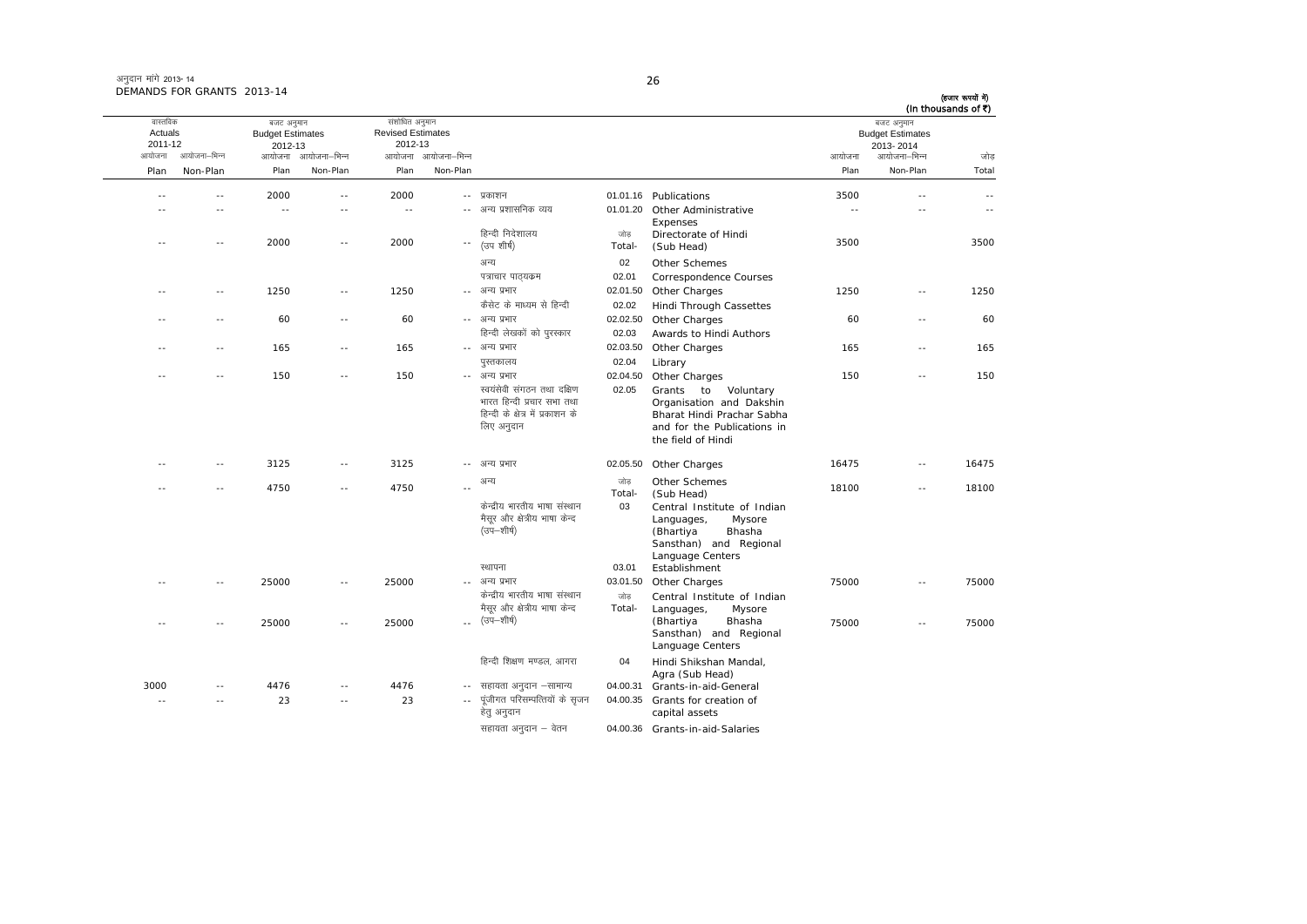मांग सं0 60 उच्चतर शिक्षा विभाग DEMAND No. 60-Department of Higher Education

(हजार रूपयों में)

|                     |                |                                       |               |                                            |                            |                                                              |                     |                                                                          |        |                                       | (In thousands of ₹) |
|---------------------|----------------|---------------------------------------|---------------|--------------------------------------------|----------------------------|--------------------------------------------------------------|---------------------|--------------------------------------------------------------------------|--------|---------------------------------------|---------------------|
| वास्तविक<br>Actuals |                | बजट अनुमान<br><b>Budget Estimates</b> |               | संशोधित अनुमान<br><b>Revised Estimates</b> |                            |                                                              |                     |                                                                          |        | बजट अनुमान<br><b>Budget Estimates</b> |                     |
| 2011-12             |                | 2012-13                               |               | 2012-13                                    |                            |                                                              |                     |                                                                          |        | 2013-2014                             |                     |
| आयोजना              | आयोजना–भिन्न   | आयोजना                                | आयोजना–भिन्न  |                                            | आयोजना आयोजना-भिन्न        |                                                              |                     |                                                                          | आयोजना | आयोजना–भिन्न                          | जोड                 |
| Plan                | Non-Plan       | Plan                                  | Non-Plan      | Plan                                       | Non-Plan                   |                                                              |                     |                                                                          | Plan   | Non-Plan                              | Total               |
| 3000                | $\sim$         | 4499                                  | $-$           | 4499                                       |                            | हिन्दी शिक्षण मण्डल, आगरा                                    | जोड<br>Total-       | Hindi Shikshan Mandal,<br>Agra (Sub Head)                                |        |                                       |                     |
|                     |                |                                       |               |                                            |                            | राष्ट्रीय संस्कृत संस्थान                                    | 05                  | Rashtriya Sanskrit Sansthan                                              |        |                                       |                     |
| 76089               | $\sim$         | 40009                                 | $\sim$ $\sim$ | 40009                                      |                            | -- सहायता अनुदान –सामान्य                                    | 05.00.31            | Grants-in-aid-General                                                    |        |                                       |                     |
| 12411               | $\sim$         | 6971                                  | $\sim$ $-$    | 31271                                      |                            | पूंजीगत परिसम्पत्तियों के सृजन<br>हेत् अनुदान                | 05.00.35            | Grants for creation of<br>capital assets                                 |        |                                       |                     |
|                     |                | 34020                                 | $\sim$ $-$    | 43020                                      |                            | -- सहायता अनुदान – वेतन                                      | 05.00.36            | Grants-in-aid-Salaries                                                   |        |                                       |                     |
| 88500               |                | 81000                                 | $\sim$ $\sim$ | 114300                                     |                            | राष्ट्रीय संस्कृत संस्थान                                    | जोड<br>Total-       | Rashtriya Sanskrit<br>Sansthan (Sub Head)                                |        |                                       |                     |
|                     |                |                                       |               |                                            |                            | राष्ट्रीय वेद विद्या प्रतिष्ठान को<br>अनुदान                 | 06                  | Grants to Rashtriya Ved<br>Vidya Pratisthan                              |        |                                       |                     |
| 9190                | $\sim$ $-$     | 8000                                  | $\sim$ $-$    | 28000                                      | $- -$                      | सहायता अनुदान –सामान्य                                       | 06.00.31            | Grants-in-aid-General                                                    |        |                                       |                     |
| 2810                | $\sim$         | 2800                                  | $\sim$ $\sim$ | 2800                                       | $\sim$ $\sim$              | पूंजीगत परिसम्पत्तियों के सृजन<br>हेतु अनुदान                | 06.00.35            | Grants for creation of<br>capital assets                                 |        |                                       |                     |
|                     |                |                                       |               |                                            |                            | सहायता अनुदान – वेतन                                         |                     | 06.00.36 Grants-in-aid-Salaries                                          |        |                                       |                     |
| 12000               |                | 10800                                 |               | 30800                                      | $\overline{\phantom{a}}$ . | राष्ट्रीय वेद विद्या प्रतिष्ठान को<br>अनुदान                 | जोड<br>Total-       | Grants to Rashtriya Ved<br>Vidya Pratisthan                              |        |                                       |                     |
|                     |                |                                       |               |                                            |                            | केन्द्रीय शास्त्रीय तमिल भाषा<br>संस्थान, चेन्नई             | 09                  | Central Institute of<br>Classical Tamil (CICT),<br>Chennai               |        |                                       |                     |
| $-$                 | $\sim$ $-$     | 14010                                 | $\sim$ $\sim$ | 8126                                       | $\sim$ $\sim$              | सहायता अनुदान –सामान्य                                       | 09.00.31            | Grants-in-aid-General                                                    |        |                                       |                     |
|                     | $\sim$         | 4800                                  | $\sim$ $\sim$ | 2784                                       | $\sim$ $\sim$              | पूंजीगत परिसम्पत्तियों के सृजन<br>हेतु अनुदान                | 09.00.35            | Grants for creation of<br>capital assets                                 |        |                                       |                     |
|                     |                | 390                                   | $\sim$ $-$    | 226                                        |                            | -- सहायता अनुदान – वेतन                                      | 09.00.36            | Grants-in-aid-Salaries                                                   |        |                                       |                     |
|                     | $\overline{a}$ | 19200                                 | $\sim$ $\sim$ | 11136                                      | $\sim$ $\sim$              | केन्द्रीय शास्त्रीय तमिल भाषा<br>संस्थान, चेन्नई             | जोड<br>Total-       | Central Institute of<br>Classical Tamil (CICT),                          |        |                                       |                     |
|                     |                |                                       |               |                                            |                            | भारतीय भाषाओं के विकास<br>हेत् अन्दान                        | 10                  | Chennai<br>Grants for promotion of<br>Indian languages                   |        |                                       |                     |
|                     |                |                                       |               |                                            |                            | सहायता अनुदान –सामान्य                                       |                     | 10.00.31 Grants-in-aid-General                                           | 144394 | $-$                                   | 144394              |
|                     |                |                                       |               |                                            |                            | पूंजीगत परिसम्पत्तियों के सृजन<br>हेत् अनुदान                |                     | 10.00.35 Grants for creation of<br>capital assets                        | 125075 | $\sim$ $-$                            | 125075              |
|                     |                |                                       |               |                                            |                            | सहायता अनुदान – वेतन                                         |                     | 10.00.36 Grants-in-aid-Salaries                                          | 46731  | $\sim$ $-$                            | 46731               |
|                     |                |                                       |               |                                            |                            | भारतीय भाषाओं के विकास<br>हेतु अनुदान<br>वैज्ञानिक और तकनीकी | जोड<br>Total-<br>11 | Grants for promotion of<br>Indian languages<br>Commission for Scientific | 316200 | $\sim$ $-$                            | 316200              |
|                     |                |                                       |               |                                            |                            | शब्दावली आयोग                                                |                     | and Technical Terminology                                                |        |                                       |                     |
|                     |                |                                       |               |                                            |                            | प्रकाशन                                                      |                     | 11.00.16 Publications                                                    | 5000   | $\sim$ $-$                            | 5000                |
|                     |                |                                       |               |                                            |                            | सहायता अनुदान –सामान्य                                       |                     | 11.00.31 Grants-in-aid-General                                           | 7000   | $\sim$ $-$                            | 7000                |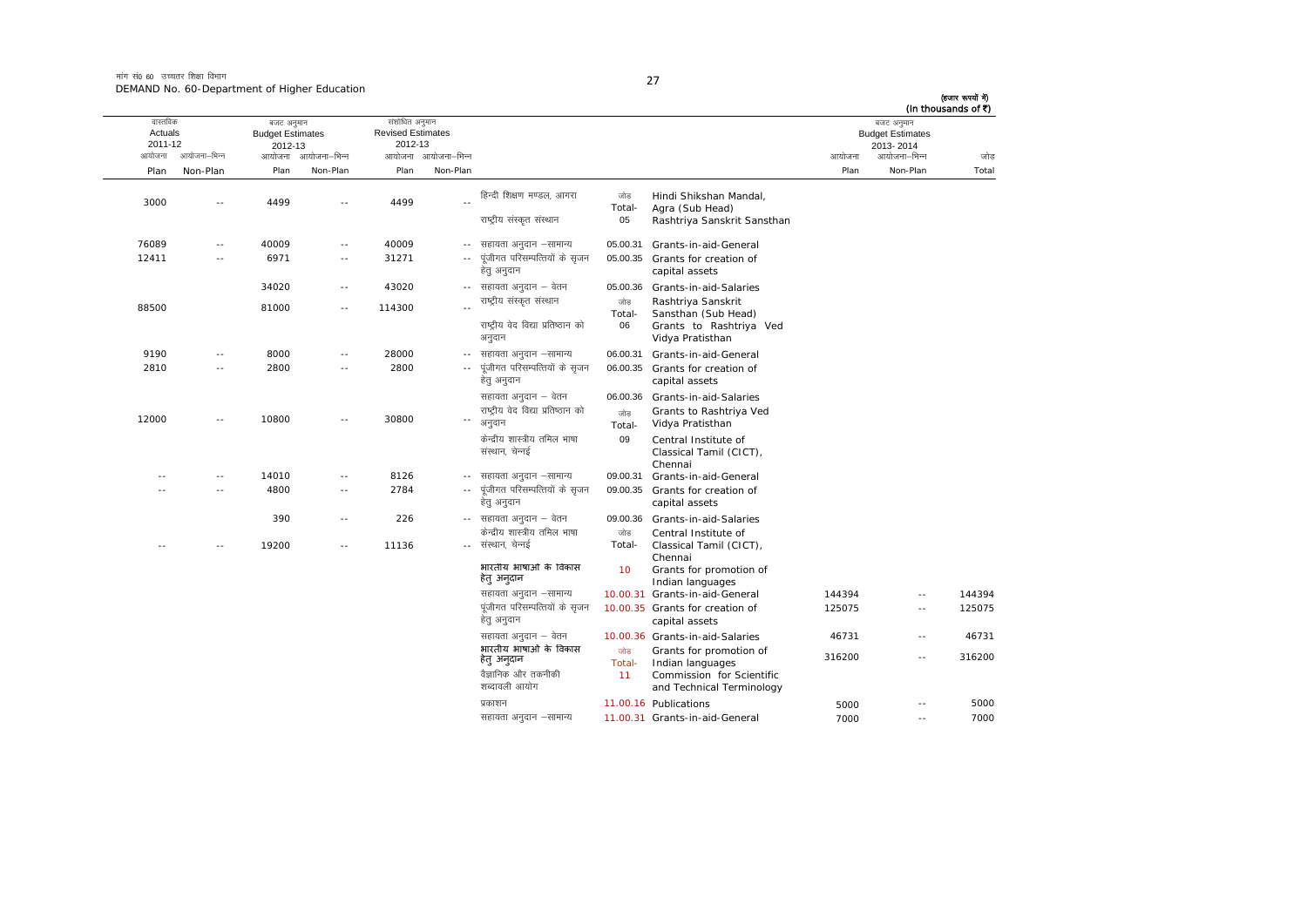# अनुदान मांगे 2013- 14 DEMANDS FOR GRANTS 2013-14

| (In thousands of ₹) | बजट अनुमान              |        |                                                                                                                                       |               |                                                                                                            |                     | संशोधित अनुमान           |                     | बजट अनुमान              |               | वास्तविक |
|---------------------|-------------------------|--------|---------------------------------------------------------------------------------------------------------------------------------------|---------------|------------------------------------------------------------------------------------------------------------|---------------------|--------------------------|---------------------|-------------------------|---------------|----------|
|                     | <b>Budget Estimates</b> |        |                                                                                                                                       |               |                                                                                                            |                     | <b>Revised Estimates</b> |                     | <b>Budget Estimates</b> |               | Actuals  |
|                     | 2013-2014               |        |                                                                                                                                       |               |                                                                                                            |                     | 2012-13                  |                     | 2012-13                 |               | 2011-12  |
| जोड                 | आयोजना–भिन्न            | आयोजना |                                                                                                                                       |               |                                                                                                            | आयोजना आयोजना–भिन्न |                          | आयोजना आयोजना–भिन्न |                         | आयोजना–भिन्न  | आयोजना   |
| Total               | Non-Plan                | Plan   |                                                                                                                                       |               |                                                                                                            | Non-Plan            | Plan                     | Non-Plan            | Plan                    | Non-Plan      | Plan     |
| 12000               | $\sim$ $-$              | 12000  | Commission for Scientific<br>and Technical Terminology                                                                                | जोड<br>Total- | वैज्ञानिक और तकनीकी<br>शब्दावली आयोग                                                                       |                     |                          |                     |                         |               |          |
| 424800              |                         | 424800 | <b>Special Component Plan</b><br>for Scheduled Castes                                                                                 | जोड<br>Total- | अनुसूचित जातियों के लिए                                                                                    |                     | 192485                   |                     | 147249                  |               | 103500   |
|                     |                         |        | (Minor Head-789)                                                                                                                      |               | विशेष घटक योजना                                                                                            |                     |                          |                     |                         |               |          |
|                     |                         |        | <b>Tribal Area Sub Plan</b><br>(Minor Head- 796)                                                                                      | 796           | जनजातीय क्षेत्र उपयोजना                                                                                    |                     |                          |                     |                         |               |          |
|                     |                         |        | Directorate of Hindi                                                                                                                  | 01            | हिन्दी निदेशालय                                                                                            |                     |                          |                     |                         |               |          |
|                     |                         |        | Establishment                                                                                                                         | 01.01         | स्थापना                                                                                                    |                     |                          |                     |                         |               |          |
|                     |                         |        | Salaries                                                                                                                              | 01.01.01      | वेतन                                                                                                       | $\sim$              | $\sim$ $\sim$            |                     |                         |               |          |
|                     |                         |        | Over Time Allowance                                                                                                                   | 01.01.03      | समयोपरि भत्ता                                                                                              | $\sim$              | $\sim$                   | $-$                 | $\sim$                  |               |          |
|                     |                         |        | <b>Medical Treatment</b>                                                                                                              | 01.01.06      | चिकित्सीय उपचार                                                                                            | $\sim$              | $\sim$ $\sim$            | $-$                 | $\sim$                  |               |          |
|                     |                         |        | <b>Domestic Travel Expenses</b>                                                                                                       | 01.01.11      | घरेलू यात्रा व्यय                                                                                          | $\sim$              | $\sim$ $\sim$            | $-$                 | $\sim$ $\sim$           |               |          |
|                     |                         |        | Office Expenses                                                                                                                       | 01.01.13      | कार्यालय व्यय                                                                                              | $\sim$              | $\sim$ $\sim$            | $\sim$              | $\sim$                  | $\sim$        |          |
|                     |                         |        | Publications                                                                                                                          | 01.01.16      | प्रकाशन                                                                                                    | $\sim$              | 890                      | $\sim$              | 890                     | $\sim$        |          |
|                     |                         |        | Other Administrative<br>Expenses                                                                                                      | 01.01.20      | अन्य प्रशासनिक व्यय                                                                                        | $\sim$              | $\sim$ $-$               | $\sim$ $-$          | $\sim$ $-$              |               |          |
|                     |                         |        | Directorate of Hindi<br>(Sub Head)                                                                                                    | जोड<br>Total- | हिन्दी निदेशालय<br>(उप शीर्ष)                                                                              | $\sim$              | 890                      | $-$                 | 890                     | - -           | $ -$     |
|                     |                         |        | Other Schemes                                                                                                                         | 02            | अन्य                                                                                                       |                     |                          |                     |                         |               |          |
|                     |                         |        | Correspondence Courses                                                                                                                | 02.01         | पत्राचार पाठ्यकम                                                                                           |                     |                          |                     |                         |               |          |
|                     |                         |        | Other Charges                                                                                                                         | 02.01.50      | -- अन्य प्रभार                                                                                             |                     | 1810                     | ٠.                  | 1810                    | $\sim$ $\sim$ |          |
|                     |                         |        | Hindi Through Cassettes                                                                                                               | 02.02         | कैसेट के माध्यम से हिन्दी                                                                                  |                     |                          |                     |                         |               |          |
|                     |                         |        | Other Charges                                                                                                                         | 02.02.50      | अन्य प्रभार                                                                                                | $-$                 | $\sim$ $\sim$            | - -                 | $ -$                    |               |          |
|                     |                         |        | Awards to Hindi Authors                                                                                                               | 02.03         | हिन्दी लेखकों को पुरस्कार                                                                                  |                     |                          |                     |                         |               |          |
|                     |                         |        | Other Charges                                                                                                                         | 02.03.50      | -- अन्य प्रभार                                                                                             |                     | $\sim$ $\sim$            | $-$                 | $\sim$                  |               |          |
|                     |                         |        | Library                                                                                                                               | 02.04         | पुस्तकालय                                                                                                  |                     |                          |                     |                         |               |          |
|                     |                         |        | Other Charges                                                                                                                         | 02.04.50      | अन्य प्रभार                                                                                                | $\sim$              | - -                      |                     |                         |               |          |
|                     |                         |        | Grants to<br>Voluntary<br>Organisation and Dakshin<br>Bharat Hindi Prachar Sabha<br>and for the Publications in<br>the field of Hindi | 02.05         | स्वयंसेवी संगठन तथा दक्षिण<br>भारत हिन्दी प्रचार सभा तथा<br>हिन्दी के क्षेत्र में प्रकाशन के<br>लिए अनुदान |                     |                          |                     |                         |               |          |
|                     |                         |        | Other Charges                                                                                                                         | 02.05.50      | अन्य प्रभार                                                                                                |                     |                          |                     |                         |               |          |
|                     |                         |        | Other Schemes<br>(Sub Head)                                                                                                           | जोड<br>Total- | अन्य                                                                                                       |                     | 1810                     | $-$                 | 1810                    |               |          |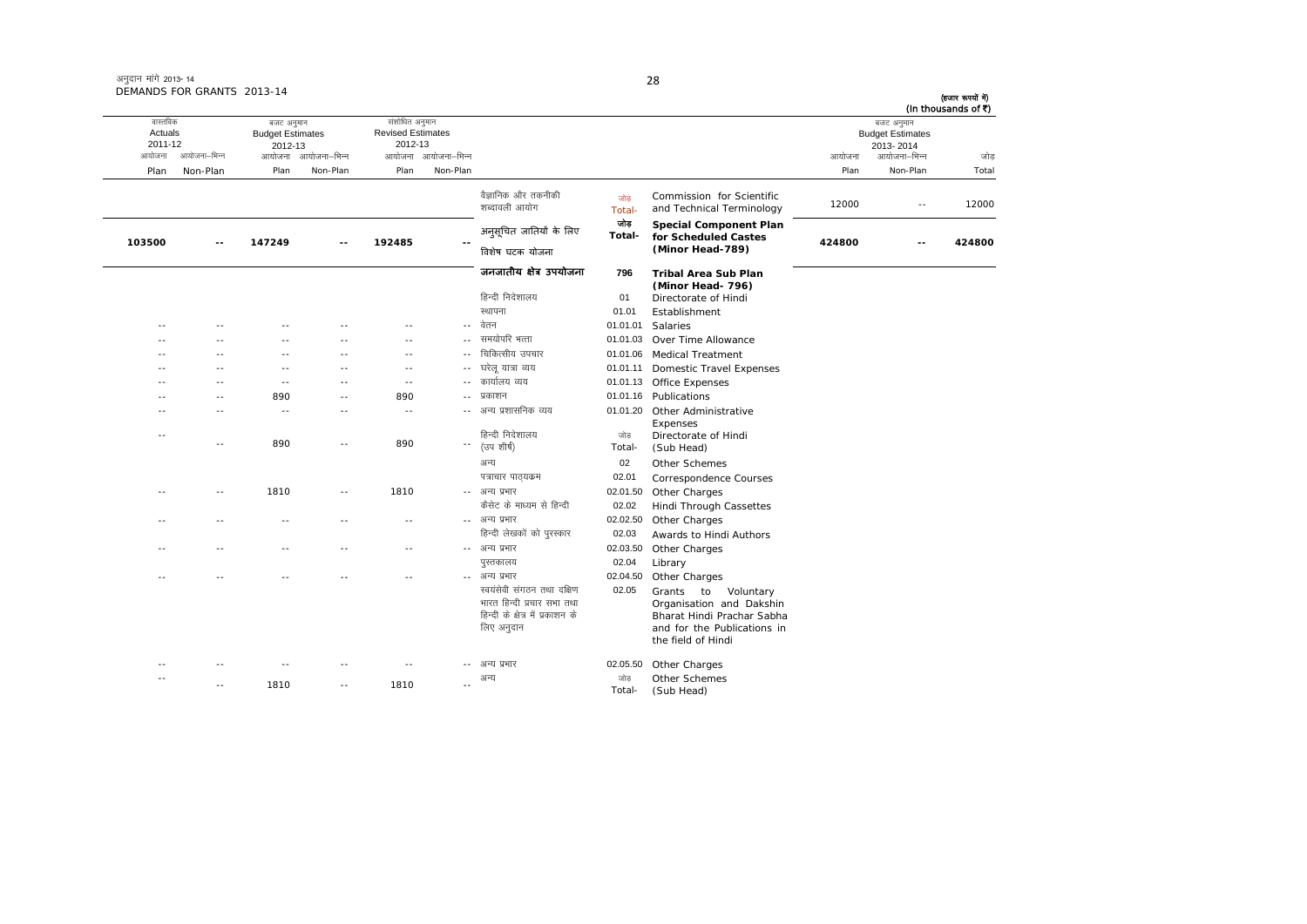मांग सं0 60 उच्चतर शिक्षा विभाग DEMAND No. 60-Department of Higher Education

| ٧ |  |
|---|--|

| (In thousands of ₹) | बजट अनुमान<br><b>Budget Estimates</b><br>2013-2014 |        |                                                                                                                          |               |                                                                              |                            | संशोधित अनुमान<br><b>Revised Estimates</b><br>2012-13 |                     | बजट अनुमान<br><b>Budget Estimates</b><br>2012-13 |               | वास्तविक<br>Actuals<br>2011-12 |
|---------------------|----------------------------------------------------|--------|--------------------------------------------------------------------------------------------------------------------------|---------------|------------------------------------------------------------------------------|----------------------------|-------------------------------------------------------|---------------------|--------------------------------------------------|---------------|--------------------------------|
| जोड़                | आयोजना–भिन्न                                       | आयोजना |                                                                                                                          |               |                                                                              | आयोजना आयोजना-भिन्न        |                                                       | आयोजना आयोजना-भिन्न |                                                  | आयोजना–भिन्न  | आयोजना                         |
| Total               | Non-Plan                                           | Plan   |                                                                                                                          |               |                                                                              | Non-Plan                   | Plan                                                  | Non-Plan            | Plan                                             | Non-Plan      | Plan                           |
|                     |                                                    |        | Central Institute of Indian<br>Languages,<br>Mysore<br>(Bhartiya<br>Bhasha<br>Sansthan) and Regional<br>Language Centers | 03            | केन्द्रीय भारतीय भाषा संस्थान<br>मैसूर और क्षेत्रीय भाषा केन्द<br>(उप—शीर्ष) |                            |                                                       |                     |                                                  |               |                                |
|                     |                                                    |        | Establishment                                                                                                            | 03.01         | स्थापना                                                                      |                            |                                                       |                     |                                                  |               |                                |
|                     |                                                    |        | Salaries                                                                                                                 | 03.01.01      | वेतन                                                                         | $\sim$ $-$                 |                                                       |                     |                                                  |               |                                |
|                     |                                                    |        | Over Time Allowance                                                                                                      | 03.01.03      | समयोपरि भत्ता                                                                | $\sim$                     | $\sim$                                                | - -                 | $\sim$                                           | $\sim$        | - -                            |
|                     |                                                    |        | 03.01.06 Medical Treatment                                                                                               |               | चिकित्सीय उपचार                                                              | $\sim$                     | $\sim$                                                | $-$                 | $\sim$                                           | $\sim$ $\sim$ | - -                            |
|                     |                                                    |        | Domestic Travel Expenses                                                                                                 | 03.01.11      | घरेलु यात्रा व्यय                                                            |                            | $\sim$                                                |                     | $\sim$                                           |               |                                |
|                     |                                                    |        | 03.01.13 Office Expenses                                                                                                 |               | कार्यालय व्यय                                                                |                            | 500                                                   | $-$                 | 500                                              | $\sim$        | $-$                            |
|                     |                                                    |        | 03.01.50 Other Charges                                                                                                   |               | अन्य प्रभार                                                                  | $\sim$ $\sim$              | 23200                                                 | $-$                 | 23200                                            | $\sim$ $\sim$ | 3048                           |
|                     |                                                    |        | Voluntary<br>Organisations-<br>Development of Regional<br>languages                                                      | 03.02         | स्वयंसेवी संस्थाओं को – क्षेत्रीय<br>भाषाओं का विकास                         |                            |                                                       |                     |                                                  |               |                                |
|                     |                                                    |        | Grants-in-aid-General                                                                                                    | 03.02.31      | सहायता अनुदान –सामान्य                                                       | $- -$                      | 1300                                                  | $-$                 | 1300                                             | $\sim$ $-$    | --                             |
|                     |                                                    |        | 03.02.35 Grants for creation of<br>capital assets                                                                        |               | पूंजीगत परिसम्पत्तियों के सृजन<br>हेत् अनुदान                                | $\sim$ $-$                 | $\sim$                                                | - -                 | $\sim$                                           |               |                                |
|                     |                                                    |        | 03.02.36 Grants-in-aid-Salaries<br>Central Institute of Indian<br>Languages, Mysore                                      |               | सहायता अनुदान – वेतन<br>केन्द्रीय भारतीय भाषा संस्थान                        |                            |                                                       |                     |                                                  |               |                                |
|                     |                                                    |        | (Bhartiya Bhasha<br>Sansthan) and Regional<br>Language Centers                                                           | जोड<br>Total- | मैसूर<br>(उप—शीर्ष)                                                          | $\overline{\phantom{a}}$ . | 25000                                                 | $-$                 | 25000                                            |               | 3048                           |
|                     |                                                    |        | Hindi Shikshan Mandal,<br>Agra                                                                                           | 04            | हिन्दी शिक्षण मण्डल, आगरा                                                    |                            |                                                       |                     |                                                  |               |                                |
|                     |                                                    |        | Grants-in-aid-General                                                                                                    | 04.00.31      | सहायता अनुदान -सामान्य                                                       | $\sim$ $-$                 | 1791                                                  | $-$                 | 1791                                             | $\sim$        | 1500                           |
|                     |                                                    |        | 04.00.35 Grants for creation of<br>capital assets                                                                        |               | पूंजीगत परिसम्पत्तियों के सृजन<br>हेत् अनुदान                                | $\sim$ $-$                 | 9                                                     | - -                 | 9                                                |               | - -                            |
|                     |                                                    |        | Grants-in-aid-Salaries                                                                                                   | 04.00.36      | सहायता अनुदान – वेतन                                                         |                            |                                                       |                     |                                                  |               |                                |
|                     |                                                    |        | Hindi Shikshan Mandal,                                                                                                   | जोड           | हिन्दी शिक्षण मण्डल, आगरा                                                    | $\sim$                     | 1800                                                  | ٠.                  | 1800                                             | $-$           | 1500                           |
|                     |                                                    |        | Agra (Sub Head)<br>Rashtriya Sanskrit Sansthan                                                                           | Total-<br>05  | राष्ट्रीय संस्कृत संस्थान                                                    |                            |                                                       |                     |                                                  |               |                                |
|                     |                                                    |        | Grants-in-aid-General                                                                                                    | 05.00.31      | सहायता अनुदान –सामान्य                                                       | $\sim$ $-$                 | 20004                                                 | $\sim$ $-$          | 20004                                            | ٠.            | 38045                          |
|                     |                                                    |        | 05.00.35 Grants for creation of<br>capital assets                                                                        |               | पूंजीगत परिसम्पत्तियों के सृजन<br>हेतु अनुदान                                | $\sim$ $-$                 | 15685                                                 | $\sim$ $-$          | 3485                                             | $\sim$ $-$    | 6209                           |
|                     |                                                    |        | Grants-in-aid-Salaries                                                                                                   | 05.00.36      | सहायता अनुदान – वेतन                                                         | $- -$                      | 21510                                                 | $- -$               | 17010                                            |               |                                |
|                     |                                                    |        | Rashtriya Sanskrit<br>Sansthan (Sub Head)                                                                                | जोड<br>Total- | राष्ट्रीय संस्कृत संस्थान                                                    | $\sim$                     | 57199                                                 | $\sim$ $\sim$       | 40499                                            | $\sim$ $-$    | 44254                          |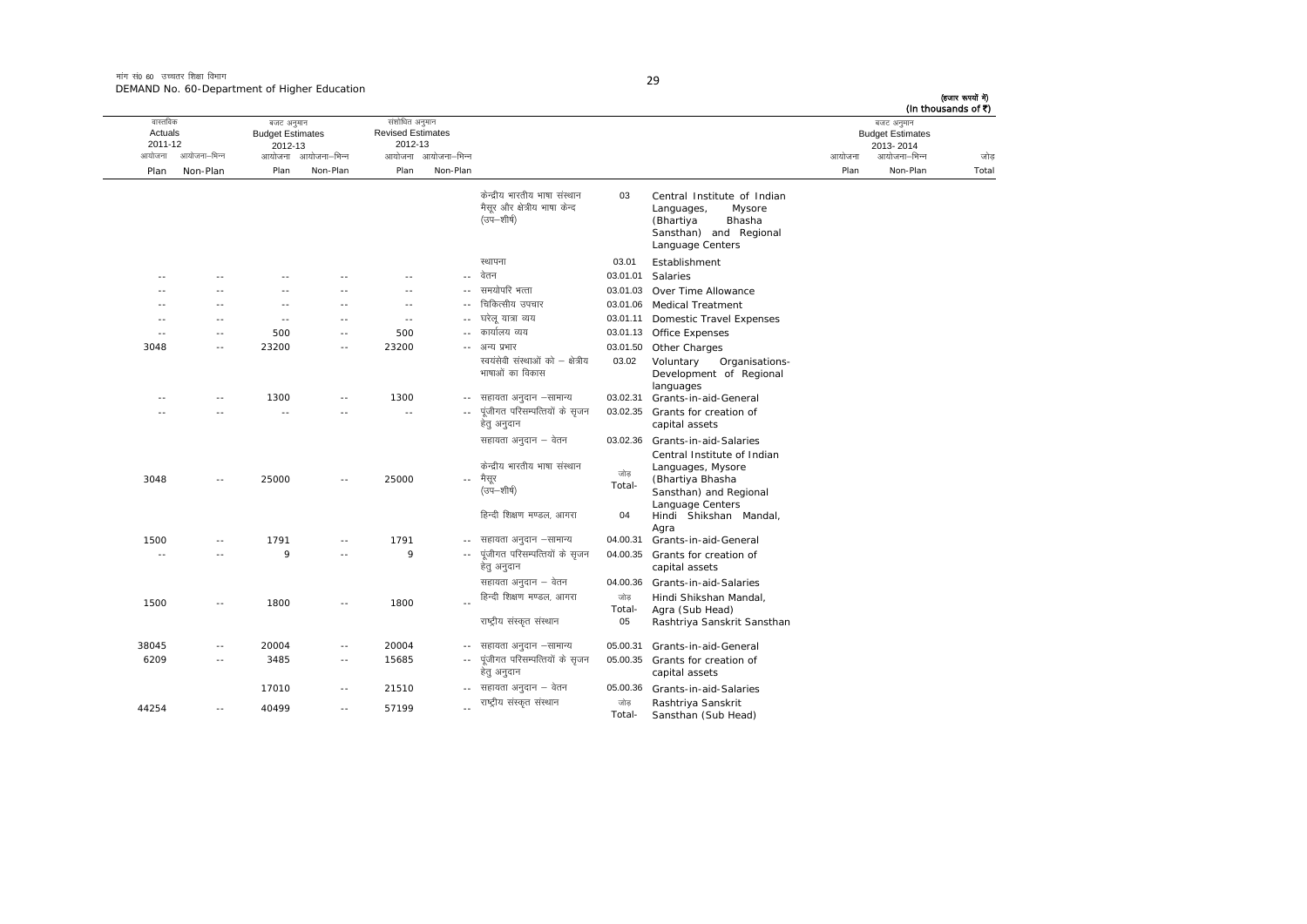अनुदान मांगे 2013- 14 DEMANDS FOR GRANTS 2013-14

#### 30

| (हजार रूपयों में) | (In thousands of ₹)                                                |        |                                                                                                                    |               |                                                                              |                          |                                                       |                     |                                                  | טו טב נווה המוסיו טו |                                          |
|-------------------|--------------------------------------------------------------------|--------|--------------------------------------------------------------------------------------------------------------------|---------------|------------------------------------------------------------------------------|--------------------------|-------------------------------------------------------|---------------------|--------------------------------------------------|----------------------|------------------------------------------|
| जोड़              | बजट अनुमान<br><b>Budget Estimates</b><br>2013-2014<br>आयोजना–भिन्न | आयोजना |                                                                                                                    |               |                                                                              | आयोजना आयोजना-भिन्न      | संशोधित अनुमान<br><b>Revised Estimates</b><br>2012-13 | आयोजना आयोजना-भिन्न | बजट अनुमान<br><b>Budget Estimates</b><br>2012-13 | आयोजना–भिन्न         | वास्तविक<br>Actuals<br>2011-12<br>आयोजना |
| Total             | Non-Plan                                                           | Plan   |                                                                                                                    |               |                                                                              | Non-Plan                 | Plan                                                  | Non-Plan            | Plan                                             | Non-Plan             | Plan                                     |
|                   |                                                                    |        |                                                                                                                    |               |                                                                              |                          |                                                       |                     |                                                  |                      |                                          |
|                   |                                                                    |        | Grants to Rashtriya Ved<br>Vidya Pratisthan                                                                        | 06            | राष्ट्रीय वेद विद्या प्रतिष्ठान को<br>अनुदान                                 |                          |                                                       |                     |                                                  |                      |                                          |
|                   |                                                                    |        | Grants-in-aid-General                                                                                              | 06.00.31      | सहायता अनुदान –सामान्य                                                       | $\sim$ $-$               | 8400                                                  | $\sim$ $\sim$       | 2400                                             | $\sim$ $-$           | 2757                                     |
|                   |                                                                    |        | Grants for creation of<br>capital assets                                                                           | 06.00.35      | पंजीगत परिसम्पत्तियों के सुजन<br>हेतु अनुदान                                 |                          | 840                                                   | --                  | 840                                              |                      | 843                                      |
|                   |                                                                    |        | Grants-in-aid-Salaries                                                                                             | 06.00.36      | सहायता अनुदान – वेतन                                                         |                          |                                                       |                     |                                                  |                      |                                          |
|                   |                                                                    |        | Grants to Rashtriya Ved<br>Vidya Pratisthan<br>(Sub Head)                                                          | जोड<br>Total- | राष्ट्रीय वेद विद्या प्रतिष्ठान को<br>अनुदान                                 | $\overline{\phantom{a}}$ | 9240                                                  | $-$                 | 3240                                             | $\overline{a}$       | 3600                                     |
|                   |                                                                    |        | Central Institute of Indian<br>Languages, Mysore<br>(Bhartiya Bhasha<br>Sansthan) and Regional<br>Language Centres | 07            | केन्द्रीय भारतीय भाषा संस्थान<br>मैसूर और क्षेत्रीय भाषा केन्द<br>(उप—शीर्ष) |                          |                                                       |                     |                                                  |                      |                                          |
|                   |                                                                    |        | Linguistic Data Consortium-<br>IL                                                                                  | 07.01         | भाषाई आंकड़ा संघ–आई एल                                                       |                          |                                                       |                     |                                                  |                      |                                          |
|                   |                                                                    |        | Salaries                                                                                                           | 07.01.01      | वेतन                                                                         | $\sim$ $-$               |                                                       |                     |                                                  |                      |                                          |
|                   |                                                                    |        | 07.01.03 Over Time Allowance                                                                                       |               | समयोपरि भत्ता                                                                | $-1$                     | $\sim$ $-$                                            | - -                 | $\sim$                                           | $\sim$               | - -                                      |
|                   |                                                                    |        | 07.01.06 Medical Treatment                                                                                         |               | चिकित्सीय उपचार                                                              | $\sim$                   |                                                       | $-$                 |                                                  |                      | ۰.                                       |
|                   |                                                                    |        | Domestic Travel Expenses                                                                                           | 07.01.11      | घरेलू यात्रा व्यय                                                            | $-$                      |                                                       |                     | $-$                                              |                      |                                          |
|                   |                                                                    |        | 07.01.13 Office Expenses                                                                                           |               | कार्यालय व्यय                                                                | $\sim$                   | $\sim$                                                | $-$                 | $\sim$                                           | $\sim$ $\sim$        | ٠.                                       |
|                   |                                                                    |        | 07.01.20 Other Administrative<br>Expenses                                                                          |               | अन्य प्रशासनिक व्यय                                                          |                          |                                                       |                     |                                                  |                      |                                          |
|                   |                                                                    |        | 07.01.50 Other Charges                                                                                             |               | अन्य प्रभार                                                                  | $\sim$                   |                                                       | - -                 |                                                  |                      |                                          |
|                   |                                                                    |        | Grants-in-aid-General                                                                                              | 07.01.31      | सहायता अनुदान –सामान्य                                                       |                          | $\sim$                                                | - -                 | $-$                                              |                      |                                          |
|                   |                                                                    |        | 07.01.35 Grants for creation of<br>capital assets                                                                  |               | पूंजीगत परिसम्पत्तियों के सृजन<br>हेतु अनुदान                                | $\sim$ $-$               | $ -$                                                  | $-$                 | $\sim$ $\sim$                                    | $\sim$ $\sim$        | ٠.                                       |
|                   |                                                                    |        | Grants-in-aid-Salaries                                                                                             | 07.01.36      | सहायता अनुदान – वेतन                                                         |                          |                                                       |                     |                                                  |                      |                                          |
|                   |                                                                    |        | Linguistic Data Consortium-                                                                                        | जोड           | भाषाई आंकड़ा संघ–आई एल                                                       | $\sim$                   |                                                       |                     |                                                  |                      |                                          |
|                   |                                                                    |        | IL                                                                                                                 | Total-        |                                                                              |                          |                                                       |                     |                                                  |                      |                                          |
|                   |                                                                    |        | <b>National Testing Services</b>                                                                                   | 07.02         | राष्ट्रीय जांच सेवा<br>वेतन                                                  |                          |                                                       |                     |                                                  |                      |                                          |
|                   |                                                                    |        | Salaries                                                                                                           | 07.02.01      |                                                                              | $\sim$ $\sim$            | $\sim$                                                | - -                 | $\sim$ $\sim$                                    |                      |                                          |
|                   |                                                                    |        | <b>Medical Treatment</b>                                                                                           | 07.02.06      | चिकित्सीय उपचार                                                              | $-$                      | $\sim$ $\sim$                                         | $-$                 | $\sim$                                           | $\sim$               |                                          |
|                   |                                                                    |        | Domestic Travel Expenses                                                                                           | 07.02.11      | घरेलू यात्रा व्यय                                                            | $\sim$ $-$               | $\sim$                                                | - -                 | $\sim$                                           | $\sim$               |                                          |
|                   |                                                                    |        | <b>Office Expenses</b>                                                                                             | 07.02.13      | कार्यालय व्यय                                                                | $\sim$                   | $\sim$                                                | $-$                 | $\sim$                                           | $\sim$               |                                          |
|                   |                                                                    |        | 07.02.20 Other Administrative<br>Expenses                                                                          |               | अन्य प्रशासनिक व्यय                                                          | $\sim$ $-$               | $\sim$                                                | $-$                 | $\sim$                                           | $\sim$               |                                          |
|                   |                                                                    |        | 07.02.50 Other Charges                                                                                             |               | अन्य प्रभार                                                                  | $- -$                    |                                                       |                     |                                                  |                      |                                          |
|                   |                                                                    |        | Grants-in-aid-General                                                                                              | 07.02.31      | सहायता अनुदान –सामान्य                                                       |                          | $\sim$                                                | - -                 | $\sim$                                           | $-$                  |                                          |
|                   |                                                                    |        | 07.02.35 Grants for creation of<br>capital assets                                                                  |               | पूंजीगत परिसम्पत्तियों के सृजन<br>हेतु अनुदान                                | $-$                      | $ -$                                                  | $-$                 | $- -$                                            | $\sim$ $\sim$        |                                          |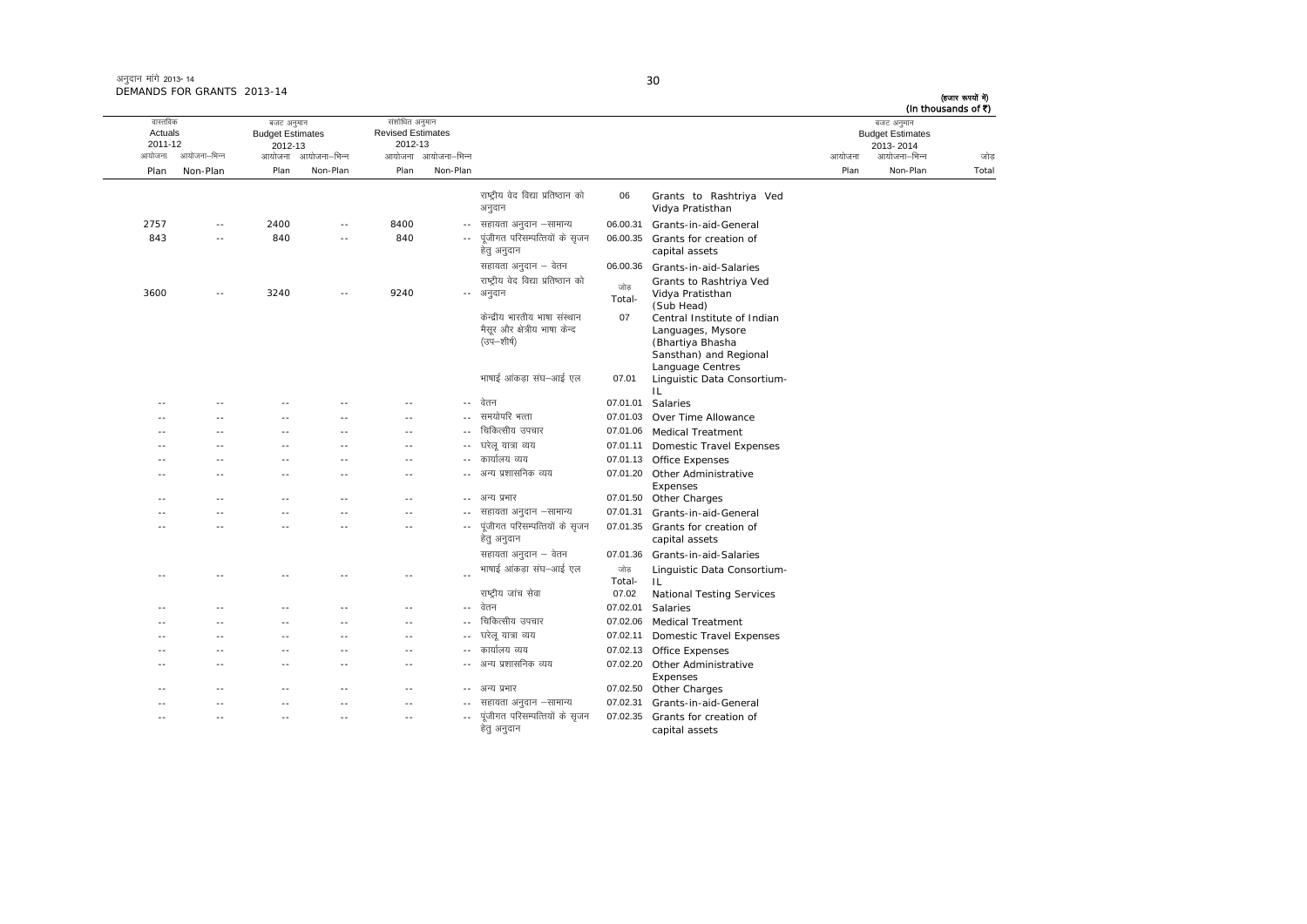मांग सं $\rho$  60 जच्चतर शिक्षा विभाग DEMAND No. 60-Department of Higher Education

| I<br>×<br>۰ |  |
|-------------|--|

(Detailed Head-07)

आयोजना आयोजना-भिन्न आयोजना आयोजना-भिन्न - आयोजना आयोजना-भिन्न न अपयोजना—भिन्न जाउँ विकास समिति । अपनी अपयोजना आयोजना—भिन्न जोड Plan Non-Plan Plan Non-Plan Plan Non-Plan Plan Non-Plan Total तास्ततिक Actuals2011-12 बजट अनुमान Budget Estimates 2012-13 संशोधित अनुमान Revised Estimates2012-13 बजट अनुमान Budget Estimates 2013- 2014 (हजार रूपयों में) (In thousands of  $\bar{x}$ ) सहायता अनुदान – वेतन 07.02.36 Grants-in-aid-Salaries -- -- -- -- -- -jk"Vªh; tkap lsok tksM+ Total-National Testing Services (Detailed Head-07.02) राष्ट्रीय अनुवाद मिशन 07.03 National Translation Mission -- -- -- -- -- --- बेतन खरा - 07.03.01 Salaries -- -- -- -- - fpfdRlh; mipkj 07.03.06 Medical Treatment -- -- -- -- -- ---- घरेलू यात्रा व्यय **COLOGISM 107.03.11 Domestic Travel Expenses** -- -- -- -- -- --- कार्यालय व्यय do 7.03.13 Office Expenses -- -- -- -- -- - vU; iz'kklfud O;; 07.03.20 Other Administrative Expenses -- -- -- -- -- --- अन्य प्रभार 207.03.50 Other Charges -- -- -- -- -- ---- सहायता अनुदान –सामान्य 07.03.31 Grants-in-aid-General -- -- -- -- -- ---- पूंजीगत परिसम्पत्तियों के सृजन हेतु अनुदान 07.03.35 Grants for creation of capital assets सहायता अनुदान – वेतन <br />
07.03.36 Grants-in-aid-Salaries -- -- -- -- -- --राष्ट्रीय अनुवाद मिशन Total-National Translation Mission (Detailed Head-07.03) बाौद्धिक सम्पदा शिक्षा अनुसंधान और जन पहंच 07.04 Development of Telgu & Kannada -- -- -- -- -- --- वेतन **COMP 107.04.01** Salaries -- -- -- -- -- - fpfdRlh; mipkj 07.04.06 Medical Treatment -- -- -- -- -- ---- घरेलू यात्रा व्यय **CONGITED 107.04.11 Domestic Travel Expenses** 31*29* -- -- -- -- -- -- -- ---- कार्यालय व्यय **COT.04.13** Office Expenses -- -- -- -- -- --- अन्य प्रशासनिक व्यय 07.04.20 Other Administrative Expenses 1100 -- -- -- -- ---- अन्य प्रभार 207.04.50 Other Charges -- -- -- -- -- --- सहायता अनुदान –सामान्य 07.04.31 Grants-in-aid-General -- -- -- -- -- ---- पंजीगत परिसम्पत्तियों के सुजन हेतु अनुदान 07.04.35 Grants for creation of capital assets सहायता अनुदान - वेतन 07.04.36 Grants-in-aid-Salaries -- -- -- -- -- -amas that than signam<br>- और जन पहुंच<br>Total- $\frac{1}{\sinh^2\theta}$  बाौद्धिक सम्पदा शिक्षा अनसंधान Development of Telgu &<br>Total-<br>(Detailed Head-07.04) 4229 -- -- -- -- -- $\sim$   $\sim$ केन्द्रीय भारतीय भाषा संस्थान मैसुर और क्षेत्रीय भाषा केन्द (उप—शीर्ष) कोड Total-Central Institute of Indian<br>Languages, Mysore<br>(Bhartiya Bhasha<br>Sansthan) and Regional Language Centres ---- --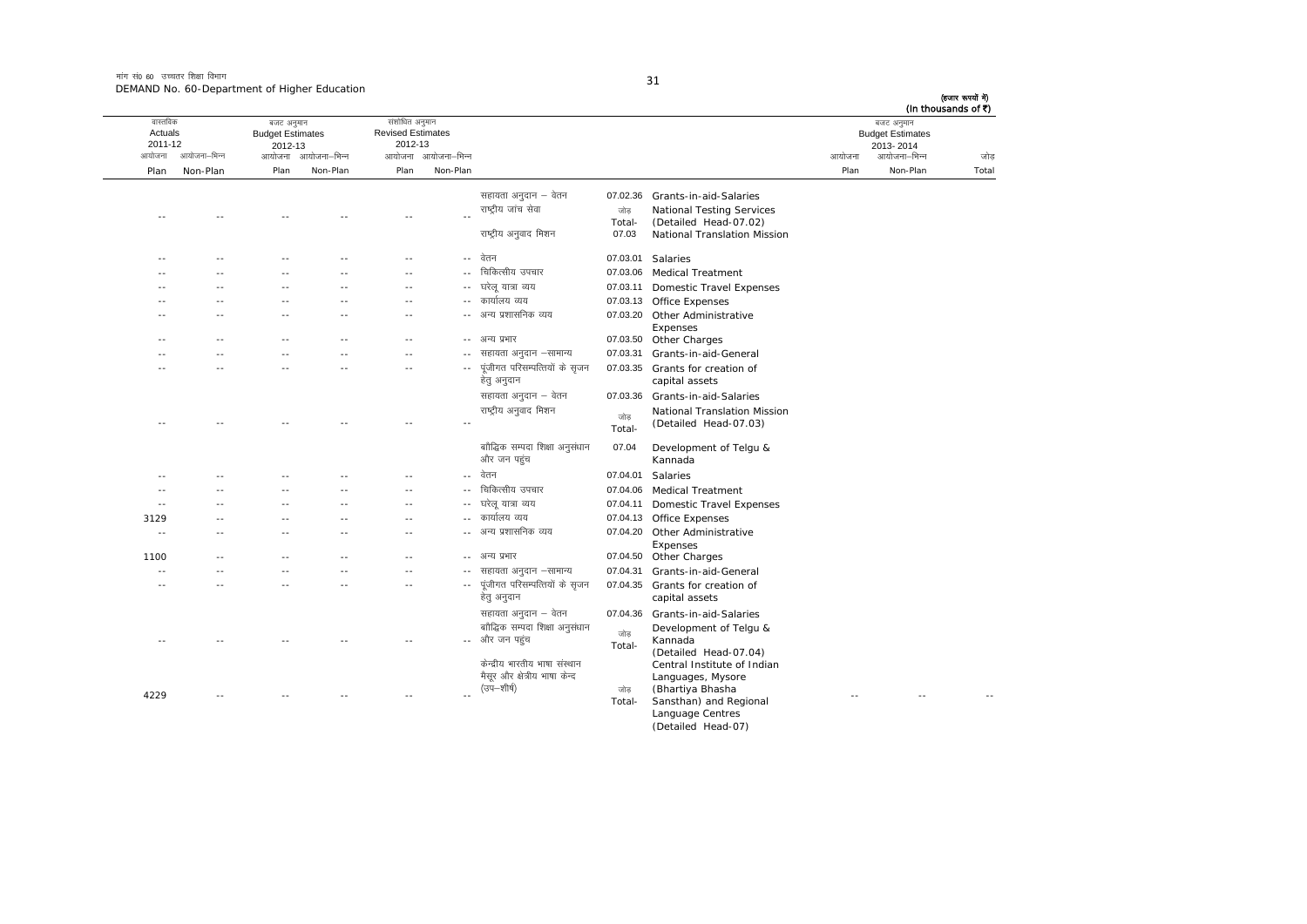| अनुदान मांगे 2013-14       |  |
|----------------------------|--|
| DEMANDS FOR GRANTS 2013-14 |  |

2441 -- 2500 -- 2500 --

?kjsyw ;k=k O;; 02.01.11 Domestic Travel Expenses <sup>2500</sup> -- <sup>2500</sup>

आयोजना आयोजना-भिन्न आयोजना आयोजना-भिन्न - आयोजना आयोजना-भिन्न न अपयोजना—भिन्न जाउँ विकास समिति । अपनी अपयोजना आयोजना—भिन्न जोड Plan Non-Plan Plan Non-Plan Plan Non-Plan Plan Non-Plan Total वास्तविक Actuals2011-12 बजट अनुमान Budget Estimates 2012-13संशोधित अनुमान Revised Estimates2012-13 बजट अनुमान Budget Estimates 2013- 2014(हजार रूपयों में) (In thousands of  $\bar{x}$ ) शैक्षिक आंकड़ों का संग्रह <sup>08</sup> 08 Collection of Education **Statistics** - सहायता अनुदान –सामान्य 08.00.31 Grants-in-aid-General -- -- -- -- -- ---- -- -- -- -- ---- पूंजीगत परिसम्पत्तियों के सृजन हेतु अनुदान 08.00.35 Grants for creation of capital assets सहायता अनुदान – वेतन <br />
08.00.36 Grants-in-aid-Salaries -- -- -- -- -- --<mark>शैक्षिक आकड़ों का संग्रह</mark> उका बाड़ Total-Collection of Education Statistics Central Institute of केन्द्रीय शास्त्रीय तमिल भाषा संस्थान, चेन्नई 09Classical Tamil (CICT), Chennai---- 7005 -- 4063 -- सहायता अनुदान –सामान्य 09.00.31 Grants-in-aid-General -- -- 2400 -- 1392 ---- पंजीगत परिसम्पत्तियों के सजन हेतु अनुदान 09.00.35 Grants for creation of capital assets 195 -- 113 --09.00.36 Grants-in-aid-Salaries -- -- 9600 -- 5568 --केन्द्रीय शास्त्रीय तमिल भाषा -- संस्थान, चेन्नई  $\frac{1}{100}$ Total-Central Institute of<br>Classical Tamil (CICT), Chennai -- -- --भारतीय भाषाओं के िवकासहेतुअनुदान <sup>10</sup> Grants for promotion of Indian languages lgk;rk vuqnku &lkekU; 10.00.31 Grants-in-aid-General 89122 -- 89122 पूंजीगत परिसम्पत्तियों के सुजन हेतु अनुदान 10.00.35 Grants for creation of capital assets 77296 -- 77296lgk;rk vuqnku & osru 10.00.36 Grants-in-aid-Salaries <sup>28882</sup> -- <sup>28882</sup> भारतीय भाषाओं के विकास<br>हेतु अनुदान tks Total-जोड़ Grants for promotion of 195300 -- 195300<br>Total- Indian languages -- 195300<br>जोड़ Tribal Area Sub **56631 -- 82839 -- 101507 --**जनजातीय क्षेत्र उपयोजना **Total-Tribal Area Sub Plan(Minor Head-796) <sup>195300</sup> -- <sup>195300</sup>** अन्य व्यय **800 Other Expenditure (Minor Head)** केन्द्रीय भारतीय भाषा संस्थान मैसर और क्षेत्रीय भाषा केन्द  $\bar{q}$ (उप $\bar{q}$ –शीर्ष) 02 Central Institute of Indian Languages, Mysore (Bhartiya Bhasha Sansthan) and Regional Language Centres भाषाई आंकड़ा संघ-आई एल 02.01 Linguistic Data Consortium-IL (Detailed Head) 13192 -- 15000 -- 15000 - osru 02.01.01 Salaries 15000 -- 15000 -- -- -- -- -- ---- समयोपरि भत्ता 02.01.03 Over Time Allowance -- -- -- -- -- -- -- -- ---- चिकित्सीय उपचार 02.01.06 Medical Treatment -- -- --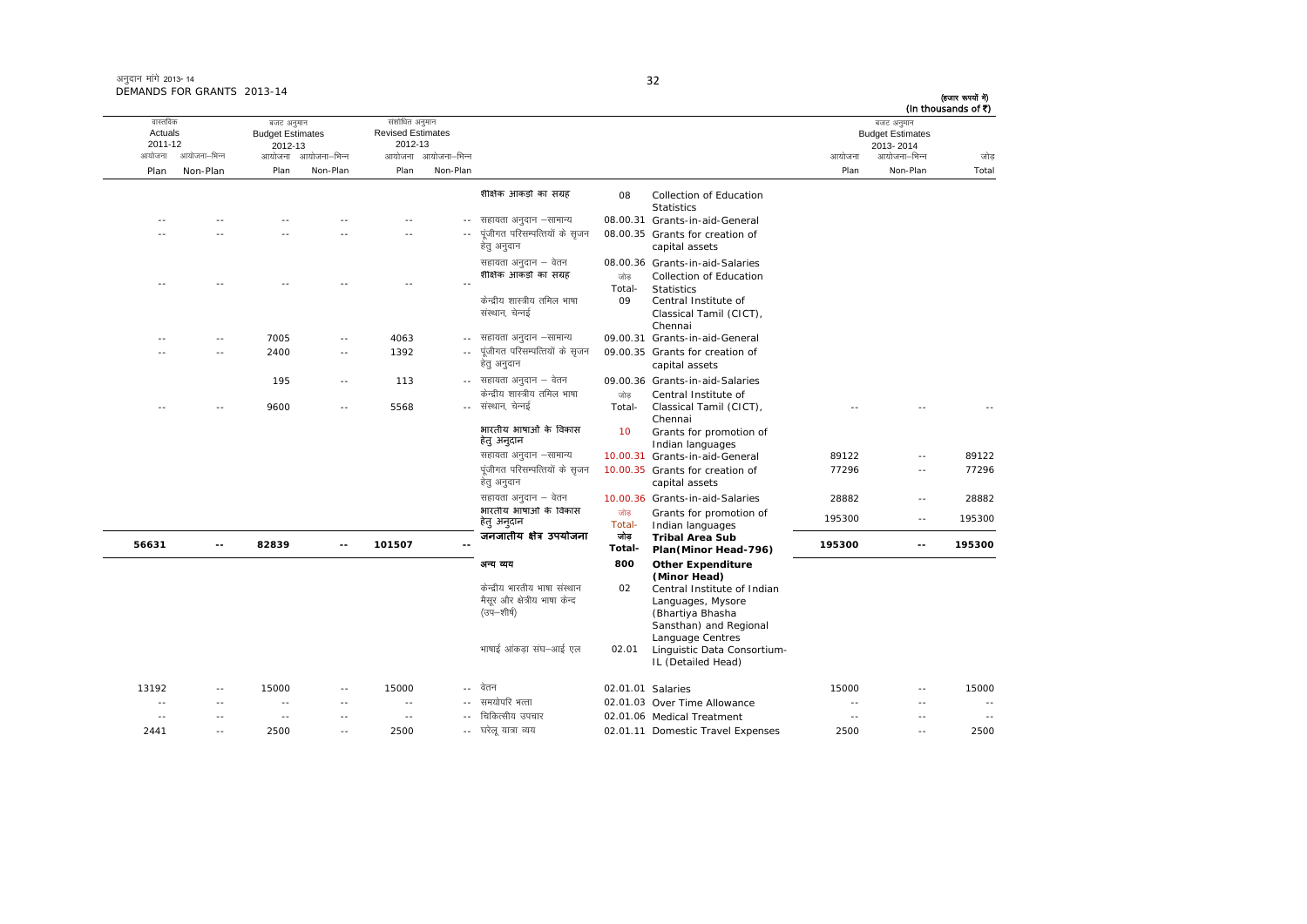मांग सं0 60 उच्चतर शिक्षा विभाग DEMAND No. 60-Department of Higher Education

| I<br>I<br>$\sim$<br>×<br>- |  |
|----------------------------|--|

|               | (In thousands of ₹)<br>बजट अनुमान<br><b>Budget Estimates</b> |            |                                                                       |                   |                                               |                     | संशोधित अनुमान<br><b>Revised Estimates</b> |                          | बजट अनुमान<br><b>Budget Estimates</b> |              | वास्तविक<br>Actuals |
|---------------|--------------------------------------------------------------|------------|-----------------------------------------------------------------------|-------------------|-----------------------------------------------|---------------------|--------------------------------------------|--------------------------|---------------------------------------|--------------|---------------------|
|               | 2013-2014                                                    |            |                                                                       |                   |                                               |                     | 2012-13                                    |                          | 2012-13                               |              | 2011-12             |
| जोड           | आयोजना–भिन्न                                                 | आयोजना     |                                                                       |                   |                                               | आयोजना आयोजना–भिन्न |                                            | आयोजना आयोजना–भिन्न      |                                       | आयोजना–भिन्न | आयोजना              |
| Total         | Non-Plan                                                     | Plan       |                                                                       |                   |                                               | Non-Plan            | Plan                                       | Non-Plan                 | Plan                                  | Non-Plan     | Plan                |
| 4000          | $\sim$ $-$                                                   | 4000       | 02.01.13 Office Expenses                                              |                   | -- कार्यालय व्यय                              |                     | 4000                                       | $\sim$ $\sim$            | 4000                                  | $\sim$ $-$   | 2695                |
| 4500          | $\sim$                                                       | 4500       | 02.01.20 Other Administrative<br>Expenses                             |                   | अन्य प्रशासनिक व्यय                           | $\sim$ $\sim$       | 4500                                       | $\sim$ $\sim$            | 4500                                  | $\sim$ $-$   | 1980                |
| 4000          | $\sim$                                                       | 4000       | 02.01.50 Other Charges                                                |                   | -- अन्य प्रभार                                |                     | 4000                                       | $\sim$ $\sim$            | 4000                                  | $\sim$ $-$   | 5057                |
| 2300          | $\sim$ $-$                                                   | 2300       | 02.01.31 Grants-in-aid-General                                        |                   | सहायता अनुदान –सामान्य                        |                     | 2300                                       | $\overline{\phantom{a}}$ | 2300                                  | $\sim$ $-$   | $\sim$ $-$          |
| $\sim$ $\sim$ | $\sim$                                                       | $\sim$ $-$ | 02.01.35 Grants for creation of<br>capital assets                     |                   | पूंजीगत परिसम्पत्तियों के सृजन<br>हेतु अनुदान | $\sim$ $\sim$       | $\sim$ $\sim$                              | $\sim$                   | $\sim$ $\sim$                         | $\sim$ $-$   | $\sim$              |
| 32300         | $\sim$ $-$                                                   | 32300      | 02.01.36 Grants-in-aid-Salaries<br>Linguistic Data Consortium-<br>IL. | जोड<br>Total-     | सहायता अनुदान – वेतन<br>भाषाई आंकडा संघ–आई एल |                     | 32300                                      | $\sim$ $-$               | 32300                                 | $\sim$ $-$   | 25365               |
|               |                                                              |            | <b>National Testing Services</b><br>(Detailed Head)                   | 02.02             | राष्ट्रीय जांच सेवा<br>वेतन                   |                     |                                            |                          |                                       |              |                     |
| 19000         | $\sim$ $-$                                                   | 19000      |                                                                       | 02.02.01 Salaries | चिकित्सीय उपचार                               | $\sim$ $\sim$       | 19000                                      | $\sim$ $-$               | 19000                                 | $\sim$ $-$   | 12257               |
| $\sim$ $-$    | $\sim$                                                       | $\sim$ $-$ | 02.02.06 Medical Treatment                                            |                   |                                               |                     | $\sim$ $\sim$                              | $\overline{\phantom{a}}$ | $\sim$ $\sim$                         | $\sim$ $-$   | 26                  |
| 2200          | $\sim$ $-$                                                   | 2200       | 02.02.11 Domestic Travel Expenses                                     |                   | घरेलू यात्रा व्यय<br>कार्यालय व्यय            | $\overline{a}$      | 2200                                       | $\sim$ $-$               | 2200                                  | $\sim$ $-$   | 1486                |
| 3000          | $\sim$ $-$                                                   | 3000       | 02.02.13 Office Expenses                                              |                   |                                               | $\sim$              | 3000                                       | $\sim$                   | 3000                                  | $- -$        | 2057                |
| 25000         | $\sim$                                                       | 25000      | 02.02.20 Other Administrative<br>Expenses                             |                   | अन्य प्रशासनिक व्यय                           |                     | 30000                                      | $\sim$ $\sim$            | 30000                                 | $\sim$ $-$   | 13833               |
| 6000          | $\sim$                                                       | 6000       | 02.02.50 Other Charges                                                |                   | अन्य प्रभार                                   | $- -$               | 6000                                       | $\sim$ $\sim$            | 6000                                  | $\sim$ $-$   | 6728                |
| 3450          | $\sim$ $-$                                                   | 3450       | 02.02.31 Grants-in-aid-General                                        |                   | सहायता अनुदान –सामान्य                        | $- -$               | 3450                                       | $\sim$                   | 3450                                  | $\sim$ $-$   | $\sim$              |
| $\sim$ $\sim$ | $\sim$                                                       | $\sim$     | 02.02.35 Grants for creation of<br>capital assets                     |                   | पूंजीगत परिसम्पत्तियों के सृजन<br>हेतु अनुदान |                     | $\sim$ $\sim$                              | $\sim$                   | $\sim$ $\sim$                         | $\sim$ $-$   | $\sim$              |
|               |                                                              |            | 02.02.36 Grants-in-aid-Salaries<br><b>National Testing Services</b>   | जोड               | सहायता अनुदान – वेतन<br>राष्टीय जांच सेवा     |                     |                                            |                          |                                       |              |                     |
| 58650         | $\overline{a}$                                               | 58650      | (Detailed Head-02)<br>National Translation<br>Mission (Detailed Head) | Total-<br>02.03   | राष्ट्रीय अनुवाद मिशन                         |                     | 63650                                      | $\sim$ $\sim$            | 63650                                 | $\sim$ $-$   | 36387               |
| 26500         | $\sim$ $\sim$                                                | 26500      |                                                                       | 02.03.01 Salaries | वेतन                                          | $\sim$ $-$          | 26500                                      | $\sim$ $-$               | 26500                                 | $\sim$ $-$   | 18132               |
| $\sim$ $\sim$ | $\sim$                                                       | $\sim$ $-$ | 02.03.06 Medical Treatment                                            |                   | चिकित्सीय उपचार                               |                     | $\sim$ $\sim$                              | $\sim$ $\sim$            | $\sim$ $-$                            | $\sim$ $-$   | $\sim$ $-$          |
| 2200          | $-$                                                          | 2200       | 02.03.11 Domestic Travel Expenses                                     |                   | घरेलू यात्रा व्यय                             | $- -$               | 2200                                       | $\sim$ $\sim$            | 2200                                  | $\sim$ $-$   | 835                 |
| 10000         | $\sim$                                                       | 10000      | 02.03.13 Office Expenses                                              |                   | कार्यालय व्यय                                 | $-1$                | 10000                                      | $\sim$ $\sim$            | 10000                                 | $\sim$ $-$   | 6160                |
| 13000         | $\sim$ $-$                                                   | 13000      | 02.03.20 Other Administrative<br>Expenses                             |                   | अन्य प्रशासनिक व्यय                           | $\sim$ $-$          | 13000                                      | $\sim$ $-$               | 13000                                 | $\sim$ $-$   | 1579                |
| 15000         | $\sim$ $-$                                                   | 15000      | 02.03.50 Other Charges                                                |                   | अन्य प्रभार                                   | $\sim$ $\sim$       | 15000                                      | $\sim$ $-$               | 15000                                 | $\sim$ $-$   | 11954               |
| 11000         | $\overline{a}$                                               | 11000      | 02.03.31 Grants-in-aid-General                                        |                   | सहायता अनुदान –सामान्य                        | $- -$               | 11000                                      | $\overline{\phantom{a}}$ | 11000                                 | $\sim$ $-$   | $\sim$ $\sim$       |
| $\sim$        | $\sim$ $\sim$                                                | $\sim$     | 02.03.35 Grants for creation of<br>capital assets                     |                   | पूंजीगत परिसम्पत्तियों के सृजन<br>हेतु अनुदान | $\sim$ $\sim$       | $\sim$                                     | $\sim$ $\sim$            |                                       | $\sim$       | $\sim$              |
|               |                                                              |            | 02.03.36 Grants-in-aid-Salaries<br>National Translation Mission       | जोड               | सहायता अनुदान – वेतन<br>राष्ट्रीय अनुवाद मिशन |                     |                                            |                          |                                       |              |                     |
| 77700         | $\sim$ $\sim$                                                | 77700      |                                                                       | Total-            |                                               | $\sim$              | 77700                                      | $\sim$ $\sim$            | 77700                                 | $\sim$ $-$   | 38660               |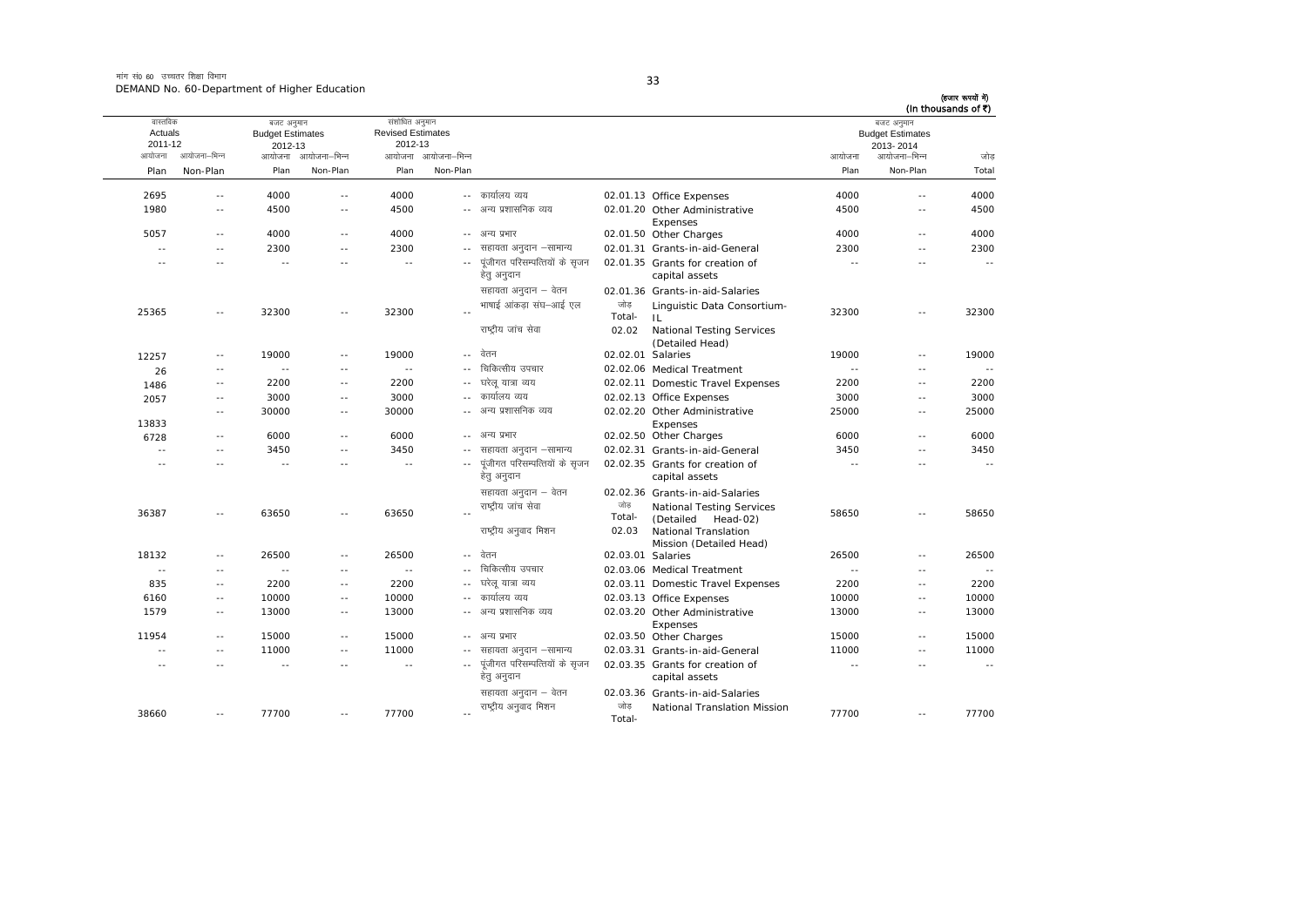| अनुदान मांगे 2013- 14      |  |
|----------------------------|--|
| DEMANDS FOR GRANTS 2013-14 |  |

आयोजना आयोजना-भिन्न आयोजना आयोजना-भिन्न - आयोजना आयोजना-भिन्न न अपयोजना—भिन्न जाउँ विकास समिति । अपनी अपयोजना आयोजना—भिन्न जोड Plan Non-Plan Plan Non-Plan Plan Non-Plan Plan Non-Plan Total तास्ततिक Actuals2011-12 बजट अनुमान Budget Estimates 2012-13संशोधित अनुमान Revised Estimates2012-13 बजट अनुमान Budget Estimates 2013- 2014(हजार रूपयों में) (In thousands of  $\bar{x}$ ) बाौद्धिक सम्पदा शिक्षा अनुसंधान और जन पहुंच 02.06 Development of Telgu & Kannada (Detailed Head) -- -- 4360 -- 4360 -- Oksru 02.06.01 Salaries 4360 -- 4360 -- -- -- -- -- ---- चिकित्सीय उपचार 02.06.06 Medical Treatment -- -- -- ---- 30392 -- 30392 -- घरेलू यात्रा व्यय 02.06.11 Domestic Travel Expenses 30392 -- 30392 -- -- 3206 -- 3206 ---- कार्यालय व्यय 02.06.13 Office Expenses 3206 3206 -- 3206 -- $-4360$   $-4360$ -- अन्य प्रशासनिक व्यय 0 Other Administrative Expenses 4360 -- 4360---- 1282 -- 1282 -- अन्य प्रभार vU; izHkkj 02.06.50 Other Charges 1282 -- 1282 -- -- -- -- -- - lgk;rk vuqnku &lkekU; 02.06.31 Grants-in-aid-General -- -- -- -- -- -- -- -- --.<br>-- पंजीगत परिसम्पत्तियों के सजन हेतु अनुदान 02.06.35 Grants for creation of capital assets -- -- --सहायता अनुदान – वेतन <a>balaries</a>of</a> Grants-in-aid-Salaries</a> ---- 43600 -- 43600 -- और जन पहुंच ckkSf)d lEink f'k{kk vuqla/kku vkSj tu igqap tksM+ Total- Development of Telgu & Kannada 43600 -- <sup>43600</sup> 100412 -- 217250 -- 217250 --- मैसूर और क्षेत्रीय भाषा केन्द केन्द्रीय भारतीय भाषा संस्थान (उप–शीर्ष)  $\frac{1}{\ln x}$ Total-Central Institute of Indian<br>Languages, Mysore<br>(Bhartiya Bhasha<br>Sansthan) and Regional Language Centres 212250 -- 212250 शैक्षिक आंकड़ों का संग्रह ं 03 03 Collection of Education **Statistics**  lgk;rk vuqnku &lkekU; 03.00.31 Grants-in-aid-General ---- 9000 -- 100 -- सहायता अनुदान –सामान्य -- -- -- -- -- --.. पुंजीगत परिसम्पत्तियों के सुजन हेतु अनुदान 03.00.35 Grants for creation of capital assets सहायता अनुदान – वेतन cos.00.36 Grants-in-aid-Salaries -- -- 9000 -- 100 --**शैक्षिक आकड़ों का संग्रह** ' जोड Total-Collection of Education Statistics **100412 -- 226250 -- 217350 --**अन्य व्यय (लघु शीर्ष) <sup>जोड़</sup><br>Total- **Other Expenditure: (Minor Head- 800) 212250 -- <sup>212250</sup> 1654071 851497 1782000 943800 2298100 1023800** भाषा विकास (उप—मुख्य—शीर्ष) जोड़ **Total-Language Development (Sub-Major Head-05) <sup>2741500</sup> <sup>1112000</sup> <sup>3853500</sup>** सामान्य (उप मुख्य शीर्ष) **80 General (Sub Major Head)** funsZ'ku ,oa iz'kklu **001 Direction & Administration (Minor Head)** fons'k esa fLFkr 'kSf{kd laLFkk,a <sup>09</sup> Educational Institutions Abroad (Sub Head) -- 20934 -- 22000 -- 2200009.00.01 Salaries -- 23700 23700 -- -- -- 1500 -- 1350 le;ksifj HkRrk 09.00.0309.00.03 Over Time Allowance -- 1500 1500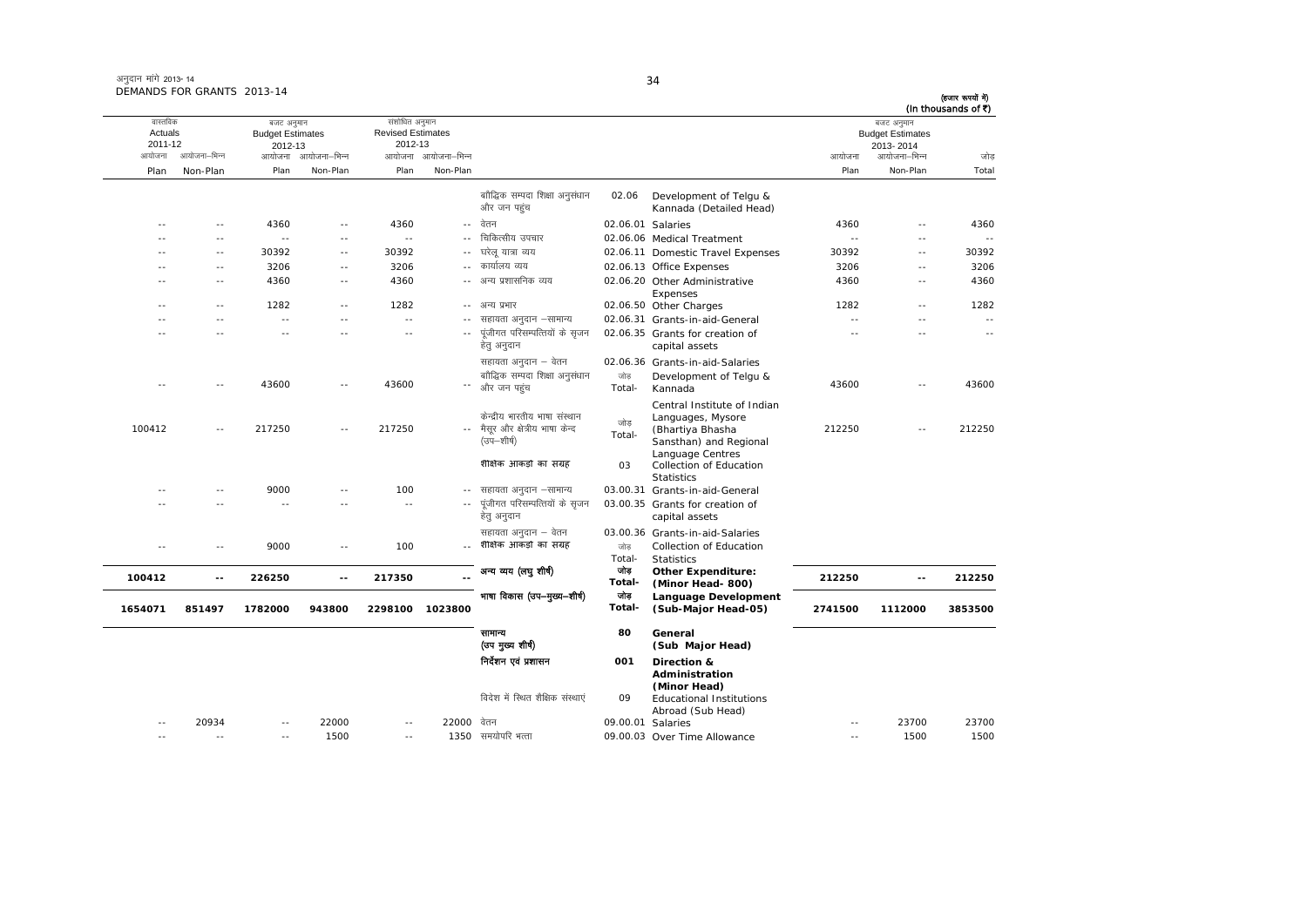| (In thousands of ₹) | बजट अनुमान                |                          |                                                         |               |                                                |                     | संशोधित अनुमान             |              | बजट अनुमान               |               | वास्तविक                 |
|---------------------|---------------------------|--------------------------|---------------------------------------------------------|---------------|------------------------------------------------|---------------------|----------------------------|--------------|--------------------------|---------------|--------------------------|
|                     | <b>Budget Estimates</b>   |                          |                                                         |               |                                                |                     | <b>Revised Estimates</b>   |              | <b>Budget Estimates</b>  |               | Actuals                  |
| जोड                 | 2013-2014<br>आयोजना–भिन्न | आयोजना                   |                                                         |               |                                                | आयोजना आयोजना–भिन्न | 2012-13                    | आयोजना–भिन्न | 2012-13<br>आयोजना        | आयोजना–भिन्न  | 2011-12<br>आयोजना        |
|                     | Non-Plan                  | Plan                     |                                                         |               |                                                | Non-Plan            | Plan                       | Non-Plan     | Plan                     |               |                          |
| Total               |                           |                          |                                                         |               |                                                |                     |                            |              |                          | Non-Plan      | Plan                     |
| 2200                | 2200                      | $\sim$ $-$               | 09.00.06 Medical Treatment                              |               | चिकित्सीय उपचार                                | 2200                | $\overline{\phantom{a}}$ . | 2200         | $\sim$ $-$               | 5603          | $\sim$ $-$               |
| 14200               | 14200                     | $\sim$ $-$               | 09.00.12 Foreign Travel Expenses                        |               | विदेश यात्रा व्यय                              | 12780               | $\overline{\phantom{a}}$ . | 14200        | $-$                      | 3643          | $\sim$ $-$               |
| 29200               | 29200                     | $\sim$ $-$               | 09.00.13 Office Expenses                                |               | कार्यालय व्यय                                  | 24870               | $\sim$ $-$                 | 29200        | $\sim$ $-$               | 30764         | $\sim$ $-$               |
| 70800               | 70800                     | $\overline{\phantom{a}}$ | <b>Educational Institutions</b><br>Abroad (Sub-Head-09) | जोड<br>Total- | विदेश में स्थित शैक्षिक संस्थाएं<br>(उप शीर्ष) | 63200               | $-$                        | 69100        | $\overline{\phantom{a}}$ | 60944         | $\overline{\phantom{a}}$ |
|                     |                           |                          |                                                         |               |                                                |                     |                            |              |                          |               |                          |
|                     |                           |                          | Auroville Management<br>(Sub Head)                      | 10            | अरोविले प्रबंधन                                |                     |                            |              |                          |               |                          |
| 37900               | 10000                     | 27900                    | 10.00.31 Grants-in-aid-General                          |               | सहायता अनुदान –सामान्य                         | 10000               | 33000                      | 10000        | 33000                    | 17200         | 24300                    |
| 65100               | $\sim$ $\sim$             | 65100                    | 10.00.35 Grants for creation of<br>capital assets       |               | पूंजीगत परिसम्पत्तियों के सृजन<br>हेत् अनुदान  | $-$                 | 77000                      | $\sim$       | 77000                    | $\sim$ $\sim$ | 93700                    |
| 11200               | 11200                     | $\overline{a}$           | 10.00.36 Grants-in-aid-Salaries                         |               | सहायता अनुदान – वेतन                           | 10400               | $\overline{\phantom{a}}$ . | 10400        | $\sim$                   | $\sim$ $\sim$ | $\sim$                   |
| 114200              | 21200                     | 93000                    | Auroville Management<br>(Sub Head)                      | जोड<br>Total- | अरोविले प्रबंधन                                | 20400               | 110000                     | 20400        | 110000                   | 17200         | 118000                   |
|                     |                           |                          | copyright Board                                         | 14            | कॉपीराइट बोर्ड                                 |                     |                            |              |                          |               |                          |
| 10000               | 10000                     | $\sim$ $-$               | Grants-in-aid-General                                   | 14.00.31      | सहायता अनुदान -सामान्य                         |                     |                            |              |                          |               |                          |
|                     |                           |                          | 14.00.35 Grants for creation of<br>capital assets       |               | पूंजीगत परिसम्पत्तियों के सृजन<br>हेतु अनुदान  |                     |                            |              |                          |               |                          |
| 10000               | 10000                     | $\sim$ $-$               | 14.00.36 Grants-in-aid-Salaries                         |               | सहायता अनुदान – वेतन                           |                     |                            |              |                          |               |                          |
| 20000               | 20000                     | $-$                      | copyright Board                                         | जोड<br>Total- | कॉपीराइट बोडे                                  |                     |                            |              |                          |               |                          |
|                     |                           |                          | Promotion of copyright and<br><b>IPR</b>                | 15            | कॉपीराइट और बौद्धिक संपदा<br>अधिकार के प्रचार  |                     |                            |              |                          |               |                          |
| 41700               | $\sim$ $\sim$             | 41700                    | 15.00.31 Grants-in-aid-General                          |               | सहायता अनुदान -सामान्य                         |                     |                            |              |                          |               |                          |
| 100                 | $\sim$                    | 100                      | 15.00.35 Grants for creation of<br>capital assets       |               | पंजीगत परिसम्पत्तियों के सजन<br>हेत् अनुदान    |                     |                            |              |                          |               |                          |
|                     |                           |                          | 15.00.36 Grants-in-aid-Salaries                         |               | सहायता अनुदान – वेतन                           |                     |                            |              |                          |               |                          |
| 41800               | $\sim$ $\sim$             | 41800                    | Promotion of copyright and                              | जोड           | कॉपीराइट और बौद्धिक संपदा<br>अधिकार के प्रचार  |                     |                            |              |                          |               |                          |
|                     |                           |                          | <b>IPR</b><br>Strengthening of                          | Total-<br>16  | अभिशासन तथा प्रत्यायन                          |                     |                            |              |                          |               |                          |
|                     |                           |                          | governance and                                          |               | प्रणाली को सुदृढ़ बनाया                        |                     |                            |              |                          |               |                          |
|                     |                           |                          | accreditation system                                    |               | जाना                                           |                     |                            |              |                          |               |                          |
| 7700                | $\sim$                    | 7700                     | Grants-in-aid-General                                   | 16.00.31      | सहायता अनुदान -सामान्य                         |                     |                            |              |                          |               |                          |
|                     |                           |                          | 16.00.35 Grants for creation of                         |               | पूंजीगत परिसम्पत्तियों के सृजन                 |                     |                            |              |                          |               |                          |
|                     |                           |                          | capital assets                                          |               | हेतु अनुदान                                    |                     |                            |              |                          |               |                          |
|                     |                           |                          | 16.00.36 Grants-in-aid-Salaries                         |               | सहायता अनुदान – वेतन                           |                     |                            |              |                          |               |                          |
|                     |                           |                          | Strengthening of                                        | जोड           | अभिशासन तथा प्रत्यायन                          |                     |                            |              |                          |               |                          |
| 7700                | $\overline{\phantom{a}}$  | 7700                     | governance and<br>accreditation system                  | Total-        | प्रणाली को सुदृढ़ बनाया<br>जाना                |                     |                            |              |                          |               |                          |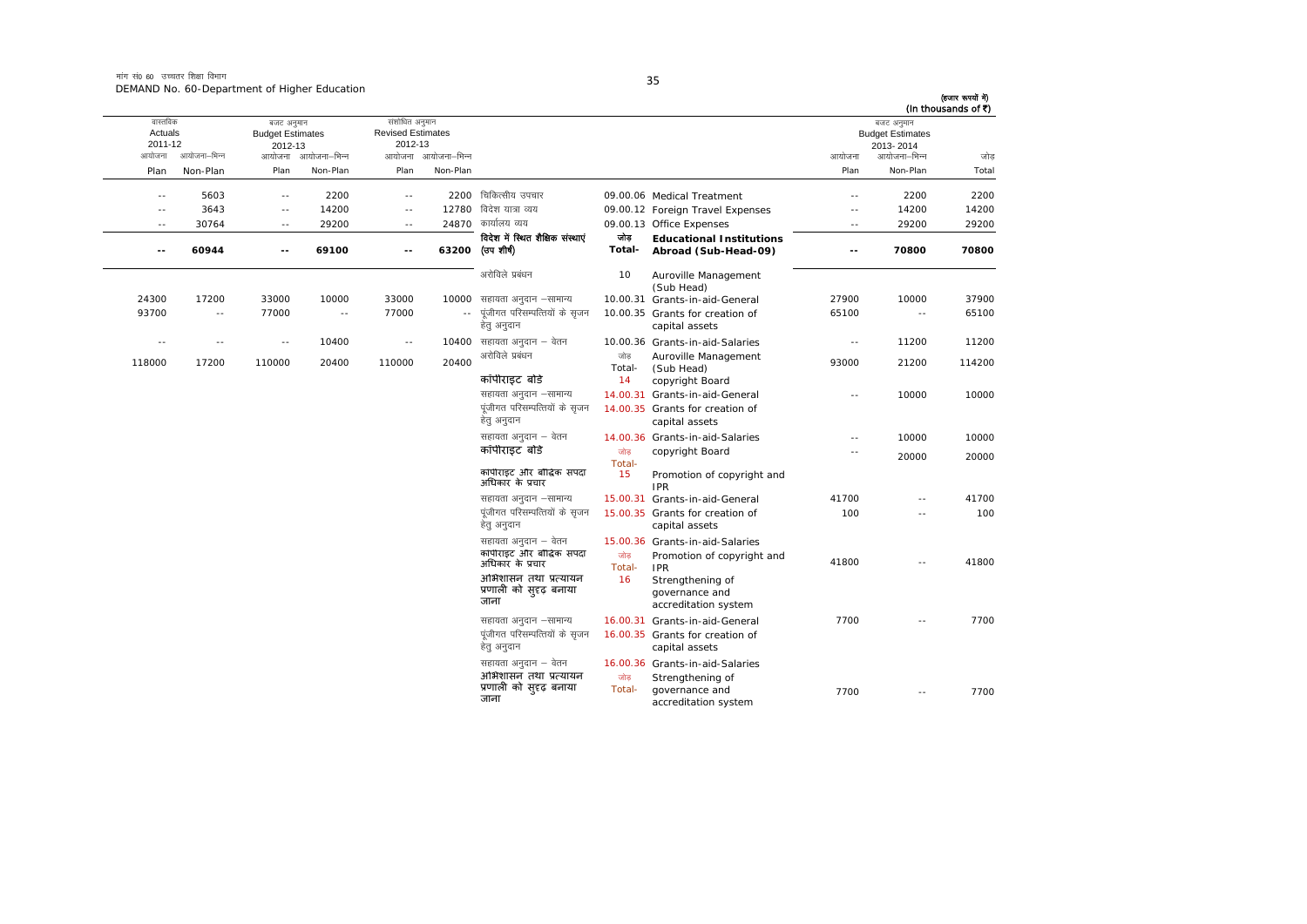| अनुदान मांगे 2013-14       |  |
|----------------------------|--|
| DEMANDS FOR GRANTS 2013-14 |  |

| (In thousands of ₹) |                                                    |                |                                                                                                                                                |                      |                                                                                                                      |                                 |                                                       |                                 |                                                  |                          |                                |
|---------------------|----------------------------------------------------|----------------|------------------------------------------------------------------------------------------------------------------------------------------------|----------------------|----------------------------------------------------------------------------------------------------------------------|---------------------------------|-------------------------------------------------------|---------------------------------|--------------------------------------------------|--------------------------|--------------------------------|
|                     | बजट अनुमान<br><b>Budget Estimates</b><br>2013-2014 |                |                                                                                                                                                |                      |                                                                                                                      |                                 | संशोधित अनुमान<br><b>Revised Estimates</b><br>2012-13 |                                 | बजट अनुमान<br><b>Budget Estimates</b><br>2012-13 |                          | वास्तविक<br>Actuals<br>2011-12 |
| जोड<br>Total        | आयोजना–भिन्न<br>Non-Plan                           | आयोजना<br>Plan |                                                                                                                                                |                      |                                                                                                                      | आयोजना आयोजना-भिन्न<br>Non-Plan | Plan                                                  | आयोजना आयोजना–भिन्न<br>Non-Plan | Plan                                             | आयोजना–भिन्न<br>Non-Plan | आयोजना<br>Plan                 |
|                     |                                                    |                | Strengthening statistical<br>and public information<br>system                                                                                  | 17                   | सांख्यिकीय और सार्वजनिक<br>सूचना प्रणाली को स् <i>रद</i><br>बनाना                                                    |                                 |                                                       |                                 |                                                  |                          |                                |
| 7700                |                                                    | 7700           | Grants-in-aid-General<br>17.00.35 Grants for creation of<br>capital assets                                                                     | 17.00.31             | सहायता अनुदान –सामान्य<br>पूंजीगत परिसम्पत्तियों के सृजन<br>हेतु अनुदान                                              |                                 |                                                       |                                 |                                                  |                          |                                |
| 7700                |                                                    | 7700           | 17.00.36 Grants-in-aid-Salaries<br>Strengthening statistical<br>and public information<br>system                                               | जोड<br>Total-        | सहायता अनुदान – वेतन<br>सांख्यिकीय और सार्वजनिक<br>सूचना प्रणाली को सुदृढ़<br>बनाना                                  |                                 |                                                       |                                 |                                                  |                          |                                |
| 7700                | $\sim$                                             | 7700           | Web-based higher<br>education data<br>management system<br>18.00.31 Grants-in-aid-General<br>18.00.35 Grants for creation of<br>capital assets | 18                   | वेब आधारित उच्चतर डाटा<br>प्रबंधन प्रणाली<br>सहायता अनुदान –सामान्य<br>पूंजीगत परिसम्पत्तियों के सृजन<br>हेतु अनुदान |                                 |                                                       |                                 |                                                  |                          |                                |
| 7700                | $\sim$ $\sim$                                      | 7700           | 18.00.36 Grants-in-aid-Salaries<br>Web-based higher<br>education data                                                                          | जोड<br>Total-        | सहायता अनुदान – वेतन<br>वेब आधारित उच्चतर डाटा<br>प्रबंधन प्रणाली                                                    |                                 |                                                       |                                 |                                                  |                          |                                |
| 269900              | 112000                                             | 157900         | management system<br><b>Direction and</b><br>Administration<br>(Minor Head-001)                                                                | जोड<br>Total-        | निर्देशन एवं प्रशासन<br>(लघुशीर्ष–001)                                                                               | 83600                           | 110000                                                | 89500                           | 110000                                           | 78144                    | 118000                         |
|                     |                                                    |                | Research<br>(Minor Head)                                                                                                                       | 004                  | अनुसंधान<br>(लचुशीर्ष)                                                                                               |                                 |                                                       |                                 |                                                  |                          |                                |
|                     |                                                    |                | Indian Council of Social<br>Science Research                                                                                                   | 01                   | भारतीय सामाजिक विज्ञान<br>अनुसंधान परिषद                                                                             |                                 |                                                       |                                 |                                                  |                          |                                |
|                     |                                                    |                | Grants-in-aid-General<br>Grants for creation of<br>capital assets                                                                              | 01.00.31<br>01.00.35 | 67640 सहायता अनुदान –सामान्य<br>पूंजीगत परिसम्पत्तियों के सृजन<br>हेतु अनुदान                                        |                                 | 644841<br>844                                         | 67640<br>$-$                    | 696590<br>912                                    | 439800<br>$\sim$         | 262880<br>620                  |
|                     |                                                    |                | Grants-in-aid-Salaries<br>Indian Council of Social                                                                                             | 01.00.36<br>जोड      | 421360 सहायता अनुदान – वेतन<br>भारतीय सामाजिक विज्ञान                                                                | 489000                          | $\sim$ $-$<br>645685                                  | 404760<br>472400                | $\sim$ $\sim$<br>697502                          | 439800                   | 263500                         |
|                     |                                                    |                | Science Research<br>Indian Council of Historical<br>Research                                                                                   | Total-<br>02         | अनुसंधान परिषद<br>भारतीय ऐतिहासिक अनुसंधान<br>परिषद                                                                  |                                 |                                                       |                                 |                                                  |                          |                                |
|                     |                                                    |                | Grants-in-aid-General<br>Grants for creation of<br>capital assets                                                                              | 02.00.31<br>02.00.35 | सहायता अनुदान –सामान्य<br>पूंजीगत परिसम्पत्तियों के सृजन<br>हेत् अनुदान                                              | 36056                           | 29897<br>8546                                         | 36556<br>$\sim$ $-$             | 43396<br>12406                                   | 89800<br>$\sim$ $-$      | 37029<br>10936                 |
|                     |                                                    |                | 02.00.36 Grants-in-aid-Salaries                                                                                                                |                      | 71344 सहायता अनुदान – वेतन                                                                                           |                                 | $\sim$ $-$                                            | 71344                           | $\sim$ $-$                                       |                          |                                |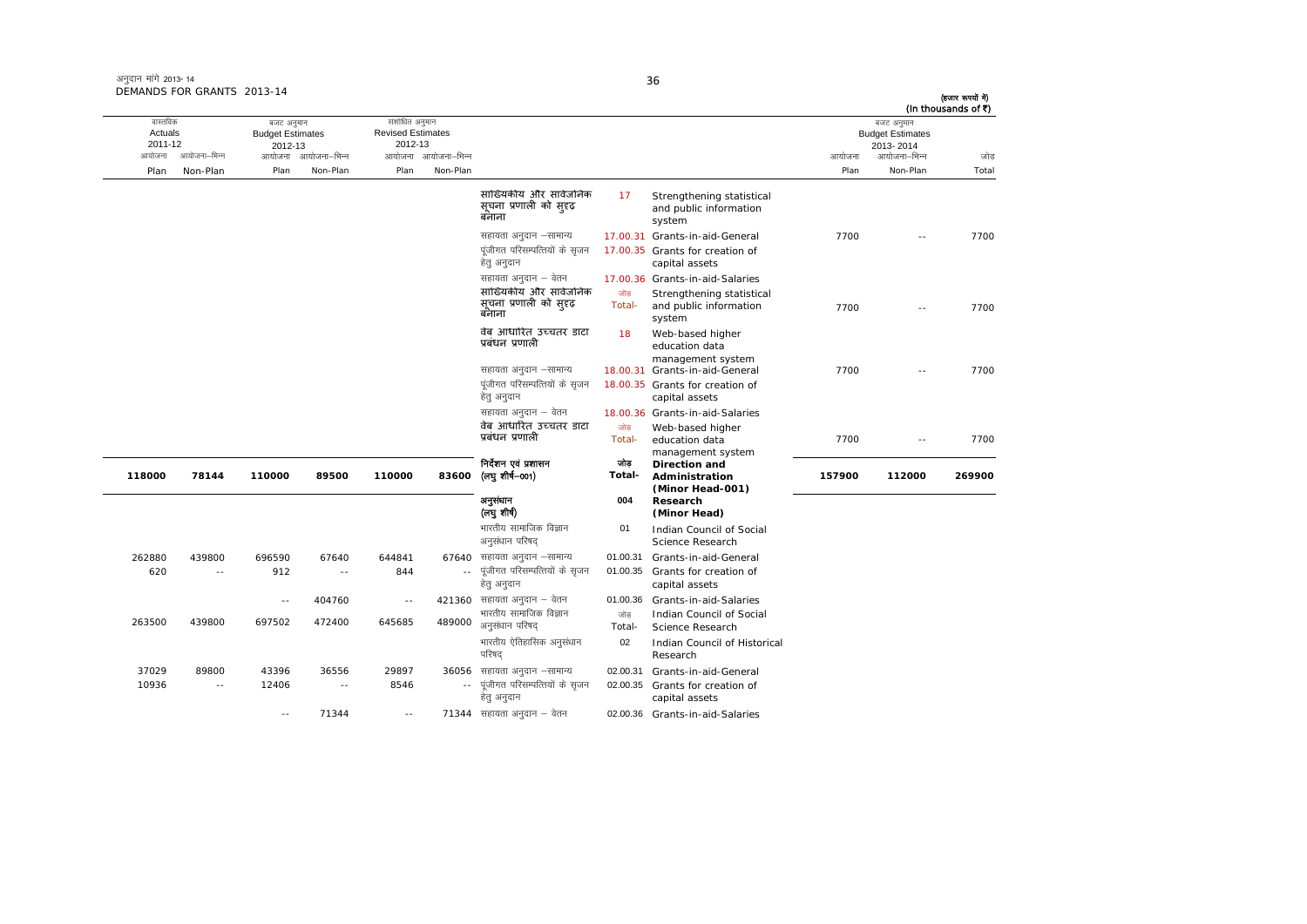मांग सं0 60 उच्चतर शिक्षा विभाग DEMAND No. 60-Department of Higher Education

| ٠      |  |
|--------|--|
|        |  |
| I<br>× |  |

| (हजार रूपयों में)<br>(In thousands of ₹)<br>$\sim$ | बजट अनुमान<br><b>Budget Estimates</b><br>2013-2014 |         |                                                                                   |               |                                                                      | संशोधित अनुमान<br><b>Revised Estimates</b><br>2012-13 |            | बजट अनुमान<br><b>Budget Estimates</b><br>2012-13 |            | वास्तविक<br>Actuals<br>2011-12 |        |
|----------------------------------------------------|----------------------------------------------------|---------|-----------------------------------------------------------------------------------|---------------|----------------------------------------------------------------------|-------------------------------------------------------|------------|--------------------------------------------------|------------|--------------------------------|--------|
| जोड                                                | आयोजना–भिन्न                                       | आयोजना  |                                                                                   |               |                                                                      | आयोजना आयोजना-भिन्न                                   |            | आयोजना आयोजना–भिन्न                              |            | आयोजना–भिन्न                   | आयोजना |
| Total                                              | Non-Plan                                           | Plan    |                                                                                   |               |                                                                      | Non-Plan                                              | Plan       | Non-Plan                                         | Plan       | Non-Plan                       | Plan   |
|                                                    |                                                    |         | Indian Council of Historical<br>Research                                          | जोड<br>Total- | भारतीय ऐतिहासिक अनुसंधान<br>परिषद                                    | 107400                                                | 38443      | 107900                                           | 55802      | 89800                          | 47965  |
|                                                    |                                                    |         | Indian Council of<br>Philosophical Research                                       | 03            | भारतीय दर्शन शास्त्र अनुसंधान<br>परिषद                               |                                                       |            |                                                  |            |                                |        |
|                                                    |                                                    |         | Grants-in-aid-General                                                             | 03.00.31      | सहायता अनुदान –सामान्य                                               | 10240                                                 | 31193      | 11240                                            | 35992      | 33936                          | 32657  |
|                                                    |                                                    |         | Grants for creation of<br>capital assets                                          | 03.00.35      | पूंजीगत परिसम्पत्तियों के सृजन<br>हेतु अनुदान                        |                                                       | 5078       | $\overline{\phantom{a}}$                         | 5859       | $\overline{\phantom{a}}$       | 4957   |
|                                                    |                                                    |         | Grants-in-aid-Salaries                                                            | 03.00.36      | 31960 सहायता अनुदान – वेतन                                           |                                                       | $\sim$ $-$ | 33360                                            | $\sim$ $-$ |                                |        |
|                                                    |                                                    |         | Indian Council of<br>Philosophical Research                                       | जोड<br>Total- | भारतीय दर्शन शास्त्र अनुसंधान<br>परिषद                               | 42200                                                 | 36271      | 44600                                            | 41851      | 33936                          | 37614  |
|                                                    |                                                    |         | Scheme for Intellectual<br>Property Education,<br>Research & Public Outreach      | 08            | बौद्धिक सम्पदा शिक्षा अनुसंधान<br>और जन पहंच                         |                                                       |            |                                                  |            |                                |        |
|                                                    |                                                    |         | Grants-in-aid-General                                                             | 08.00.31      | सहायता अनुदान –सामान्य                                               |                                                       | 40126      | $\sim$ $\sim$                                    | 53900      | $\sim$ $-$                     | 34153  |
|                                                    |                                                    |         | 08.00.35 Grants for creation of<br>capital assets                                 |               | पूंजीगत परिसम्पत्तियों के सृजन<br>हेत् अनुदान                        |                                                       | 74         | $\sim$                                           | 100        | $\sim$                         | $\sim$ |
|                                                    |                                                    |         | Grants-in-aid-Salaries                                                            | 08.00.36      | सहायता अनुदान – वेतन                                                 |                                                       |            |                                                  |            |                                |        |
|                                                    |                                                    |         | Scheme for Intellectual                                                           | जोड           | बौद्धिक सम्पदा शिक्षा अनुसंधान                                       |                                                       |            |                                                  |            |                                |        |
|                                                    |                                                    |         | Property Education,<br>Research & Public Outreach                                 | Total-        | और जन पहुंच                                                          |                                                       | 40200      | $- -$                                            | 54000      | $-1$                           | 34153  |
|                                                    |                                                    |         | National initiative for<br>quality higher education in<br>Indian languages        | 10            | भारतीय भाषाओं मे<br>गणवत्तायक्त शिक्षा हेत<br>रॉष्ट्रीय पहॅल         |                                                       |            |                                                  |            |                                |        |
| 7700                                               |                                                    | 7700    | Grants-in-aid-General                                                             | 10.00.31      | सहायता अनुदान –सामान्य                                               |                                                       |            |                                                  |            |                                |        |
|                                                    |                                                    |         | Grants for creation of<br>capital assets                                          | 10.00.35      | पंजीगत परिसम्पत्तियों के सजन<br>हेतु अनुदान                          |                                                       |            |                                                  |            |                                |        |
|                                                    |                                                    |         | Grants-in-aid-Salaries                                                            | 10.00.36      | सहायता अनुदान – वेतन                                                 |                                                       |            |                                                  |            |                                |        |
|                                                    |                                                    |         | National initiative for                                                           | जोड           | भारतीय भाषाओं में                                                    |                                                       |            |                                                  |            |                                |        |
| 7700                                               |                                                    | 7700    | quality higher education in<br>Indian languages                                   | Total-        | गुणवत्तायुक्त शिक्षा हेतु<br>रॉष्टीय पहॅल                            |                                                       |            |                                                  |            |                                |        |
|                                                    |                                                    |         | National Initiative for<br><b>Excellence in humanities</b><br>and social sciences | 11            | मानविकी और सामाजिक<br>विज्ञान में उत्कृष्टता के<br>लिए राष्ट्रीय पहल |                                                       |            |                                                  |            |                                |        |
| 1143000                                            | 175800                                             | 967200  | Grants-in-aid-General                                                             | 11.00.31      | सहायता अनुदान -सामान्य                                               |                                                       |            |                                                  |            |                                |        |
| 40300                                              | $\sim$ $-$                                         | 40300   | Grants for creation of<br>capital assets                                          | 11.00.35      | पूंजीगत परिसम्पत्तियों के सृजन<br>हेतु अनुदान                        |                                                       |            |                                                  |            |                                |        |
| 633700                                             | 633700                                             | $\sim$  | Grants-in-aid-Salaries                                                            | 11.00.36      | सहायता अनुदान – वेतन                                                 |                                                       |            |                                                  |            |                                |        |
|                                                    |                                                    |         | National Initiative for                                                           | जोड           | मानविकी और सामाजिक                                                   |                                                       |            |                                                  |            |                                |        |
| 1817000                                            | 809500                                             | 1007500 | Excellence in humanities<br>and social sciences                                   | Total-        | विज्ञान में उत्कष्टता के<br>लिए राष्ट्रीय पॅहल                       |                                                       |            |                                                  |            |                                |        |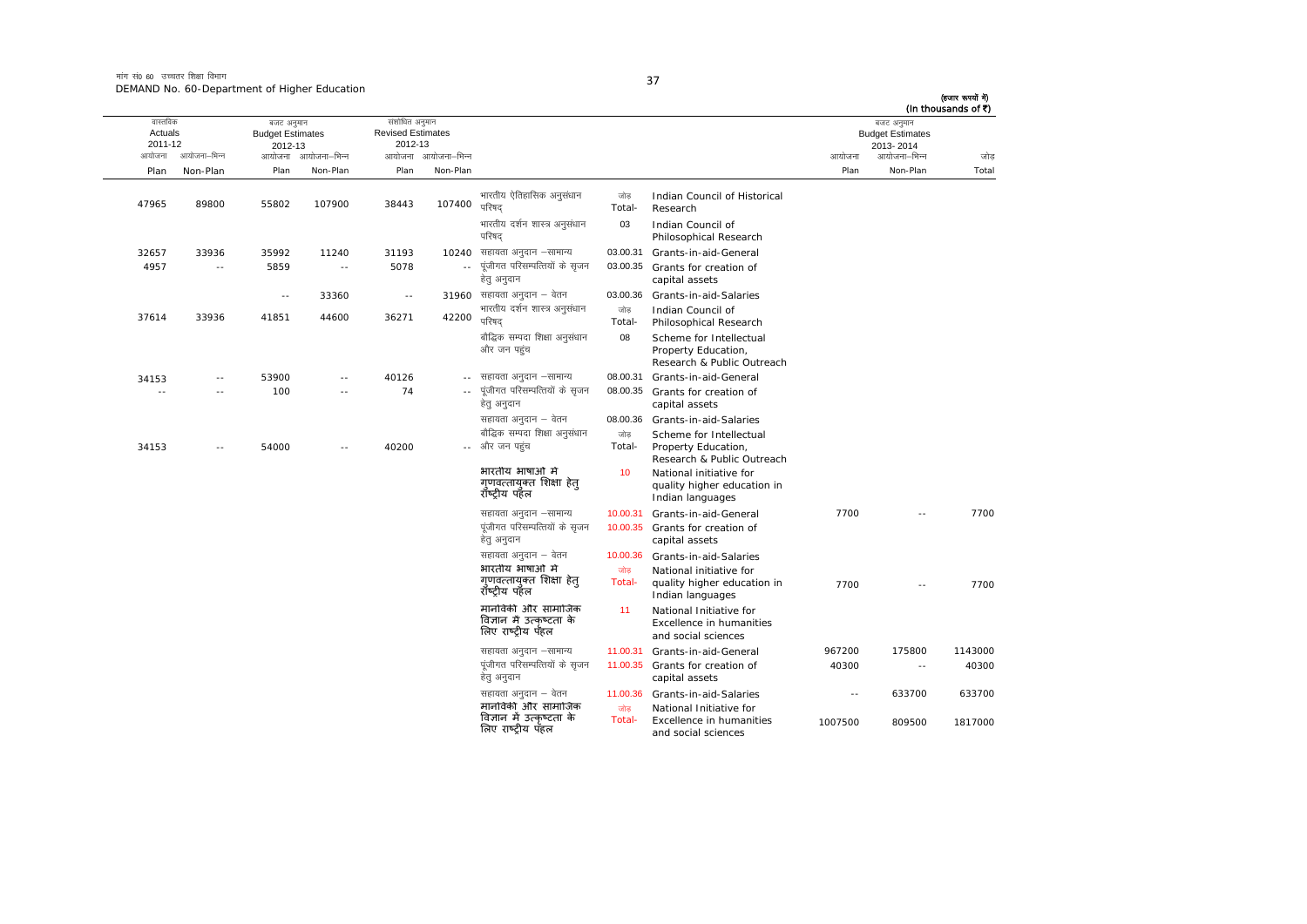| अनुदान मांगे 2013-14       |  |
|----------------------------|--|
| DEMANDS FOR GRANTS 2013-14 |  |

in Hindi (Sub Head)

आयोजना आयोजना-भिन्न आयोजना आयोजना-भिन्न - आयोजना आयोजना-भिन्न न अपयोजना—भिन्न जाउँ विकास समिति । अपनी अपयोजना आयोजना—भिन्न जोड Plan Non-Plan Plan Non-Plan Plan Non-Plan Plan Non-Plan Total तास्ततिक Actuals2011-12 बजट अनुमान Budget Estimates 2012-13संशोधित अनुमान Revised Estimates2012-13 बजट अनुमान Budget Estimates 2013- 2014(हजार रूपयों में) (In thousands of  $\bar{x}$ ) सामाजिक उत्तरदायित्व को प्रो×सािहत करने के िलए राçट्रीय पहल 122 National initiative to foster social responsibility lgk;rk vuqnku &lkekU; 12.00.31 Grants-in-aid-General 7700 -- 7700 पूंजीगत परिसम्पत्तियों के सुजन हेत् अनुदान 12.00.35 Grants for creation of capital assets सहायता अनुदान – वेतन **12.00.36 Grants-in-aid-Salaries** सामाजिक उत्तरदायित्व को प्रो×सािहत करने के िलए राçट्रीय पहल णोड Total-National initiative to foster social responsibility  $\frac{7700}{2700}$  -- 7700 अनुदैध्ये अध्ययन और .<br>सर्वेक्षण के उच्चतर शिक्षा अनुसंधान संचालन हेतु केन्द् 13 Centres for higher education research Conduct of longitudinal studies and surveys lgk;rk vuqnku &lkekU; 13.00.31 Grants-in-aid-General 7700 -- 7700 पंजीगत परिसम्पत्तियों के सुजन हेतु अनुदान 13.00.35 Grants for creation of capital assets सहायता अनुदान – वेतन **13.00.36 Grants-in-aid-Salaries** अनुदैध्ये अध्ययन औ्र सर्वेक्षण के उच्चतर शिक्षा अनुसंधान संचालन हेतु केन्द् णोड $\overline{\phantom{a}}$ Total-Centres for higher<br>education research Conduct of longitudinal studies and surveys 7700 -- 7700**383232 563536 849155 624900 760599 638600**<del>कुल अनुसंधान (लघु शीर्ष) जोड़</del><br>-Total **Total-Research (Minor Head-004) <sup>1030600</sup> <sup>809500</sup> <sup>1840100</sup>** Nk=o`fRr ¼y?kq 'kh"kZ½ **<sup>107</sup> Scholarships (Minor Head)** हिन्दी में मेटिकोत्तर अध्ययन के लिए गैर हिन्दी भाषी संघ राज्य क्षेत्रों के छात्रों को छात्रवत्ति 09 Scholarships to students from non-Hindi speaking UTs for Post Matric studies in Hindi (Sub Head) -- -- -- 200 -- 200 lgk;rk vuqnku &lkekU; 09.00.31 Grants-in-aid-General -- 200 200 पूंजीगत परिसम्पत्तियों के सृजन हेत अनदान 09.00.35 Grants for creation of capital assets सहायता अनुदान – वेतन 09.00.36 Grants-in-aid-Salaries -- -- 200 -- 200200 हिन्दी में मेट्रिकोत्तर अध्ययन के लिए गैर हिन्दी भाषी संघ राज्य  $k$ कों के छात्रों को छात्रवत्ति जोड Total-Scholarships to students from non-Hindi speaking UTs for Post Matric studies --200 200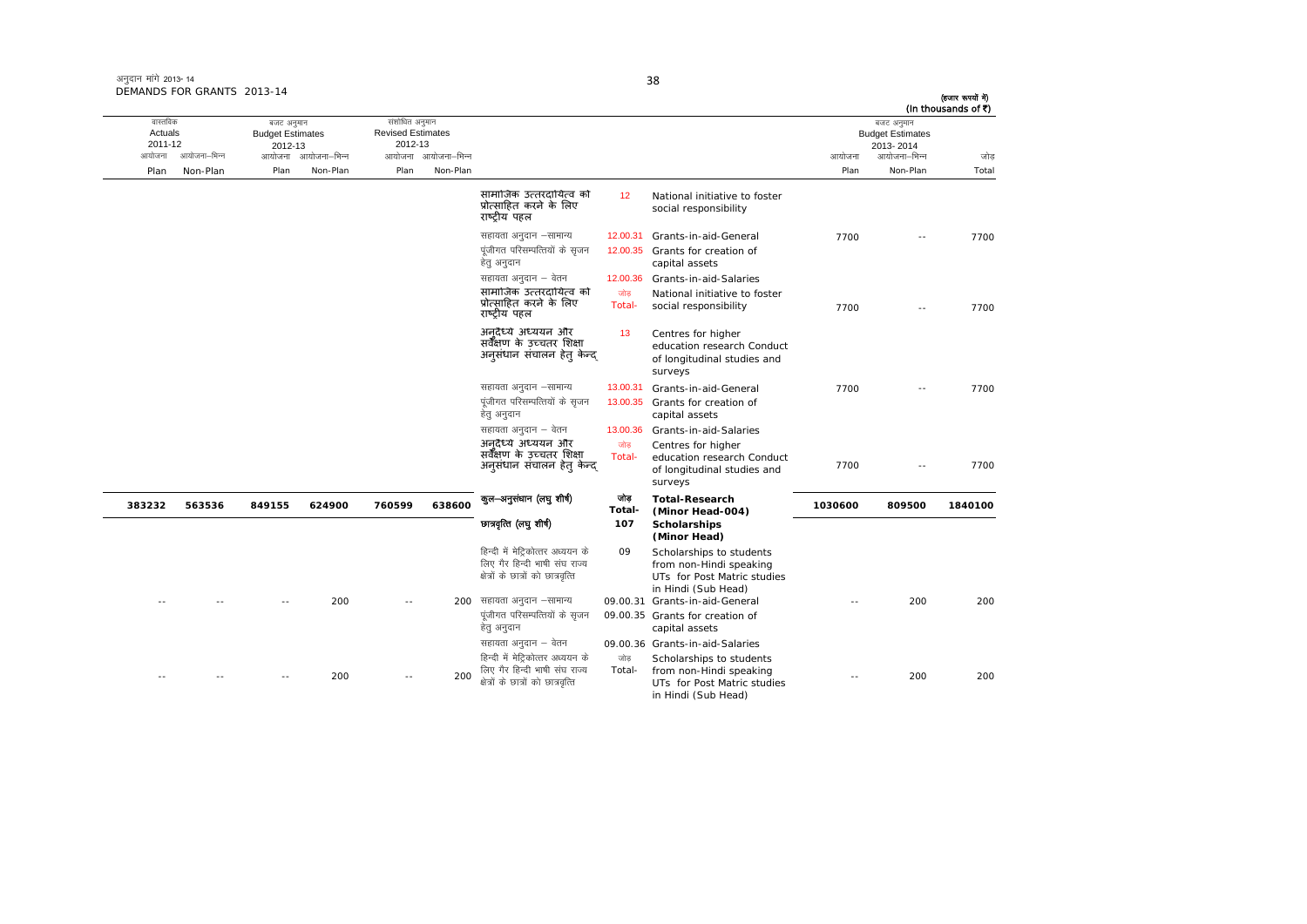मांग सं0 60 उच्चतर शिक्षा विभाग DEMAND No. 60-Department of Higher Education

| ٧<br>- -<br>× | ۰. |  |
|---------------|----|--|

| (In thousands of ₹) | बजट अनुमान                           |         |                                                                                                               |                           |                                                                                                |                     | संशोधित अनुमान                      |                     | बजट अनुमान                         |              | वास्तविक           |
|---------------------|--------------------------------------|---------|---------------------------------------------------------------------------------------------------------------|---------------------------|------------------------------------------------------------------------------------------------|---------------------|-------------------------------------|---------------------|------------------------------------|--------------|--------------------|
|                     | <b>Budget Estimates</b><br>2013-2014 |         |                                                                                                               |                           |                                                                                                |                     | <b>Revised Estimates</b><br>2012-13 |                     | <b>Budget Estimates</b><br>2012-13 |              | Actuals<br>2011-12 |
| जोड                 | आयोजना–भिन्न                         | आयोजना  |                                                                                                               |                           |                                                                                                | आयोजना आयोजना–भिन्न |                                     | आयोजना आयोजना–भिन्न |                                    | आयोजना–भिन्न | आयोजना             |
| Total               | Non-Plan                             | Plan    |                                                                                                               |                           |                                                                                                | Non-Plan            | Plan                                | Non-Plan            | Plan                               | Non-Plan     | Plan               |
|                     |                                      |         | Indian Scholars going<br>abroad against scholarships<br>offered by Foreign Govt./<br>Organisations (Sub Head) | 12                        | विदेशी सरकारों / संगठनों द्वारा<br>दी जाने वाली छात्रवृत्ति पर<br>विदेश जाने वाले भारतीय छात्र |                     |                                     |                     |                                    |              |                    |
| 8000                | 8000                                 | $-$     | Other charges<br>Scholarship for College &<br><b>University Students</b>                                      | 12.00.50<br>18            | 8000 अन्य प्रभार<br>कालेज और विश्वविद्यालय के<br>छात्रों के लिये छात्रवृत्ति                   |                     | $\sim$ $-$                          | 8000                | $\sim$ $\sim$                      | 7541         | $\sim$ $-$         |
| 2712500             | $\sim$ $\sim$                        | 2712500 | Scholarship/ Stipends<br>Grants for creation of<br>capital assets                                             | 18.00.34<br>18.00.35      | छात्रवृत्तियॉ / वजीफे<br>पूंजीगत परिसम्पत्तियों के सृजन<br>हेत् अनुदान                         | $\sim$ $-$          | 1102864<br>38                       |                     | 1743690<br>60                      |              | 1266805            |
| 2712500             |                                      | 2712500 | Grants-in-aid-Salaries<br>Scholarship for College &<br><b>University Students</b>                             | 18.00.36<br>जोड<br>Total- | सहायता अनुदान – वेतन<br>कालेज और विश्वविद्यालय के<br>छात्रों के लिये छात्रवृत्ति               |                     | 1102902                             |                     | 1743750                            |              | 1266805            |
|                     |                                      |         | Irrecoverable Loan written<br>off (Sub Head)                                                                  | 08                        | वसूल न किया जाने वाला ऋण<br>बटटेखाते में                                                       |                     |                                     |                     |                                    |              |                    |
|                     | 100<br>$-$                           |         | Loan Scholarships Schemes<br>(Detailed Head)                                                                  | 08.01                     | ऋण छात्रवृत्ति योजना                                                                           |                     |                                     |                     |                                    |              |                    |
| 100                 |                                      |         | Write off losses                                                                                              | 08.01.64<br>07            | 100 बट्टेखाते में नुकसान<br>अन्य मदें                                                          |                     | $\sim$ $-$                          | 100                 | $\sim$                             |              |                    |
| 900                 | 900                                  | --      | Other items (Sub Head)<br>Other Charges                                                                       | 07.00.50                  | अन्य प्रभार                                                                                    | 900                 | $\sim$ $-$                          | 900                 | $\sim$                             |              | - -                |
| 2721700             | 9200                                 | 2712500 | <b>Scholarships (Minor</b><br>Head-107)                                                                       | जोड<br>Total-             | छात्रवृत्तियां (लघु शीर्ष)                                                                     | 9200                | 1102902                             | 9200                | 1743750                            | 7541         | 1266805            |
|                     |                                      |         | <b>Special Component Plan</b>                                                                                 | 789                       | अनुसूचित जातियाँ के लिए                                                                        |                     |                                     |                     |                                    |              |                    |
|                     |                                      |         | for Scheduled Castes<br>Indian Council of Social<br>Science Research                                          | 01                        | विशेष घटक योजना<br>भारतीय सामाजिक विज्ञान<br>अनुसंधान परिषद                                    |                     |                                     |                     |                                    |              |                    |
|                     |                                      |         | Grants-in-aid-General                                                                                         | 01.00.31                  | सहायता अनुदान –सामान्य                                                                         |                     | 124784                              |                     | 134823                             |              | 50880              |
|                     |                                      |         | Grants for creation of<br>capital assets                                                                      | 01.00.35                  | पूंजीगत परिसम्पत्तियों के सृजन<br>हेत् अनुदान                                                  | $\sim$ $\sim$       | 176                                 | $\sim$              | 176                                | $\sim$       | 120                |
|                     |                                      |         | Grants-in-aid-Salaries                                                                                        | 01.00.36                  | सहायता अनुदान – वेतन                                                                           |                     |                                     |                     |                                    |              |                    |
|                     |                                      |         | Indian Council of Social<br>Science Research                                                                  | जोड<br>Total-             | भारतीय सामाजिक विज्ञान<br>अनुसंधान परिषद                                                       |                     | 124960                              |                     | 134999                             |              | 51000              |
|                     |                                      |         | Indian Council of Historical<br>Research                                                                      | 02                        | भारतीय ऐतिहासिक अनुसंधान<br>परिषद                                                              |                     |                                     |                     |                                    |              |                    |
|                     |                                      |         | Grants-in-aid-General                                                                                         | 02.00.31                  | सहायता अनुदान –सामान्य                                                                         |                     | 5795                                |                     | 8412                               |              | 7800               |
|                     |                                      |         | Grants for creation of<br>capital assets                                                                      | 02.00.35                  | पूंजीगत परिसम्पत्तियों के सृजन<br>हेतु अनुदान                                                  |                     | 1644                                | - -                 | 2387                               | $\sim$       | 1009               |
|                     |                                      |         | 02.00.36 Grants-in-aid-Salaries                                                                               |                           | सहायता अनुदान – वेतन                                                                           |                     |                                     |                     |                                    |              |                    |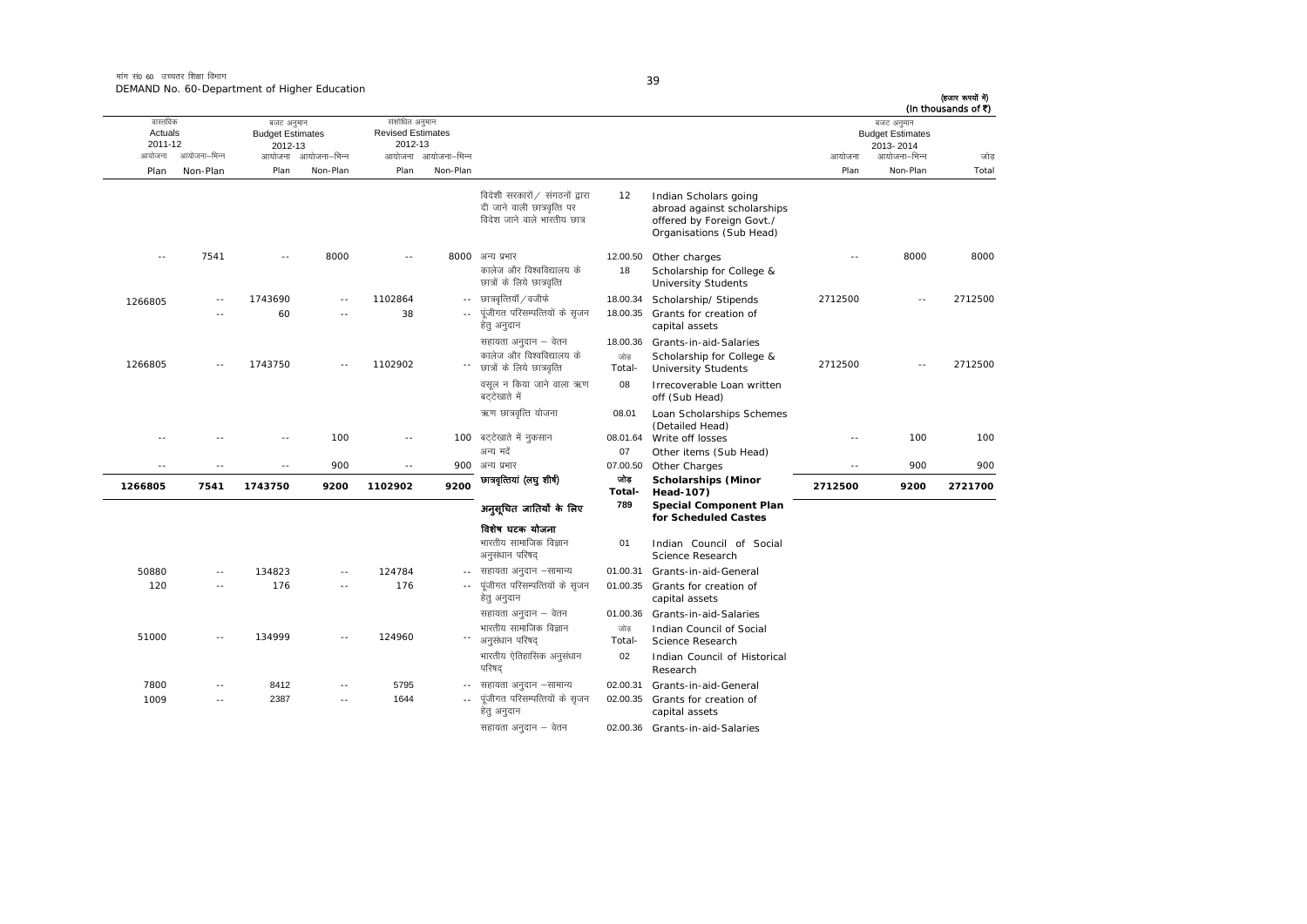| अनुदान मांगे 2013- 14      |  |
|----------------------------|--|
| DEMANDS FOR GRANTS 2013-14 |  |

| (In thousands of ₹) | बजट अनुमान<br><b>Budget Estimates</b><br>2013-2014 |        |                                                                  |               |                                                          | संशोधित अनुमान<br><b>Revised Estimates</b><br>2012-13 |        | बजट अनुमान<br><b>Budget Estimates</b><br>2012-13 |         | वास्तविक<br>Actuals<br>2011-12 |        |
|---------------------|----------------------------------------------------|--------|------------------------------------------------------------------|---------------|----------------------------------------------------------|-------------------------------------------------------|--------|--------------------------------------------------|---------|--------------------------------|--------|
| जोड                 | आयोजना–भिन्न                                       | आयोजना |                                                                  |               |                                                          | आयोजना आयोजना-भिन्न                                   |        | आयोजना आयोजना–भिन्न                              |         | आयोजना–भिन्न                   | आयोजना |
| Total               | Non-Plan                                           | Plan   |                                                                  |               |                                                          | Non-Plan                                              | Plan   | Non-Plan                                         | Plan    | Non-Plan                       | Plan   |
|                     |                                                    |        | Indian Council of Historical<br>Research                         | जोड<br>Total- | भारतीय ऐतिहासिक अनुसंधान<br>परिषद                        | --                                                    | 7439   | $-$                                              | 10799   | ÷.                             | 8809   |
|                     |                                                    |        | Indian<br>Council<br>of<br>Philosophical Research                | 03            | भारतीय दर्शन शास्त्र अनुसंधान<br>परिषद                   |                                                       |        |                                                  |         |                                |        |
|                     |                                                    |        | Grants-in-aid-General                                            | 03.00.31      | सहायता अनुदान –सामान्य                                   | $-$                                                   | 6037   | $\sim$ $\sim$                                    | 6966    | $-$                            | 6536   |
|                     |                                                    |        | Grants for creation of<br>capital assets                         | 03.00.35      | पूंजीगत परिसम्पत्तियों के सृजन<br>हेत् अनुदान            | $\sim$ $\sim$                                         | 983    | $\sim$                                           | 1134    | $\sim$ $\sim$                  | 964    |
|                     |                                                    |        | Grants-in-aid-Salaries                                           | 03.00.36      | सहायता अनुदान – वेतन                                     |                                                       |        |                                                  |         |                                |        |
|                     |                                                    |        | Indian Council of<br>Philosophical Research (Sub                 | जोड<br>Total- | भारतीय दर्शन शास्त्र अनुसंधान<br>परिषद                   | $-1$                                                  | 7020   | $-$                                              | 8100    | $\sim$                         | 7500   |
|                     |                                                    |        | Head)<br>Scholarship for College &<br><b>University Students</b> | 04            | कालेज और विश्वविद्यालय के<br>छात्रों के लिये छात्रवृत्ति |                                                       |        |                                                  |         |                                |        |
| 525000              | $\sim$                                             | 525000 | Scholarship/ Stipends                                            | 04.00.34      | छात्रवृत्तियॉ / वजीफे                                    | $\sim$ $-$                                            | 213427 | $\sim$                                           | 337440  | $\sim$                         | 242939 |
|                     |                                                    |        | Grants for creation of<br>capital assets                         | 04.00.35      | पूंजीगत परिसम्पत्तियों के सृजन<br>हेत् अनुदान            | $\sim$ $-$                                            | 38     |                                                  | 60      |                                | $\sim$ |
|                     |                                                    |        | Grants-in-aid-Salaries                                           | 04.00.36      | सहायता अनुदान – वेतन                                     |                                                       |        |                                                  |         |                                |        |
| 525000              | $-$                                                | 525000 | Scholarship for College &<br><b>University Students</b>          | जोड<br>Total- | कालेज और विश्वविद्यालय के<br>छात्रों के लिये छात्रवृत्ति | $\overline{\phantom{a}}$ .                            | 213465 | $\sim$                                           | 337500  | $\sim$                         | 242939 |
|                     |                                                    |        | National<br>Mission<br>in<br>Education through ICT               | 05            | आई.सी.टी. के जरिये राष्ट्रीय<br>शिक्षा मिशन              |                                                       |        |                                                  |         |                                |        |
| 503250              | $\sim$ $\sim$                                      | 503250 | Grants-in-aid-General                                            | 05.00.31      | सहायता अनुदान –सामान्य                                   | $-1$                                                  | 322641 | $\sim$                                           | 1111805 | $\sim$ $\sim$                  | 564219 |
| 6750                | $\sim$ $\sim$                                      | 6750   | Grants for creation of<br>capital assets                         | 05.00.35      | पूंजीगत परिसम्पत्तियों के सृजन<br>हेतु अनुदान            | $\sim$                                                | 10358  | $\sim$                                           | 35694   |                                | $\sim$ |
|                     |                                                    |        | Grants-in-aid-Salaries                                           | 05.00.36      | सहायता अनुदान – वेतन                                     |                                                       |        |                                                  |         |                                |        |
| 510000              | $\sim$                                             | 510000 | National Mission in<br>Education through ICT                     | जोड<br>Total- | आई.सी.टी. के जरिये राष्ट्रीय<br>शिक्षा मिशन              |                                                       | 332999 |                                                  | 1147499 | $\sim$                         | 564219 |
|                     |                                                    |        | Promotion of copyright and<br><b>IPR</b>                         | 07            | कॉपीराइट और बौद्धिक संपदा<br>अधिकार के प्रचार            |                                                       |        |                                                  |         |                                |        |
| 8000                | ٠.                                                 | 8000   | Grants-in-aid-General                                            | 07.00.31      | सहायता अनुदान -सामान्य                                   |                                                       |        |                                                  |         |                                |        |
| 100                 | $-$                                                | 100    | 07.00.35 Grants for creation of<br>capital assets                |               | पूंजीगत परिसम्पत्तियों के सृजन<br>हेत् अनुदान            |                                                       |        |                                                  |         |                                |        |
|                     |                                                    |        | 07.00.36 Grants-in-aid-Salaries                                  |               | सहायता अनुदान – वेतन                                     |                                                       |        |                                                  |         |                                |        |
| 8100                | $\sim$ $\sim$                                      | 8100   | Promotion of copyright and<br><b>IPR</b>                         | जोड<br>Total- | कॉपीराइट और बौद्धिक संपदा<br>अधिकार के प्रचार            |                                                       |        |                                                  |         |                                |        |
|                     |                                                    |        | Strengthening of<br>governance and<br>accreditation system       | 08            | अभिशासन तथा प्रत्यायन<br>प्रणाली को सुदृढ़ बनाया<br>जाना |                                                       |        |                                                  |         |                                |        |
| 1500                | $\sim$ $-$                                         | 1500   | 08.00.31 Grants-in-aid-General                                   |               | सहायता अनुदान –सामान्य                                   |                                                       |        |                                                  |         |                                |        |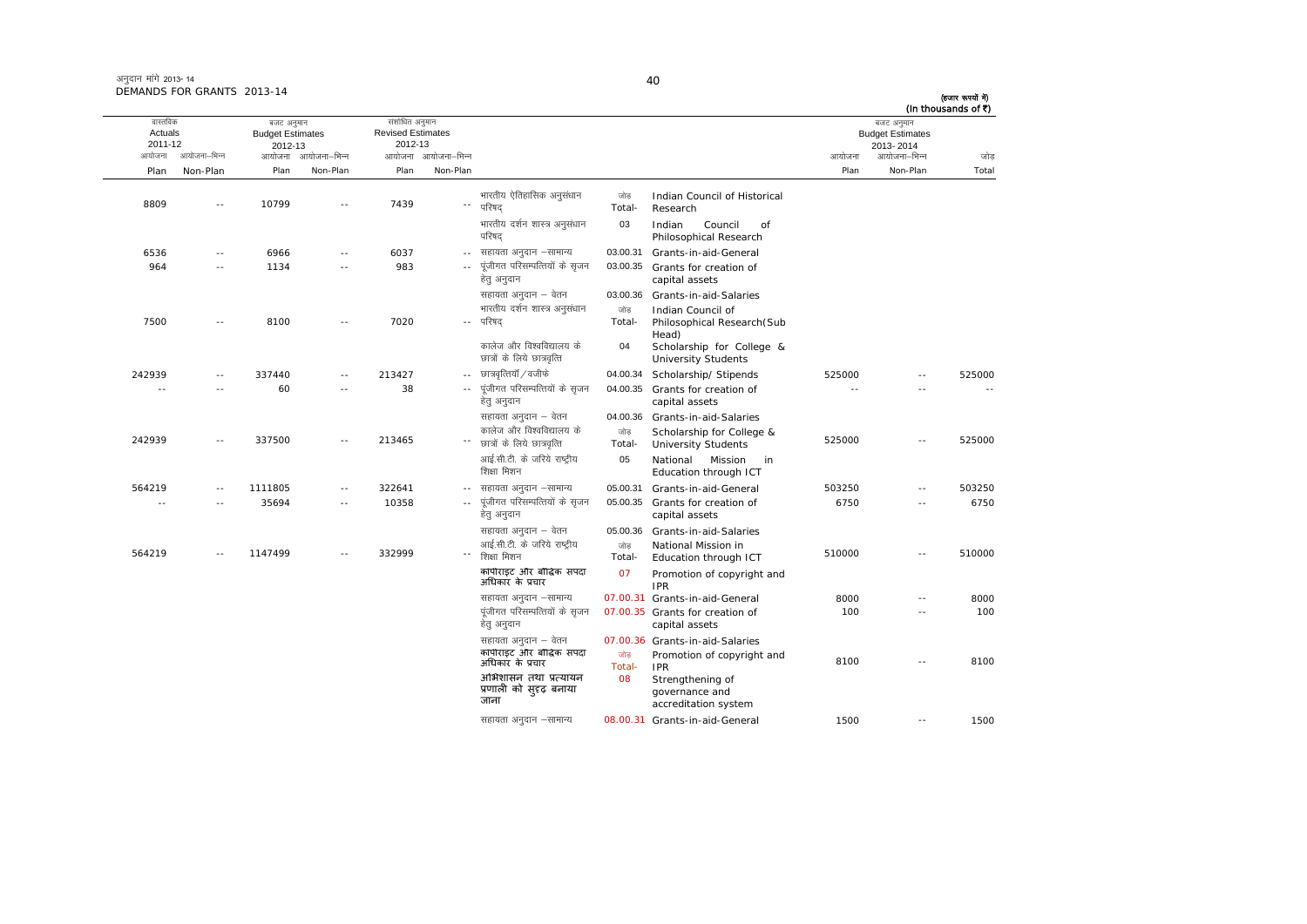मांग सं0 60 उच्चतर शिक्षा विभाग DEMAND No. 60-Department of Higher Education

у.

|        | बजट अनुमान<br><b>Budget Estimates</b><br>2013-2014 |        |                                                                                                 |                |                                                                                  |                     | संशोधित अनुमान<br><b>Revised Estimates</b><br>2012-13 |              | बजट अनुमान<br><b>Budget Estimates</b><br>2012-13 |              | वास्तविक<br>Actuals<br>2011-12 |
|--------|----------------------------------------------------|--------|-------------------------------------------------------------------------------------------------|----------------|----------------------------------------------------------------------------------|---------------------|-------------------------------------------------------|--------------|--------------------------------------------------|--------------|--------------------------------|
| जोड    | आयोजना–भिन्न                                       | आयोजना |                                                                                                 |                |                                                                                  | आयोजना आयोजना-भिन्न |                                                       | आयोजना–भिन्न | आयोजना                                           | आयोजना–भिन्न | आयोजना                         |
| Total  | Non-Plan                                           | Plan   |                                                                                                 |                |                                                                                  | Non-Plan            | Plan                                                  | Non-Plan     | Plan                                             | Non-Plan     | Plan                           |
|        |                                                    |        | 08.00.35 Grants for creation of<br>capital assets                                               |                | पूंजीगत परिसम्पत्तियों के सृजन<br>हेतु अनुदान                                    |                     |                                                       |              |                                                  |              |                                |
| 1500   | $-$                                                | 1500   | 08.00.36 Grants-in-aid-Salaries<br>Strengthening of<br>governance and<br>accreditation system   | जोड<br>Total-  | सहायता अनुदान – वेतन<br>अभिशासन तथा प्रत्यायन<br>प्रणाली को सुदृढ़ बनाया<br>जाना |                     |                                                       |              |                                                  |              |                                |
|        |                                                    |        | Strengthening statistical<br>and public information<br>system                                   | 09             | सांख्यिकीय और सार्वजनिक<br>सूचना प्रणाली को स् <b>र</b> ढ़<br>बनाना              |                     |                                                       |              |                                                  |              |                                |
| 1500   | $\overline{\phantom{a}}$                           | 1500   | 09.00.31 Grants-in-aid-General                                                                  |                | सहायता अनुदान –सामान्य                                                           |                     |                                                       |              |                                                  |              |                                |
|        |                                                    |        | 09.00.35 Grants for creation of<br>capital assets                                               |                | पूंजीगत परिसम्पत्तियों के सृजन<br>हेतु अनुदान                                    |                     |                                                       |              |                                                  |              |                                |
|        |                                                    |        | 09.00.36 Grants-in-aid-Salaries                                                                 |                | सहायता अनुदान – वेतन                                                             |                     |                                                       |              |                                                  |              |                                |
| 1500   | $\overline{a}$                                     | 1500   | Strengthening statistical<br>and public information<br>system                                   | जोड़<br>Total- | सांख्यिकीय और सार्वजनिक<br>सूचना प्रणाली को सुदृढ़<br>बनाना                      |                     |                                                       |              |                                                  |              |                                |
|        |                                                    |        | Web-based higher<br>education data<br>management system                                         | 10             | वेब आधारित उच्चतर डाटा<br>प्रबंधन प्रणाली                                        |                     |                                                       |              |                                                  |              |                                |
| 1500   | $\sim$ $-$                                         | 1500   | 10.00.31 Grants-in-aid-General                                                                  |                | सहायता अनुदान –सामान्य                                                           |                     |                                                       |              |                                                  |              |                                |
|        |                                                    |        | 10.00.35 Grants for creation of<br>capital assets                                               |                | पूंजीगत परिसम्पत्तियों के सृजन<br>हेतु अनुदान                                    |                     |                                                       |              |                                                  |              |                                |
|        |                                                    |        | 10.00.36 Grants-in-aid-Salaries                                                                 |                | सहायता अनुदान – वेतन                                                             |                     |                                                       |              |                                                  |              |                                |
| 1500   | $\overline{\phantom{a}}$                           | 1500   | Web-based higher<br>education data                                                              | जोड<br>Total-  | वेब आधारित उच्चतर डाटा<br>प्रबंधन प्रणाली                                        |                     |                                                       |              |                                                  |              |                                |
|        |                                                    |        | management system<br>National initiative for<br>quality higher education in<br>Indian languages | 11             | भारतीय भाषाओं में<br>गणवत्तायक्त शिक्षा हेत<br>राँष्ट्रीय पहेल                   |                     |                                                       |              |                                                  |              |                                |
| 1500   | $\sim$ $-$                                         | 1500   | 11.00.31 Grants-in-aid-General                                                                  |                | सहायता अनुदान –सामान्य                                                           |                     |                                                       |              |                                                  |              |                                |
|        |                                                    |        | 11.00.35 Grants for creation of<br>capital assets                                               |                | पूंजीगत परिसम्पत्तियों के सृजन<br>हेतु अनुदान                                    |                     |                                                       |              |                                                  |              |                                |
|        |                                                    |        | 11.00.36 Grants-in-aid-Salaries                                                                 |                | सहायता अनुदान – वेतन                                                             |                     |                                                       |              |                                                  |              |                                |
| 1500   | $-$                                                | 1500   | National initiative for<br>quality higher education in<br>Indian languages                      | जोड<br>Total-  | भारतीय भाषाओं में<br>गृणवत्तायुक्त शिक्षा हेत्<br>रॉष्टीय पहेल                   |                     |                                                       |              |                                                  |              |                                |
|        |                                                    |        | National Initiative for<br>Excellence in humanities<br>and social sciences                      | 12             | मानविकी और सामाजिक<br>विज्ञान में उत्कृष्टता के<br>लिए राष्ट्रीय पॅहल            |                     |                                                       |              |                                                  |              |                                |
| 187200 | $\sim$ $-$                                         | 187200 | 12.00.31 Grants-in-aid-General                                                                  |                | सहायता अनुदान –सामान्य                                                           |                     |                                                       |              |                                                  |              |                                |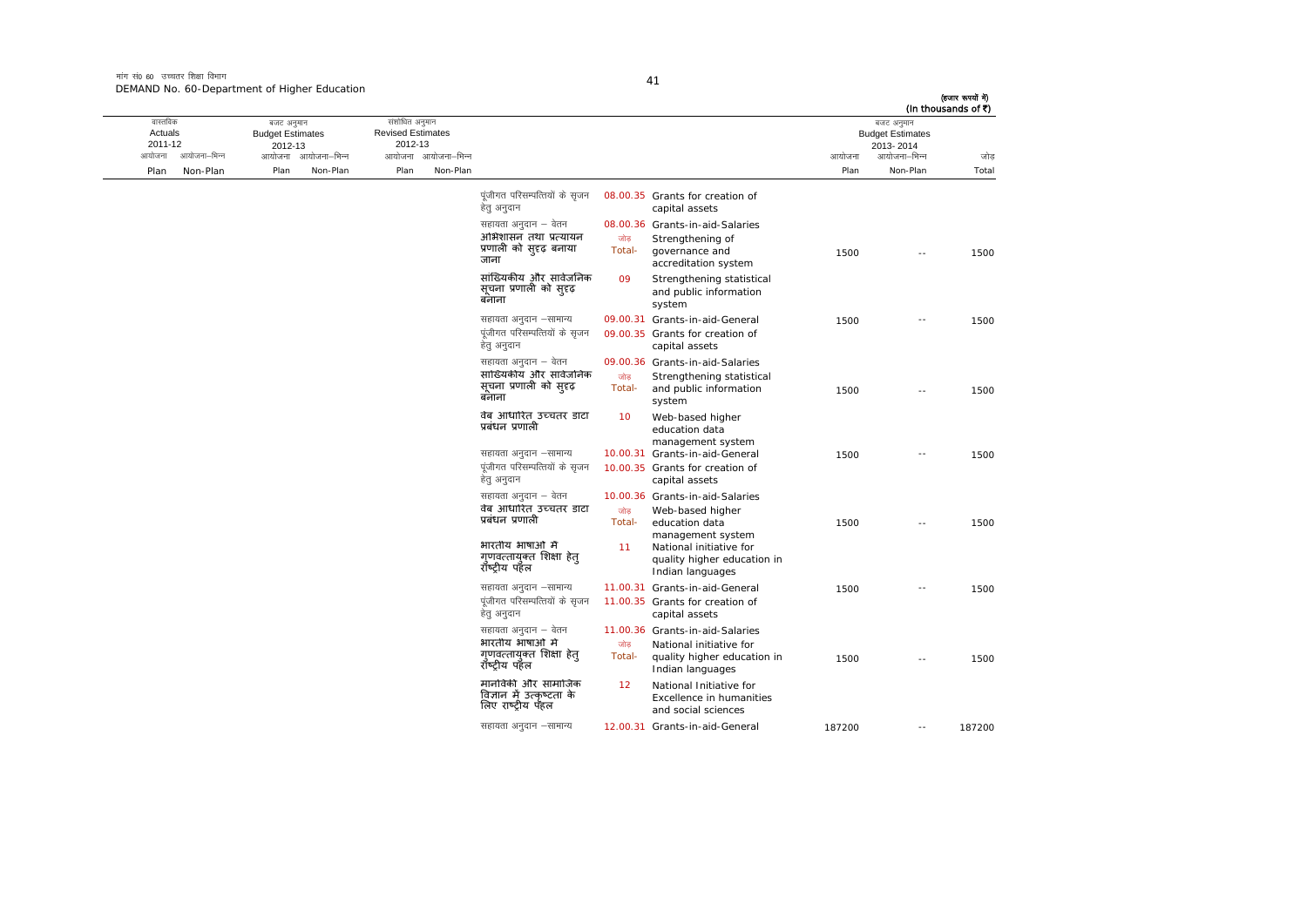अनुदान मांगे 2013- 14 DEMANDS FOR GRANTS 2013-14

### 42

| जोड<br>Total<br>7800 | (In thousands of ₹)<br>बजट अनुमान<br><b>Budget Estimates</b><br>2013-2014 |        |                                                                                                               |               |                                                                                             |                     | संशोधित अनुमान<br><b>Revised Estimates</b><br>2012-13 | बजट अनुमान<br><b>Budget Estimates</b><br>2012-13 |              | वास्तविक<br>Actuals<br>2011-12 |
|----------------------|---------------------------------------------------------------------------|--------|---------------------------------------------------------------------------------------------------------------|---------------|---------------------------------------------------------------------------------------------|---------------------|-------------------------------------------------------|--------------------------------------------------|--------------|--------------------------------|
|                      | आयोजना–भिन्न                                                              | आयोजना |                                                                                                               |               |                                                                                             | आयोजना आयोजना-भिन्न |                                                       | आयोजना आयोजना–भिन्न                              | आयोजना–भिन्न | आयोजना                         |
|                      | Non-Plan                                                                  | Plan   |                                                                                                               |               |                                                                                             | Non-Plan            | Plan                                                  | Plan<br>Non-Plan                                 | Non-Plan     | Plan                           |
|                      | $\sim$                                                                    | 7800   | 12.00.35 Grants for creation of<br>capital assets                                                             |               | पूंजीगत परिसम्पत्तियों के सृजन<br>हेत् अनुदान                                               |                     |                                                       |                                                  |              |                                |
| 195000               | $\sim$ $\sim$                                                             | 195000 | 12.00.36 Grants-in-aid-Salaries<br>National Initiative for<br>Excellence in humanities<br>and social sciences | जोड<br>Total- | सहायता अनुदान – वेतन<br>मानविकी और सामाजिक<br>विज्ञान में उत्कृष्टता के<br>लिए राष्टीय पॅहल |                     |                                                       |                                                  |              |                                |
|                      |                                                                           |        | National initiative to foster<br>social responsibility                                                        | 13            | सामाजिक उत्तरदायित्व को<br>प्रोत्साहित करने के लिए<br>राष्ट्रीय पहल                         |                     |                                                       |                                                  |              |                                |
| 1500                 | $\sim$                                                                    | 1500   | 13.00.31 Grants-in-aid-General<br>13.00.35 Grants for creation of<br>capital assets                           |               | सहायता अनुदान -सामान्य<br>पंजीगत परिसम्पत्तियों के सजन<br>हेतु अनुदान                       |                     |                                                       |                                                  |              |                                |
| 1500                 |                                                                           | 1500   | 13.00.36 Grants-in-aid-Salaries<br>National initiative to foster<br>social responsibility                     | जोड<br>Total- | सहायता अनुदान – वेतन<br>सामाजिक उत्तरदायित्व को<br>प्रोत्साहित करने के लिए<br>राष्टीय पहल   |                     |                                                       |                                                  |              |                                |
|                      |                                                                           |        | Centres for higher<br>education research Conduct<br>of longitudinal studies and<br>surveys                    | 14            | अनदैध्ये अध्ययन और<br>सर्वैक्षण के उच्चतर शिक्षा<br>अनुसंधान संचालन हेत् केन्द्             |                     |                                                       |                                                  |              |                                |
| 1500                 |                                                                           | 1500   | 14.00.31 Grants-in-aid-General                                                                                |               | सहायता अनुदान –सामान्य                                                                      |                     |                                                       |                                                  |              |                                |
|                      |                                                                           |        | 14.00.35 Grants for creation of<br>capital assets                                                             |               | पूंजीगत परिसम्पत्तियों के सुजन<br>हेतु अनुदान                                               |                     |                                                       |                                                  |              |                                |
|                      |                                                                           |        | 14.00.36 Grants-in-aid-Salaries                                                                               |               | सहायता अनुदान – वेतन                                                                        |                     |                                                       |                                                  |              |                                |
| 1500                 |                                                                           | 1500   | Centres for higher<br>education research Conduct<br>of longitudinal studies and<br>surveys                    | जोड<br>Total- | अनदैर्ध्य अध्ययन और<br>सर्वेंक्षण के उच्चतर शिक्षा<br>अनुसंधान संचालन हेत् केन्द्           |                     |                                                       |                                                  |              |                                |
|                      |                                                                           |        | National initiative on sports<br>and wellness                                                                 | 15            | खेल.कद और स्वास्थ्य<br>संबंधीं राष्ट्रीय पहल                                                |                     |                                                       |                                                  |              |                                |
| 1500                 | $ -$                                                                      | 1500   | 15.00.31 Grants-in-aid-General                                                                                |               | सहायता अनुदान –सामान्य                                                                      |                     |                                                       |                                                  |              |                                |
|                      |                                                                           |        | 15.00.35 Grants for creation of<br>capital assets                                                             |               | पूंजीगत परिसम्पत्तियों के सृजन<br>हेत् अनुदान                                               |                     |                                                       |                                                  |              |                                |
|                      |                                                                           |        | 15.00.36 Grants-in-aid-Salaries                                                                               |               | सहायता अनुदान – वेतन                                                                        |                     |                                                       |                                                  |              |                                |
| 1500                 |                                                                           | 1500   | National initiative on sports<br>and wellness                                                                 | जोड<br>Total- | खेल.कद और स्वास्थ्य<br>संबंधी राष्ट्रीय पहल                                                 |                     |                                                       |                                                  |              |                                |
|                      |                                                                           |        | Auroville Management                                                                                          | 16            | अरोविले प्रबंधन                                                                             |                     |                                                       |                                                  |              |                                |
| 5400                 | $\sim$ $-$                                                                | 5400   | 16.00.31 Grants-in-aid-General                                                                                |               | सहायता अनुदान –सामान्य                                                                      |                     |                                                       |                                                  |              |                                |
| 12600                | $\overline{\phantom{a}}$                                                  | 12600  | 16.00.35 Grants for creation of<br>capital assets                                                             |               | पूंजीगत परिसम्पत्तियों के सृजन<br>हेत् अनुदान                                               |                     |                                                       |                                                  |              |                                |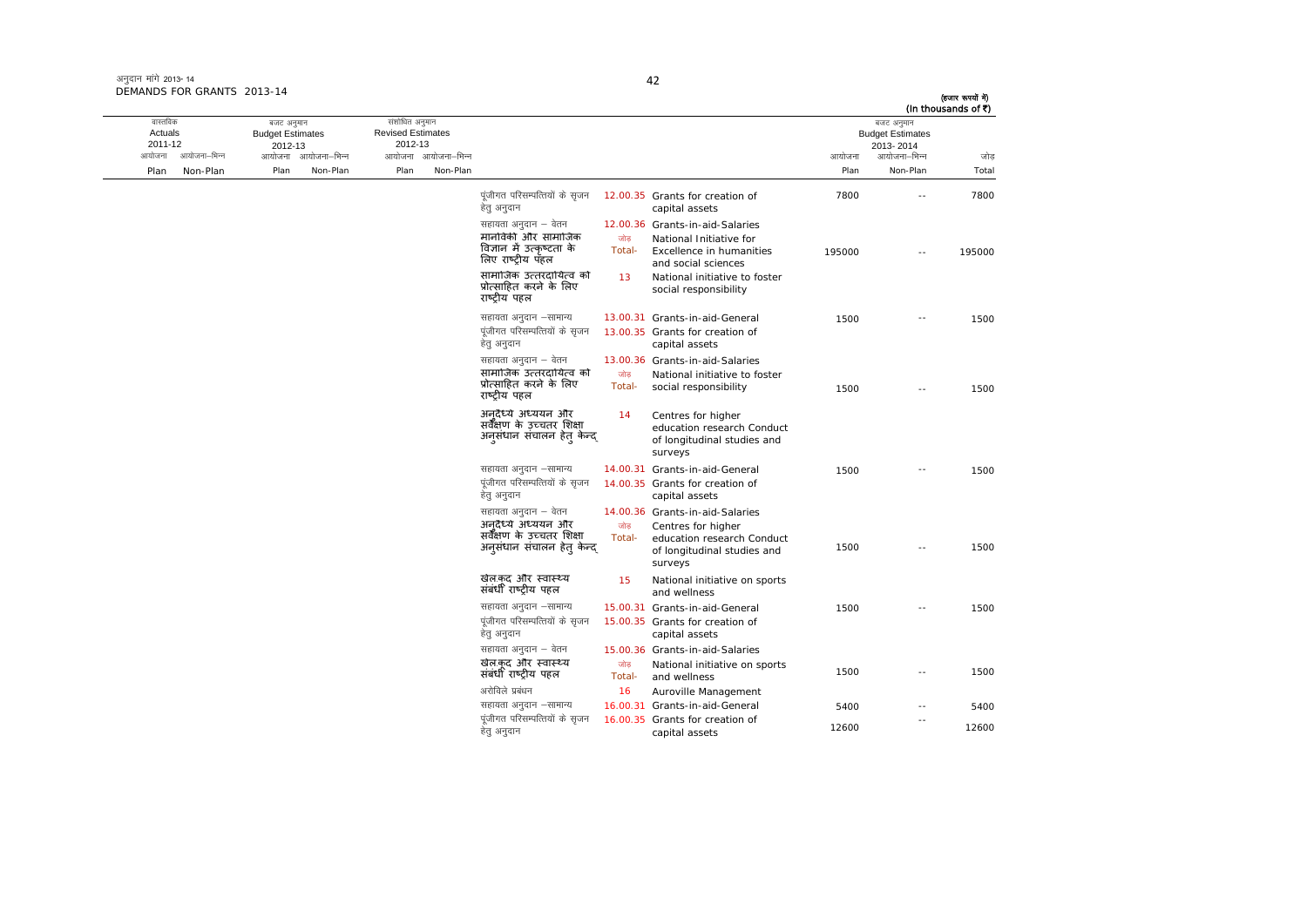बजट अनुमान Budget Estimates 2012-13

संशोधित अनुमान Revised Estimates 2012-13

वास्तविक Actuals2011-12

बजट अनुमान<br>Budget Estimates<br>2013- 2014

(हजार रूपयों में)<br>(In thousands of ₹)

| आयोजना | आयोजना–भिन्न  | आयोजना  | आयोजना–भिन्न  | आयोजना | आयोजना–भिन्न               |                                                                                  |                           |                                                                                   | आयोजना  | आयोजना–भिन्न  | जोड़    |
|--------|---------------|---------|---------------|--------|----------------------------|----------------------------------------------------------------------------------|---------------------------|-----------------------------------------------------------------------------------|---------|---------------|---------|
| Plan   | Non-Plan      | Plan    | Non-Plan      | Plan   | Non-Plan                   |                                                                                  |                           |                                                                                   | Plan    | Non-Plan      | Total   |
|        |               |         |               |        |                            | सहायता अनुदान – वेतन<br>अरोविले प्रबंधन                                          | जोड<br>Total-             | 16.00.36 Grants-in-aid-Salaries<br>Auroville Management<br>(Sub Head)             | 18000   | $\sim$ $\sim$ | 18000   |
| 874467 |               | 1638897 |               | 685883 |                            | अनुसूचित जातियों के लिए<br>विशेष घटक योजना                                       | जोड<br>Total-             | <b>Special Component Plan</b><br>for Scheduled Castes<br>(Minor Head-789)         | 1266600 |               | 1266600 |
|        |               |         |               |        |                            | जनजातीय क्षेत्र उपयोजना                                                          | 796                       | Tribal Area Sub Plan                                                              |         |               |         |
|        |               |         |               |        |                            | भारतीय दर्शन शास्त्र अनुसंधान<br>परिषद                                           | 03                        | Indian<br>Council<br>of<br>Philosophical Research                                 |         |               |         |
| 3268   |               | 3482    |               | 3018   | $-$                        | सहायता अनुदान –सामान्य                                                           | 03.00.31                  | Grants-in-aid-General                                                             |         |               |         |
| 482    | $\sim$ $-$    | 567     | $\sim$ $\sim$ | 491    | $\sim$ $-$                 | पूंजीगत परिसम्पत्तियों के सृजन<br>हेत् अनुदान                                    | 03.00.35                  | Grants for creation of<br>capital assets                                          |         |               |         |
|        |               |         |               |        |                            | सहायता अनुदान – वेतन                                                             | 03.00.36                  | Grants-in-aid-Salaries                                                            |         |               |         |
| 3750   |               | 4049    |               | 3509   | $\overline{\phantom{a}}$ . | भारतीय दर्शन शास्त्र अनुसंधान<br>परिषद                                           | जोड<br>Total-             | Indian Council of<br>Philosophical Research                                       |         |               |         |
|        |               |         |               |        |                            | कालेज और विश्वविद्यालय के<br>छात्रों के लिये छात्रवृत्ति                         | 04                        | Scholarship for College &<br><b>University Students</b>                           |         |               |         |
| 121470 | $\sim$ $\sim$ | 168720  | $\sim$        | 106713 | $\sim$ $\sim$              | छात्रवृत्तियॉ / वजीफे                                                            | 04.00.34                  | Scholarship/ Stipends                                                             | 262500  |               | 262500  |
| - -    |               | 30      |               | 20     |                            | पूंजीगत परिसम्पत्तियों के सृजन<br>हेत् अनुदान                                    | 04.00.35                  | Grants for creation of<br>capital assets                                          |         |               |         |
| 121470 | $-$           | 168750  |               | 106733 |                            | सहायता अनुदान – वेतन<br>कालेज और विश्वविद्यालय के<br>छात्रों के लिये छात्रवृत्ति | 04.00.36<br>जोड<br>Total- | Grants-in-aid-Salaries<br>Scholarship for College &<br><b>University Students</b> | 262500  |               | 262500  |
|        |               |         |               |        |                            | आई.सी.टी. के जरिये राष्ट्रीय<br>शिक्षा मिशन                                      | 05                        | National<br>Mission<br>in<br>Education through ICT                                |         |               |         |
| 282109 | $\sim$        | 555903  |               | 161320 |                            | सहायता अनुदान –सामान्य                                                           | 05.00.31                  | Grants-in-aid-General                                                             | 251625  | $\sim$        | 251625  |
| ××     | $-$           | 17847   | $\sim$ $\sim$ | 5181   |                            | पूंजीगत परिसम्पत्तियों के सृजन<br>हेत् अनुदान                                    | 05.00.35                  | Grants for creation of<br>capital assets                                          | 3375    |               | 3375    |
| 282109 |               | 573750  |               | 166501 |                            | सहायता अनुदान – वेतन<br>आई.सी.टी. के जरिये राष्ट्रीय<br>शिक्षा मिशन              | 05.00.36<br>जोड<br>Total- | Grants-in-aid-Salaries<br>National Mission in<br>Education through ICT(Sub        | 255000  |               | 255000  |
|        |               |         |               |        |                            | भारतीय सामाजिक विज्ञान<br>अनुसंधान परिषद                                         | 06                        | Head)<br>Indian Council of Social<br>Science Research                             |         |               |         |
| 25440  | $-$           | 67411   |               | 62373  | $\sim$ $-$                 | सहायता अनुदान –सामान्य                                                           | 06.00.31                  | Grants-in-aid-General                                                             |         |               |         |
| 60     | $-$           | 88      | $-$           | 82     |                            | पूंजीगत परिसम्पत्तियों के सृजन<br>हेत् अनुदान                                    | 06.00.35                  | Grants for creation of<br>capital assets                                          |         |               |         |
|        |               |         |               |        |                            | सहायता अनुदान – वेतन                                                             |                           | 06.00.36 Grants-in-aid-Salaries                                                   |         |               |         |

43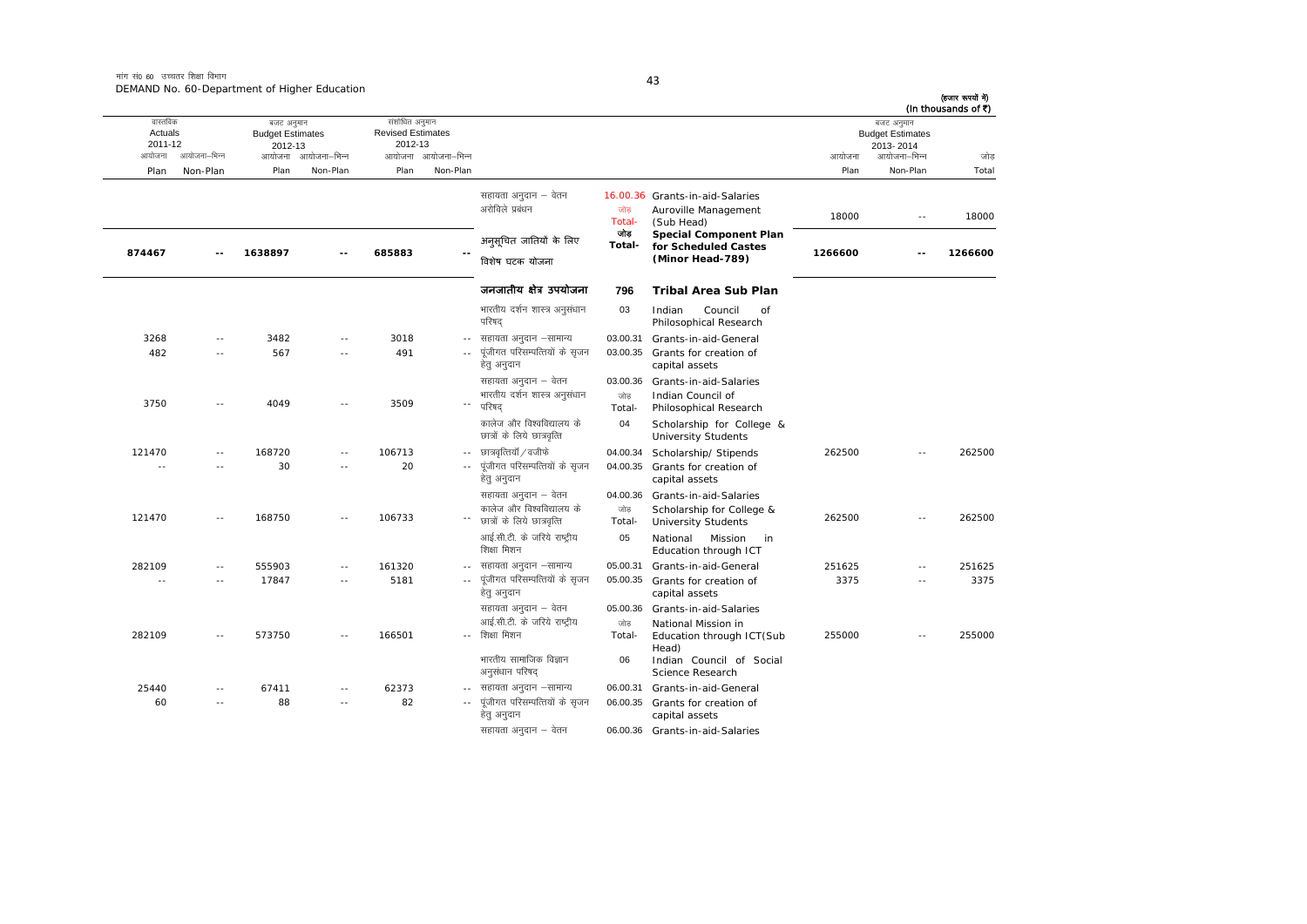अनुदान मांगे 2013- 14 DEMANDS FOR GRANTS 2013-14

बजट अनुमान Budget Estimates 2012-13

25500 -- 67499 -- 62455 --

2012-13

ः<br>आयोजना आयोजना–भिन्न

वास्तविक Actuals2011-12

Plan Non-Plan

न आयोजना आयोजना–भिन्न आयोजना आयोजना–भिन्न न अत्योजना आयोजना आयोजना आयोजना अधिकारी को अधिकारी को अधिकारी को अधिकारी को अधिकारी को अधिकारी को अधिकारी को अ Plan Non-Plan Plan Non-Plan Plan Non-Plan Total संशोधित अनुमान Revised Estimates बजट अनुमान<br>Budget Estimates 2013- 2014- अनुसंधान परिषद् भारतीय सामाजिक विज्ञान जोड़ Indian Council of Social जोड़ Indian Council of Social<br>Total- Science Research (Sub Head) भारतीय ऐतिहासिक अनुसंधान परिषद् 077 Indian Council of Historical Research 3910 -- 4193 -- 2888 --07.00.31 Grants-in-aid-General  $\frac{1}{100}$ सहायता अनुदान  $\frac{1}{100}$ न्सामान्य हेतु अनुदान 07.00.35 Grants for creation of capital assets सहायता अनुदान – वेतन 07.00.36 Grants-in-aid-Salaries भारतीय ऐतिहासिक अनुसंधान परिषद जोड Total-Indian Council of Historical<br>Research(Sub Head)

(हजार रूपयों में) (In thousands of  $\vec{r}$ )

| 505  | 1206 |        | 830  |       | पूजीगत परिसम्पत्तियों के सृजन<br>हेत् अनुदान               | 07.00.35      | Grants for creation of<br>capital assets                      |      |            |      |
|------|------|--------|------|-------|------------------------------------------------------------|---------------|---------------------------------------------------------------|------|------------|------|
|      |      |        |      |       | सहायता अनुदान – वेतन                                       | 07.00.36      | Grants-in-aid-Salaries                                        |      |            |      |
| 4415 | 5399 | $\sim$ | 3718 | $- -$ | भारतीय ऐतिहासिक अनुसंधान<br>परिषद                          | जोड<br>Total- | Indian Council of Historical<br>Research (Sub Head)           |      |            |      |
|      |      |        |      |       | कॉपीराइट और बौद्धिक संपदा<br>अधिकार के प्रचार              | 09            | Promotion of copyright and<br><b>IPR</b>                      |      |            |      |
|      |      |        |      |       | सहायता अनुदान –सामान्य                                     |               | 09.00.31 Grants-in-aid-General                                | 4000 | $\sim$ $-$ | 4000 |
|      |      |        |      |       | पूंजीगत परिसम्पत्तियों के सृजन<br>हेतु अनुदान              |               | 09.00.35 Grants for creation of<br>capital assets             | 100  | ٠.         | 100  |
|      |      |        |      |       | सहायता अनुदान – वेतन                                       |               | 09.00.36 Grants-in-aid-Salaries                               |      |            |      |
|      |      |        |      |       | कॉपीराइट और बौद्धिक संपदा<br>अधिकार के प्रचार              | जोड<br>Total- | Promotion of copyright and<br><b>IPR</b>                      | 4100 | ٠.         | 4100 |
|      |      |        |      |       | अभिशासन तथा प्रत्यायन<br>प्रणाली को सुदृढ़ बनाया<br>जाना   | 10            | Strengthening of<br>governance and<br>accreditation system    |      |            |      |
|      |      |        |      |       | सहायता अनुदान –सामान्य                                     |               | 10.00.31 Grants-in-aid-General                                | 800  | $-$        | 800  |
|      |      |        |      |       | पंजीगत परिसम्पत्तियों के सुजन<br>हेतु अनुदान               |               | 10.00.35 Grants for creation of<br>capital assets             |      |            |      |
|      |      |        |      |       | सहायता अनुदान – वेतन                                       |               | 10.00.36 Grants-in-aid-Salaries                               |      |            |      |
|      |      |        |      |       | अभिशासन तथा प्रत्यायन<br>प्रणाली को सुदृढ़ बनाया<br>जाना   | जोड<br>Total- | Strengthening of<br>governance and<br>accreditation system    | 800  | $\sim$ $-$ | 800  |
|      |      |        |      |       | सांख्यिकीय और सार्वजनिक<br>सूचना प्रणाली को सदृढ़<br>बनाना | 11            | Strengthening statistical<br>and public information<br>system |      |            |      |
|      |      |        |      |       | सहायता अनुदान –सामान्य                                     |               | 11.00.31 Grants-in-aid-General                                | 800  | $\sim$ $-$ | 800  |
|      |      |        |      |       | पूंजीगत परिसम्पत्तियों के सृजन<br>हेतु अनुदान              |               | 11.00.35 Grants for creation of<br>capital assets             |      |            |      |
|      |      |        |      |       | सहायता अनुदान – वेतन                                       |               | 11.00.36 Grants-in-aid-Salaries                               |      |            |      |
|      |      |        |      |       | सांख्यिकीय और सार्वजनिक<br>सूचना प्रणाली को सुदृढ़         | जोड<br>Total- | Strengthening statistical<br>and public information           | 800  | $\sim$ $-$ | 800  |
|      |      |        |      |       | बनाना                                                      |               | system                                                        |      |            |      |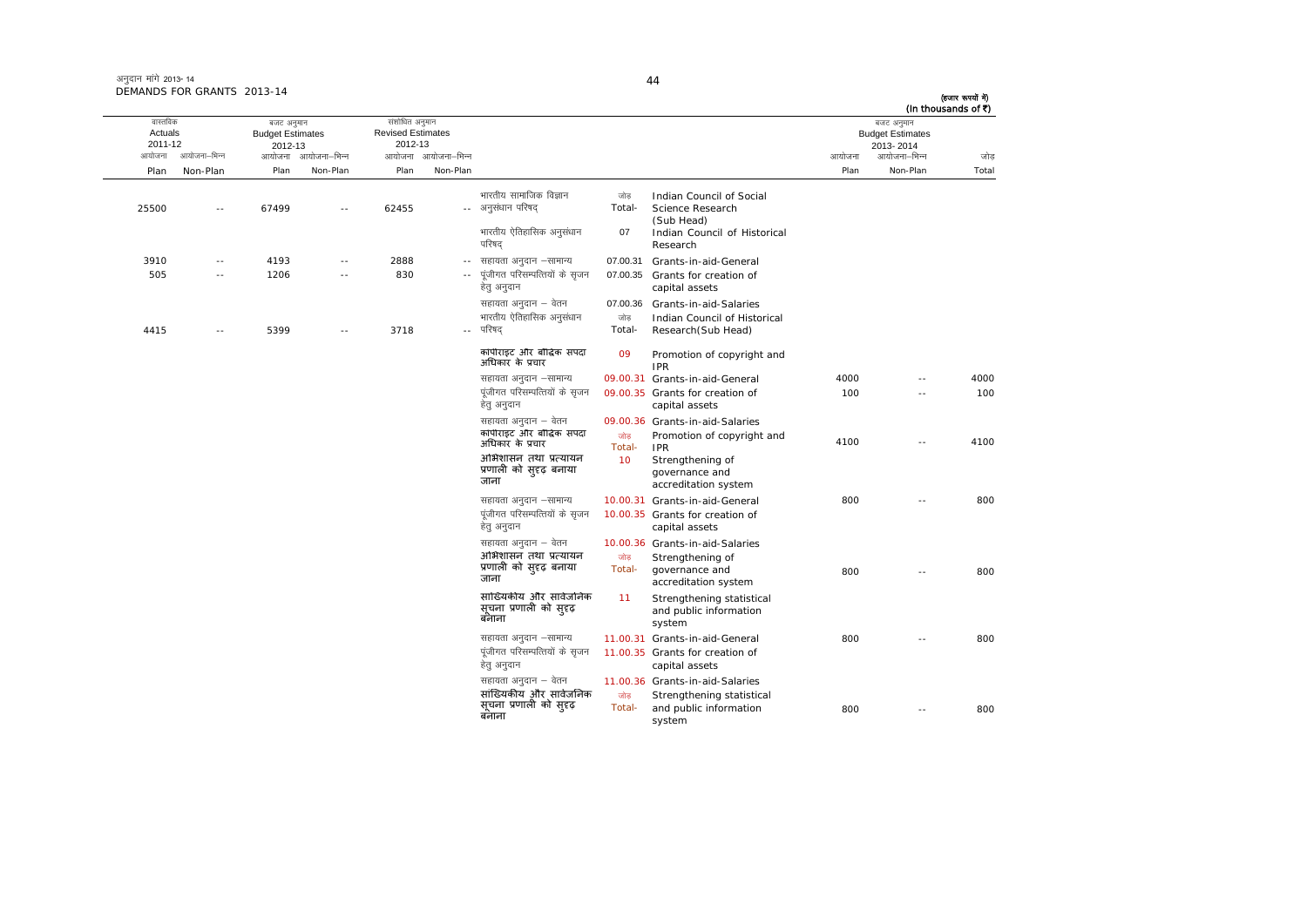मांग सं0 60 उच्चतर शिक्षा विभाग DEMAND No. 60-Department of Higher Education

 $\sim$ 

|       | बजट अनुमान<br><b>Budget Estimates</b><br>2013-2014 |        |                                                                                           |               |                                                                       |                     | संशोधित अनुमान<br><b>Revised Estimates</b><br>2012-13 |                     | बजट अनुमान<br><b>Budget Estimates</b><br>2012-13 |              | वास्तविक<br>Actuals<br>2011-12 |
|-------|----------------------------------------------------|--------|-------------------------------------------------------------------------------------------|---------------|-----------------------------------------------------------------------|---------------------|-------------------------------------------------------|---------------------|--------------------------------------------------|--------------|--------------------------------|
| जोड   | आयोजना–भिन्न                                       | आयोजना |                                                                                           |               |                                                                       | आयोजना आयोजना-भिन्न |                                                       | आयोजना आयोजना–भिन्न |                                                  | आयोजना–भिन्न | आयोजना                         |
| Total | Non-Plan                                           | Plan   |                                                                                           |               |                                                                       | Non-Plan            | Plan                                                  | Non-Plan            | Plan                                             | Non-Plan     | Plan                           |
| 800   | $\sim$                                             | 800    | Web-based higher<br>education data<br>management system<br>12.00.31 Grants-in-aid-General | 12            | वेब आधारित उच्चतर डाटा<br>प्रबंधन प्रणाली<br>सहायता अनुदान –सामान्य   |                     |                                                       |                     |                                                  |              |                                |
|       |                                                    |        | 12.00.35 Grants for creation of<br>capital assets                                         |               | पूंजीगत परिसम्पत्तियों के सृजन<br>हेत् अनुदान                         |                     |                                                       |                     |                                                  |              |                                |
|       |                                                    |        | 12.00.36 Grants-in-aid-Salaries<br>Web-based higher                                       | जोड           | सहायता अनुदान – वेतन<br>वेब आधारित उच्चतर डाटा                        |                     |                                                       |                     |                                                  |              |                                |
| 800   |                                                    | 800    | education data<br>management system                                                       | Total-        | प्रबंधन प्रणाली<br>भारतीय भाषाओं में                                  |                     |                                                       |                     |                                                  |              |                                |
|       |                                                    |        | National initiative for<br>quality higher education in<br>Indian languages                | 13            | गुणवत्तायुक्त शिक्षा हेत्<br>रॉष्टीय पहॅल                             |                     |                                                       |                     |                                                  |              |                                |
| 800   | $\sim$                                             | 800    | 13.00.31 Grants-in-aid-General                                                            |               | सहायता अनुदान -सामान्य                                                |                     |                                                       |                     |                                                  |              |                                |
|       |                                                    |        | 13.00.35 Grants for creation of<br>capital assets                                         |               | पूंजीगत परिसम्पत्तियों के सृजन<br>हेतु अनुदान                         |                     |                                                       |                     |                                                  |              |                                |
|       |                                                    |        | 13.00.36 Grants-in-aid-Salaries                                                           |               | सहायता अनुदान – वेतन                                                  |                     |                                                       |                     |                                                  |              |                                |
| 800   |                                                    | 800    | National initiative for<br>quality higher education in<br>Indian languages                | जोड<br>Total- | भारतीय भाषाओं मे<br>गणवत्तायक्त शिक्षा हेत<br>रॉष्टीय पहेल            |                     |                                                       |                     |                                                  |              |                                |
|       |                                                    |        | National Initiative for<br><b>Excellence in humanities</b><br>and social sciences         | 14            | मानविकी और सामाजिक<br>विज्ञान में उत्कष्टता के<br>लिए राष्ट्रीय पॅहल  |                     |                                                       |                     |                                                  |              |                                |
| 93600 | ٠.                                                 | 93600  | 14.00.31 Grants-in-aid-General                                                            |               | सहायता अनुदान –सामान्य                                                |                     |                                                       |                     |                                                  |              |                                |
| 3900  | $\sim$                                             | 3900   | 14.00.35 Grants for creation of<br>capital assets                                         |               | पंजीगत परिसम्पत्तियों के सुजन<br>हेतु अनुदान                          |                     |                                                       |                     |                                                  |              |                                |
|       |                                                    |        | 14.00.36 Grants-in-aid-Salaries                                                           |               | सहायता अनुदान – वेतन                                                  |                     |                                                       |                     |                                                  |              |                                |
| 97500 | $\sim$                                             | 97500  | National Initiative for<br>Excellence in humanities<br>and social sciences                | जोड<br>Total- | मानविकी और सामाजिक<br>विज्ञान में उत्कृष्टता के<br>लिए राष्ट्रीय पॅहल |                     |                                                       |                     |                                                  |              |                                |
|       |                                                    |        | National initiative to foster<br>social responsibility                                    | 15            | सामाजिक उत्तरदायित्व को<br>प्रोत्साहित करने के लिए<br>राष्ट्रीय पहल   |                     |                                                       |                     |                                                  |              |                                |
| 800   |                                                    | 800    | 15.00.31 Grants-in-aid-General                                                            |               | सहायता अनुदान –सामान्य                                                |                     |                                                       |                     |                                                  |              |                                |
|       |                                                    |        | 15.00.35 Grants for creation of<br>capital assets                                         |               | पंजीगत परिसम्पत्तियों के सुजन<br>हेत् अनुदान                          |                     |                                                       |                     |                                                  |              |                                |
|       |                                                    |        | 15.00.36 Grants-in-aid-Salaries                                                           |               | सहायता अनुदान – वेतन                                                  |                     |                                                       |                     |                                                  |              |                                |
| 800   | ٠.                                                 | 800    | National initiative to foster<br>social responsibility                                    | जोड<br>Total- | सामाजिक उत्तरदायित्व को<br>प्रोत्साहित करने के लिए<br>राष्ट्रीय पहल   |                     |                                                       |                     |                                                  |              |                                |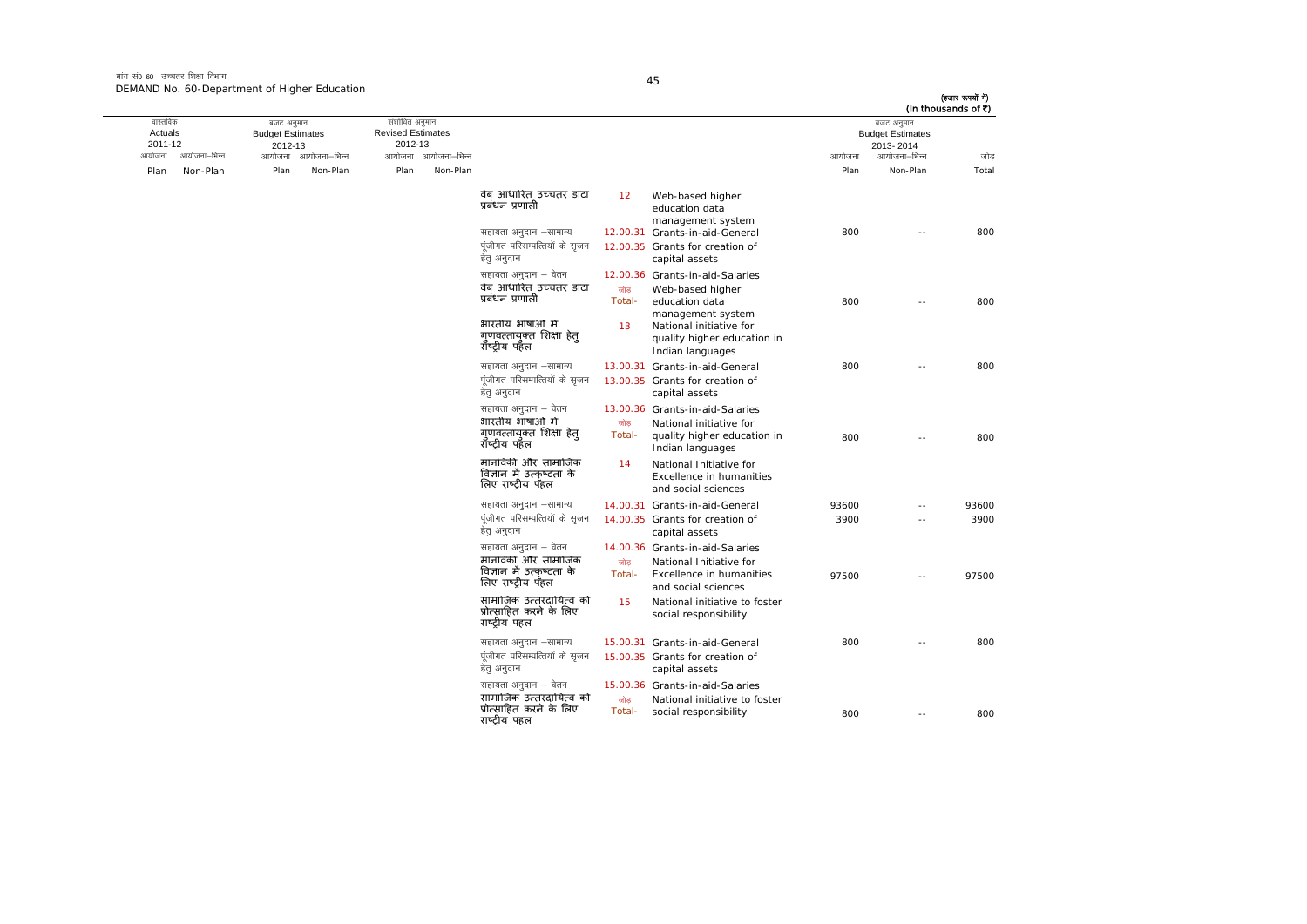| अनुदान मांगे 2013-14       |  |
|----------------------------|--|
| DEMANDS FOR GRANTS 2013-14 |  |

| (In thousands of ₹)      |                    |                                                                                            |                                                                                 |                                                                                                                                                                                     | वास्तविक<br>संशोधित अनुमान<br>बजट अनुमान                                                                                                                                                                                                                                                        |                  |                                                            |                           |                                                           |                    |
|--------------------------|--------------------|--------------------------------------------------------------------------------------------|---------------------------------------------------------------------------------|-------------------------------------------------------------------------------------------------------------------------------------------------------------------------------------|-------------------------------------------------------------------------------------------------------------------------------------------------------------------------------------------------------------------------------------------------------------------------------------------------|------------------|------------------------------------------------------------|---------------------------|-----------------------------------------------------------|--------------------|
| 2013-2014                |                    |                                                                                            |                                                                                 |                                                                                                                                                                                     |                                                                                                                                                                                                                                                                                                 |                  |                                                            |                           |                                                           | Actuals<br>2011-12 |
| आयोजना–भिन्न             | आयोजना             |                                                                                            |                                                                                 |                                                                                                                                                                                     |                                                                                                                                                                                                                                                                                                 |                  |                                                            |                           | आयोजना–भिन्न                                              | आयोजना             |
| Non-Plan                 | Plan               |                                                                                            |                                                                                 |                                                                                                                                                                                     | Non-Plan                                                                                                                                                                                                                                                                                        | Plan             | Non-Plan                                                   | Plan                      | Non-Plan                                                  | Plan               |
|                          |                    | Centres for higher<br>education research Conduct<br>of longitudinal studies and<br>surveys | 16                                                                              | अनुदैध्ये अध्ययन और<br>सर्वेक्षण के उच्चतर शिक्षा<br>अनुसंधान संचालन हेत् केन्द                                                                                                     |                                                                                                                                                                                                                                                                                                 |                  |                                                            |                           |                                                           |                    |
|                          | 800                |                                                                                            |                                                                                 | सहायता अनुदान –सामान्य                                                                                                                                                              |                                                                                                                                                                                                                                                                                                 |                  |                                                            |                           |                                                           |                    |
|                          |                    | capital assets                                                                             |                                                                                 | पूंजीगत परिसम्पत्तियों के सृजन<br>हेतु अनुदान                                                                                                                                       |                                                                                                                                                                                                                                                                                                 |                  |                                                            |                           |                                                           |                    |
|                          |                    |                                                                                            |                                                                                 | सहायता अनुदान – वेतन                                                                                                                                                                |                                                                                                                                                                                                                                                                                                 |                  |                                                            |                           |                                                           |                    |
|                          | 800                | Centres for higher<br>education research Conduct<br>of longitudinal studies and            | जोड<br>Total-                                                                   | अनदैध्ये अध्ययन और<br>सर्वेंक्षण के उच्चतर शिक्षा<br>अनूसंधान संचालन हेतु केन्द्                                                                                                    |                                                                                                                                                                                                                                                                                                 |                  |                                                            |                           |                                                           |                    |
|                          |                    | National initiative on sports<br>and wellness                                              | 17                                                                              | खेल.कद और स्वास्थ्य<br>संबंधीं राष्ट्रीय पहल                                                                                                                                        |                                                                                                                                                                                                                                                                                                 |                  |                                                            |                           |                                                           |                    |
|                          | 800                |                                                                                            |                                                                                 | सहायता अनुदान -सामान्य                                                                                                                                                              |                                                                                                                                                                                                                                                                                                 |                  |                                                            |                           |                                                           |                    |
|                          |                    | capital assets                                                                             |                                                                                 | पंजीगत परिसम्पत्तियों के सजन<br>हेतु अनुदान                                                                                                                                         |                                                                                                                                                                                                                                                                                                 |                  |                                                            |                           |                                                           |                    |
|                          |                    |                                                                                            |                                                                                 | सहायता अनुदान – वेतन                                                                                                                                                                |                                                                                                                                                                                                                                                                                                 |                  |                                                            |                           |                                                           |                    |
| $\overline{a}$           | 800                | National initiative on sports<br>and wellness                                              | जोड<br>Total-                                                                   | खेल.कद और स्वास्थ्य<br>संबंधी राष्ट्रीय पहल                                                                                                                                         |                                                                                                                                                                                                                                                                                                 |                  |                                                            |                           |                                                           |                    |
|                          |                    | Auroville Management                                                                       | 18                                                                              | अरोविले प्रबंधन                                                                                                                                                                     |                                                                                                                                                                                                                                                                                                 |                  |                                                            |                           |                                                           |                    |
| --                       |                    |                                                                                            |                                                                                 |                                                                                                                                                                                     |                                                                                                                                                                                                                                                                                                 |                  |                                                            |                           |                                                           |                    |
| $\sim$ $-$               | 6300               | capital assets                                                                             |                                                                                 | पूंजीगत परिसम्पत्तियों के सृजन<br>हेतु अनुदान                                                                                                                                       |                                                                                                                                                                                                                                                                                                 |                  |                                                            |                           |                                                           |                    |
|                          |                    |                                                                                            |                                                                                 | सहायता अनुदान – वेतन                                                                                                                                                                |                                                                                                                                                                                                                                                                                                 |                  |                                                            |                           |                                                           |                    |
| $\overline{\phantom{a}}$ | 9000               | Auroville Management<br>(Sub Head)                                                         | जोड<br>Total-                                                                   | अरोविले प्रबंधन                                                                                                                                                                     |                                                                                                                                                                                                                                                                                                 |                  |                                                            |                           |                                                           |                    |
| $\sim$ $\sim$            | 633700             | <b>Tribal Area Sub Plan</b>                                                                | जोड<br>Total-                                                                   | अनुसूचित जातियाँ के लिए                                                                                                                                                             |                                                                                                                                                                                                                                                                                                 | 342916           | $-1$                                                       | 819447                    |                                                           | 437244             |
|                          |                    |                                                                                            |                                                                                 |                                                                                                                                                                                     |                                                                                                                                                                                                                                                                                                 |                  |                                                            |                           |                                                           |                    |
|                          |                    | operation                                                                                  |                                                                                 | (लघुशीर्ष)                                                                                                                                                                          |                                                                                                                                                                                                                                                                                                 |                  |                                                            |                           |                                                           |                    |
|                          |                    | Contribution to UNESCO<br>(Sub Head)                                                       | 01                                                                              | युनेस्को के प्रति अंशदान                                                                                                                                                            |                                                                                                                                                                                                                                                                                                 |                  |                                                            |                           |                                                           |                    |
| 112000                   |                    |                                                                                            |                                                                                 | अंशदान                                                                                                                                                                              | 112000                                                                                                                                                                                                                                                                                          |                  | 112000                                                     |                           | 102600                                                    |                    |
|                          |                    | Deputation and Delegation<br>to UNESCO Conferences                                         | 04                                                                              | युनेस्को सम्मेलन आदि में<br>शिष्टमंडल भेजना                                                                                                                                         |                                                                                                                                                                                                                                                                                                 |                  |                                                            |                           |                                                           |                    |
|                          |                    |                                                                                            |                                                                                 | एक मुश्त प्रावधान                                                                                                                                                                   | $\frac{1}{2}$                                                                                                                                                                                                                                                                                   |                  |                                                            |                           | 62                                                        |                    |
|                          |                    |                                                                                            |                                                                                 |                                                                                                                                                                                     |                                                                                                                                                                                                                                                                                                 |                  |                                                            |                           | 950                                                       |                    |
|                          | बजट अनुमान<br>6800 | <b>Budget Estimates</b><br>2700                                                            | surveys<br>(Minor head 796)<br><b>International Co-</b><br>(Minor Head)<br>etc. | 16.00.31 Grants-in-aid-General<br>16.00.36 Grants-in-aid-Salaries<br>17.00.36 Grants-in-aid-Salaries<br>18.00.31<br>Grants-in-aid-General<br>18.00.36 Grants-in-aid-Salaries<br>798 | 16.00.35 Grants for creation of<br>17.00.31 Grants-in-aid-General<br>17.00.35 Grants for creation of<br>सहायता अनुदान –सामान्य<br>18.00.35 Grants for creation of<br>विशेष घटक योजना<br>अन्तर्राष्ट्रीय सहयोग<br>01.00.32 Contribution<br>04.00.42 Lump Sum Provision<br>04.00.50 Other Charges | 6800 अन्य प्रभार | <b>Revised Estimates</b><br>2012-13<br>आयोजना आयोजना–भिन्न | (हजार रूपयों में)<br>6800 | <b>Budget Estimates</b><br>2012-13<br>आयोजना आयोजना–भिन्न |                    |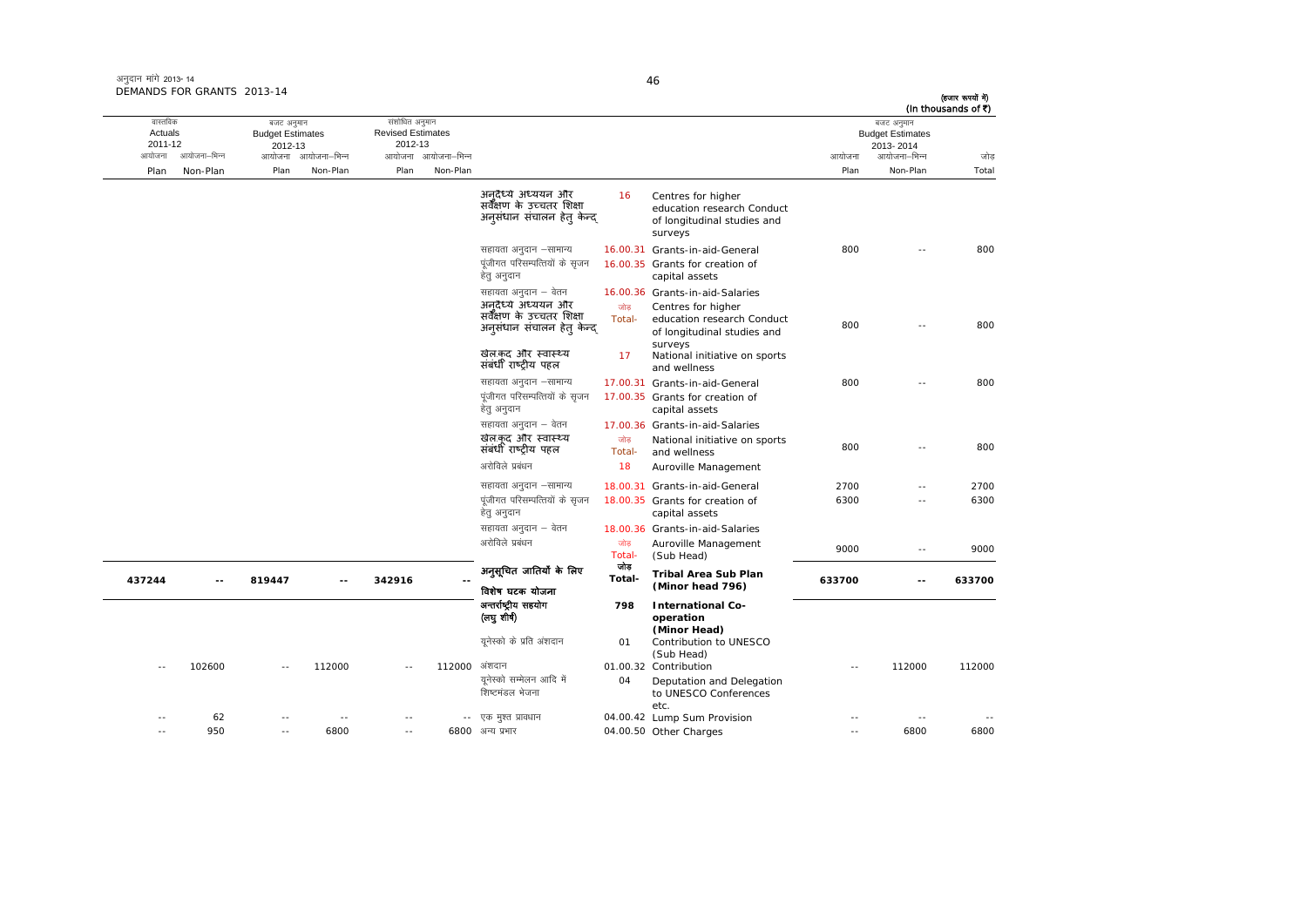मांग सं0 60 उच्चतर शिक्षा विभाग DEMAND No. 60-Department of Higher Education

| (In thousands of ₹)<br>जोड | बजट अनुमान<br><b>Budget Estimates</b><br>2013-2014<br>आयोजना–भिन्न | आयोजना |                                                        |               |                                                       | संशोधित अनुमान<br><b>Revised Estimates</b><br>2012-13<br>आयोजना आयोजना-भिन्न |               | आयोजना–भिन्न  | बजट अनुमान<br><b>Budget Estimates</b><br>2012-13<br>आयोजना | आयोजना-भिन्न  | वास्तविक<br>Actuals<br>2011-12<br>आयोजना |
|----------------------------|--------------------------------------------------------------------|--------|--------------------------------------------------------|---------------|-------------------------------------------------------|------------------------------------------------------------------------------|---------------|---------------|------------------------------------------------------------|---------------|------------------------------------------|
| Total                      | Non-Plan                                                           | Plan   |                                                        |               |                                                       | Non-Plan                                                                     | Plan          | Non-Plan      | Plan                                                       | Non-Plan      | Plan                                     |
|                            |                                                                    |        | Visit of Foreign Delegation<br>to India                | 05            | विदेषी शिष्टमंडल का भारतीय<br>दौरा                    |                                                                              |               |               |                                                            |               |                                          |
|                            | $\sim$ $\sim$                                                      |        | 05.00.42 Lump Sum Provision                            |               | एक मुश्त प्रावधान                                     | $\overline{\phantom{a}}$ .                                                   |               |               |                                                            | $\sim$ $\sim$ | $\sim$                                   |
| 1500                       | 1500                                                               |        | 05.00.50 Other Charges                                 |               | अन्य प्रभार                                           | 1500                                                                         | $\sim$        | 1500          | $\sim$                                                     | 1018          | ××                                       |
|                            |                                                                    |        | Unesco related Activities                              | 17            | यूनेस्को से संबंधित कार्यकलाप                         |                                                                              |               |               |                                                            |               |                                          |
|                            |                                                                    |        | Unesco Programmes and<br>Activities                    | 17.01         | यूनेस्को कार्यक्रम और कार्यकलाप                       |                                                                              |               |               |                                                            |               |                                          |
|                            |                                                                    |        | 17.01.31 Grants-in-aid-General                         |               | सहायता अनुदान –सामान्य                                |                                                                              | 94600         | $\sim$ $\sim$ | 100000                                                     | $\sim$ $\sim$ | 9271                                     |
|                            |                                                                    |        | Grants-in-aid-Salaries                                 |               | सहायता अनुदान – वेतन                                  |                                                                              |               |               |                                                            |               |                                          |
|                            |                                                                    |        | Strengthening of External<br><b>Academic Relations</b> | 17.02         | बाहय शैक्षिक सम्बंध का<br>सुदृढीकरण                   |                                                                              |               |               |                                                            |               |                                          |
|                            |                                                                    |        | 17.02.20 Other Administrative<br>Expenses              |               | अन्य प्रशासनिक व्यय                                   | $\sim$                                                                       | 1000          |               | 1000                                                       |               | 704                                      |
|                            |                                                                    |        | Expansion of Maison de<br>l'inde (MDL) in Paris        | 18            | पेरिस में मैसन डी लिंड<br>(एम डी एल) का विस्तार       |                                                                              |               |               |                                                            |               |                                          |
|                            |                                                                    |        | 18.00.31 Grants-in-aid-General                         |               | सहायता अनुदान -सामान्य                                | $-$                                                                          | 1000          |               | 1000                                                       | $-$           | - -                                      |
|                            |                                                                    |        | 18.00.35 Grants for creation of<br>capital assets      |               | पूंजीगत परिसम्पत्तियों के सृजन<br>हेतु अनुदान         |                                                                              | $\sim$ $\sim$ | $\sim$        | $\sim$ $\sim$                                              | $\sim$ $\sim$ |                                          |
|                            |                                                                    |        | 18.00.36 Grants-in-aid-Salaries                        |               | सहायता अनुदान – वेतन                                  |                                                                              |               |               |                                                            |               |                                          |
|                            |                                                                    |        | Expansion of Maison de<br>l'inde (MDL) in Paris        | जोड<br>Total- | पेरिस में मैसन डी लिंड<br>(एम डी एल) का विस्तार       | ÷.                                                                           | 1000          |               | 1000                                                       |               |                                          |
|                            |                                                                    |        | Initiatives for global<br>engagement                   | 19            | वैश्विक विनियोजन के लिए<br>पहले                       |                                                                              |               |               |                                                            |               |                                          |
| 491500                     | $-$                                                                | 491500 | 19.00.20 Other Administrative<br>Expenses              |               | अन्य प्रशासनिक व्यय                                   |                                                                              |               |               |                                                            |               |                                          |
| $\overline{\phantom{a}}$   |                                                                    | 100000 | 19.00.31 Grants-in-aid-General                         |               | सहायता अनुदान –सामान्य                                |                                                                              |               |               |                                                            |               |                                          |
| $\sim$                     | $\sim$                                                             | 1000   | 19.00.50 Other Charges                                 |               | अन्य प्रभार                                           |                                                                              |               |               |                                                            |               |                                          |
| 592500                     | $\sim$ $\sim$                                                      | 592500 | Initiatives for global<br>engagement                   | जोड<br>Total- | वैश्विक विनियोजन के लिए<br>पहले                       |                                                                              |               |               |                                                            |               |                                          |
|                            |                                                                    |        | International                                          | जोड           | अन्तर्राष्ट्रीय सहयोग (लघु शीर्ष)                     |                                                                              |               |               |                                                            |               |                                          |
| 712800                     | 120300                                                             | 592500 | Cooperation<br>(Minor Head-798)                        | Total-        |                                                       | 120300                                                                       | 96600         | 120300        | 102000                                                     | 104630        | 9975                                     |
|                            |                                                                    |        | Other expenditure<br>(Minor Head)                      | 800           | अन्य व्यय (लघु शीर्ष)                                 |                                                                              |               |               |                                                            |               |                                          |
|                            |                                                                    |        | Holding of meetings of                                 | 33            | यूनेस्कों के लक्ष्यों और उददेष्यों                    |                                                                              |               |               |                                                            |               |                                          |
|                            |                                                                    |        | Committees/ Conference                                 |               | को आगे बढाने के लिए<br>समितियों / सम्मेलनों की बैठकों |                                                                              |               |               |                                                            |               |                                          |
|                            |                                                                    |        | and organisations of<br>exhibition in furtherance of   |               | तथा संगठनों की प्रदर्शनी का                           |                                                                              |               |               |                                                            |               |                                          |
|                            |                                                                    |        | UNESCO's aims and                                      |               | आयोजन                                                 |                                                                              |               |               |                                                            |               |                                          |
|                            |                                                                    |        | objectives (Sub Head)                                  |               |                                                       |                                                                              |               |               |                                                            |               |                                          |
|                            |                                                                    | - -    | 33.00.42 Lump Sum Provision                            |               | एक मुश्त प्रावधान                                     | $- -$                                                                        | $-$           |               | $\sim$ $-$                                                 |               | $\sim$ $-$                               |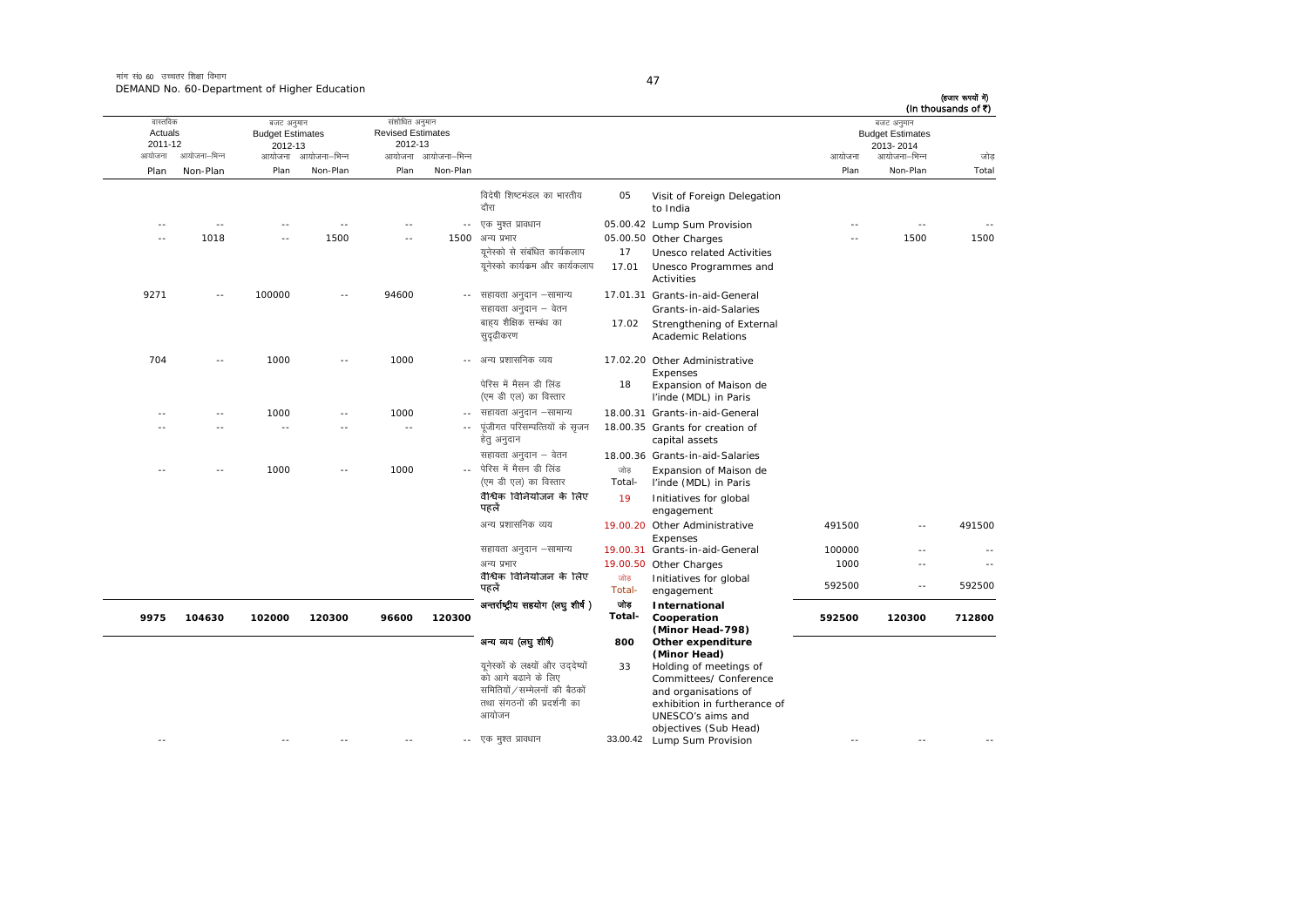| अनुदान मांगे 2013- 14      |  |
|----------------------------|--|
| DEMANDS FOR GRANTS 2013-14 |  |

| वास्तविक           |                   | बजट अनुमान                                   |                   | संशोधित अनुमान                      |                     |                                                                                            |                     |                                                                                                                 |                          | बजट अनुमान                                           | (In thousands of ₹) |
|--------------------|-------------------|----------------------------------------------|-------------------|-------------------------------------|---------------------|--------------------------------------------------------------------------------------------|---------------------|-----------------------------------------------------------------------------------------------------------------|--------------------------|------------------------------------------------------|---------------------|
| Actuals<br>2011-12 | आयोजना–भिन्न      | <b>Budget Estimates</b><br>2012-13<br>आयोजना | आयोजना–भिन्न      | <b>Revised Estimates</b><br>2012-13 | आयोजना आयोजना-भिन्न |                                                                                            |                     |                                                                                                                 | आयोजना                   | <b>Budget Estimates</b><br>2013-2014<br>आयोजना–भिन्न | जोड                 |
|                    | Non-Plan          | Plan                                         | Non-Plan          | Plan                                | Non-Plan            |                                                                                            |                     |                                                                                                                 | Plan                     | Non-Plan                                             | Total               |
|                    |                   |                                              |                   |                                     |                     |                                                                                            |                     |                                                                                                                 |                          |                                                      |                     |
|                    | 73                | $\sim$                                       | 2500              | $\sim$                              |                     | 11000 अन्य प्रभार<br>राष्ट्रीय अल्पसंख्यक शिक्षा<br>संस्थान आयोग                           | 33.00.50<br>37      | Other Charges<br>National Commission for<br>Minority Educational<br>Institutions                                |                          | 2500                                                 | 2500                |
|                    | 21804             | $\sim$                                       | 10900             | $\sim$ $\sim$                       | 9900                | सहायता अनुदान –सामान्य                                                                     | 37.00.31            | Grants-in-aid-General                                                                                           | $\sim$ $\sim$            | 10900                                                | 10900               |
|                    | $\sim$            | $\sim$                                       | $\sim$ $\sim$     | $\sim$ $\sim$                       | $\overline{a}$      | पूंजीगत परिसम्पत्तियों के सृजन<br>हेत् अनुदान                                              | 37.00.35            | Grants for creation of<br>capital assets                                                                        | $\sim$                   |                                                      | $\overline{a}$      |
|                    |                   | $\sim$ $-$                                   | 14700             | $\sim$ $-$                          |                     | 14700 सहायता अनुदान - वेतन                                                                 | 37.00.36            | Grants-in-aid-Salaries                                                                                          | $\sim$ $-$               | 16000                                                | 16000               |
|                    | 21804             | $\sim$                                       | 25600             | $\sim$ $\sim$                       | 24600               | राष्ट्रीय अल्पसंख्यक शिक्षा<br>संस्थान आयोग<br>आई.सी.टी. के जरिये राष्ट्रीय<br>शिक्षा मिशन | जोड<br>Total-<br>40 | National Commission for<br>Minority Educational<br>Institutions<br>National Mission in<br>Educaiton through ICT | $\sim$                   | 26900                                                | 26900               |
|                    | $\sim$            | 5744128                                      | $\sim$            | 1666781                             | $\sim$ $-$          | सहायता अनुदान –सामान्य                                                                     |                     | 40.00.31 Grants-in-aid-General                                                                                  | 2599925                  |                                                      | 2599925             |
|                    | $\sim$            | 184423                                       | $\sim$            | 53519                               | $\sim$ $-$          | पूंजीगत परिसम्पत्तियों के सृजन<br>हेत् अनुदान                                              |                     | 40.00.35 Grants for creation of<br>capital assets                                                               | 34875                    |                                                      | 34875               |
|                    |                   |                                              |                   |                                     |                     | सहायता अनुदान – वेतन                                                                       |                     | 40.00.36 Grants-in-aid-Salaries                                                                                 |                          |                                                      |                     |
|                    | $\sim$            | 5928551                                      |                   | 1720300                             |                     | आई.सी.टी. के जरिये राष्ट्रीय<br>शिक्षा मिशन                                                | जोड<br>Total-       | National Mission in<br>Educaiton through ICT                                                                    | 2634800                  |                                                      | 2634800             |
|                    |                   |                                              |                   |                                     |                     | राष्ट्रीय अल्पसंख्यक शिक्षा<br>अनुवीक्षण समिति                                             | 41                  | National Monitoring<br>Committee for Minority<br>Education                                                      |                          |                                                      |                     |
|                    | 2000              |                                              | 2600              |                                     |                     | 2400 घरेलू यात्रा व्यय<br>खेल.कद और स्वास्थ्य<br>संबंधी राष्ट्रीय पहल                      | 42                  | 41.00.11 Domestic Travel Expenses<br>National initiative on sports                                              | $\overline{\phantom{a}}$ | 2600                                                 | 2600                |
|                    |                   |                                              |                   |                                     |                     | सहायता अनुदान –सामान्य                                                                     |                     | and wellness<br>42.00.31 Grants-in-aid-General                                                                  | 7700                     |                                                      | 7700                |
|                    |                   |                                              |                   |                                     |                     | पूंजीगत परिसम्पत्तियों के सृजन<br>हेत् अनुदान                                              |                     | 42.00.35 Grants for creation of<br>capital assets                                                               |                          |                                                      |                     |
|                    |                   |                                              |                   |                                     |                     | सहायता अनुदान – वेतन                                                                       |                     | 42.00.36 Grants-in-aid-Salaries                                                                                 |                          |                                                      | $-1$                |
|                    |                   |                                              |                   |                                     |                     | खेल.कद और स्वास्थ्य<br>संबंधी राष्ट्रीय पहल                                                | जोड<br>Total-       | National initiative on sports<br>and wellness                                                                   | 7700                     |                                                      | 7700                |
|                    | 23877             | 5928551                                      | 30700             | 1720300                             | 38000               | अन्य व्यय<br>(लयु शीर्ष)                                                                   | जोड<br>Total-       | <b>Other Expenditure</b><br>(Minor Head-800)                                                                    | 2642500                  | 32000                                                | 2674500             |
|                    | 777728            | 11191800                                     | 874600            | 4819200                             | 889700              | सामान्य<br>(उप मुख्य शीर्ष)                                                                | जोड<br>Total-       | General<br>(Sub-Major Head-80)                                                                                  | 9036300                  | 1083000                                              | 10119300            |
|                    | 70031958 46096538 |                                              | 78055300 50297700 | 67264600 50336400                   |                     | मुख्य शीर्ष"2202"<br>सामान्य शिक्षा                                                        | जोड<br>Total-       | Major Head "2202"-<br><b>General Education</b>                                                                  | 80528300                 |                                                      | 53378800 133907100  |
|                    |                   |                                              |                   |                                     |                     | तकनीकी शिक्षा (मुख्य शीर्ष)                                                                | 2203                | <b>Technical Education</b><br>(Major Head)                                                                      |                          |                                                      |                     |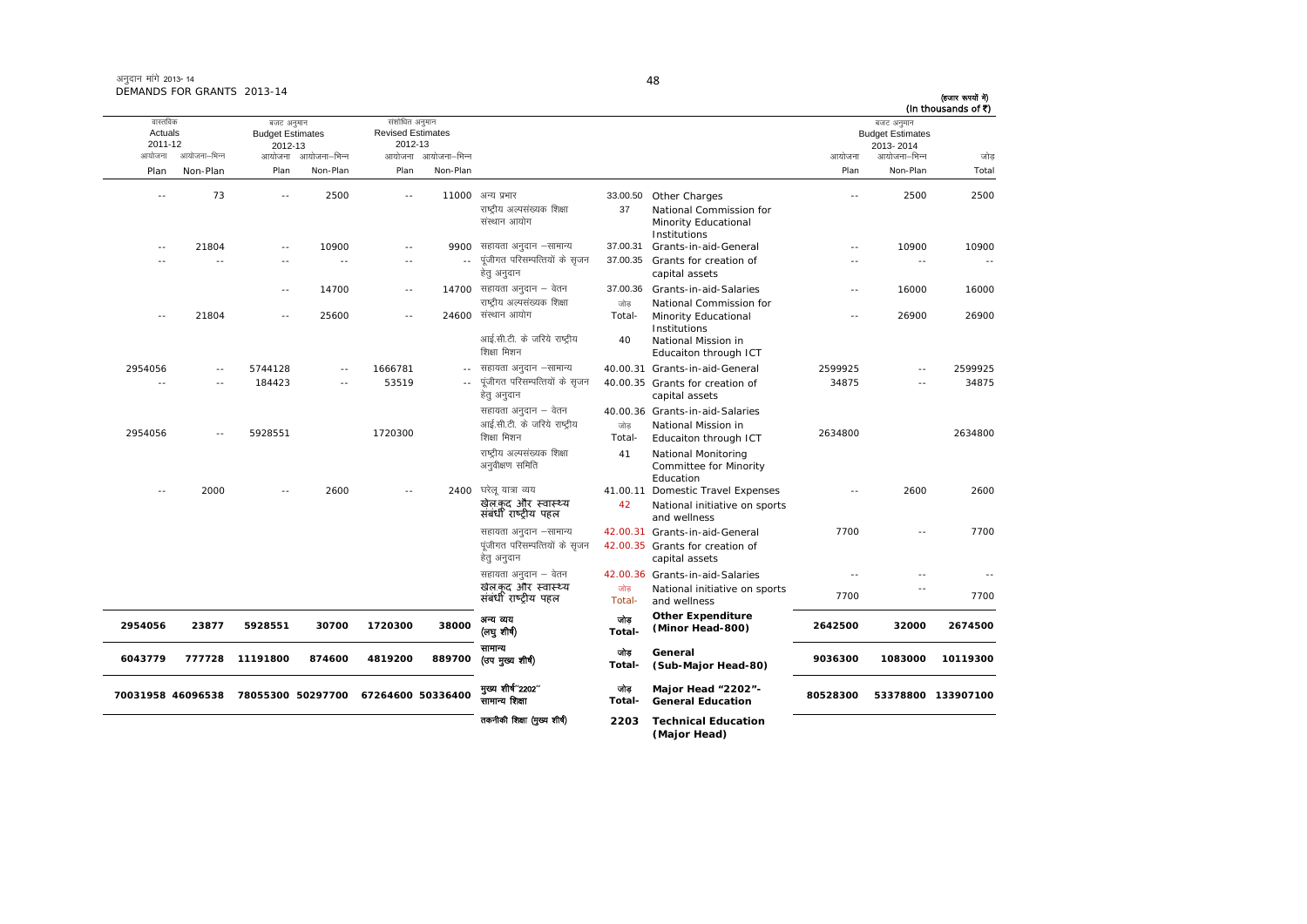मांग सं0 60 उच्चतर शिक्षा विभाग DEMAND No. 60-Department of Higher Education

| वास्तविक<br>Actuals<br>2011-12<br>आयोजना | आयोजना–भिन्न         | बजट अनुमान<br><b>Budget Estimates</b><br>2012-13<br>आयोजना | आयोजना–भिन्न             | संशोधित अनुमान<br><b>Revised Estimates</b><br>2012-13 | आयोजना आयोजना-भिन्न |                                                                                          |                  |                                                                                                                | बजट अनुमान<br><b>Budget Estimates</b><br>2013-2014<br>आयोजना<br>आयोजना–भिन्न |               |              |
|------------------------------------------|----------------------|------------------------------------------------------------|--------------------------|-------------------------------------------------------|---------------------|------------------------------------------------------------------------------------------|------------------|----------------------------------------------------------------------------------------------------------------|------------------------------------------------------------------------------|---------------|--------------|
| Plan                                     | Non-Plan             | Plan                                                       | Non-Plan                 | Plan                                                  | Non-Plan            |                                                                                          |                  |                                                                                                                | Plan                                                                         | Non-Plan      | जोड<br>Total |
|                                          |                      |                                                            |                          |                                                       |                     | प्रशिक्षण (लघु शीर्ष)<br>राष्टीय तकनीकी शिक्षक प्रशिक्षण<br>तथा शोध संस्थान (उप शीर्ष)   | 00.003<br>02     | Training (Minor- Head)<br>National Institutes of<br><b>Technical Teachers Training</b><br>& Research (NITTTRs) |                                                                              |               |              |
| 68640                                    | 490000               | 85833                                                      | 142845                   | 85833                                                 | 142845              | सहायता अनुदान –सामान्य                                                                   |                  | 02.00.31 Grants-in-aid-General                                                                                 | 85833                                                                        | 154300        | 240133       |
| 114270                                   | $\sim$ $-$           | 159957                                                     | $\sim$ $-$               | 159957                                                | $\sim$              | पूंजीगत परिसम्पत्तियों के सुजन<br>हेत् अनुदान                                            |                  | 02.00.35 Grants for creation of<br>capital assets                                                              | 158167                                                                       | $\sim$ $\sim$ | 158167       |
|                                          |                      | $\sim$ $-$                                                 | 465255                   | $\sim$ $-$                                            |                     | 405255 सहायता अनुदान – वेतन<br>राष्ट्रीय तकनीकी शिक्षक प्रशिक्षण                         | जोड              | 02.00.36 Grants-in-aid-Salaries<br>National Institutes of                                                      | $\sim$ $\sim$                                                                | 461100        | 461100       |
| 182910                                   | 490000               | 245790                                                     | 608100                   | 245790                                                | 548100              | तथा शोध संस्थान (उप शीर्ष)                                                               | Total-           | <b>Technical Teachers Training</b><br>& Research (NITTTRs)                                                     | 244000                                                                       | 615400        | 859400       |
|                                          |                      |                                                            |                          |                                                       |                     | प्रशिक्षुता प्रशिक्षण बोर्ड, बम्बई,<br>कलकत्ता, कानपुर और चेन्नई                         | 05               | Board of Appren-ticeship<br>Training, Bombay,<br>Calcutta, Kanpur and<br>Chennai                               |                                                                              |               |              |
| 17175                                    | 68450                | 23270                                                      | 27800                    | 9851                                                  |                     | 27800 सहायता अनुदान -सामान्य                                                             |                  | 05.00.31 Grants-in-aid-General                                                                                 | 27000                                                                        | 30300         | 57300        |
| ٠.                                       | $\sim$               | 100                                                        | $\overline{\phantom{a}}$ | 42                                                    | $\sim$ $-$          | पूंजीगत परिसम्पत्तियों के सृजन<br>हेत् अनुदान                                            |                  | 05.00.35 Grants for creation of<br>capital assets                                                              | 100                                                                          | ٠.            | 100          |
|                                          |                      | $\sim$ $\sim$                                              | 70000                    | $\overline{\phantom{a}}$                              |                     | $68900$ सहायता अनुदान – वेतन<br>प्रशिक्षुता प्रशिक्षण बोर्ड, बम्बई,                      | जोड              | 05.00.36 Grants-in-aid-Salaries<br>Board of Appren-ticeship                                                    | $\sim$ $\sim$                                                                | 74400         | 74400        |
| 17175                                    | 68450                | 23370                                                      | 97800                    | 9893                                                  | 96700               | कलकत्ता, कानपुर और चेन्नई                                                                | Total-           | Training, Bombay,<br>Calcutta, Kanpur and<br>Chennai                                                           | 27100                                                                        | 104700        | 131800       |
| 252951                                   |                      | 326967                                                     | 182200                   | 271461                                                | 182200              | प्रषिक्षुता प्रशिक्षण के लिए<br>छात्रवृत्ति और वृत्तिका कार्यक्रम                        | 09               | Programme for Appr-<br>enticeship Training<br>Scholarships and Stipends<br>(Sub Head)                          | 379700                                                                       | 182200        | 561900       |
|                                          | 182200<br>$\sim$ $-$ | 104                                                        | $\sim$                   | 86                                                    | $\sim$ $-$          | छात्रवृत्ति ∕ वृत्तिका<br>पूंजीगत परिसम्पत्तियों के सृजन<br>हेत् अनुदान                  |                  | 09.00.34 Scholarships / Stipends<br>09.00.35 Grants for creation of<br>capital assets                          |                                                                              | ۵.            |              |
| 252951                                   | 182200               | 327071                                                     | 182200                   | 271547                                                | 182200              | सहायता अनुदान – वेतन<br>प्रषिक्षता प्रशिक्षण के लिए<br>छात्रवृत्ति और वृत्तिका कार्यक्रम | जोड<br>Total-    | 09.00.36 Grants-in-aid-Salaries<br>Programme for Appr-<br>enticeship Training<br>Scholarships and Stipends     | 379700                                                                       | 182200        | 561900       |
| 453036                                   | 740650               | 596231                                                     | 888100                   | 527230                                                | 827000              | प्रशिक्षण (लघुशीर्ष)                                                                     | जोड              | (Sub Head)<br><b>Training</b>                                                                                  | 650800                                                                       | 902300        | 1553100      |
|                                          |                      |                                                            |                          |                                                       |                     | तकनीकी शिक्षा के लिए<br>विश्वविद्यालय को सहायता<br>(लघुशीर्ष)                            | Total-<br>00.102 | (Minor Head-00.003)<br>Assistance to<br><b>Universities for</b><br><b>Technical Education</b><br>(Minor-Head)  |                                                                              |               |              |

49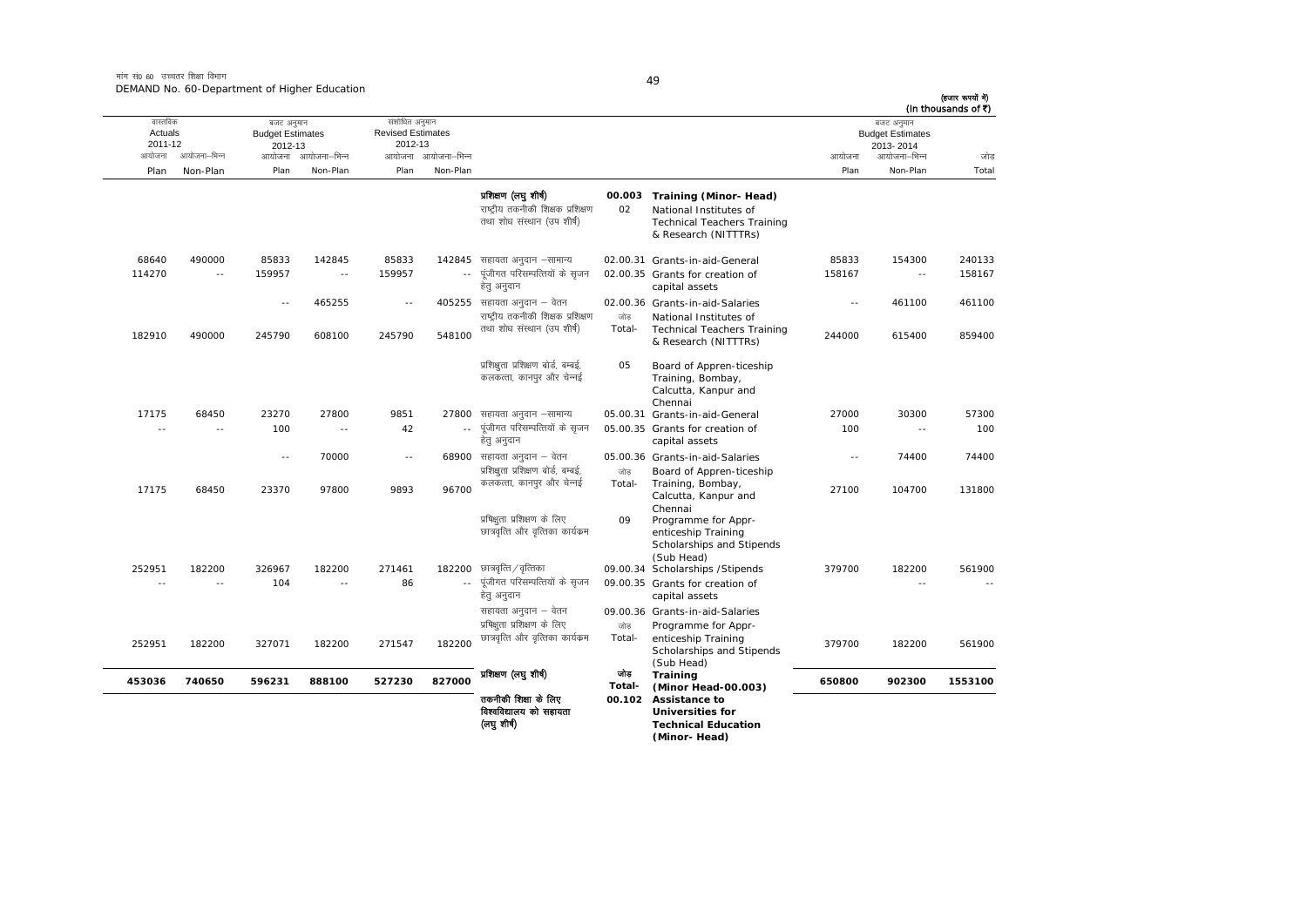|                                                          | VIANUS I UN GIVANIS ZUIS-I <del>T</del> |                                                                            |          |                                                                              |          |                                                  |    |                                                                   |        |                                                                    | (हजार रूपयों में)<br>(In thousands of ₹) |
|----------------------------------------------------------|-----------------------------------------|----------------------------------------------------------------------------|----------|------------------------------------------------------------------------------|----------|--------------------------------------------------|----|-------------------------------------------------------------------|--------|--------------------------------------------------------------------|------------------------------------------|
| वास्तविक<br>Actuals<br>2011-12<br>आयोजना–भिन्न<br>आयोजना |                                         | बजट अनुमान<br><b>Budget Estimates</b><br>2012-13<br>आयोजना–भिन्न<br>आयोजना |          | संशोधित अनुमान<br><b>Revised Estimates</b><br>2012-13<br>आयोजना आयोजना–भिन्न |          |                                                  |    |                                                                   | आयोजना | बजट अनुमान<br><b>Budget Estimates</b><br>2013-2014<br>आयोजना–भिन्न | जोर                                      |
| Plan                                                     | Non-Plan                                | Plan                                                                       | Non-Plan | Plan                                                                         | Non-Plan |                                                  |    |                                                                   | Plan   | Non-Plan                                                           | Tota                                     |
|                                                          |                                         |                                                                            |          |                                                                              |          | भारतीय विज्ञान संस्थान, बंगलौर<br>को अनुदान      | 02 | Grants to Indian Institute<br>of Science, Bangalore (Sub<br>Head) |        |                                                                    |                                          |
| 434000                                                   | 2235300                                 | 348750                                                                     | 720672   | 581250                                                                       |          | 720672 सहायता अनुदान –सामान्य                    |    | 02.00.31 Grants-in-aid-General                                    |        |                                                                    |                                          |
| 604500                                                   | $\sim$ $-$                              | 813750                                                                     | $- -$    | 813750                                                                       |          | -- पूंजीगत परिसम्पत्तियों के सुजन<br>हेत् अनुदान |    | 02.00.35 Grants for creation of<br>capital assets                 |        |                                                                    |                                          |
|                                                          |                                         | $- -$                                                                      | 1464628  | $\sim$ $-$                                                                   |          | 1464628 सहायता अनुदान – वेतन                     |    | 02.00.36 Grants-in-aid-Salaries                                   |        |                                                                    |                                          |

|         |               |         | 1464628 |         |            | 1464628 सहायता अनुदान – वेतन                                            |               | 02.00.36 Grants-in-aid-Salaries                                                                       |
|---------|---------------|---------|---------|---------|------------|-------------------------------------------------------------------------|---------------|-------------------------------------------------------------------------------------------------------|
| 1038500 | 2235300       | 1162500 | 2185300 | 1395000 |            | भारतीय विज्ञान संस्थान, बंगलौर<br>2185300 को अनुदान                     | जोड<br>Total- | Grants to Indian Institute<br>of Science, Bangalore (Sub<br>Head)                                     |
| 1038500 | 2235300       | 1162500 | 2185300 | 1395000 | 2185300    | तकनीकी शिक्षा के लिए<br>विश्वविद्यालयों को सहायता<br>(लघु शीष)          | তাৰ<br>Total- | Assistance to<br><b>Universities for</b><br><b>Technical Education</b><br>(Minor Head-00.102)         |
|         |               |         |         |         |            | पॉलिटेक्नीक (लघु शीर्ष)                                                 |               | 00.105 Polytechnics                                                                                   |
|         |               |         |         |         |            | गुणवत्ता सुधार का कार्यक्रम<br>सामुदायिक पॉलिटेक्नीकों के<br>लिए अनुदान | 04            | (Minor-Head)<br><b>Grants for Quality</b><br>Improvement Programme -<br><b>Community Polytechnics</b> |
| 2666    | $\sim$ $-$    | 5682    |         | 5052    | $- -$      | सहायता अनुदान –सामान्य                                                  |               | 04.00.31 Grants-in-aid-General                                                                        |
|         |               | 1895    |         |         |            | पूंजीगत परिसम्पत्तियों के सृजन<br>हेत् अनुदान                           |               | 04.00.35 Grants for creation of<br>capital assets                                                     |
|         |               |         |         |         |            | सहायता अनुदान – वेतन<br>गणवत्ता सुधार का कार्यक्रम                      | जोड           | 04.00.36 Grants-in-aid-Salaries<br><b>Grants for Quality</b>                                          |
| 2666    |               | 7577    | $-1$    | 5052    |            | सामुदायिक पॉलिटेक्नीकों के<br>लिए अनुदान                                | Total-        | Improvement Programme -<br><b>Community Polytechnics</b>                                              |
|         |               |         |         |         |            | विकलांग व्यक्तियों के लिए<br>पॉलिटेक्नीक                                | 09            | Polytechnic for Disabled<br>Persons (Sub Head)                                                        |
| 22200   | $-$           | 31388   | $- -$   | 11160   | $- -$      | सहायता अनुदान –सामान्य                                                  |               | 09.00.31 Grants-in-aid-General                                                                        |
| $\sim$  |               | 3437    | $- -$   | 1222    | $\sim$ $-$ | पूंजीगत परिसम्पत्तियों के सृजन<br>हेतु अनुदान                           |               | 09.00.35 Grants for creation of<br>capital assets                                                     |
|         |               |         |         |         |            | सहायता अनुदान – वेतन                                                    |               | 09.00.36 Grants-in-aid-Salaries                                                                       |
| 22200   | $\sim$ $\sim$ | 34825   |         | 12382   | $-$        | विकलांग व्यक्तियों के लिए<br>पॉलिटेक्नीक                                | जोड<br>Total- | Polytechnic for Disabled<br>Persons (Sub Head)                                                        |
|         |               |         |         |         |            | मौजूदा पॉलिटेक्निकों का<br>उन्नयन / नए पोलीटेक्निकों की<br>स्थापना      | 13            | Upgradation of existing/<br>setting up of new<br>polytechnics                                         |
|         |               |         |         |         | $- -$      | सहायता अनुदान –सामान्य                                                  |               | 13.00.31 Grants-in-aid-General                                                                        |
|         |               | 155000  | ۰.      | 10850   |            | पूंजीगत परिसम्पत्तियों के सुजन<br>हेतु अनुदान                           |               | 13.00.35 Grants for creation of<br>capital assets                                                     |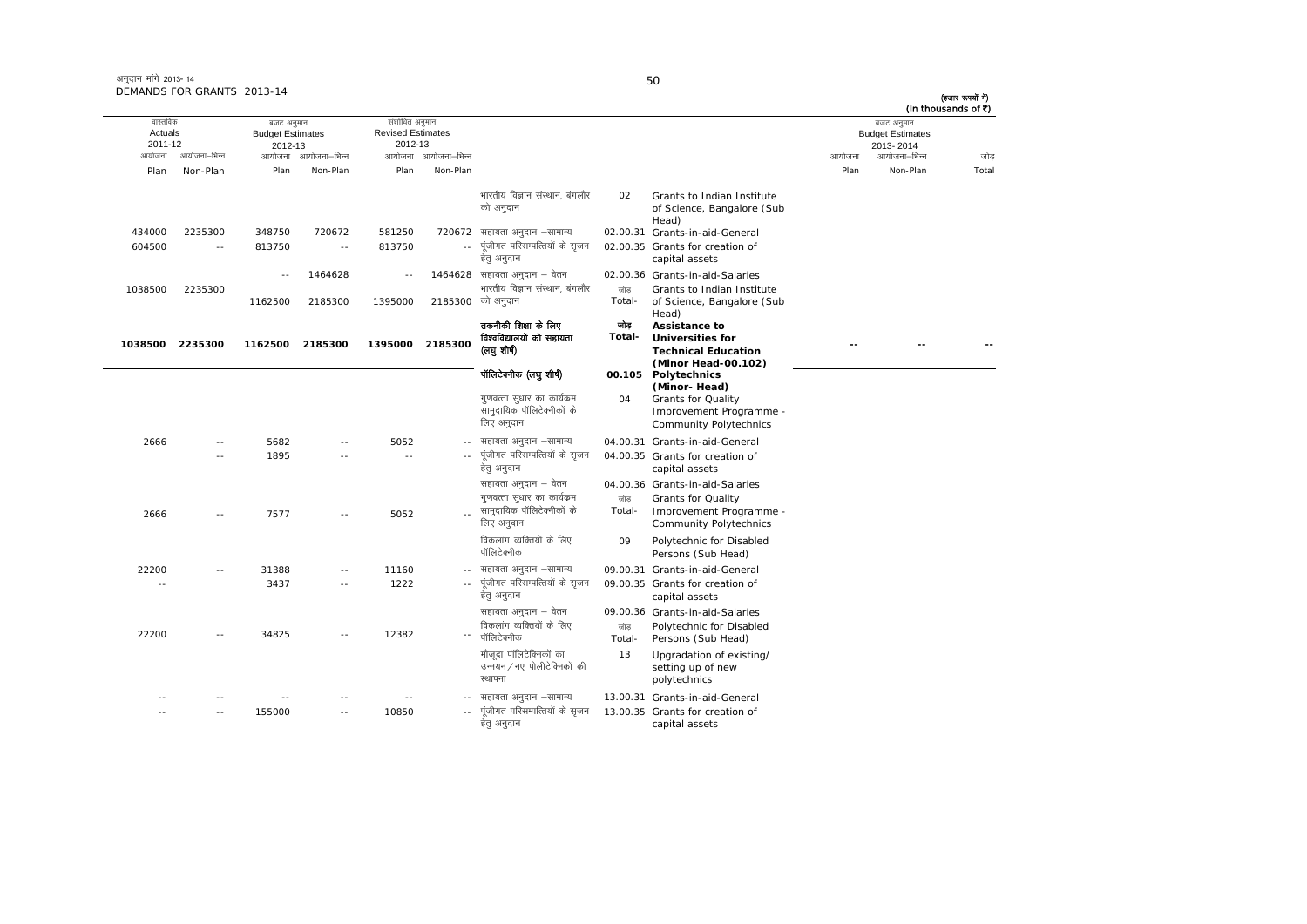मांग सं0 60 उच्चतर शिक्षा विभाग DEMAND No. 60-Department of Higher Education

| -<br>٠ |  |  |
|--------|--|--|

| वास्तविक           |                  | बजट अनुमान                         |              | संशोधित अनुमान                      |               |                                                                                          |               |                                                                                                  |                | बजट अनुमान                           | (हजार रूपयों में)<br>(In thousands of ₹) |
|--------------------|------------------|------------------------------------|--------------|-------------------------------------|---------------|------------------------------------------------------------------------------------------|---------------|--------------------------------------------------------------------------------------------------|----------------|--------------------------------------|------------------------------------------|
| Actuals<br>2011-12 |                  | <b>Budget Estimates</b><br>2012-13 |              | <b>Revised Estimates</b><br>2012-13 |               |                                                                                          |               |                                                                                                  |                | <b>Budget Estimates</b><br>2013-2014 |                                          |
| आयोजना             | आयोजना–भिन्न     | आयोजना                             | आयोजना–भिन्न | आयोजना                              | आयोजना–भिन्न  |                                                                                          |               |                                                                                                  | आयोजना         | आयोजना–भिन्न                         | जोड                                      |
| Plan               | Non-Plan         | Plan                               | Non-Plan     | Plan                                | Non-Plan      |                                                                                          |               |                                                                                                  | Plan           | Non-Plan                             | Total                                    |
|                    |                  | 155000                             |              | 10850                               |               | सहायता अनुदान – वेतन<br>मौजुदा पॉलिटेक्निकों का<br>उन्नयन/नए पोलीटेक्निकों की<br>स्थापना | जोड<br>Total- | 13.00.36 Grants-in-aid-Salaries<br>Upgradation of existing/<br>setting up of new<br>polytechnics |                |                                      |                                          |
|                    |                  |                                    |              |                                     |               | पॉलिटेक्नीक में महिला छात्रावास                                                          | 14            | Women's Hostel in<br>Polytechnics                                                                |                |                                      |                                          |
|                    |                  |                                    |              |                                     |               | सहायता अनुदान –सामान्य                                                                   |               | 14.00.31 Grants-in-aid-General                                                                   |                |                                      |                                          |
|                    |                  | 6975                               |              |                                     |               | पूंजीगत परिसम्पत्तियों के सृजन<br>हेत् अनुदान                                            |               | 14.00.35 Grants for creation of<br>capital assets                                                |                |                                      |                                          |
|                    |                  |                                    |              |                                     |               | सहायता अनुदान – वेतन                                                                     |               | 14.00.36 Grants-in-aid-Salaries                                                                  |                |                                      |                                          |
|                    |                  | 6975                               |              |                                     |               | पॉलिटेक्नीक में महिला छात्रावास                                                          | जोड<br>Total- | Women's Hostel in<br>Polytechnics                                                                |                |                                      |                                          |
|                    |                  |                                    |              |                                     |               | राज्यों में पॉलिटेक्निकों के<br>लिए सहायता                                               | 16            | Support for the<br>Polytechnics in the States                                                    |                |                                      |                                          |
|                    |                  |                                    |              |                                     |               | सहायता अनुदान –सामान्य<br>पूंजीगत परिसम्पत्तियों के सृजन<br>हेतु अनुदान                  |               | 16.00.31 Grants-in-aid-General<br>16.00.35 Grants for creation of<br>capital assets              | 11625<br>93000 | $\overline{\phantom{a}}$<br>$\sim$   | 11625<br>93000                           |
|                    |                  |                                    |              |                                     |               | राज्यों में पॉलिटेक्निकों के<br>लिए सहायता                                               | जोड<br>Total- | Support for the<br>Polytechnics in the States                                                    | 104625         | $\sim$                               | 104625                                   |
| 24866              | $-$              | 204377                             | $\sim$       | 28284                               |               | पॉलिटेक्नीक (लघु शीर्ष)                                                                  | जोड<br>Total- | <b>Polytechnics</b><br>(Minor Head-00.105)                                                       | 104625         | $-$                                  | 104625                                   |
|                    |                  |                                    |              |                                     |               | इंजीनियरी, तकनीकी कॉलेज<br>और संस्थान<br>(लघु शीर्ष)                                     |               | 00.112 Engineering, Technical<br><b>Colleges and Institutes</b><br>(Minor Head)                  |                |                                      |                                          |
|                    |                  |                                    |              |                                     |               | भारतीय प्रौद्योगिकी संस्थानों को<br>अनुदान (उप शीर्ष)                                    | 05            | Indian Institutes of<br>Technology (Sub-Head)                                                    |                |                                      |                                          |
|                    | 1265050 11189400 | 1014545                            | 3163098      | 1061045                             | 4338998       | सहायता अनुदान –सामान्य                                                                   |               | 05.00.31 Grants-in-aid-General                                                                   | 2580750        | 5010300                              | 7591050                                  |
| 8065950            | a a              | 7355455                            | $\sim$       | 8331955                             | $\sim$ $\sim$ | पूंजीगत परिसम्पत्तियों के सृजन<br>हेतु अनुदान                                            |               | 05.00.35 Grants for creation of<br>capital assets                                                | 14050750       | $\sim$ $\sim$                        | 14050750                                 |
|                    |                  |                                    | 8817002      | $\sim$ $\sim$                       |               | 8817002 सहायता अनुदान – वेतन                                                             |               | 05.00.36 Grants-in-aid-Salaries                                                                  | 573500         | 9490600                              | 10064100                                 |
|                    | 9331000 11189400 | 8370000                            | 11980100     | 9393000                             | 13156000      | भारतीय प्रौद्योगिकी संस्थानों को<br>अनुदान (उप शीर्ष)                                    | जोड<br>Total- | Indian Institutes of<br>Technology (Sub-Head)                                                    | 17205000       | 14500900                             | 31705900                                 |
|                    |                  |                                    |              |                                     |               | भारतीय प्रबंध संस्थान (उप शीर्ष)                                                         | 09            | Indian Institutes of<br>Management (Sub-Head)                                                    |                |                                      |                                          |
| 349502             |                  | 285819                             | 122800       | 278197                              | 65500         | सहायता अनुदान –सामान्य                                                                   |               | 09.00.31 Grants-in-aid-General                                                                   | 548043         | 124300                               | 672343                                   |
| 1316698            |                  | 527931                             | $\sim$ $-$   | 513853                              |               | पूंजीगत परिसम्पत्तियों के सृजन<br>हेत् अनुदान                                            |               | 09.00.35 Grants for creation of<br>capital assets                                                | 1929517        | $\sim$                               | 1929517                                  |
|                    |                  |                                    | 262400       | $\sim$ $-$                          |               | $261400$ सहायता अनुदान - वेतन                                                            |               | 09.00.36 Grants-in-aid-Salaries                                                                  | 88040          | 263500                               | 351540                                   |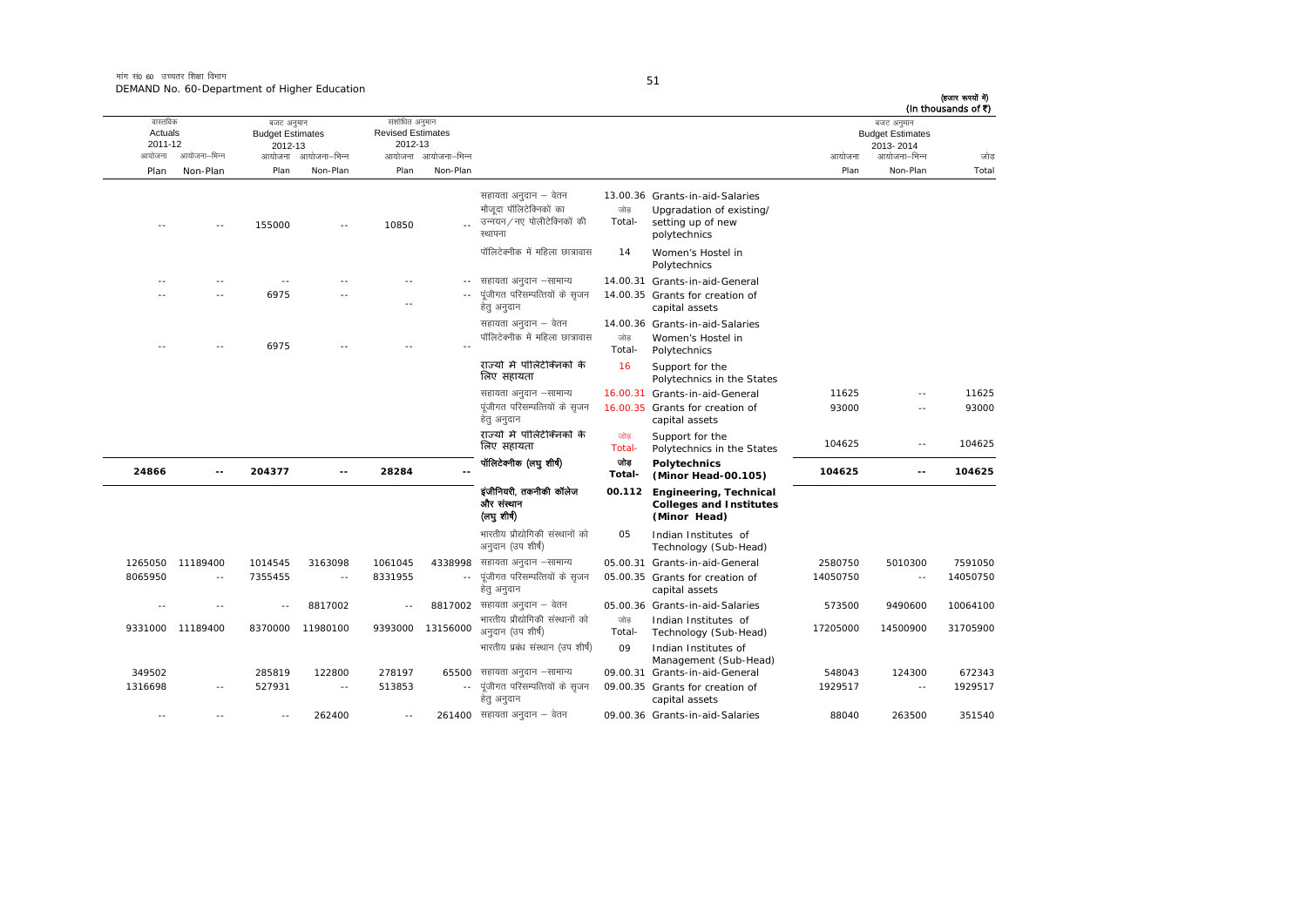|                                          |               |                                                  |                          |                                                       |                          |                                                                                                                    |                      |                                                                                                                        |                          |                                                                    | (In thousands of ₹) |
|------------------------------------------|---------------|--------------------------------------------------|--------------------------|-------------------------------------------------------|--------------------------|--------------------------------------------------------------------------------------------------------------------|----------------------|------------------------------------------------------------------------------------------------------------------------|--------------------------|--------------------------------------------------------------------|---------------------|
| वास्तविक<br>Actuals<br>2011-12<br>आयोजना | आयोजना–भिन्न  | बजट अनुमान<br><b>Budget Estimates</b><br>2012-13 | आयोजना आयोजना-भिन्न      | संशोधित अनुमान<br><b>Revised Estimates</b><br>2012-13 | आयोजना आयोजना-भिन्न      |                                                                                                                    |                      |                                                                                                                        | आयोजना                   | बजट अनुमान<br><b>Budget Estimates</b><br>2013-2014<br>आयोजना–भिन्न | जोड                 |
| Plan                                     | Non-Plan      | Plan                                             | Non-Plan                 | Plan                                                  | Non-Plan                 |                                                                                                                    |                      |                                                                                                                        | Plan                     | Non-Plan                                                           | Total               |
| 1666200                                  | $\sim$        | 813750                                           | 385200                   | 792050                                                | 326900                   | भारतीय प्रबंध संस्थान (उप शीर्ष)<br>राष्ट्रीय औद्योगिक इंजीनियरी<br>प्रशिक्षण संस्थान, मुम्बई                      | जोड़<br>Total-<br>16 | Indian Institutes of<br>Management (Sub-Head)<br>National Institute of<br>Industrial Engineering                       | 2565600                  | 387800                                                             | 2953400             |
|                                          |               |                                                  |                          |                                                       |                          |                                                                                                                    |                      | Mumbai (Sub Head)                                                                                                      |                          |                                                                    |                     |
| 10682                                    | 254300        | 25571                                            | 69964                    | 4146                                                  |                          | 69964 सहायता अनुदान -सामान्य                                                                                       | 16.00.31             | Grants-in-aid-General                                                                                                  | 15500                    | 73000                                                              | 88500               |
| 121068                                   | $\sim$ $-$    | 261129                                           | $\overline{\phantom{a}}$ | 42348                                                 | $\overline{\phantom{a}}$ | पूंजीगत परिसम्पत्तियों के सृजन<br>हेतु अनुदान                                                                      | 16.00.35             | Grants for creation of<br>capital assets                                                                               | 31000                    | $\sim$ $-$                                                         | 31000               |
|                                          |               | ٠.                                               | 236736                   | $\sim$ $-$                                            |                          | 184936 सहायता अनुदान – वेतन                                                                                        | 16.00.36             | Grants-in-aid-Salaries                                                                                                 | $\overline{\phantom{a}}$ | 199700                                                             | 199700              |
| 131750                                   | 254300        | 286700                                           | 306700                   | 46494                                                 | 254900                   | राष्ट्रीय औद्योगिक इंजीनियरी<br>प्रशिक्षण संस्थान, मुम्बई<br>राष्ट्रीय ढलाई एवं कढाई<br>प्रौद्योगिकी संस्थान, रॉची | जोड<br>Total-<br>17  | National Institute of<br>Industrial Engineering<br>Mumbai (Sub Head)<br>National Institute for<br>Foundry and Forge    | 46500                    | 272700                                                             | 319200              |
| 21700                                    | 131700        | 24800                                            | 55862                    | 24800                                                 | 64762                    | सहायता अनुदान –सामान्य                                                                                             | 17.00.31             | Technology, Ranchi<br>Grants-in-aid-General                                                                            |                          |                                                                    |                     |
| 86800                                    | $\sim$ $-$    | 99200                                            | $\sim$ $-$               | 161200                                                | $\sim$ $\sim$            | पूंजीगत परिसम्पत्तियों के सृजन<br>हेत् अनुदान                                                                      | 17.00.35             | Grants for creation of<br>capital assets                                                                               |                          |                                                                    |                     |
| ٠.                                       | $\sim$ $-$    | $\sim$                                           | 85238                    | $\overline{a}$                                        |                          | 144538 सहायता अनुदान – वेतन                                                                                        | 17.00.36             | Grants-in-aid-Salaries                                                                                                 |                          |                                                                    |                     |
| 108500                                   | 131700        | 124000                                           | 141100                   | 186000                                                | 209300                   | राष्ट्रीय ढलाई एवं कढ़ाई<br>प्रौद्योगिकी संस्थान, रॉची<br>योजना एवं वास्तु शिल्प<br>विद्यालय, नई दिल्ली            | जोड<br>Total-<br>18  | National Institute for<br>Foundry and Forge<br>Technology, Ranchi<br>School of Planning and<br>Architecture (Sub Head) |                          |                                                                    |                     |
| 15500                                    | 179800        | 15500                                            | 44200                    | 9750                                                  |                          | 44200 सहायता अनुदान -सामान्य                                                                                       | 18.00.31             | Grants-in-aid-General                                                                                                  |                          |                                                                    |                     |
| 62000                                    | $\sim$ $\sim$ | 62000                                            | $\sim$ $\sim$            | 38998                                                 | $\sim$ $\sim$            | पूंजीगत परिसम्पत्तियों के सृजन<br>हेत् अनुदान                                                                      | 18.00.35             | Grants for creation of<br>capital assets                                                                               |                          |                                                                    |                     |
| ٠.                                       | $\sim$ $-$    | $\sim$                                           | 150000                   | $\overline{\phantom{a}}$                              |                          | 150000 सहायता अनुदान – वेतन                                                                                        | 18.00.36             | Grants-in-aid-Salaries                                                                                                 |                          |                                                                    |                     |
| 77500                                    | 179800        | 77500                                            | 194200                   | 48748                                                 | 194200                   | योजना एवं वास्त् शिल्प<br>विद्यालय, नई दिल्ली                                                                      | जोड<br>Total-        | School of Planning and<br>Architecture (Sub Head)                                                                      |                          |                                                                    |                     |
|                                          |               |                                                  |                          |                                                       |                          | संतलोंगोवाल इंजीनियरी और<br>प्रौद्योगिकी संस्थान                                                                   | 19                   | Sant Longowal Institute of<br>Engineering and<br>Technology (Sub Head)                                                 |                          |                                                                    |                     |
| $\sim$ $-$                               | 259400        | 24800                                            | 20000                    | 16306                                                 |                          | 20000 सहायता अनुदान -सामान्य                                                                                       | 19.00.31             | Grants-in-aid-General                                                                                                  |                          |                                                                    |                     |
| 55800                                    | $\sim$ $-$    | 99200                                            | $\sim$ $\sim$            | 65224                                                 |                          | पूंजीगत परिसम्पत्तियों के सृजन<br>हेत् अनुदान                                                                      | 19.00.35             | Grants for creation of<br>capital assets                                                                               |                          |                                                                    |                     |
|                                          |               | 44                                               | 258600                   | $\overline{\phantom{a}}$                              |                          | 225500 सहायता अनुदान – वेतन                                                                                        | 19.00.36             | Grants-in-aid-Salaries                                                                                                 |                          |                                                                    |                     |
| 55800                                    | 259400        | 124000                                           | 278600                   | 81530                                                 | 245500                   | संतलोंगोवाल इंजीनियरी और<br>प्रौद्योगिकी संस्थान<br>भारतीय सूचना प्रौद्योगिकीय                                     | जोड<br>Total-<br>21  | Sant Longowal Institute of<br>Engineering and<br>Technology (Sub Head)<br>Indian Institute of                          |                          |                                                                    |                     |
|                                          |               |                                                  |                          |                                                       |                          | संस्थान, इलाहाबाद                                                                                                  |                      | Information Technology,<br>Allahabad (Sub Head)                                                                        |                          |                                                                    |                     |
| 139500                                   | 140000        | 155000                                           | 42500                    | 116300                                                |                          | 42500 सहायता अनुदान –सामान्य                                                                                       | 21.00.31             | Grants-in-aid-General                                                                                                  |                          |                                                                    |                     |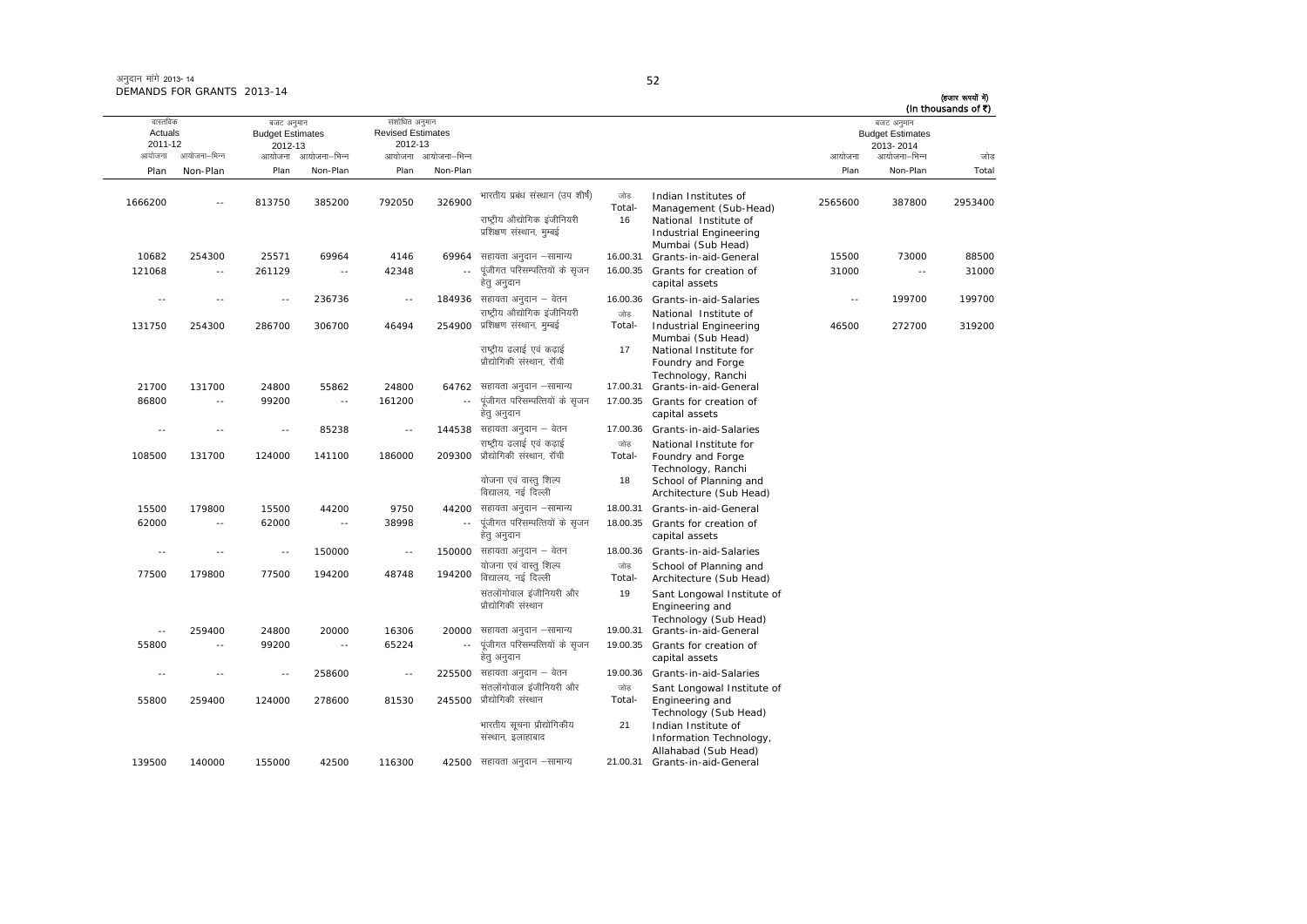| (In thousands of ₹) | बजट अनुमान                           |            |                                                                                                         |                     |                                                                                           |                     | संशोधित अनुमान                      |                          | बजट अनुमान                         |               | वास्तविक                 |
|---------------------|--------------------------------------|------------|---------------------------------------------------------------------------------------------------------|---------------------|-------------------------------------------------------------------------------------------|---------------------|-------------------------------------|--------------------------|------------------------------------|---------------|--------------------------|
|                     | <b>Budget Estimates</b><br>2013-2014 |            |                                                                                                         |                     |                                                                                           |                     | <b>Revised Estimates</b><br>2012-13 |                          | <b>Budget Estimates</b><br>2012-13 |               | Actuals<br>2011-12       |
| जोड                 | आयोजना–भिन्न                         | आयोजना     |                                                                                                         |                     |                                                                                           | आयोजना आयोजना-भिन्न |                                     | आयोजना आयोजना-भिन्न      |                                    | आयोजना–भिन्न  | आयोजना                   |
| Total               | Non-Plan                             | Plan       |                                                                                                         |                     |                                                                                           | Non-Plan            | Plan                                | Non-Plan                 | Plan                               | Non-Plan      | Plan                     |
|                     |                                      |            | 21.00.35 Grants for creation of<br>capital assets                                                       |                     | पूंजीगत परिसम्पत्तियों के सृजन<br>हेत् अनुदान                                             | $\sim$ $\sim$       | 426200                              | $\sim$                   | 232500                             | $\sim$        | 286750                   |
|                     |                                      |            | Grants-in-aid-Salaries                                                                                  | 21.00.36            | 108500 सहायता अनुदान – वेतन<br>भारतीय सुचना प्रौद्योगिकीय                                 |                     | $\overline{a}$                      | 116200                   | $\sim$                             | $\sim$ $\sim$ | $\overline{\phantom{a}}$ |
|                     |                                      |            | Indian Institute of<br>Information Technology,<br>Allahabad (Sub Head)<br>Indian School of Mines,       | जोड<br>Total-<br>22 | 151000 संस्थान, इलाहाबाद<br>भारतीय खनन स्कूल, धनबाद                                       |                     | 542500                              | 158700                   | 387500                             | 140000        | 426250                   |
|                     |                                      |            | Dhanbad (Sub Head)                                                                                      |                     |                                                                                           |                     |                                     |                          |                                    |               |                          |
| 249175              | 121300                               | 127875     | Grants-in-aid-General                                                                                   | 22.00.31            | सहायता अनुदान –सामान्य                                                                    | 113900              | 127875                              | 78500                    | 127875                             | 433100        | 116250                   |
| 724625              | $\sim$ $-$                           | 724625     | Grants for creation of<br>capital assets                                                                | 22.00.35            | पूंजीगत परिसम्पत्तियों के सृजन<br>हेत् अनुदान                                             | $\sim$ $\sim$       | 918325                              | $\sim$ $\sim$            | 724625                             | $\sim$ $-$    | 658750                   |
| 459600              | 459600                               | $\sim$ $-$ | Grants-in-aid-Salaries                                                                                  | 22.00.36            | $425600$ सहायता अनुदान – वेतन                                                             |                     | $\sim$ $-$                          | 387500                   | $\sim$ $-$                         | $\sim$ $\sim$ | $\sim$ $-$               |
| 1433400             | 580900                               | 852500     | Indian School of Mines,<br>Dhanbad (Sub Head)<br>Indian Institute of                                    | जोड<br>Total-<br>23 | भारतीय खनन स्कूल, धनबाद<br>भारतीय सूचना प्रौद्योगिकीय एवं                                 | 539500              | 1046200                             | 466000                   | 852500                             | 433100        | 775000                   |
|                     |                                      |            | Information Technology &<br>Management, Gwalior<br>Grants-in-aid-General                                | 23.00.31            | प्रबंध संस्थान, ग्वालियर<br>सहायता अनुदान –सामान्य                                        | 38200               | 108480                              | 38000                    | 108480                             | 93800         | 93000                    |
|                     |                                      |            | Grants for creation of<br>capital assets                                                                | 23.00.35            | पूंजीगत परिसम्पत्तियों के सृजन<br>हेत् अनुदान                                             | $\sim$ $\sim$       | 162720                              | $\sim$ $\sim$            | 162720                             | $\sim$ $\sim$ | 139500                   |
|                     |                                      |            | Grants-in-aid-Salaries                                                                                  | 23.00.36            | $60000$ सहायता अनुदान – वेतन                                                              |                     | $\sim$ $-$                          | 60300                    | $-$                                | $\sim$ $\sim$ | $\sim$                   |
|                     |                                      |            | Indian Institute of<br>Information Technology &                                                         | जोड<br>Total-       | भारतीय सूचना प्रौद्योगिकीय एवं<br>प्रबंध संस्थान, ग्वालियर                                | 98200               | 271200                              | 98300                    | 271200                             | 93800         | 232500                   |
|                     |                                      |            | Management, Gwalior<br>Indian National Digital<br>Library in Engineering<br>Science and Technology      | 33                  | इंजीनियरी विज्ञान तथा<br>प्रौद्योगिकी में भारतीय राष्ट्रीय<br>डिजिटल पुस्तकालय कंर्सोटियम |                     |                                     |                          |                                    |               |                          |
| 263400              | 263400                               | $\sim$     | (INDEST) Consortium<br>Grants-in-aid-General                                                            | 33.00.31            | सहायता अनुदान –सामान्य                                                                    | 263400              | $\sim$                              | 263400                   |                                    | 380000        |                          |
|                     | $\sim$ $\sim$                        | - -        | Grants-in-aid-Salaries                                                                                  | 33.00.36            | सहायता अनुदान – वेतन                                                                      |                     |                                     |                          |                                    |               |                          |
|                     |                                      |            | Indian National Digital                                                                                 | जोड                 | इंजीनियरी विज्ञान तथा                                                                     |                     |                                     |                          |                                    |               |                          |
| 263400              | 263400                               | $-$        | Library in Engineering<br>Science and Technology<br>(INDEST) Consortium                                 | Total-              | प्रौद्योगिकी में भारतीय राष्ट्रीय<br>डिजिटल पुस्तकालय कंर्सोटियम                          | 263400              | Ξ.                                  | 263400                   | $\sim$                             | 380000        |                          |
|                     |                                      |            | Indian Institute of<br>Information Technology,<br>Design and Manufacturing<br>at Kanchipuram (Sub Head) | 35                  | कांचीपुरम में भारतीय सुचना<br>प्रौद्योगिकी, डिजाइन तथा<br>विनिर्माण संस्थान (उपशीर्ष)     |                     |                                     |                          |                                    |               |                          |
|                     |                                      |            | 35.00.31 Grants-in-aid-General                                                                          |                     | सहायता अनुदान –सामान्य                                                                    |                     | 171120                              | $\overline{\phantom{a}}$ | 171120                             | $\sim$ $-$    | 108500                   |
|                     |                                      |            | 35.00.35 Grants for creation of<br>capital assets                                                       |                     | पूंजीगत परिसम्पत्तियों के सृजन<br>हेत् अनुदान                                             |                     | 434000                              | $\sim$                   | 434000                             | $\sim$        | 472700                   |
|                     |                                      |            | 35.00.36 Grants-in-aid-Salaries                                                                         |                     | -- सहायता अनुदान - वेतन                                                                   |                     | 14880                               | $\sim$ $\sim$            | 14880                              |               |                          |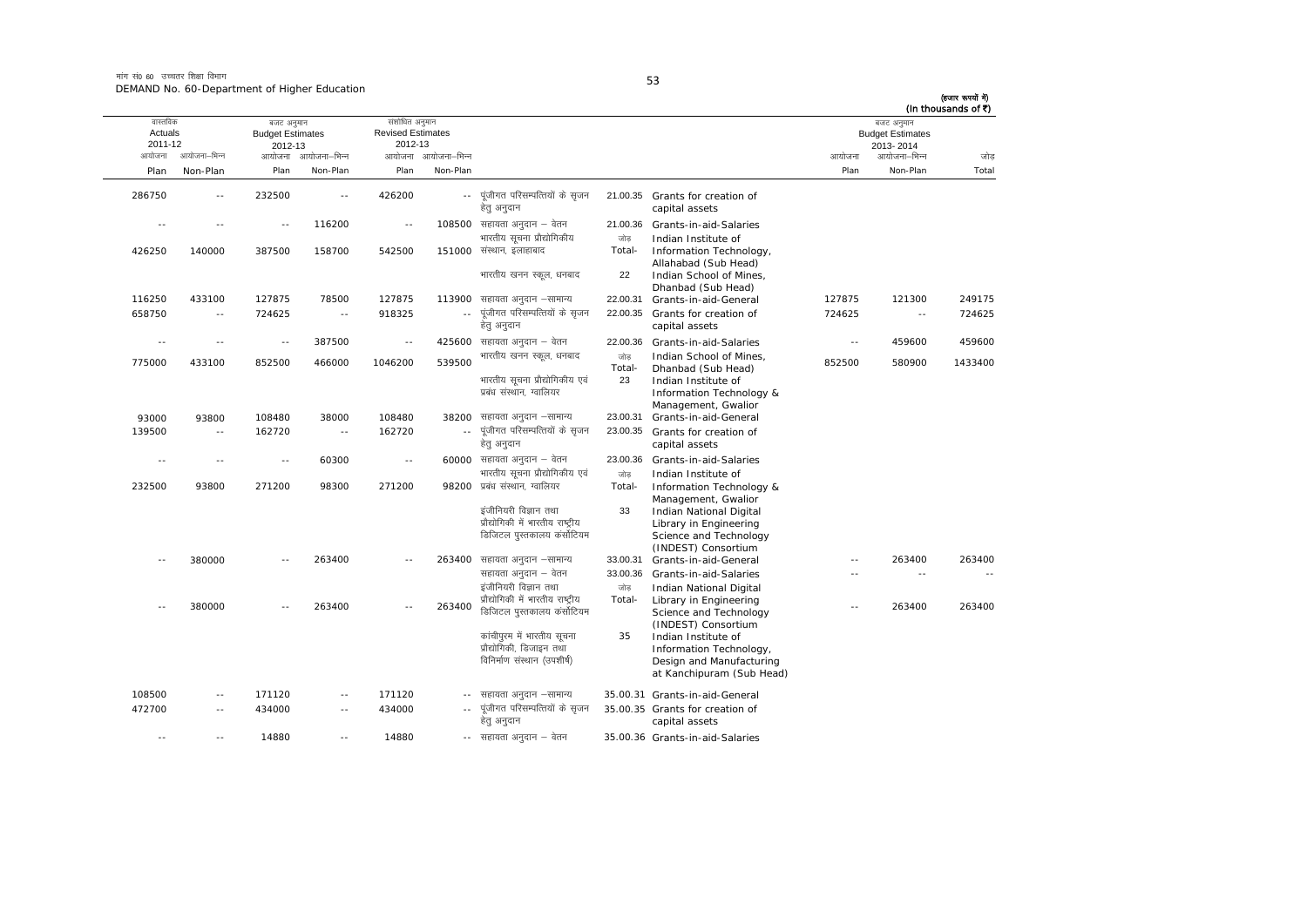| (In thousands of ₹) | बजट अनुमान<br><b>Budget Estimates</b> |        |                                                                                                         |               |                                                                                       |                     | संशोधित अनुमान<br><b>Revised Estimates</b><br>2012-13 |                     | बजट अनुमान<br><b>Budget Estimates</b> |              | वास्तविक<br>Actuals<br>2011-12 |
|---------------------|---------------------------------------|--------|---------------------------------------------------------------------------------------------------------|---------------|---------------------------------------------------------------------------------------|---------------------|-------------------------------------------------------|---------------------|---------------------------------------|--------------|--------------------------------|
| जोड़                | 2013-2014<br>आयोजना–भिन्न             | आयोजना |                                                                                                         |               |                                                                                       | आयोजना आयोजना-भिन्न |                                                       | आयोजना आयोजना-भिन्न | 2012-13                               | आयोजना–भिन्न | आयोजना                         |
| Total               | Non-Plan                              | Plan   |                                                                                                         |               |                                                                                       | Non-Plan            | Plan                                                  | Non-Plan            | Plan                                  | Non-Plan     | Plan                           |
|                     |                                       |        |                                                                                                         |               |                                                                                       |                     |                                                       |                     |                                       |              |                                |
|                     |                                       |        | Indian Institute of<br>Information Technology,<br>Design and Manufacturing<br>at Kanchipuram (Sub Head) | जोड<br>Total- | कांचीपुरम में भारतीय सूचना<br>प्रौद्योगिकी, डिजाइन तथा<br>विनिर्माण संस्थान (उपशीर्ष) | $\overline{a}$      | 620000                                                |                     | 620000                                | $\sim$ $-$   | 581200                         |
|                     |                                       |        | Indian Institute of<br>Information Technology at<br>Jabalpur (Sub Head)                                 | 36            | जबलपुर में भारतीय सूचना<br>प्रौद्योगिकी संस्थान (उपशीर्ष)                             |                     |                                                       |                     |                                       |              |                                |
|                     |                                       |        | 36.00.31 Grants-in-aid-General                                                                          |               | सहायता अनुदान –सामान्य                                                                | $- -$               | 57180                                                 | $\sim$              | 57180                                 | $\sim$ $-$   | 93000                          |
|                     |                                       |        | 36.00.35 Grants for creation of<br>capital assets                                                       |               | पूंजीगत परिसम्पत्तियों के सृजन<br>हेत् अनुदान                                         | $\sim$ $\sim$       | 399090                                                | $\sim$ $\sim$       | 244090                                | $\sim$ $-$   | 333200                         |
|                     |                                       |        | 36.00.36 Grants-in-aid-Salaries                                                                         |               | --   सहायता अनुदान – वेतन                                                             |                     | 47430                                                 | $\sim$ $-$          | 47430                                 | $\sim$ $-$   | $\sim$ $\sim$                  |
|                     |                                       |        | Indian Institute of                                                                                     | जोड           | जबलपुर में भारतीय सूचना                                                               |                     |                                                       |                     |                                       |              |                                |
|                     |                                       |        | Information Technology at<br>Jabalpur (Sub Head)                                                        | Total-        | प्रौद्योगिकी संस्थान (उपशीर्ष)                                                        |                     | 503700                                                | $\sim$              | 348700                                | $\sim$       | 426200                         |
|                     |                                       |        | Central Institute of<br>Technology (CIT), Kokrajhar                                                     | 37            | केन्द्रीय प्रौद्योगिकी संस्थान,<br>कोकराझार                                           |                     |                                                       |                     |                                       |              |                                |
|                     |                                       |        | 37.00.31 Grants-in-aid-General                                                                          |               | सहायता अनुदान –सामान्य                                                                |                     | 19                                                    |                     | 19                                    |              | 12920                          |
|                     |                                       |        | 37.00.35 Grants for creation of<br>capital assets                                                       |               | पूंजीगत परिसम्पत्तियों के सृजन<br>हेतु अनुदान                                         | $\sim$ $\sim$       | $\sim$ $\sim$                                         |                     | $\sim$ $\sim$                         |              | 25080                          |
|                     |                                       |        | 37.00.36 Grants-in-aid-Salaries                                                                         |               | सहायता अनुदान – वेतन                                                                  |                     |                                                       |                     |                                       |              |                                |
|                     |                                       |        | Central Institute of<br>Technology (CIT), Kokrajhar                                                     | जोड<br>Total- | केन्द्रीय प्रौद्योगिकी संस्थान.<br>कोकराझार                                           |                     | 19                                                    |                     | 19                                    |              | 38000                          |
|                     |                                       |        | Setting up of New Indian<br>Institues of Information<br>Technology (Sub Head)                           | 38            | नए भारतीय सूचना प्रौद्योगिकीय<br>संस्थान की स्थापना                                   |                     |                                                       |                     |                                       |              |                                |
|                     |                                       |        | 38.00.31 Grants-in-aid-General                                                                          |               | सहायता अनुदान –सामान्य                                                                |                     | 21373                                                 | $-$                 | 60113                                 | $\sim$ $-$   |                                |
|                     |                                       |        | 38.00.35 Grants for creation of<br>capital assets                                                       |               | पूंजीगत परिसम्पत्तियों के सृजन<br>हेतु अनुदान                                         | $\overline{a}$      | 40610                                                 | $\sim$ $\sim$       | 114216                                | $\sim$ $-$   | $\sim$                         |
|                     |                                       |        | 38.00.36 Grants-in-aid-Salaries<br>Setting up of New Indian<br>Institues of Information                 | जोड<br>Total- | सहायता अनुदान – वेतन<br>नए भारतीय सूचना प्रौद्योगिकीय<br>-- संस्थान की स्थापना        |                     | 61983                                                 |                     | 174329                                |              |                                |
|                     |                                       |        | Technology (Sub Head)<br>Setting up of New Schools<br>of Planning & Architecture<br>(Sub Head)          | 39            | नए योजना एवं वास्त् शिल्प<br>विद्यालय की स्थापना                                      |                     |                                                       |                     |                                       |              |                                |
| 163900              | 47700                                 | 116200 | 39.00.31 Grants-in-aid-General                                                                          |               | सहायता अनुदान -सामान्य                                                                | $- -$               | 69730                                                 | $\sim$              | 69730                                 | $\sim$ $-$   | 77500                          |
| 488250              | $\sim$ $\sim$                         | 488250 | 39.00.35 Grants for creation of<br>capital assets                                                       |               | पूंजीगत परिसम्पत्तियों के सृजन<br>हेतु अनुदान                                         | $\overline{a}$      | 472620                                                | $\sim$ $\sim$       | 162720                                | $\sim$ $-$   | 116250                         |
| 216250              | 162000                                | 54250  | 39.00.36 Grants-in-aid-Salaries                                                                         |               | -- सहायता अनुदान - वेतन                                                               |                     | 38750                                                 | $\sim$ $\sim$       | 38750                                 | $\sim$ $-$   | $\sim$                         |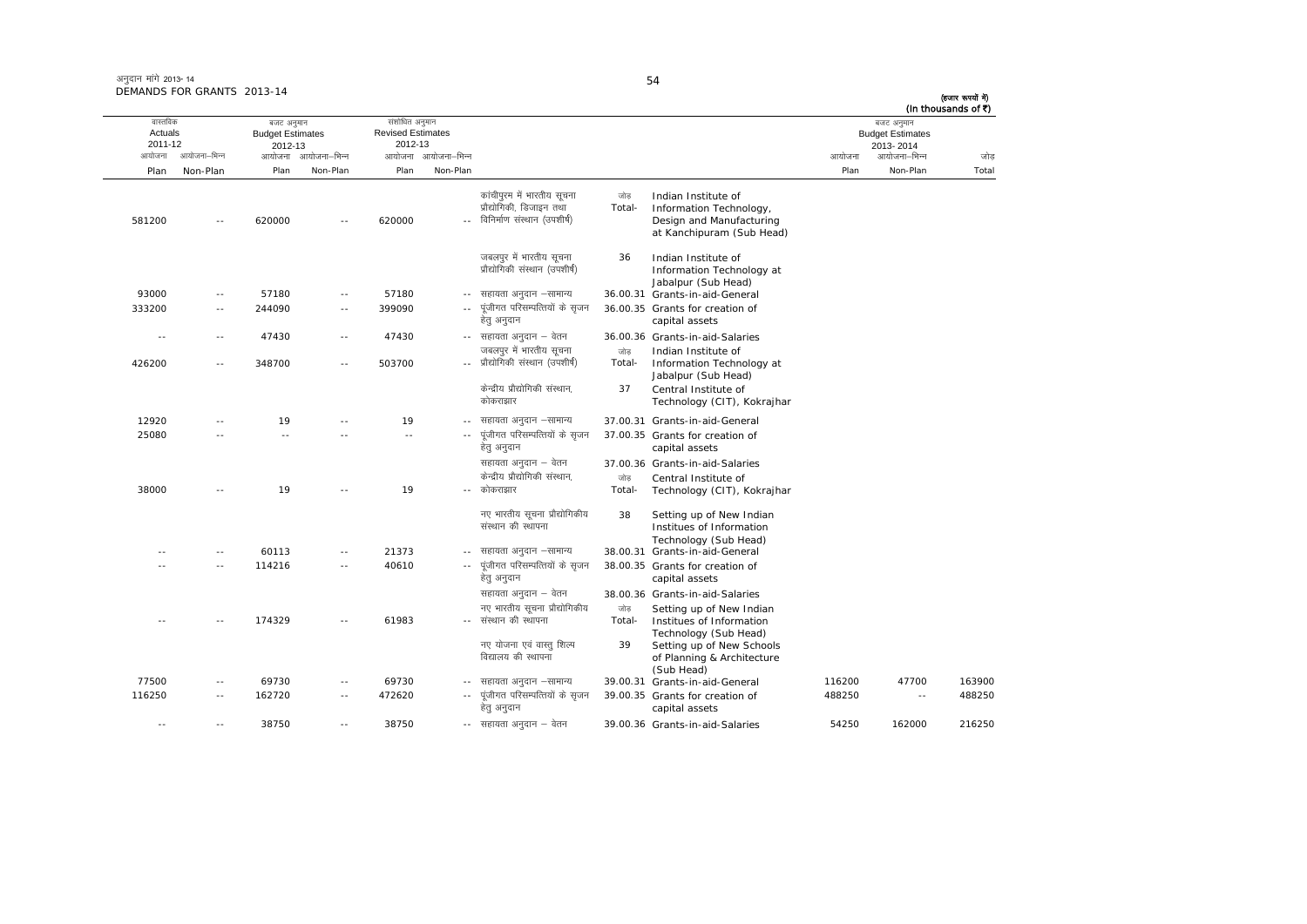मांग सं $\rho_6$  60 जच्चतर शिक्षा विभाग DEMAND No. 60-Department of Higher Education

| -       | -        |  |
|---------|----------|--|
| ۰.<br>٠ | ۰.<br>۰. |  |

ः<br>आयोजना आयोजना–भिन्न आयोजना आयोजना-भिन्न - आयोजना आयोजना-भिन्न न अपयोजना—भिन्न जाउँ विकास समिति । अपनी अपयोजना आयोजना—भिन्न जोड Plan Non-Plan Plan Non-Plan Plan Non-Plan Plan Non-Plan Total तास्ततिक Actuals2011-12बजट अनुमान Budget Estimates 2012-13संशोधित अनमान Revised Estimates2012-13बजट अनुमान Budget Estimates 2013- 2014(हजार रूपयों में) (In thousands of  $\bar{x}$ ) 193750 -- 271200 -- 581100 --नए योजना एवं वास्तु शिल्प विद्यालय की स्थापना जोड Total-Setting up of New Schools of Planning & Architecture (Sub Head) 658700 209700 868400भारतीय विज्ञान शिक्षा और अनुसंधान संस्थान 41 Indian Institutes of Science for Education Research (IISERs) 912252 -- 1077397 -- 1077397 -- सहायता अनुदान –सामान्य 41.00.31 Grants-in-aid-General 3582747 -- 3673353 -- 3905853 --पंजीगत परिसम्पत्तियों के सुजन हेतु अनुदान 41.00.35 Grants for creation of capital assets ---- 286750 -- 286750 -- सहायता अनुदान – वेतन 41.00.36 Grants-in-aid-Salaries 4494999 -- 5037500 -- 5270000 --- अनुसंधान संस्थान भारतीय विज्ञान शिक्षा और  $n\rightarrow \infty$ Total-Indian Institutes of Science for Education Research (IISERs) नए भारतीय पढंध संस्थानों की स्थापना 43Setting up of New Indian Institutes of Management  $(IIIMs)$ 184200 -- 1066335 -- 290710 --43.00.31 Grants-in-aid-General 431100 -- 1565 -- 329921 ---- पंजीगत परिसम्पत्तियों के सुजन हेतु अनुदान 43.00.35 Grants for creation of capital assets ---- 89900 -- 89900 -- सहायता अनुदान – वेतन 43.00.36 Grants-in-aid-Salaries 615300 -- 1157800 -- 710531 --नए भारतीय प्रबंध संस्थानों की रथापना जोड Total-Setting up of New Indian Institutes of Management (IIMs) नए राष्टीय प्रौद्योगिकी संस्थानों की स्थापना 44 Setting up of New National Institutes of Technology (New NITs)  $496070$  -- 232044 -- 232044 -- सहायता अनुदान –सामान्य 44.00.31 Grants-in-aid-General 123930 -- 60756 -- 215756 --.. पुंजीगत परिसम्पत्तियों के सुजन हेतु अनुदान 44.00.35 Grants for creation of capital assets ---- 31000 -- 31000 -- अहायता अनुदान – वेतन 44.00.36 Grants-in-aid-Salaries 620000 -- 323800 -- 478800 --- की स्थापना नए राष्ट्रीय प्रौद्योगिकी संस्थानों  $\frac{1}{100}$ Total-Setting up of New National<br>Institutes of Technology (New NITs) अखिल भारतीय तकनीकी शिक्षा परिषद 45 All India Council for Technical Education (A.I.C.T.E.) 1831862 -- 2789650 10000 2789650 500 सहायता अनुदान –सामान्य lgk;rk vuqnku &lkekU; 45.00.31 Grants-in-aid-General 2766700 10000 2776700 638 -- 351 -- 351 --... पंजीगत परिसम्पत्तियों के सजन हेतु अनुदान 45.00.35 Grants for creation of capital assets 100 -- 100सहायता अनदान  $-$  वेतन  $-45.00.36$  Grants-in-aid-Salaries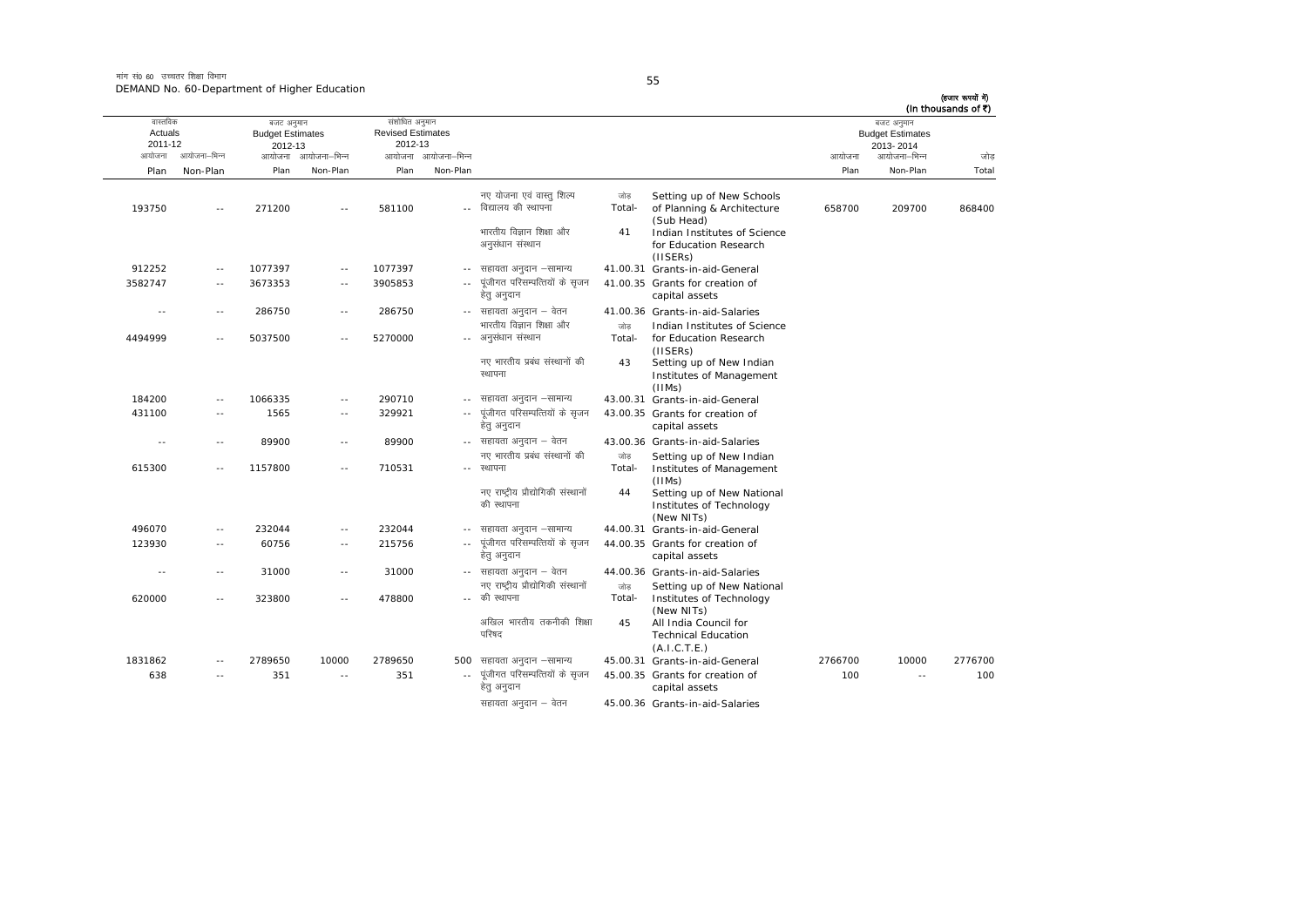|                                |               |                                                  |                          |                                                       |                     |                                                                  |               |                                                                                       |         |                                                    | (In thousands of ₹) |
|--------------------------------|---------------|--------------------------------------------------|--------------------------|-------------------------------------------------------|---------------------|------------------------------------------------------------------|---------------|---------------------------------------------------------------------------------------|---------|----------------------------------------------------|---------------------|
| वास्तविक<br>Actuals<br>2011-12 |               | बजट अनुमान<br><b>Budget Estimates</b><br>2012-13 |                          | संशोधित अनुमान<br><b>Revised Estimates</b><br>2012-13 |                     |                                                                  |               |                                                                                       |         | बजट अनुमान<br><b>Budget Estimates</b><br>2013-2014 |                     |
| आयोजना                         | आयोजना-भिन्न  |                                                  | आयोजना आयोजना-भिन्न      |                                                       | आयोजना आयोजना-भिन्न |                                                                  |               |                                                                                       | आयोजना  | आयोजना–भिन्न                                       | जोड                 |
| Plan                           | Non-Plan      | Plan                                             | Non-Plan                 | Plan                                                  | Non-Plan            |                                                                  |               |                                                                                       | Plan    | Non-Plan                                           | Total               |
| 1832500                        | $\sim$ $\sim$ | 2790001                                          | 10000                    | 2790001                                               | 500                 | अखिल भारतीय तकनीकी शिक्षा<br>परिषद                               | जोड<br>Total- | All India Council for<br><b>Technical Education</b><br>(A.I.C.T.E.)                   | 2766800 | 10000                                              | 2776800             |
|                                |               |                                                  |                          |                                                       |                     | राष्ट्रीय प्रौद्योगिकी संस्थान<br>(एनआईटी)                       | 46            | National Institutes of<br>Technology (NITs)                                           |         |                                                    |                     |
| 5218927                        | 6282700       | 2092500                                          | 1088388                  | 1435739                                               | 1499988             | सहायता अनुदान –सामान्य                                           |               | 46.00.31 Grants-in-aid-General                                                        | 2162250 | 2291000                                            | 4453250             |
| 2221073                        | $\sim$ $-$    | 4882500                                          | $\sim$ $-$               | 4141006                                               | $\sim$ $\sim$       | पूंजीगत परिसम्पत्तियों के सृजन<br>हेत् अनुदान                    |               | 46.00.35 Grants for creation of<br>capital assets                                     | 4828250 | $\sim$ $-$                                         | 4828250             |
| $\sim$                         | $\sim$ $-$    | $\sim$                                           | 5904212                  | $\sim$ $-$                                            |                     | 5991512 सहायता अनुदान – वेतन                                     |               | 46.00.36 Grants-in-aid-Salaries                                                       | 62000   | 5799800                                            | 5861800             |
| 7440000                        | 6282700       | 6975000                                          | 6992600                  | 5576745                                               | 7491500             | राष्ट्रीय प्रौद्योगिकी संस्थान<br>(एनआईटी)                       | जोड<br>Total- | National Institutes of<br>Technology (NITs)                                           | 7052500 | 8090800                                            | 15143300            |
|                                |               |                                                  |                          |                                                       |                     | नए भारतीय प्रौद्योगिकी संस्थानों<br>की स्थापना (उप शीर्ष)        | 48            | Setting up of new Indian<br>Institutes of Technology<br>(New IITs)                    |         |                                                    |                     |
| 1495150                        | $\sim$ $-$    | 1407400                                          | $-$                      | 1258244                                               |                     | -- सहायता अनुदान –सामान्य                                        |               | 48.00.31 Grants-in-aid-General                                                        |         |                                                    |                     |
| 3452350                        | $\sim$        | 4327600                                          | $\overline{\phantom{a}}$ | 3817779                                               |                     | पूंजीगत परिसम्पत्तियों के सृजन<br>हेतु अनुदान                    |               | 48.00.35 Grants for creation of<br>capital assets                                     |         |                                                    |                     |
| $\sim$ $-$                     | $\sim$ $-$    | 465000                                           | $\sim$ $-$               | 465000                                                |                     | -- सहायता अनुदान – वेतन                                          |               | 48.00.36 Grants-in-aid-Salaries                                                       |         |                                                    |                     |
| 4947500                        | $\sim$ $-$    | 6200000                                          | $-$                      | 5541023                                               |                     | नए भारतीय प्रौद्योगिकी संस्थानों<br>-- की स्थापना (उप शीर्ष)     | जोड<br>Total- | Setting up of new Indian<br>Institutes of Technology<br>(New IITs)                    |         |                                                    |                     |
|                                |               |                                                  |                          |                                                       |                     | राज्य इंजीनियरी संस्थाओं का<br>विस्तार और स्तरोन्नयन             | 49            | <b>Expansion and Upgradation</b><br>of State Engineering<br>Institutions              |         |                                                    |                     |
|                                | $\sim$ $-$    | 30900                                            |                          | 76                                                    |                     | सहायता अनुदान –सामान्य                                           |               | 49.00.31 Grants-in-aid-General                                                        |         |                                                    |                     |
|                                |               | 100                                              |                          | $\mathbf{1}$                                          |                     | पूंजीगत परिसम्पत्तियों के सृजन<br>हेत् अनुदान                    |               | 49.00.35 Grants for creation of<br>capital assets                                     |         |                                                    |                     |
|                                |               |                                                  |                          |                                                       |                     | सहायता अनुदान – वेतन                                             |               | 49.00.36 Grants-in-aid-Salaries                                                       |         |                                                    |                     |
|                                |               |                                                  |                          |                                                       |                     | राज्य इंजीनियरी संस्थाओं का                                      | जोड           | <b>Expansion and Upgradation</b>                                                      |         |                                                    |                     |
|                                |               | 31000                                            |                          | 77                                                    |                     | विस्तार और स्तरोन्नयन                                            | Total-        | of State Engineering<br>Institutions                                                  |         |                                                    |                     |
|                                |               |                                                  |                          |                                                       |                     | भारतीय इंजीनियरी. विज्ञान एवं<br>प्रौद्योगिकी संस्थान की स्थापना | 50            | Setting up of Indian<br>Institue of Engineering,<br>Science and Technology<br>(IIEST) |         |                                                    |                     |
|                                | $- -$         | 4620                                             |                          | 46                                                    |                     | सहायता अनुदान –सामान्य                                           |               | 50.00.31 Grants-in-aid-General                                                        | 139500  | $ -$                                               | 139500              |
|                                | $\sim$ $-$    | 3080                                             | $\sim$                   | 31                                                    | $\sim$              | पूंजीगत परिसम्पत्तियों के सृजन<br>हेतु अनुदान                    |               | 50.00.35 Grants for creation of<br>capital assets                                     | 93000   | $\sim$ $\sim$                                      | 93000               |
|                                |               |                                                  |                          |                                                       |                     | सहायता अनुदान – वेतन                                             |               | 50.00.36 Grants-in-aid-Salaries                                                       |         |                                                    |                     |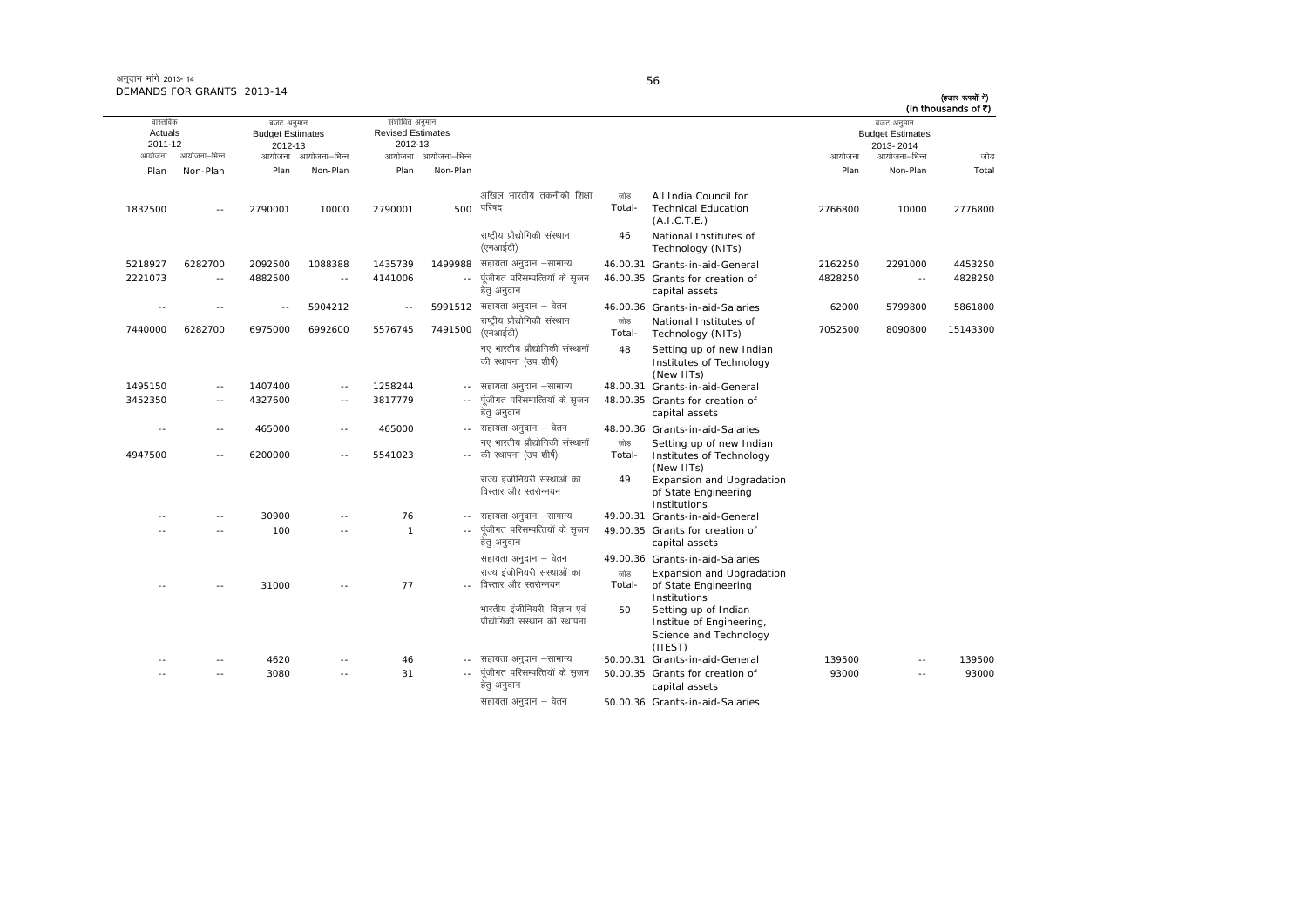मांग सं0 60 उच्चतर शिक्षा विभाग DEMAND No. 60-Department of Higher Education

| -       |  |
|---------|--|
| ۰.<br>٠ |  |

| (In thousands of ₹) |                                                                    |         |                                                                                                             |               |                                                                                                       |                            |                                                       |                     |                                                  |               |                                          |
|---------------------|--------------------------------------------------------------------|---------|-------------------------------------------------------------------------------------------------------------|---------------|-------------------------------------------------------------------------------------------------------|----------------------------|-------------------------------------------------------|---------------------|--------------------------------------------------|---------------|------------------------------------------|
| जोड                 | बजट अनुमान<br><b>Budget Estimates</b><br>2013-2014<br>आयोजना–भिन्न | आयोजना  |                                                                                                             |               |                                                                                                       | आयोजना आयोजना-भिन्न        | संशोधित अनुमान<br><b>Revised Estimates</b><br>2012-13 | आयोजना आयोजना-भिन्न | बजट अनुमान<br><b>Budget Estimates</b><br>2012-13 | आयोजना–भिन्न  | वास्तविक<br>Actuals<br>2011-12<br>आयोजना |
| Total               | Non-Plan                                                           | Plan    |                                                                                                             |               |                                                                                                       | Non-Plan                   | Plan                                                  | Non-Plan            | Plan                                             | Non-Plan      | Plan                                     |
| 232500              | $\sim$ $\sim$                                                      | 232500  | Setting up of Indian<br>Institue of Engineering,<br>Science and Technology<br>(IIEST)                       | जोड<br>Total- | भारतीय इंजीनियरी, विज्ञान एवं<br>प्रौद्योगिकी संस्थान की स्थापना<br>उत्तर पूर्वी क्षेत्रीय विज्ञान और |                            | 77                                                    | $\sim$              | 7700                                             |               | $\overline{\phantom{a}}$                 |
|                     |                                                                    |         | North Eastern Regional<br>Institute of Science and<br>Technology, Itangar<br>51.00.31 Grants-in-aid-General | 51            | प्रौद्योगिकीय संस्थान. इटानगर<br>सहायता अनुदान –सामान्य                                               | 40000                      | 20                                                    | 40000               | 20                                               | 297400        | 2800                                     |
|                     |                                                                    |         | 51.00.35 Grants for creation of                                                                             |               | पूंजीगत परिसम्पत्तियों के सृजन                                                                        | $\overline{\phantom{a}}$ . | $\sim$ $-$                                            | $\sim$ $-$          | $\sim$ $-$                                       | $\sim$ $-$    | 11180                                    |
|                     |                                                                    |         | capital assets                                                                                              |               | हेतु अनुदान                                                                                           |                            |                                                       |                     |                                                  |               |                                          |
|                     |                                                                    |         | 51.00.36 Grants-in-aid-Salaries                                                                             |               | 336000 सहायता अनुदान – वेतन                                                                           |                            | $\sim$ $-$                                            | 324000              | $\sim$                                           | $\sim$ $-$    | $\sim$                                   |
|                     |                                                                    |         | North Eastern Regional                                                                                      | जोड           | उत्तर पूर्वी क्षेत्रीय विज्ञान और<br>प्रौद्योगिकीय संस्थान, इटानगर                                    |                            |                                                       |                     |                                                  |               |                                          |
|                     |                                                                    |         | Institute of Science and<br>Technology, Itangar                                                             | Total-        |                                                                                                       | 376000                     | 20                                                    | 364000              | 20                                               | 297400        | 13980                                    |
|                     |                                                                    |         | <b>Technical Education Quality</b>                                                                          | 52            | तकनीकी शिक्षा-भारत सरकार                                                                              |                            |                                                       |                     |                                                  |               |                                          |
|                     |                                                                    |         | Improvement Project of                                                                                      |               | की गुणवत्ता सुधार परियोजना                                                                            |                            |                                                       |                     |                                                  |               |                                          |
|                     |                                                                    |         | Government of India (EAP)                                                                                   |               |                                                                                                       |                            |                                                       |                     |                                                  |               |                                          |
| 1395000             | $-$                                                                | 1395000 | 52.00.31 Grants-in-aid-General                                                                              |               | सहायता अनुदान –सामान्य                                                                                | $- -$                      | 841583                                                | $\sim$ $\sim$       | 2190554                                          | $\sim$ $-$    | 345500                                   |
|                     | $\sim$                                                             | $\sim$  | 52.00.35 Grants for creation of<br>capital assets                                                           |               | पूंजीगत परिसम्पत्तियों के सृजन<br>हेतु अनुदान                                                         |                            | $\sim$                                                | $\sim$              | 266                                              | $\sim$ $\sim$ | $\sim$                                   |
|                     |                                                                    |         | 52.00.36 Grants-in-aid-Salaries                                                                             |               | सहायता अनुदान - वेतन                                                                                  |                            |                                                       |                     |                                                  |               |                                          |
|                     |                                                                    |         | <b>Technical Education Quality</b>                                                                          | जोड           | तकनीकी शिक्षा-भारत सरकार                                                                              |                            |                                                       |                     |                                                  |               |                                          |
| 1395000             | $\sim$                                                             | 1395000 | Improvement Project of<br>Government of India (EAP)                                                         | Total-        | की गुणवत्ता सुधार परियोजना                                                                            |                            | 841583                                                | $\sim$              | 2190820                                          |               | 345500                                   |
|                     |                                                                    |         | Assistance to Secretariat<br>Staff for Setting up of New<br>Indian Institutes of<br>Management (IIMs)       | 53            | नये भारतीय प्रबंधन संस्थानों<br>की स्थापना हेत् सचिवालयी<br>स्टाफ को सहायँता                          |                            |                                                       |                     |                                                  |               |                                          |
|                     |                                                                    |         | Salaries                                                                                                    | 53.00.01      | वेतन                                                                                                  | $-1$                       | 4079                                                  | $\sim$ $\sim$       | 4079                                             |               |                                          |
|                     |                                                                    |         | Over Time Allowance                                                                                         | 53.00.03      | समयोपरि भत्ता                                                                                         |                            | 21                                                    | $\sim$              | 21                                               | $\sim$ $-$    |                                          |
|                     |                                                                    |         | <b>Medical Treatment</b>                                                                                    | 53.00.06      | चिकित्सीय उपचार                                                                                       |                            | 100                                                   | $\sim$ $\sim$       | 100                                              |               |                                          |
|                     |                                                                    |         | Domestic Travel Expenses                                                                                    | 53.00.11      | घरेलु यात्रा व्यय                                                                                     | $-$                        | 100                                                   | $\sim$ $-$          | 100                                              | $\sim$ $\sim$ | - -                                      |
|                     |                                                                    |         | 53.00.12 Foreign Travel Expenses                                                                            |               | विदेशी यात्रा व्यय                                                                                    |                            | 200                                                   | $\sim$ $\sim$       | 200                                              | $\sim$ $-$    | - -                                      |
|                     |                                                                    |         | Office Expenses                                                                                             | 53.00.13      | कार्यालय व्यय                                                                                         |                            | 100                                                   | $\sim$ $\sim$       | 100                                              | $\sim$ $-$    |                                          |
|                     |                                                                    |         | Other Charges                                                                                               | 53.00.50      | अन्य प्रभार                                                                                           | $-1$                       | 100                                                   | $\sim$ $\sim$       | 100                                              | $\sim$ $-$    |                                          |
|                     |                                                                    |         | Assistance to Secretariat<br>Staff for Setting up of New<br>Indian Institutes of<br>Management (IIMs)       | जोड<br>Total- | नये भारतीय प्रबंधन संस्थानों<br>की स्थापना हेत् सचिवालयी<br>स्टाफ को सहायँता                          |                            | 4700                                                  |                     | 4700                                             |               |                                          |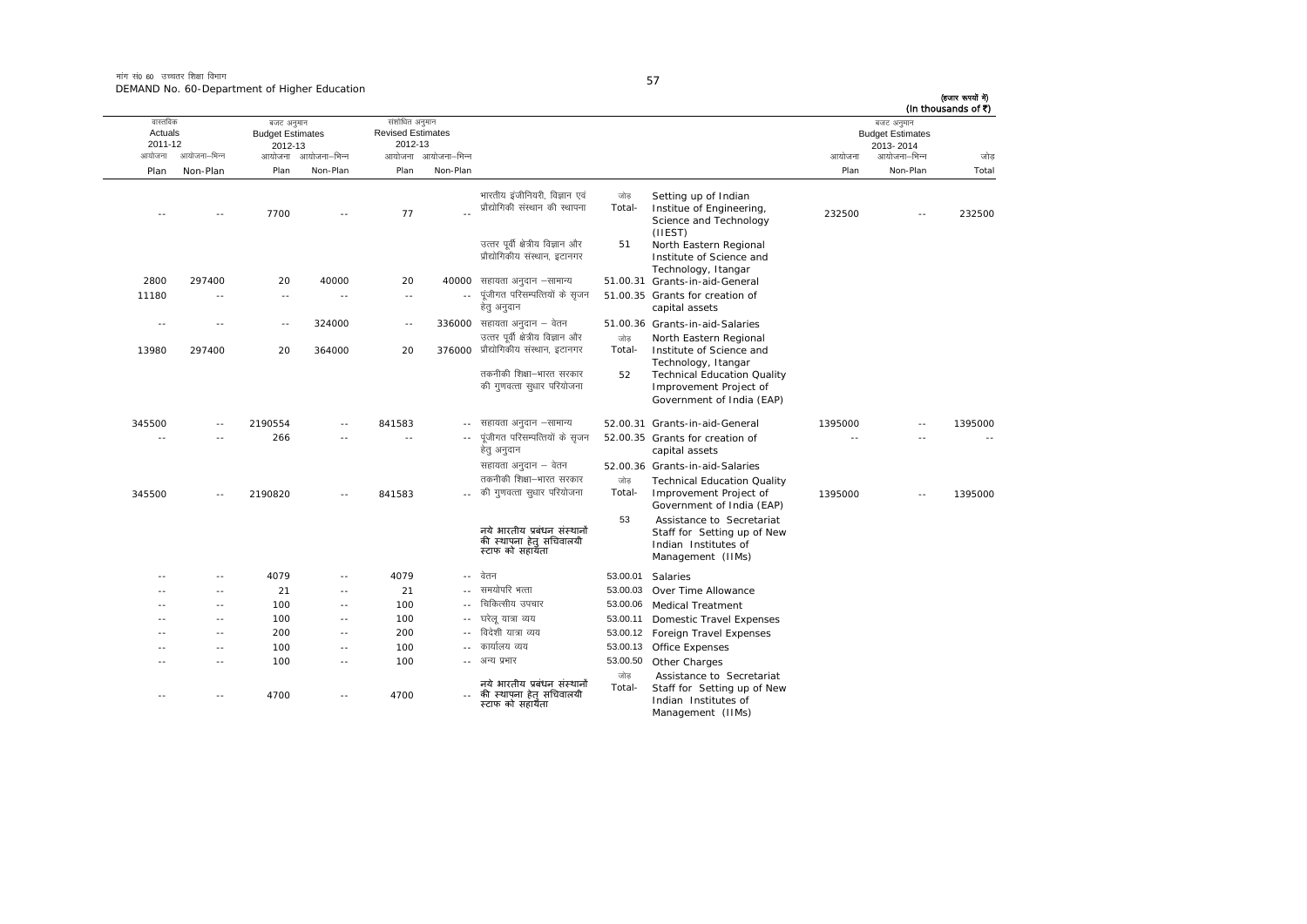| अनुदान मांगे 2013-14       |  |
|----------------------------|--|
| DEMANDS FOR GRANTS 2013-14 |  |

| (In thousands of ₹) | बजट अनुमान                           |         |                                                                                                                            |                |                                                                                                     |                     | संशोधित अनुमान                      |                     | बजट अनुमान                         |              | वास्तविक           |
|---------------------|--------------------------------------|---------|----------------------------------------------------------------------------------------------------------------------------|----------------|-----------------------------------------------------------------------------------------------------|---------------------|-------------------------------------|---------------------|------------------------------------|--------------|--------------------|
|                     | <b>Budget Estimates</b><br>2013-2014 |         |                                                                                                                            |                |                                                                                                     |                     | <b>Revised Estimates</b><br>2012-13 |                     | <b>Budget Estimates</b><br>2012-13 |              | Actuals<br>2011-12 |
|                     | आयोजना–भिन्न                         | आयोजना  |                                                                                                                            |                |                                                                                                     | आयोजना आयोजना-भिन्न |                                     | आयोजना आयोजना–भिन्न |                                    | आयोजना–भिन्न | आयोजना             |
| Total               | Non-Plan                             | Plan    |                                                                                                                            |                |                                                                                                     | Non-Plan            | Plan                                | Non-Plan            | Plan                               | Non-Plan     | Plan               |
|                     |                                      |         | Support to Indian Institute<br>of Science (IISc) and<br>Indian Institute (s) of<br>Science Education &<br>Research (IISER) | 54             | भारतीय विज्ञान संस्थानर<br>बंगलौर और भारतीय<br>विज्ञान शिक्षा और<br>अनसंधान संस्थान<br>,आँईआईएसईआर  |                     |                                     |                     |                                    |              |                    |
| 2452500             | 747500                               | 1705000 | 54.00.31 Grants-in-aid-General                                                                                             |                | सहायता अनुदान –सामान्य                                                                              |                     |                                     |                     |                                    |              |                    |
| 4491100             | $\sim$ $-$                           | 4491100 | 54.00.35 Grants for creation of<br>capital assets                                                                          |                | पूंजीगत परिसम्पत्तियों के सृजन<br>हेतु अनुदान                                                       |                     |                                     |                     |                                    |              |                    |
| 2046800             | 1581800                              | 465000  | 54.00.36 Grants-in-aid-Salaries                                                                                            |                | सहायता अनुदान – वेतन                                                                                |                     |                                     |                     |                                    |              |                    |
| 8990400             | 2329300                              | 6661100 | Support to Indian Institute<br>of Science (IISc) and<br>Indian Institute (s) of<br>Science Education &<br>Research (IISER) | जोड़<br>Total- | भारतीय विज्ञान संस्थानर<br>बंगलौर और भारतीय<br>विज्ञान शिक्षा और<br>अनसंधान संस्थान<br>,आँडेआईएसईआर |                     |                                     |                     |                                    |              |                    |
|                     |                                      |         | Support to Indian<br>Institute(s) of Information<br>Technology (Allahabad,<br>Gwalior, Jabalpur and<br>Kanchipuram)        | 55             | भारतीय संचना प्रौद्योगिकी<br>संस्थान इलाहाबाद<br>ग्वालियर जबलपुर और<br>कांचीपुरम                    |                     |                                     |                     |                                    |              |                    |
| 554400              | 89400                                | 465000  | 55.00.31 Grants-in-aid-General                                                                                             |                | सहायता अनुदान –सामान्य                                                                              |                     |                                     |                     |                                    |              |                    |
| 1131500             |                                      | 1131500 | 55.00.35 Grants for creation of<br>capital assets                                                                          |                | पूंजीगत परिसम्पत्तियों के सुजन<br>हेत् अनुदान                                                       |                     |                                     |                     |                                    |              |                    |
| 290500              | 182000                               | 108500  | 55.00.36 Grants-in-aid-Salaries                                                                                            |                | सहायता अनुदान – वेतन                                                                                |                     |                                     |                     |                                    |              |                    |
| 1976400             | 271400                               | 1705000 | Support to Indian<br>Institute(s) of Information<br>Technology (Allahabad,<br>Gwalior, Jabalpur and<br>Kanchipuram)        | जोड<br>Total-  | भारतीय संचना प्रौद्योगिकी<br>संस्थान इलाहाबाद<br>ग्वालियर जबलपुर और<br>कांचीपुरम                    |                     |                                     |                     |                                    |              |                    |
|                     |                                      |         | Assistance to other<br>institutes including SLIET,<br>NERIST, NIFFT Ranchi, CIT<br>Kokrajhar                               | 56             | अन्य संस्थानों को सहायता                                                                            |                     |                                     |                     |                                    |              |                    |
| 219200              | 132400                               | 86800   | 56.00.31 Grants-in-aid-General                                                                                             |                | सहायता अनुदान –सामान्य                                                                              |                     |                                     |                     |                                    |              |                    |
| 255000              | $\sim$                               | 255000  | 56.00.35 Grants for creation of<br>capital assets                                                                          |                | पूंजीगत परिसम्पत्तियों के सृजन<br>हेतु अनुदान                                                       |                     |                                     |                     |                                    |              |                    |
| 793900              | 766800                               | 27100   | 56.00.36 Grants-in-aid-Salaries                                                                                            |                | सहायता अनुदान – वेतन                                                                                |                     |                                     |                     |                                    |              |                    |
| 1268100             | 899200                               | 368900  | Assistance to other<br>institutes including SLIET,<br>NERIST, NIFFT Ranchi, CIT<br>Kokrajhar                               | जोड<br>Total-  | अन्य संस्थानों को सहायता                                                                            |                     |                                     |                     |                                    |              |                    |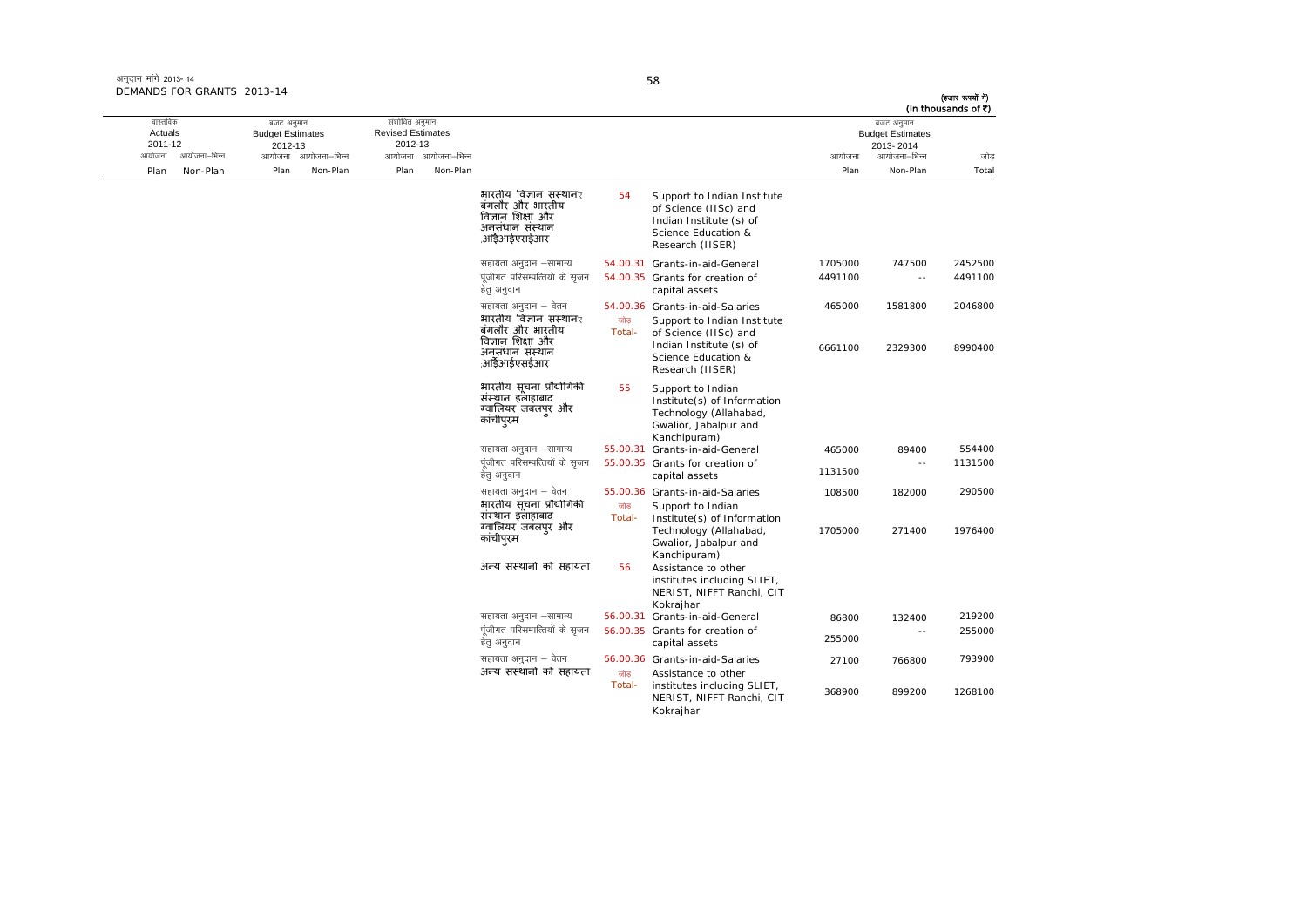मांग सं0 60 उच्चतर शिक्षा विभाग DEMAND No. 60-Department of Higher Education

| (In thousands of ₹) |                                                                    |        |                                                                                                                                                                                                                               |               |                                                                                                                                                                                                                               |          |                                                                              |                     |                                                  |              |                                          |
|---------------------|--------------------------------------------------------------------|--------|-------------------------------------------------------------------------------------------------------------------------------------------------------------------------------------------------------------------------------|---------------|-------------------------------------------------------------------------------------------------------------------------------------------------------------------------------------------------------------------------------|----------|------------------------------------------------------------------------------|---------------------|--------------------------------------------------|--------------|------------------------------------------|
| जोड                 | बजट अनुमान<br><b>Budget Estimates</b><br>2013-2014<br>आयोजना–भिन्न | आयोजना |                                                                                                                                                                                                                               |               |                                                                                                                                                                                                                               |          | संशोधित अनुमान<br><b>Revised Estimates</b><br>2012-13<br>आयोजना आयोजना-भिन्न | आयोजना आयोजना–भिन्न | बजट अनुमान<br><b>Budget Estimates</b><br>2012-13 | आयोजना–भिन्न | वास्तविक<br>Actuals<br>2011-12<br>आयोजना |
| Total               | Non-Plan                                                           | Plan   |                                                                                                                                                                                                                               |               |                                                                                                                                                                                                                               | Non-Plan | Plan                                                                         | Non-Plan            | Plan                                             | Non-Plan     | Plan                                     |
|                     |                                                                    |        | Establishment of multi-<br>disciplinary research<br>universities and creation of<br>Centres of Excellence and<br>creating a system for<br>research evaluation and<br>setting up Centre for<br>Research Evaluation             | 57            | बह विषयक अनुसंधान<br>विश्वविद्यालयों की स्थापना<br>और उत्कष्टता केन्द्रों का<br>निर्माण और अनसंधान<br>मल्यांकन के लिए एक<br>प्रणाली का सृजन करना<br>तथा अनसंधॉन मल्यांकन<br>केन्द्र की स्थापना करना।                          |          |                                                                              |                     |                                                  |              |                                          |
| 7700                | $\sim$                                                             | 7700   | 57.00.31 Grants-in-aid-General<br>57.00.35 Grants for creation of<br>capital assets                                                                                                                                           |               | सहायता अनुदान –सामान्य<br>पंजीगत परिसम्पत्तियों के सजन<br>हेत् अनुदान                                                                                                                                                         |          |                                                                              |                     |                                                  |              |                                          |
| 7700                | $\sim$                                                             | 7700   | 57.00.36 Grants-in-aid-Salaries<br>Establishment of multi-<br>disciplinary research<br>universities and creation of<br>Centres of Excellence and<br>creating a system for<br>research evaluation and<br>setting up Centre for | जोड<br>Total- | सहायता अनुदान – वेतन<br>बह़ विषयक अनसंधान<br>विश्वविद्यालयों की स्थापना<br>और उत्कृष्टता केन्द्रों का<br>निर्माण और अनुसंधान<br>मल्यांकन के लिए एक<br>प्रणाली का सजन करना<br>तथा अनसंधान मल्यांकन<br>केन्द्र की स्थापना करना। |          |                                                                              |                     |                                                  |              |                                          |
|                     |                                                                    |        | Research Evaluation<br>Setting up of Inter-<br>Institutional Centres,<br>creation of Excellence<br>Clusters Networks and<br>Establishing alliances<br>across institutions                                                     | 58            | अंत सांस्थानिक केन्द्रों की<br>स्थापना करनाए उत्कृष्टता<br>समहों नेटवर्कों का निर्माण<br>करना और संस्थाओं के<br>मध्य मैत्री संघ स्थापित<br>करना                                                                               |          |                                                                              |                     |                                                  |              |                                          |
| 7700                | - -                                                                | 7700   | 58.00.31 Grants-in-aid-General                                                                                                                                                                                                |               | सहायता अनुदान -सामान्य                                                                                                                                                                                                        |          |                                                                              |                     |                                                  |              |                                          |
|                     |                                                                    |        | 58.00.35 Grants for creation of<br>capital assets                                                                                                                                                                             |               | पंजीगत परिसम्पत्तियों के सजन<br>हेतु अनुदान                                                                                                                                                                                   |          |                                                                              |                     |                                                  |              |                                          |
|                     |                                                                    |        | 58.00.36 Grants-in-aid-Salaries                                                                                                                                                                                               |               | सहायता अनुदान – वेतन                                                                                                                                                                                                          |          |                                                                              |                     |                                                  |              |                                          |
| 7700                | $\sim$                                                             | 7700   | Setting up of Inter-<br>Institutional Centres,<br>creation of Excellence<br>Clusters Networks and<br>Establishing alliances<br>across institutions                                                                            | जोड<br>Total- | अंत सांस्थानिक केन्द्रों की<br>स्थापना करनाए उत्कृष्टता<br>समुहों नेटवर्कों का निर्माण<br>करना और संस्थाओं के<br>मध्य मैत्री संघ स्थापित<br>करना                                                                              |          |                                                                              |                     |                                                  |              |                                          |
|                     |                                                                    |        | National Initiative for<br>Design Innovation                                                                                                                                                                                  | 59            | डिजाइन नवाचार हेत्<br>राष्टीय पहल                                                                                                                                                                                             |          |                                                                              |                     |                                                  |              |                                          |
|                     |                                                                    | 96900  | 59.00.31 Grants-in-aid-General                                                                                                                                                                                                |               | सहायता अनुदान -सामान्य                                                                                                                                                                                                        |          |                                                                              |                     |                                                  |              |                                          |
| 96900<br>96800      |                                                                    |        |                                                                                                                                                                                                                               |               | पूंजीगत परिसम्पत्तियों के सृजन                                                                                                                                                                                                |          |                                                                              |                     |                                                  |              |                                          |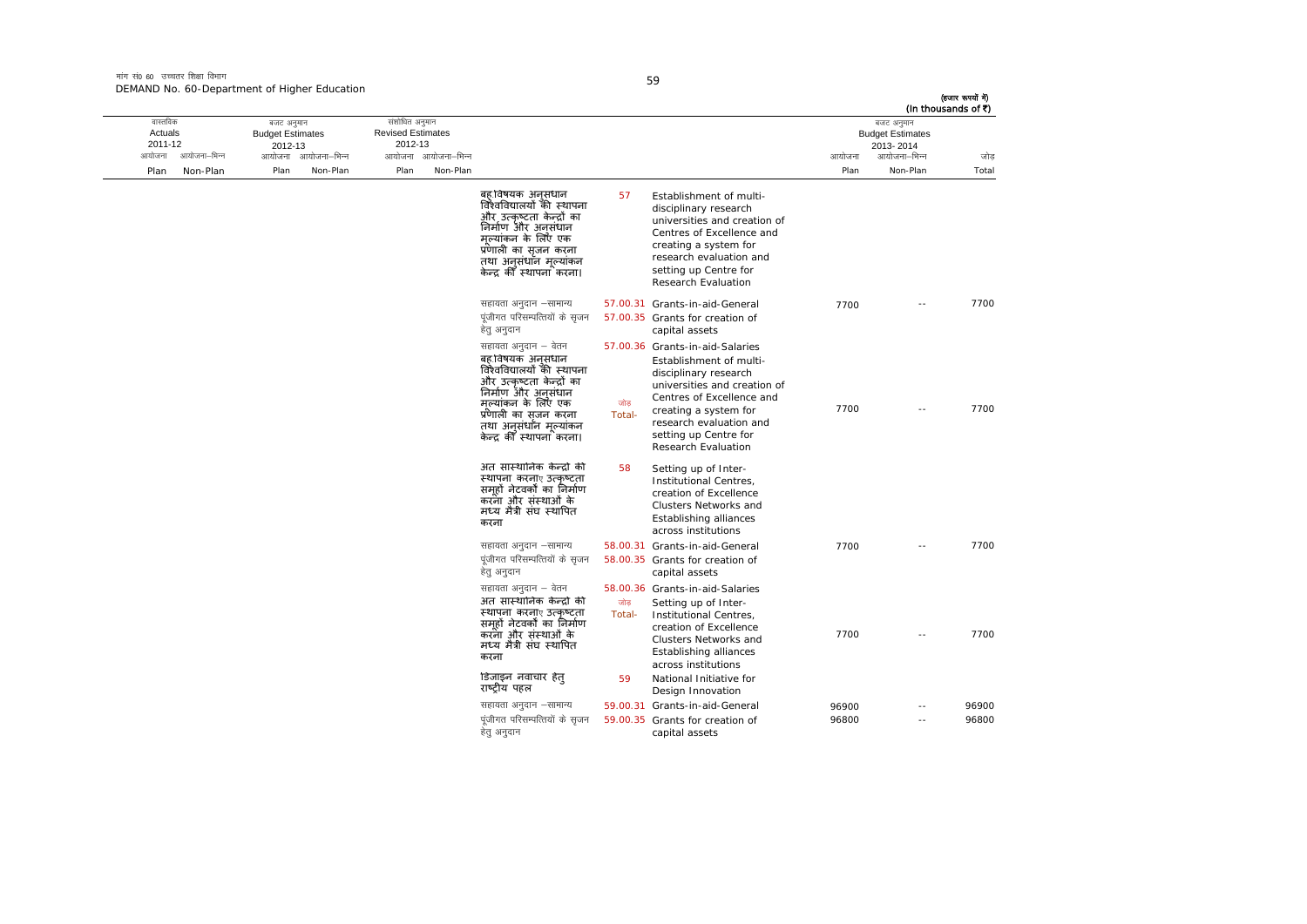| अनुदान मांगे 2013- 14      |  |
|----------------------------|--|
| DEMANDS FOR GRANTS 2013-14 |  |

(हजार रूपयों में)<br>(In thousands of ₹)

| वास्तविक<br>Actuals |              | बजट अनुमान<br><b>Budget Estimates</b> |                     | संशोधित अनुमान<br><b>Revised Estimates</b> |                     |                                                                                                          |               |                                                                                                                        |        | बजट अनुमान<br><b>Budget Estimates</b> | (In thousands of ₹) |
|---------------------|--------------|---------------------------------------|---------------------|--------------------------------------------|---------------------|----------------------------------------------------------------------------------------------------------|---------------|------------------------------------------------------------------------------------------------------------------------|--------|---------------------------------------|---------------------|
| 2011-12<br>आयोजना   | आयोजना–भिन्न | 2012-13                               | आयोजना आयोजना–भिन्न | 2012-13                                    | आयोजना आयोजना-भिन्न |                                                                                                          |               |                                                                                                                        | आयोजना | 2013-2014<br>आयोजना–भिन्न             | जोड                 |
| Plan                | Non-Plan     | Plan                                  | Non-Plan            | Plan                                       | Non-Plan            |                                                                                                          |               |                                                                                                                        | Plan   | Non-Plan                              | Total               |
|                     |              |                                       |                     |                                            |                     | सहायता अनुदान – वेतन<br>डिजाइन नवाचार हेत<br>राष्ट्रीय पहल                                               | जोड<br>Total- | 59.00.36 Grants-in-aid-Salaries<br>National Initiative for<br>Design Innovation                                        | 193700 | $\sim$ $\sim$                         | 193700              |
|                     |              |                                       |                     |                                            |                     | प्रौद्योगिकी हस्तांतरण के<br>लिए राष्ट्रीय पहल                                                           | 60            | National initiative for<br>technology transfer                                                                         |        |                                       |                     |
|                     |              |                                       |                     |                                            |                     | सहायता अनुदान -सामान्य                                                                                   |               | 60.00.31 Grants-in-aid-General                                                                                         | 193600 | $\sim$                                | 193600              |
|                     |              |                                       |                     |                                            |                     | पंजीगत परिसम्पत्तियों के सुजन<br>हेत् अनुदान                                                             |               | 60.00.35 Grants for creation of<br>capital assets                                                                      | 100    |                                       | 100                 |
|                     |              |                                       |                     |                                            |                     | सहायता अनुदान – वेतन<br>प्रौद्योगिकी हस्तांतरण के<br>लिए राष्ट्रीय पहल                                   | जोड<br>Total- | 60.00.36 Grants-in-aid-Salaries<br>National initiative for<br>technology transfer                                      | 193700 | $\overline{a}$                        | 193700              |
|                     |              |                                       |                     |                                            |                     | प्रबंधन फार्मेसी शिक्षा तथा<br>होटल प्रबंधन हेत<br>गणवत्तापरक स्धार<br>कॅथिक्रम                          | 61            | Quality Improvement<br>Programme for<br>Management, pharmacy<br>education and hotel<br>management                      |        |                                       |                     |
|                     |              |                                       |                     |                                            |                     | सहायता अनुदान –सामान्य<br>पूंजीगत परिसम्पत्तियों के सृजन<br>हेत् अनुदान                                  |               | 61.00.31 Grants-in-aid-General<br>61.00.35 Grants for creation of<br>capital assets                                    | 7700   | $\overline{\phantom{a}}$ .            | 7700                |
|                     |              |                                       |                     |                                            |                     | सहायता अनुदान – वेतन<br>प्रबंधन फार्मेसी शिक्षा तथा<br>होटल प्रबंधन हेत्<br>गणवत्तापरक सृधार<br>कॅथिक्रम | जोड<br>Total- | 61.00.36 Grants-in-aid-Salaries<br>Quality Improvement<br>Programme for<br>Management, pharmacy<br>education and hotel | 7700   | $\sim$                                | 7700                |
|                     |              |                                       |                     |                                            |                     | सामदायिक कॉलेजों सहित<br>कौशॅल आधारित उच्चतर<br>शिक्षा के लिए सहायता                                     | 62            | management<br>Support for skill-based<br>higher education including<br>community colleges                              |        |                                       |                     |
|                     |              |                                       |                     |                                            |                     | सहायता अनुदान –सामान्य                                                                                   |               | 62.00.31 Grants-in-aid-General                                                                                         | 116450 | $-$                                   | 116450              |
|                     |              |                                       |                     |                                            |                     | पंजीगत परिसम्पत्तियों के सजन<br>हेत् अनुदान                                                              |               | 62.00.35 Grants for creation of<br>capital assets                                                                      | 116250 | $\overline{a}$                        | 116250              |
|                     |              |                                       |                     |                                            |                     | सहायता अनुदान – वेतन                                                                                     |               | 62.00.36 Grants-in-aid-Salaries                                                                                        |        |                                       |                     |
|                     |              |                                       |                     |                                            |                     | सामदायिक कॉलेजो सहित<br>कौशॅल आधारित उच्चतर<br>शिक्षा के लिए सहायता                                      | जोड<br>Total- | Support for skill-based<br>higher education including<br>community colleges                                            | 232700 | $\overline{a}$                        | 232700              |
|                     |              |                                       |                     |                                            |                     | आईआईटी हैदराबाद ईएपी                                                                                     | 63            | IIT, Hyderabad (EAP)                                                                                                   |        |                                       |                     |
|                     |              |                                       |                     |                                            |                     | सहायता अनुदान -सामान्य                                                                                   |               | 63.00.31 Grants-in-aid-General                                                                                         | 387500 |                                       | 387500              |
|                     |              |                                       |                     |                                            |                     | पूंजीगत परिसम्पत्तियों के सृजन<br>हेतु अनुदान                                                            |               | 63.00.35 Grants for creation of<br>capital assets                                                                      | $\sim$ | $\sim$                                | $\sim$              |
|                     |              |                                       |                     |                                            |                     | सहायता अनुदान – वेतन                                                                                     |               | 63.00.36 Grants-in-aid-Salaries                                                                                        |        |                                       |                     |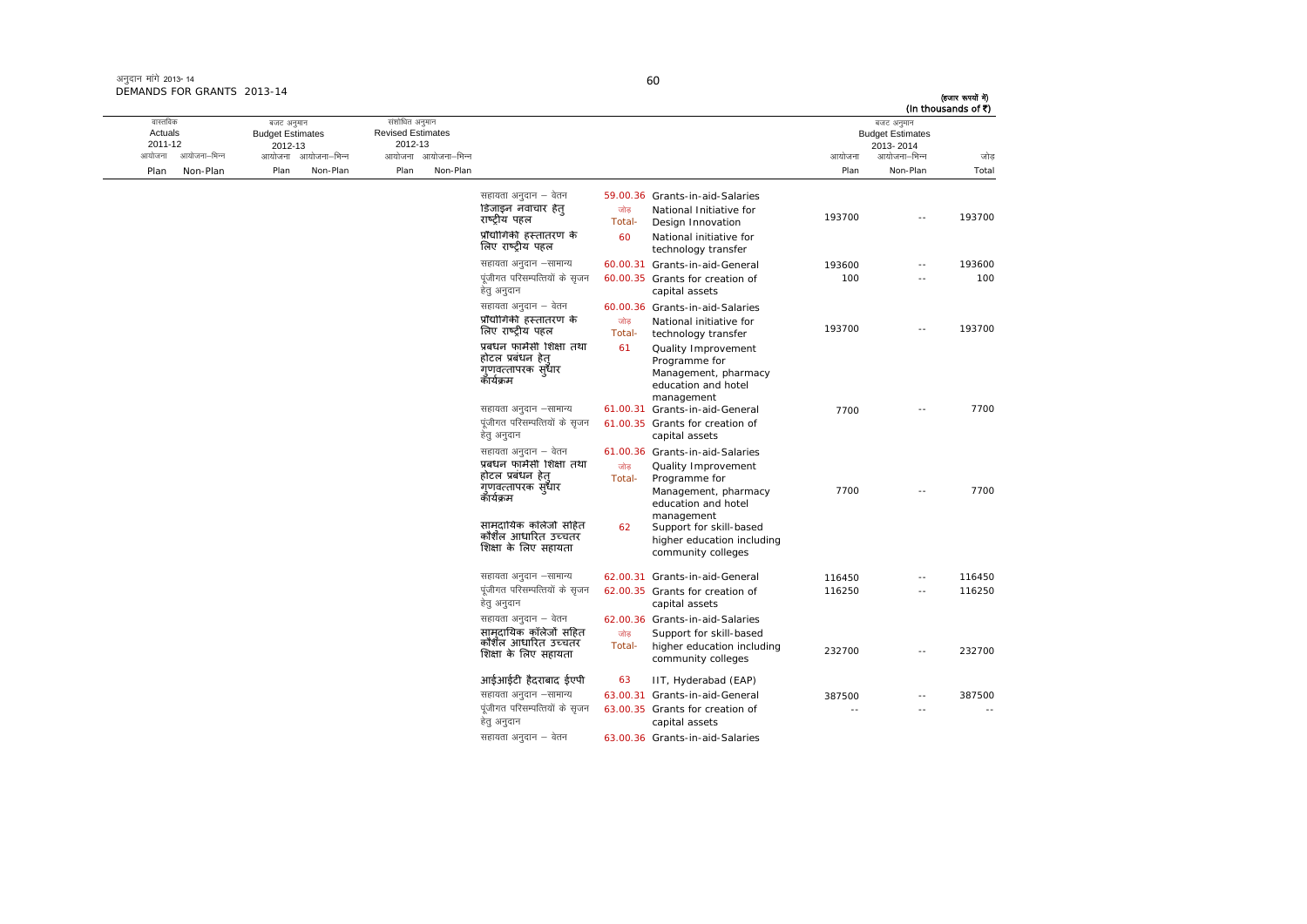मांग सं $\rho_6$  60 जच्चतर शिक्षा विभाग DEMAND No. 60-Department of Higher Education

आयोजना आयोजना-भिन्न आयोजना आयोजना-भिन्न - आयोजना आयोजना-भिन्न न अपयोजना—भिन्न जाउँ विकास समिति । अपनी अपयोजना आयोजना—भिन्न जोड Plan Non-Plan Plan Non-Plan Plan Non-Plan Plan Non-Plan Total तास्ततिक Actuals2011-12 बजट अनुमान Budget Estimates 2012-13संशोधित अनुमान Revised Estimates2012-13 बजट अनुमान Budget Estimates 2013- 2014(हजार रूपयों में) (In thousands of  $\bar{x}$ ) आईआईटी हैदराबाद ईएपी <sup>जोड़</sup> Total-IIT, Hyderabad (EAP) 387500 -- 387500 पीपीपी प्रणाली के तहत नए आई आई आई टी 65 Setting up IIITs in PPP Mode lgk;rk vuqnku &lkekU; 65.00.31 Grants-in-aid-General 116250 116250 पंजीगत परिसम्पत्तियों के सजन हेतु अनुदान 65.00.35 Grants for creation of capital assets 116250<br>
116250 सहायता अनुदान – वेतन 65.00.36 Grants-in-aid-Salaries पीपीपी प्रणाली के तहत नए पीपीपी प्रणाली के तहत नए <sub>- जोड़</sub><br>आई आई आई टी Setting up IIITs in PPP Mode  $\frac{232500}{232500}$  - 232500 **34353429 19641600 37439739 21638900 35388081 23306900** इंजीनियरीए तकनीकी कॉलेज और संस्थान (लघु शीर्ष) जोड **Total-Engineering, Technical Colleges and Institutes (Minor Head-112) 42773300 27816100 70589400** अन ुसूिचत जाितयɉ के िलए िवशेष घटक योजना **789 Special Component Plan for Scheduled Castes**  राष्ट्रीय तकनीकी शिक्षक प्रशिक्षण तथा शोध संस्थान (उप शीर्ष) 01 National Institutes of Technical Teachers Training & Research (NITTTRs) 13200 -- 16500 -- 16500 --01.00.31 Grants-in-aid-General 16500 -- 16500 21975 -- 30750 -- 30750 ---- पुंजीगत परिसम्पत्तियों के सुजन हेत अनदान 01.00.355 Grants for creation of capital assets 30800 -- 30800सहायता अनुदान – वेतन 61.00.36 Grants-in-aid-Salaries 35175 -- 47250 -- 47250 --राष्टीय तकनीकी शिक्षक प्रशिक्षण तथा शोध संस्थान (उप शीर्ष) जोड Total-National Institutes of<br>Technical Teachers Training Technical Teachers Training<br>& Research (NITTTRs) 47300 -- 47300 प्रशिक्षुता प्रशिक्षण बोर्ड, बम्बई, कलकत्ता, कानपुर और चेन्नई 02 Board of Appren-ticeship Training, Bombay, Calcutta, Kanpur and 3353 -- 4500 -- 1905 - lgk;rk vuqnku &lkekU; 02.00.31 Grants-in-aid-General 5300 -- 5300 -- -- -- -- -- ---- पंजीगत परिसम्पत्तियों के सजन हेतु अनुदान 02.00.35 Grants for creation of capital assets -- -- -- सहायता अनुदान – वेतन 02.00.36 Grants-in-aid-Salaries 3353 -- 4500 -- 1905 --. - कलकत्ता, कानपुर और चेन्नई प्रशिक्षुता प्रशिक्षण बोर्ड, बम्बई, जोड Total-Board of Appren-ticeship Training, Bombay, Calcutta, Kanpur and 5300 -- 53005300 प्रषिक्षता प्रशिक्षण के लिए छात्रवृत्ति और वृत्तिका कार्यक्रम 03 Programme for Apprenticeship Training Scholarships and Stipends 48990 -- 63011 -- 52314 -- छात्रवृत्ति / वृत्तिका 03.00.34 Scholarships /Stipends 73500 -- 73500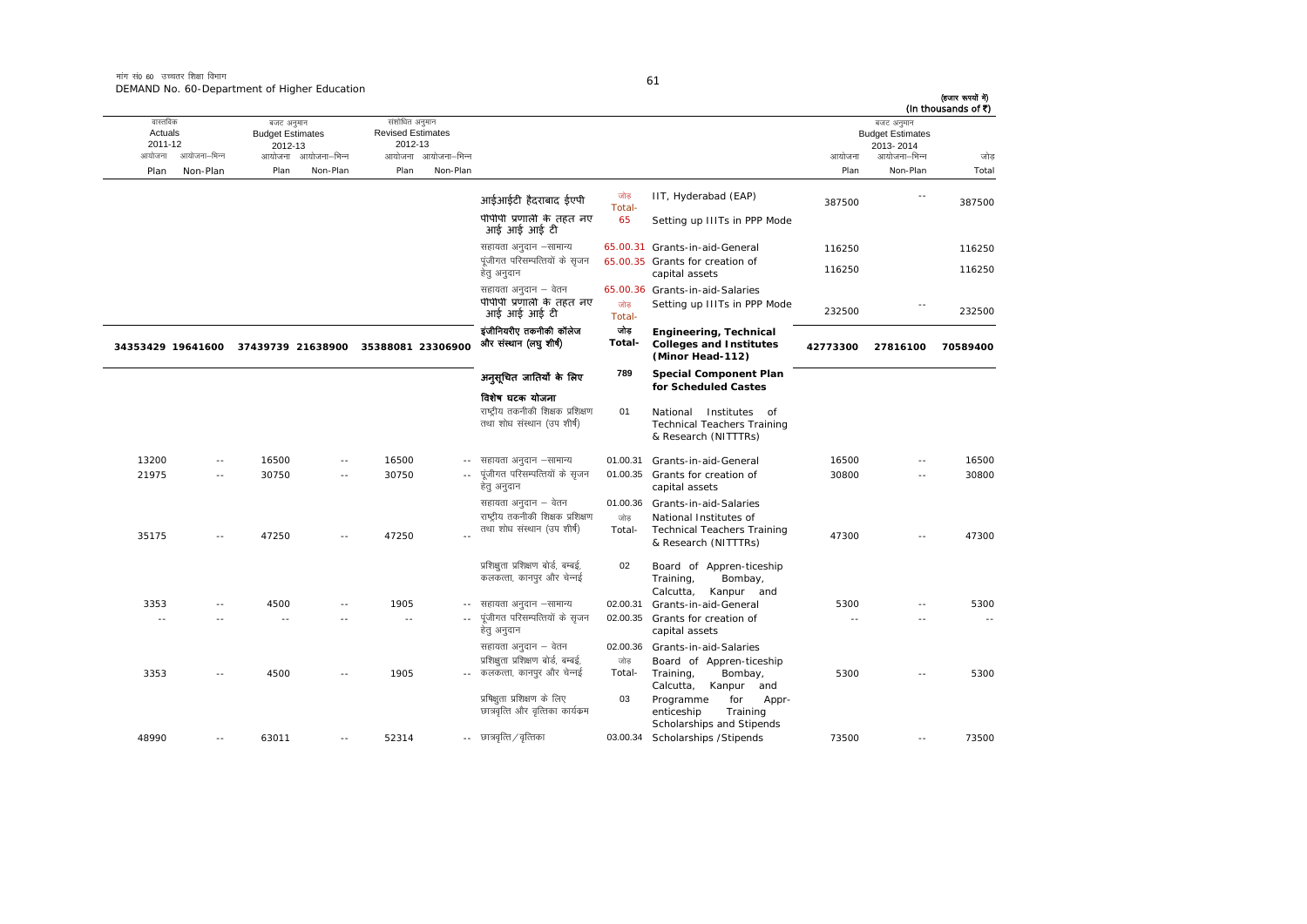| अनुदान मांगे 2013- 14      |  |
|----------------------------|--|
| DEMANDS FOR GRANTS 2013-14 |  |

|                                |              |                                                  |                          |                                                       |                     |                                                                                                                                             |                     |                                                                                                                                                  |        |                                                    | (In thousands of ₹) |
|--------------------------------|--------------|--------------------------------------------------|--------------------------|-------------------------------------------------------|---------------------|---------------------------------------------------------------------------------------------------------------------------------------------|---------------------|--------------------------------------------------------------------------------------------------------------------------------------------------|--------|----------------------------------------------------|---------------------|
| वास्तविक<br>Actuals<br>2011-12 |              | बजट अनुमान<br><b>Budget Estimates</b><br>2012-13 |                          | संशोधित अनुमान<br><b>Revised Estimates</b><br>2012-13 |                     |                                                                                                                                             |                     |                                                                                                                                                  |        | बजट अनुमान<br><b>Budget Estimates</b><br>2013-2014 |                     |
| आयोजना                         | आयोजना–भिन्न | आयोजना                                           | आयोजना–भिन्न             |                                                       | आयोजना आयोजना–भिन्न |                                                                                                                                             |                     |                                                                                                                                                  | आयोजना | आयोजना–भिन्न                                       | जोड                 |
| Plan                           | Non-Plan     | Plan                                             | Non-Plan                 | Plan                                                  | Non-Plan            |                                                                                                                                             |                     |                                                                                                                                                  | Plan   | Non-Plan                                           | Total               |
| 48990                          |              | 63011                                            | $-$                      | 52314                                                 |                     | प्रषिक्षुता प्रशिक्षण के लिए<br>छात्रवृत्ति और वृत्तिका कार्यक्रम                                                                           | जोड<br>Total-       | Programme<br>for<br>Appr-<br>enticeship<br>Training<br>Scholarships and Stipends                                                                 | 73500  |                                                    | 73500               |
|                                |              |                                                  |                          |                                                       |                     | भारतीय विज्ञान संस्थान, बंगलौर<br>को अनुदान                                                                                                 | 04                  | Grants to Indian Institute<br>of Science, Bangalore                                                                                              |        |                                                    |                     |
| 84000                          |              | 67500                                            | $\sim$                   | 112500                                                | $\sim$ $\sim$       | सहायता अनुदान –सामान्य                                                                                                                      | 04.00.31            | Grants-in-aid-General                                                                                                                            |        |                                                    |                     |
| 117000                         | $\sim$       | 157500                                           | $\overline{\phantom{a}}$ | 157500                                                | $\sim$ $\sim$       | पूंजीगत परिसम्पत्तियों के सृजन<br>हेतु अनुदान                                                                                               | 04.00.35            | Grants for creation of<br>capital assets                                                                                                         |        |                                                    |                     |
|                                |              |                                                  |                          |                                                       |                     | सहायता अनुदान – वेतन                                                                                                                        | 04.00.36            | Grants-in-aid-Salaries                                                                                                                           |        |                                                    |                     |
| 201000                         | $\sim$ $-$   | 225000                                           | $ -$                     | 270000                                                |                     | भारतीय विज्ञान संस्थान, बंगलौर<br>को अनुदान                                                                                                 | जोड<br>Total-       | Grants to Indian Institute<br>of Science, Bangalore                                                                                              |        |                                                    |                     |
|                                |              |                                                  |                          |                                                       |                     | गुणवत्ता सुधार का कार्यक्रम<br>सामुदायिक पॉलिटेक्नीकों के<br>लिए अनुदान                                                                     | 05                  | Grants for Quality<br>Improvement Programme -<br>Community Polytechnics                                                                          |        |                                                    |                     |
| 492                            | $- -$        | 2642                                             |                          | 2348                                                  | $\sim$ $-$          | सहायता अनुदान –सामान्य                                                                                                                      | 05.00.31            | Grants-in-aid-General                                                                                                                            |        |                                                    |                     |
| $\sim$ $-$                     |              | 881                                              |                          | $\overline{\phantom{a}}$                              |                     | पूंजीगत परिसम्पत्तियों के सृजन<br>हेत् अनुदान                                                                                               | 05.00.35            | Grants for creation of<br>capital assets                                                                                                         |        |                                                    |                     |
|                                |              |                                                  |                          |                                                       |                     | सहायता अनुदान – वेतन                                                                                                                        | 05.00.36            | Grants-in-aid-Salaries                                                                                                                           |        |                                                    |                     |
| 492                            |              | 3523                                             |                          | 2348                                                  |                     | गुणवत्ता सुधार का कार्यक्रम<br>सामुदायिक पॉलिटेक्नीकों के<br>लिए अनुदान<br>मौजूदा पॉलिटेक्निकों का<br>उन्नयन/नए पोलीटेक्निकों की<br>स्थापना | जोड<br>Total-<br>06 | <b>Grants for Quality</b><br>Improvement Programme -<br>Community Polytechnics<br>Up gradation of existing/<br>setting up of new<br>polytechnics |        |                                                    |                     |
|                                |              | $\overline{\phantom{a}}$                         |                          | $\sim$ $-$                                            |                     | सहायता अनुदान –सामान्य                                                                                                                      | 06.00.31            | Grants-in-aid-General                                                                                                                            |        |                                                    |                     |
|                                | $\sim$ $-$   | 30000                                            | $\sim$ $\sim$            | 2100                                                  |                     | पूंजीगत परिसम्पत्तियों के सृजन<br>हेत् अनुदान                                                                                               | 06.00.35            | Grants for creation of<br>capital assets                                                                                                         |        |                                                    |                     |
|                                |              |                                                  |                          |                                                       |                     | सहायता अनुदान – वेतन<br>मौजूदा पॉलिटेक्निकों का                                                                                             | 06.00.36<br>जोड     | Grants-in-aid-Salaries                                                                                                                           |        |                                                    |                     |
|                                |              | 30000                                            | $-$                      | 2100                                                  |                     | उन्नयन∕नए पोलीटेक्निकों की<br>स्थापना                                                                                                       | Total-              | Up gradation of existing/<br>setting up of new<br>polytechnics                                                                                   |        |                                                    |                     |
|                                |              |                                                  |                          |                                                       |                     | पॉलिटेक्नीक में महिला छात्रावास                                                                                                             | 07                  | Women's Hostel in<br>Polytechnics                                                                                                                |        |                                                    |                     |
|                                |              |                                                  |                          |                                                       |                     | सहायता अनुदान –सामान्य                                                                                                                      | 07.00.31            | Grants-in-aid-General                                                                                                                            |        |                                                    |                     |
|                                |              | 1350                                             |                          |                                                       | $\sim$ $\sim$       | पूंजीगत परिसम्पत्तियों के सृजन<br>हेतु अनुदान                                                                                               | 07.00.35            | Grants for creation of<br>capital assets                                                                                                         |        |                                                    |                     |
|                                |              |                                                  |                          |                                                       |                     | सहायता अनुदान – वेतन                                                                                                                        | 07.00.36            | Grants-in-aid-Salaries                                                                                                                           |        |                                                    |                     |
|                                | $\sim$ $-$   | 1350                                             | $\overline{a}$           | $\overline{a}$                                        | $\sim$              | पॉलिटेक्नीक में महिला छात्रावास                                                                                                             | जोड<br>Total-       | Women's Hostel in<br>Polytechnics                                                                                                                |        |                                                    |                     |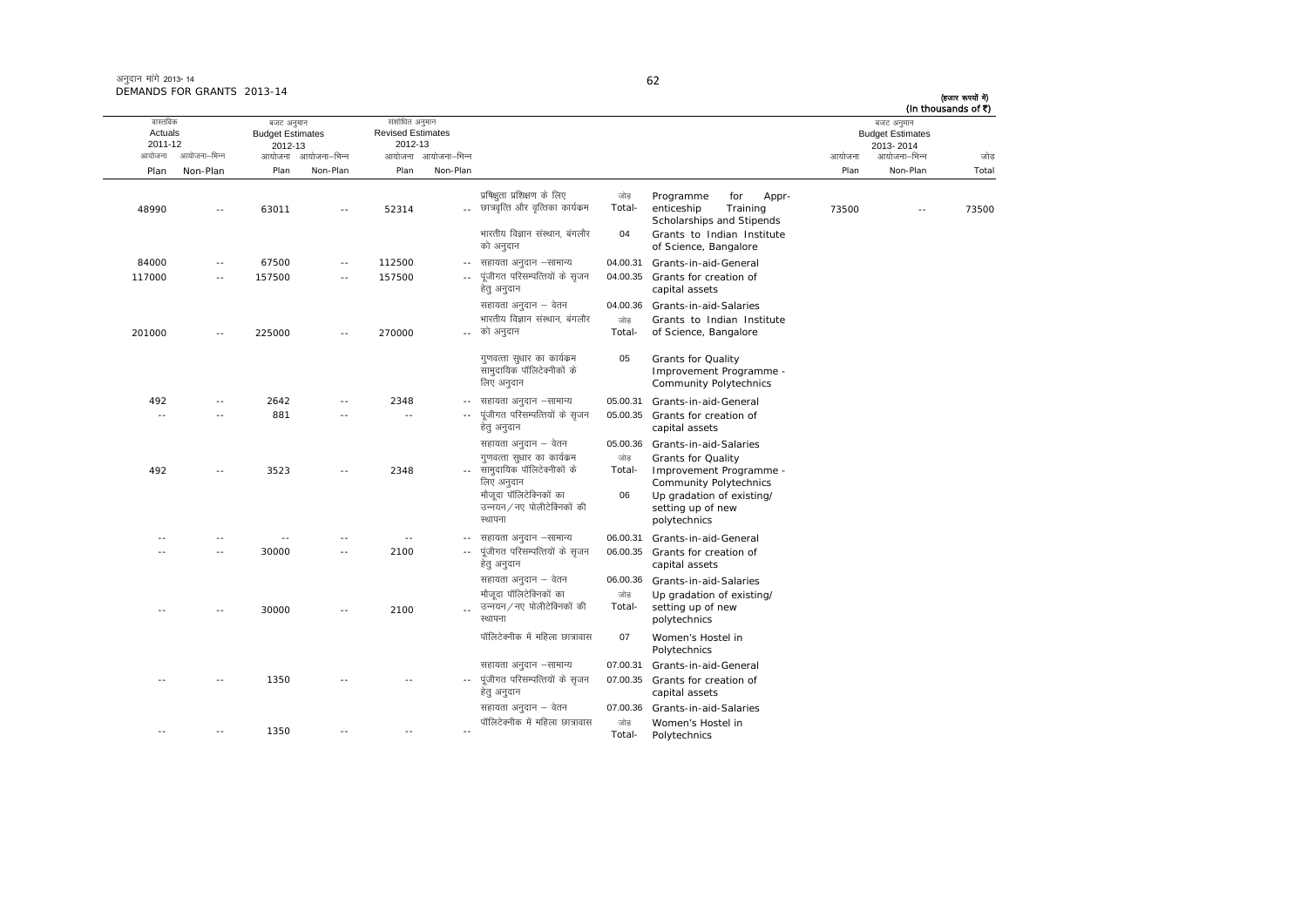मांग सं0 60 उच्चतर शिक्षा विभाग DEMAND No. 60-Department of Higher Education

| ٠                      |  |
|------------------------|--|
|                        |  |
| I<br>I<br>$\sim$<br>۰. |  |

| (In thousands of ₹) | बजट अनुमान                           |         |                                                                                       |                     |                                                                                               |                     | संशोधित अनुमान                      |                     | बजट अनुमान                         |              | वास्तविक           |
|---------------------|--------------------------------------|---------|---------------------------------------------------------------------------------------|---------------------|-----------------------------------------------------------------------------------------------|---------------------|-------------------------------------|---------------------|------------------------------------|--------------|--------------------|
|                     | <b>Budget Estimates</b><br>2013-2014 |         |                                                                                       |                     |                                                                                               |                     | <b>Revised Estimates</b><br>2012-13 |                     | <b>Budget Estimates</b><br>2012-13 |              | Actuals<br>2011-12 |
| जोड                 | आयोजना–भिन्न                         | आयोजना  |                                                                                       |                     |                                                                                               | आयोजना आयोजना-भिन्न |                                     | आयोजना आयोजना–भिन्न |                                    | आयोजना–भिन्न | आयोजना             |
| Total               | Non-Plan                             | Plan    |                                                                                       |                     |                                                                                               | Non-Plan            | Plan                                | Non-Plan            | Plan                               | Non-Plan     | Plan               |
|                     |                                      |         | Indian Institutes of<br>Technology                                                    | 08                  | भारतीय प्रौद्योगिकी संस्थानों को<br>अनुदान (उप शीर्ष)                                         |                     |                                     |                     |                                    |              |                    |
| 499500              | $\sim$                               | 499500  | Grants-in-aid-General                                                                 | 08.00.31            | सहायता अनुदान –सामान्य                                                                        | $\sim$ $\sim$       | 205364                              | $\overline{a}$      | 196364                             | $\sim$ $-$   | 244900             |
| 2719500             | $\overline{a}$                       | 2719500 | Grants for creation of<br>capital assets                                              | 08.00.35            | पूंजीगत परिसम्पत्तियों के सृजन<br>हेत् अनुदान                                                 | $\overline{a}$      | 1612636                             | ٠.                  | 1423636                            | $\sim$       | 1561100            |
| 111000              | $\sim$ $-$                           | 111000  | Grants-in-aid-Salaries                                                                | 08.00.36            | सहायता अनुदान – वेतन                                                                          |                     |                                     |                     |                                    |              |                    |
| 3330000             | $\sim$                               | 3330000 | Indian Institutes of<br>Technology                                                    | जोड<br>Total-       | भारतीय प्रौद्योगिकी संस्थानों को<br>अनुदान (उप शीर्ष)                                         |                     | 1818000                             | $-$                 | 1620000                            | $\sim$ $-$   | 1806000            |
|                     |                                      |         | Indian Institutes of<br>Management                                                    | 09                  | भारतीय प्रबंध संस्थान (उप शीर्ष)                                                              |                     |                                     |                     |                                    |              |                    |
| 106105              | $\sim$ $-$                           | 106105  | Grants-in-aid-General                                                                 | 09.00.31            | सहायता अनुदान -सामान्य                                                                        | $\sim$ $-$          | 53845                               | $- -$               | 55320                              | $\sim$ $-$   | 67645              |
| 373455              | $\sim$ $\sim$                        | 373455  | 09.00.35 Grants for creation of<br>capital assets                                     |                     | पूंजीगत परिसम्पत्तियों के सृजन<br>हेतु अनुदान                                                 | $\sim$ $-$          | 99455                               | $\sim$ $-$          | 102180                             | $\sim$ $-$   | 254855             |
| 17040               | $\sim$ $\sim$                        | 17040   | Grants-in-aid-Salaries                                                                | 09.00.36            | सहायता अनुदान – वेतन                                                                          |                     |                                     |                     |                                    |              |                    |
| 496600              | $\sim$                               | 496600  | Indian Institutes of<br>Management<br>National Institute of<br>Industrial Engineering | जोड<br>Total-<br>10 | भारतीय प्रबंध संस्थान (उप शीर्ष)<br>राष्ट्रीय औद्योगिक इंजीनियरी<br>प्रशिक्षण संस्थान, मुम्बई |                     | 153300                              | $\overline{a}$      | 157500                             | $\sim$ $-$   | 322500             |
|                     |                                      |         | Mumbai                                                                                |                     |                                                                                               |                     |                                     |                     |                                    |              |                    |
| 3000                | $\overline{\phantom{a}}$             | 3000    | Grants-in-aid-General                                                                 | 10.00.31            | सहायता अनुदान –सामान्य                                                                        |                     | 804                                 | --                  | 4950                               | $- -$        | 1100               |
| 6000                | $\sim$ $-$                           | 6000    | 10.00.35 Grants for creation of<br>capital assets                                     |                     | पूंजीगत परिसम्पत्तियों के सृजन<br>हेत् अनुदान                                                 | $\sim$ $-$          | 8196                                | $\sim$              | 50550                              | $\sim$ $-$   | 24400              |
|                     |                                      |         | Grants-in-aid-Salaries                                                                | 10.00.36            | सहायता अनुदान – वेतन                                                                          |                     |                                     |                     |                                    |              |                    |
| 9000                | $-$                                  | 9000    | National Institute of<br>Industrial Engineering<br>Mumbai                             | जोड<br>Total-       | राष्ट्रीय औद्योगिक इंजीनियरी<br>प्रशिक्षण संस्थान, मुम्बई                                     |                     | 9000                                | - -                 | 55500                              | $\sim$       | 25500              |
|                     |                                      |         | National Institute for<br>Foundry and Forge<br>Technology, Ranchi                     | 11                  | राष्ट्रीय ढलाई एवं कढ़ाई<br>प्रौद्योगिकी संस्थान, रॉची                                        |                     |                                     |                     |                                    |              |                    |
|                     |                                      |         | Grants-in-aid-General                                                                 | 11.00.31            | सहायता अनुदान –सामान्य                                                                        |                     | 4800                                | $-$                 | 4800                               | $\sim$       | 4200               |
|                     |                                      |         | 11.00.35 Grants for creation of<br>capital assets                                     |                     | पूंजीगत परिसम्पत्तियों के सृजन<br>हेतु अनुदान                                                 | $\sim$ $-$          | 31200                               | $\sim$              | 19200                              | $\sim$ $-$   | 16800              |
|                     |                                      |         | Grants-in-aid-Salaries                                                                | 11.00.36            | सहायता अनुदान – वेतन                                                                          |                     |                                     |                     |                                    |              |                    |
|                     |                                      |         | National Institute for<br>Foundry and Forge<br>Technology, Ranchi                     | जोड<br>Total-       | राष्ट्रीय ढलाई एवं कढाई<br>प्रौद्योगिकी संस्थान, रॉची                                         |                     | 36000                               | - -                 | 24000                              | $\sim$       | 21000              |
|                     |                                      |         | School of Planning and<br>Architecture                                                | 12                  | योजना एवं वास्तु शिल्प<br>विद्यालय, नई दिल्ली                                                 |                     |                                     |                     |                                    |              |                    |
|                     |                                      |         | Grants-in-aid-General                                                                 | 12.00.31            | सहायता अनुदान –सामान्य                                                                        |                     | 1887                                | $-$                 | 3000                               | $\sim$ $-$   | 3000               |
|                     |                                      |         | Grants for creation of<br>capital assets                                              | 12.00.35            | पंजीगत परिसम्पत्तियों के सजन<br>हेतु अनुदान                                                   | $\overline{a}$      | 7548                                | $\sim$              | 12000                              | $\sim$ $-$   | 12000              |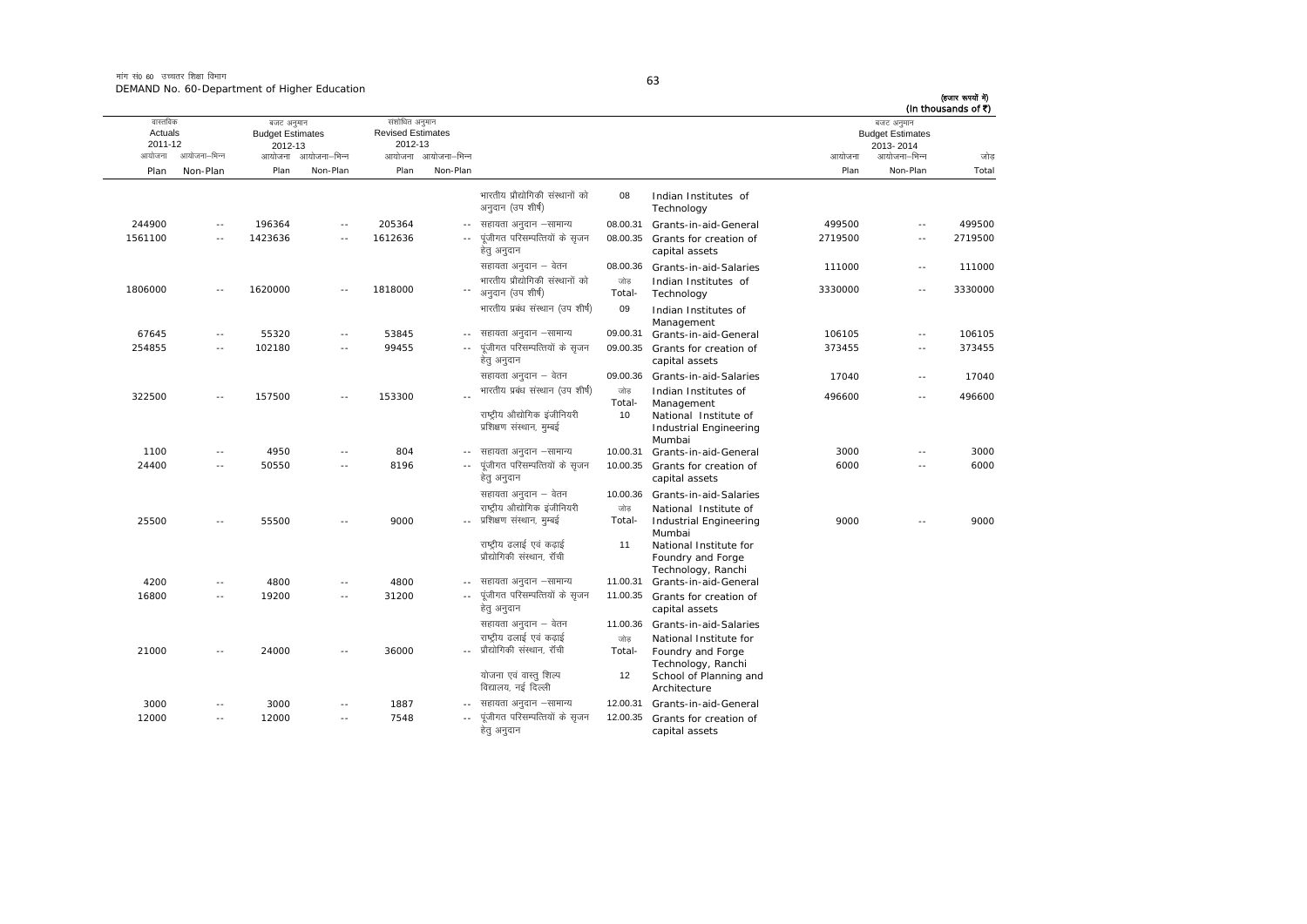| अनुदान मांगे 2013-14       |  |
|----------------------------|--|
| DEMANDS FOR GRANTS 2013-14 |  |

| (In thousands of ₹) | बजट अनुमान                           |        |                                                             |                |                                                            |                     | संशोधित अनुमान                      |                          | बजट अनुमान                         |              | वास्तविक           |
|---------------------|--------------------------------------|--------|-------------------------------------------------------------|----------------|------------------------------------------------------------|---------------------|-------------------------------------|--------------------------|------------------------------------|--------------|--------------------|
|                     | <b>Budget Estimates</b><br>2013-2014 |        |                                                             |                |                                                            |                     | <b>Revised Estimates</b><br>2012-13 |                          | <b>Budget Estimates</b><br>2012-13 |              | Actuals<br>2011-12 |
| जोड                 | आयोजना–भिन्न                         | आयोजना |                                                             |                |                                                            | आयोजना आयोजना–भिन्न |                                     | आयोजना–भिन्न             | आयोजना                             | आयोजना–भिन्न | आयोजना             |
| Total               | Non-Plan                             | Plan   |                                                             |                |                                                            | Non-Plan            | Plan                                | Non-Plan                 | Plan                               | Non-Plan     | Plan               |
|                     |                                      |        | Grants-in-aid-Salaries                                      | 12.00.36       | सहायता अनुदान – वेतन                                       |                     |                                     |                          |                                    |              |                    |
|                     |                                      |        | School of Planning and                                      | जोड            | योजना एवं वास्त् शिल्प                                     |                     |                                     |                          |                                    |              |                    |
|                     |                                      |        | Architecture                                                | Total-         | विद्यालय, नई दिल्ली                                        |                     | 9435                                |                          | 15000                              |              | 15000              |
|                     |                                      |        | Sant Longowal Institute of<br>Engineering and Technology    | 13             | संतलोंगोवाल इंजीनियरी और<br>प्रौद्योगिकी संस्थान           |                     |                                     |                          |                                    |              |                    |
|                     |                                      |        | Grants-in-aid-General                                       | 13.00.31       | सहायता अनुदान –सामान्य                                     |                     | 3156                                | $ -$                     | 4800                               | $\sim$ $-$   | $\sim$ $-$         |
|                     |                                      |        | Grants for creation of<br>capital assets                    | 13.00.35       | पूंजीगत परिसम्पत्तियों के सृजन<br>हेत् अनुदान              | $\sim$ $-$          | 12624                               | $\sim$ $-$               | 19200                              | $\sim$ $-$   | 10800              |
|                     |                                      |        | Grants-in-aid-Salaries                                      | 13.00.36       | सहायता अनुदान – वेतन                                       |                     |                                     |                          |                                    |              |                    |
|                     |                                      |        | Sant Longowal Institute of<br>Engineering and Technology    | जोड़<br>Total- | संतलोंगोवाल इंजीनियरी और<br>प्रौद्योगिकी संस्थान           |                     | 15780                               | $ -$                     | 24000                              | $\sim$ $-$   | 10800              |
|                     |                                      |        | Indian Institute of<br>Information Technology,<br>Allahabad | 14             | भारतीय सूचना प्रौद्योगिकीय<br>संस्थान, इलाहाबाद            |                     |                                     |                          |                                    |              |                    |
|                     |                                      |        | Grants-in-aid-General                                       | 14.00.31       | सहायता अनुदान –सामान्य                                     |                     | 22500                               | $\sim$ $\sim$            | 30000                              | $\sim$       | 27000              |
|                     |                                      |        | Grants for creation of<br>capital assets                    | 14.00.35       | पूंजीगत परिसम्पत्तियों के सृजन<br>हेत् अनुदान              |                     | 82500                               | $\sim$ $\sim$            | 45000                              | $\sim$ $-$   | 55500              |
|                     |                                      |        | Grants-in-aid-Salaries                                      | 14.00.36       | सहायता अनुदान – वेतन                                       |                     |                                     |                          |                                    |              |                    |
|                     |                                      |        | Indian Institute of                                         | जोड़           | भारतीय सूचना प्रौद्योगिकीय                                 |                     |                                     |                          |                                    |              |                    |
|                     |                                      |        | Information Technology,                                     | Total-         | संस्थान, इलाहाबाद                                          | $\sim$ $-$          | 105000                              | $\sim$ $\sim$            | 75000                              | $\sim$ $-$   | 82500              |
|                     |                                      |        | Allahabad<br>Indian School of Mines,<br>Dhanbad             | 15             | भारतीय खनन स्कूल, धनबाद                                    |                     |                                     |                          |                                    |              |                    |
| 24750               | $\sim$ $-$                           | 24750  | Grants-in-aid-General                                       | 15.00.31       | सहायता अनुदान –सामान्य                                     | $\sim$ $-$          | 24750                               | $\sim$ $-$               | 24750                              | $\sim$       | 22500              |
| 140250              | $\sim$ $\sim$                        | 140250 | Grants for creation of<br>capital assets                    | 15.00.35       | पूंजीगत परिसम्पत्तियों के सृजन<br>हेत् अनुदान              | $\sim$ $-$          | 177750                              | $\overline{a}$           | 140250                             | $\sim$ $-$   | 127500             |
|                     |                                      |        | Grants-in-aid-Salaries                                      | 15.00.36       | सहायता अनुदान – वेतन                                       |                     |                                     |                          |                                    |              |                    |
| 165000              | $\overline{\phantom{a}}$             | 165000 | Indian School of Mines,                                     | जोड़           | भारतीय खनन स्कूल, धनबाद                                    |                     | 202500                              | $\overline{\phantom{a}}$ | 165000                             | $\sim$ $-$   | 150000             |
|                     |                                      |        | Dhanbad<br>Indian Institute of<br>Information Technology &  | Total-<br>16   | भारतीय सूचना प्रौद्योगिकीय एवं<br>प्रबंध संस्थान, ग्वालियर |                     |                                     |                          |                                    |              |                    |
|                     |                                      |        | Management, Gwalior<br>Grants-in-aid-General                | 16.00.31       | सहायता अनुदान –सामान्य                                     | $- -$               | 21000                               | $\sim$ $\sim$            | 21000                              | $\sim$       | 18000              |
|                     |                                      |        | Grants for creation of<br>capital assets                    | 16.00.35       | पूंजीगत परिसम्पत्तियों के सृजन<br>हेत् अनुदान              | $\sim$ $-$          | 31500                               | $\sim$ $-$               | 31500                              | $\sim$ $-$   | 27000              |
|                     |                                      |        | Grants-in-aid-Salaries                                      | 16.00.36       | सहायता अनुदान – वेतन                                       |                     |                                     |                          |                                    |              |                    |
|                     |                                      |        | Indian Institute of                                         | जोड            | भारतीय सूचना प्रौद्योगिकीय एवं                             |                     |                                     |                          |                                    |              |                    |
|                     |                                      |        | Information Technology &<br>Management, Gwalior             | Total-         | प्रबंध संस्थान, ग्वालियर                                   |                     | 52500                               | $\sim$ $-$               | 52500                              | $\sim$ $-$   | 45000              |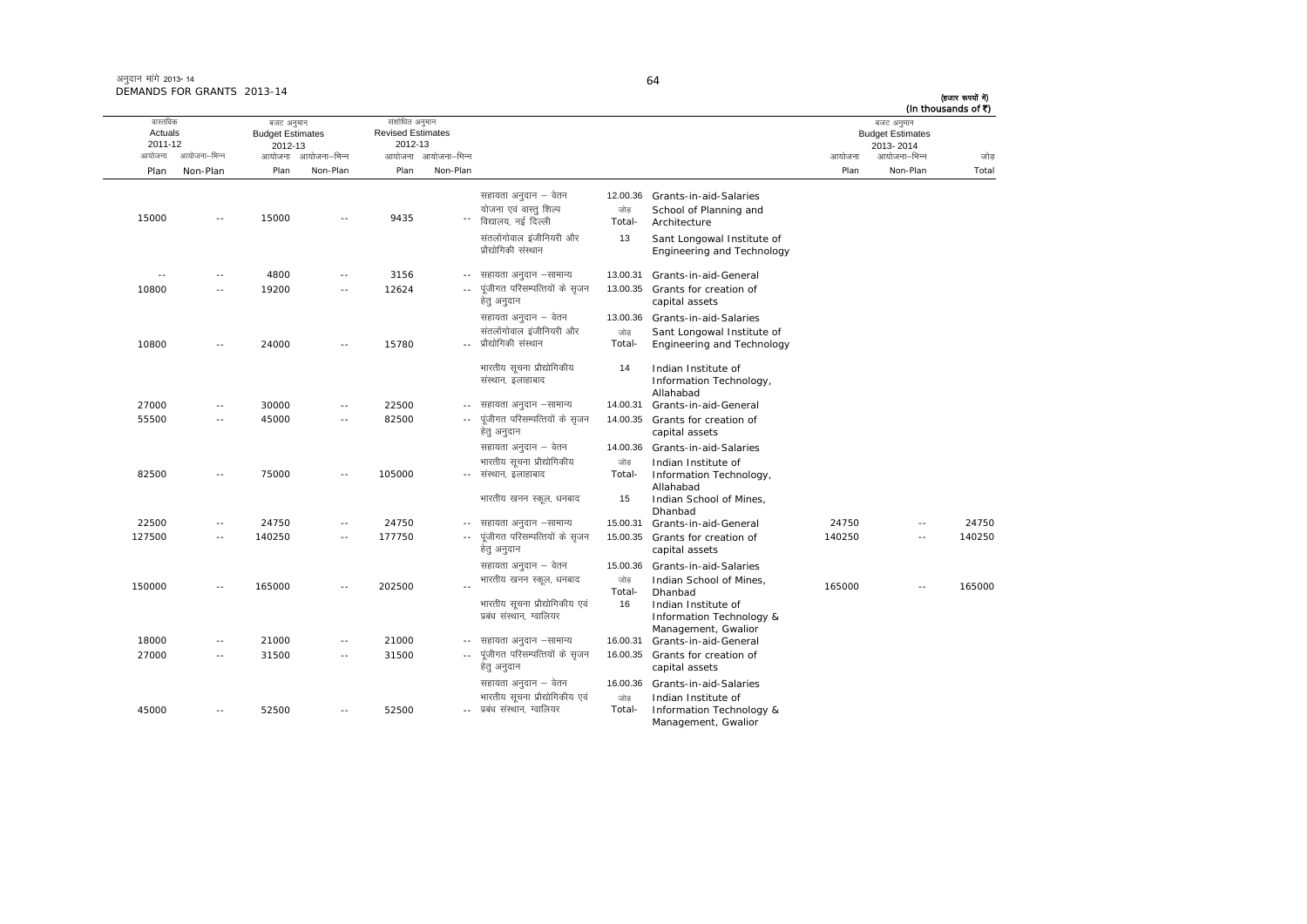मांग सं $\rho_6$  60 जच्चतर शिक्षा विभाग DEMAND No. 60-Department of Higher Education

| ٠            |                |  |
|--------------|----------------|--|
|              |                |  |
| I<br>×<br>۰. | ۰.<br>M.<br>۰. |  |

आयोजना आयोजना-भिन्न आयोजना आयोजना-भिन्न - आयोजना आयोजना-भिन्न न अपयोजना—भिन्न जाउँ विकास समिति । अपनी अपयोजना आयोजना—भिन्न जोड Plan Non-Plan Plan Non-Plan Plan Non-Plan Plan Non-Plan Total तास्ततिक Actuals2011-12 बजट अनुमान Budget Estimates 2012-13संशोधित अनुमान Revised Estimates2012-13 बजट अनुमान Budget Estimates 2013- 2014(हजार रूपयों में) (In thousands of  $\bar{x}$ ) कांचीपुरम में भारतीय सुचना प्रौद्योगिकी, डिजाइन तथा विनिर्माण संस्थान (उपशीर्ष) 177 Indian Institute of Information Technology, Design and Manufacturing at Kanchipuram 21000 -- 33120 -- 33120 --17.00.31 Grants-in-aid-General 91500 -- 84000 -- 84000 --पूंजीगत परिसम्पत्तियों के सृजन हेतु अनुदान 17.00.35 Grants for creation of capital assets -- -- 2880 -- 2880 --17.00.36 Grants-in-aid-Salaries 112500 -- 120000 -- 120000 --<sup>-</sup> विनिर्माण संस्थान (उपशीर्ष) कांचीपुरम में भारतीय सुचना प्रौद्योगिकी, डिजाइन तथा जोड Total-Indian Institute of<br>Information Technology, Design and Manufacturing at Kanchipuram जबलपुर में भारतीय सूचना .<br>प्रौद्योगिकी संस्थान (उपशीर्ष 188 Indian Institute of Information Technology at Jabalpur 18000 -- 11070 -- 11070 --18.00.31 Grants-in-aid-General 64500 -- 47250 -- 77250 --... पंजीगत परिसम्पत्तियों के सजन हेत् अनुदान 18.00.35 Grants for creation of capital assets ---- 9180 -- 9180 -- सहायता अनुदान – वेतन 18.00.36 Grants-in-aid-Salaries 82500 -- 67500 -- 97500 --- प्रौद्योगिकी संस्थान (उपशीर्ष) जबलपुर में भारतीय सूचना जोड Total-Indian Institute of<br>Information Technology at Jabalpur केन्द्रीय प्रौद्योगिकी संस्थान, कोकराझार 19 Central Institute of Technology (CIT), Kokrajhar 680 -- 1 -- 1 ---- सहायता अनुदान -सामान्य 19.00.31 Grants-in-aid-General 1320 -- -- -- -- -- -- -- ---- पंजीगत परिसम्पत्तियों के सजन हेतु अनुदान 19.00.35 Grants for creation of capital assets सहायता अनुदान – वेतन <br />
19.00.36 Grants-in-aid-Salaries 2000 -- 1 -- 1 --- कोकराझार केन्द्रीय प्रौद्योगिकी संस्थान. जोड Total-Central Institute of<br>Technology (CIT), Kokrajhar नए भारतीय सुचना प्रौद्योगिकीय संस्थान की स्थापना 20 Setting up of New Indian Institutes of Information Technology ---- 11638 -- 4138 -- सहायता अनुदान –सामान्य 20.00.31 Grants-in-aid-General -- -- 22112 -- 7862 --.. पुंजीगत परिसम्पत्तियों के सुजन हेतु अनुदान 20.00.35 Grants for creation of capital assets सहायता अनुदान – वेतन 20.00.36 Grants-in-aid-Salaries -- -- 33750 -- 12000 --नए भारतीय सुचना प्रौद्योगिकीय संस्थान की स्थापना  $\frac{1}{100}$ Total-Setting up of New Indian Institutes of Information Technology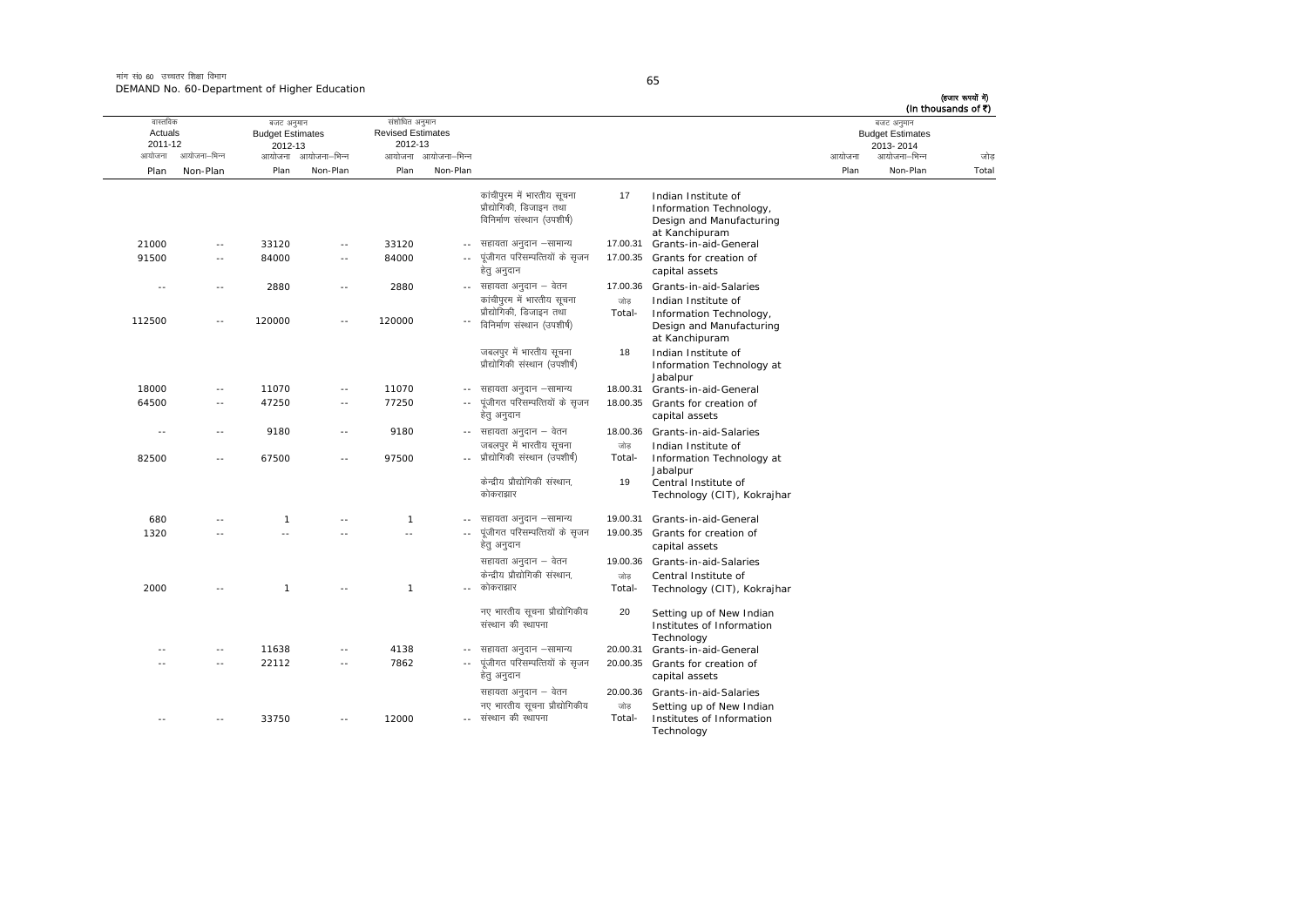आयोजना आयोजना-भिन्न आयोजना आयोजना-भिन्न - आयोजना आयोजना-भिन्न न अपयोजना—भिन्न जाउँ विकास समिति । अपनी अपयोजना आयोजना—भिन्न जोड Plan Non-Plan Plan Non-Plan Plan Non-Plan Plan Non-Plan Total तास्ततिक Actuals2011-12बजट अनुमान Budget Estimates 2012-13संशोधित अनुमान Revised Estimates2012-13 बजट अनुमान Budget Estimates 2013- 2014(हजार रूपयों में) (In thousands of  $\bar{x}$ ) नए योजना एवं वास्तु शिल्प विद्यालय की स्थापना 21 Setting up of New Schools of Planning & Architecture  $15000$  --  $13500$  --  $13500$  --  $7500$  -- सहायता अनदान –सामान्य lgk;rk vuqnku &lkekU; 21.00.31 Grants-in-aid-General 22500 -- 22500 22500 -- 31500 -- 91500 --पंजीगत परिसम्पत्तियों के सजन हेतु अनुदान 21.00.35 Grants for creation of capital assets 94500 -- 94500---- 7500 -- 7500 -- सहायता अनुदान – वेतन lgk;rk vuqnku & osru 21.00.36 Grants-in-aid-Salaries <sup>10500</sup> -- <sup>10500</sup> 37500 -- 52500 -- 112500 --- विद्यालय की स्थापना नए योजना एवं वास्त शिल्प  $\frac{1}{100}$ Total-Setting up of New Schools<br>of Planning & Architecture 127500 -- 127500 भारतीय विज्ञान शिक्षा और अनसंधान संस्थान 22 Indian Institutes of Science for Education Research 176565 -- 208540 -- 208540 --22.00.31 Grants-in-aid-General 693435 -- 710960 -- 755960 ---- पूंजीगत परिसम्पत्तियों के सृजन हेतु अनुदान 22.00.35 Grants for creation of capital assets ---- 55500 -- 55500 -- सहायता अनुदान – वेतन 22.00.36 Grants-in-aid-Salaries 870000 -- 975000 -- 1020000 --- अनुसंधान संस्थान भारतीय विज्ञान शिक्षा और  $\frac{1}{100}$ Total-Indian Institutes of Science<br>for Education Research नए भारतीय प्रबंध संस्थानों की स्थापना 23 Setting up of New Indian Institutes of Management (IIMs) 36000 -- 207300 -- 99700 --सहायता अनदान –सामान्य  $23.00.31$  Grants-in-aid-General 84000 -- 300 -- 72800 --\_\_ पंजीगत परिसम्पत्तियों के सजन हेतु अनुदान 23.00.35 Grants for creation of capital assets ---- 17400 -- 17400 -- सहायता अनुदान – वेतन 23.00.36 Grants-in-aid-Salaries 120000 -- 225000 -- 189900 --नए भारतीय प्रबंध संस्थानों की रथापना  $n<sub>min</sub>$ Total-Setting up of New Indian<br>Institutes of Management (IIMs) नए राष्ट्रीय प्रौद्योगिकी संस्थानों की स्थापना 24 Setting up of New National Institutes of Technology (NITs) 96013 -- 52490 -- 52490 --24.00.31 Grants-in-aid-General 23987 -- 13510 -- 43510 --... पंजीगत परिसम्पत्तियों के सजन हेतु अनुदान 24.00.35 Grants for creation of capital assets ---- 6000 -- 6000 -- सहायता अनुदान – वेतन 24.00.36 Grants-in-aid-Salaries 120000 -- 72000 -- 102000 --- की स्थापना नए राष्ट्रीय प्रौद्योगिकी संस्थानों जोड Total-Setting up of New National<br>Institutes of Technology (NITs) अखिल भारतीय तकनीकी शिक्षा परिषद 25 All India Council for Technical Education

(A.I.C.T.E.)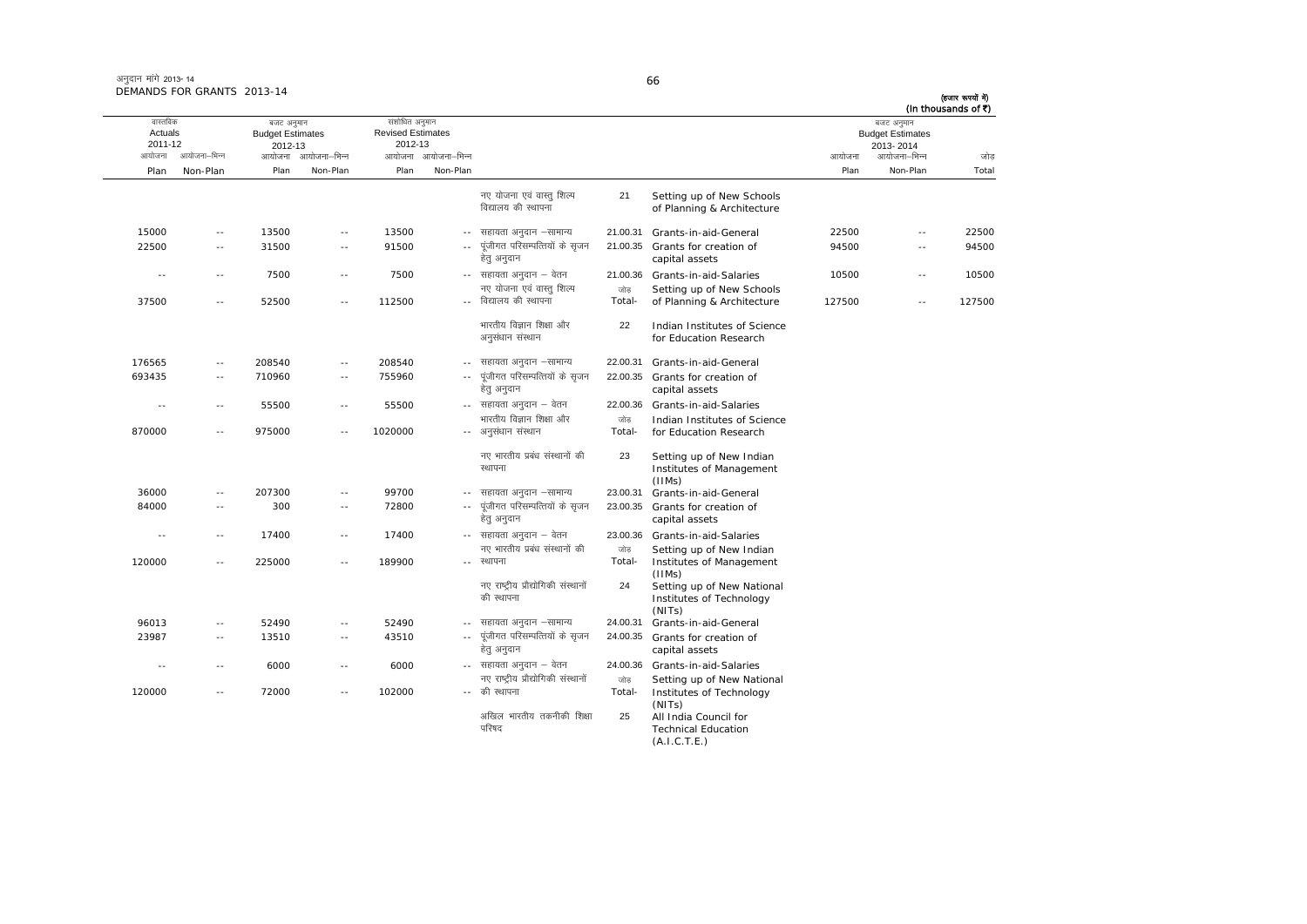मांग सं0 60 उच्चतर शिक्षा विभाग DEMAND No. 60-Department of Higher Education

| I<br>۰,<br>× |  |
|--------------|--|

| (In thousands of ₹) | बजट अनुमान                           |         |                                                                                        |                           |                                                                  |                          | संशोधित अनुमान                      |                     | बजट अनुमान                         |              | वास्तविक           |
|---------------------|--------------------------------------|---------|----------------------------------------------------------------------------------------|---------------------------|------------------------------------------------------------------|--------------------------|-------------------------------------|---------------------|------------------------------------|--------------|--------------------|
|                     | <b>Budget Estimates</b><br>2013-2014 |         |                                                                                        |                           |                                                                  |                          | <b>Revised Estimates</b><br>2012-13 |                     | <b>Budget Estimates</b><br>2012-13 |              | Actuals<br>2011-12 |
| जोड                 | आयोजना–भिन्न                         | आयोजना  |                                                                                        |                           |                                                                  | आयोजना आयोजना-भिन्न      |                                     | आयोजना आयोजना-भिन्न |                                    | आयोजना–भिन्न | आयोजना             |
| Total               | Non-Plan                             | Plan    |                                                                                        |                           |                                                                  | Non-Plan                 | Plan                                | Non-Plan            | Plan                               | Non-Plan     | Plan               |
| 535400              | $\overline{a}$                       | 535400  | 25.00.31 Grants-in-aid-General                                                         |                           | सहायता अनुदान –सामान्य                                           | $\sim$ $-$               | 539896                              | ٠.                  | 539896                             | $\sim$ $-$   | 344880             |
| 100                 | $\sim$ $\sim$                        | 100     | 25.00.35 Grants for creation of<br>capital assets                                      |                           | पूंजीगत परिसम्पत्तियों के सृजन<br>हेत् अनुदान                    | $\sim$ $\sim$            | 104                                 | $\sim$              | 104                                | $\sim$ $-$   | 120                |
| 535500              |                                      | 535500  | Grants-in-aid-Salaries<br>All India Council for<br><b>Technical Education</b>          | 25.00.36<br>जोड<br>Total- | सहायता अनुदान – वेतन<br>अखिल भारतीय तकनीकी शिक्षा<br>परिषद       |                          | 540000                              | - -                 | 540000                             |              | 345000             |
|                     |                                      |         | (A.I.C.T.E.)<br>National Institutes of<br>Technology (NITs)                            | 26                        | राष्ट्रीय प्रौद्योगिकी संस्थान<br>(एनआईटी)                       |                          |                                     |                     |                                    |              |                    |
| 418500              | $\sim$                               | 418500  | Grants-in-aid-General                                                                  | 26.00.31                  | सहायता अनुदान –सामान्य                                           | $\sim$ $-$               | 323811                              | $-$                 | 405000                             | $\sim$       | 1010115            |
| 934500              | $\overline{\phantom{a}}$             | 934500  | Grants for creation of<br>capital assets                                               | 26.00.35                  | पूंजीगत परिसम्पत्तियों के सृजन<br>हेत् अनुदान                    | $\overline{\phantom{a}}$ | 755559                              | $-$                 | 945000                             | $\sim$ $-$   | 429885             |
| 12000               | $\sim$ $\sim$                        | 12000   | Grants-in-aid-Salaries                                                                 | 26.00.36                  | सहायता अनुदान – वेतन                                             |                          |                                     |                     |                                    |              |                    |
| 1365000             | $\sim$ $\sim$                        | 1365000 | National Institutes of<br>Technology (NITs)                                            | जोड<br>Total-             | राष्ट्रीय प्रौद्योगिकी संस्थान<br>(एनआईटी)                       | $\overline{\phantom{a}}$ | 1079370                             | $-$                 | 1350000                            | $\sim$ $-$   | 1440000            |
|                     |                                      |         | Setting up of new Indian<br>Institutes of Technology                                   | 33                        | नए भारतीय प्रौद्योगिकी संस्थानों<br>की स्थापना (उप शीर्ष)        |                          |                                     |                     |                                    |              |                    |
|                     |                                      |         | Grants-in-aid-General                                                                  | 33.00.31                  | -- सहायता अनुदान -सामान्य                                        |                          | 243531                              | $\sim$ $-$          | 272400                             | $\sim$ $-$   | 289400             |
|                     |                                      |         | 33.00.35 Grants for creation of<br>capital assets                                      |                           | पूंजीगत परिसम्पत्तियों के सृजन<br>हेत् अनुदान                    | $\sim$ $-$               | 739253                              | $\sim$              | 837600                             | $\sim$ $-$   | 668200             |
|                     |                                      |         | Grants-in-aid-Salaries                                                                 | 33.00.36                  | --   सहायता अनुदान – वेतन                                        |                          | 90000                               | $\sim$ $-$          | 90000                              | $\sim$ $-$   | $\sim$             |
|                     |                                      |         | Setting up of new Indian<br>Institutes of Technology                                   | जोड<br>Total-             | नए भारतीय प्रौद्योगिकी संस्थानों<br>की स्थापना (उप शीर्ष)        |                          | 1072784                             | $\sim$ $-$          | 1200000                            | $\sim$ $-$   | 957600             |
|                     |                                      |         | Expansion and Up<br>gradation of State<br><b>Engineering Institutions</b>              | 34                        | राज्य इंजीनियरी संस्थाओं का<br>विस्तार और स्तरोन्नयन             |                          |                                     |                     |                                    |              |                    |
|                     |                                      |         | Grants-in-aid-General                                                                  | 34.00.31                  | सहायता अनुदान –सामान्य                                           | $-$                      | 15                                  |                     | 6000                               | $\sim$       |                    |
|                     |                                      |         | Grants for creation of<br>capital assets                                               | 34.00.35                  | पूंजीगत परिसम्पत्तियों के सृजन<br>हेत् अनुदान                    | $\overline{\phantom{a}}$ | $\overline{\phantom{a}}$            |                     |                                    |              |                    |
|                     |                                      |         | Grants-in-aid-Salaries                                                                 | 34.00.36                  | सहायता अनुदान – वेतन                                             |                          |                                     |                     |                                    |              |                    |
|                     |                                      |         | Expansion and Up<br>gradation of State<br><b>Engineering Institutions</b>              | जोड<br>Total-             | राज्य इंजीनियरी संस्थाओं का<br>विस्तार और स्तरोन्नयन             |                          | 15                                  |                     | 6000                               |              |                    |
|                     |                                      |         | Setting up of Indian<br>Institute of Engineering,<br>Science and Technology<br>(IIEST) | 35                        | भारतीय इंजीनियरी, विज्ञान एवं<br>प्रौद्योगिकी संस्थान की स्थापना |                          |                                     |                     |                                    |              |                    |
| 27000               | $\sim$ $\sim$                        | 27000   | 35.00.31 Grants-in-aid-General                                                         |                           | सहायता अनुदान –सामान्य                                           | $- -$                    | 9                                   | - -                 | 900                                | $\sim$ $-$   |                    |
| 18000               | $\sim$ $\sim$                        | 18000   | Grants for creation of<br>capital assets                                               | 35.00.35                  | पूंजीगत परिसम्पत्तियों के सृजन<br>हेतु अनुदान                    | $\sim$ $-$               | 6                                   | $\overline{a}$      | 600                                | $\sim$       |                    |
|                     |                                      |         | 35.00.36 Grants-in-aid-Salaries                                                        |                           | सहायता अनुदान – वेतन                                             |                          |                                     |                     |                                    |              |                    |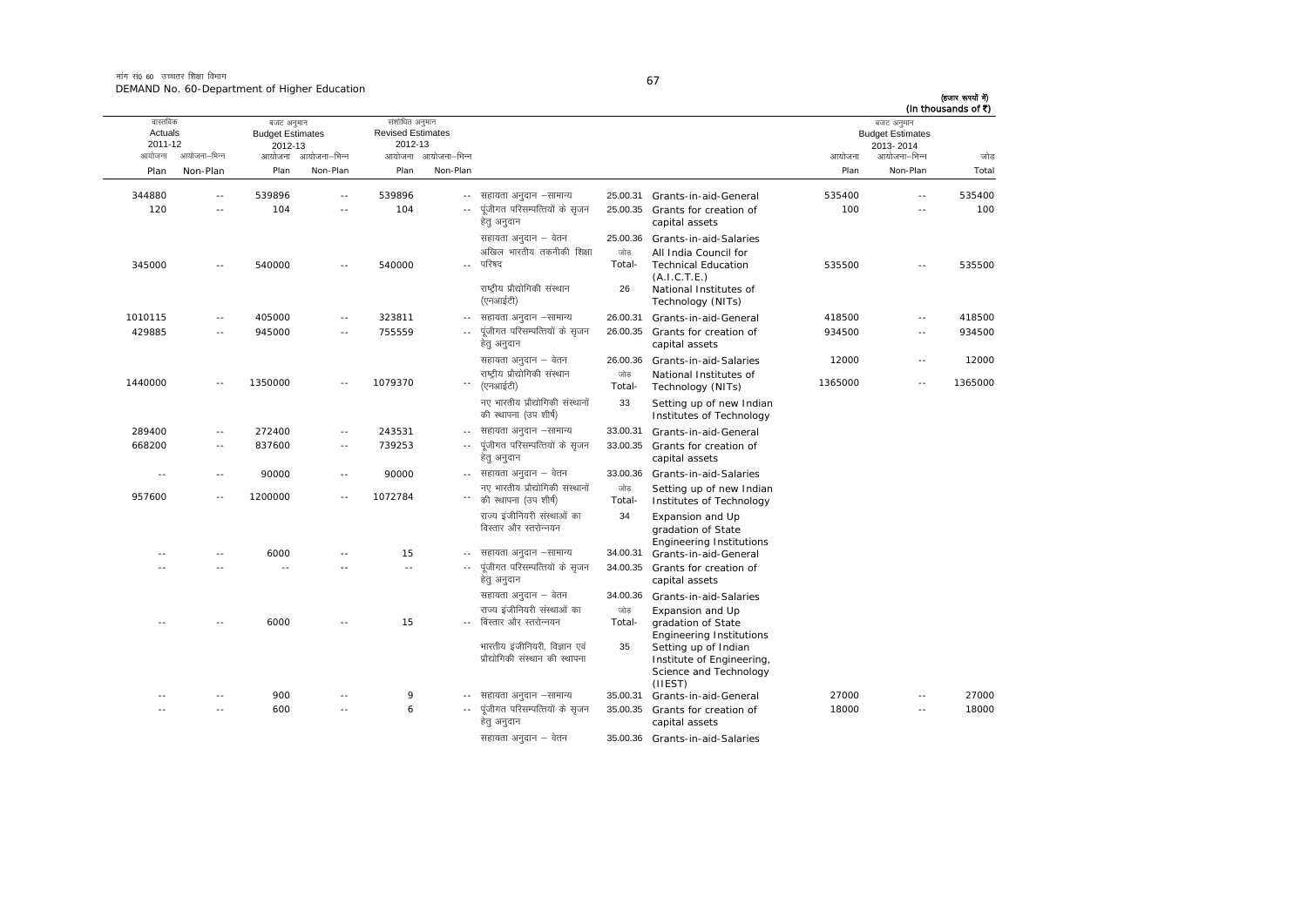### 68

(हजार रूपयों में) (In thousands of ₹)

| वास्तविक<br>Actuals      |               | बजट अनुमान<br><b>Budget Estimates</b> |                     | संशोधित अनुमान<br><b>Revised Estimates</b> |                          |                                                                                                                            |                      |                                                                                                                                                        |        | बजट अनुमान<br><b>Budget Estimates</b> | (In thousands of ₹) |
|--------------------------|---------------|---------------------------------------|---------------------|--------------------------------------------|--------------------------|----------------------------------------------------------------------------------------------------------------------------|----------------------|--------------------------------------------------------------------------------------------------------------------------------------------------------|--------|---------------------------------------|---------------------|
| 2011-12                  |               | 2012-13                               |                     | 2012-13                                    |                          |                                                                                                                            |                      |                                                                                                                                                        |        | 2013-2014                             |                     |
| आयोजना                   | आयोजना–भिन्न  |                                       | आयोजना आयोजना–भिन्न |                                            | आयोजना आयोजना–भिन्न      |                                                                                                                            |                      |                                                                                                                                                        | आयोजना | आयोजना–भिन्न                          | जोड                 |
| Plan                     | Non-Plan      | Plan                                  | Non-Plan            | Plan                                       | Non-Plan                 |                                                                                                                            |                      |                                                                                                                                                        | Plan   | Non-Plan                              | Total               |
| $\sim$                   |               | 1500                                  |                     | 15                                         |                          | भारतीय इंजीनियरी, विज्ञान एवं<br>प्रौद्योगिकी संस्थान की स्थापना<br>तकनीकी शिक्षा-भारत सरकार<br>की गुणवत्ता सुधार परियोजना | जोड<br>Total-<br>37  | Setting up of Indian<br>Institute of Engineering,<br>Science and Technology<br>(IIEST)<br><b>Technical Education Quality</b><br>Improvement Project of | 45000  | $\sim$                                | 45000               |
|                          |               |                                       |                     |                                            |                          |                                                                                                                            |                      | Government of India (EAP)                                                                                                                              |        |                                       |                     |
| 63000<br>$\sim$ $-$      | - -<br>- -    | 397266<br>53                          |                     | 144545<br>$\sim$                           | $-1$<br>$\sim$ $-$       | सहायता अनुदान –सामान्य<br>पूंजीगत परिसम्पत्तियों के सृजन<br>हेतु अनुदान                                                    | 37.00.31<br>37.00.35 | Grants-in-aid-General<br>Grants for creation of<br>capital assets                                                                                      | 270000 | $\sim$ $-$                            | 270000              |
|                          |               |                                       |                     |                                            |                          | सहायता अनुदान – वेतन                                                                                                       | 37.00.36             | Grants-in-aid-Salaries                                                                                                                                 |        |                                       |                     |
|                          |               |                                       |                     |                                            |                          | तकनीकी शिक्षा–भारत सरकार                                                                                                   | जोड                  | <b>Technical Education Quality</b>                                                                                                                     |        |                                       |                     |
| 63000                    | $\sim$ $-$    | 397319                                | $-$                 | 144545                                     |                          | की गुणवत्ता सुधार परियोजना                                                                                                 | Total-               | Improvement Project of<br>Government of India (EAP)                                                                                                    | 270000 | $\sim$ $\sim$                         | 270000              |
|                          |               |                                       |                     |                                            |                          | महत्वपूर्ण क्षेत्रों में प्रशिक्षण और<br>अनुसंधान                                                                          | 38                   | Training & Research in<br><b>Frontier Areas</b>                                                                                                        |        |                                       |                     |
| - -                      | $\sim$ $-$    | 1230                                  |                     | 451                                        |                          | -- सहायता अनुदान –सामान्य                                                                                                  | 38.00.31             | Grants-in-aid-General                                                                                                                                  | 144000 | $\sim$ $-$                            | 144000              |
|                          | - -           | 120                                   |                     | 44                                         |                          | पूंजीगत परिसम्पत्तियों के सृजन<br>हेतु अनुदान                                                                              | 38.00.35             | Grants for creation of<br>capital assets                                                                                                               | 6000   | $\sim$                                | 6000                |
|                          |               |                                       |                     |                                            |                          | सहायता अनुदान – वेतन                                                                                                       | 38.00.36             | Grants-in-aid-Salaries                                                                                                                                 |        |                                       |                     |
| $\overline{\phantom{a}}$ | $\sim$ $-$    | 1350                                  | $-$                 | 495                                        | ۰.                       | महत्वपूर्ण क्षेत्रों में प्रशिक्षण और<br>अनुसंधान                                                                          | जोड़<br>Total-       | Training & Research in<br><b>Frontier Areas</b>                                                                                                        | 150000 | $\overline{a}$                        | 150000              |
|                          |               |                                       |                     |                                            |                          | अनसंधान एवं नवाचार                                                                                                         | 40                   | Research and Innovation                                                                                                                                |        |                                       |                     |
|                          | $-$           | 1350                                  |                     | 15                                         |                          | सहायता अनुदान –सामान्य                                                                                                     |                      | 40.00.31 Grants-in-aid-General                                                                                                                         |        |                                       |                     |
|                          |               | $\sim$                                |                     | $\sim$ $\sim$                              | $\overline{a}$           | पूंजीगत परिसम्पत्तियों के सृजन हेत्<br>अनुदान                                                                              |                      | 40.00.35 Grants for creation of<br>capital assets                                                                                                      |        |                                       |                     |
|                          |               |                                       |                     |                                            |                          | सहायता अनुदान – वेतन<br>अनुसंधान एवं नवाचार                                                                                |                      | 40.00.36 Grants-in-aid-Salaries                                                                                                                        |        |                                       |                     |
|                          | $\sim$ $\sim$ | 1350                                  | $\overline{a}$      | 15                                         |                          | पस्तक संवर्धन केन्द्रों की                                                                                                 | जोड<br>Total-<br>41  | Research and Innovation<br>Employability and Skill                                                                                                     |        |                                       |                     |
|                          |               |                                       |                     |                                            |                          | स्थापना करना                                                                                                               |                      | formation                                                                                                                                              |        |                                       |                     |
|                          | $-$           | 1350                                  |                     | 15                                         |                          | -- सहायता अनुदान -सामान्य                                                                                                  |                      | 41.00.31 Grants-in-aid-General                                                                                                                         |        |                                       |                     |
|                          |               |                                       |                     | $\sim$                                     |                          | पूंजीगत परिसम्पत्तियों के सृजन हेत्<br>अनुदान                                                                              |                      | 41.00.35 Grants for creation of<br>capital assets                                                                                                      |        |                                       |                     |
|                          | $\sim$ $\sim$ | 1350                                  |                     | 15                                         | $\overline{\phantom{a}}$ | सहायता अनुदान – वेतन<br>पस्तक संवधेन केन्द्रों की<br>स्थापना करना                                                          | जोड<br>Total-        | 41.00.36 Grants-in-aid-Salaries<br>Employability and Skill<br>formation                                                                                |        |                                       |                     |
|                          |               |                                       |                     |                                            |                          | विकलांग व्यक्तियों के लिए<br>पॉलिटेक्नीक                                                                                   | 42                   | Polytechnics for Disabled<br>Person                                                                                                                    |        |                                       |                     |
|                          | $-$           | 6075                                  |                     | 2160                                       |                          | सहायता अनुदान -सामान्य                                                                                                     |                      | 42.00.31 Grants-in-aid-General                                                                                                                         |        |                                       |                     |
|                          | $- -$         | 675                                   | $-$                 | 240                                        | $\sim$                   | पूंजीगत परिसम्पत्तियों के सृजन हेतु<br>अनुदान                                                                              |                      | 42.00.35 Grants for creation of<br>capital assets                                                                                                      |        |                                       |                     |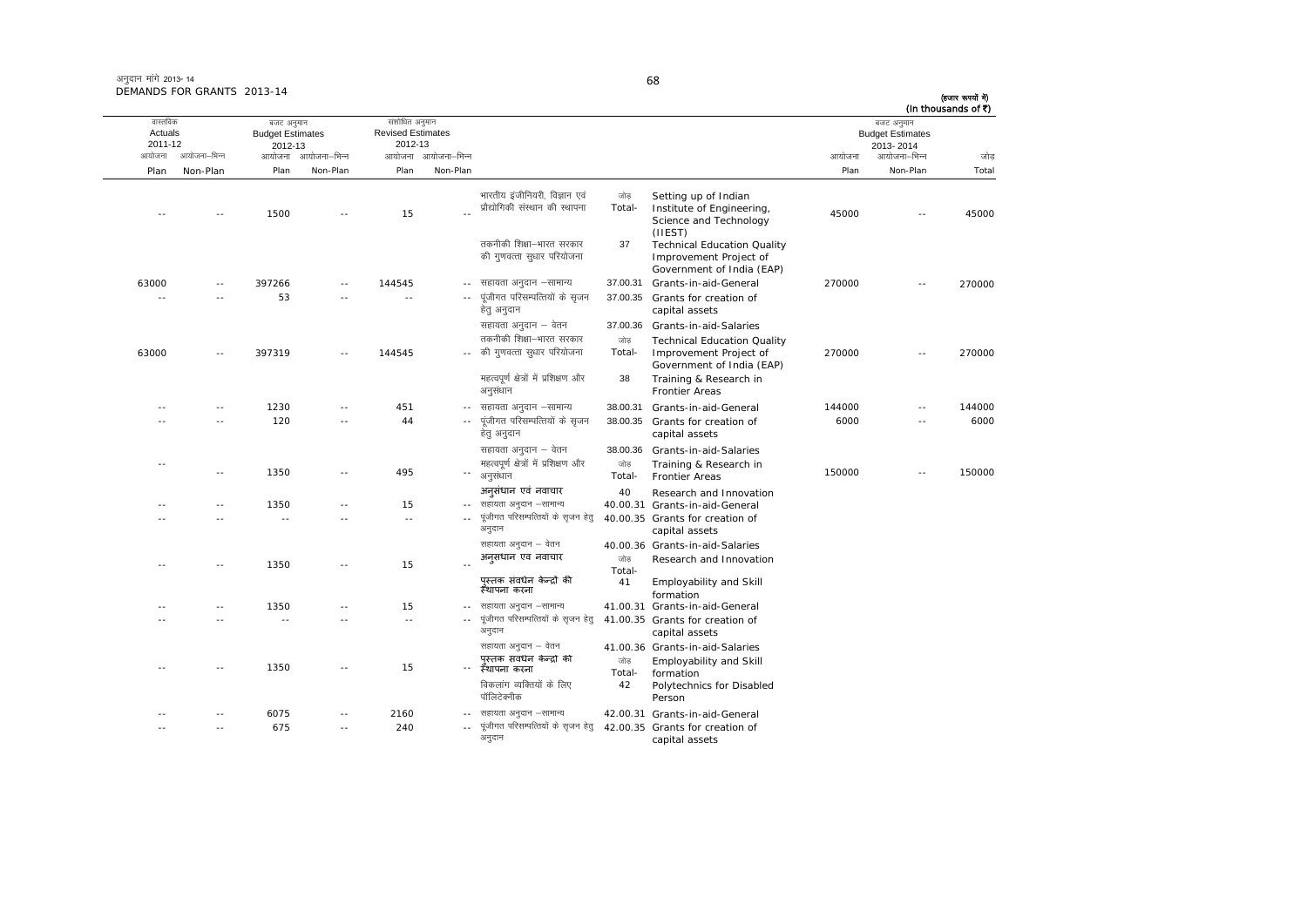मांग सं0 60 उच्चतर शिक्षा विभाग DEMAND No. 60-Department of Higher Education

| I                       |  |
|-------------------------|--|
| I<br>I<br>×<br>۰.<br>۰, |  |

(हजार रूपयों में) (In thousands of ₹)

|                                |              |                                                  |              |                                                       |                     |                                                                                                  |               |                                                                                                                            |         |                                                    | (In thousands of ₹) |
|--------------------------------|--------------|--------------------------------------------------|--------------|-------------------------------------------------------|---------------------|--------------------------------------------------------------------------------------------------|---------------|----------------------------------------------------------------------------------------------------------------------------|---------|----------------------------------------------------|---------------------|
| वास्तविक<br>Actuals<br>2011-12 |              | बजट अनुमान<br><b>Budget Estimates</b><br>2012-13 |              | संशोधित अनुमान<br><b>Revised Estimates</b><br>2012-13 |                     |                                                                                                  |               |                                                                                                                            |         | बजट अनुमान<br><b>Budget Estimates</b><br>2013-2014 |                     |
| आयोजना                         | आयोजना–भिन्न | आयोजना                                           | आयोजना–भिन्न |                                                       | आयोजना आयोजना–भिन्न |                                                                                                  |               |                                                                                                                            | आयोजना  | आयोजना–भिन्न                                       | जोड                 |
| Plan                           | Non-Plan     | Plan                                             | Non-Plan     | Plan                                                  | Non-Plan            |                                                                                                  |               |                                                                                                                            | Plan    | Non-Plan                                           | Total               |
|                                |              | 6750                                             |              | 2400                                                  |                     | सहायता अनुदान – वेतन<br>विकलांग व्यक्तियों के लिए<br>पॉलिटेक्नीक                                 | जोड<br>Total- | 42.00.36 Grants-in-aid-Salaries<br>Polytechnics for Disabled<br>Person                                                     |         |                                                    |                     |
|                                |              |                                                  |              |                                                       |                     | उत्तर पूर्वी क्षेत्रीय विज्ञान और<br>प्रौद्योगिकीय संस्थान, इटानगर                               | 43            | North Eastern Regional<br>Institute of Science and<br>Technology, Itanagar                                                 |         |                                                    |                     |
|                                |              |                                                  |              |                                                       |                     | सहायता अनुदान –सामान्य                                                                           |               | 43.00.31 Grants-in-aid-General                                                                                             |         |                                                    |                     |
|                                |              |                                                  |              |                                                       |                     | पूंजीगत परिसम्पत्तियों के सृजन हेत्<br>अनुदान                                                    |               | 43.00.35 Grants for creation of<br>capital assets                                                                          |         |                                                    |                     |
|                                |              |                                                  |              |                                                       |                     | सहायता अनुदान – वेतन                                                                             |               | 43.00.36 Grants-in-aid-Salaries                                                                                            |         |                                                    |                     |
|                                |              |                                                  |              |                                                       |                     | उत्तर पूर्वी क्षेत्रीय विज्ञान और                                                                | जोड           | North Eastern Regional                                                                                                     |         |                                                    |                     |
|                                |              |                                                  |              |                                                       |                     | प्रौद्योगिकीय संस्थान, इटानगर                                                                    | Total-        | Institute of Science and<br>Technology, Itanagar                                                                           |         |                                                    |                     |
|                                |              |                                                  |              |                                                       |                     | राज्यों में पॉलिटेक्निकों के<br>लिए सहायता                                                       | 44            | Support for the<br>Polytechnics in the States                                                                              |         |                                                    |                     |
|                                |              |                                                  |              |                                                       |                     | सहायता अनुदान –सामान्य                                                                           |               | 44.00.31 Grants-in-aid-General                                                                                             | 2250    | $\overline{a}$                                     | 2250                |
|                                |              |                                                  |              |                                                       |                     | पूंजीगत परिसम्पत्तियों के सृजन<br>हेतु अनुदान                                                    |               | 44.00.35 Grants for creation of<br>capital assets                                                                          | 18000   | - -                                                | 18000               |
|                                |              |                                                  |              |                                                       |                     | राज्यों में पॉलिटेक्निकों के<br>लिए सहायता                                                       | जोड<br>Total- | Support for the<br>Polytechnics in the States                                                                              | 20250   | $\overline{a}$                                     | 20250               |
|                                |              |                                                  |              |                                                       |                     | भारतीय विज्ञान संस्थान<br>बंगलौर और भारतीय<br>विज्ञान शिक्षा और<br>अनसंधान संस्थान<br>,आईआईएसईआर | 45            | Support to Indian Institute<br>of Science (IISc) and<br>Indian Institute (s) of<br>Science Education &<br>Research (IISER) |         |                                                    |                     |
|                                |              |                                                  |              |                                                       |                     | सहायता अनुदान –सामान्य                                                                           |               | 45.00.31 Grants-in-aid-General                                                                                             | 330000  | $\overline{a}$                                     | 330000              |
|                                |              |                                                  |              |                                                       |                     | पूंजीगत परिसम्पत्तियों के सृजन<br>हेत् अनुदान                                                    |               | 45.00.35 Grants for creation of<br>capital assets                                                                          | 869300  |                                                    | 869300              |
|                                |              |                                                  |              |                                                       |                     | सहायता अनुदान – वेतन                                                                             |               | 45.00.36 Grants-in-aid-Salaries                                                                                            | 90000   | $\overline{\phantom{a}}$                           | 90000               |
|                                |              |                                                  |              |                                                       |                     | भारतीय विज्ञान संस्थान<br>बंगलौर और भारतीय<br>विज्ञान शिक्षा और                                  | जोड<br>Total- | Support to Indian Institute<br>of Science (IISc) and                                                                       |         |                                                    |                     |
|                                |              |                                                  |              |                                                       |                     | अनसंधान संस्थान<br>,आईआईएसईआर                                                                    |               | Indian Institute (s) of<br>Science Education &<br>Research (IISER)                                                         | 1289300 | - -                                                | 1289300             |
|                                |              |                                                  |              |                                                       |                     | भारतीय संचना प्रौद्योगिकी<br>संस्थान इलाहाबाद<br>ग्वालियर जबलपुर और<br>कांचीपुरम                 | 46            | Support to Indian<br>Institute(s) of Information<br>Technology (Allahabad,<br>Gwalior, Jabalpur and<br>Kanchipuram)        |         |                                                    |                     |
|                                |              |                                                  |              |                                                       |                     | सहायता अनुदान –सामान्य                                                                           |               | 46.00.31 Grants-in-aid-General                                                                                             | 90000   | $\overline{\phantom{a}}$                           | 90000               |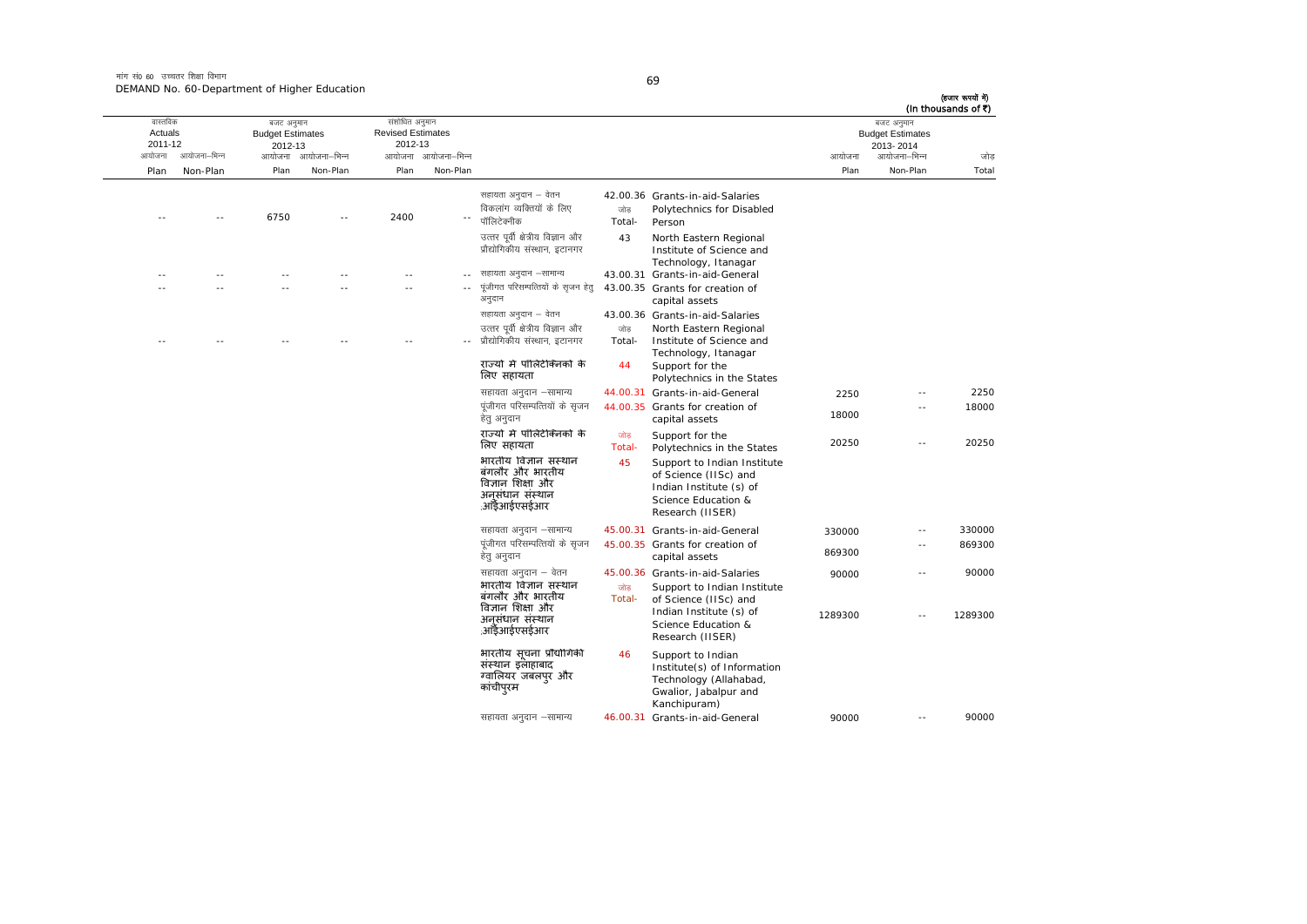अनुदान मांगे 2013- 14 DEMANDS FOR GRANTS 2013-14

| वास्तविक                                     | बजट अनुमान                              | संशोधित अनुमान                      |                                 |                                                                                                                                                                                                    |               |                                                                                                                                                                                                                                       |                | बजट अनुमान                           | (In thousands of ₹) |  |
|----------------------------------------------|-----------------------------------------|-------------------------------------|---------------------------------|----------------------------------------------------------------------------------------------------------------------------------------------------------------------------------------------------|---------------|---------------------------------------------------------------------------------------------------------------------------------------------------------------------------------------------------------------------------------------|----------------|--------------------------------------|---------------------|--|
| Actuals<br>2011-12<br>आयोजना<br>आयोजना–भिन्न | <b>Budget Estimates</b><br>2012-13      | <b>Revised Estimates</b><br>2012-13 |                                 |                                                                                                                                                                                                    |               |                                                                                                                                                                                                                                       |                | <b>Budget Estimates</b><br>2013-2014 |                     |  |
| Non-Plan<br>Plan                             | आयोजना आयोजना–भिन्न<br>Non-Plan<br>Plan | Plan                                | आयोजना आयोजना–भिन्न<br>Non-Plan |                                                                                                                                                                                                    |               |                                                                                                                                                                                                                                       | आयोजना<br>Plan | आयोजना–भिन्न<br>Non-Plan             | जोड<br>Total        |  |
|                                              |                                         |                                     |                                 |                                                                                                                                                                                                    |               |                                                                                                                                                                                                                                       |                |                                      |                     |  |
|                                              |                                         |                                     |                                 | पूंजीगत परिसम्पत्तियों के सृजन<br>हेतु अनुदान                                                                                                                                                      |               | 46.00.35 Grants for creation of<br>capital assets                                                                                                                                                                                     | 219000         | $-$                                  | 219000              |  |
|                                              |                                         |                                     |                                 | सहायता अनुदान – वेतन                                                                                                                                                                               |               | 46.00.36 Grants-in-aid-Salaries                                                                                                                                                                                                       | 21000          | $\sim$ $-$                           | 21000               |  |
|                                              |                                         |                                     |                                 | भारतीय सूचना प्रौद्योगिकी                                                                                                                                                                          | जोड           | Support to Indian                                                                                                                                                                                                                     |                |                                      |                     |  |
|                                              |                                         |                                     |                                 | संस्थान इलाहाबाद<br>ग्वालियर जबलपुर और<br>कांचीपुरम                                                                                                                                                | Total-        | Institute(s) of Information<br>Technology (Allahabad,<br>Gwalior, Jabalpur and<br>Kanchipuram)                                                                                                                                        | 330000         | $\overline{a}$                       | 330000              |  |
|                                              |                                         |                                     |                                 | अन्य संस्थानों को सहायता                                                                                                                                                                           | 47            | Assistance to other<br>institutes including SLIET,<br>NERIST, NIFFT Ranchi, CIT<br>Kokrajhar                                                                                                                                          |                |                                      |                     |  |
|                                              |                                         |                                     |                                 | सहायता अनुदान –सामान्य                                                                                                                                                                             |               | 47.00.31 Grants-in-aid-General                                                                                                                                                                                                        | 16800          | $-$                                  | 16800               |  |
|                                              |                                         |                                     |                                 | पूंजीगत परिसम्पत्तियों के सृजन<br>हेत् अनुदान                                                                                                                                                      |               | 47.00.35 Grants for creation of<br>capital assets                                                                                                                                                                                     | 49400          | $\overline{a}$                       | 49400               |  |
|                                              |                                         |                                     |                                 | सहायता अनुदान – वेतन                                                                                                                                                                               |               | 47.00.36 Grants-in-aid-Salaries                                                                                                                                                                                                       | 5200           | --                                   | 5200                |  |
|                                              |                                         |                                     |                                 | अन्य संस्थानों को सहायता                                                                                                                                                                           | जोड<br>Total- | Assistance to other<br>institutes including SLIET,<br>NERIST, NIFFT Ranchi, CIT                                                                                                                                                       | 71400          | $-$                                  | 71400               |  |
|                                              |                                         |                                     |                                 | बह़ विषयक अनसंधान<br>विश्वविद्यालयों की स्थापना<br>और उत्कृष्टता केन्द्रों का<br>निर्माण और अनसंधान<br>मल्यांकन के लिए एक<br>प्रणाली का सजन करना<br>तथा अनसंधॉन मल्यांकन<br>केन्द की स्थापना करना। | 48            | Kokrajhar<br>Establishment of multi-<br>disciplinary research<br>universities and creation of<br>Centres of Excellence and<br>creating a system for<br>research evaluation and<br>setting up Centre for<br><b>Research Evaluation</b> |                |                                      |                     |  |
|                                              |                                         |                                     |                                 | सहायता अनुदान –सामान्य                                                                                                                                                                             |               | 48.00.31 Grants-in-aid-General                                                                                                                                                                                                        | 1500           |                                      | 1500                |  |
|                                              |                                         |                                     |                                 | पूंजीगत परिसम्पत्तियों के सृजन<br>हेतु अनुदान                                                                                                                                                      |               | 48.00.35 Grants for creation of<br>capital assets                                                                                                                                                                                     |                |                                      |                     |  |
|                                              |                                         |                                     |                                 | सहायता अनुदान – वेतन                                                                                                                                                                               |               | 48.00.36 Grants-in-aid-Salaries                                                                                                                                                                                                       |                |                                      |                     |  |
|                                              |                                         |                                     |                                 | बह़ विषयक अनसंधान<br>विश्वविद्यालयों की स्थापना                                                                                                                                                    | जोड<br>Total- | Establishment of multi-<br>disciplinary research                                                                                                                                                                                      |                |                                      |                     |  |
|                                              |                                         |                                     |                                 | और उत्कृष्टता केन्द्रों का<br>निर्माण और अनसंधान                                                                                                                                                   |               | universities and creation of                                                                                                                                                                                                          |                |                                      |                     |  |
|                                              |                                         |                                     |                                 | मल्यांकन के लिए एक                                                                                                                                                                                 |               | Centres of Excellence and                                                                                                                                                                                                             | 1500           | $\overline{a}$                       | 1500                |  |
|                                              |                                         |                                     |                                 | प्रणाली का सृजन करना                                                                                                                                                                               |               | creating a system for<br>research evaluation and                                                                                                                                                                                      |                |                                      |                     |  |
|                                              |                                         |                                     |                                 | तथा अनुसंधाँन मुल्यांकन<br>केन्द्र की स्थापना करना।                                                                                                                                                |               | setting up Centre for                                                                                                                                                                                                                 |                |                                      |                     |  |
|                                              |                                         |                                     |                                 |                                                                                                                                                                                                    |               | Research Evaluation                                                                                                                                                                                                                   |                |                                      |                     |  |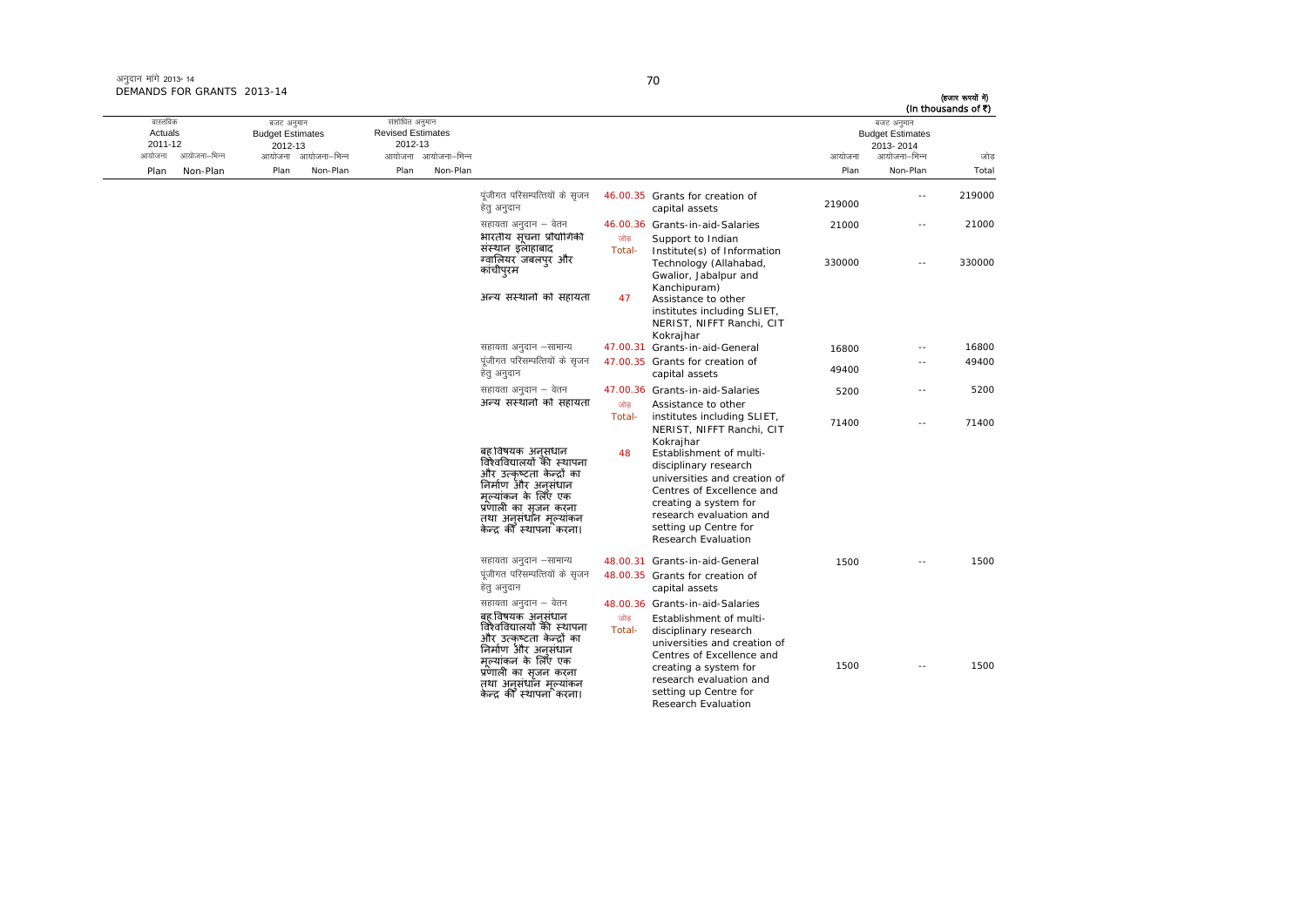मांग सं0 60 उच्चतर शिक्षा विभाग DEMAND No. 60-Department of Higher Education

| (In thousands of ₹) | बजट अनुमान<br><b>Budget Estimates</b><br>2013-2014 |        |                                                                                                                                                    |               |                                                                                                                                                  |                     | संशोधित अनुमान<br><b>Revised Estimates</b><br>2012-13 |                     | बजट अनुमान<br><b>Budget Estimates</b><br>2012-13 |              | वास्तविक<br>Actuals<br>2011-12 |
|---------------------|----------------------------------------------------|--------|----------------------------------------------------------------------------------------------------------------------------------------------------|---------------|--------------------------------------------------------------------------------------------------------------------------------------------------|---------------------|-------------------------------------------------------|---------------------|--------------------------------------------------|--------------|--------------------------------|
| जोड                 | आयोजना–भिन्न                                       | आयोजना |                                                                                                                                                    |               |                                                                                                                                                  | आयोजना आयोजना–भिन्न |                                                       | आयोजना आयोजना–भिन्न |                                                  | आयोजना–भिन्न | आयोजना                         |
| Total               | Non-Plan                                           | Plan   |                                                                                                                                                    |               |                                                                                                                                                  | Non-Plan            | Plan                                                  | Non-Plan            | Plan                                             | Non-Plan     | Plan                           |
|                     |                                                    |        | Setting up of Inter-<br>Institutional Centres,<br>creation of Excellence<br>Clusters Networks and<br>Establishing alliances<br>across institutions | 49            | अंतरूसांस्थानिक केन्द्रों की<br>स्थापना करनाए उत्कृष्टता<br>समहों नेटवर्कों का निर्माण<br>करना और संस्थाओं के<br>मध्य मैत्री संघ स्थापित<br>करना |                     |                                                       |                     |                                                  |              |                                |
| 1500                | $\overline{a}$                                     | 1500   | 49.00.31 Grants-in-aid-General                                                                                                                     |               | सहायता अनुदान –सामान्य                                                                                                                           |                     |                                                       |                     |                                                  |              |                                |
|                     |                                                    |        | 49.00.35 Grants for creation of<br>capital assets                                                                                                  |               | पंजीगत परिसम्पत्तियों के सजन<br>हेत् अनुदान                                                                                                      |                     |                                                       |                     |                                                  |              |                                |
|                     |                                                    |        | 49.00.36 Grants-in-aid-Salaries                                                                                                                    |               | सहायता अनुदान – वेतन                                                                                                                             |                     |                                                       |                     |                                                  |              |                                |
| 1500                | $-$                                                | 1500   | Setting up of Inter-<br>Institutional Centres,<br>creation of Excellence<br>Clusters Networks and                                                  | जोड<br>Total- | अतरूसांस्थानिक केन्द्रो की<br>स्थापना करनाए उत्कृष्टता<br>समहों नेटवर्कों का निर्माण<br>करना और संस्थाओं के<br>मध्य मैत्री संघ स्थापित           |                     |                                                       |                     |                                                  |              |                                |
|                     |                                                    |        | <b>Establishing alliances</b><br>across institutions<br>National Initiative for<br>Design Innovation                                               | 50            | करना<br>डिजाइन नवाचार हेत्<br>राष्ट्रीय पहल                                                                                                      |                     |                                                       |                     |                                                  |              |                                |
| 18800               | $\sim$                                             | 18800  | 50.00.31 Grants-in-aid-General                                                                                                                     |               | सहायता अनुदान -सामान्य                                                                                                                           |                     |                                                       |                     |                                                  |              |                                |
| 18700               | $\sim$                                             | 18700  | 50.00.35 Grants for creation of<br>capital assets                                                                                                  |               | पूंजीगत परिसम्पत्तियों के सृजन<br>हेत् अनुदान                                                                                                    |                     |                                                       |                     |                                                  |              |                                |
|                     |                                                    |        | 50.00.36 Grants-in-aid-Salaries                                                                                                                    |               | सहायता अनुदान – वेतन                                                                                                                             |                     |                                                       |                     |                                                  |              |                                |
| 37500               | $\overline{a}$                                     | 37500  | National Initiative for<br>Design Innovation                                                                                                       | जोड<br>Total- | डिजाइन नवाचार हेत्<br>राष्ट्रीय पहल                                                                                                              |                     |                                                       |                     |                                                  |              |                                |
|                     |                                                    |        | National initiative for<br>technology transfer                                                                                                     | 51            | प्रौद्योगिकी हस्तांतरण के<br>लिए राष्ट्रीय पहल                                                                                                   |                     |                                                       |                     |                                                  |              |                                |
| 37400               | $\sim$                                             | 37400  | 51.00.31 Grants-in-aid-General                                                                                                                     |               | सहायता अनुदान -सामान्य                                                                                                                           |                     |                                                       |                     |                                                  |              |                                |
| 100                 |                                                    | 100    | 51.00.35 Grants for creation of<br>capital assets                                                                                                  |               | पंजीगत परिसम्पत्तियों के सुजन<br>हेत् अनुदान                                                                                                     |                     |                                                       |                     |                                                  |              |                                |
|                     |                                                    |        | 51.00.36 Grants-in-aid-Salaries                                                                                                                    |               | सहायता अनुदान – वेतन                                                                                                                             |                     |                                                       |                     |                                                  |              |                                |
| 37500               | $-$                                                | 37500  | National initiative for<br>technology transfer                                                                                                     | जोड<br>Total- | प्रौद्योगिकी हस्तांतरण के<br>लिए राष्ट्रीय पहल                                                                                                   |                     |                                                       |                     |                                                  |              |                                |
|                     |                                                    |        | Quality Improvement<br>Programme for<br>Management, pharmacy<br>education and hotel<br>management                                                  | 52            | प्रबंधन फार्मेसी शिक्षा तथा<br>होटल प्रबंधन हेत<br>गणवत्तापरक सुधार<br>कॅथिक्रम                                                                  |                     |                                                       |                     |                                                  |              |                                |
| 1500                | $\sim$ $\sim$                                      | 1500   | 52.00.31 Grants-in-aid-General                                                                                                                     |               | सहायता अनुदान –सामान्य                                                                                                                           |                     |                                                       |                     |                                                  |              |                                |
|                     |                                                    |        | 52.00.35 Grants for creation of<br>capital assets                                                                                                  |               | पूंजीगत परिसम्पत्तियों के सृजन<br>हेतु अनुदान                                                                                                    |                     |                                                       |                     |                                                  |              |                                |
|                     |                                                    |        | 52.00.36 Grants-in-aid-Salaries                                                                                                                    |               | सहायता अनुदान – वेतन                                                                                                                             |                     |                                                       |                     |                                                  |              |                                |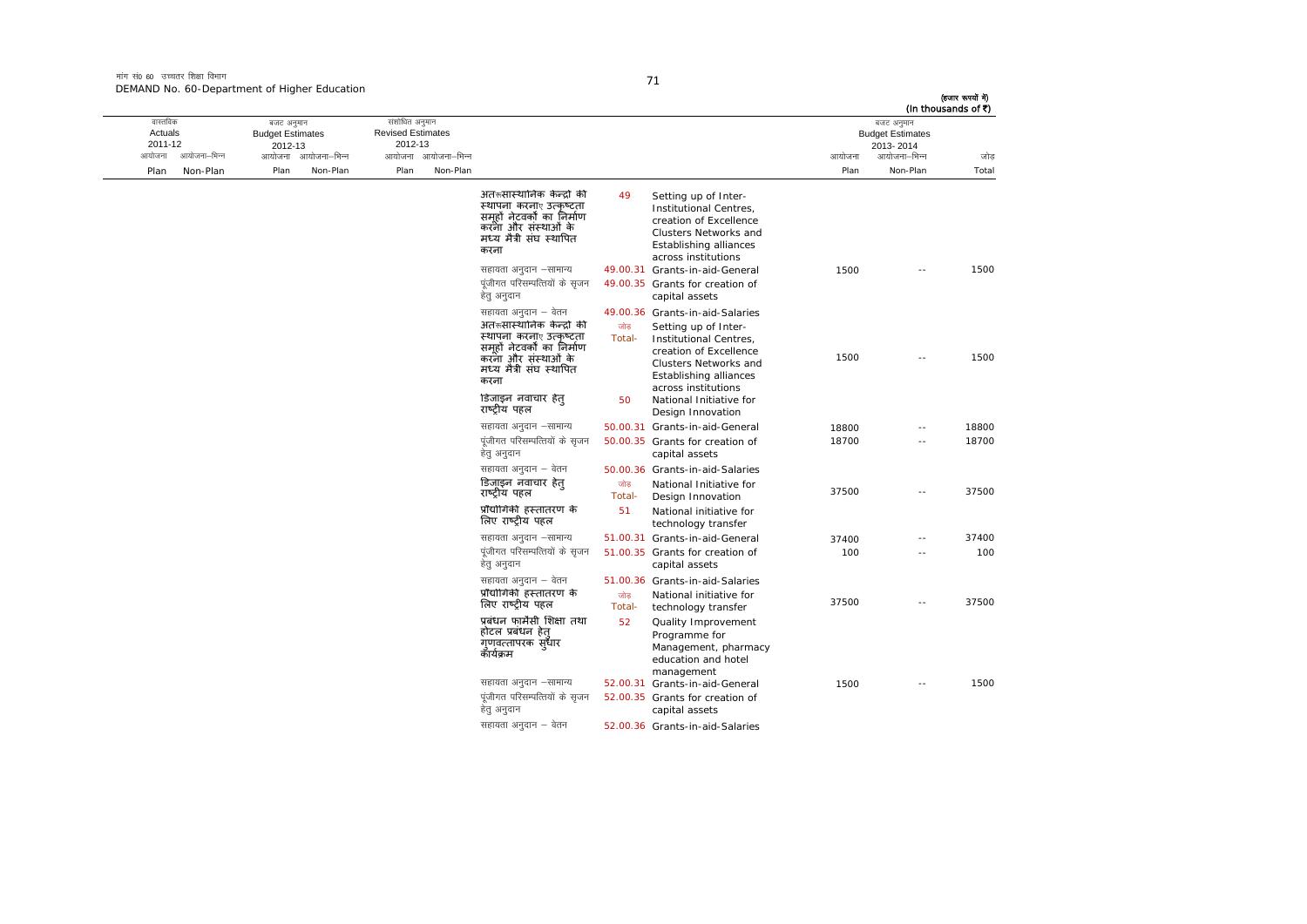| अनुदान मांगे 2013- 14      |  |
|----------------------------|--|
| DEMANDS FOR GRANTS 2013-14 |  |

| (हजार रूपयों में)<br>(In thousands of ₹) | बजट अनुमान                           |         |                                                                                           |                |                                                                                  |                     | संशोधित अनुमान                      |                     | बजट अनुमान                         |              | वास्तविक           |
|------------------------------------------|--------------------------------------|---------|-------------------------------------------------------------------------------------------|----------------|----------------------------------------------------------------------------------|---------------------|-------------------------------------|---------------------|------------------------------------|--------------|--------------------|
|                                          | <b>Budget Estimates</b><br>2013-2014 |         |                                                                                           |                |                                                                                  |                     | <b>Revised Estimates</b><br>2012-13 |                     | <b>Budget Estimates</b><br>2012-13 |              | Actuals<br>2011-12 |
| जोड                                      | आयोजना–भिन्न                         | आयोजना  |                                                                                           |                |                                                                                  | आयोजना आयोजना-भिन्न |                                     | आयोजना आयोजना–भिन्न |                                    | आयोजना–भिन्न | आयोजना             |
| Total                                    | Non-Plan                             | Plan    |                                                                                           |                |                                                                                  | Non-Plan            | Plan                                | Non-Plan            | Plan                               | Non-Plan     | Plan               |
| 1500                                     |                                      | 1500    | Quality Improvement<br>Programme for<br>Management, pharmacy<br>education and hotel       | जोड<br>Total-  | प्रबंधन फार्मेसी शिक्षा तथा<br>होटल प्रबंधन हेत्<br>गणवत्तापरक सुधार<br>कॅथिक्रम |                     |                                     |                     |                                    |              |                    |
|                                          |                                      |         | management<br>Support for skill-based<br>higher education including<br>community colleges | 53             | सामदायिक कॉलेजों सहित<br>कौशैल आधारित उच्चतर<br>शिक्षा के लिए सहायता             |                     |                                     |                     |                                    |              |                    |
| 22500                                    | $-$                                  | 22500   | 53.00.31 Grants-in-aid-General                                                            |                | सहायता अनुदान –सामान्य                                                           |                     |                                     |                     |                                    |              |                    |
| 22500                                    |                                      | 22500   | 53.00.35 Grants for creation of<br>capital assets                                         |                | पूंजीगत परिसम्पत्तियों के सृजन<br>हेत् अनुदान                                    |                     |                                     |                     |                                    |              |                    |
|                                          |                                      |         | 53.00.36 Grants-in-aid-Salaries                                                           |                | सहायता अनुदान – वेतन<br>सामदायिक कॉलेजो सहित                                     |                     |                                     |                     |                                    |              |                    |
| 45000                                    | $-$                                  | 45000   | Support for skill-based<br>higher education including<br>community colleges               | जोड़<br>Total- | कौशॅल आधारित उच्चतर<br>शिक्षा के लिए सहायता                                      |                     |                                     |                     |                                    |              |                    |
|                                          |                                      |         | IIT, Hyderabad (EAP)                                                                      | 54             | आईआईटी हैदराबाद ईएपी                                                             |                     |                                     |                     |                                    |              |                    |
| 75000                                    | $\overline{\phantom{a}}$             | 75000   | 54.00.31 Grants-in-aid-General<br>54.00.35 Grants for creation of                         |                | सहायता अनुदान –सामान्य<br>पूंजीगत परिसम्पत्तियों के सृजन                         |                     |                                     |                     |                                    |              |                    |
|                                          |                                      |         | capital assets                                                                            |                | हेत् अनुदान                                                                      |                     |                                     |                     |                                    |              |                    |
| 75000                                    | $\sim$                               | 75000   | 54.00.36 Grants-in-aid-Salaries<br>IIT, Hyderabad (EAP)                                   | जोड            | सहायता अनुदान – वेतन<br>आईआईटी हैदराबाद ईएपी                                     |                     |                                     |                     |                                    |              |                    |
|                                          |                                      |         | Setting up IIITs in PPP Mode                                                              | Total-<br>56   | पीपीपी प्रणाली के तहत नए<br>आई आई आई टी                                          |                     |                                     |                     |                                    |              |                    |
| 22500                                    | $\overline{\phantom{a}}$             | 22500   | 56.00.31 Grants-in-aid-General                                                            |                | सहायता अनुदान -सामान्य                                                           |                     |                                     |                     |                                    |              |                    |
| 22500                                    | $\overline{\phantom{a}}$ .           | 22500   | 56.00.35 Grants for creation of<br>capital assets                                         |                | पूंजीगत परिसम्पत्तियों के सृजन<br>हेत् अनुदान                                    |                     |                                     |                     |                                    |              |                    |
|                                          |                                      |         | 56.00.36 Grants-in-aid-Salaries                                                           |                | सहायता अनुदान – वेतन                                                             |                     |                                     |                     |                                    |              |                    |
| 45000                                    | $\overline{\phantom{a}}$ .           | 45000   | Setting up IIITs in PPP Mode                                                              | जोड़<br>Total- | पीपीपी प्रणाली के तहत नए<br>आई आई आई टी                                          |                     |                                     |                     |                                    |              |                    |
|                                          |                                      |         | <b>Special Component Plan</b><br>for Scheduled Castes                                     | जोड<br>Total-  | अनुसूचित जातियों के लिए                                                          |                     |                                     |                     |                                    |              |                    |
| 8575150                                  |                                      | 8575150 | (Minor Head-789)                                                                          |                | विशेष घटक योजना                                                                  |                     | 7270987                             |                     | 7614504                            |              | 6917410            |
|                                          |                                      |         | <b>Tribal Area Sub Plan</b>                                                               | 796            | जनजातीय क्षेत्र उपयोजना                                                          |                     |                                     |                     |                                    |              |                    |
|                                          |                                      |         | National Institutes of<br><b>Technical Teachers Training</b><br>& Research (NITTTRs)      | 01             | राष्ट्रीय तकनीकी शिक्षक प्रशिक्षण<br>तथा शोध संस्थान (उप शीर्ष)                  |                     |                                     |                     |                                    |              |                    |
| 7667                                     | $\sim$                               | 7667    | Grants-in-aid-General                                                                     | 01.00.31       | -- सहायता अनुदान –सामान्य                                                        |                     | 7667                                | $\sim$              | 7667                               | $\sim$ $-$   | 6160               |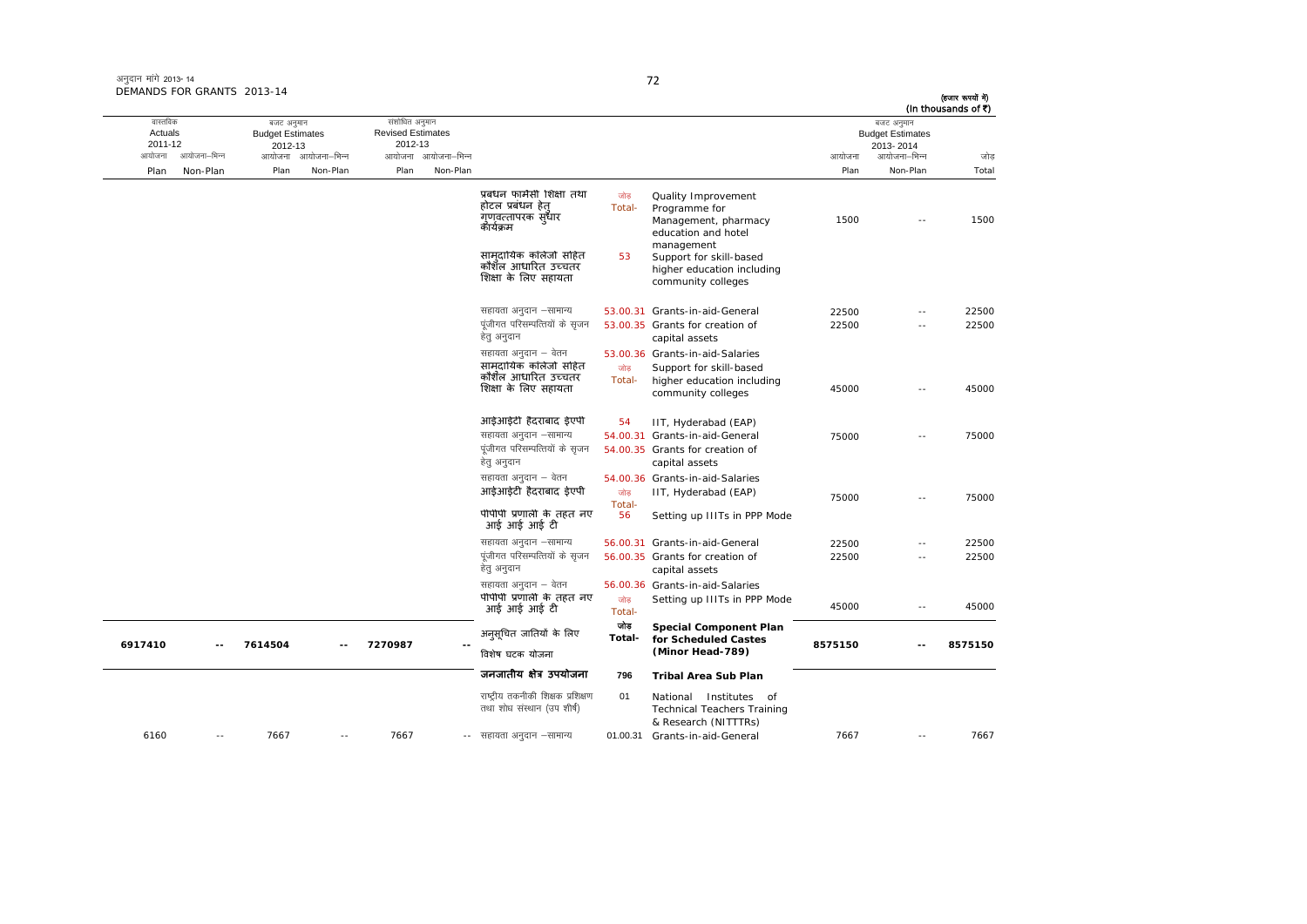मांग सं0 60 उच्चतर शिक्षा विभाग DEMAND No. 60-Department of Higher Education

| I<br>×<br>۰. |
|--------------|
|--------------|

| वास्तविक           |              | बजट अनुमान                         |                     | संशोधित अनुमान                      |                     |                                                                                          |                             |                                                                                                                |                | बजट अनुमान                           | (In thousands of ₹)   |
|--------------------|--------------|------------------------------------|---------------------|-------------------------------------|---------------------|------------------------------------------------------------------------------------------|-----------------------------|----------------------------------------------------------------------------------------------------------------|----------------|--------------------------------------|-----------------------|
| Actuals<br>2011-12 |              | <b>Budget Estimates</b><br>2012-13 |                     | <b>Revised Estimates</b><br>2012-13 |                     |                                                                                          |                             |                                                                                                                |                | <b>Budget Estimates</b><br>2013-2014 |                       |
| आयोजना             | आयोजना–भिन्न |                                    | आयोजना आयोजना-भिन्न |                                     | आयोजना आयोजना–भिन्न |                                                                                          |                             |                                                                                                                | आयोजना         | आयोजना–भिन्न                         | जोड                   |
| Plan               | Non-Plan     | Plan                               | Non-Plan            | Plan                                | Non-Plan            |                                                                                          |                             |                                                                                                                | Plan           | Non-Plan                             | Total                 |
| 10255              | $\sim$       | 14293                              | $-$                 | 14293                               | $\sim$ $\sim$       | पूंजीगत परिसम्पत्तियों के सृजन<br>हेतु अनुदान                                            |                             | 01.00.35 Grants for creation of<br>capital assets                                                              | 16033          |                                      | 16033                 |
| 16415              | $- -$        | 21960                              | --                  | 21960                               |                     | सहायता अनुदान – वेतन<br>राष्ट्रीय तकनीकी शिक्षक प्रशिक्षण<br>तथा शोध संस्थान (उप शीर्ष)  | 01.00.36<br>जोड<br>Total-   | Grants-in-aid-Salaries<br>National Institutes of<br><b>Technical Teachers Training</b><br>& Research (NITTTRs) | 23700          | $\sim$ $-$                           | 23700                 |
|                    |              |                                    |                     |                                     |                     | प्रशिक्षता प्रशिक्षण बोर्ड, बम्बई,<br>कलकत्ता, कानपुर और चेन्नई                          | 02                          | Board of Appren-ticeship<br>Training,<br>Bombay,<br>Calcutta, Kanpur and                                       |                |                                      |                       |
| 2047<br>$\sim$     | ä,           | 2130<br>$\sim$                     | $\overline{a}$      | 902<br>$\sim$ $-$                   | $\sim$ $-$          | सहायता अनुदान –सामान्य<br>पूंजीगत परिसम्पत्तियों के सृजन<br>हेत् अनुदान                  | 02.00.31                    | Grants-in-aid-General<br>02.00.35 Grants for creation of<br>capital assets                                     | 2600<br>$\sim$ | $\overline{a}$                       | 2600<br>$\sim$ $\sim$ |
| 2047               | $\sim$       | 2130                               |                     | 902                                 |                     | सहायता अनुदान – वेतन<br>प्रशिक्षुता प्रशिक्षण बोर्ड, बम्बई,<br>कलकत्ता, कानपुर और चेन्नई | 02.00.36<br>जोड<br>Total-   | Grants-in-aid-Salaries<br>Board of Appren-ticeship<br>Training,<br>Bombay,<br>Calcutta,<br>Kanpur and          | 2600           | $\sim$ $\sim$                        | 2600                  |
|                    |              |                                    |                     |                                     |                     | प्रषिक्षुता प्रशिक्षण के लिए<br>छात्रवृत्ति और वृत्तिका कार्यक्रम                        | 03                          | Programme<br>for<br>Appr-<br>enticeship<br>Training<br>Scholarships and Stipends                               |                |                                      |                       |
| 24634              | $\sim$       | 29918                              | $\sim$ $-$          | 24839                               | $\sim$ $-$          | छात्रवृत्ति ∕ वृत्तिका<br>सहायता अनुदान – वेतन<br>प्रषिक्षुता प्रशिक्षण के लिए           | 03.00.34<br>03.00.36<br>जोड | Scholarships / Stipends<br>Grants-in-aid-Salaries<br>Programme<br>for<br>Appr-                                 | 36800          | $\sim$                               | 36800                 |
| 24634              | $\sim$       | 29918                              | $-$                 | 24839                               |                     | छात्रवृत्ति और वृत्तिका कार्यक्रम                                                        | Total-                      | enticeship<br>Training<br>Scholarships and Stipends                                                            | 36800          | $\sim$ $-$                           | 36800                 |
|                    |              |                                    |                     |                                     |                     | भारतीय विज्ञान संस्थान, बंगलौर<br>को अनुदान                                              | 04                          | Grants to Indian Institute<br>of Science, Bangalore                                                            |                |                                      |                       |
| 42000              | $\sim$ $-$   | 33750                              | $\sim$ $-$          | 56250                               | $\sim$ $-$          | सहायता अनुदान –सामान्य                                                                   | 04.00.31                    | Grants-in-aid-General                                                                                          |                |                                      |                       |
| 58500              | $\sim$       | 78750                              | $\sim$              | 78750                               |                     | पूंजीगत परिसम्पत्तियों के सृजन<br>हेत् अनुदान                                            |                             | 04.00.35 Grants for creation of<br>capital assets                                                              |                |                                      |                       |
|                    |              |                                    |                     |                                     |                     | सहायता अनुदान – वेतन                                                                     | 04.00.36                    | Grants-in-aid-Salaries                                                                                         |                |                                      |                       |
| 100500             |              | 112500                             |                     | 135000                              |                     | भारतीय विज्ञान संस्थान, बंगलौर<br>को अनुदान                                              | जोड<br>Total-               | Grants to Indian Institute<br>of Science, Bangalore                                                            |                |                                      |                       |
|                    |              |                                    |                     |                                     |                     | गुणवत्ता सुधार का कार्यक्रम<br>सामुदायिक पॉलिटेक्नीकों के<br>लिए अनुदान                  | 05                          | <b>Grants for Quality</b><br>Improvement Programme -<br><b>Community Polytechnics</b>                          |                |                                      |                       |
| 242                | $\sim$       | 675                                |                     | 600                                 |                     | सहायता अनुदान –सामान्य                                                                   |                             | 05.00.31 Grants-in-aid-General                                                                                 |                |                                      |                       |
| $\sim$             |              | 225                                |                     | $\sim$                              |                     | पूंजीगत परिसम्पत्तियों के सृजन<br>हेतु अनुदान                                            |                             | 05.00.35 Grants for creation of<br>capital assets                                                              |                |                                      |                       |
|                    |              |                                    |                     |                                     |                     | सहायता अनुदान – वेतन                                                                     |                             | 05.00.36 Grants-in-aid-Salaries                                                                                |                |                                      |                       |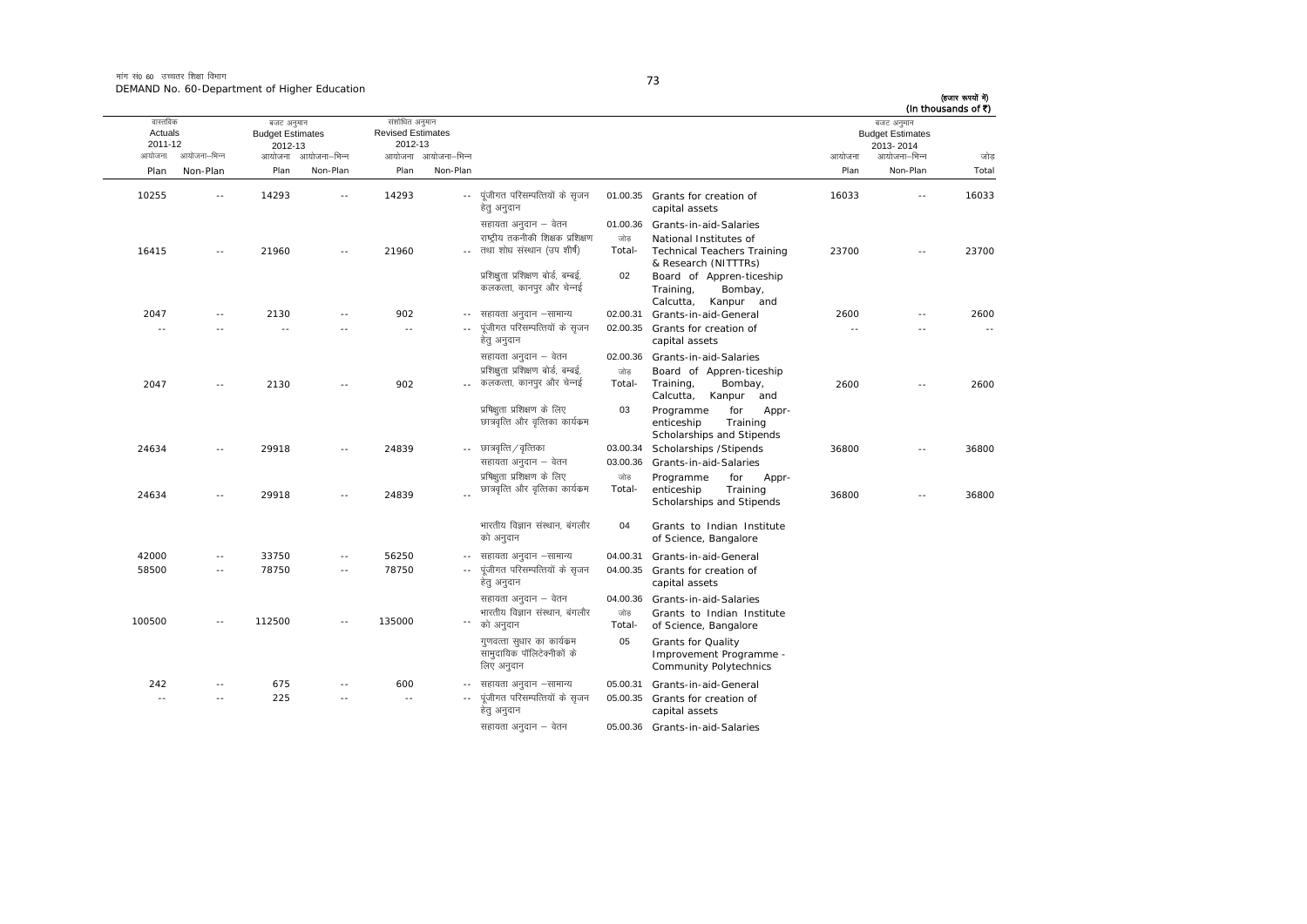| अनुदान मांगे 2013-14       |  |
|----------------------------|--|
| DEMANDS FOR GRANTS 2013-14 |  |

Mumbai

आयोजना आयोजना-भिन्न आयोजना आयोजना-भिन्न - आयोजना आयोजना-भिन्न न अपयोजना—भिन्न जाउँ विकास समिति । अपनी अपयोजना आयोजना—भिन्न जोड Plan Non-Plan Plan Non-Plan Plan Non-Plan Plan Non-Plan Total वास्तविक Actuals2011-12 बजट अनुमान Budget Estimates 2012-13संशोधित अनुमान Revised Estimates2012-13 बजट अनुमान Budget Estimates 2013- 2014(हजार रूपयों में) (In thousands of  $\bar{x}$ ) 242 -- 900 -- 600 --गुणवत्ता सुधार का कार्यक्रम सामुदायिक पॉलिटेक्नीकों के लिए अनुदान जोड Total-Grants for Quality<br>Improvement Programme -Community Polytechnics मौजदा पॉलिटेक्निकों का उन्नयन/नए पोलीटेक्निकों की रथापना 06 Up gradation of existing/ setting up of new polytechnics -- -- -- -- -- --- सहायता अनुदान –सामान्य 06.00.31 Grants-in-aid-General -- -- 15000 -- 1050 ---- पंजीगत परिसम्पत्तियों के सुजन हेतु अनुदान 06.00.35 Grants for creation of capital assets सहायता अनुदान – वेतन 66.00.36 Grants-in-aid-Salaries -- -- 15000 -- 1050 --मौजूदा पॉलिटेक्निकों का उन्नयन ∕ नए पोलीटेक्निकों की स्थापन जोड Total-Up gradation of existing/ setting up of new polytechnics पॉलिटेक्नीक में महिला छात्रावास 07 Women's Hostel in Polytechnics -- -- -- -- -- --- सहायता अनुदान –सामान्य 07.00.31 Grants-in-aid-General -- -- 675 -- -- --.. पूंजीगत परिसम्पत्तियों के सृजन हेतु अनुदान 07.00.35 Grants for creation of capital assets सहायता अनुदान – वेतन <br />
07.00.36 Grants-in-aid-Salaries -- -- 675 -- -- --पॉलिटेक्नीक में महिला छात्रावास  $n\rightarrow \infty$ Total-Women's Hostel in<br>Polytechnics भारतीय प्रौद्योगिकी संस्थानों को अनुदान (उप शीर्ष) 088 Indian Institutes of Technology 122450 -- 98182 -- 102682 - lgk;rk vuqnku &lkekU; 08.00.31 Grants-in-aid-General 249750 -- 249750 780550 -- 711818 -- 806318 --... पुंजीगत परिसम्पत्तियों के सुजन हेतु अनुदान 08.00.35 Grants for creation of capital assets 1359750 -- 13597501359750 lgk;rk vuqnku & osru 08.00.36 Grants-in-aid-Salaries <sup>55500</sup> -- <sup>55500</sup> 903000 -- 810000 -- 909000 --" अनुदान (उप शीर्ष) भारतीय प्रौद्योगिकी संस्थानों को  $\frac{1}{100}$ Total-Indian Institutes of Technology <sup>1665000</sup> -- <sup>1665000</sup> भारतीय प्रबंध संस्थान (उप शीर्ष) 09 Indian Institutes of Management  $33823$  -- 27660 -- 26922 -- सहायता अनुदान –सामान्य lgk;rk vuqnku &lkekU; 09.00.31 Grants-in-aid-General 53052 -- 53052 127477 -- 51090 -- 49728 --पुंजीगत परिसम्पत्तियों के सुजन हेतु अनुदान 09.00.355 Grants for creation of capital assets 186728 -- 186728186728 lgk;rk vuqnku & osru 09.00.36 Grants-in-aid-Salaries <sup>8520</sup> -- <sup>8520</sup> 161300 -- 78750 -- 76650 --भारतीय प्रबंध संस्थान (उप शीर्ष) जोड़<br>-Total Indian Institutes of Management <sup>248300</sup> -- <sup>248300</sup> राष्ट्रीय औद्योगिक इंजीनियरी प्रशिक्षण संस्थान, मुम्बई 100 National Institute of Industrial Engineering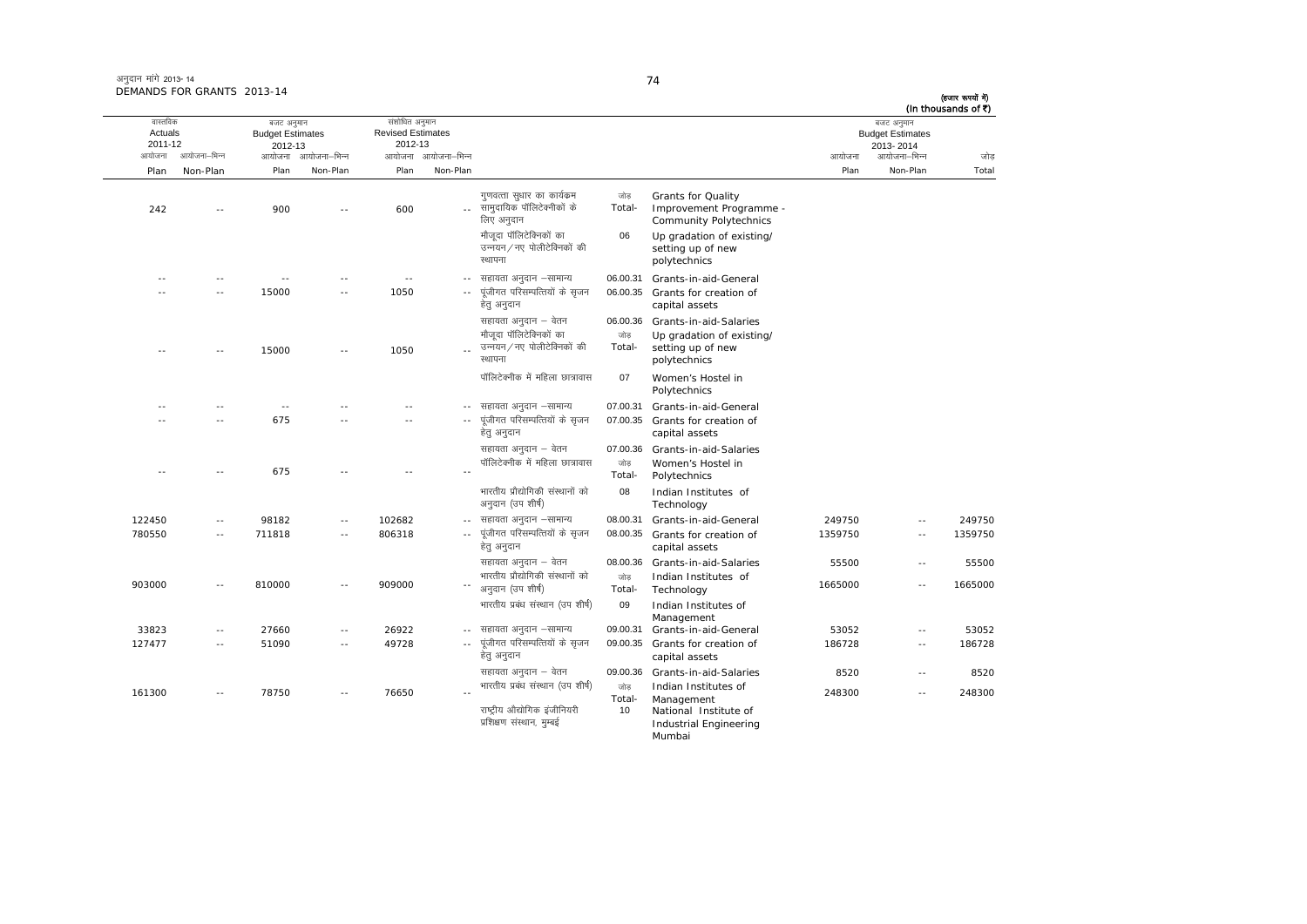मांग सं0 60 उच्चतर शिक्षा विभाग DEMAND No. 60-Department of Higher Education

| ۰.<br>٠<br>۰. |
|---------------|

| (In thousands of ₹) | बजट अनुमान                           |        |                                                              |               |                                                          |                          | संशोधित अनुमान                      |                          | बजट अनुमान                         |                      | वास्तविक           |
|---------------------|--------------------------------------|--------|--------------------------------------------------------------|---------------|----------------------------------------------------------|--------------------------|-------------------------------------|--------------------------|------------------------------------|----------------------|--------------------|
|                     | <b>Budget Estimates</b><br>2013-2014 |        |                                                              |               |                                                          |                          | <b>Revised Estimates</b><br>2012-13 |                          | <b>Budget Estimates</b><br>2012-13 |                      | Actuals<br>2011-12 |
| जोड                 | आयोजना–भिन्न                         | आयोजना |                                                              |               |                                                          | आयोजना आयोजना–भिन्न      |                                     | आयोजना–भिन्न             | आयोजना                             | आयोजना–भिन्न         | आयोजना             |
| Total               | Non-Plan                             | Plan   |                                                              |               |                                                          | Non-Plan                 | Plan                                | Non-Plan                 | Plan                               | Non-Plan             | Plan               |
|                     |                                      |        |                                                              |               |                                                          |                          |                                     |                          |                                    |                      |                    |
| 1500                | ٠.                                   | 1500   | 10.00.31 Grants-in-aid-General                               |               | सहायता अनुदान –सामान्य<br>पूंजीगत परिसम्पत्तियों के सृजन | $\overline{\phantom{a}}$ | 402                                 | $\overline{\phantom{a}}$ | 2479                               | $\frac{1}{2}$        | 600                |
| 3000                | $-$                                  | 3000   | Grants for creation of<br>capital assets                     | 10.00.35      | हेतु अनुदान                                              |                          | 4104                                | $\sim$ $\sim$            | 25321                              | $\sim$ $-$           | 12150              |
|                     |                                      |        | Grants-in-aid-Salaries                                       | 10.00.36      | सहायता अनुदान – वेतन                                     |                          |                                     |                          |                                    |                      |                    |
|                     |                                      |        | National Institute of                                        | जोड           | राष्ट्रीय औद्योगिक इंजीनियरी                             |                          |                                     |                          |                                    |                      |                    |
| 4500                | $\sim$                               | 4500   | Industrial Engineering<br>Mumbai                             | Total-        | प्रशिक्षण संस्थान, मुम्बई                                |                          | 4506                                | $\sim$ $\sim$            | 27800                              | $\sim$ $-$           | 12750              |
|                     |                                      |        | National Institute for                                       | 11            | राष्ट्रीय ढलाई एवं कढाई                                  |                          |                                     |                          |                                    |                      |                    |
|                     |                                      |        | Foundry and Forge                                            |               | प्रौद्योगिकी संस्थान, रॉची                               |                          |                                     |                          |                                    |                      |                    |
|                     |                                      |        | Technology, Ranchi                                           |               |                                                          |                          |                                     |                          |                                    |                      |                    |
|                     |                                      |        | Grants-in-aid-General                                        | 11.00.31      | सहायता अनुदान –सामान्य                                   | $\frac{1}{2}$            | 2400                                | $\sim$ $\sim$            | 2400                               | $\sim$ $-$           | 2100               |
|                     |                                      |        | Grants for creation of<br>capital assets                     | 11.00.35      | पूंजीगत परिसम्पत्तियों के सृजन<br>हेत् अनुदान            |                          | 15600                               |                          | 9600                               |                      | 8400               |
|                     |                                      |        | Grants-in-aid-Salaries                                       | 11.00.36      | सहायता अनुदान – वेतन                                     |                          |                                     |                          |                                    |                      |                    |
|                     |                                      |        | National Institute for                                       | जोड           | राष्ट्रीय ढलाई एवं कढाई                                  |                          |                                     |                          |                                    |                      |                    |
|                     |                                      |        | Foundry and Forge                                            | Total-        | प्रौद्योगिकी संस्थान, रॉची                               |                          | 18000                               | $\sim$ $\sim$            | 12000                              | $\sim$ $-$           | 10500              |
|                     |                                      |        | Technology, Ranchi<br>School of Planning and<br>Architecture | 12            | योजना एवं वास्तु शिल्प<br>विद्यालय, नई दिल्ली            |                          |                                     |                          |                                    |                      |                    |
|                     |                                      |        | Grants-in-aid-General                                        | 12.00.31      | सहायता अनुदान -सामान्य                                   |                          | 943                                 |                          | 1500                               | $\sim$ $\sim$        | 1500               |
|                     |                                      |        | Grants for creation of                                       | 12.00.35      | पूंजीगत परिसम्पत्तियों के सृजन                           | $\sim$ $-$               | 3774                                | $\overline{\phantom{a}}$ | 6000                               | $\sim$               | 6000               |
|                     |                                      |        | capital assets                                               |               | हेत् अनुदान                                              |                          |                                     |                          |                                    |                      |                    |
|                     |                                      |        | Grants-in-aid-Salaries                                       | 12.00.36      | सहायता अनुदान – वेतन                                     |                          |                                     |                          |                                    |                      |                    |
|                     |                                      |        | School of Planning and<br>Architecture                       | जोड<br>Total- | योजना एवं वास्तु शिल्प<br>विद्यालय, नई दिल्ली            |                          | 4717                                |                          | 7500                               |                      | 7500               |
|                     |                                      |        | Sant Longowal Institute of<br>Engineering and Technology     | 13            | संतलोंगोवाल इंजीनियरी और<br>प्रौद्योगिकी संस्थान         |                          |                                     |                          |                                    |                      |                    |
|                     |                                      |        | Grants-in-aid-General                                        | 13.00.31      | सहायता अनुदान –सामान्य                                   |                          | 1578                                | $\sim$ $\sim$            | 2400                               | $-$                  | $\sim$ $-$         |
|                     |                                      |        | Grants for creation of<br>capital assets                     | 13.00.35      | पूंजीगत परिसम्पत्तियों के सृजन<br>हेतु अनुदान            | $\overline{\phantom{a}}$ | 6312                                | $\sim$ $-$               | 9600                               | $\sim$ $-$           | 5400               |
|                     |                                      |        | Grants-in-aid-Salaries                                       | 13.00.36      | सहायता अनुदान – वेतन                                     |                          |                                     |                          |                                    |                      |                    |
|                     |                                      |        | Sant Longowal Institute of                                   | जोड           | संतलोंगोवाल इंजीनियरी और                                 |                          |                                     |                          |                                    |                      |                    |
|                     |                                      |        | Engineering and Technology                                   | Total-        | प्रौद्योगिकी संस्थान                                     |                          | 7890                                |                          | 12000                              |                      | 5400               |
|                     |                                      |        | Indian Institute of                                          | 14            | भारतीय सूचना प्रौद्योगिकीय                               |                          |                                     |                          |                                    |                      |                    |
|                     |                                      |        | Information Technology,                                      |               | संस्थान, इलाहाबाद                                        |                          |                                     |                          |                                    |                      |                    |
|                     |                                      |        | Allahabad<br>Grants-in-aid-General                           | 14.00.31      | सहायता अनुदान –सामान्य                                   |                          | 11300                               |                          |                                    |                      | 13500              |
|                     |                                      |        |                                                              | 14.00.35      | पूंजीगत परिसम्पत्तियों के सृजन                           | $\sim$                   |                                     |                          | 15000                              | $\sim$<br>$\sim$ $-$ | 27750              |
|                     |                                      |        | Grants for creation of<br>capital assets                     |               | हेतु अनुदान                                              |                          | 41200                               | $\sim$ $-$               | 22500                              |                      |                    |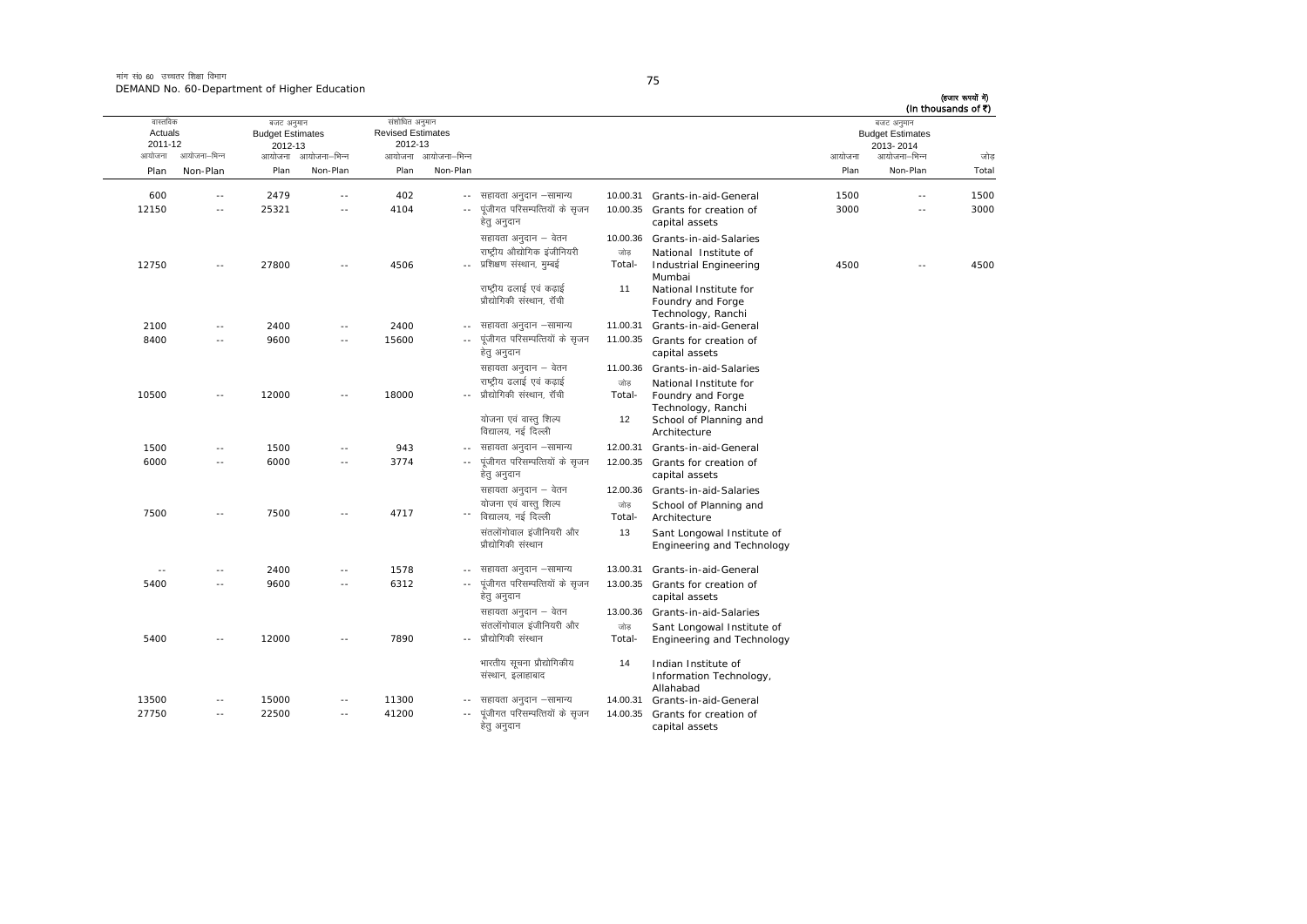| अनुदान मांगे 2013-14       |  |
|----------------------------|--|
| DEMANDS FOR GRANTS 2013-14 |  |

| वास्तविक<br>Actuals<br>2011-12 |              | बजट अनुमान<br><b>Budget Estimates</b><br>2012-13 |                | संशोधित अनुमान<br><b>Revised Estimates</b><br>2012-13 |                     |                                                           |          |                                              |        | बजट अनुमान<br><b>Budget Estimates</b><br>2013-2014 |       |
|--------------------------------|--------------|--------------------------------------------------|----------------|-------------------------------------------------------|---------------------|-----------------------------------------------------------|----------|----------------------------------------------|--------|----------------------------------------------------|-------|
| आयोजना                         | आयोजना–भिन्न | आयोजना                                           | आयोजना–भिन्न   |                                                       | आयोजना आयोजना–भिन्न |                                                           |          |                                              | आयोजना | आयोजना–भिन्न                                       | जोड   |
| Plan                           | Non-Plan     | Plan                                             | Non-Plan       | Plan                                                  | Non-Plan            |                                                           |          |                                              | Plan   | Non-Plan                                           | Total |
|                                |              |                                                  |                |                                                       |                     | सहायता अनुदान – वेतन                                      | 14.00.36 | Grants-in-aid-Salaries                       |        |                                                    |       |
|                                |              |                                                  |                |                                                       |                     | भारतीय सुचना प्रौद्योगिकीय                                | जोड      | Indian Institute of                          |        |                                                    |       |
| 41250                          | $\sim$       | 37500                                            | $\sim$         | 52500                                                 |                     | -- संस्थान, इलाहाबाद                                      | Total-   | Information Technology,<br>Allahabad         |        |                                                    |       |
|                                |              |                                                  |                |                                                       |                     | भारतीय खनन स्कूल, धनबाद                                   | 15       | Indian School of Mines,<br>Dhanbad           |        |                                                    |       |
| 11250                          | $\sim$ $-$   | 12375                                            | $\sim$ $-$     | 12375                                                 | $\sim$ $\sim$       | सहायता अनुदान –सामान्य                                    | 15.00.31 | Grants-in-aid-General                        | 12375  | $\sim$ $\sim$                                      | 12375 |
| 63750                          | $\sim$       | 70125                                            | $\sim$ $\sim$  | 88925                                                 |                     | पूंजीगत परिसम्पत्तियों के सृजन<br>हेत् अनुदान             | 15.00.35 | Grants for creation of<br>capital assets     | 70125  | $\sim$                                             | 70125 |
|                                |              |                                                  |                |                                                       |                     | सहायता अनुदान – वेतन                                      | 15.00.36 | Grants-in-aid-Salaries                       |        |                                                    |       |
|                                |              |                                                  |                |                                                       |                     | भारतीय खनन स्कूल, धनबाद                                   | जोड      | Indian School of Mines,                      |        |                                                    |       |
| 75000                          | $\sim$       | 82500                                            | $\overline{a}$ | 101300                                                | $\sim$              |                                                           | Total-   | Dhanbad                                      | 82500  | $\overline{\phantom{a}}$                           | 82500 |
|                                |              |                                                  |                |                                                       |                     | भारतीय सूचना प्रौद्योगिकीय एवं                            | 16       | Indian Institute of                          |        |                                                    |       |
|                                |              |                                                  |                |                                                       |                     | प्रबंध संस्थान, ग्वालियर                                  |          | Information Technology &                     |        |                                                    |       |
| 9000                           | $\sim$ $-$   | 10520                                            | $\sim$ $-$     | 10520                                                 | $\sim$ $-$          | सहायता अनुदान –सामान्य                                    | 16.00.31 | Management, Gwalior<br>Grants-in-aid-General |        |                                                    |       |
| 13500                          | $\sim$ $-$   | 15780                                            | $\sim$ $\sim$  | 15780                                                 |                     | पूंजीगत परिसम्पत्तियों के सृजन                            | 16.00.35 | Grants for creation of                       |        |                                                    |       |
|                                |              |                                                  |                |                                                       |                     | हेत् अनुदान                                               |          | capital assets                               |        |                                                    |       |
|                                |              |                                                  |                |                                                       |                     | सहायता अनुदान – वेतन                                      | 16.00.36 | Grants-in-aid-Salaries                       |        |                                                    |       |
|                                |              |                                                  |                |                                                       |                     | भारतीय सूचना प्रौद्योगिकीय एवं                            | जोड      | Indian Institute of                          |        |                                                    |       |
| 22500                          | $\sim$       | 26300                                            | $\sim$         | 26300                                                 |                     | प्रबंध संस्थान. ग्वालियर                                  | Total-   | Information Technology &                     |        |                                                    |       |
|                                |              |                                                  |                |                                                       |                     |                                                           |          | Management, Gwalior                          |        |                                                    |       |
|                                |              |                                                  |                |                                                       |                     | कांचीपुरम में भारतीय सुचना                                | 17       | Indian Institute of                          |        |                                                    |       |
|                                |              |                                                  |                |                                                       |                     | प्रौद्योगिकी, डिजाइन तथा                                  |          | Information Technology,                      |        |                                                    |       |
|                                |              |                                                  |                |                                                       |                     | विनिर्माण संस्थान (उपशीर्ष)                               |          | Design and Manufacturing                     |        |                                                    |       |
| 10500                          | $\sim$ $-$   | 16560                                            | $\sim$ $-$     | 16560                                                 |                     | -- सहायता अनुदान –सामान्य                                 | 17.00.31 | at Kanchipuram<br>Grants-in-aid-General      |        |                                                    |       |
| 45800                          | $\sim$       | 42000                                            | $\sim$ $\sim$  | 42000                                                 | $\sim$ $-$          | पूंजीगत परिसम्पत्तियों के सृजन                            | 17.00.35 | Grants for creation of                       |        |                                                    |       |
|                                |              |                                                  |                |                                                       |                     | हेतु अनुदान                                               |          | capital assets                               |        |                                                    |       |
|                                |              | 1440                                             | $\sim$ $-$     | 1440                                                  |                     | -- सहायता अनुदान – वेतन                                   | 17.00.36 | Grants-in-aid-Salaries                       |        |                                                    |       |
|                                |              |                                                  |                |                                                       |                     | कांचीपुरम में भारतीय सूचना                                | जोड      | Indian Institute of                          |        |                                                    |       |
| 56300                          |              | 60000                                            | $\sim$ $\sim$  | 60000                                                 |                     | प्रौद्योगिकी, डिजाइन तथा                                  | Total-   | Information Technology,                      |        |                                                    |       |
|                                |              |                                                  |                |                                                       |                     | विनिर्माण संस्थान (उपशीर्ष)                               |          | Design and Manufacturing                     |        |                                                    |       |
|                                |              |                                                  |                |                                                       |                     |                                                           |          | at Kanchipuram                               |        |                                                    |       |
|                                |              |                                                  |                |                                                       |                     | जबलपुर में भारतीय सूचना<br>प्रौद्योगिकी संस्थान (उपशीर्ष) | 18       | Indian Institute of                          |        |                                                    |       |
|                                |              |                                                  |                |                                                       |                     |                                                           |          | Information Technology at<br>Jabalpur        |        |                                                    |       |
| 9000                           | $\sim$ $-$   | 5550                                             | $\sim$ $\sim$  | 5550                                                  | $\sim$ $\sim$       | सहायता अनुदान –सामान्य                                    | 18.00.31 | Grants-in-aid-General                        |        |                                                    |       |
| 32300                          | $\sim$       | 23660                                            | $\sim$ $-$     | 38660                                                 | $\sim$ $\sim$       | पूंजीगत परिसम्पत्तियों के सृजन                            | 18.00.35 | Grants for creation of                       |        |                                                    |       |
|                                |              |                                                  |                |                                                       |                     | हेतु अनुदान                                               |          | capital assets                               |        |                                                    |       |
| $\sim$ $\sim$                  | $\sim$       | 4590                                             | $\sim$         | 4590                                                  |                     | -- सहायता अनुदान – वेतन                                   |          | 18.00.36 Grants-in-aid-Salaries              |        |                                                    |       |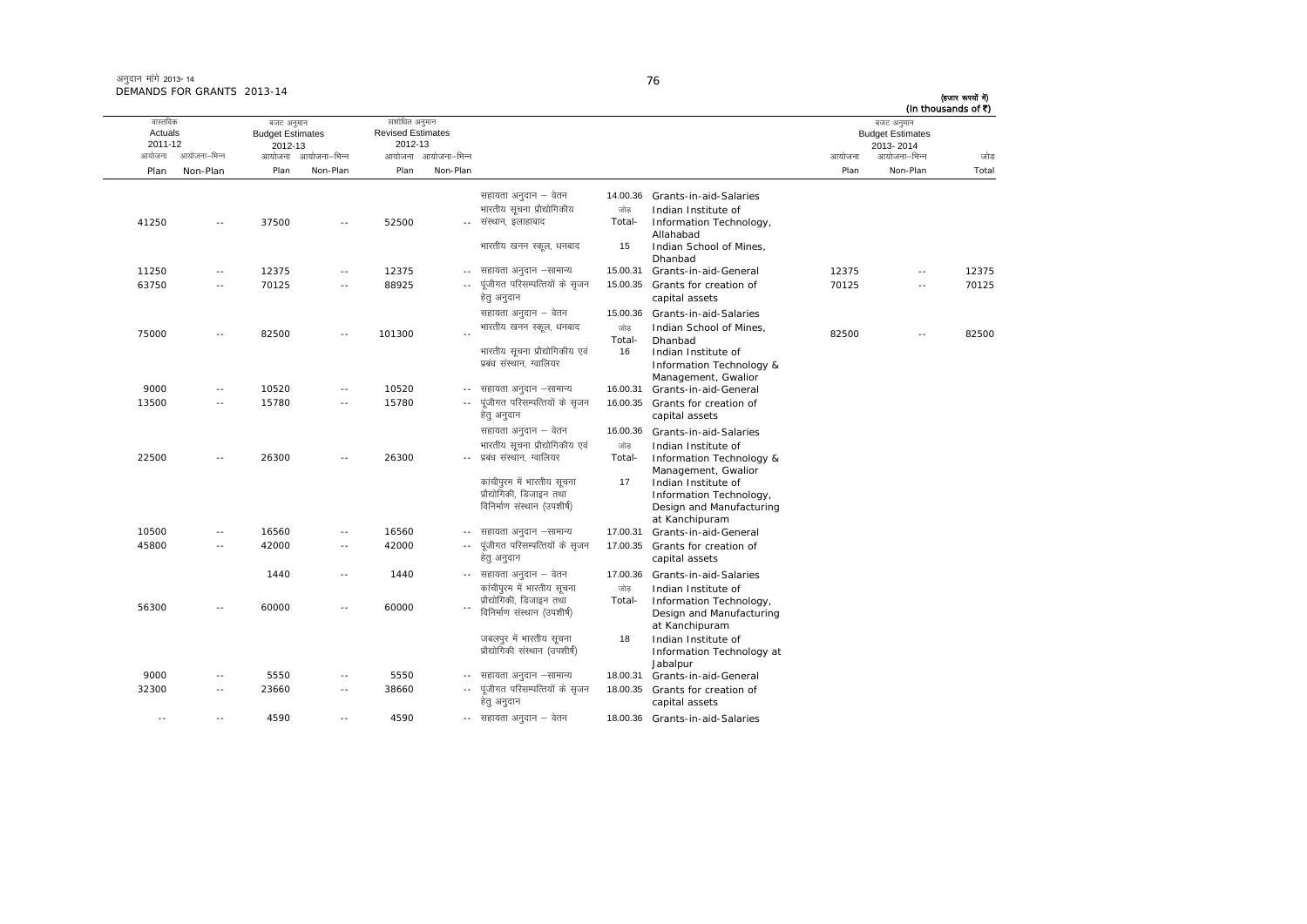मांग सं0 60 उच्चतर शिक्षा विभाग DEMAND No. 60-Department of Higher Education

(हजार रूपयों में)

|              | (In thousands of ₹)                                                |                |                                                                                                                                                      |                                 |                                                                                                                            |                          |                                                       |                          |                                                  |              |                                          |
|--------------|--------------------------------------------------------------------|----------------|------------------------------------------------------------------------------------------------------------------------------------------------------|---------------------------------|----------------------------------------------------------------------------------------------------------------------------|--------------------------|-------------------------------------------------------|--------------------------|--------------------------------------------------|--------------|------------------------------------------|
|              | बजट अनुमान<br><b>Budget Estimates</b><br>2013-2014<br>आयोजना–भिन्न |                |                                                                                                                                                      |                                 |                                                                                                                            | आयोजना आयोजना–भिन्न      | संशोधित अनुमान<br><b>Revised Estimates</b><br>2012-13 | आयोजना आयोजना–भिन्न      | बजट अनुमान<br><b>Budget Estimates</b><br>2012-13 | आयोजना–भिन्न | वास्तविक<br>Actuals<br>2011-12<br>आयोजना |
| जोड<br>Total | Non-Plan                                                           | आयोजना<br>Plan |                                                                                                                                                      |                                 |                                                                                                                            | Non-Plan                 | Plan                                                  | Non-Plan                 | Plan                                             | Non-Plan     | Plan                                     |
|              |                                                                    |                | Indian Institute of<br>Information Technology at                                                                                                     | जोड<br>Total-                   | जबलपुर में भारतीय सूचना<br>प्रौद्योगिकी संस्थान (उपशीर्ष)                                                                  | $\sim$ $-$               | 48800                                                 | $\overline{a}$           | 33800                                            | $-$          | 41300                                    |
|              |                                                                    |                | Jabalpur<br>Central Institute of<br>Technology (CIT), Kokrajhar                                                                                      | 19                              | केन्द्रीय प्रौद्योगिकी संस्थान,<br>कोकराझार                                                                                |                          |                                                       |                          |                                                  |              |                                          |
|              |                                                                    |                | Grants-in-aid-General                                                                                                                                | 19.00.31                        | सहायता अनुदान –सामान्य                                                                                                     | $\sim$ $\sim$            | 80                                                    | $\sim$                   | 80                                               | $\sim$       | 54400                                    |
|              |                                                                    |                | Grants for creation of<br>capital assets                                                                                                             | 19.00.35                        | पूंजीगत परिसम्पत्तियों के सृजन<br>हेत् अनुदान                                                                              | $\sim$ $-$               | $\sim$                                                |                          | $\sim$                                           |              | 105600                                   |
|              |                                                                    |                | Grants-in-aid-Salaries<br>Central Institute of<br>Technology (CIT), Kokrajhar<br>Setting up of New Indian<br>Institutes of Information<br>Technology | 19.00.36<br>जोड<br>Total-<br>20 | सहायता अनुदान – वेतन<br>केन्द्रीय प्रौद्योगिकी संस्थान,<br>कोकराझार<br>नए भारतीय सूचना प्रौद्योगिकीय<br>संस्थान की स्थापना | ٠.                       | 80                                                    |                          | 80                                               |              | 160000                                   |
|              |                                                                    |                | Grants-in-aid-General                                                                                                                                | 20.00.31                        | सहायता अनुदान –सामान्य                                                                                                     |                          | 2074                                                  | $-$                      | 5834                                             | $\sim$ $-$   | ٠.                                       |
|              |                                                                    |                | Grants for creation of<br>capital assets                                                                                                             | 20.00.35                        | पूंजीगत परिसम्पत्तियों के सृजन<br>हेत् अनुदान                                                                              |                          | 3943                                                  | $\sim$                   | 11087                                            | $-1$         |                                          |
|              |                                                                    |                | Grants-in-aid-Salaries                                                                                                                               | 20.00.36                        | सहायता अनुदान – वेतन                                                                                                       |                          |                                                       |                          |                                                  |              |                                          |
|              |                                                                    |                | Setting up of New Indian                                                                                                                             | जोड                             | नए भारतीय सूचना प्रौद्योगिकीय                                                                                              |                          |                                                       |                          |                                                  |              |                                          |
|              |                                                                    |                | Institutes of Information<br>Technology<br>Setting up of New Schools<br>of Planning & Architecture                                                   | Total-<br>21                    | संस्थान की स्थापना<br>नए योजना एवं वास्त् शिल्प<br>विद्यालय की स्थापना                                                     | $\overline{a}$           | 6017                                                  | $\overline{a}$           | 16921                                            |              | Ξ.                                       |
| 11300        | $\sim$ $-$                                                         | 11300          | Grants-in-aid-General                                                                                                                                | 21.00.31                        | सहायता अनुदान –सामान्य                                                                                                     | $- -$                    | 6770                                                  | $\overline{\phantom{a}}$ | 6770                                             | $\sim$ $-$   | 7500                                     |
| 47250        | $\sim$                                                             | 47250          | Grants for creation of<br>capital assets                                                                                                             | 21.00.35                        | पूंजीगत परिसम्पत्तियों के सृजन<br>हेत् अनुदान                                                                              | $\sim$ $\sim$            | 45880                                                 | $\sim$                   | 15780                                            | $\sim$ $-$   | 11250                                    |
| 5250         | $\sim$ $-$                                                         | 5250           | Grants-in-aid-Salaries                                                                                                                               | 21.00.36                        | -- सहायता अनुदान – वेतन                                                                                                    |                          | 3750                                                  | $\overline{\phantom{a}}$ | 3750                                             | $\sim$ $-$   | $\sim$ $-$                               |
| 63800        | $\sim$ $-$                                                         | 63800          | Setting up of New Schools<br>of Planning & Architecture                                                                                              | जोड<br>Total-                   | नए योजना एवं वास्त् शिल्प<br>-- विद्यालय की स्थापना                                                                        |                          | 56400                                                 | $\sim$ $\sim$            | 26300                                            | $\sim$ $-$   | 18750                                    |
|              |                                                                    |                | Indian Institutes of Science<br>for Education Research                                                                                               | 22                              | भारतीय विज्ञान शिक्षा और<br>अनुसंधान संस्थान                                                                               |                          |                                                       |                          |                                                  |              |                                          |
|              |                                                                    |                | Grants-in-aid-General                                                                                                                                | 22.00.31                        | सहायता अनुदान –सामान्य                                                                                                     | $\sim$ $-$               | 104263                                                | $\sim$ $-$               | 104263                                           | $\sim$ $-$   | 88282                                    |
|              |                                                                    |                | Grants for creation of<br>capital assets                                                                                                             | 22.00.35                        | पूंजीगत परिसम्पत्तियों के सृजन<br>हेतु अनुदान                                                                              | $\sim$ $-$               | 377987                                                | $\sim$ $\sim$            | 355487                                           | $\sim$ $-$   | 346717                                   |
|              |                                                                    |                | Grants-in-aid-Salaries                                                                                                                               | 22.00.36                        | सहायता अनुदान – वेतन                                                                                                       | $\overline{\phantom{a}}$ | 27750                                                 | $\sim$ $\sim$            | 27750                                            | $\sim$ $-$   | $\sim$ $-$                               |
|              |                                                                    |                | Indian Institutes of Science<br>for Education Research<br>Setting up of New Indian<br>Institutes of Management                                       | जोड<br>Total-<br>23             | भारतीय विज्ञान शिक्षा और<br>अनुसंधान संस्थान<br>नए भारतीय प्रबंध संस्थानों की<br>स्थापना                                   | $-$                      | 510000                                                | $\sim$ $\sim$            | 487500                                           | $\sim$ $-$   | 434999                                   |

(IIMs)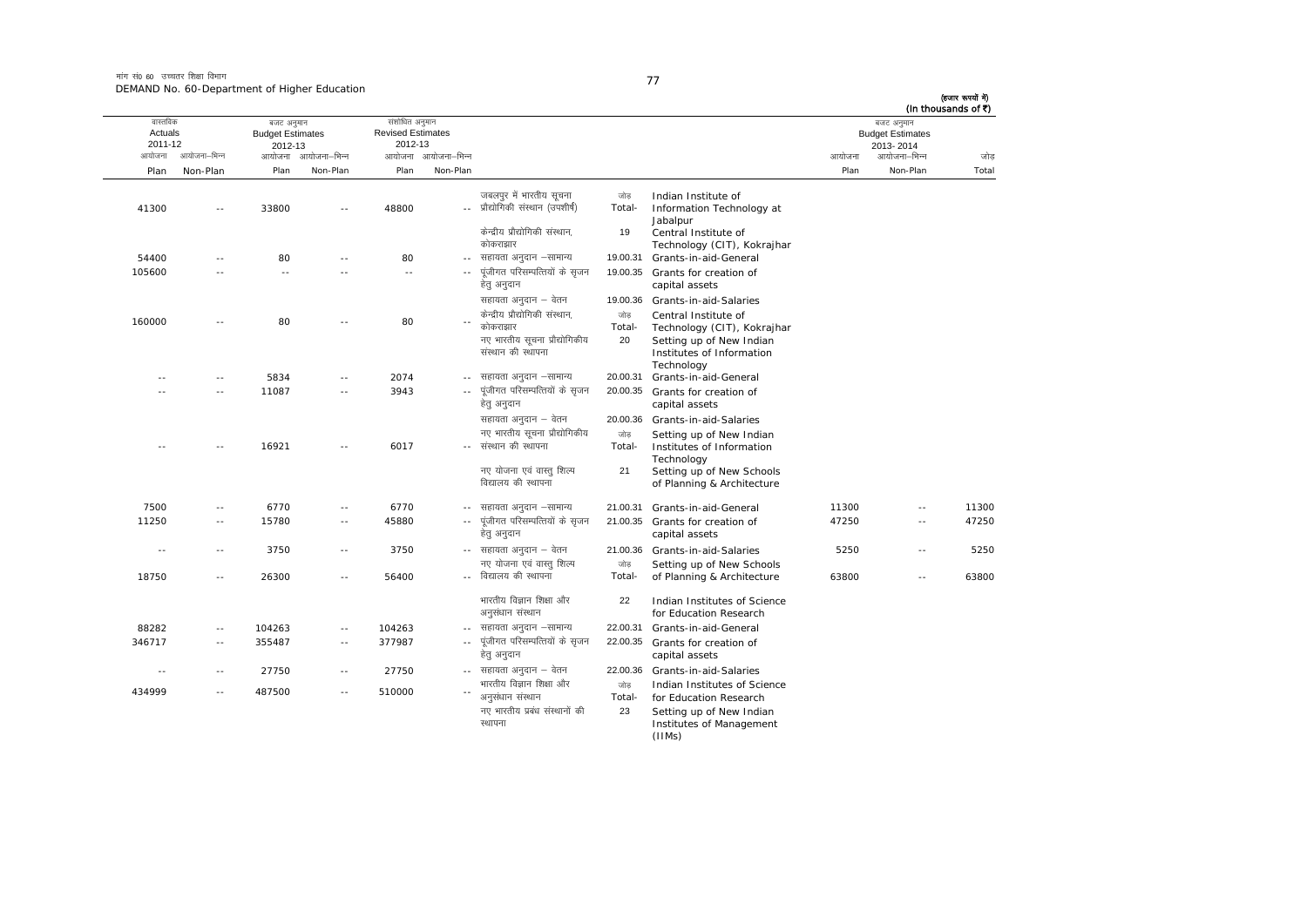| अनुदान मांगे 2013-14       |  |
|----------------------------|--|
| DEMANDS FOR GRANTS 2013-14 |  |

(हजार रूपयों में) (In thousands of ₹)

| (In thousands of ₹) |                                                                    |        |                                                                               |               |                                                           |                            |                                                                 |                          |                                                            |              |                                          |
|---------------------|--------------------------------------------------------------------|--------|-------------------------------------------------------------------------------|---------------|-----------------------------------------------------------|----------------------------|-----------------------------------------------------------------|--------------------------|------------------------------------------------------------|--------------|------------------------------------------|
| जोड                 | बजट अनुमान<br><b>Budget Estimates</b><br>2013-2014<br>आयोजना–भिन्न | आयोजना |                                                                               |               |                                                           | आयोजना–भिन्न               | संशोधित अनुमान<br><b>Revised Estimates</b><br>2012-13<br>आयोजना | आयोजना–भिन्न             | बजट अनुमान<br><b>Budget Estimates</b><br>2012-13<br>आयोजना | आयोजना–भिन्न | वास्तविक<br>Actuals<br>2011-12<br>आयोजना |
|                     |                                                                    |        |                                                                               |               |                                                           |                            |                                                                 |                          |                                                            |              |                                          |
| Total               | Non-Plan                                                           | Plan   |                                                                               |               |                                                           | Non-Plan                   | Plan                                                            | Non-Plan                 | Plan                                                       | Non-Plan     | Plan                                     |
|                     |                                                                    |        | Grants-in-aid-General                                                         | 23.00.31      | सहायता अनुदान –सामान्य                                    | $\sim$ $\sim$              | 49819                                                           | $\sim$ $-$               | 103650                                                     | $\sim$ $-$   | 18000                                    |
|                     |                                                                    |        | Grants for creation of<br>capital assets                                      | 23.00.35      | पूंजीगत परिसम्पत्तियों के सृजन<br>हेतु अनुदान             | $\sim$                     | 36350                                                           | $\sim$                   | 150                                                        | $\sim$ $-$   | 42000                                    |
|                     |                                                                    |        | Grants-in-aid-Salaries                                                        | 23.00.36      | -- सहायता अनुदान – वेतन                                   |                            | 8700                                                            | $\sim$ $-$               | 8700                                                       | $\sim$ $-$   | $\sim$ $\sim$                            |
|                     |                                                                    |        | Setting up of New Indian<br>Institutes of Management<br>(IIMs)                | जोड<br>Total- | नए भारतीय प्रबंध संस्थानों की<br>रथापना                   |                            | 94869                                                           | $\sim$ $\sim$            | 112500                                                     | $\sim$ $-$   | 60000                                    |
|                     |                                                                    |        | Setting up of New National<br>Institutes of Technology<br>(NITs)              | 24            | नए राष्ट्रीय प्रौद्योगिकी संस्थानों<br>की स्थापना         |                            |                                                                 |                          |                                                            |              |                                          |
|                     |                                                                    |        | Grants-in-aid-General                                                         | 24.00.31      | सहायता अनुदान –सामान्य                                    | $\sim$ $-$                 | 65402                                                           | $\sim$ $-$               | 65402                                                      | $\sim$       | 48007                                    |
|                     |                                                                    |        | Grants for creation of<br>capital assets                                      | 24.00.35      | पूंजीगत परिसम्पत्तियों के सृजन<br>हेत् अनुदान             | $\sim$ $-$                 | 30798                                                           | $\sim$ $-$               | 15798                                                      | $\sim$ $-$   | 11993                                    |
|                     |                                                                    |        | Grants-in-aid-Salaries                                                        | 24.00.36      | -- सहायता अनुदान – वेतन                                   |                            | 3000                                                            | $\sim$ $-$               | 3000                                                       | $\sim$ $-$   | $\sim$ $\sim$                            |
|                     |                                                                    |        | Setting up of New National<br>Institutes of Technology                        | जोड<br>Total- | नए राष्ट्रीय प्रौद्योगिकी संस्थानों<br>-- की स्थापना      |                            | 99200                                                           | $-$                      | 84200                                                      | $\sim$ $-$   | 60000                                    |
|                     |                                                                    |        | (NITs)<br>All India Council for<br><b>Technical Education</b><br>(A.I.C.T.E.) | 25            | अखिल भारतीय तकनीकी शिक्षा<br>परिषद                        |                            |                                                                 |                          |                                                            |              |                                          |
| 267600              | $\sim$                                                             | 267600 | Grants-in-aid-General                                                         | 25.00.31      | सहायता अनुदान –सामान्य                                    |                            | 269948                                                          | $\sim$                   | 269948                                                     | $\sim$ $-$   | 122458                                   |
| 100                 |                                                                    | 100    | Grants for creation of<br>capital assets                                      | 25.00.35      | पूंजीगत परिसम्पत्तियों के सृजन<br>हेतु अनुदान             |                            | 51                                                              |                          | 51                                                         |              | 42                                       |
|                     |                                                                    |        | Grants-in-aid-Salaries                                                        | 25.00.36      | सहायता अनुदान – वेतन                                      |                            |                                                                 |                          |                                                            |              |                                          |
| 267700              | $\sim$ $\sim$                                                      | 267700 | All India Council for<br><b>Technical Education</b>                           | जोड<br>Total- | अखिल भारतीय तकनीकी शिक्षा<br>परिषद                        | $-$                        | 269999                                                          | $\sim$                   | 269999                                                     | $\sim$       | 122500                                   |
|                     |                                                                    |        | (A.I.C.T.E.)<br>National Institutes of<br>Technology (NITs)                   | 26            | राष्ट्रीय प्रौद्योगिकी संस्थान<br>(एनआईटी)                |                            |                                                                 |                          |                                                            |              |                                          |
| 209250              | $\sim$ $\sim$                                                      | 209250 | Grants-in-aid-General                                                         | 26.00.31      | सहायता अनुदान –सामान्य                                    |                            | 158755                                                          | $-$                      | 202500                                                     | $\sim$ $-$   | 505057                                   |
| 467250              | $\sim$ $-$                                                         | 467250 | Grants for creation of<br>capital assets                                      | 26.00.35      | पूंजीगत परिसम्पत्तियों के सृजन<br>हेत् अनुदान             | $\sim$ $-$                 | 380930                                                          | $\sim$ $-$               | 472500                                                     | $\sim$ $-$   | 214943                                   |
| 6000                | $\sim$ $\sim$                                                      | 6000   | Grants-in-aid-Salaries                                                        | 26.00.36      | सहायता अनुदान – वेतन                                      |                            |                                                                 |                          |                                                            |              |                                          |
| 682500              | $\sim$                                                             | 682500 | National Institutes of<br>Technology (NITs)                                   | जोड<br>Total- | राष्ट्रीय प्रौद्योगिकी संस्थान<br>(एनआईटी)                | $\overline{\phantom{a}}$ . | 539685                                                          | $\sim$                   | 675000                                                     | $\sim$       | 720000                                   |
|                     |                                                                    |        | Setting up of new Indian<br>Institutes of Technology                          | 33            | नए भारतीय प्रौद्योगिकी संस्थानों<br>की स्थापना (उप शीर्ष) |                            |                                                                 |                          |                                                            |              |                                          |
|                     |                                                                    |        | Grants-in-aid-General                                                         | 33.00.31      | सहायता अनुदान -सामान्य                                    |                            | 121705                                                          | $\overline{\phantom{a}}$ | 136200                                                     | $\sim$ $-$   | 139671                                   |
|                     |                                                                    |        | Grants for creation of<br>capital assets                                      | 33.00.35      | पूंजीगत परिसम्पत्तियों के सृजन<br>हेत् अनुदान             |                            | 369488                                                          | $\sim$                   | 418800                                                     | $\sim$ $-$   | 334050                                   |
|                     |                                                                    |        | 33.00.36 Grants-in-aid-Salaries                                               |               | -- सहायता अनुदान – वेतन                                   |                            | 45000                                                           | $\overline{\phantom{a}}$ | 45000                                                      | $\sim$       | $\sim$ $-$                               |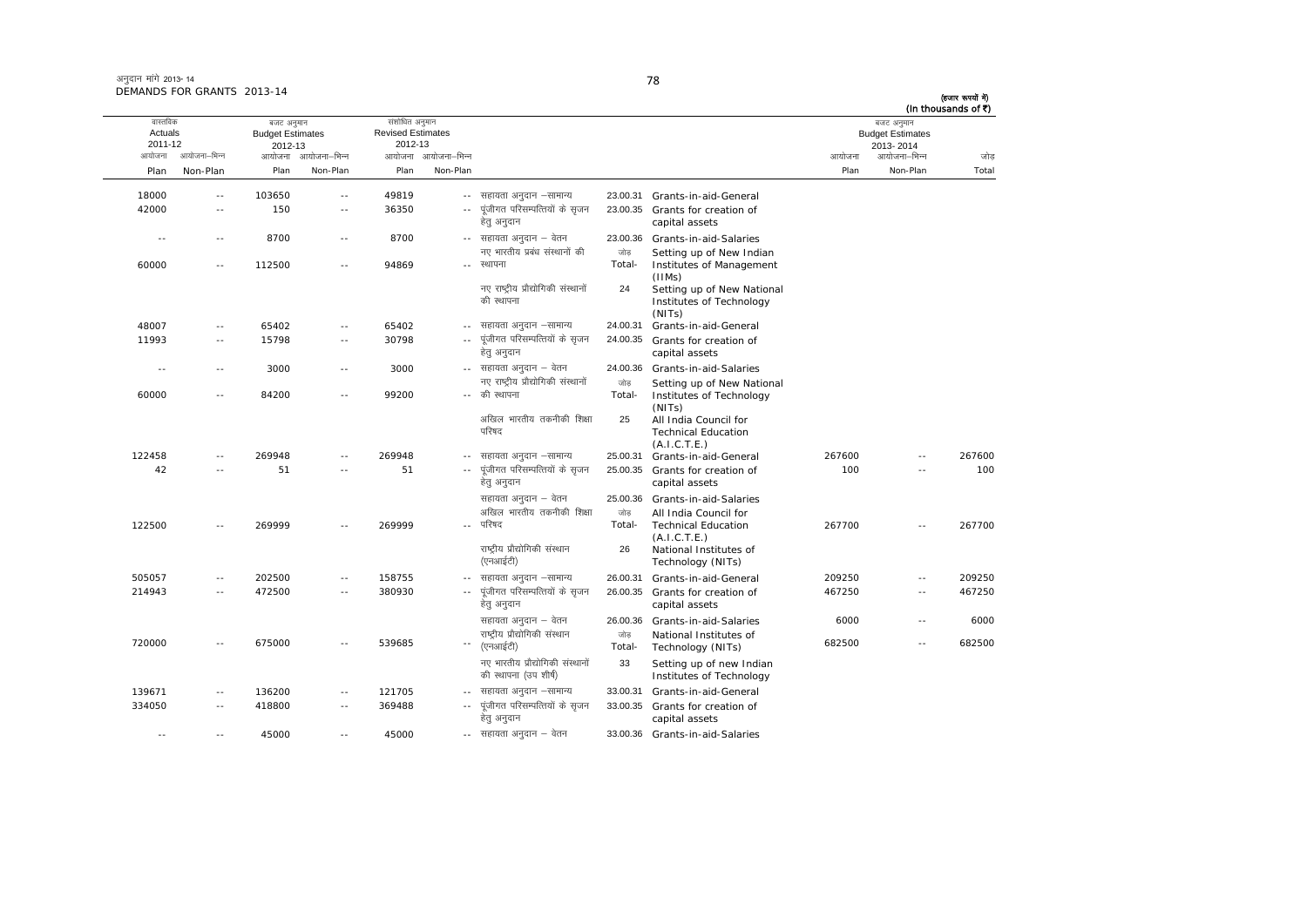मांग सं0 60 उच्चतर शिक्षा विभाग DEMAND No. 60-Department of Higher Education

| I<br>×<br>۰. |
|--------------|

| (In thousands of ₹) | बजट अनुमान                           |        |                                                                                                                           |                |                                                                    |                          | संशोधित अनुमान                      |                     | बजट अनुमान                         |                | वास्तविक           |
|---------------------|--------------------------------------|--------|---------------------------------------------------------------------------------------------------------------------------|----------------|--------------------------------------------------------------------|--------------------------|-------------------------------------|---------------------|------------------------------------|----------------|--------------------|
|                     | <b>Budget Estimates</b><br>2013-2014 |        |                                                                                                                           |                |                                                                    |                          | <b>Revised Estimates</b><br>2012-13 |                     | <b>Budget Estimates</b><br>2012-13 |                | Actuals<br>2011-12 |
| जोड़                | आयोजना–भिन्न                         | आयोजना |                                                                                                                           |                |                                                                    | आयोजना आयोजना–भिन्न      |                                     | आयोजना आयोजना–भिन्न |                                    | आयोजना–भिन्न   | आयोजना             |
| Total               | Non-Plan                             | Plan   |                                                                                                                           |                |                                                                    | Non-Plan                 | Plan                                | Non-Plan            | Plan                               | Non-Plan       | Plan               |
|                     |                                      |        | Setting up of new Indian<br>Institutes of Technology                                                                      | जोड़<br>Total- | नए भारतीय प्रौद्योगिकी संस्थानों<br>की स्थापना (उप शीर्ष)          | $\overline{\phantom{a}}$ | 536193                              |                     | 600000                             |                | 473721             |
|                     |                                      |        | Expansion and Up<br>gradation of State<br><b>Engineering Institutions</b>                                                 | 34             | राज्य इंजीनियरी संस्थाओं का<br>विस्तार और स्तरोन्नयन               |                          |                                     |                     |                                    |                |                    |
|                     |                                      |        | 34.00.31 Grants-in-aid-General                                                                                            |                | सहायता अनुदान –सामान्य                                             |                          | 8                                   |                     | 3000                               |                |                    |
|                     |                                      |        | 34.00.35 Grants for creation of<br>capital assets                                                                         |                | पूंजीगत परिसम्पत्तियों के सृजन<br>हेतु अनुदान                      | $\sim$                   | $\sim$ $-$                          |                     | $\sim$                             | $\overline{a}$ |                    |
|                     |                                      |        | 34.00.36 Grants-in-aid-Salaries                                                                                           |                | सहायता अनुदान – वेतन                                               |                          |                                     |                     |                                    |                |                    |
|                     |                                      |        | Expansion and Up<br>gradation of State                                                                                    | जोड़<br>Total- | राज्य इंजीनियरी संस्थाओं का<br>विस्तार और स्तरोन्नयन               |                          | 8                                   |                     | 3000                               |                |                    |
|                     |                                      |        | <b>Engineering Institutions</b><br>Setting up of Indian<br>Institute of Engineering,<br>Science and Technology<br>(IIEST) | 35             | भारतीय इंजीनियरी, विज्ञान एवं<br>प्रौद्योगिकी संस्थान की स्थापना   |                          |                                     |                     |                                    |                |                    |
| 13500               | $\sim$                               | 13500  | 35.00.31 Grants-in-aid-General                                                                                            |                | सहायता अनुदान –सामान्य                                             | $- -$                    | 5                                   |                     | 480                                |                |                    |
| 9000                |                                      | 9000   | 35.00.35 Grants for creation of<br>capital assets                                                                         |                | पूंजीगत परिसम्पत्तियों के सृजन<br>हेत् अनुदान                      |                          | 3                                   |                     | 320                                |                |                    |
|                     |                                      |        | 35.00.36 Grants-in-aid-Salaries                                                                                           |                | सहायता अनुदान – वेतन                                               |                          |                                     |                     |                                    |                |                    |
|                     |                                      |        | Setting up of Indian                                                                                                      | जोड            | भारतीय इंजीनियरी, विज्ञान एवं                                      |                          |                                     |                     |                                    |                |                    |
| 22500               |                                      | 22500  | Institute of Engineering,<br>Science and Technology<br>(IIEST)                                                            | Total-         | प्रौद्योगिकी संस्थान की स्थापना                                    |                          | 8                                   |                     | 800                                |                |                    |
|                     |                                      |        | North Eastern Regional<br>Institute of Science and<br>Technology, Itanagar                                                | 36             | उत्तर पूर्वी क्षेत्रीय विज्ञान और<br>प्रौद्योगिकीय संस्थान, इटानगर |                          |                                     |                     |                                    |                |                    |
|                     |                                      |        | Grants-in-aid-General                                                                                                     | 36.00.31       | सहायता अनुदान –सामान्य                                             |                          | 80                                  |                     | 80                                 |                | 11200              |
|                     |                                      |        | Grants for creation of<br>capital assets                                                                                  | 36.00.35       | पूंजीगत परिसम्पत्तियों के सृजन<br>हेतु अनुदान                      | $\overline{a}$           | $\overline{\phantom{a}}$            |                     | $\sim$                             |                | 44720              |
|                     |                                      |        | 36.00.36 Grants-in-aid-Salaries                                                                                           |                | सहायता अनुदान – वेतन                                               |                          |                                     |                     |                                    |                |                    |
|                     |                                      |        | North Eastern Regional<br>Institute of Science and<br>Technology, Itanagar                                                | जोड<br>Total-  | उत्तर पूर्वी क्षेत्रीय विज्ञान और<br>प्रौद्योगिकीय संस्थान, इटानगर |                          | 80                                  |                     | 80                                 |                | 55920              |
|                     |                                      |        | <b>Technical Education Quality</b><br>Improvement Project of<br>Government of India (EAP)                                 | 37             | तकनीकी शिक्षा-भारत सरकार<br>की गुणवत्ता सुधार परियोजना             |                          |                                     |                     |                                    |                |                    |
| 135000              |                                      | 135000 | 37.00.31 Grants-in-aid-General                                                                                            |                | सहायता अनुदान –सामान्य                                             |                          | 72272                               |                     | 198621                             | $\sim$         | 31500              |
| $\sim$              |                                      | $\sim$ | Grants for creation of<br>capital assets                                                                                  | 37.00.35       | पूंजीगत परिसम्पत्तियों के सृजन<br>हेतु अनुदान                      | $\sim$                   | $\sim$                              | $\sim$              | 40                                 | $\sim$ $\sim$  | $\sim$             |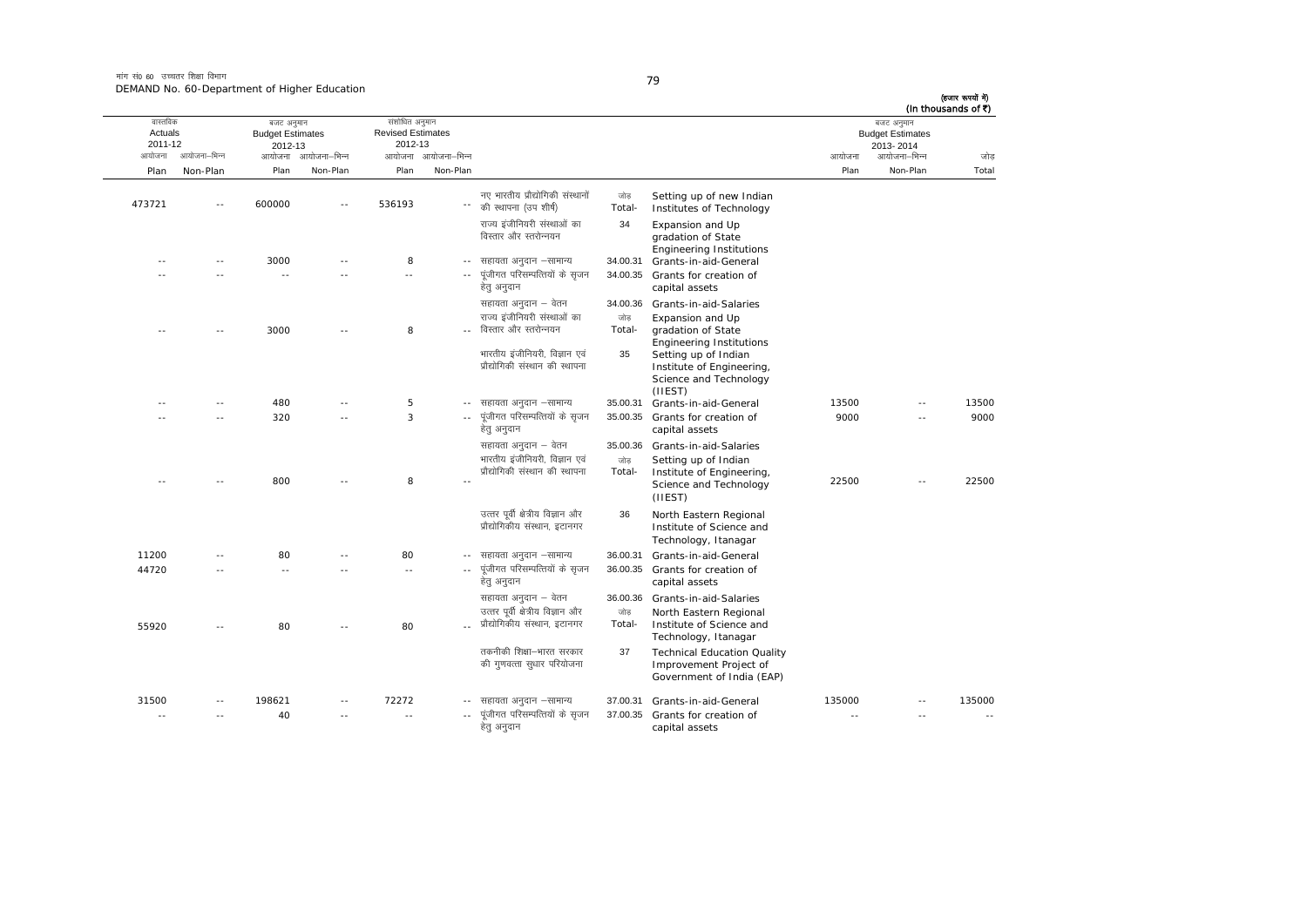| अनुदान मांगे 2013- 14      |  |
|----------------------------|--|
| DEMANDS FOR GRANTS 2013-14 |  |

ः<br>आयोजना आयोजना–भिन्न आयोजना आयोजना-भिन्न - आयोजना आयोजना-भिन्न न अपयोजना—भिन्न जाउँ विकास समिति । अपनी अपयोजना आयोजना—भिन्न जोड Plan Non-Plan Plan Non-Plan Plan Non-Plan Plan Non-Plan Total वास्तविक Actuals2011-12बजट अनुमान Budget Estimates 2012-13संशोधित अनुमान Revised Estimates2012-13 बजट अनुमान Budget Estimates 2013- 2014 (हजार रूपयों में) (In thousands of  $\bar{x}$ ) सहायता अनुदान – वेतन 37.00.36 Grants-in-aid-Salaries 31500 -- 198661 -- 72272 --तकनीकी शिक्षा—भारत सरकार की गुणवत्ता सुधार परियोजना  $\frac{1}{100}$ Total-Technical Education Quality Improvement Project of Improvement Project of<br>Government of India (EAP) 135000 -- 135000 महत्वपूर्ण क्षेत्रों में प्रशिक्षण और अनुसंधान 38 Training & Research in Frontier Areas-- -- 615 -- 225 - lgk;rk vuqnku &lkekU; 38.00.31 Grants-in-aid-General 72000 -- 72000 -- -- 60 -- 23 ---- पूंजीगत परिसम्पत्तियों के सृजन हेतु अनुदान 38.00.35 Grants for creation of capital assets 3000 -- 30003000 lgk;rk vuqnku & osru 38.00.36 Grants-in-aid-Salaries -- -- 675 -- 248 - egRoiw.kZ {ks=ksa esa izf'k{k.k vkSj vuqla/kku tksM+ Total- Training & Research in Frontier Areas <sup>75000</sup> -- <sup>75000</sup> अन 40 Research and Innovation -- -- 720 -- 8 ---- सहायता अनुदान -सामान्य 40.00.31 Grants-in-aid-General -- -- -- -- -- ---- पंजीगत परिसम्पत्तियों के सुजन हेतु अनुदान 40.00.35 Grants for creation of capital assets सहायता अनुदान – वेतन 40.00.36 Grants-in-aid-Salaries -- -- 720 -- 8 --<mark>अनुसंधान एवं नवाचार</mark> स्कार कोड Total-Research and Innovation नियोज्यता तथा कौशल निर्माण 41 Employability and Skill formationlgk;rk variation and the start variation and variation and the start and alternation and the start and the sta -- -- 720 -- 8 ---- -- -- -- -- ---- पूंजीगत परिसम्पत्तियों के सृजन हेत अनदान 41.00.35 Grants for creation of capital assets सहायता अनुदान – वेतन 41.00.36 Grants-in-aid-Salaries -- 720 -- 8 --नियोज्यता तथा कौशल निर्माण जोड Total-Employability and Skill formation Polytechnics for Disabled विकलांग व्यक्तियों के लिए पॉलिटेक्नीक 42Person---- 3038 -- 1080 -- सहायता अनुदान –सामान्य 42.00.31 Grants-in-aid-General -- -- 387 -- 138 --.<sub>-</sub> पूंजीगत परिसम्पत्तियों के सृजन हेतु अनुदान 42.00.35 Grants for creation of capital assets सहायता अनुदान – वेतन 42.00.36 Grants-in-aid-Salaries -- -- 3425 -- 1218 --विकलांग व्यक्तियों के लिए पॉलिटेक्नीक जोड Total-Polytechnics for Disabled Personराज्यो मे पॉलिटेक्निको के िलए सहायता 44 Support for the Polytechnics in the States lgk;rk vuqnku &lkekU; 44.00.31 Grants-in-aid-General 1125 -- 1125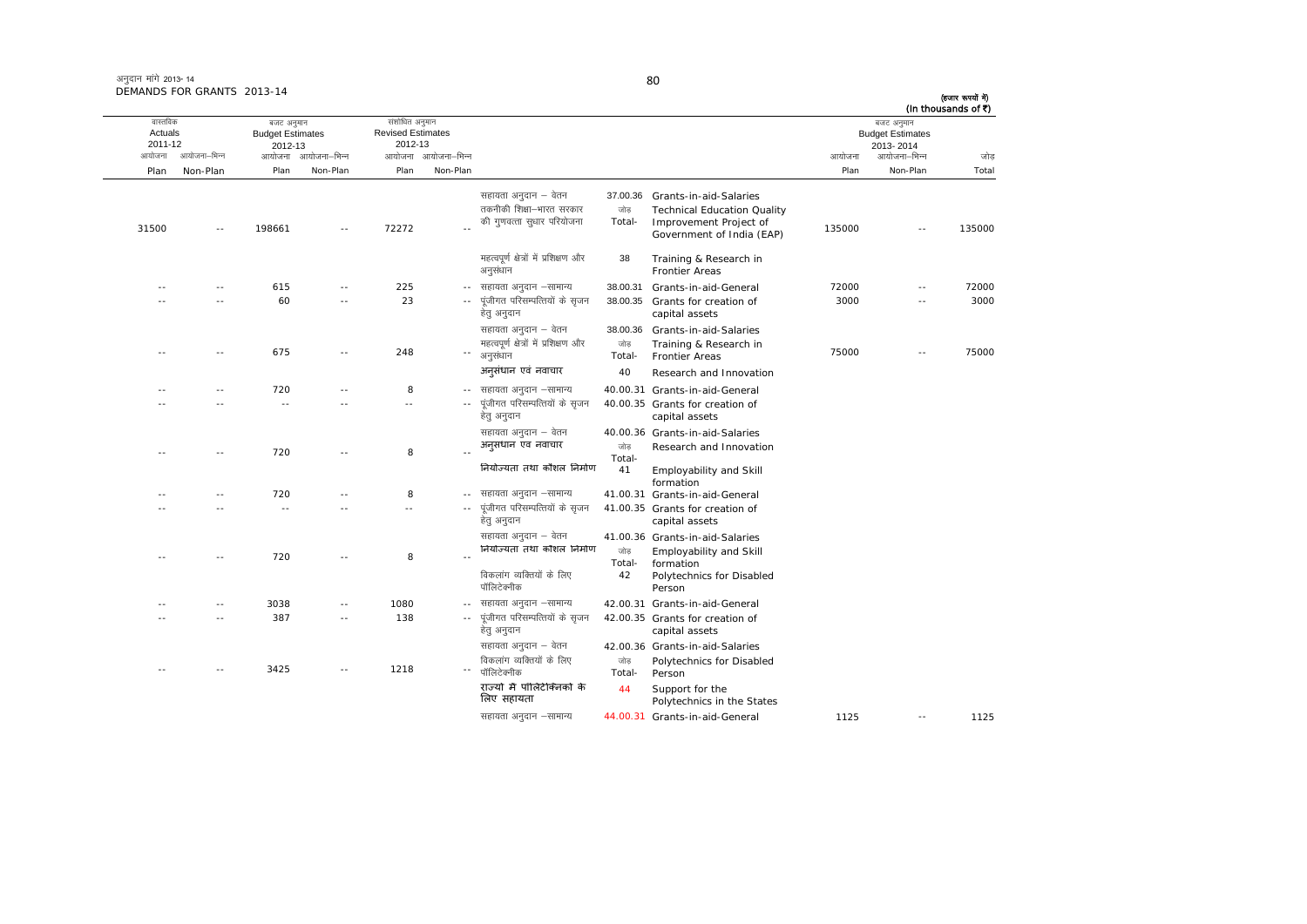मांग सं0 60 उच्चतर शिक्षा विभाग DEMAND No. 60-Department of Higher Education

|        |  | I |  |
|--------|--|---|--|
| ï<br>× |  |   |  |

| (In thousands of ₹)<br>जोड<br>Total | बजट अनुमान<br><b>Budget Estimates</b><br>2013-2014 |        |                                                                                                                            |               |                                                                                                    | संशोधित अनुमान<br><b>Revised Estimates</b><br>2012-13 |      | बजट अनुमान<br><b>Budget Estimates</b><br>2012-13 |      |              | वास्तविक<br>Actuals<br>2011-12 |
|-------------------------------------|----------------------------------------------------|--------|----------------------------------------------------------------------------------------------------------------------------|---------------|----------------------------------------------------------------------------------------------------|-------------------------------------------------------|------|--------------------------------------------------|------|--------------|--------------------------------|
|                                     | आयोजना–भिन्न                                       | आयोजना |                                                                                                                            |               |                                                                                                    | आयोजना आयोजना-भिन्न                                   |      | आयोजना आयोजना-भिन्न                              |      | आयोजना–भिन्न | आयोजना                         |
|                                     | Non-Plan                                           | Plan   |                                                                                                                            |               |                                                                                                    | Non-Plan                                              | Plan | Non-Plan                                         | Plan | Non-Plan     | Plan                           |
| 9000                                | $ -$                                               | 9000   | 44.00.35 Grants for creation of<br>capital assets                                                                          |               | पंजीगत परिसम्पत्तियों के सजन<br>हेतु अनुदान                                                        |                                                       |      |                                                  |      |              |                                |
| 10125                               | $\sim$                                             | 10125  | Support for the<br>Polytechnics in the States                                                                              | जोड<br>Total- | राज्यों में पॉलिटेक्निकों के<br>लिए सहायता                                                         |                                                       |      |                                                  |      |              |                                |
|                                     |                                                    |        | Support to Indian Institute<br>of Science (IISc) and<br>Indian Institute (s) of<br>Science Education &<br>Research (IISER) | 45            | भारतीय विज्ञान संस्थान<br>बंगलौर और भारतीय<br>विज्ञान शिक्षा और<br>अनसंधान संस्थान<br>,आँडेआईएसईआर |                                                       |      |                                                  |      |              |                                |
| 165000                              | $\sim$ $-$                                         | 165000 | 45.00.31 Grants-in-aid-General                                                                                             |               | सहायता अनुदान –सामान्य                                                                             |                                                       |      |                                                  |      |              |                                |
| 434600                              | $-$                                                | 434600 | 45.00.35 Grants for creation of<br>capital assets                                                                          |               | पंजीगत परिसम्पत्तियों के सुजन<br>हेतु अनुदान                                                       |                                                       |      |                                                  |      |              |                                |
| 45000                               | $\overline{\phantom{a}}$                           | 45000  | 45.00.36 Grants-in-aid-Salaries                                                                                            |               | सहायता अनुदान – वेतन                                                                               |                                                       |      |                                                  |      |              |                                |
| 644600                              | - -                                                | 644600 | Support to Indian Institute<br>of Science (IISc) and<br>Indian Institute (s) of<br>Science Education &<br>Research (IISER) | जोड<br>Total- | भारतीय विज्ञान संस्थान<br>बंगलौर और भारतीय<br>विज्ञान शिक्षा और<br>अनसंधान संस्थान<br>,आईआईएसईआर   |                                                       |      |                                                  |      |              |                                |
|                                     |                                                    |        | Support to Indian<br>Institute(s) of Information<br>Technology (Allahabad,<br>Gwalior, Jabalpur and<br>Kanchipuram)        | 46            | भारतीय सूचना प्रौद्योगिकी<br>संस्थान इलाहाबाद<br>ग्वालियर जबलप्र और<br>कांचीपुरम                   |                                                       |      |                                                  |      |              |                                |
| 45000                               | $\sim$                                             | 45000  | 46.00.31 Grants-in-aid-General                                                                                             |               | सहायता अनुदान –सामान्य                                                                             |                                                       |      |                                                  |      |              |                                |
| 109500                              |                                                    | 109500 | 46.00.35 Grants for creation of<br>capital assets                                                                          |               | पूंजीगत परिसम्पत्तियों के सृजन<br>हेतु अनुदान                                                      |                                                       |      |                                                  |      |              |                                |
| 10500                               | $\sim$ $\sim$                                      | 10500  | 46.00.36 Grants-in-aid-Salaries                                                                                            |               | सहायता अनुदान – वेतन                                                                               |                                                       |      |                                                  |      |              |                                |
| 165000                              |                                                    | 165000 | Support to Indian<br>Institute(s) of Information<br>Technology (Allahabad,<br>Gwalior, Jabalpur and<br>Kanchipuram)        | जोड<br>Total- | भारतीय संचना प्रौद्योगिकी<br>संस्थान इलाहाबाद<br>ग्वालियर जबलपुर और<br>कांचीप्रम                   |                                                       |      |                                                  |      |              |                                |
|                                     |                                                    |        | Assistance to other<br>institutes including SLIET,<br>NERIST, NIFFT Ranchi, CIT<br>Kokrajhar                               | 47            | अन्य संस्थानों को सहायता                                                                           |                                                       |      |                                                  |      |              |                                |
| 8300                                |                                                    | 8300   | 47.00.31 Grants-in-aid-General                                                                                             |               | सहायता अनुदान –सामान्य                                                                             |                                                       |      |                                                  |      |              |                                |
| 24700                               |                                                    | 24700  | 47.00.35 Grants for creation of<br>capital assets                                                                          |               | पूंजीगत परिसम्पत्तियों के सृजन<br>हेतु अनुदान                                                      |                                                       |      |                                                  |      |              |                                |
| 2700                                |                                                    | 2700   | 47.00.36 Grants-in-aid-Salaries                                                                                            |               | सहायता अनुदान – वेतन                                                                               |                                                       |      |                                                  |      |              |                                |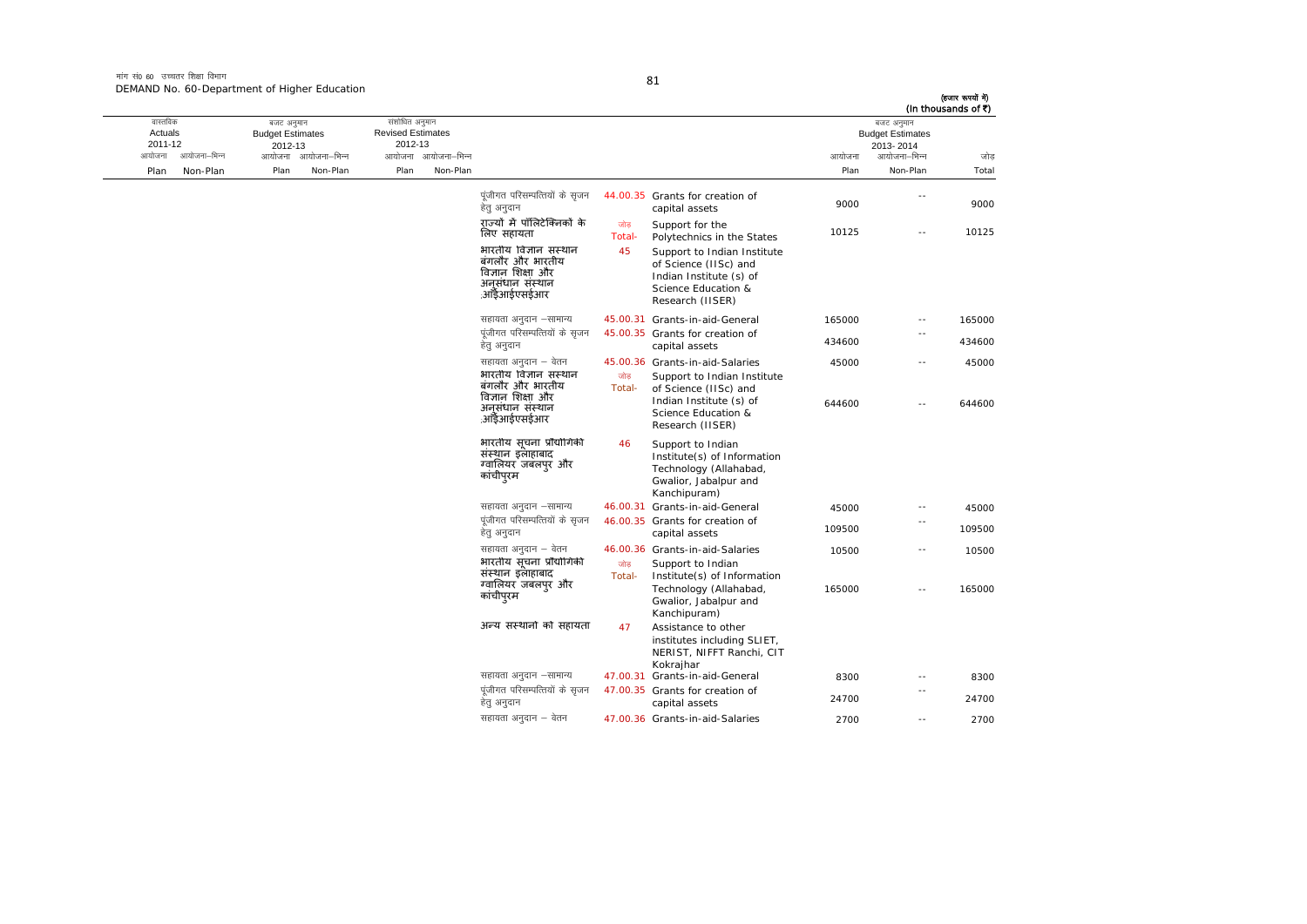| अनुदान मांगे 2013-14       |  |
|----------------------------|--|
| DEMANDS FOR GRANTS 2013-14 |  |

ः<br>आयोजना आयोजना–भिन्न

तास्ततिक Actuals2011-12

Plan Non-Plan

आयोजना आयोजना-भिन्न - आयोजना आयोजना-भिन्न न अपयोजना—भिन्न जाउँ विकास समिति । अपनी अपयोजना आयोजना—भिन्न जोड Plan Non-Plan Plan Non-Plan Plan Non-Plan Total बजट अनुमान Budget Estimates 2012-13संशोधित अनुमान Revised Estimates2012-13 बजट अनुमान Budget Estimates 2013- 2014(हजार रूपयों में) (In thousands of  $\bar{x}$ ) अन्य संस्थानों को सहायता <sub>जोड</sub> Total-Assistance to other<br>institutes including SLIET, NERIST, NIFFT Ranchi, CIT Kokrajhar 35700 -- 35700बहु विषयक अनुसंधा<mark>न</mark> विश्वविद्यालयों की स्थापना और उत्कृष्टता केन्द्रों का<br>निर्माण और अनुसंधान मूल्यांकन के लिए एक प्रणाली का सजनृ करना तथा अनुसंधान मूल्यांकन ्<br>केन्द्र की स्थापना करना। 48 Establishment of multidisciplinary research universities and creation of Centres of Excellence and creating a system for research evaluation and setting up Centre for Research Evaluation lgk;rk vuqnku &lkekU; 48.00.31 Grants-in-aid-General 800 -- 800 पंजीगत परिसम्पत्तियों के सजन हेतु अनुदान 48.00.35 Grants for creation of capital assets सहायता अनुदान – वेतन 48.00.36 Grants-in-aid-Salaries बह विषयक अनुसंधान<br>विश्वविद्यालयों की स्थापना और उत्कृष्टता केन्द्रों का<br>निर्माण और अनुसंधान मूल्यांकन के लिए एक प्रणाली का सजनृ करना तथा अनुसंधान मूल्यांकन ्<br>केन्द्र की स्थापना करना। जोड Total-Establishment of multidisciplinary research universities and creation of Centres of Excellence and creating a system for research evaluation and setting up Centre for Research Evaluation800 -- 800अतरूसांस्थानिक केन्दो की स्थापना करनार उत्कृष्टता समूहों नेटवर्कों का निर्माण करना और संस्थाओं के मÚयमत्री ै सघं èथािपत करना 49 Setting up of Inter-Institutional Centres, creation of Excellence Clusters Networks and Establishing alliances across institutions lgk;rk vuqnku &lkekU; 49.00.31 Grants-in-aid-General 800 -- 800 पूंजीगत परिसम्पत्तियों के सृजन हेत् अनुदान 49.00.35 Grants for creation of capital assets सहायता अनुदान – वेतन 49.00.36 Grants-in-aid-Salaries अतरूसांस्थानिक केन्दो की .<br>स्थापना करनाए उत्कृष्टता<br>समूहों नेटवर्को का निर्माण करना और संस्थाओं के मÚयमत्री ै सघं èथािपत करना जोड़ Total-Setting up of Inter- Institutional Centres, creation of Excellence Clusters Networks and Establishing alliances across institutions 800 -- 800.<br>डिजा<mark>इन नवाचार हे</mark>त् राçट्रीय पहल 50National Initiative for

Design Innovation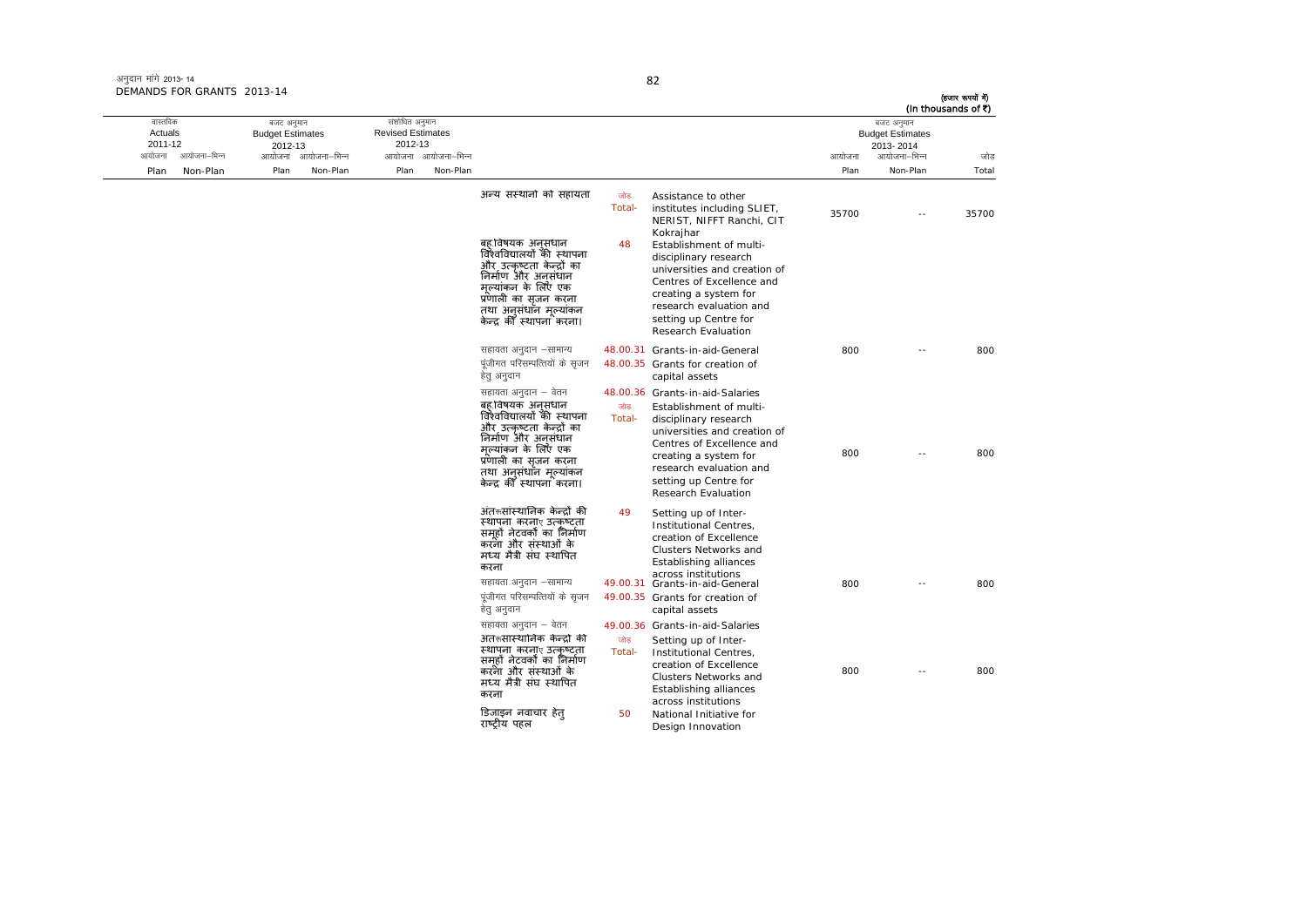मांग सं0 60 उच्चतर शिक्षा विभाग DEMAND No. 60-Department of Higher Education

| ٠                |
|------------------|
| ٠<br>I<br>ï<br>× |

| (In thousands of ₹) | बजट अनुमान<br><b>Budget Estimates</b><br>2013-2014 |        |                                                                                           |               |                                                                                  |                     | संशोधित अनुमान<br><b>Revised Estimates</b><br>2012-13 | बजट अनुमान<br><b>Budget Estimates</b><br>2012-13 |              | वास्तविक<br>Actuals<br>2011-12 |
|---------------------|----------------------------------------------------|--------|-------------------------------------------------------------------------------------------|---------------|----------------------------------------------------------------------------------|---------------------|-------------------------------------------------------|--------------------------------------------------|--------------|--------------------------------|
| जोड़                | आयोजना–भिन्न                                       | आयोजना |                                                                                           |               |                                                                                  | आयोजना आयोजना-भिन्न |                                                       | आयोजना आयोजना-भिन्न                              | आयोजना–भिन्न | आयोजना                         |
| Total               | Non-Plan                                           | Plan   |                                                                                           |               |                                                                                  | Non-Plan            | Plan                                                  | Plan<br>Non-Plan                                 | Non-Plan     | Plan                           |
| 9400                | $\sim$ $-$                                         | 9400   | 50.00.31 Grants-in-aid-General                                                            |               | सहायता अनुदान -सामान्य<br>पंजीगत परिसम्पत्तियों के सजन                           |                     |                                                       |                                                  |              |                                |
| 9400                | ٠.                                                 | 9400   | 50.00.35 Grants for creation of<br>capital assets                                         |               | हेतु अनुदान                                                                      |                     |                                                       |                                                  |              |                                |
|                     |                                                    |        | 50.00.36 Grants-in-aid-Salaries                                                           |               | सहायता अनुदान – वेतन                                                             |                     |                                                       |                                                  |              |                                |
| 18800               | $\overline{\phantom{a}}$                           | 18800  | National Initiative for<br>Design Innovation                                              | जोड<br>Total- | डिजाइन नवाचार हेत्<br>राष्ट्रीय पहल                                              |                     |                                                       |                                                  |              |                                |
|                     |                                                    |        | National initiative for<br>technology transfer                                            | 51            | प्रौद्योगिकी हस्तांतरण के<br>लिए राष्ट्रीय पहल                                   |                     |                                                       |                                                  |              |                                |
| 18700               | $\sim$ $-$                                         | 18700  | 51.00.31 Grants-in-aid-General                                                            |               | सहायता अनुदान -सामान्य                                                           |                     |                                                       |                                                  |              |                                |
| 100                 |                                                    | 100    | 51.00.35 Grants for creation of<br>capital assets                                         |               | पूंजीगत परिसम्पत्तियों के सृजन<br>हेत् अनुदान                                    |                     |                                                       |                                                  |              |                                |
|                     |                                                    |        | Grants-in-aid-Salaries                                                                    | 51.00.36      | सहायता अनुदान – वेतन                                                             |                     |                                                       |                                                  |              |                                |
| 18800               | $\sim$                                             | 18800  | National initiative for<br>technology transfer                                            | जोड<br>Total- | प्रौद्योगिकी हस्तांतरण के<br>लिए राष्ट्रीय पहल                                   |                     |                                                       |                                                  |              |                                |
|                     |                                                    |        | Quality Improvement<br>Programme for<br>Management, pharmacy<br>education and hotel       | 52            | प्रबंधन फार्मेसी शिक्षा तथा<br>होटल प्रबंधन हेत<br>गूणवत्तापरक स्धार<br>कॅथिक्रम |                     |                                                       |                                                  |              |                                |
| 800                 |                                                    | 800    | management<br>52.00.31 Grants-in-aid-General                                              |               | सहायता अनुदान –सामान्य                                                           |                     |                                                       |                                                  |              |                                |
|                     |                                                    |        | 52.00.35 Grants for creation of<br>capital assets                                         |               | पंजीगत परिसम्पत्तियों के सजन<br>हेत् अनुदान                                      |                     |                                                       |                                                  |              |                                |
|                     |                                                    |        | 52.00.36 Grants-in-aid-Salaries                                                           |               | सहायता अनुदान – वेतन                                                             |                     |                                                       |                                                  |              |                                |
| 800                 | $\overline{a}$                                     | 800    | Quality Improvement<br>Programme for<br>Management, pharmacy<br>education and hotel       | जोड<br>Total- | प्रबंधन फार्मेसी शिक्षा तथा<br>होटल प्रबंधन हेत<br>ग्णवत्तापरक सुधार<br>कॅथिक्रम |                     |                                                       |                                                  |              |                                |
|                     |                                                    |        | management<br>Support for skill-based<br>higher education including<br>community colleges | 53            | सामदायिक कॉलेजो सहित<br>कौशॅल आधारित उच्चतर<br>शिक्षा के लिए सहायता              |                     |                                                       |                                                  |              |                                |
| 11250               | $\sim$ $-$                                         | 11250  | 53.00.31 Grants-in-aid-General                                                            |               | सहायता अनुदान –सामान्य                                                           |                     |                                                       |                                                  |              |                                |
| 11050               |                                                    | 11050  | 53.00.35 Grants for creation of<br>capital assets                                         |               | पूंजीगत परिसम्पत्तियों के सृजन<br>हेत् अनुदान                                    |                     |                                                       |                                                  |              |                                |
|                     |                                                    |        | 53.00.36 Grants-in-aid-Salaries                                                           |               | सहायता अनुदान – वेतन                                                             |                     |                                                       |                                                  |              |                                |
| 22300               | $\sim$ $\sim$                                      | 22300  | Support for skill-based<br>higher education including<br>community colleges               | जोड<br>Total- | सामदायिक कॉलेजों सहित<br>कौशॅल आधारित उच्चतर<br>शिक्षा के लिए सहायता             |                     |                                                       |                                                  |              |                                |
|                     |                                                    |        | IIT, Hyderabad (EAP)                                                                      | 54            | आईआईटी हैदराबाद ईएपी                                                             |                     |                                                       |                                                  |              |                                |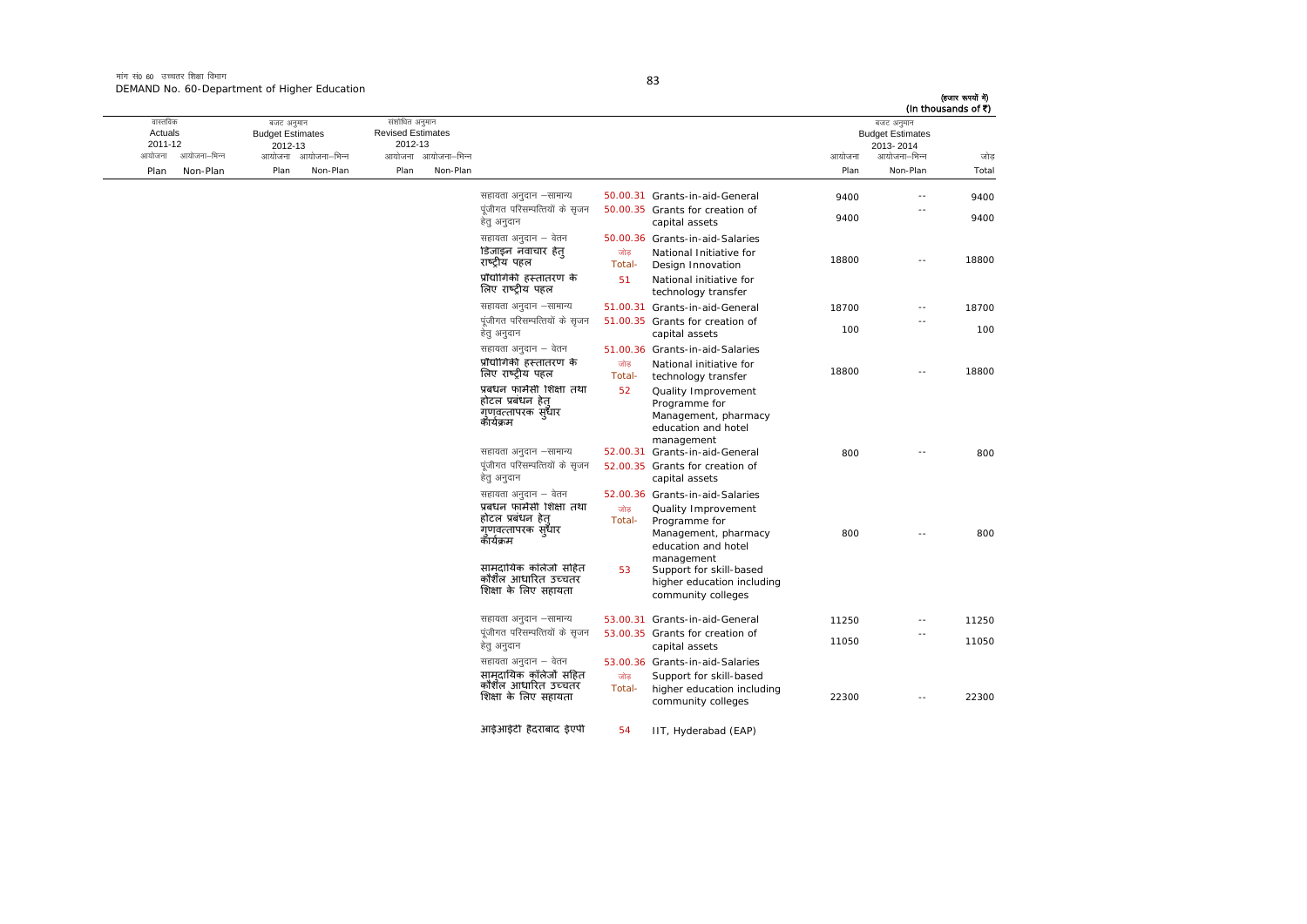| अनुदान मांगे 2013-14       |  |
|----------------------------|--|
| DEMANDS FOR GRANTS 2013-14 |  |

| (In thousands of ₹) | बजट अनुमान                           |                                                 |                                                                                              |                                            |                                                                 |                            | संशोधित अनुमान                      |                            | बजट अनुमान                         |              | वास्तविक           |
|---------------------|--------------------------------------|-------------------------------------------------|----------------------------------------------------------------------------------------------|--------------------------------------------|-----------------------------------------------------------------|----------------------------|-------------------------------------|----------------------------|------------------------------------|--------------|--------------------|
|                     | <b>Budget Estimates</b><br>2013-2014 |                                                 |                                                                                              |                                            |                                                                 |                            | <b>Revised Estimates</b><br>2012-13 |                            | <b>Budget Estimates</b><br>2012-13 |              | Actuals<br>2011-12 |
| जोड                 | आयोजना–भिन्न                         | आयोजना                                          |                                                                                              |                                            |                                                                 | आयोजना आयोजना–भिन्न        |                                     | आयोजना–भिन्न               | आयोजना                             | आयोजना–भिन्न | आयोजना             |
| Total               | Non-Plan                             | Plan                                            |                                                                                              |                                            |                                                                 | Non-Plan                   | Plan                                | Non-Plan                   | Plan                               | Non-Plan     | Plan               |
| 37500               | $\sim$ $\sim$                        | 37500                                           | 54.00.31 Grants-in-aid-General                                                               |                                            | सहायता अनुदान –सामान्य                                          |                            |                                     |                            |                                    |              |                    |
|                     |                                      |                                                 | 54.00.35 Grants for creation of<br>capital assets                                            |                                            | पूंजीगत परिसम्पत्तियों के सृजन<br>हेत् अनुदान                   |                            |                                     |                            |                                    |              |                    |
| 37500               | $\sim$ $\sim$                        | 37500                                           | 54.00.36 Grants-in-aid-Salaries<br>IIT, Hyderabad (EAP)                                      | जोड<br>Total-                              | सहायता अनुदान – वेतन<br>आईआईटी हैदराबाद ईएपी                    |                            |                                     |                            |                                    |              |                    |
|                     |                                      |                                                 | Setting up IIITs in PPP Mode                                                                 | 56                                         | पीपीपी प्रणाली के तहत नए<br>आई आई आई टी                         |                            |                                     |                            |                                    |              |                    |
| 11250               | $\sim$ $-$                           | 11250                                           | 56.00.31 Grants-in-aid-General                                                               |                                            | सहायता अनुदान -सामान्य                                          |                            |                                     |                            |                                    |              |                    |
| 11250               | $-$                                  | 11250                                           | 56.00.35 Grants for creation of<br>capital assets                                            |                                            | पूंजीगत परिसम्पत्तियों के सृजन<br>हेतु अनुदान                   |                            |                                     |                            |                                    |              |                    |
| 22500               | $\sim$ $-$                           | 22500                                           | 56.00.36 Grants-in-aid-Salaries<br>Setting up IIITs in PPP Mode                              | जोड<br>Total-                              | सहायता अनुदान – वेतन<br>पीपीपी प्रणाली के तहत नए<br>आई आई आई टी |                            |                                     |                            |                                    |              |                    |
| 4287625             | 4287625<br>$-$                       | <b>Tribal Area Sub Plan</b><br>(Minor head 796) | जोड<br>Total-                                                                                | अनूसूचित जातियों के लिए<br>विशेष घटक योजना |                                                                 | 3680307                    |                                     | 3851814                    |                                    | 3618028      |                    |
|                     |                                      |                                                 | Other expenditure<br>(Minor Head)                                                            | 00.800                                     | अन्य व्यय (लघु शीर्ष)                                           |                            |                                     |                            |                                    |              |                    |
|                     |                                      |                                                 | Other Schemes                                                                                | 01                                         | अन्य योजनाएं                                                    |                            |                                     |                            |                                    |              |                    |
|                     |                                      |                                                 | Asian Institute of<br>Technology, Bangkok (Sub<br>Head)                                      | 01.01                                      | एशियाई प्रौद्योगिकीय संस्थान,<br>बैंकाक                         |                            |                                     |                            |                                    |              |                    |
| 3600                | 3600                                 |                                                 | 01.01.32 Contributions                                                                       |                                            | अंशदान                                                          | 1400                       |                                     | 3600                       | $\sim$                             | 3381         |                    |
|                     |                                      |                                                 | International Technical Co-<br>operation (Sub Head)                                          | 04                                         | अंतर्राष्टीय तकनीकी सहयोग                                       |                            |                                     |                            |                                    |              |                    |
|                     | $\sim$                               |                                                 | 04.00.42 Lump-sum-provision                                                                  |                                            | -- एक मुश्त प्रावधान                                            |                            |                                     | $-$                        |                                    |              |                    |
| 100                 | 100                                  |                                                 | 04.00.50 Other Charges                                                                       |                                            | 100 अन्य प्रभार                                                 |                            | $\sim$ $\sim$                       | 100                        |                                    |              |                    |
|                     |                                      |                                                 | <b>Technical Education</b><br>Quality Improvement<br>Project of Government of<br>India (EAP) | 15                                         | तकनीकी शिक्षा–भारत सरकार<br>की गुणवत्ता सुधार परियोजना          |                            |                                     |                            |                                    |              |                    |
|                     |                                      |                                                 | Grants-in-aid-General<br>Training & Research in                                              | 15.00.31<br>17                             | सहायता अनुदान –सामान्य<br>महत्वपूर्ण क्षेत्रों में प्रशिक्षण और | $\sim$ $\sim$              |                                     |                            |                                    |              |                    |
|                     |                                      |                                                 | <b>Frontier Areas</b>                                                                        |                                            | अनुसंधान                                                        |                            |                                     |                            |                                    |              |                    |
| 763000              | $\sim$                               | 763000                                          | 17.00.31 Grants-in-aid-General                                                               |                                            | सहायता अनुदान –सामान्य                                          | $\sim$ $-$                 | 2330                                | $\sim$                     | 6355                               |              |                    |
| 12000               | $\overline{a}$                       | 12000                                           | 17.00.35 Grants for creation of<br>capital assets                                            |                                            | पंजीगत परिसम्पत्तियों के सजन<br>हेतु अनुदान                     | $\overline{\phantom{a}}$ . | 227                                 | $\overline{\phantom{a}}$ . | 620                                | ٠.           |                    |
|                     |                                      |                                                 | 17.00.36 Grants-in-aid-Salaries                                                              |                                            | सहायता अनुदान – वेतन                                            |                            |                                     |                            |                                    |              |                    |
| 775000              | $\sim$ $-$                           | 775000                                          | Training & Research in<br><b>Frontier Areas</b>                                              | जोड<br>Total-                              | महत्वपूर्ण क्षेत्रों में प्रशिक्षण और<br>अनुसंधान               | $\overline{\phantom{a}}$ . | 2557                                | $\sim$ $-$                 | 6975                               | $\sim$       |                    |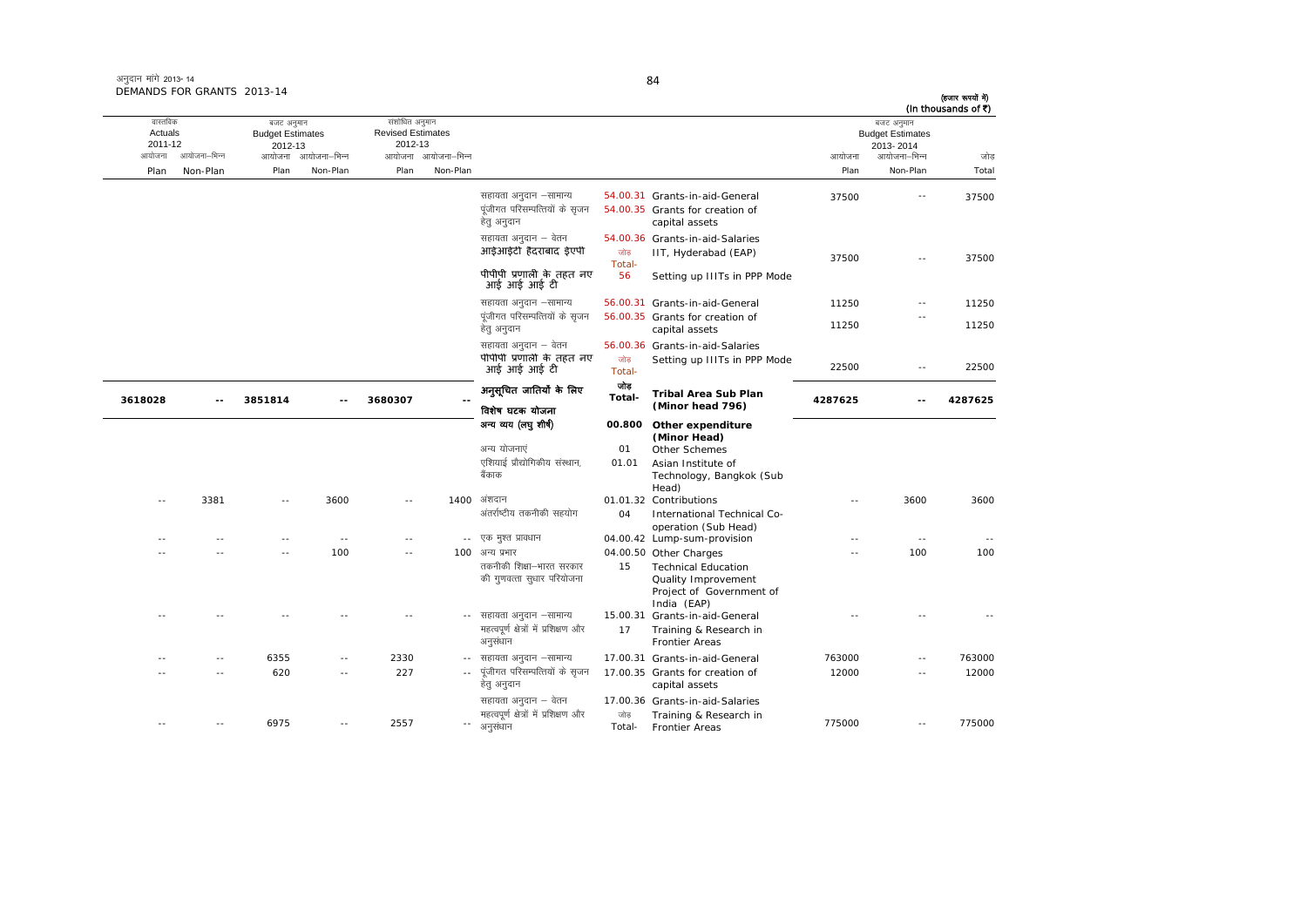मांग सं0 60 उच्चतर शिक्षा विभाग DEMAND No. 60-Department of Higher Education

| (In thousands of ₹) | बजट अनुमान                                           |          |                                                                                                                                         |                     |                                                                                          |               | संशोधित अनुमान                                |              | बजट अनुमान                                   |                   | वास्तविक                     |
|---------------------|------------------------------------------------------|----------|-----------------------------------------------------------------------------------------------------------------------------------------|---------------------|------------------------------------------------------------------------------------------|---------------|-----------------------------------------------|--------------|----------------------------------------------|-------------------|------------------------------|
| जोड                 | <b>Budget Estimates</b><br>2013-2014<br>आयोजना–भिन्न | आयोजना   |                                                                                                                                         |                     |                                                                                          | आयोजना–भिन्न  | <b>Revised Estimates</b><br>2012-13<br>आयोजना | आयोजना–भिन्न | <b>Budget Estimates</b><br>2012-13<br>आयोजना | आयोजना–भिन्न      | Actuals<br>2011-12<br>आयोजना |
| Total               | Non-Plan                                             | Plan     |                                                                                                                                         |                     |                                                                                          | Non-Plan      | Plan                                          | Non-Plan     | Plan                                         | Non-Plan          | Plan                         |
|                     |                                                      |          | <b>Technical Education Quality</b><br>Improvement Programme<br>of Government of India -<br>Phase-III                                    | 16                  | तकनीकी शिक्षा–भारत सरकार की<br>गुणवत्ता सुधार परियोजना (चरण-III)                         |               |                                               |              |                                              |                   |                              |
|                     |                                                      |          | 16.00.31 Grants-in-aid-General                                                                                                          |                     | सहायता अनुदान –सामान्य                                                                   | $- -$         | 100                                           |              | 9000                                         | - -               |                              |
|                     |                                                      |          | 16.00.35 Grants for creation of<br>capital assets                                                                                       |                     | पूंजीगत परिसम्पत्तियों के सृजन<br>हेतु अनुदान                                            |               | $\sim$ $-$                                    |              | $\sim$                                       |                   |                              |
|                     |                                                      |          | 16.00.36 Grants-in-aid-Salaries<br><b>Technical Education Quality</b><br>Improvement Programme<br>of Government of India -<br>Phase-III | जोड<br>Total-       | सहायता अनुदान – वेतन<br>तकनीकी शिक्षा-भारत सरकार की<br>गुणवत्ता सुधार परियोजना (चरण-III) |               | 100                                           |              | 9000                                         |                   |                              |
|                     |                                                      |          | Research and Innovation<br>Grants-in-aid-General                                                                                        | 19<br>19.00.31      | अनुसंधान एवं नवाचार<br>सहायता अनुदान –सामान्य                                            |               | 100                                           |              | 6930                                         |                   |                              |
|                     |                                                      |          | 19.00.35 Grants for creation of<br>capital assets                                                                                       |                     | पूंजीगत परिसम्पत्तियों के सृजन<br>हेतु अनुदान                                            | $\sim$ $-$    | $\sim$ $-$                                    |              | ٠.                                           |                   |                              |
|                     |                                                      |          | 19.00.36 Grants-in-aid-Salaries<br>Research and Innovation<br>Employability and Skill                                                   | जोड<br>Total-<br>20 | सहायता अनुदान – वेतन<br>अनुसंधान एवं नवाचार<br>नियोज्यता तथा कौशल निर्माण                |               | 77                                            |              | 6930                                         |                   |                              |
|                     |                                                      |          | formation<br>20.00.31 Grants-in-aid-General                                                                                             |                     | सहायता अनुदान –सामान्य                                                                   | $\sim$ $\sim$ | 77                                            |              | 6930                                         |                   |                              |
|                     |                                                      |          | 20.00.35 Grants for creation of<br>capital assets                                                                                       |                     | पूंजीगत परिसम्पत्तियों के सृजन<br>हेतु अनुदान                                            |               |                                               |              |                                              |                   |                              |
|                     |                                                      |          | 20.00.36 Grants-in-aid-Salaries<br>Employability and Skill<br>formation                                                                 | जोड<br>Total-       | सहायता अनुदान – वेतन<br>नियोज्यता तथा कौशल निर्माण                                       | $\sim$        | 77                                            | - -          | 6930                                         | - -               | - -                          |
| 778700              | 3700                                                 | 775000   | Other expenditure<br>(Minor Head-00.800)                                                                                                | जोड<br>Total-       | अन्य व्यय<br>(लघु शीर्ष)                                                                 | 1500          | 2811                                          | 3700         | 29835                                        | 3381              | $-$                          |
| 85888600            | 28722100                                             | 57166500 | <b>Technical Education</b><br>(Major Head"2203)                                                                                         | जोड<br>Total-       | तकनीकी शिक्षा<br>(मुख्य शीर्ष "2203")                                                    |               | 48292700 26320700                             |              | 50899000 24716000                            | 46405269 22620931 |                              |
|                     |                                                      |          | <b>North Eastern Areas</b><br>(Major Head)                                                                                              | 2552                | उत्तर पूर्वी क्षेत्र<br>(मुख्य शीर्ष)                                                    |               |                                               |              |                                              |                   |                              |
|                     |                                                      |          | University & Higher<br><b>Education - Assistance</b><br>to Universities<br>(Minor Head)                                                 | 00.131              | विश्वविद्यालय एवं उच्च शिक्षा<br>– विश्वविद्यालयों को सहायता<br>(लघु शीष)                |               |                                               |              |                                              |                   |                              |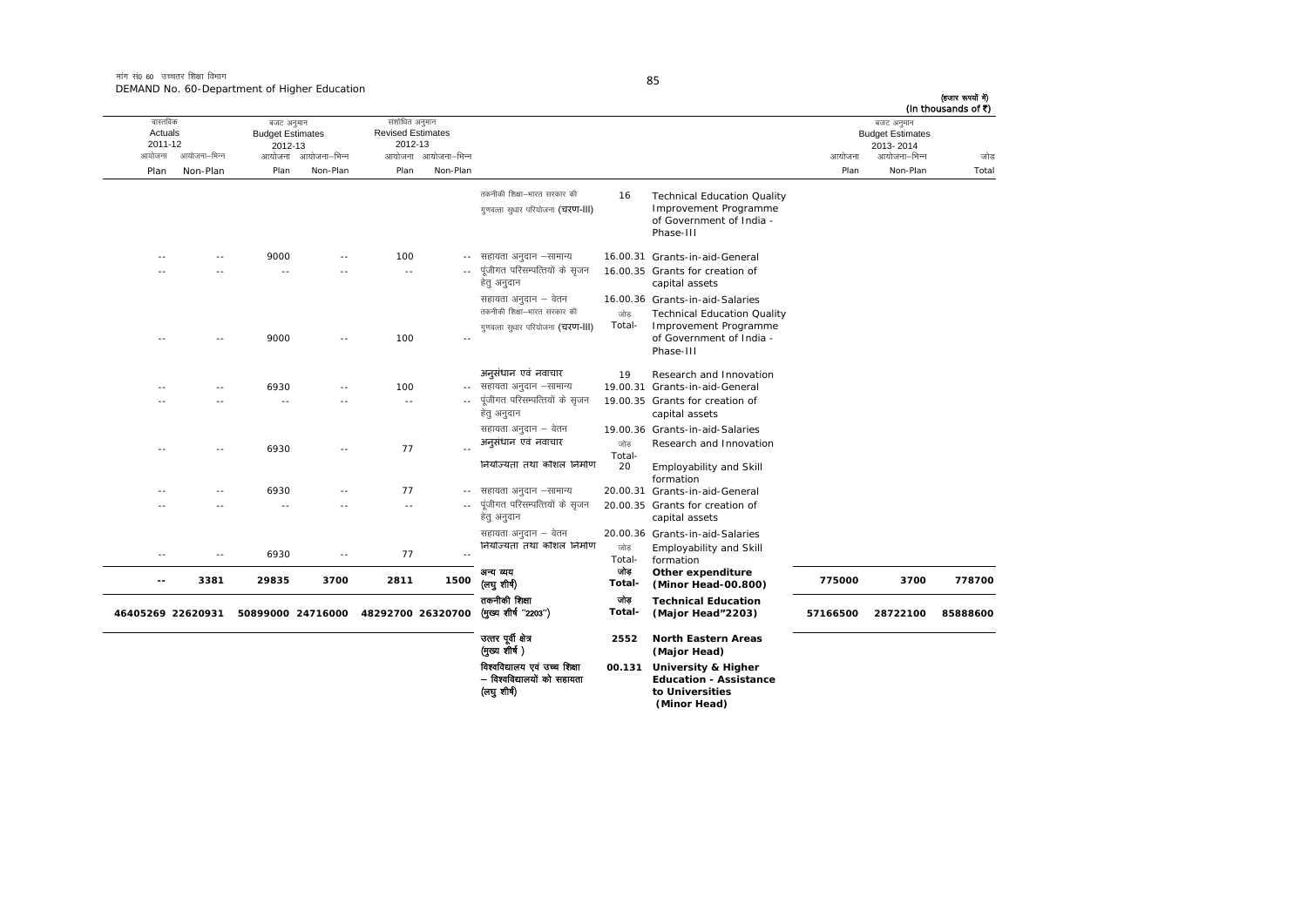| अनुदान मांगे 2013-14       |  |
|----------------------------|--|
| DEMANDS FOR GRANTS 2013-14 |  |

|                                          |                          |                                                  |                          |                                                                              |                            |                                                                                     |                        |                                                                                     |         |                                                                    | (In thousands of ₹) |
|------------------------------------------|--------------------------|--------------------------------------------------|--------------------------|------------------------------------------------------------------------------|----------------------------|-------------------------------------------------------------------------------------|------------------------|-------------------------------------------------------------------------------------|---------|--------------------------------------------------------------------|---------------------|
| वास्तविक<br>Actuals<br>2011-12<br>आयोजना | आयोजना–भिन्न             | बजट अनुमान<br><b>Budget Estimates</b><br>2012-13 | आयोजना आयोजना–भिन्न      | संशोधित अनुमान<br><b>Revised Estimates</b><br>2012-13<br>आयोजना आयोजना-भिन्न |                            |                                                                                     |                        |                                                                                     | आयोजना  | बजट अनुमान<br><b>Budget Estimates</b><br>2013-2014<br>आयोजना–भिन्न | जोड                 |
| Plan                                     | Non-Plan                 | Plan                                             | Non-Plan                 | Plan                                                                         | Non-Plan                   |                                                                                     |                        |                                                                                     | Plan    | Non-Plan                                                           | Total               |
|                                          |                          |                                                  |                          |                                                                              |                            | राष्टीय विश्वविद्यालय की<br>स्थापना (इंदिरा गांधी राष्ट्रीय<br>ओपन विश्वविद्यालय)   | 01                     | Establishment of National<br>University (Indira Gandhi<br>National Open University) |         |                                                                    |                     |
|                                          |                          |                                                  |                          |                                                                              |                            | इंदिरा गांधी राष्ट्रीय ओपन<br>विश्वविद्यालय को सहायता                               | 01.01                  | Assistance to Indira Gandhi<br>National Open University                             |         |                                                                    |                     |
|                                          | $\sim$                   | 42279                                            |                          | 42279                                                                        |                            | सहायता अनुदान –सामान्य                                                              |                        | 01.01.31 Grants-in-aid-General                                                      |         |                                                                    |                     |
|                                          |                          | 341                                              |                          | 341                                                                          | $\sim$ $\sim$              | पूंजीगत परिसम्पत्तियों के सृजन<br>हेत् अनुदान                                       |                        | 01.01.35 Grants for creation of<br>capital assets                                   |         |                                                                    |                     |
|                                          |                          |                                                  |                          |                                                                              |                            | सहायता अनुदान - वेतन                                                                |                        | 01.01.36 Grants-in-aid-Salaries                                                     |         |                                                                    |                     |
|                                          | $\sim$                   | 42620                                            | $\sim$ $\sim$            | 42620                                                                        | $\sim$                     | इंदिरा गांधी राष्ट्रीय ओपन<br>विश्वविद्यालय को सहायता                               | जोड<br>Total-          | Assistance to Indira Gandhi<br>National Open University                             |         |                                                                    |                     |
|                                          |                          |                                                  |                          |                                                                              |                            | राज्य ओपन विश्वविद्यालय को<br>सहायता                                                | 01.02                  | Assistance of State Open<br>Universities                                            |         |                                                                    |                     |
|                                          | $\overline{\phantom{a}}$ | 38440                                            |                          | 38440                                                                        |                            | सहायता अनुदान –सामान्य                                                              |                        | 01.02.31 Grants-in-aid-General                                                      |         |                                                                    |                     |
|                                          | $\sim$ $-$               | 310                                              | $\sim$ $-$               | 310                                                                          | $\sim$ $\sim$              | पूंजीगत परिसम्पत्तियों के सृजन<br>हेतु अनुदान                                       |                        | 01.02.35 Grants for creation of<br>capital assets                                   |         |                                                                    |                     |
|                                          |                          |                                                  |                          |                                                                              |                            | सहायता अनुदान – वेतन                                                                |                        | 01.02.36 Grants-in-aid-Salaries                                                     |         |                                                                    |                     |
|                                          | $\sim$                   | 38750                                            | $\overline{a}$           | 38750                                                                        | $\overline{\phantom{a}}$   | राज्य ओपन विश्वविद्यालय को<br>सहायता                                                | जोड<br>Total-          | Assistance of State Open<br>Universities                                            |         |                                                                    |                     |
|                                          |                          | 81370                                            | $\overline{a}$           | 81370                                                                        | $\overline{\phantom{a}}$ . | राष्ट्रीय विश्वविद्यालय की<br>स्थापना (इंदिरा गांधी राष्ट्रीय<br>ओपन विश्वविद्यालय) | जोड<br>Total-          | Establishment of National<br>University (Indira Gandhi<br>National Open University) |         |                                                                    |                     |
|                                          |                          |                                                  |                          |                                                                              |                            | विश्वविद्यालय अनुदान आयोग :<br>केन्द्रीय विश्वविद्यालये                             | 02                     | <b>University Grants</b><br>Commission, Central<br>Universities etc.                |         |                                                                    |                     |
|                                          |                          |                                                  |                          |                                                                              |                            | विश्वविद्यालय अनुदान आयोग                                                           | 02.01                  | <b>University Grants</b><br>Commission                                              |         |                                                                    |                     |
|                                          | $\sim$                   | 1584617                                          | $\sim$ $\sim$            | 1457917                                                                      |                            | सहायता अनुदान –सामान्य                                                              |                        | 02.01.31 Grants-in-aid-General                                                      | 813700  | $\sim$ $\sim$                                                      | 813700              |
|                                          | $\sim$                   | 1639953                                          | $\sim$                   | 1511886                                                                      | $\sim$ $-$                 | पूंजीगत परिसम्पत्तियों के सृजन<br>हेत् अनुदान                                       |                        | 02.01.35 Grants for creation of<br>capital assets                                   | 1877800 | $\sim$                                                             | 1877800             |
|                                          |                          |                                                  |                          |                                                                              |                            | सहायता अनुदान – वेतन                                                                |                        | 02.01.36 Grants-in-aid-Salaries                                                     |         |                                                                    |                     |
|                                          |                          | 3224570                                          | $\sim$ $\sim$            | 2969803                                                                      |                            | विश्वविद्यालय अनुदान आयोग<br>केन्द्रीय विश्वविद्यालयों के लिए<br>अनुदान             | जोड<br>Total-<br>02.02 | <b>University Grants</b><br>Commission<br>Grants to Central<br>Universities         | 2691500 | $\sim$                                                             | 2691500             |
|                                          |                          | 770557                                           | $\overline{a}$           | 770557                                                                       |                            | सहायता अनुदान –सामान्य                                                              |                        | 02.02.31 Grants-in-aid-General                                                      | 511600  |                                                                    | 511600              |
|                                          | $\sim$                   | 1501273                                          | $\overline{\phantom{a}}$ | 1501273                                                                      | $\overline{a}$             | पंजीगत परिसम्पत्तियों के सजन<br>हेतु अनुदान                                         |                        | 02.02.35 Grants for creation of<br>capital assets                                   | 806000  | $\overline{\phantom{a}}$                                           | 806000              |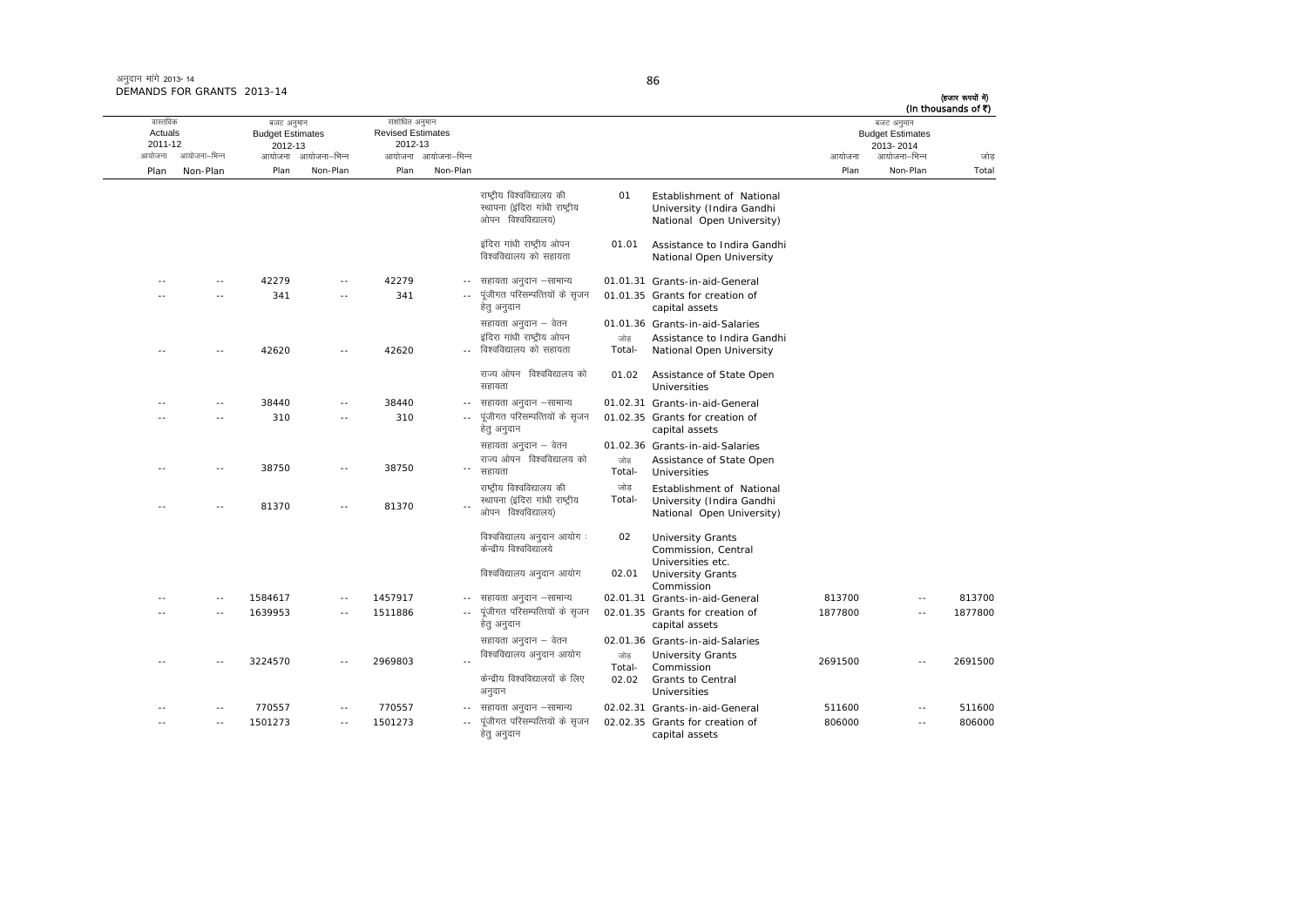मांग सं0 60 उच्चतर शिक्षा विभाग DEMAND No. 60-Department of Higher Education

| (In thousands of ₹) | बजट अनुमान<br><b>Budget Estimates</b><br>2013-2014 |                |                                                                                                                        |                |                                                                             |                                 | संशोधित अनुमान<br><b>Revised Estimates</b><br>2012-13 |                          | बजट अनुमान<br><b>Budget Estimates</b><br>2012-13 |               | वास्तविक<br>Actuals<br>2011-12 |
|---------------------|----------------------------------------------------|----------------|------------------------------------------------------------------------------------------------------------------------|----------------|-----------------------------------------------------------------------------|---------------------------------|-------------------------------------------------------|--------------------------|--------------------------------------------------|---------------|--------------------------------|
| जोड<br>Total        | आयोजना–भिन्न<br>Non-Plan                           | आयोजना<br>Plan |                                                                                                                        |                |                                                                             | आयोजना आयोजना-भिन्न<br>Non-Plan | Plan                                                  | आयोजना–भिन्न<br>Non-Plan | आयोजना<br>Plan                                   | आयोजना–भिन्न  | आयोजना                         |
|                     |                                                    |                |                                                                                                                        |                |                                                                             |                                 |                                                       |                          |                                                  | Non-Plan      | Plan                           |
| 387500              | $\sim$                                             | 387500         | 02.02.36 Grants-in-aid-Salaries<br>Grants to Central                                                                   | जोड            | सहायता अनुदान – वेतन<br>केन्द्रीय विश्वविद्यालयों के लिए                    | $\sim$ $-$                      | 480500                                                | $\overline{\phantom{a}}$ | 480500                                           |               |                                |
| 1705100             | $\sim$                                             | 1705100        | Universities                                                                                                           | Total-<br>जोड़ | अनुदान<br>विश्वविद्यालय अनुदान आयोग:                                        | $\overline{\phantom{a}}$        | 2752330                                               | $\sim$                   | 2752330                                          | $\sim$        | - -                            |
| 4396600             |                                                    | 4396600        | <b>University Grants</b><br>Commission, Central<br>Universities etc.<br>(Sub Head-02)<br><b>Establishment of Rural</b> | Total-<br>04   | केन्द्रीय विश्वविद्यालये<br>ग्रामीण विश्वविद्यालयों की स्थापना              |                                 | 5722133                                               |                          | 5976900                                          |               |                                |
|                     |                                                    |                | Universities (Sub Head)                                                                                                |                |                                                                             |                                 |                                                       |                          |                                                  |               |                                |
|                     |                                                    |                | 04.00.31 Grants-in-aid-General<br>04.00.35 Grants for creation of                                                      |                | सहायता अनुदान –सामान्य<br>पूंजीगत परिसम्पत्तियों के सृजन<br>हेत् अनुदान     | $- -$                           | 1359<br>35                                            | $\sim$                   | 4532<br>116                                      | $\sim$ $\sim$ |                                |
|                     |                                                    |                | capital assets<br>04.00.36 Grants-in-aid-Salaries                                                                      |                | सहायता अनुदान – वेतन                                                        |                                 |                                                       |                          |                                                  |               |                                |
|                     |                                                    |                | Establishment of Rural<br>Universities (Sub Head)                                                                      | जोड<br>Total-  | ग्रामीण विश्वविद्यालयों की स्थापना                                          |                                 | 1394                                                  |                          | 4648                                             |               |                                |
|                     |                                                    |                | Assistance to IGNOU &<br><b>State Open Universities</b>                                                                | 05             | ईग्न और राज्य ओपन<br>विश्वविद्यालय को सहायता                                |                                 |                                                       |                          |                                                  |               |                                |
| 193700              | $\sim$                                             | 193700         | 05.00.31 Grants-in-aid-General                                                                                         |                | सहायता अनुदान -सामान्य                                                      |                                 |                                                       |                          |                                                  |               |                                |
|                     |                                                    |                | 05.00.35 Grants for creation of<br>capital assets                                                                      |                | पूंजीगत परिसम्पत्तियों के सृजन<br>हेत् अनुदान                               |                                 |                                                       |                          |                                                  |               |                                |
|                     |                                                    |                | 05.00.36 Grants-in-aid-Salaries                                                                                        |                | सहायता अनुदान – वेतन                                                        |                                 |                                                       |                          |                                                  |               |                                |
| 193700              | ٠.                                                 | 193700         | Assistance to IGNOU &<br><b>State Open Universities</b>                                                                | जोड<br>Total-  | <b>ईग्न और</b> राज्य ओपन<br>विश्वविद्यालय को सहायता                         |                                 |                                                       |                          |                                                  |               |                                |
|                     |                                                    |                | Rashtriya Uchcha Shiksha<br>Abhiyan (RUSA)                                                                             | 06             | राष्टीय उच्चतर शिक्षा<br>अभियान                                             |                                 |                                                       |                          |                                                  |               |                                |
| 526400              | $\overline{\phantom{a}}$                           | 526400         | 06.00.31 Grants-in-aid-General                                                                                         |                | सहायता अनुदान –सामान्य                                                      |                                 |                                                       |                          |                                                  |               |                                |
| 225600              | $\overline{\phantom{a}}$                           | 225600         | 06.00.35 Grants for creation of<br>capital assets                                                                      |                | पूंजीगत परिसम्पत्तियों के सृजन<br>हेत् अनुदान                               |                                 |                                                       |                          |                                                  |               |                                |
|                     |                                                    |                | 06.00.36 Grants-in-aid-Salaries                                                                                        |                | सहायता अनुदान – वेतन                                                        |                                 |                                                       |                          |                                                  |               |                                |
| 752000              | $\sim$ $-$                                         | 752000         | Rashtriya Uchcha Shiksha<br>Abhiyan (RUSA)                                                                             | जोड<br>Total-  | राष्टीय उच्चतर शिक्षा<br>अभियान                                             |                                 |                                                       |                          |                                                  |               |                                |
| 5342300             |                                                    | 5342300        | University & Higher<br><b>Education - Assistance</b><br>to Universities<br>(Minor Head-131)                            | जोड<br>Total-  | विश्वविद्यालय एवं उच्च शिक्षा<br>– विश्वविद्यालयों को सहायता<br>(लघु शीर्ष) |                                 | 5804897                                               |                          | 6062918                                          |               |                                |
|                     |                                                    |                | 00.134 University & Higher<br><b>Education-Other</b><br>Expenditure<br>(Minor Head)                                    |                | विश्वविद्यालय एवं उच्च शिक्षा<br>– अन्य व्यय<br>(लघु शीर्ष)                 |                                 |                                                       |                          |                                                  |               |                                |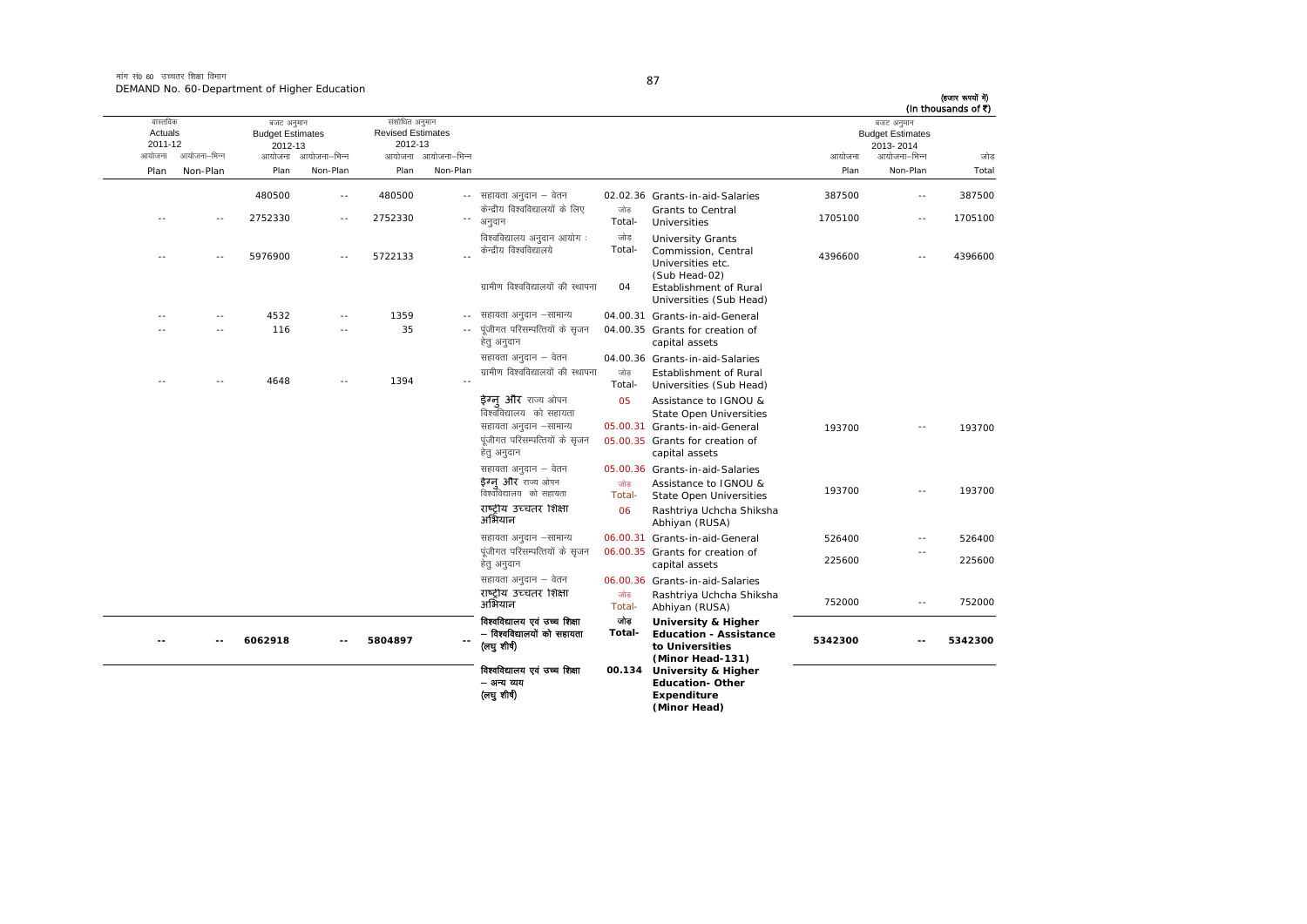| (In thousands of ₹) | बजट अनुमान<br><b>Budget Estimates</b><br>2013-2014 |        |                                                                                                             |                     |                                                                                               |                     | संशोधित अनुमान<br><b>Revised Estimates</b><br>2012-13 |                     | बजट अनुमान<br><b>Budget Estimates</b><br>2012-13 |               | वास्तविक<br>Actuals<br>2011-12 |
|---------------------|----------------------------------------------------|--------|-------------------------------------------------------------------------------------------------------------|---------------------|-----------------------------------------------------------------------------------------------|---------------------|-------------------------------------------------------|---------------------|--------------------------------------------------|---------------|--------------------------------|
| जोड़                | आयोजना–भिन्न                                       | आयोजना |                                                                                                             |                     |                                                                                               | आयोजना आयोजना-भिन्न |                                                       | आयोजना आयोजना–भिन्न |                                                  | आयोजना–भिन्न  | आयोजना                         |
| Total               | Non-Plan                                           | Plan   |                                                                                                             |                     |                                                                                               | Non-Plan            | Plan                                                  | Non-Plan            | Plan                                             | Non-Plan      | Plan                           |
|                     |                                                    |        | Grants to National Book<br>Trust/ Institutions for Book<br>Promotion                                        | 01                  | नेशनल बुक ट्रस्ट को अनुदान<br>∕ पुस्तक प्रोन्नयन संस्थान                                      |                     |                                                       |                     |                                                  |               |                                |
| 15400               | $\sim$ $-$                                         | 15400  | 01.00.31 Grants-in-aid-General                                                                              |                     | सहायता अनुदान –सामान्य                                                                        | $\sim$              | 14141                                                 | $-$                 | 17470                                            | $\sim$ $-$    |                                |
| 100                 |                                                    | 100    | 01.00.35 Grants for creation of<br>capital assets                                                           |                     | पूंजीगत परिसम्पत्तियों के सृजन<br>हेत् अनुदान                                                 |                     | 100                                                   | $\sim$              | 100                                              |               |                                |
|                     |                                                    |        | 01.00.36 Grants-in-aid-Salaries                                                                             |                     | सहायता अनुदान – वेतन                                                                          |                     |                                                       |                     |                                                  |               |                                |
| 15500               | $-$                                                | 15500  | Grants to National Book<br>Trust/ Institutions for Book<br>Promotion<br>Indian Institute of                 | जोड<br>Total-<br>04 | नेशनल बुक ट्रस्ट को अनुदान<br>∕ पुस्तक प्रोन्नयन संस्थान<br>भारतीय उच्च अध्ययन संस्थान,       |                     | 14241                                                 | $-$                 | 17570                                            |               |                                |
|                     |                                                    |        | Advanced Studies, Simla                                                                                     |                     | शिमला                                                                                         |                     |                                                       |                     |                                                  |               |                                |
|                     |                                                    |        | 04.00.31 Grants-in-aid-General                                                                              |                     | सहायता अनुदान –सामान्य                                                                        | $- -$               | 4079                                                  | $-$                 | 4079                                             | $\sim$ $\sim$ |                                |
|                     |                                                    |        | 04.00.35 Grants for creation of<br>capital assets                                                           |                     | पूंजीगत परिसम्पत्तियों के सृजन<br>हेतु अनुदान                                                 |                     | 109                                                   |                     | 109                                              |               |                                |
|                     |                                                    |        | 04.00.36 Grants-in-aid-Salaries                                                                             |                     | सहायता अनुदान – वेतन                                                                          |                     |                                                       |                     |                                                  |               |                                |
|                     |                                                    |        | Indian Institute of<br>Advanced Studies, Simla                                                              | जोड<br>Total-       | भारतीय उच्च अध्ययन संस्थान,<br>शिमला                                                          | --                  | 4188                                                  | $-$                 | 4188                                             |               |                                |
|                     |                                                    |        | Indian Council of<br>Philosophical Research<br>(ICPR)                                                       | 05                  | भारतीय दर्शन अनुसंधान परिषद                                                                   |                     |                                                       |                     |                                                  |               |                                |
|                     |                                                    |        | 05.00.31 Grants-in-aid-General                                                                              |                     | -- सहायता अनुदान -सामान्य                                                                     |                     | 3928                                                  | $\sim$ $-$          | 4534                                             | $\sim$        |                                |
|                     |                                                    |        | 05.00.35 Grants for creation of<br>capital assets                                                           |                     | पूंजीगत परिसम्पत्तियों के सृजन<br>हेत् अनुदान                                                 |                     | 101                                                   |                     | 115                                              |               |                                |
|                     |                                                    |        | 05.00.36 Grants-in-aid-Salaries                                                                             |                     | सहायता अनुदान – वेतन                                                                          |                     |                                                       |                     |                                                  |               |                                |
|                     |                                                    |        | Indian Council of<br>Philosophical Research                                                                 | जोड<br>Total-       | भारतीय दर्शन अनुसंधान परिषद                                                                   | $-$                 | 4029                                                  | $\overline{a}$      | 4649                                             |               |                                |
|                     |                                                    |        | (ICPR)<br>Project of History of Indian<br>Science Philosophy &<br>Culture (PHISPC)                          | 06                  | भारतीय विज्ञान दर्शन शास्त्र<br>एवं संस्कृति के इतिहास की<br>परियोजना                         |                     |                                                       |                     |                                                  |               |                                |
|                     |                                                    |        | 06.00.31 Grants-in-aid-General                                                                              |                     | सहायता अनुदान –सामान्य                                                                        |                     | 764                                                   |                     | 955                                              |               |                                |
|                     |                                                    |        | 06.00.35 Grants for creation of<br>capital assets                                                           |                     | पूंजीगत परिसम्पत्तियों के सृजन<br>हेत् अनुदान                                                 | $\sim$ $-$          | 436                                                   | $\sim$ $-$          | 545                                              |               |                                |
|                     |                                                    |        |                                                                                                             |                     |                                                                                               |                     |                                                       |                     |                                                  |               |                                |
|                     |                                                    |        | 06.00.36 Grants-in-aid-Salaries<br>Project of History of Indian<br>Science Philosophy &<br>Culture (PHISPC) | जोड़<br>Total-      | सहायता अनुदान – वेतन<br>भारतीय विज्ञान दर्शन शास्त्र<br>एवं संस्कृति के इतिहास की<br>परियोजना |                     | 1200                                                  | $\overline{a}$      | 1500                                             | $\sim$ $\sim$ |                                |
|                     |                                                    |        | National Mission on<br>Teachers & Training                                                                  | 07                  | राष्ट्रीय अध्यापक एवं प्रशिक्षण<br>मिशन                                                       |                     |                                                       |                     |                                                  |               |                                |
|                     |                                                    |        | 07.00.31 Grants-in-aid-General                                                                              |                     | सहायता अनुदान –सामान्य                                                                        | $-$                 |                                                       |                     | 770                                              |               |                                |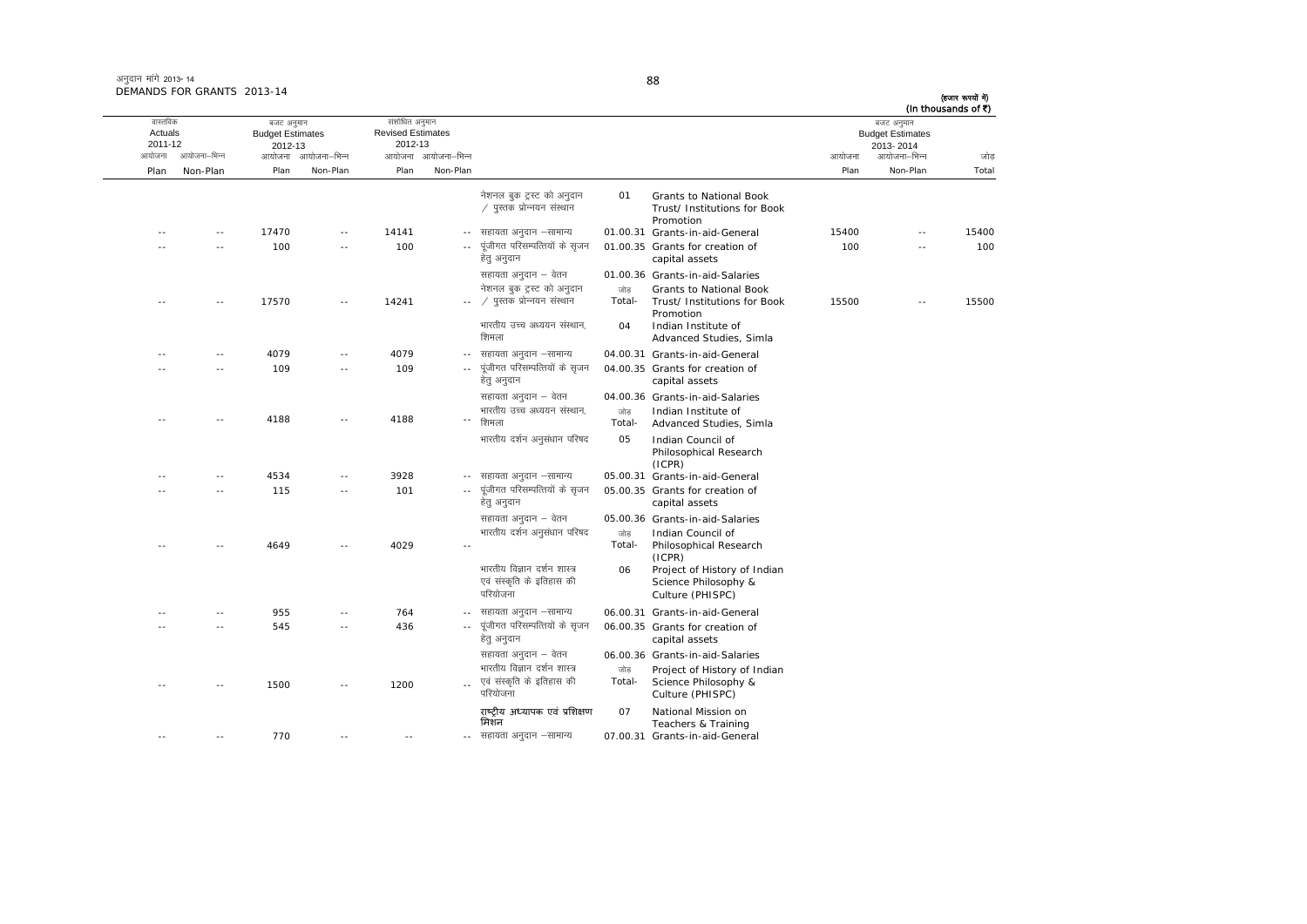मांग सं0 60 उच्चतर शिक्षा विभाग DEMAND No. 60-Department of Higher Education

| I                         |  |
|---------------------------|--|
| I<br>۰.<br>×<br>. .<br>۰. |  |

| वास्तविक           |              | बजट अनुमान                         |              | संशोधित अनुमान                      |                     |                                                                         |               |                                                                   |        | बजट अनुमान                           | (In thousands of ₹) |
|--------------------|--------------|------------------------------------|--------------|-------------------------------------|---------------------|-------------------------------------------------------------------------|---------------|-------------------------------------------------------------------|--------|--------------------------------------|---------------------|
| Actuals<br>2011-12 |              | <b>Budget Estimates</b><br>2012-13 |              | <b>Revised Estimates</b><br>2012-13 |                     |                                                                         |               |                                                                   |        | <b>Budget Estimates</b><br>2013-2014 |                     |
| आयोजना             | आयोजना–भिन्न | आयोजना                             | आयोजना–भिन्न |                                     | आयोजना आयोजना–भिन्न |                                                                         |               |                                                                   | आयोजना | आयोजना–भिन्न                         | जोड                 |
| Plan               | Non-Plan     | Plan                               | Non-Plan     | Plan                                | Non-Plan            |                                                                         |               |                                                                   | Plan   | Non-Plan                             | Total               |
|                    |              |                                    |              |                                     | $\sim$ $\sim$       | पूंजीगत परिसम्पत्तियों के सृजन<br>हेतु अनुदान                           |               | 07.00.35 Grants for creation of<br>capital assets                 |        |                                      |                     |
|                    |              |                                    |              |                                     |                     | सहायता अनुदान – वेतन                                                    |               | 07.00.36 Grants-in-aid-Salaries                                   |        |                                      |                     |
|                    |              | 770                                |              |                                     |                     | राष्टीय अध्यापक एवं प्रशिक्षण<br>मिशन                                   | जोड<br>Total- | National Mission on<br>Teachers & Training                        |        |                                      |                     |
|                    |              |                                    |              |                                     |                     | राज्यों को विस्तार, समावेश<br>तथा उत्कृष्टता के लिए<br>प्रोत्साहित करना | 08            | Incentivising States for<br>expansion inclusion and<br>excellence |        |                                      |                     |
|                    |              | 770                                |              |                                     |                     | सहायता अनुदान –सामान्य                                                  |               | 08.00.31 Grants-in-aid-General                                    |        |                                      |                     |
|                    |              | - -                                |              |                                     |                     | पूंजीगत परिसम्पत्तियों के सृजन<br>हेतु अनुदान                           |               | 08.00.35 Grants for creation of<br>capital assets                 |        |                                      |                     |
|                    |              |                                    |              |                                     |                     | सहायता अनुदान – वेतन                                                    |               | 08.00.36 Grants-in-aid-Salaries                                   |        |                                      |                     |
|                    |              |                                    |              |                                     |                     | राज्यों को विस्तार, समावेश                                              | जोड           | Incentivising States for                                          |        |                                      |                     |
|                    |              | 770                                |              |                                     |                     | तथा उत्कृष्टता के लिए<br>प्रोत्साहितॅ करना                              | Total-        | expansion inclusion and<br>excellence                             |        |                                      |                     |
|                    |              |                                    |              |                                     |                     | राष्ट्रीय अध्यापक एवं शिक्षण<br>मिशन                                    | 10            | National Mission on<br>Teachers and Teaching                      |        |                                      |                     |
|                    |              |                                    |              |                                     |                     | सहायता अनुदान –सामान्य                                                  |               | 10.00.31 Grants-in-aid-General                                    | 77500  |                                      | 77500               |
|                    |              |                                    |              |                                     |                     | पूंजीगत परिसम्पत्तियों के सृजन<br>हेत् अनुदान                           |               | 10.00.35 Grants for creation of<br>capital assets                 |        |                                      |                     |
|                    |              |                                    |              |                                     |                     | सहायता अनुदान – वेतन                                                    |               | 10.00.36 Grants-in-aid-Salaries                                   |        |                                      |                     |
|                    |              |                                    |              |                                     |                     | राष्ट्रीय अध्यापक एवं शिक्षण<br>मिशन                                    | जोड<br>Total- | National Mission on<br>Teachers and Teaching                      | 77500  | $\sim$ $\sim$                        | 77500               |
|                    |              |                                    |              |                                     |                     | वष्वविद्यालय एवं उच्च शिक्षा —                                          | जोड           | <b>University &amp; Higher</b>                                    |        |                                      |                     |
|                    |              | 29447                              |              | 23658                               |                     | अन्य व्यय (लघु शीर्ष)                                                   | Total-        | <b>Education-Other</b><br><b>Expenditure (Minor</b>               | 93000  | $\sim$                               | 93000               |
|                    |              |                                    |              |                                     |                     | भाषा विकास – निर्देशन व                                                 |               | Head-134)<br>00.135 Language Development                          |        |                                      |                     |
|                    |              |                                    |              |                                     |                     | प्रशासन (लघु शीर्ष)                                                     |               | - Direction &                                                     |        |                                      |                     |
|                    |              |                                    |              |                                     |                     |                                                                         |               | Administration<br>(Minor Head)                                    |        |                                      |                     |
|                    |              |                                    |              |                                     |                     | हिन्दी निदेशालय                                                         | 01            | Directorate of Hindi                                              |        |                                      |                     |
|                    |              |                                    |              |                                     |                     | स्थापना                                                                 | 01.01         | Establishment                                                     |        |                                      |                     |
|                    |              |                                    |              |                                     |                     | प्रकाशन                                                                 |               | 01.01.16 Publications                                             |        |                                      |                     |
|                    |              |                                    |              |                                     |                     | अन्य                                                                    | 02            | Other Schemes                                                     |        |                                      |                     |
|                    |              |                                    |              |                                     |                     | पत्राचार पाठ्यक्रम                                                      | 02.01         | Correspondence Courses                                            |        |                                      |                     |
|                    |              |                                    |              |                                     |                     | अन्य प्रभार                                                             |               | 02.01.50 Other Charges                                            |        |                                      |                     |
|                    |              |                                    |              |                                     |                     | अन्य                                                                    | 02            | Other Schemes                                                     |        |                                      |                     |
|                    |              |                                    |              |                                     |                     | हिन्दी लेखकों को पुरस्कार                                               | 02.02         | Awards to Hindi Authors<br>(Detailed Head)                        |        |                                      |                     |
|                    |              |                                    |              |                                     |                     | अन्य प्रभार                                                             |               | 02.02.50 Other Charges                                            |        |                                      |                     |
|                    |              |                                    |              |                                     |                     | सेवाएं व कार्यक्रम                                                      | 02.03         | Services & Programme                                              |        |                                      |                     |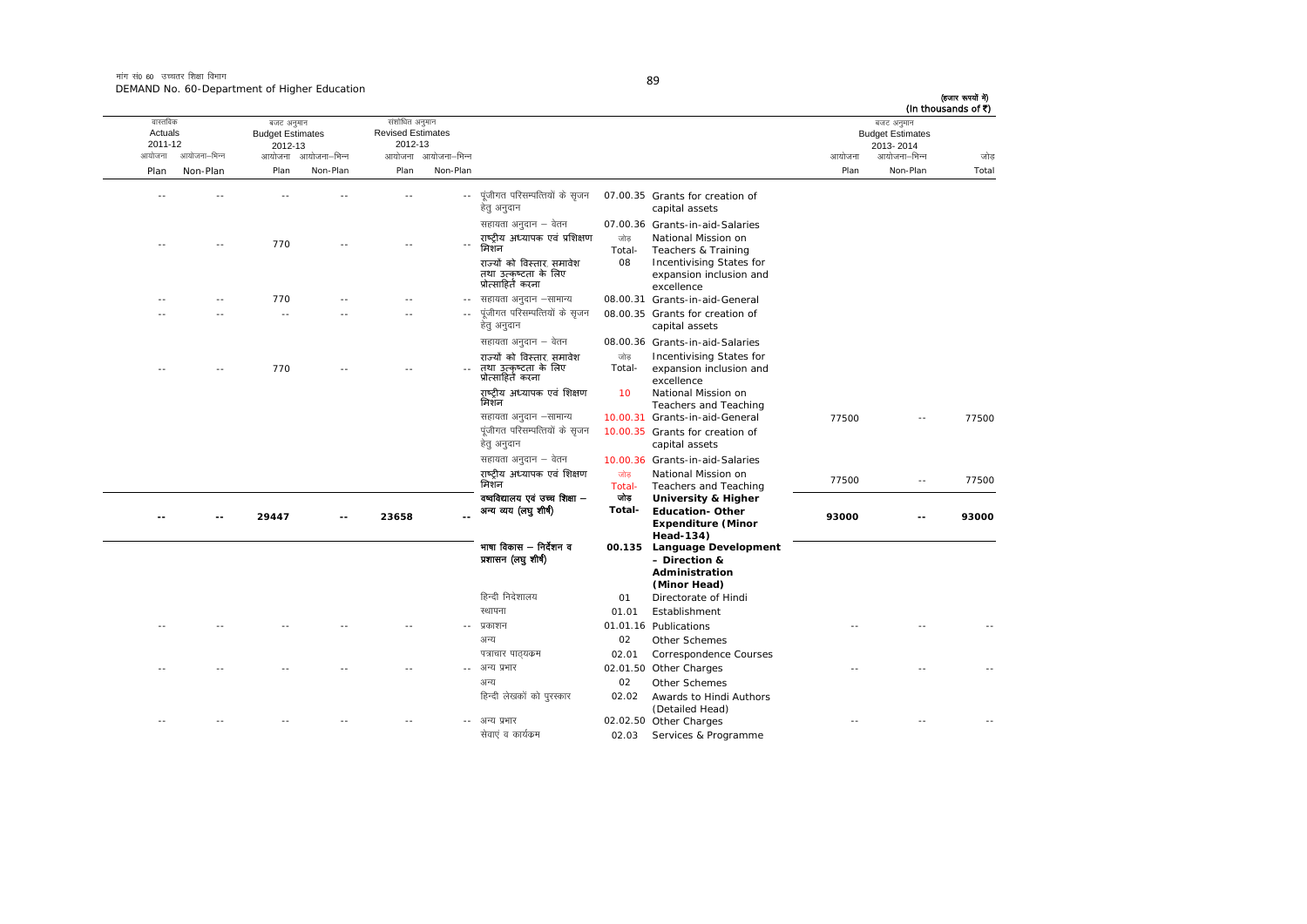| अनुदान मांगे 2013-14       |  |
|----------------------------|--|
| DEMANDS FOR GRANTS 2013-14 |  |

|                                          | ANDS FOR GRANTS 2013-14 |                                                  |                     |                                                       |                     |                                                                                                                           |               |                                                                                                                                                              |        |                                                                    | (हजार रूपयों में)<br>(In thousands of ₹) |
|------------------------------------------|-------------------------|--------------------------------------------------|---------------------|-------------------------------------------------------|---------------------|---------------------------------------------------------------------------------------------------------------------------|---------------|--------------------------------------------------------------------------------------------------------------------------------------------------------------|--------|--------------------------------------------------------------------|------------------------------------------|
| वास्तविक<br>Actuals<br>2011-12<br>आयोजना | आयोजना–भिन्न            | बजट अनुमान<br><b>Budget Estimates</b><br>2012-13 | आयोजना आयोजना–भिन्न | संशोधित अनुमान<br><b>Revised Estimates</b><br>2012-13 | आयोजना आयोजना–भिन्न |                                                                                                                           |               |                                                                                                                                                              | आयोजना | बजट अनुमान<br><b>Budget Estimates</b><br>2013-2014<br>आयोजना–भिन्न | जोड                                      |
| Plan                                     | Non-Plan                | Plan                                             | Non-Plan            | Plan                                                  | Non-Plan            |                                                                                                                           |               |                                                                                                                                                              | Plan   | Non-Plan                                                           | Total                                    |
|                                          |                         |                                                  |                     |                                                       | $- -$               | अन्य प्रभार<br>स्वयंसेवी संगठन तथा दक्षिण<br>भारत हिन्दी प्रचार सभा तथा<br>हिन्दी के क्षेत्र में प्रकाशन के<br>लिए अनुदान | 02.04         | 02.03.50 Other Charges<br>Grants to Voluntary<br>Organisation and Dakshin<br>Bharat Hindi Prachar Sabha<br>and for the Publications in<br>the field of Hindi |        |                                                                    |                                          |
| $- -$                                    | $\sim$ $-$              | 13950                                            | $\sim$ $-$          | 13950                                                 |                     | अन्य प्रभार                                                                                                               | 02.04.50      | Other Charges                                                                                                                                                | 13600  | $\sim$ $-$                                                         | 13600                                    |
|                                          |                         | 13950                                            | --                  | 13950                                                 |                     | अन्य                                                                                                                      | जोड<br>Total- | <b>Other Schemes</b><br>(Sub Head-02)                                                                                                                        | 13600  | --                                                                 | 13600                                    |
|                                          |                         |                                                  |                     |                                                       |                     | वैज्ञानिक और तकनीकी<br>शब्दावली आयोग<br>स्थापना                                                                           | 03<br>03.01   | <b>Commission for Scientific</b><br>and Technical Terminology<br>(Sub Head)<br>Establishment                                                                 |        |                                                                    |                                          |
|                                          |                         |                                                  |                     |                                                       |                     | घरेलू यात्रा व्यय                                                                                                         |               | 03.01.11 Domestic Travel Expenses                                                                                                                            |        |                                                                    |                                          |
|                                          |                         |                                                  |                     | $-$                                                   | $- -$               | प्रकाशन                                                                                                                   |               | 03.01.16 Publications                                                                                                                                        |        |                                                                    |                                          |
|                                          |                         | ٠.                                               |                     | $\sim$ $-$                                            | ۰.                  | कार्याशाला(अन्य प्रशासनिक व्यय)                                                                                           |               | 03.01.20 Workshop(Other<br>Administrative Expenses)                                                                                                          |        |                                                                    |                                          |
|                                          | $ -$                    | 3000                                             | ٠.                  | 3000                                                  |                     | -- प्रचार एवं प्रसार                                                                                                      |               | 03.01.26 Advertising & Publicity                                                                                                                             |        |                                                                    |                                          |
|                                          | - -                     | 2000                                             | ٠.                  | 2000                                                  | $- -$               | अन्य प्रभार<br>विश्वविद्यालय स्तर पर क्षेत्रीय<br>भाषाओं में पुस्तकों का निर्माण                                          | 03.02         | 03.01.50 Other Charges<br>Production of Books in<br>Regional Languages at                                                                                    |        |                                                                    |                                          |
|                                          |                         | 2000                                             | ۰.                  | 2000                                                  |                     | सहायता अनुदान –सामान्य                                                                                                    |               | University Level<br>03.02.31 Grants-in-aid-General                                                                                                           |        |                                                                    |                                          |
|                                          |                         | ٠.                                               | --                  | $\overline{\phantom{a}}$                              | $\frac{1}{2}$       | पंजीगत परिसम्पत्तियों के सजन                                                                                              |               | 03.02.35 Grants for creation of                                                                                                                              |        |                                                                    |                                          |

|    |       |       |            |       | $- -$      | पंजीगत परिसम्पत्तियों के सजन<br>हेतु अनुदान                                             |               | 03.02.35 Grants for creation of<br>capital assets                                                                                   |       |          |       |
|----|-------|-------|------------|-------|------------|-----------------------------------------------------------------------------------------|---------------|-------------------------------------------------------------------------------------------------------------------------------------|-------|----------|-------|
|    |       |       |            |       |            | सहायता अनुदान – वेतन                                                                    |               | 03.02.36 Grants-in-aid-Salaries                                                                                                     |       |          |       |
|    | $- -$ | 7000  | $\sim$ $-$ | 7000  | $\sim$ $-$ | वैज्ञानिक और तकनीकी<br>शब्दावली आयोग                                                    | जोड<br>Total- | <b>Commission for</b><br><b>Scientific and Technical</b><br>Terminology (Sub Head-<br>03)                                           |       |          |       |
|    |       |       |            |       |            | केन्द्रीय भारतीय भाषा संस्थान<br>मैसुर और क्षेत्रीय भाषा केन्द<br>(उप—शीर्ष)<br>स्थापना | 04<br>04.01   | Central Institute of Indian<br>Languages, Mysore<br>(Bhartiya Bhasha<br>Sansthan) and Regional<br>Language Centers<br>Establishment |       |          |       |
| -- | $- -$ | 2700  | $\sim$ $-$ | 2700  |            | -- कार्यालय व्यय                                                                        |               | 04.01.13 Office Expenses                                                                                                            | 2700  | $\cdots$ | 2700  |
| -- | $- -$ | 44700 | $\sim$ $-$ | 44700 |            | -- अन्य प्रभार<br>स्वयंसेवी संस्थाओं को – क्षेत्रीय<br>भाषाओं का विकास                  | 04.02         | 04.01.50 Other Charges<br>Voluntary Organisations-<br>Development of Regional<br>languages                                          | 44700 | $\cdots$ | 44700 |

90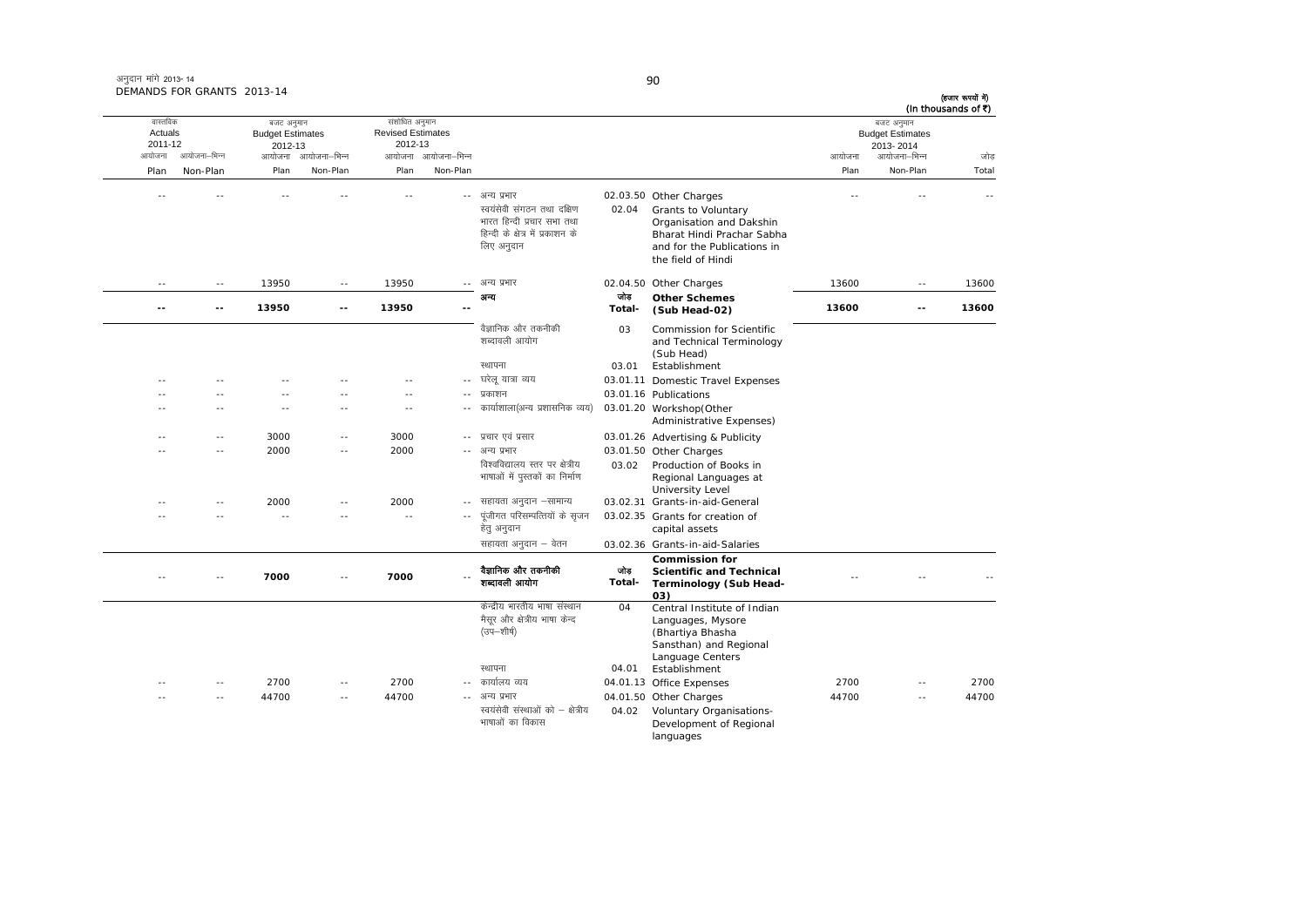मांग सं0 60 उच्चतर शिक्षा विभाग DEMAND No. 60-Department of Higher Education

| I |  |
|---|--|

| (In thousands of ₹) | बजट अनुमान<br><b>Budget Estimates</b><br>2013-2014 |        |                                                                                                                                                                                      |                      |                                                                                                      |                     | संशोधित अनुमान<br><b>Revised Estimates</b><br>2012-13 |                          | बजट अनुमान<br><b>Budget Estimates</b><br>2012-13 |               | वास्तविक<br>Actuals<br>2011-12 |
|---------------------|----------------------------------------------------|--------|--------------------------------------------------------------------------------------------------------------------------------------------------------------------------------------|----------------------|------------------------------------------------------------------------------------------------------|---------------------|-------------------------------------------------------|--------------------------|--------------------------------------------------|---------------|--------------------------------|
| जोड                 | आयोजना–भिन्न                                       | आयोजना |                                                                                                                                                                                      |                      |                                                                                                      | आयोजना आयोजना-भिन्न |                                                       | आयोजना–भिन्न             | आयोजना                                           | आयोजना–भिन्न  | आयोजना                         |
| Total               | Non-Plan                                           | Plan   |                                                                                                                                                                                      |                      |                                                                                                      | Non-Plan            | Plan                                                  | Non-Plan                 | Plan                                             | Non-Plan      | Plan                           |
| 2600                | ٠.                                                 | 2600   | 04.02.31 Grants-in-aid-General                                                                                                                                                       |                      | -- सहायता अनुदान –सामान्य                                                                            |                     | 2600                                                  | $\overline{\phantom{a}}$ | 2600                                             |               |                                |
| 50000               | $-$                                                | 50000  | 04.02.36 Grants-in-aid-Salaries<br><b>Central Institute of</b><br>Indian Languages,<br>Mysore (Bhartiya<br>Bhasha Sansthan) and<br><b>Regional Language</b><br>Centers (Sub Head-04) | जोड़<br>Total-       | सहायता अनुदान – वेतन<br>केन्द्रीय भारतीय भाषा संस्थान<br>मैसूर और क्षेत्रीय भाषा केन्द<br>(उप—शीर्ष) |                     | 50000                                                 |                          | 50000                                            |               |                                |
|                     |                                                    |        | National University of<br>Education Planning and<br>Administration (NUEPA)                                                                                                           | 05                   | राष्ट्रीय शैक्षिक आयोजना एवं<br>प्रशासन विश्वविद्यालय                                                |                     |                                                       |                          |                                                  |               |                                |
| 12712               | $-$                                                | 12712  | 05.00.31 Grants-in-aid-General                                                                                                                                                       |                      | सहायता अनुदान –सामान्य                                                                               | $-1$                | 11725                                                 | $\sim$ $\sim$            | 13212                                            |               |                                |
| 388                 | $\overline{a}$                                     | 388    | 05.00.35 Grants for creation of<br>capital assets                                                                                                                                    |                      | पूंजीगत परिसम्पत्तियों के सृजन<br>हेत् अनुदान                                                        | $\sim$ $-$          | 345                                                   | $\sim$ $\sim$            | 388                                              | $\sim$        |                                |
| 13100               | $-$                                                | 13100  | 05.00.36 Grants-in-aid-Salaries<br>National University of<br>Education Planning and<br>Administration (NUEPA)                                                                        | जोड<br>Total-        | सहायता अनुदान – वेतन<br>राष्ट्रीय शैक्षिक आयोजना एवं<br>प्रशासन विश्वविद्यालय                        |                     | 12070                                                 |                          | 13600                                            |               |                                |
|                     |                                                    |        | Rashtryia Sanskrit<br>Sansthan (Sub Head)                                                                                                                                            | 07                   | राष्ट्रीय संस्कृत संस्थान                                                                            |                     |                                                       |                          |                                                  |               |                                |
|                     |                                                    |        | 07.00.31 Grants-in-aid-General                                                                                                                                                       |                      | सहायता अनुदान –सामान्य                                                                               | $- -$               | 26853                                                 | $\overline{\phantom{a}}$ | 26853                                            |               |                                |
|                     |                                                    |        | 07.00.35 Grants for creation of<br>capital assets                                                                                                                                    |                      | पूंजीगत परिसम्पत्तियों के सृजन<br>हेत् अनुदान                                                        | $\sim$ $-$          | 56416                                                 | $\sim$ $\sim$            | 116                                              |               |                                |
|                     |                                                    |        | 07.00.36 Grants-in-aid-Salaries                                                                                                                                                      |                      | --    सहायता अनुदान –  वेतन                                                                          |                     | 19530                                                 | $\sim$ $-$               | 19530                                            |               |                                |
|                     |                                                    |        | Rashtryia Sanskrit<br>Sansthan (Sub Head)<br>Grants to Rashtriya Ved<br>Vidya Pratisthan                                                                                             | जोड़<br>Total-<br>08 | राष्ट्रीय संस्कृत संस्थान<br>राष्ट्रीय वेद विद्या प्रतिष्ठान को<br>अनुदान                            |                     | 102799                                                | $\sim$ $\sim$            | 46499                                            |               |                                |
|                     |                                                    |        | 08.00.31 Grants-in-aid-General                                                                                                                                                       |                      | सहायता अनुदान –सामान्य                                                                               | $\sim$              | 10353                                                 | $\sim$                   | 10353                                            | $\sim$        |                                |
|                     |                                                    |        | 08.00.35 Grants for creation of<br>capital assets                                                                                                                                    |                      | पूंजीगत परिसम्पत्तियों के सृजन<br>हेतु अनुदान                                                        |                     | 87                                                    | $\sim$                   | 87                                               |               |                                |
|                     |                                                    |        | 08.00.36 Grants-in-aid-Salaries<br>Grants to Rashtriya Ved                                                                                                                           | जोड                  | सहायता अनुदान – वेतन<br>राष्ट्रीय वेद विद्या प्रतिष्ठान को                                           |                     |                                                       |                          |                                                  |               |                                |
|                     |                                                    |        | Vidya Pratisthan<br>Collection of Education                                                                                                                                          | Total-<br>09         | अनुदान<br>शैक्षिक आंकड़ों का संग्रह                                                                  |                     | 10440                                                 | $\sim$ $\sim$            | 10440                                            | $\sim$ $\sim$ |                                |
|                     |                                                    |        | <b>Statistics</b><br>09.00.31 Grants-in-aid-General                                                                                                                                  |                      | सहायता अनुदान –सामान्य                                                                               | $-$                 |                                                       |                          | 1000                                             |               |                                |
|                     |                                                    |        | 09.00.35 Grants for creation of<br>capital assets                                                                                                                                    |                      | पूंजीगत परिसम्पत्तियों के सृजन<br>हेतु अनुदान                                                        |                     |                                                       |                          | $\sim$                                           |               |                                |
|                     |                                                    |        | 09.00.36 Grants-in-aid-Salaries                                                                                                                                                      |                      | सहायता अनुदान – वेतन                                                                                 |                     |                                                       |                          |                                                  |               |                                |
|                     |                                                    |        | Collection of Education<br>Statistics                                                                                                                                                | जोड<br>Total.        | शैक्षिक आंकड़ों का संग्रह                                                                            | $\sim$              | $\sim$                                                |                          | 1000                                             | $\sim$ $\sim$ |                                |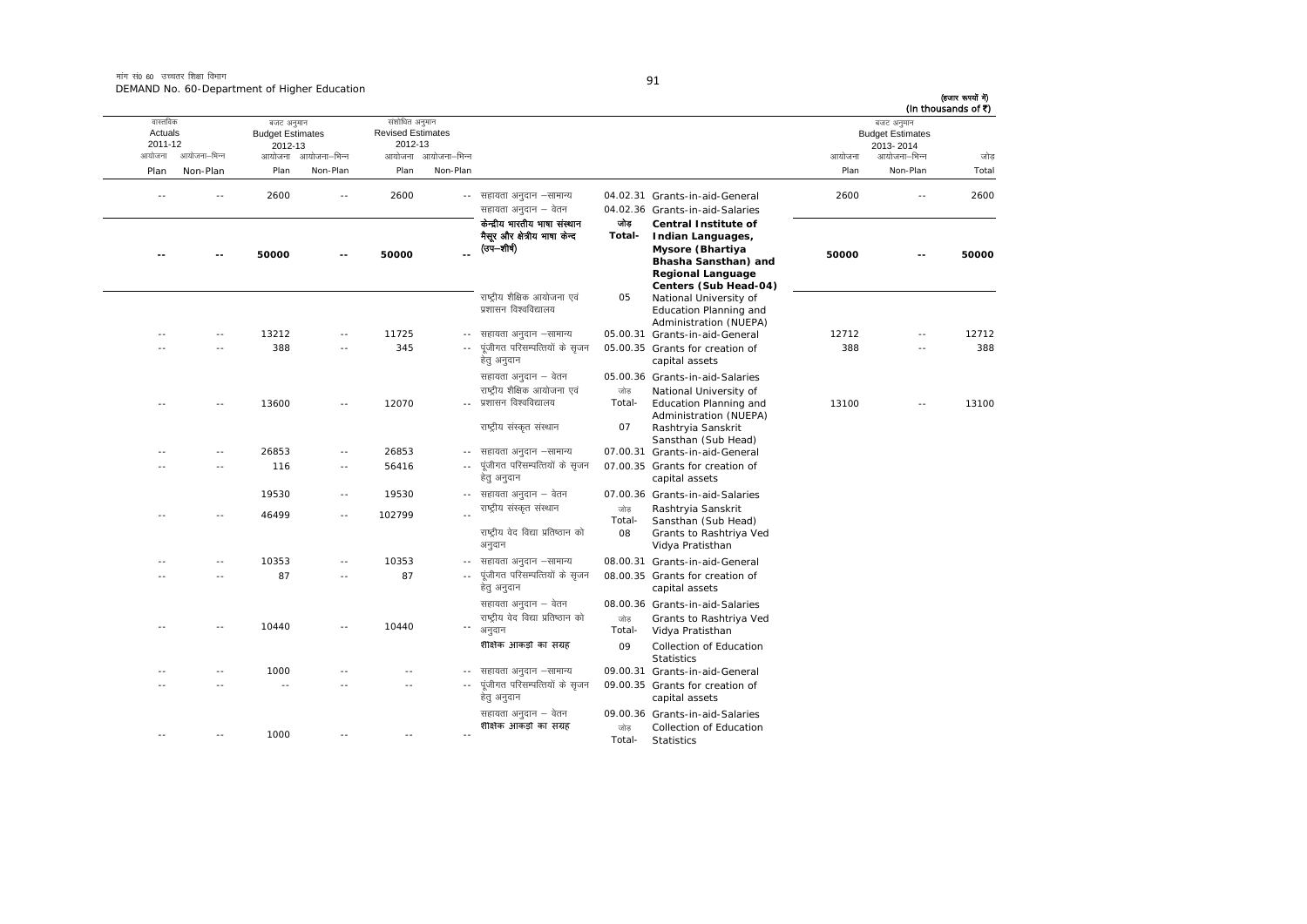|        | (In thousands of ₹)<br>बजट अनुमान<br><b>Budget Estimates</b><br>2013-2014<br>आयोजना–भिन्न | आयोजना                   |                                                                                                                      |               |                                                                            | आयोजना आयोजना-भिन्न | संशोधित अनुमान<br><b>Revised Estimates</b><br>2012-13 | आयोजना आयोजना–भिन्न | बजट अनुमान<br><b>Budget Estimates</b><br>2012-13 | आयोजना–भिन्न  | वास्तविक<br>Actuals<br>2011-12<br>आयोजना |
|--------|-------------------------------------------------------------------------------------------|--------------------------|----------------------------------------------------------------------------------------------------------------------|---------------|----------------------------------------------------------------------------|---------------------|-------------------------------------------------------|---------------------|--------------------------------------------------|---------------|------------------------------------------|
| Total  | Non-Plan                                                                                  | Plan                     |                                                                                                                      |               |                                                                            | Non-Plan            | Plan                                                  | Non-Plan            | Plan                                             | Non-Plan      | Plan                                     |
| 76700  |                                                                                           | 76700                    | Language Development<br>- Direction &<br>Administration<br>(Minor Head-135)                                          | जोड<br>Total- | भाषा विकास – निर्देशन व<br>प्रशासन (लघु शीर्ष)                             |                     | 196259                                                |                     | 142489                                           |               |                                          |
|        |                                                                                           |                          | Language Development-<br>Promotion of Modern<br>Indian Languages and<br>Literature (Minor Head)                      | 00.136        | भाषा विकास – आधुनिक<br>भारतीय भाषाओं तथा साहित्य<br>का संवर्धन (लघु शीर्ष) |                     |                                                       |                     |                                                  |               |                                          |
|        |                                                                                           |                          | Other Schemes<br>(Sub Head)                                                                                          | 02            | अन्य योजनाएं                                                               |                     |                                                       |                     |                                                  |               |                                          |
|        |                                                                                           |                          | Hindi Shikshan Mandal,<br>Agra (Detailed Head)                                                                       | 02.01         | हिन्दी शिक्षण मण्डल, आगरा                                                  |                     |                                                       |                     |                                                  |               |                                          |
|        |                                                                                           |                          | 02.01.31 Grants-in-aid-General                                                                                       |               | सहायता अनुदान –सामान्य                                                     | $\sim$ $-$          | 8862                                                  | $-$                 | 8862                                             | $\sim$ $\sim$ |                                          |
|        |                                                                                           |                          | 02.01.35 Grants for creation of<br>capital assets                                                                    |               | पूंजीगत परिसम्पत्तियों के सृजन<br>हेत् अनुदान                              |                     | 437                                                   | $\sim$              | 437                                              | $\sim$        |                                          |
|        |                                                                                           |                          | 02.01.36 Grants-in-aid-Salaries                                                                                      |               | सहायता अनुदान – वेतन                                                       |                     |                                                       |                     |                                                  |               |                                          |
|        |                                                                                           |                          | Hindi Shikshan Mandal,                                                                                               | जोड           | हिन्दी शिक्षण मण्डल, आगरा                                                  |                     | 9299                                                  | $\sim$ $-$          | 9299                                             | $\sim$ $-$    | $\sim$                                   |
|        |                                                                                           |                          | Agra (Detailed Head)                                                                                                 | Total-<br>जोड |                                                                            |                     |                                                       |                     |                                                  |               |                                          |
|        | $\overline{a}$                                                                            | $\overline{\phantom{a}}$ | <b>Other Schemes</b><br>(Sub Head-02)                                                                                | Total-        | अन्य योजनाएं                                                               |                     | 9299                                                  | $\overline{a}$      | 9299                                             | --            | $\overline{\phantom{a}}$                 |
|        |                                                                                           |                          | National Council for<br>Promotion of Urdu<br>Language(Sub Head)                                                      | 04            | राष्ट्रीय उर्दू भाषा संवर्धन परिषद                                         |                     |                                                       |                     |                                                  |               |                                          |
|        |                                                                                           |                          | 04.00.31 Grants-in-aid-General                                                                                       |               | -- सहायता अनुदान –सामान्य                                                  |                     | 27800                                                 | $\sim$              | 27800                                            |               |                                          |
|        |                                                                                           |                          | 04.00.35 Grants for creation of<br>capital assets                                                                    |               | पूंजीगत परिसम्पत्तियों के सृजन<br>हेत् अनुदान                              |                     | 200                                                   |                     | 200                                              |               |                                          |
|        |                                                                                           |                          | 04.00.36 Grants-in-aid-Salaries                                                                                      |               | सहायता अनुदान - वेतन                                                       |                     |                                                       |                     |                                                  |               |                                          |
|        |                                                                                           |                          | National Council for                                                                                                 | जोड           | राष्ट्रीय उर्दू भाषा संवर्धन परिषद                                         |                     |                                                       |                     |                                                  |               |                                          |
|        |                                                                                           |                          | Promotion of Urdu<br>Language(Sub Head)<br>Grants for promotion of                                                   | Total-<br>06  | भारतीय भाषाओं के विकास                                                     |                     | 28000                                                 |                     | 28000                                            |               |                                          |
|        |                                                                                           |                          | Indian languages                                                                                                     |               | हेत् अन्दान                                                                |                     |                                                       |                     |                                                  |               |                                          |
| 66666  | $\overline{\phantom{a}}$ .                                                                | 66666                    | 06.00.31 Grants-in-aid-General                                                                                       |               | सहायता अनुदान -सामान्य                                                     |                     |                                                       |                     |                                                  |               |                                          |
| 57682  | $\overline{\phantom{a}}$                                                                  | 57682                    | 06.00.35 Grants for creation of<br>capital assets                                                                    |               | पूंजीगत परिसम्पत्तियों के सृजन<br>हेत् अनुदान                              |                     |                                                       |                     |                                                  |               |                                          |
| 21552  | $\sim$ $-$                                                                                | 21552                    | 06.00.36 Grants-in-aid-Salaries                                                                                      |               | सहायता अनुदान – वेतन                                                       |                     |                                                       |                     |                                                  |               |                                          |
| 145900 | $\sim$ $-$                                                                                | 145900                   | Grants for promotion of<br>Indian languages                                                                          | जोड<br>Total- | भारतीय भाषाओं के विकास<br>हेत् अनुदान                                      |                     |                                                       |                     |                                                  |               |                                          |
| 145900 |                                                                                           | 145900                   | Language Development-<br><b>Promotion of Modern</b><br><b>Indian Languages and</b><br>Literature<br>(Minor Head-136) | जोड<br>Total- | भाषा विकास – आधुनिक<br>भारतीय भाषाओं तथा साहित्य<br>का संवर्धन (लघु शीर्ष) |                     | 37299                                                 |                     | 37299                                            |               |                                          |

92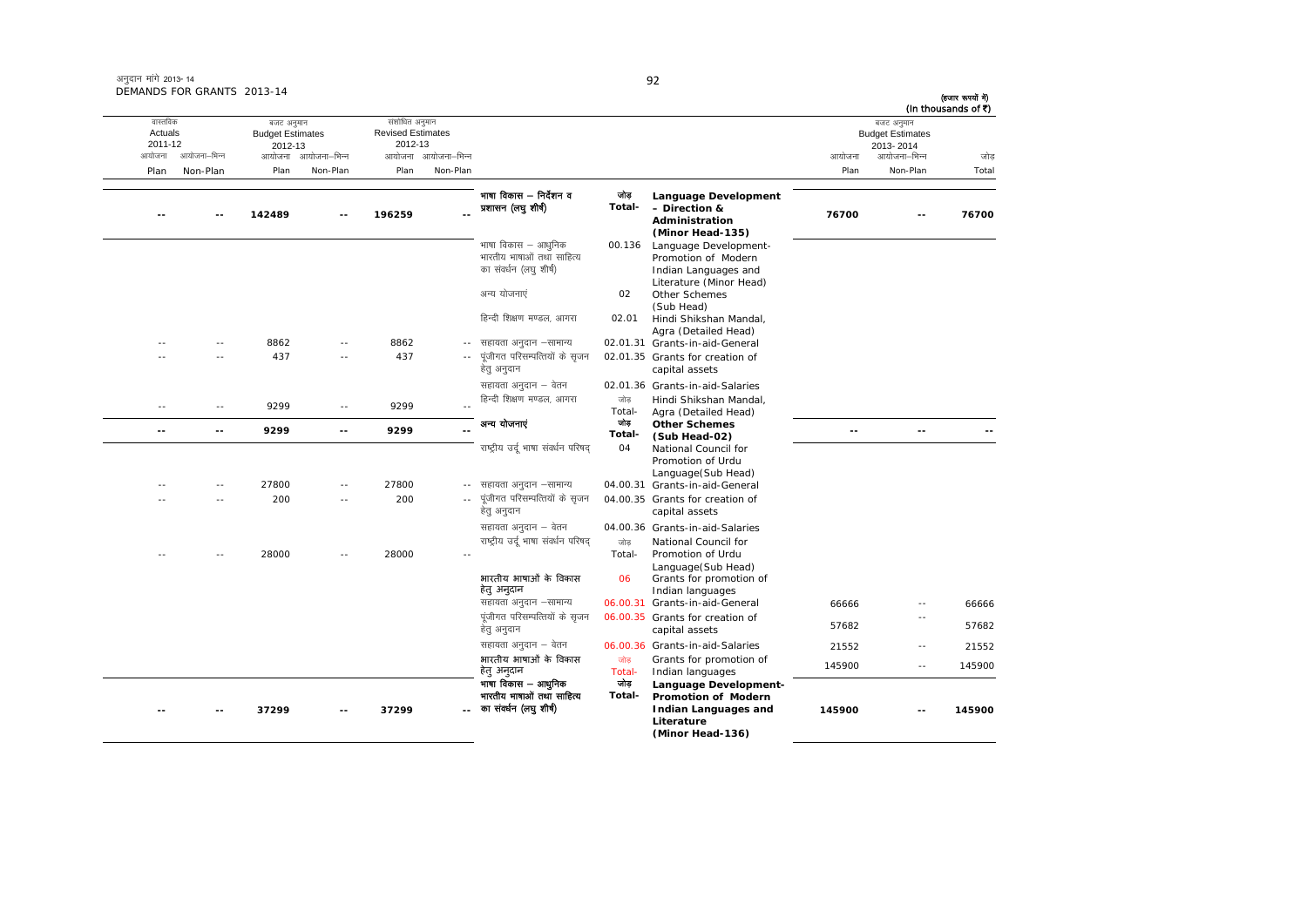मांग सं0 60 उच्चतर शिक्षा विभाग DEMAND No. 60-Department of Higher Education

| I<br>×<br>۰. | I<br>×<br>۰. |
|--------------|--------------|

|                        | DEMAND NO. 60-Department or Higher Equitation |                          |        | (हजार रूपयों में)<br>(In thousands of ₹) |
|------------------------|-----------------------------------------------|--------------------------|--------|------------------------------------------|
| वास्तविक               | बजट अनुमान                                    | संशोधित अनुमान           |        | बजट अनुमान                               |
| Actuals                | <b>Budget Estimates</b>                       | <b>Revised Estimates</b> |        | <b>Budget Estimates</b>                  |
| 2011-12                | 2012-13                                       | 2012-13                  |        | 2013-2014                                |
| आयोजना–भिन्न<br>आयोजना | आयोजना आयोजना–भिन्न                           | आयोजना आयोजना–भिन्न      | आयोजना | आयोजना–भिन्न<br>जोड                      |
| Plan<br>Non-Plan       | Non-Plan<br>Plan                              | Non-Plan<br>Plan         | Plan   | Total<br>Non-Plan                        |

|            |            |        |                          |        |               | सामान्य (सामान्य शिक्षा) -<br>अनुसंधान (लघु शीर्ष)<br>भारतीय सामाजिक विज्ञान<br>अनुसंधान परिषद | 01            | 00.139 General (General<br>Education) - Research<br>(Minor Head)<br>Indian Council of Social<br>Science Research |
|------------|------------|--------|--------------------------|--------|---------------|------------------------------------------------------------------------------------------------|---------------|------------------------------------------------------------------------------------------------------------------|
| ٠.         | $\sim$ $-$ | 76586  | $\overline{\phantom{a}}$ | 70919  | $\sim$ $-$    | सहायता अनुदान –सामान्य                                                                         |               | 01.00.31 Grants-in-aid-General                                                                                   |
|            |            | 912    |                          | 844    |               | पूंजीगत परिसम्पत्तियों के सृजन<br>हेतु अनुदान                                                  |               | 01.00.35 Grants for creation of<br>capital assets                                                                |
|            |            |        |                          |        |               | सहायता अनुदान – वेतन                                                                           |               | 01.00.36 Grants-in-aid-Salaries                                                                                  |
| - -        |            | 77498  | $\sim$ $\sim$            | 71763  | $\sim$ $-$    | भारतीय सामाजिक विज्ञान<br>अनुसंधान परिषद                                                       | जोड<br>Total- | Indian Council of Social<br>Science Research                                                                     |
|            |            |        |                          |        |               | भारतीय ऐतिहासिक अनुसंधान<br>परिषद                                                              | 02            | Indian Council of Historical<br>Research                                                                         |
|            |            | 6087   |                          | 4185   |               | -- सहायता अनुदान- सामान्य                                                                      |               | 02.00.31 Grants-in-aid-General                                                                                   |
|            | - -        | 111    | $ -$                     | 76     | $\sim$ $\sim$ | पूंजीगत परिसम्पत्तियों के सृजन<br>हेतु अनुदान                                                  |               | 02.00.35 Grants for creation of<br>capital assets                                                                |
| ٠.         |            | 6198   |                          | 4261   | $\sim$        | सहायता अनुदान – वेतन<br>भारतीय ऐतिहासिक अनुसंधान<br>परिषद                                      | जोड<br>Total- | 02.00.36 Grants-in-aid-Salaries<br>Indian Council of Historical<br>Research                                      |
|            |            |        |                          |        |               | बैद्धिक सम्पदा शिक्षा अनुसंधान<br>और जन पहुंच                                                  | 06            | Scheme for Intellectual<br>Property Education,<br>Research & Public Outreach                                     |
|            | $\sim$ $-$ | 5900   |                          | 4425   |               | -- सहायता अनुदान –सामान्य                                                                      |               | 06.00.31 Grants-in-aid-General                                                                                   |
|            |            | 100    | $\sim$ $\sim$            | 75     |               | पूंजीगत परिसम्पत्तियों के सृजन<br>हेतु अनुदान                                                  |               | 06.00.35 Grants for creation of<br>capital assets                                                                |
|            |            |        |                          |        |               | सहायता अनुदान – वेतन                                                                           |               | 06.00.36 Grants-in-aid-Salaries                                                                                  |
|            |            | 6000   |                          | 4500   |               | बैद्धिक सम्पदा शिक्षा अनुसंधान<br>और जन पहुंच                                                  | जोड<br>Total- | Scheme for Intellectual<br>Property Education,<br>Research & Public Outreach                                     |
| ٠.         |            | 89696  | $\overline{\phantom{a}}$ | 80524  |               | सामान्य (सामान्य शिक्षा) -<br>-- अनुसंधान (लघु शीर्ष)                                          | जोड<br>Total- | General (General<br>Education) - Research<br>(Minor Head-139)                                                    |
|            |            |        |                          |        |               | सामान्य (सामान्य शिक्षा) –<br>চ্যাগবৃলি (লঘু খাণ)                                              |               | 00.140 General (General<br>Education) -<br>Scholarships<br>(Minor Head)                                          |
|            |            |        |                          |        |               | कालेज और विश्वविद्यालय के<br>छात्रों के लिये छात्रवृत्ति                                       | 02            | Scholarship for College &<br><b>University Students</b>                                                          |
| $\sim$ $-$ | $\sim$ $-$ | 193440 | $\sim$ $-$               | 122332 |               | -- छात्रवृत्तियॉ / वजीफे                                                                       |               | 02.00.34 Scholarship/ Stipends                                                                                   |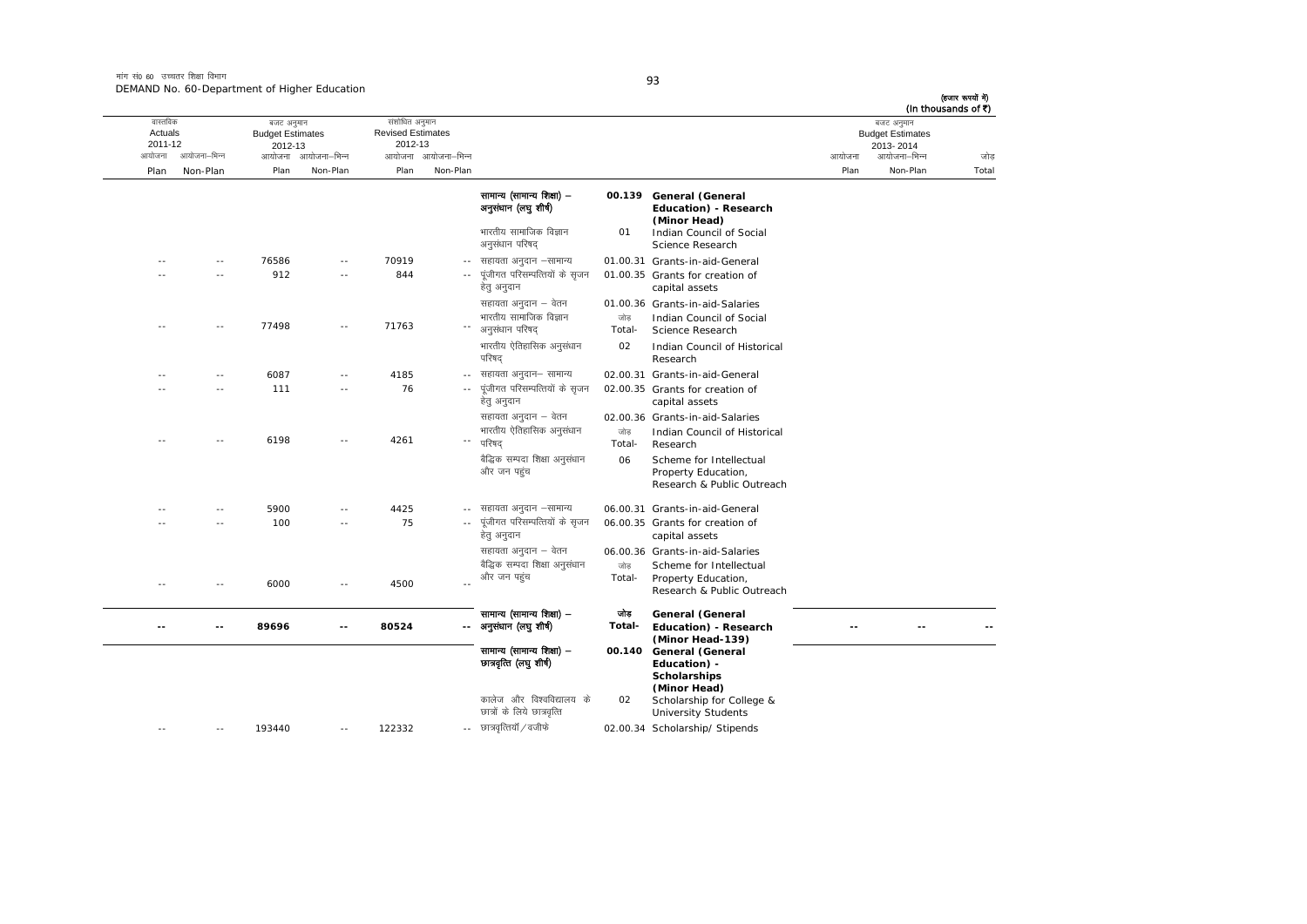|       | (In thousands of ₹)<br>बजट अनुमान    |        |                                                                                      |                |                                                                   |                          | संशोधित अनुमान                      |                     | बजट अनुमान                         |              | वास्तविक           |
|-------|--------------------------------------|--------|--------------------------------------------------------------------------------------|----------------|-------------------------------------------------------------------|--------------------------|-------------------------------------|---------------------|------------------------------------|--------------|--------------------|
|       | <b>Budget Estimates</b><br>2013-2014 |        |                                                                                      |                |                                                                   |                          | <b>Revised Estimates</b><br>2012-13 |                     | <b>Budget Estimates</b><br>2012-13 |              | Actuals<br>2011-12 |
| जोड   | आयोजना–भिन्न                         | आयोजना |                                                                                      |                |                                                                   | आयोजना आयोजना-भिन्न      |                                     | आयोजना आयोजना–भिन्न |                                    | आयोजना–भिन्न | आयोजना             |
| Total | Non-Plan                             | Plan   |                                                                                      |                |                                                                   | Non-Plan                 | Plan                                | Non-Plan            | Plan                               | Non-Plan     | Plan               |
|       |                                      |        | 02.00.35 Grants for creation of<br>capital assets                                    |                | पूंजीगत परिसम्पत्तियों के सृजन<br>हेतु अनुदान                     | $\sim$                   | 196                                 | --                  | 310                                |              |                    |
|       |                                      |        | 02.00.36 Grants-in-aid-Salaries                                                      |                | सहायता अनुदान – वेतन                                              |                          |                                     |                     |                                    |              |                    |
|       |                                      |        | Scholarship for College &<br><b>University Students</b>                              | जोड़<br>Total- | कालेज और विश्वविद्यालय के<br>छात्रों के लिये छात्रवृत्ति          |                          | 122528                              | $\sim$ $-$          | 193750                             | $\sim$ $-$   | $\overline{a}$     |
|       |                                      |        | General (General<br>Education) -<br><b>Scholarships (Minor</b><br><b>Head-140)</b>   | जोड<br>Total-  | सामान्य (सामान्य शिक्षा) –<br>छात्रवृत्ति (लघु शीर्ष)             |                          | 122528                              |                     | 193750                             | --           |                    |
|       |                                      |        | 00.143 Technical Education -<br>Training (Minor-Head)                                |                | तकनीकी शिक्षा — प्रशिक्षण<br>(लघुशीर्ष)                           |                          |                                     |                     |                                    |              |                    |
|       |                                      |        | National Institutes of<br><b>Technical Teachers Training</b><br>& Research (NITTTRs) | 01             | राष्ट्रीय तकनीकी शिक्षक प्रशिक्षण<br>तथा शोध संस्थान (उपशीर्ष)    |                          |                                     |                     |                                    |              |                    |
| 11704 | $\sim$ $\sim$                        | 11704  | 01.00.31 Grants-in-aid-General                                                       |                | -- सहायता अनुदान –सामान्य                                         |                          | 1672                                | $\sim$ $\sim$       | 11704                              | $\sim$ $-$   | $\sim$             |
| 15496 | $\sim$                               | 15496  | 01.00.35 Grants for creation of<br>capital assets                                    |                | पूंजीगत परिसम्पत्तियों के सृजन<br>हेतु अनुदान                     |                          | 2230                                | $\sim$              | 15606                              | $\sim$       |                    |
|       |                                      |        | 01.00.36 Grants-in-aid-Salaries                                                      |                | सहायता अनुदान – वेतन                                              |                          |                                     |                     |                                    |              |                    |
|       |                                      |        | National Institutes of                                                               | जोड            | राष्ट्रीय तकनीकी शिक्षक प्रशिक्षण                                 |                          |                                     |                     |                                    |              |                    |
| 27200 |                                      | 27200  | <b>Technical Teachers Training</b><br>& Research (NITTTRs)                           | Total-         | तथा शोध संस्थान (उपशीर्ष)                                         |                          | 3902                                |                     | 27310                              |              |                    |
|       |                                      |        | Board of Appren-ticeship<br>Training, Bombay,<br>Calcutta, Kanpur and<br>Chennai     | 02             | प्रशिक्षुता प्रशिक्षण बोर्ड, बम्बई,<br>कलकत्ता, कानपुर और चेन्नई  |                          |                                     |                     |                                    |              |                    |
|       |                                      |        | 02.00.31 Grants-in-aid-General                                                       |                | -- सहायता अनुदान –सामान्य                                         |                          | 1591                                | $-$                 | 3788                               | $\sim$       |                    |
|       |                                      |        | 02.00.35 Grants for creation of<br>capital assets                                    |                | पूंजीगत परिसम्पत्तियों के सृजन<br>हेतु अनुदान                     |                          | 42                                  |                     | 100                                | $\sim$       |                    |
|       |                                      |        | 02.00.36 Grants-in-aid-Salaries                                                      |                | सहायता अनुदान – वेतन                                              |                          |                                     |                     |                                    |              |                    |
|       |                                      |        | Board of Appren-ticeship                                                             | जोड            | प्रशिक्षुता प्रशिक्षण बोर्ड, बम्बई,                               |                          |                                     |                     |                                    |              |                    |
|       |                                      |        | Training, Bombay,<br>Calcutta, Kanpur and<br>Chennai                                 | Total-         | कलकत्ता, कानपुर और चेन्नई                                         |                          | 1633                                |                     | 3888                               |              |                    |
|       |                                      |        | Programme for Appr-<br>enticeship Training<br>Scholarships and Stipends              | 03             | प्रशिक्षुता प्रशिक्षण के लिए<br>छात्रवृत्ति और वृत्तिका कार्यक्रम |                          |                                     |                     |                                    |              |                    |
|       |                                      |        | 03.00.34 Scholarships / Stipends                                                     |                | छात्रवृत्ति / वृत्तिका                                            | $- -$                    | 29062                               |                     | 34967                              | $\sim$ $-$   |                    |
|       |                                      |        | 03.00.35 Grants for creation of<br>capital assets                                    |                | पूंजीगत परिसम्पत्तियों के सुजन<br>हेतु अनुदान                     | $\overline{\phantom{a}}$ | 86                                  | $-$                 | 104                                |              |                    |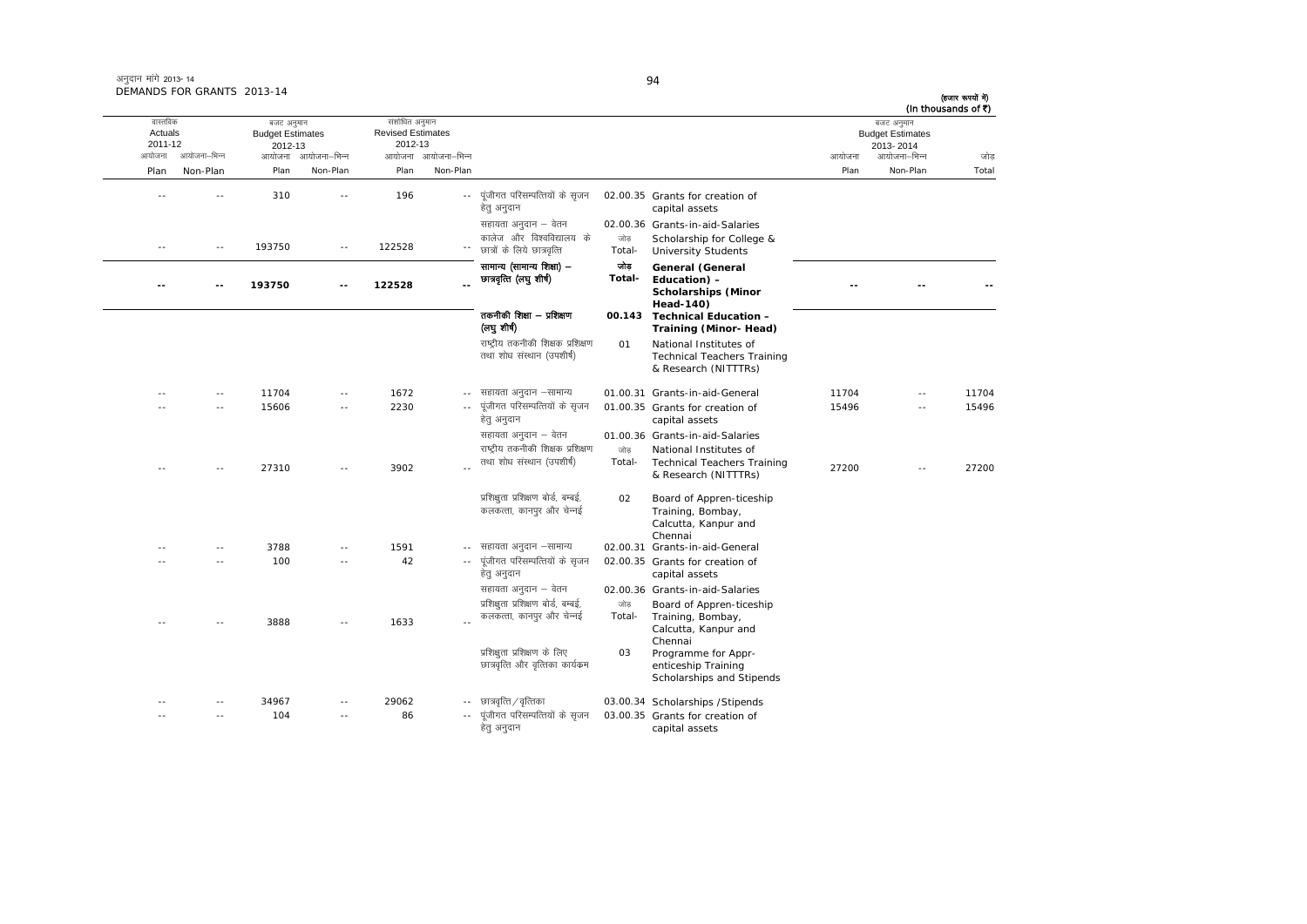.<br>मांग सं0 60 उच्चतर शिक्षा विभाग DEMAND No. 60-Department of Higher Education

--

--

--

-- 651000 -- 325500 --

-- 651000 -- 325500 --

-- -- -- -- --

|                                          | DEMAND NO. 00-DODG (INCHE OF HIGHCL EQUOQUOT |                                                  |                     |                                                       |                     |                                                                                           |               |                                                                                                            |        |                                                                    | (हजार रूपयों में)<br>(In thousands of ₹) |
|------------------------------------------|----------------------------------------------|--------------------------------------------------|---------------------|-------------------------------------------------------|---------------------|-------------------------------------------------------------------------------------------|---------------|------------------------------------------------------------------------------------------------------------|--------|--------------------------------------------------------------------|------------------------------------------|
| वास्तविक<br>Actuals<br>2011-12<br>आयोजना | आयोजना–भिन्न                                 | बजट अनुमान<br><b>Budget Estimates</b><br>2012-13 | आयोजना आयोजना-भिन्न | संशोधित अनुमान<br><b>Revised Estimates</b><br>2012-13 | आयोजना आयोजना-भिन्न |                                                                                           |               |                                                                                                            | आयोजना | बजट अनुमान<br><b>Budget Estimates</b><br>2013-2014<br>आयोजना–भिन्न | जोड़                                     |
| Plan                                     | Non-Plan                                     | Plan                                             | Non-Plan            | Plan                                                  | Non-Plan            |                                                                                           |               |                                                                                                            | Plan   | Non-Plan                                                           | Total                                    |
| $- -$                                    | ٠.                                           | 35071                                            | $\sim$ $-$          | 29148                                                 |                     | सहायता अनुदान – वेतन<br>प्रशिक्षुता प्रशिक्षण के लिए<br>छात्रवृत्ति और वृत्तिका कार्यक्रम | जोड<br>Total- | 03.00.36 Grants-in-aid-Salaries<br>Programme for Appr-<br>enticeship Training<br>Scholarships and Stipends |        |                                                                    |                                          |
|                                          |                                              | 66269                                            | $-$                 | 34683                                                 |                     | तकनीकी शिक्षा – प्रशिक्षण<br>-- (लघुशीर्ष)                                                | जोड<br>Total- | <b>Technical Education -</b><br>Training<br>(Minor-Head-143)                                               | 27200  |                                                                    | 27200                                    |
|                                          |                                              |                                                  |                     |                                                       |                     | तकनीकी शिक्षा – पॉलिटेक्नीक<br>(लघु शीर्ष)                                                |               | 00.145 Technical Education-<br>Polytechnics<br>(Minor-Head)                                                |        |                                                                    |                                          |
|                                          |                                              |                                                  |                     |                                                       |                     | गुणवत्ता सुधार का कार्यक्रम<br>सामुदायिक पॉलिटेक्नीकों के<br>लिए अनुदान                   | 01            | <b>Grants for Quality</b><br>Improvement Programme -<br><b>Community Polytechnics</b>                      |        |                                                                    |                                          |
|                                          | ٠.                                           | 75780                                            | $\sim$ $-$          | 18945                                                 |                     | -- सहायता अनुदान –सामान्य                                                                 |               | 01.00.31 Grants-in-aid-General                                                                             |        |                                                                    |                                          |
|                                          | $-$                                          | 18945                                            | $\sim$ $-$          | 18945                                                 |                     | पूंजीगत परिसम्पत्तियों के सृजन<br>हेतु अनुदान                                             |               | 01.00.35 Grants for creation of<br>capital assets                                                          |        |                                                                    |                                          |
|                                          |                                              |                                                  |                     |                                                       |                     | सहायता अनुदान – वेतन<br>गुणवत्ता सुधार का कार्यक्रम                                       | जोड           | 01.00.36 Grants-in-aid-Salaries<br><b>Grants for Quality</b>                                               |        |                                                                    |                                          |
|                                          |                                              | 94725                                            |                     | 37890                                                 |                     | सामुदायिक पॉलिटेक्नीकों के<br>लिए अनुदान                                                  | Total-        | Improvement Programme -<br><b>Community Polytechnics</b>                                                   |        |                                                                    |                                          |
|                                          |                                              |                                                  |                     |                                                       |                     | विकलांग व्यक्तियों के लिए<br>पॉलिटेक्नीक                                                  | 03            | Polytechnic for Disabled<br>Persons (Sub Head)                                                             |        |                                                                    |                                          |
|                                          | --                                           | 3778                                             | $-$                 | 1360                                                  | $\sim$ $-$          | सहायता अनुदान –सामान्य                                                                    |               | 03.00.31 Grants-in-aid-General                                                                             |        |                                                                    |                                          |
|                                          | --                                           | 97                                               | $\sim$ $-$          | 35                                                    | $\sim$ $-$          | पूंजीगत परिसम्पत्तियों के सृजन<br>हेतु अनुदान                                             |               | 03.00.35 Grants for creation of<br>capital assets                                                          |        |                                                                    |                                          |
|                                          |                                              |                                                  |                     |                                                       |                     | सहायता अनुदान – वेतन<br>विकलांग व्यक्तियों के लिए                                         | जोड           | 03.00.36 Grants-in-aid-Salaries<br>Polytechnic for Disabled                                                |        |                                                                    |                                          |
| $- -$                                    | $-$                                          | 3875                                             | $\sim$ $-$          | 1395                                                  | $ -$                | पॉलिटेक्नीक                                                                               | Total-        | Persons (Sub Head)                                                                                         |        |                                                                    |                                          |

रथापना

रथापना

मौजूदा पोलीटेक्निकों का उन्नयन/नए पोलीटेक्निकों की

-- पूंजीगत परिसम्पत्तियों के सृजन हेतु अनुदान

मौजूदा पोलीटेक्निकों का  $\frac{1}{\sqrt{2}}$  उन्नयन/नए पोलीटेक्निकों की 95

07

-- सहायता अनुदान -सामान्य 07.00.31 Grants-in-aid-General

सहायता अनुदान – वेतन <br />
07.00.36 Grants-in-aid-Salaries

जोड Total Upgradation of Existing/ Setting up of New Polytechnics

Upgradation of Existing/<br>Setting up of New

07.00.35 Grants for creation of capital assets

**Polytechnics** 

(हजार रूपयों में)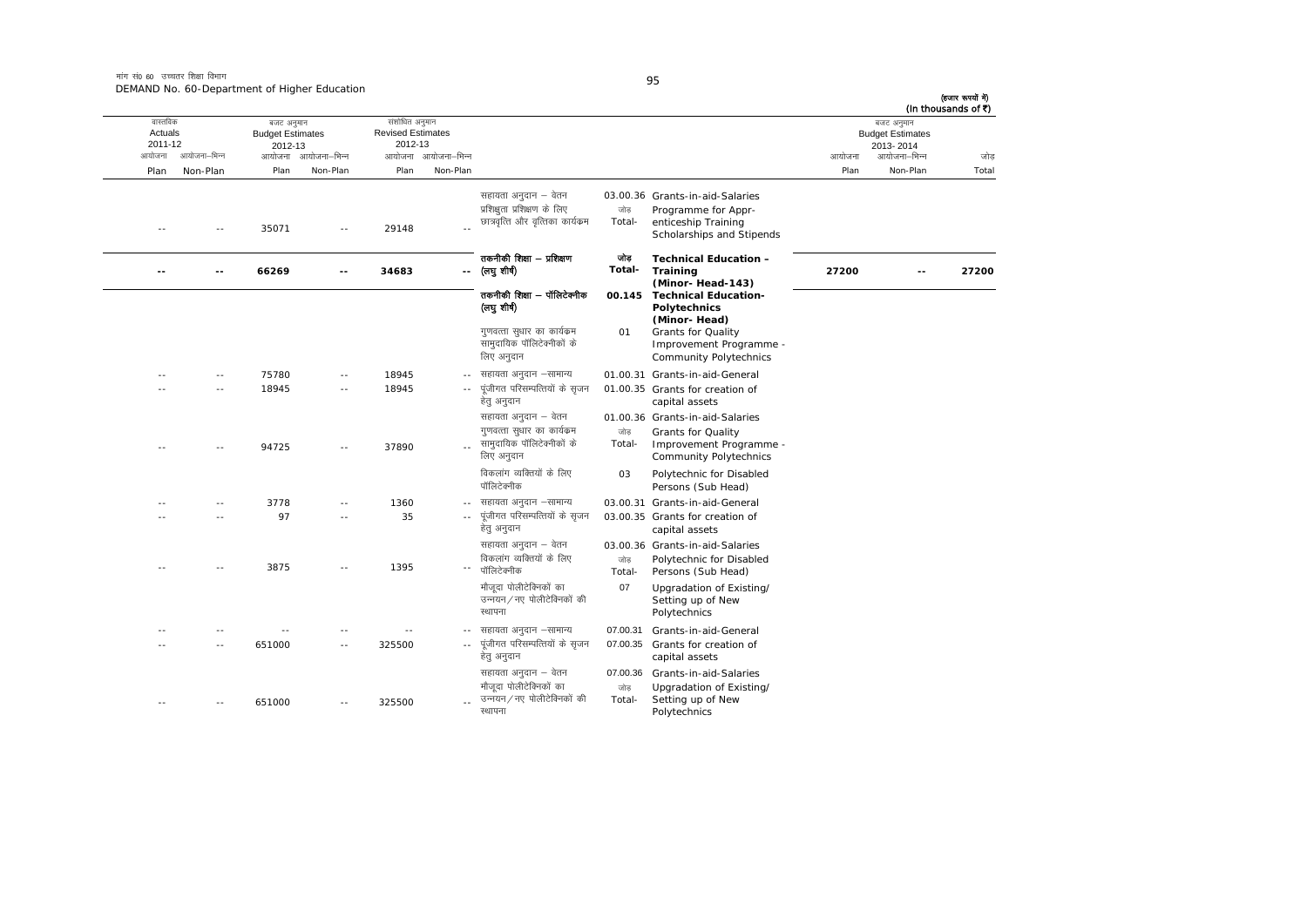| अनुदान मांगे 2013-14       |  |
|----------------------------|--|
| DEMANDS FOR GRANTS 2013-14 |  |

| (In thousands of ₹) | बजट अनुमान                                           |                 |                                                                                                                                      |               |                                                                                                                     |                          | वास्तविक<br>संशोधित अनुमान<br>बजट अनुमान      |                |                                              |                |                              |  |
|---------------------|------------------------------------------------------|-----------------|--------------------------------------------------------------------------------------------------------------------------------------|---------------|---------------------------------------------------------------------------------------------------------------------|--------------------------|-----------------------------------------------|----------------|----------------------------------------------|----------------|------------------------------|--|
| जोड                 | <b>Budget Estimates</b><br>2013-2014<br>आयोजना–भिन्न | आयोजना          |                                                                                                                                      |               |                                                                                                                     | आयोजना–भिन्न             | <b>Revised Estimates</b><br>2012-13<br>आयोजना | आयोजना–भिन्न   | <b>Budget Estimates</b><br>2012-13<br>आयोजना | आयोजना–भिन्न   | Actuals<br>2011-12<br>आयोजना |  |
| Total               | Non-Plan                                             | Plan            |                                                                                                                                      |               |                                                                                                                     | Non-Plan                 | Plan                                          | Non-Plan       | Plan                                         | Non-Plan       | Plan                         |  |
| 15500<br>798250     | ٠.<br>Ξ.                                             | 15500<br>798250 | Support for the<br>Polytechnics in the States<br>08.00.31 Grants-in-aid-General<br>08.00.35 Grants for creation of<br>capital assets | 08            | राज्यों में पॉलिटेक्निकों के<br>लिए सहायता<br>सहायता अनुदान –सामान्य<br>पंजीगत परिसम्पत्तियों के सजन<br>हेत् अनुदान |                          |                                               |                |                                              |                |                              |  |
|                     |                                                      |                 | 08.00.36 Grants-in-aid-Salaries<br>Support for the                                                                                   | जोड           | सहायता अनुदान – वेतन<br>राज्यों में पॉलिटेक्निकों के                                                                |                          |                                               |                |                                              |                |                              |  |
| 813750              | $\sim$ $-$                                           | 813750          | Polytechnics in the States                                                                                                           | Total-        | लिए सहायता                                                                                                          |                          |                                               |                |                                              |                |                              |  |
| 813750              | $-$                                                  | 813750          | <b>Technical Education-</b><br>Polytechnics<br>(Minor-Head-145)                                                                      | जोड<br>Total- | तकनीकी शिक्षा – पॉलिटेक्नीक<br>(लघु शीर्ष)                                                                          |                          | 364785                                        | $\sim$         | 749600                                       | ä.             |                              |  |
|                     |                                                      |                 | <b>Technical Education-</b><br>Engineering, Technical<br><b>Colleges and Institutes</b><br>(Minor Head)                              | 00.146        | तकनीकी शिक्षा – इंजीनियरी.<br>तकनीकी कॉलेज और संस्थान<br>(लघु शीष)                                                  |                          |                                               |                |                                              |                |                              |  |
|                     |                                                      |                 | Indian Institutes of<br>Technology (Sub-Head)                                                                                        | 01            | भारतीय प्रौद्योगिकी संस्थानों को<br>अनुदान (उप शीर्ष)                                                               |                          |                                               |                |                                              |                |                              |  |
| 209250              | $\sim$                                               | 209250          | 01.00.31 Grants-in-aid-General                                                                                                       |               | सहायता अनुदान –सामान्य                                                                                              |                          | 126818                                        | $\sim$ $\sim$  | 126818                                       | $\sim$ $-$     |                              |  |
| 1139250             | $\overline{\phantom{a}}$                             | 1139250         | 01.00.35 Grants for creation of<br>capital assets                                                                                    |               | पूंजीगत परिसम्पत्तियों के सृजन<br>हेत् अनुदान                                                                       | $\sim$ $\sim$            | 803182                                        | $-$            | 803182                                       | $\overline{a}$ |                              |  |
|                     |                                                      | 46500           | 01.00.36 Grants-in-aid-Salaries                                                                                                      |               | सहायता अनुदान – वेतन                                                                                                |                          |                                               |                |                                              |                |                              |  |
| 1395000             | $\sim$                                               | 1395000         | Indian Institutes of<br>Technology (Sub-Head)                                                                                        | जोड<br>Total- | भारतीय प्रौद्योगिकी संस्थानों को<br>अनुदान (उप शीर्ष)                                                               |                          | 930000                                        | $\sim$         | 930000                                       |                |                              |  |
|                     |                                                      |                 | Indian Institutes of<br>Management (Sub-Head)                                                                                        | 03            | भारतीय प्रबंध संस्थान<br>(उप शीर्ष)                                                                                 |                          |                                               |                |                                              |                |                              |  |
| 31358               | $\sim$ $-$                                           | 31358           | 03.00.31 Grants-in-aid-General                                                                                                       |               | सहायता अनुदान –सामान्य                                                                                              |                          | 28466                                         | $\overline{a}$ | 133534                                       | $\sim$         |                              |  |
| 110582              | ٠.                                                   | 110582          | 03.00.35 Grants for creation of<br>capital assets                                                                                    |               | पूंजीगत परिसम्पत्तियों के सृजन<br>हेतु अनुदान                                                                       | $\sim$                   | 28745                                         | $\sim$         | 447716                                       | $-$            |                              |  |
|                     |                                                      | 4960            | 03.00.36 Grants-in-aid-Salaries                                                                                                      |               | सहायता अनुदान – वेतन                                                                                                |                          |                                               |                |                                              |                |                              |  |
| 146900              | $\sim$                                               | 146900          | Indian Institutes of<br>Management                                                                                                   | जोड<br>Total- | भारतीय प्रबंध संस्थान<br>(उप शीर्ष)                                                                                 | $\overline{\phantom{a}}$ | 57211                                         | $\sim$         | 581250                                       | $\sim$         |                              |  |
|                     |                                                      |                 | Central Institute of<br>Technology (CIT), Kokrajhar                                                                                  | 19            | केन्द्रीय प्रौद्योगिकी संस्थान,<br>कोकराझार                                                                         |                          |                                               |                |                                              |                |                              |  |
|                     |                                                      |                 | 19.00.31 Grants-in-aid-General                                                                                                       |               | सहायता अनुदान –सामान्य                                                                                              | $-1$                     | 3486                                          | $\sim$ $\sim$  | 3486                                         | $\sim$         |                              |  |
|                     |                                                      |                 | 19.00.35 Grants for creation of<br>capital assets                                                                                    |               | पूंजीगत परिसम्पत्तियों के सृजन<br>हेतु अनुदान                                                                       | $\sim$ $\sim$            | 53200                                         | $\sim$ $-$     | $\sim$                                       | $\sim$         |                              |  |
|                     |                                                      |                 | 19.00.36 Grants-in-aid-Salaries                                                                                                      |               | सहायता अनुदान – वेतन                                                                                                |                          | 38295                                         | $\sim$ $\sim$  | 38295                                        | $\overline{a}$ |                              |  |
|                     |                                                      |                 | Central Institute of<br>Technology (CIT), Kokrajhar                                                                                  | जोड<br>Total- | केन्द्रीय प्रौद्योगिकी संस्थान,<br>कोकराझार                                                                         | --                       | 94981                                         | $\sim$ $\sim$  | 41781                                        | $-$            | - -                          |  |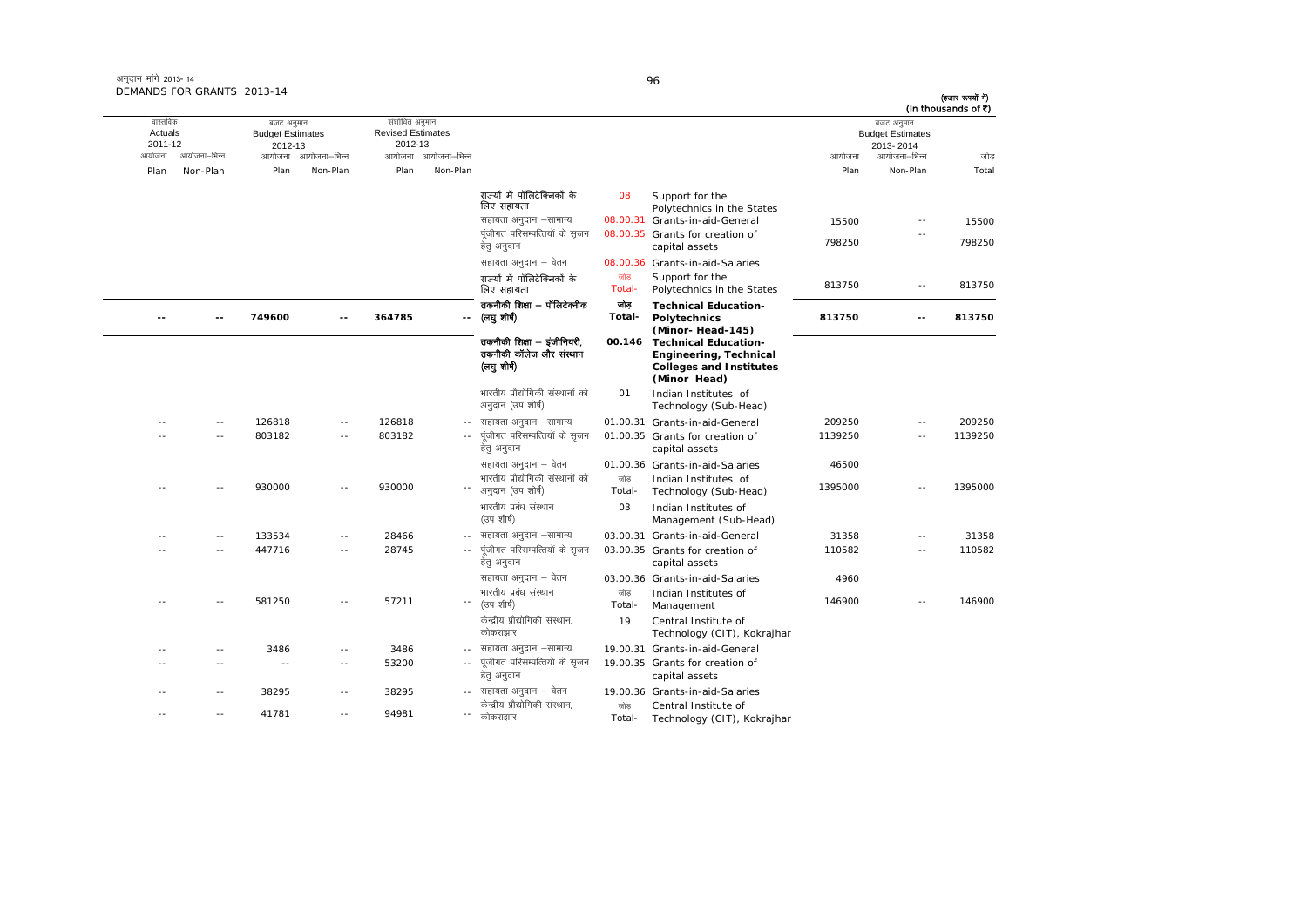मांग सं0 60 उच्चतर शिक्षा विभाग DEMAND No. 60-Department of Higher Education

| I<br>I |  |
|--------|--|

| वास्तविक<br>Actuals<br>2011-12 |               | बजट अनुमान<br><b>Budget Estimates</b> |                     | 2012-13        |                     | संशोधित अनुमान<br><b>Revised Estimates</b><br>2012-13 |               |                                                                                |        |              |        | बजट अनुमान<br><b>Budget Estimates</b><br>2013-2014 | (In thousands of ₹) |
|--------------------------------|---------------|---------------------------------------|---------------------|----------------|---------------------|-------------------------------------------------------|---------------|--------------------------------------------------------------------------------|--------|--------------|--------|----------------------------------------------------|---------------------|
| आयोजना                         | आयोजना–भिन्न  |                                       | आयोजना आयोजना–भिन्न |                | आयोजना आयोजना-भिन्न |                                                       |               |                                                                                | आयोजना | आयोजना–भिन्न | जोड    |                                                    |                     |
| Plan                           | Non-Plan      | Plan                                  | Non-Plan            | Plan           | Non-Plan            |                                                       |               |                                                                                | Plan   | Non-Plan     | Total  |                                                    |                     |
|                                |               |                                       |                     |                |                     | नए भारतीय सूचना प्रौद्योगिकीय<br>संस्थान की स्थापना   | 20            | Setting up of New Indian<br>Institutes of Information<br>Technology (Sub Head) |        |              |        |                                                    |                     |
|                                | $\sim$        | 6679                                  |                     | 26             | $-$                 | सहायता अनुदान –सामान्य                                |               | 20.00.31 Grants-in-aid-General                                                 |        |              |        |                                                    |                     |
|                                | $\sim$ $-$    | 12692                                 | $\overline{a}$      | 52             |                     | पूंजीगत परिसम्पत्तियों के सृजन<br>हेत् अनुदान         |               | 20.00.35 Grants for creation of<br>capital assets                              |        |              |        |                                                    |                     |
|                                |               |                                       |                     |                |                     | सहायता अनुदान – वेतन                                  |               | 20.00.36 Grants-in-aid-Salaries                                                |        |              |        |                                                    |                     |
|                                |               | 19371                                 |                     | 78             |                     | नए भारतीय सूचना प्रौद्योगिकीय<br>संस्थान की स्थापना   | जोड<br>Total- | Setting up of New Indian<br>Institutes of Information<br>Technology (Sub Head) |        |              |        |                                                    |                     |
|                                |               |                                       |                     |                |                     | नए राष्ट्रीय प्रौद्योगिकी संस्थान<br>की स्थापना       | 22            | Setting up of New National<br>Institutes of Technology                         |        |              |        |                                                    |                     |
|                                | $\sim$ $-$    | 348175                                | $\overline{a}$      | 348175         |                     | -- सहायता अनुदान –सामान्य                             |               | 22.00.31 Grants-in-aid-General                                                 |        |              |        |                                                    |                     |
|                                | $\sim$ $\sim$ | 91025                                 | $\sim$              | 91025          |                     | पूंजीगत परिसम्पत्तियों के सृजन<br>हेतु अनुदान         |               | 22.00.35 Grants for creation of<br>capital assets                              |        |              |        |                                                    |                     |
|                                | $\sim$ $-$    | 46500                                 | $\sim$ $-$          | 46500          |                     | -- सहायता अनुदान – वेतन                               |               | 22.00.36 Grants-in-aid-Salaries                                                |        |              |        |                                                    |                     |
|                                |               |                                       |                     |                |                     | नए राष्ट्रीय प्रौद्योगिकी संस्थान                     | जोड           | Setting up of New National                                                     |        |              |        |                                                    |                     |
|                                |               | 485700                                | ٠.                  | 485700         |                     | -- की स्थापना                                         | Total-        | Institutes of Technology                                                       |        |              |        |                                                    |                     |
|                                |               |                                       |                     |                |                     | पोलिटेक्निक में महिला छात्रावास                       | 24            | Women's Hostel in<br>Polytechnics                                              |        |              |        |                                                    |                     |
|                                |               |                                       |                     | $\overline{a}$ |                     | सहायता अनुदान –सामान्य                                |               | 24.00.31 Grants-in-aid-General                                                 |        |              |        |                                                    |                     |
|                                | $\sim$        | 77500                                 | $-$                 | 54250          | $\sim$ $\sim$       | पूंजीगत परिसम्पत्तियों के सृजन<br>हेतु अनुदान         |               | 24.00.35 Grants for creation of<br>capital assets                              |        |              |        |                                                    |                     |
|                                |               |                                       |                     |                |                     | सहायता अनुदान – वेतन                                  |               | 24.00.36 Grants-in-aid-Salaries                                                |        |              |        |                                                    |                     |
|                                |               | 77500                                 | $\overline{a}$      | 54250          |                     | पोलिटेक्निक में महिला छात्रावास                       | जोड<br>Total- | Women's Hostel in<br>Polytechnics                                              |        |              |        |                                                    |                     |
|                                |               |                                       |                     |                |                     | अखिल भारतीय तकनीकी शिक्षा<br>परिषद                    | 25            | All India Council of<br>Technical Educaiton (AICTE)                            |        |              |        |                                                    |                     |
|                                |               | 309460                                | $-$                 | 309460         | $\sim$ $-$          | सहायता अनुदान –सामान्य                                |               | 25.00.31 Grants-in-aid-General                                                 | 488100 | $-$          | 488100 |                                                    |                     |
|                                | $\sim$        | 539                                   | $\sim$ $\sim$       | 539            | $\sim$ $-$          | पूंजीगत परिसम्पत्तियों के सृजन<br>हेतु अनुदान         |               | 25.00.35 Grants for creation of                                                | 100    | $\sim$       | 100    |                                                    |                     |
|                                |               |                                       |                     |                |                     | सहायता अनुदान – वेतन                                  |               | capital assets<br>25.00.36 Grants-in-aid-Salaries                              |        |              |        |                                                    |                     |
|                                |               |                                       |                     |                |                     | अखिल भारतीय तकनीकी शिक्षा                             | जोड           | All India Council of                                                           |        |              |        |                                                    |                     |
|                                |               | 309999                                |                     | 309999         |                     | परिषद                                                 | Total-        | Technical Educaiton (AICTE)                                                    | 488200 |              | 488200 |                                                    |                     |
|                                |               |                                       |                     |                |                     | राष्ट्रीय प्रौद्योगिकी संस्थान<br>(एनआईटी)            | 26            | National Institutes of<br>Technology (NITs)                                    |        |              |        |                                                    |                     |
| $\overline{\phantom{a}}$       |               | 232500                                | ٠.                  | 232500         | $\sim$ $-$          | सहायता अनुदान –सामान्य                                |               | 26.00.31 Grants-in-aid-General                                                 | 860200 | ٠.           | 860200 |                                                    |                     |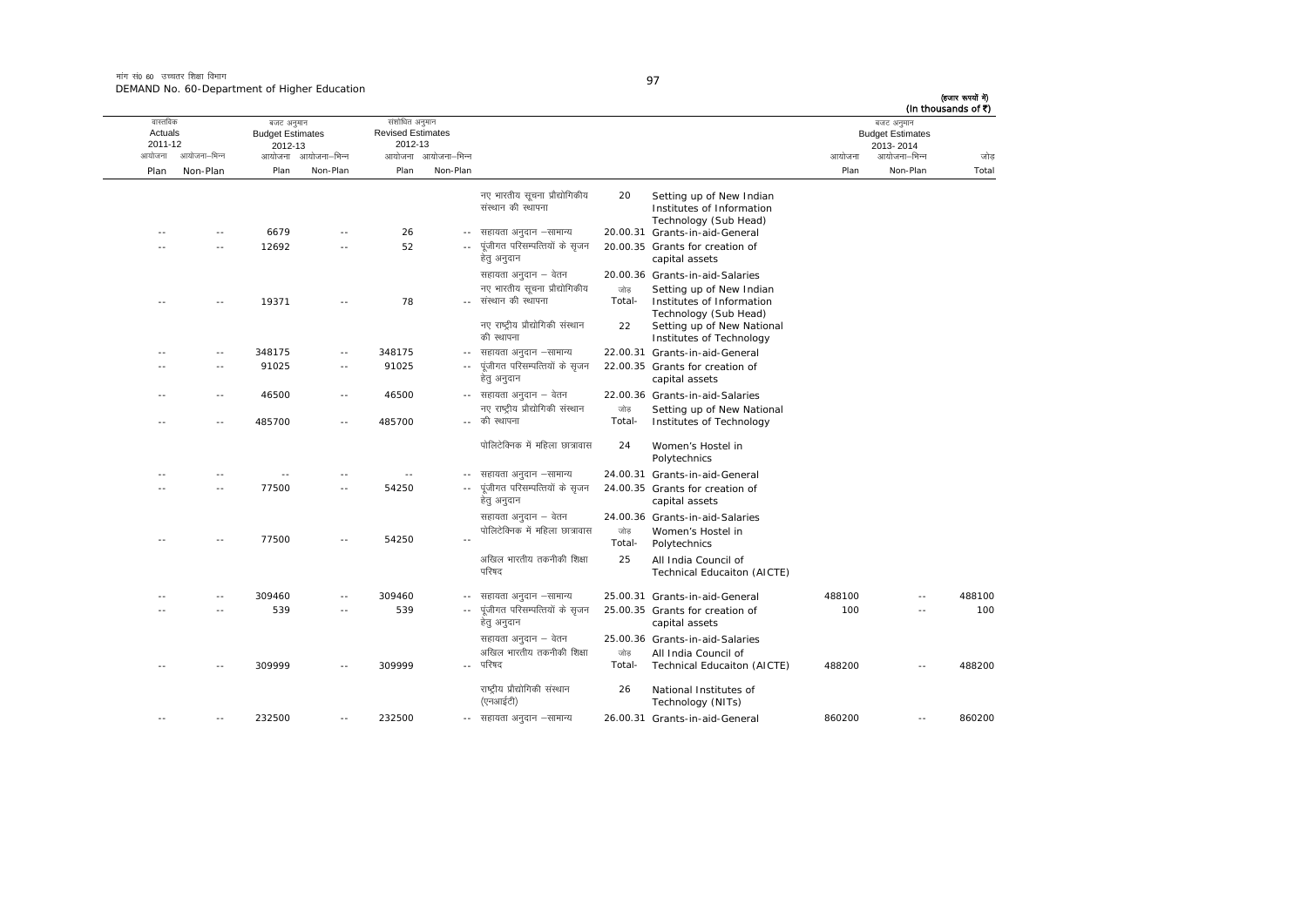| अनुदान मांगे 2013-14       |  |
|----------------------------|--|
| DEMANDS FOR GRANTS 2013-14 |  |

आयोजना आयोजना-भिन्न आयोजना आयोजना-भिन्न - आयोजना आयोजना-भिन्न न अपयोजना—भिन्न जाउँ विकास समिति । अपनी अपयोजना आयोजना—भिन्न जोड Plan Non-Plan Plan Non-Plan Plan Non-Plan Plan Non-Plan Total वास्तविक Actuals2011-12 बजट अनुमान Budget Estimates 2012-13 संशोधित अनुमान Revised Estimates2012-13 बजट अनुमान Budget Estimates 2013- 2014(हजार रूपयों में) (In thousands of  $\bar{x}$ ) -- -- 542500 -- 877900 ---- पुंजीगत परिसम्पत्तियों के सुजन हेत् अनुदान 26.00.35 Grants for creation of capital assets 2069300 -- 2069300lgk;rk vuqnku & osru 26.00.36 Grants-in-aid-Salaries <sup>93000</sup> -- -- 775000 -- 1110400 -- $\sim$ राष्ट्रीय प्रौद्योगिकी संस्थान (एनआईटी) जोड Total-National Institutes of  $3022500$  -- 3022500 अन्य संस्थानों को सहायता *28*  Assistance to other institutes including SLIET, NERIST, NIFFT Ranchi, CIT Kokrajhar lgk;rk vuqnku &lkekU; 28.00.31 Grants-in-aid-General 37200 -- 37200 पूंजीगत परिसम्पत्तियों के सुजन हेतु अनुदान 28.00.35 Grants for creation of capital assets 109300 --109300 lgk;rk vuqnku & osru 28.00.36 Grants-in-aid-Salaries <sup>11600</sup> -- <sup>11600</sup> अन्य संस्थानों को सहायता <sub>जोड</sub> Total-Assistance to other<br>institutes including SLIET, NERIST, NIFFT Ranchi, CIT Kokrajhar 158100 -- 158100158100 **-- -- 3220601 -- 3042619 --**तकनीकी शिक्षा – इंजीनियरी, तकनीकी कॉलेज और संस्थान (लघ शीर्ष) जोड़ **Total-Technical Education- Engineering, Technical Colleges and Institutes (Minor Head-146) 5210700 -- 5210700**तकनीकी शिक्षा — अन्य व्यय (लघु शीर्ष) **00.147 Technical Education – Other Expenditure (Minor Head)** महत्वपूर्ण क्षेत्रों में प्रशिक्षण और अनुसंधान  $04$  Training & Research in Frontier Areas ---- 775 -- -- -- -- -- सहायता अनुदान –सामान्य 04.00.31 Grants-in-aid-General -- -- -- -- -- ---- पुंजीगत परिसम्पत्तियों के सुजन हेतु अनुदान 04.00.35 Grants for creation of capital assets सहायता अनुदान – वेतन 04.00.36 Grants-in-aid-Salaries ---- 775 -- -- -- -- egRoiw.kZ {ks=ksa esa izf'k{k.k vkSj vuqla/kku tksM+ Total- Training & Research in Frontier Areas तकनीकी शिक्षा—भारत सरकार की गुणवत्ता सुधार परियोजना (चरण-III) 05 Technical Education Quality Improvement Programme of Government of India - Phase-III lgk;rk vuqnku &lkekU; 05.00.31 Grants-in-aid-General ---- 1000 -- -- -- - - सहायता अनुदान –सामान्य -- -- -- -- ---- पूंजीगत परिसम्पत्तियों के सृजन हेतु अनुदान 05.00.35 Grants for creation of capital assets

सहायता अनुदान – वेतन <br />
05.00.36 Grants-in-aid-Salaries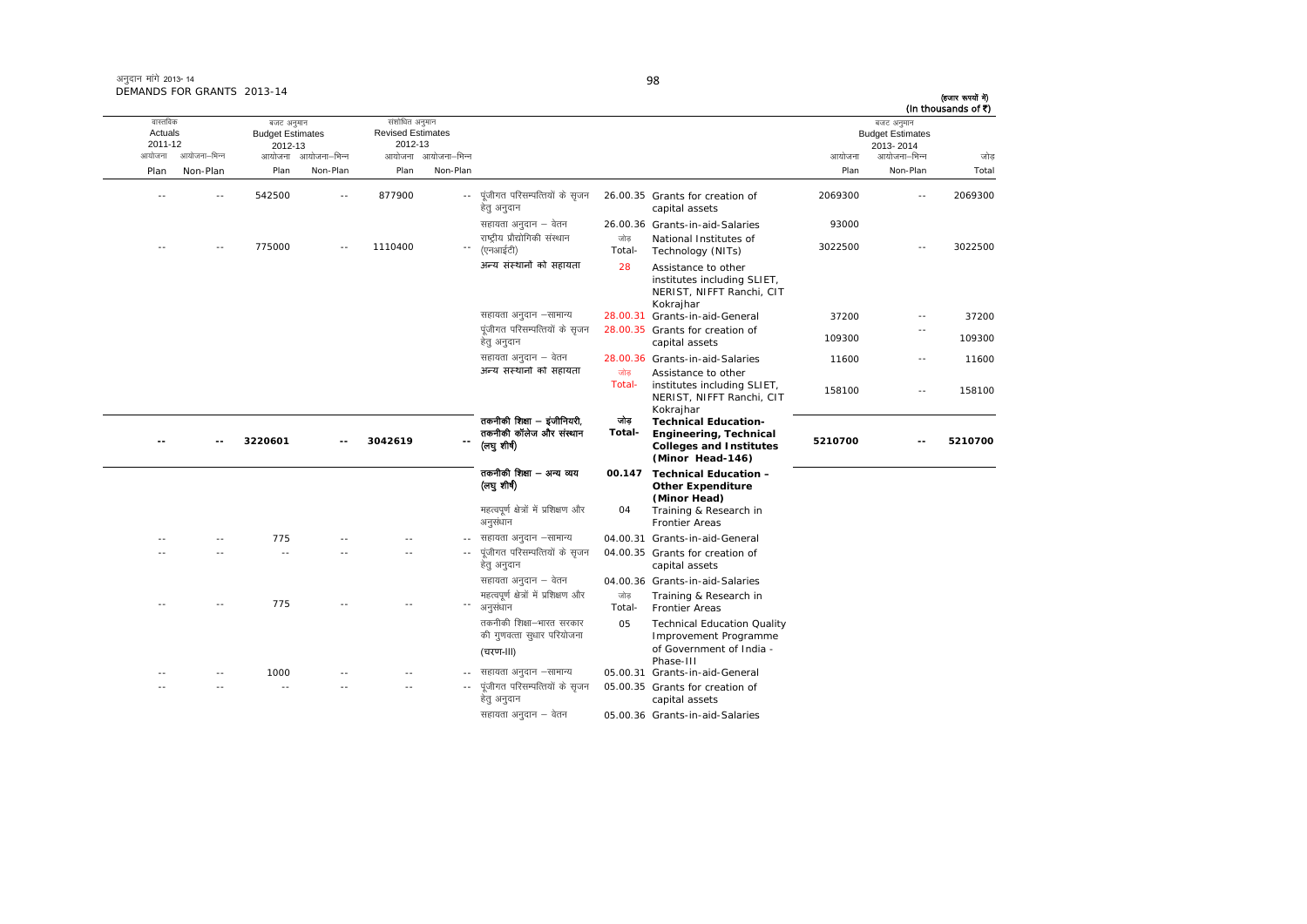मांग सं0 60 उच्चतर शिक्षा विभाग DEMAND No. 60-Department of Higher Education

|        | (In thousands of ₹)<br>बजट अनुमान<br><b>Budget Estimates</b><br>2013-2014 |        |                                                                                                      |                     |                                                                                 |                     | संशोधित अनुमान<br><b>Revised Estimates</b><br>2012-13 |              | बजट अनुमान<br><b>Budget Estimates</b><br>2012-13 |              | वास्तविक<br>Actuals<br>2011-12 |
|--------|---------------------------------------------------------------------------|--------|------------------------------------------------------------------------------------------------------|---------------------|---------------------------------------------------------------------------------|---------------------|-------------------------------------------------------|--------------|--------------------------------------------------|--------------|--------------------------------|
| जोड    | आयोजना–भिन्न                                                              | आयोजना |                                                                                                      |                     |                                                                                 | आयोजना आयोजना-भिन्न |                                                       | आयोजना–भिन्न | आयोजना                                           | आयोजना–भिन्न | आयोजना                         |
| Total  | Non-Plan                                                                  | Plan   |                                                                                                      |                     |                                                                                 | Non-Plan            | Plan                                                  | Non-Plan     | Plan                                             | Non-Plan     | Plan                           |
|        |                                                                           |        | <b>Technical Education Quality</b><br>Improvement Programme<br>of Government of India -<br>Phase-III | जोड<br>Total-       | तकनीकी शिक्षा—भारत सरकार<br>की गुणवत्ता सुधार परियोजना<br>(चरण-॥।)              |                     |                                                       |              | 1000                                             |              |                                |
|        |                                                                           |        | Research and Innovation<br>06.00.31 Grants-in-aid-General<br>06.00.35 Grants for creation of         | 06                  | अनुसंधान एवं नवाचार<br>सहायता अनुदान –सामान्य<br>पूंजीगत परिसम्पत्तियों के सृजन |                     |                                                       |              | 770<br>$\sim$                                    |              |                                |
|        |                                                                           |        | capital assets                                                                                       |                     | हेतु अनुदान                                                                     |                     |                                                       |              |                                                  |              |                                |
|        |                                                                           |        | 06.00.36 Grants-in-aid-Salaries                                                                      |                     | सहायता अनुदान – वेतन                                                            |                     |                                                       |              |                                                  |              |                                |
|        |                                                                           |        | Research and Innovation<br>Employability and Skill                                                   | जोड<br>Total-<br>07 | अनुसंधान एवं नवाचार<br>नियोज्यता तथा कौशल निर्माण                               |                     | $\sim$                                                |              | 770                                              |              |                                |
|        |                                                                           |        | formation<br>07.00.31 Grants-in-aid-General                                                          |                     | सहायता अनुदान –सामान्य                                                          |                     |                                                       |              | 770                                              |              |                                |
|        |                                                                           |        | 07.00.35 Grants for creation of<br>capital assets                                                    |                     | पूंजीगत परिसम्पत्तियों के सृजन<br>हेत् अनुदान                                   |                     |                                                       |              | $\sim$                                           |              |                                |
|        |                                                                           |        | 07.00.36 Grants-in-aid-Salaries<br>Employability and Skill<br>formation                              | जोड<br>Total-       | सहायता अनुदान – वेतन<br>नियोज्यता तथा कौशल निर्माण                              |                     | $\sim$ $\sim$                                         |              | 770                                              | $\sim$ $-$   | $\sim$ $\sim$                  |
|        |                                                                           |        | <b>Technical Education -</b><br><b>Other Expenditure</b><br>(Minor Head-147)                         | जोड<br>Total-       | तकनीकी शिक्षा — अन्य व्यय<br>(लघु शीर्ष)                                        |                     |                                                       |              | 3315                                             |              |                                |
|        |                                                                           |        | 00.148 General (General<br>Education) - Other<br><b>Expenditure</b>                                  |                     | सामान्य (सामान्य शिक्षा) -<br>अन्य व्यय (लघु शीर्ष)                             |                     |                                                       |              |                                                  |              |                                |
|        |                                                                           |        | (Minor Head)<br>Nation Mission in Education<br>thgough ICT                                           | 05                  | आई.सी.टी. के जरिये राष्ट्रीय<br>शिक्षा मिशन                                     |                     |                                                       |              |                                                  |              |                                |
| 426250 | $\overline{\phantom{a}}$                                                  | 426250 | 05.00.31 Grants-in-aid-General                                                                       |                     | सहायता अनुदान –सामान्य                                                          | $\sim$ $-$          |                                                       |              | 638255                                           |              |                                |
| 38750  |                                                                           | 38750  | 05.00.35 Grants for creation of<br>capital assets                                                    |                     | पूंजीगत परिसम्पत्तियों के सृजन<br>हेतु अनुदान                                   |                     |                                                       |              | 20494                                            |              |                                |
|        |                                                                           |        | 05.00.36 Grants-in-aid-Salaries                                                                      |                     | सहायता अनुदान – वेतन                                                            |                     |                                                       |              |                                                  |              |                                |
| 465000 |                                                                           | 465000 | Nation Mission in Education<br>thgough ICT                                                           | जोड<br>Total-       | आई.सी.टी. के जरिये राष्ट्रीय<br>शिक्षा मिशन                                     |                     |                                                       |              | 658749                                           |              |                                |
|        |                                                                           |        | Promotion of copyright and<br><b>IPR</b>                                                             | 06                  | कॉपीराइट और बौद्धिक संपदा<br>अधिकार के प्रचार                                   |                     |                                                       |              |                                                  |              |                                |
| 4600   | $\overline{\phantom{a}}$                                                  | 4600   | 06.00.31 Grants-in-aid-General                                                                       |                     | सहायता अनुदान –सामान्य                                                          |                     |                                                       |              |                                                  |              |                                |
| 100    | $-$                                                                       | 100    | 06.00.35 Grants for creation of<br>capital assets                                                    |                     | पूंजीगत परिसम्पत्तियों के सृजन<br>हेतु अनुदान                                   |                     |                                                       |              |                                                  |              |                                |
|        |                                                                           |        | 06.00.36 Grants-in-aid-Salaries                                                                      |                     | सहायता अनुदान – वेतन                                                            |                     |                                                       |              |                                                  |              |                                |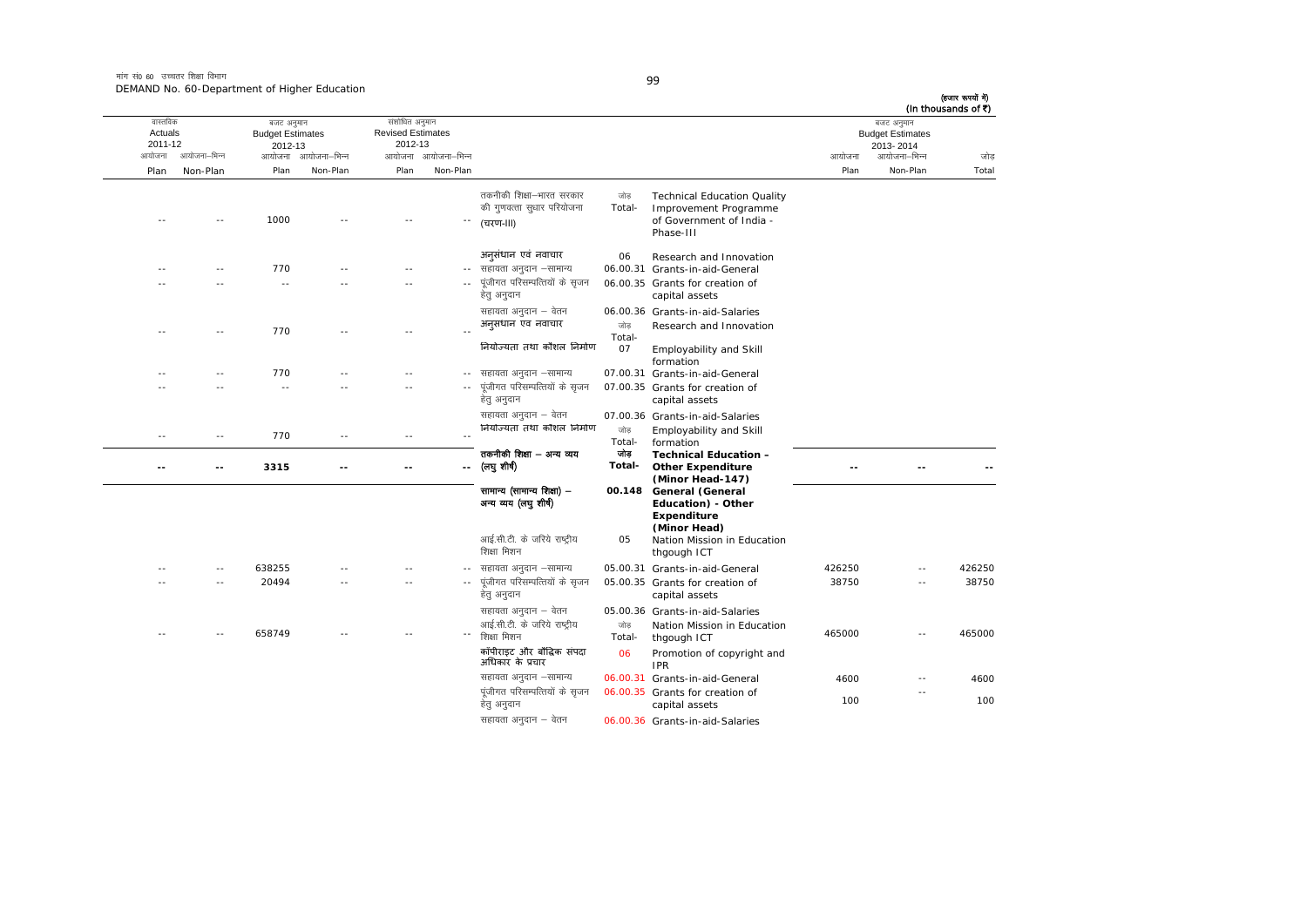|        | बजट अनुमान<br><b>Budget Estimates</b> |        |                                             |                   |                                               |                     | संशोधित अनुमान<br><b>Revised Estimates</b> |                     | बजट अनुमान<br><b>Budget Estimates</b> |              | वास्तविक<br>Actuals |
|--------|---------------------------------------|--------|---------------------------------------------|-------------------|-----------------------------------------------|---------------------|--------------------------------------------|---------------------|---------------------------------------|--------------|---------------------|
|        | 2013-2014                             |        |                                             |                   |                                               |                     | 2012-13                                    |                     | 2012-13                               |              | 2011-12             |
| जोड    | आयोजना–भिन्न                          | आयोजना |                                             |                   |                                               | आयोजना आयोजना–भिन्न |                                            | आयोजना आयोजना–भिन्न |                                       | आयोजना–भिन्न | आयोजना              |
| Total  | Non-Plan                              | Plan   |                                             |                   |                                               | Non-Plan            | Plan                                       | Non-Plan            | Plan                                  | Non-Plan     | Plan                |
| 4700   | $\sim$ $\sim$                         | 4700   | Promotion of copyright and<br><b>IPR</b>    | जोड<br>Total-     | कॉपीराइट और बौद्धिक संपदा<br>अधिकार के प्रचार |                     |                                            |                     |                                       |              |                     |
|        |                                       |        | General (General                            | जोड               | सामान्य (सामान्य शिक्षा) –                    |                     |                                            |                     |                                       |              |                     |
| 469700 | $-$                                   | 469700 | Education) - Other                          | Total-            | अन्य व्यय (लघु शीष)                           |                     |                                            |                     | 658749                                | $-$          | --                  |
|        |                                       |        | Expenditure                                 |                   |                                               |                     |                                            |                     |                                       |              |                     |
|        |                                       |        | (Minor Head-148)                            |                   |                                               |                     |                                            |                     |                                       |              |                     |
|        |                                       |        | Language Development-                       | 00.151            | माध्यमिक शिक्षा-- अन्य व्यय                   |                     |                                            |                     |                                       |              |                     |
|        |                                       |        | <b>Other Expenditure</b>                    |                   | (लघु शीष)                                     |                     |                                            |                     |                                       |              |                     |
|        |                                       |        | (Minor Head)<br>Central Institute of Indian | 01                | केन्द्रीय भारतीय भाषा संस्थान                 |                     |                                            |                     |                                       |              |                     |
|        |                                       |        | Languages, Mysore                           |                   | मैसूर और क्षेत्रीय भाषा केन्द                 |                     |                                            |                     |                                       |              |                     |
|        |                                       |        | (Bhartiya Bhasha                            |                   | (उप—शीर्ष)                                    |                     |                                            |                     |                                       |              |                     |
|        |                                       |        | Sansthan) and Regional                      |                   |                                               |                     |                                            |                     |                                       |              |                     |
|        |                                       |        | Lanauge Centres                             |                   |                                               |                     |                                            |                     |                                       |              |                     |
|        |                                       |        | <b>National Testing Services</b>            | 01.02             | राष्ट्रीय जांच सेवा                           |                     |                                            |                     |                                       |              |                     |
|        |                                       |        |                                             | 01.02.01 Salaries | -- वेतन                                       |                     |                                            |                     |                                       |              | $\sim$              |
|        |                                       |        | 01.02.03 Over Time Allowances               |                   | समयोपरि भत्ता                                 |                     |                                            |                     |                                       |              |                     |
|        |                                       |        | 01.02.06 Medical Treatment                  |                   | चिकित्सीय उपचार                               | $\sim$ $\sim$       | $\sim$                                     | - -                 | $\sim$                                | $\sim$       |                     |
|        |                                       |        | 01.02.11 Domestic Travel Expenses           |                   | घरेलू यात्रा व्यय                             | $-1$                | - -                                        | - -                 | ×.                                    |              |                     |
|        |                                       |        | 01.02.13 Office Expenses                    |                   | कार्यालय व्यय                                 | $\sim$ $\sim$       | $\sim$                                     | - -                 | $\sim$                                | $\sim$       |                     |
|        |                                       |        | Administrative                              | 01.02.20 Other    | अन्य प्रशासनिक व्यय                           | $\sim$ $-$          | - -                                        |                     | ×.                                    |              |                     |
|        |                                       |        | Expenses                                    |                   |                                               |                     |                                            |                     |                                       |              |                     |
|        |                                       |        | 01.02.31 Grants-in-aid-General              |                   | सहायता अनुदान –सामान्य                        |                     | $-$                                        |                     |                                       |              |                     |
|        |                                       |        | 01.02.35 Grants for creation of             |                   | पूंजीगत परिसम्पत्तियों के सृजन                | $\sim$ $-$          | $\sim$                                     | - -                 | $\sim$                                | - -          |                     |
|        |                                       |        | capital assets                              |                   | हेतु अनुदान                                   |                     |                                            |                     |                                       |              |                     |
|        |                                       |        | 01.02.36 Grants-in-aid-Salaries             |                   | सहायता अनुदान – वेतन                          |                     |                                            |                     |                                       |              |                     |
|        |                                       |        | 01.02.50 Other Charges                      |                   | अन्य प्रभार                                   |                     | $-1$                                       |                     |                                       |              |                     |
|        |                                       |        | <b>National Testing Services</b>            | जोड़              | राष्ट्रीय जांच सेवा                           | $\sim$ $\sim$       | $\sim$                                     |                     |                                       |              |                     |
|        |                                       |        | (Detailed Head-01.02)                       | Total-            |                                               |                     |                                            |                     |                                       |              |                     |
|        |                                       |        | Linguistic Data Consortium-                 | 01.03             | भाषाई आंकडा संघ–आई एल                         |                     |                                            |                     |                                       |              |                     |
|        |                                       |        | IL                                          | 01.03.01 Salaries | ेलन                                           | $\sim$ $-$          | - -                                        |                     |                                       |              |                     |
|        |                                       |        | 01.03.03 Over Time Allowances               |                   | -- समयोपरि भत्ता                              |                     | $\sim$                                     | $\overline{a}$      | $\sim$                                |              |                     |
|        |                                       |        | 01.03.06 Medical Treatment                  |                   | चिकित्सीय उपचार                               | $\sim$ $\sim$       | --                                         | - -                 | $\sim$                                | $\sim$       | $\sim$              |
|        |                                       |        | 01.03.11 Domestic Travel Expenses           |                   | घरेलू यात्रा व्यय                             | $\sim$ $-$          | $\sim$                                     | - -                 | $\sim$                                | - -          |                     |
|        |                                       |        |                                             |                   | कार्यालय व्यय                                 | $\sim$              | $-$                                        | $-$                 | $\sim$ $\sim$                         |              |                     |
|        |                                       |        | 01.03.13 Office Expenses<br>Administrative  | 01.03.20 Other    | अन्य प्रशासनिक व्यय                           | $\sim$ $-$          | --                                         | - -                 | ×.                                    | $\sim$       |                     |
|        |                                       |        | Expenses                                    |                   |                                               |                     |                                            |                     |                                       |              |                     |
|        |                                       |        | 01.03.31 Grants-in-aid-General              |                   | सहायता अनुदान –सामान्य                        |                     |                                            |                     |                                       |              |                     |
|        |                                       |        | 01.03.35 Grants for creation of             |                   | पूंजीगत परिसम्पत्तियों के सृजन                | $\sim$ $-$          | $-$                                        | - -                 | - -                                   | - -          |                     |
|        |                                       |        | capital assets                              |                   | हेतु अनुदान                                   |                     |                                            |                     |                                       |              |                     |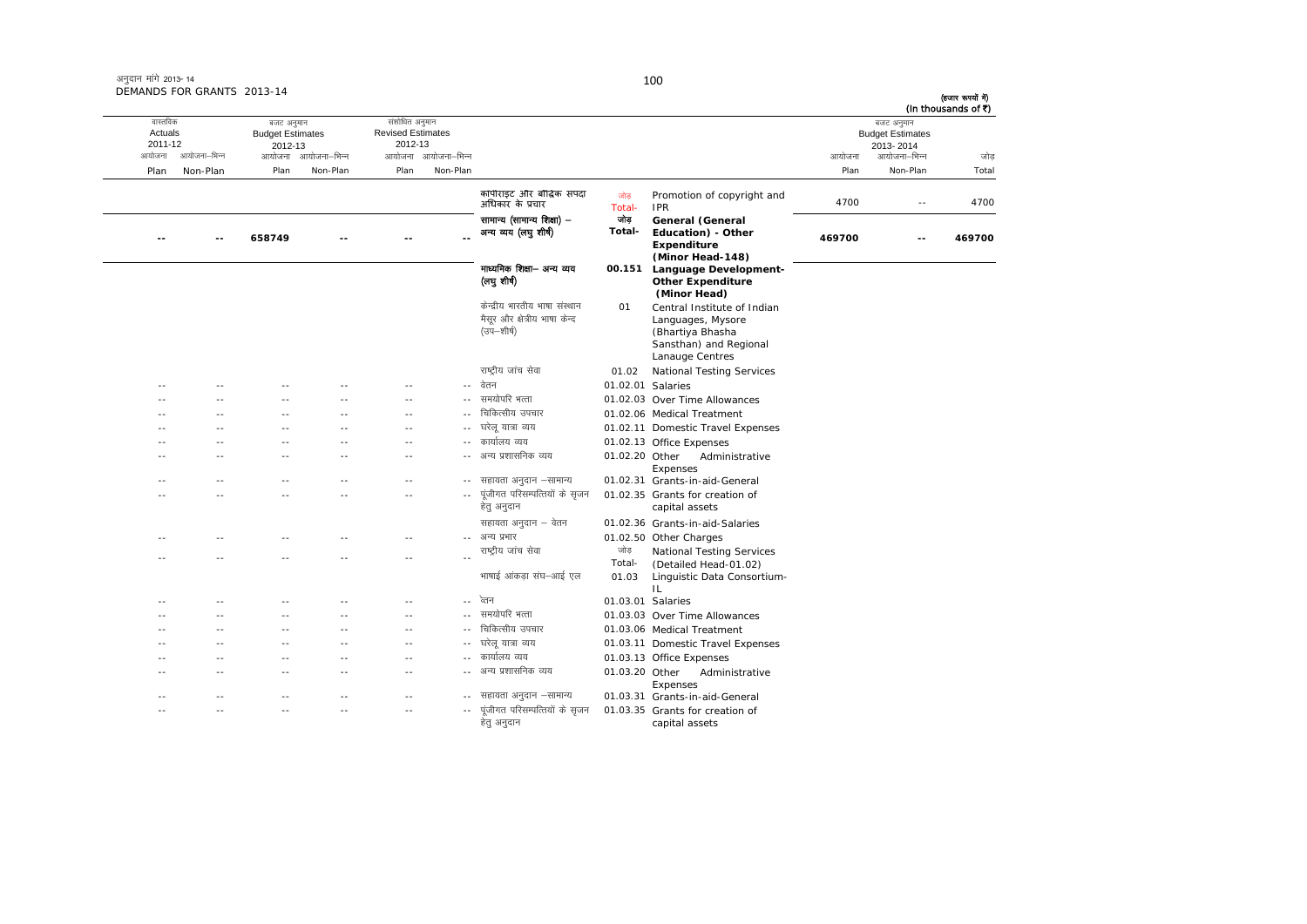#### मांग सं0 60 उच्चतर शिक्षा विभाग DEMAND No. 60-Department of Higher Education

| (हजार रूपयों में)<br>(In thousands of ₹) |                                                    |        |                                                   |                   |                                                |                     |                                                       |               |                                                  |                |                                |
|------------------------------------------|----------------------------------------------------|--------|---------------------------------------------------|-------------------|------------------------------------------------|---------------------|-------------------------------------------------------|---------------|--------------------------------------------------|----------------|--------------------------------|
|                                          | बजट अनुमान<br><b>Budget Estimates</b><br>2013-2014 |        |                                                   |                   |                                                |                     | संशोधित अनुमान<br><b>Revised Estimates</b><br>2012-13 |               | बजट अनुमान<br><b>Budget Estimates</b><br>2012-13 |                | वास्तविक<br>Actuals<br>2011-12 |
| जोड़                                     | आयोजना–भिन्न                                       | आयोजना |                                                   |                   |                                                | आयोजना आयोजना-भिन्न |                                                       | आयोजना–भिन्न  | आयोजना                                           | आयोजना–भिन्न   | आयोजना                         |
| Total                                    | Non-Plan                                           | Plan   |                                                   |                   |                                                | Non-Plan            | Plan                                                  | Non-Plan      | Plan                                             | Non-Plan       | Plan                           |
|                                          |                                                    |        | 01.03.36 Grants-in-aid-Salaries                   |                   | सहायता अनुदान – वेतन                           |                     |                                                       |               |                                                  |                |                                |
|                                          |                                                    |        | 01.03.50 Other Charges                            |                   | अन्य प्रभार                                    | $\sim$ $\sim$       |                                                       |               |                                                  |                |                                |
|                                          |                                                    |        | Linguistic Data Consortium-                       | जोड़              | भाषाई आंकड़ा संघ–आई एल                         |                     |                                                       |               |                                                  |                |                                |
|                                          |                                                    |        | IL (Detailed Head-01.03)                          | Total-            |                                                | $\sim$              | $-$                                                   |               |                                                  | $\sim$ $\sim$  |                                |
|                                          |                                                    |        | National Translation Mission                      | 01.04             | राष्ट्रीय अनुवाद मिशन                          |                     |                                                       |               |                                                  |                |                                |
|                                          |                                                    |        |                                                   | 01.04.01 Salaries | -- वेतन                                        |                     |                                                       |               |                                                  |                |                                |
|                                          |                                                    |        | 01.04.03 Over Time Allowances                     |                   | समयोपरि भत्ता                                  | $\sim$ $\sim$       | $-$                                                   |               |                                                  | $\sim$ $\sim$  | ٠.                             |
|                                          |                                                    |        | 01.04.06 Medical Treatment                        |                   | चिकित्सीय उपचार                                | $\sim$ $\sim$       |                                                       |               |                                                  |                |                                |
|                                          |                                                    |        | 01.04.11 Domestic Travel Expenses                 |                   | घरेलू यात्रा व्यय                              | $\sim$ $\sim$       | $\overline{a}$                                        |               |                                                  | $\overline{a}$ |                                |
|                                          |                                                    |        | 01.04.13 Office Expenses                          |                   | कार्यालय व्यय                                  |                     | $-$                                                   |               |                                                  |                |                                |
|                                          |                                                    |        | Administrative<br>Expenses                        | 01.04.20 Other    | अन्य प्रशासनिक व्यय                            |                     | $-$                                                   |               |                                                  | ٠.             |                                |
|                                          |                                                    |        | 01.04.31 Grants-in-aid-General                    |                   | सहायता अनुदान –सामान्य                         |                     | $-$                                                   |               |                                                  | ٠.             |                                |
|                                          |                                                    |        | 01.04.35 Grants for creation of<br>capital assets |                   | पूंजीगत परिसम्पत्तियों के सृजन<br>हेतु अनुदान  |                     |                                                       |               |                                                  |                |                                |
|                                          |                                                    |        | 01.04.36 Grants-in-aid-Salaries                   |                   | सहायता अनुदान – वेतन                           |                     |                                                       |               |                                                  |                |                                |
|                                          |                                                    |        | 01.04.50 Other Charges                            |                   | अन्य प्रभार                                    |                     | --                                                    |               |                                                  |                | ٠.                             |
|                                          |                                                    |        | National<br>Translation                           | जोड               | राष्ट्रीय अनुवाद मिशन                          |                     |                                                       |               |                                                  |                |                                |
|                                          |                                                    |        | Mission (Detailed<br>Head-<br>01.04)              | Total-            |                                                | $\sim$ $-$          | $-$                                                   |               |                                                  | - -            | - -                            |
|                                          |                                                    |        | Development of Telgu &<br>Kannada                 | 01.05             | बाौद्धिक सम्पदा शिक्षा अनुसंधान<br>और जन पहुंच |                     |                                                       |               |                                                  |                |                                |
|                                          |                                                    |        | Salaries                                          | 01.05.01          | वेतन                                           | $-$                 |                                                       |               |                                                  |                |                                |
|                                          |                                                    |        | <b>Medical Treatment</b>                          | 01.05.06          | चिकित्सीय उपचार                                | $\sim$ $-$          | $\sim$ $\sim$                                         | $\sim$        |                                                  | $\sim$ $\sim$  | - -                            |
|                                          |                                                    |        | <b>Domestic Travel Expenses</b>                   | 01.05.11          | घरेलू यात्रा व्यय                              | $\sim$ $\sim$       | $-$                                                   |               | - -                                              | - -            |                                |
|                                          |                                                    |        | Office Expenses                                   | 01.05.13          | कार्यालय व्यय                                  | $\sim$              | --                                                    | $\sim$        | $\sim$                                           | - -            | - -                            |
|                                          |                                                    |        | Other Administrative                              | 01.05.20          | अन्य प्रशासनिक व्यय                            | $- -$               | - -                                                   |               |                                                  | - -            |                                |
|                                          |                                                    |        | Expenses                                          |                   |                                                |                     |                                                       |               |                                                  |                |                                |
|                                          |                                                    |        | Other Charges                                     | 01.05.50          | अन्य प्रभार                                    | $- -$               | $-$                                                   | $\sim$        |                                                  | $-$            |                                |
|                                          |                                                    |        | Grants-in-aid-General                             | 01.05.31          | सहायता अनुदान –सामान्य                         | $- -$               | $-$                                                   | $\sim$ $\sim$ | - -                                              | $\sim$ $\sim$  | - -                            |
|                                          |                                                    |        | Grants for creation of<br>capital assets          | 01.05.35          | पूंजीगत परिसम्पत्तियों के सृजन<br>हेतु अनुदान  | $\sim$ $\sim$       | $\sim$                                                | $\sim$ $-$    |                                                  |                |                                |
|                                          |                                                    |        | Grants-in-aid-Salaries                            | 01.05.36          | सहायता अनुदान – वेतन                           |                     |                                                       |               |                                                  |                |                                |
|                                          |                                                    |        | Development of Telgu &                            |                   | बाौद्धिक सम्पदा शिक्षा अनुसंधान                |                     |                                                       |               |                                                  |                |                                |
|                                          |                                                    |        | Kannada<br>(Detailed Head-01.05)                  | जोड<br>Total-     | -- और जन पहुंच                                 |                     |                                                       |               |                                                  |                |                                |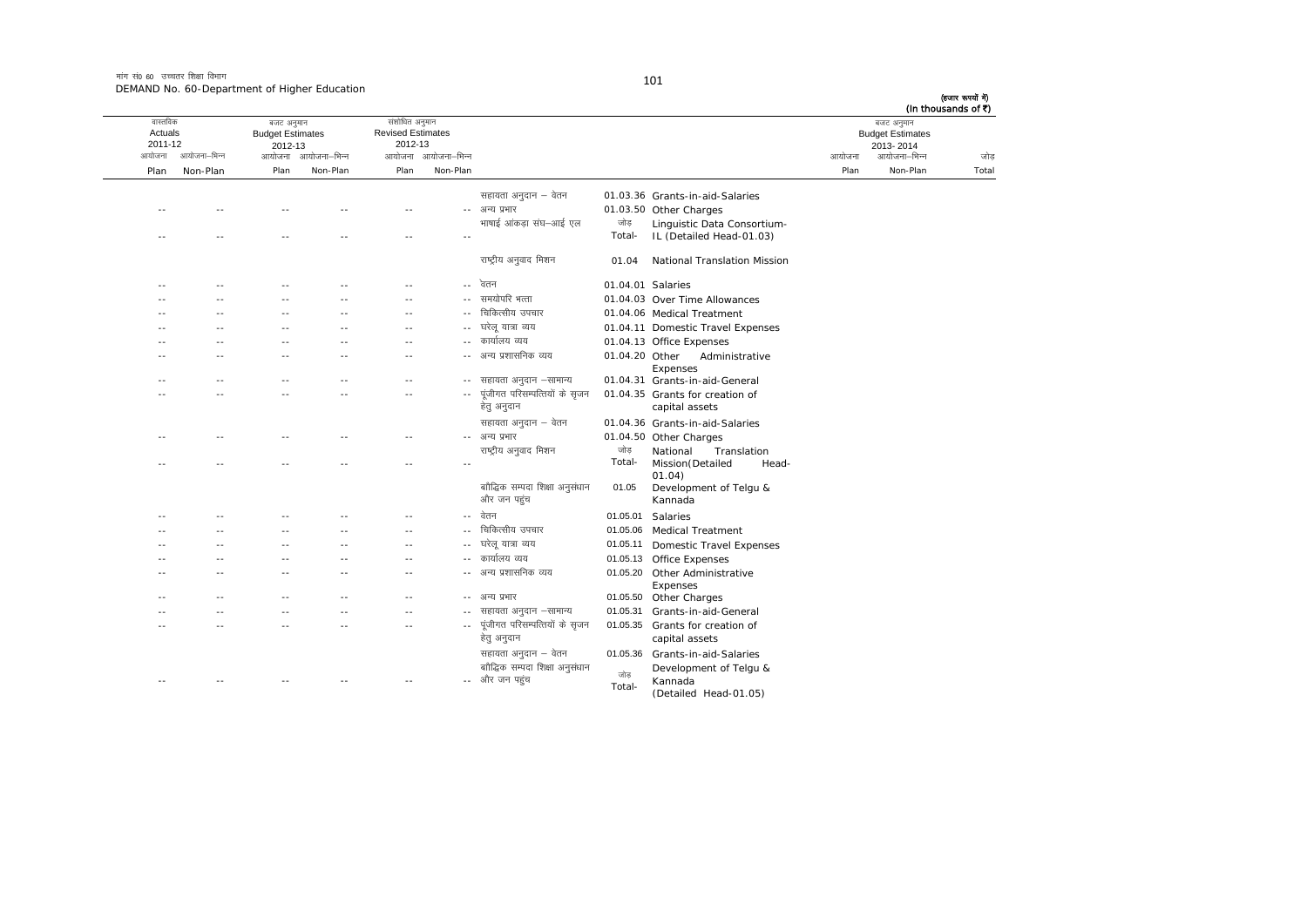| (In thousands of ₹) | बजट अनुमान                           |          |                                                                                                        |                 |                                                                                 |                          | संशोधित अनुमान                      |                     | बजट अनुमान                         |              | वास्तविक           |
|---------------------|--------------------------------------|----------|--------------------------------------------------------------------------------------------------------|-----------------|---------------------------------------------------------------------------------|--------------------------|-------------------------------------|---------------------|------------------------------------|--------------|--------------------|
|                     | <b>Budget Estimates</b><br>2013-2014 |          |                                                                                                        |                 |                                                                                 |                          | <b>Revised Estimates</b><br>2012-13 |                     | <b>Budget Estimates</b><br>2012-13 |              | Actuals<br>2011-12 |
| जोड़                | आयोजना–भिन्न                         | आयोजना   |                                                                                                        |                 |                                                                                 | आयोजना आयोजना-भिन्न      |                                     | आयोजना आयोजना-भिन्न |                                    | आयोजना–भिन्न | आयोजना             |
| Total               | Non-Plan                             | Plan     |                                                                                                        |                 |                                                                                 | Non-Plan                 | Plan                                | Non-Plan            | Plan                               | Non-Plan     | Plan               |
|                     |                                      |          | Language Development-<br><b>Other Expenditure</b><br>(Minor Head-151)                                  | जोड<br>Total-   | माध्यमिक शिक्षा— अन्य व्यय<br>(लयु शीष)                                         |                          |                                     |                     |                                    |              |                    |
|                     |                                      |          | <b>Technical Education-</b><br>Development of North<br><b>Eastern Areas (Minor</b><br>Head)            | 00.207          | तकनीकी शिक्षा . उत्तर पूर्वी<br>क्षेत्र का विकास                                |                          |                                     |                     |                                    |              |                    |
|                     |                                      |          | North Eastern Regional<br>Institute of Science and<br>Technology, Itanagar (Sub<br>Head)               | 01              | उत्तर पूर्वी क्षेत्रीय विज्ञान और<br>प्रौद्योगिकीय संस्थान, इटानगर              |                          |                                     |                     |                                    |              |                    |
|                     |                                      |          | Grants-in-aid-General                                                                                  | 01.00.31        | -- सहायता अनुदान –सामान्य                                                       |                          | 1154                                | $- -$               | 4004                               | $- -$        |                    |
|                     |                                      |          | Grants for creation of<br>capital assets                                                               | 01.00.35        | पूंजीगत परिसम्पत्तियों के सृजन<br>हेत् अनुदान                                   | $\overline{\phantom{a}}$ | 7417                                |                     | 14976                              |              |                    |
|                     |                                      |          | Grants-in-aid-Salaries                                                                                 | 01.00.36        | सहायता अनुदान – वेतन                                                            |                          |                                     |                     |                                    |              |                    |
|                     |                                      |          | North Eastern Regional<br>Institute of Science and<br>Technology, Itanagar<br>(Sub Head-01)            | जोड<br>Total-   | उत्तर पूर्वी क्षेत्रीय विज्ञान और<br>प्रौद्योगिकीय संस्थान, इटानगर              |                          | 8571                                |                     | 18980                              |              |                    |
|                     |                                      |          | <b>Technical Education-</b><br><b>Development of North</b><br><b>Eastern Areas (Minor</b><br>Head-207) | जोड<br>Total-   | तकनीकी शिक्षा .  उत्तर पूर्वी<br>क्षेत्र का विकास                               |                          | 8571                                |                     | 18980                              |              |                    |
| 12179250            |                                      | 12179250 | Provision for Projects/<br>Schemes for the benefit<br>of North Eastern Areas<br>& Sikkim               | जोड<br>Total-   | पूर्वोत्तर क्षेत्रों तथा सिक्किम हेतु<br>परियोजनाओं / योजनाओं का<br>प्रावधान    |                          | 9715823                             |                     | 11273113                           |              |                    |
|                     |                                      |          | <b>Special Component Plan</b><br>for Scheduled Castes                                                  | 789             | अनुसूचित जातियों के लिए                                                         |                          |                                     |                     |                                    |              |                    |
|                     |                                      |          | University<br>Higher<br>&<br>Education - Assistance to<br>Universities                                 | 02              | विशेष घटक योजना<br>विश्वविद्यालय एवं उच्च शिक्षा –<br>विश्वविद्यालयों को सहायता |                          |                                     |                     |                                    |              |                    |
|                     |                                      |          | Assistance to Indira Gandhi<br>National Open University                                                | 02.01           | इंदिरा गांधी राष्ट्रीय ओपन<br>विश्वविद्यालय को सहायता                           |                          |                                     |                     |                                    |              |                    |
|                     |                                      |          | Grants-in-aid-General                                                                                  | 02.01.31        | -- सहायता अनुदान –सामान्य                                                       |                          | 8184                                |                     | 8184                               |              |                    |
|                     |                                      |          | Grants for creation of<br>capital assets                                                               | 02.01.35        | पूंजीगत परिसम्पत्तियों के सृजन<br>हेतु अनुदान                                   |                          | 66                                  | $\sim$              | 66                                 |              |                    |
|                     |                                      |          | Grants-in-aid-Salaries<br>Assistance to Indira Gandhi                                                  | 02.01.36<br>जोड | सहायता अनुदान – वेतन<br>इंदिरा गांधी राष्ट्रीय ओपन                              |                          |                                     |                     |                                    |              |                    |
|                     |                                      |          | National Open University                                                                               | Total-          | विश्वविद्यालय को सहायता                                                         | $\sim$ $\sim$            | 8250                                |                     | 8250                               |              |                    |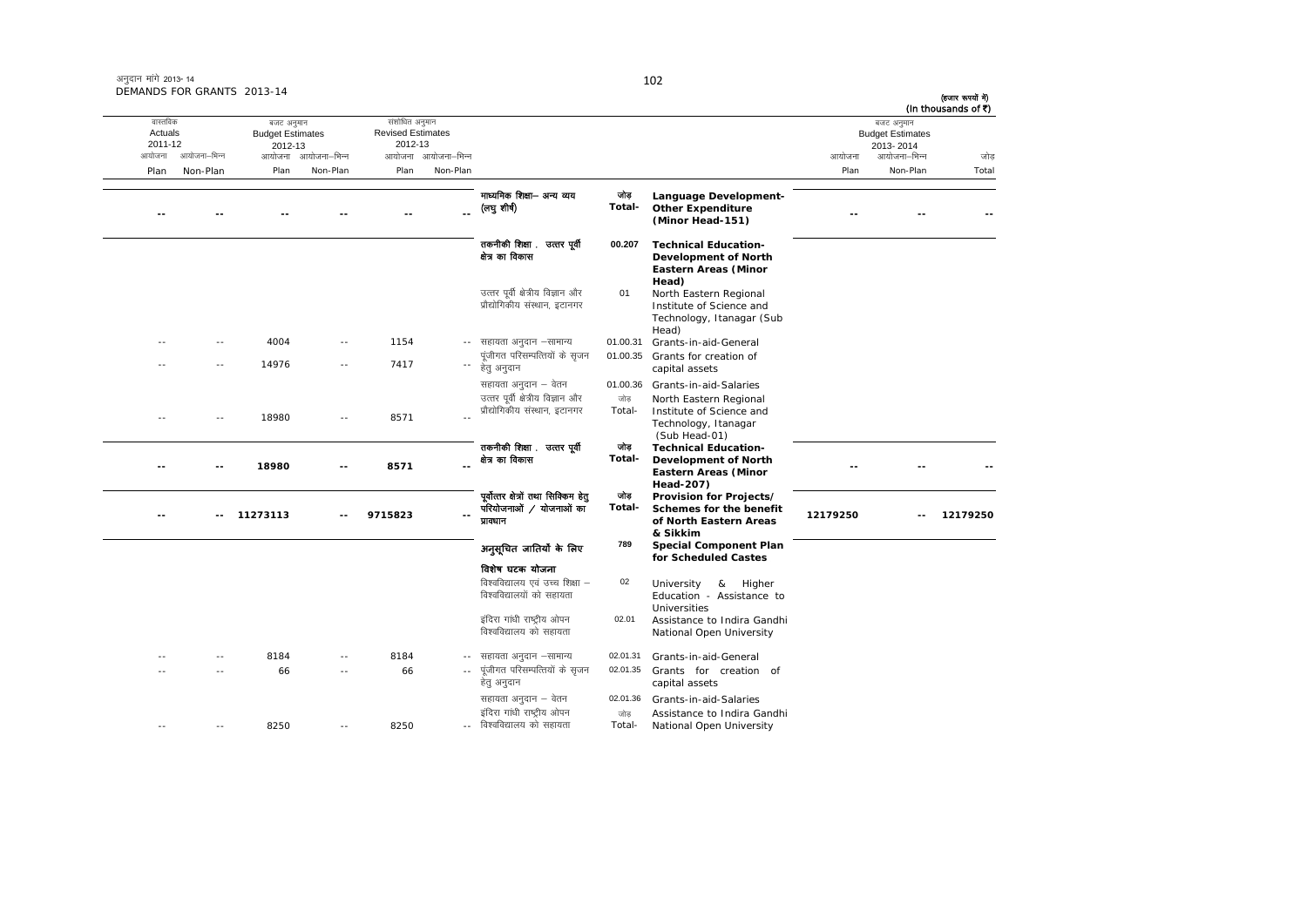मांग सं0 60 उच्चतर शिक्षा विभाग DEMAND No. 60-Department of Higher Education

| I |        |        |
|---|--------|--------|
|   | ٦      | ٦      |
|   | $\sim$ | o esta |

|        | बजट अनुमान<br><b>Budget Estimates</b><br>2013-2014 |        |                                                         |                |                                                     |                     | संशोधित अनुमान<br><b>Revised Estimates</b><br>2012-13 |                     | बजट अनुमान<br><b>Budget Estimates</b><br>2012-13 |               | वास्तविक<br>Actuals<br>2011-12 |
|--------|----------------------------------------------------|--------|---------------------------------------------------------|----------------|-----------------------------------------------------|---------------------|-------------------------------------------------------|---------------------|--------------------------------------------------|---------------|--------------------------------|
| जोड    | आयोजना–भिन्न                                       | आयोजना |                                                         |                |                                                     | आयोजना आयोजना–भिन्न |                                                       | आयोजना आयोजना–भिन्न |                                                  | आयोजना–भिन्न  | आयोजना                         |
| Total  | Non-Plan                                           | Plan   |                                                         |                |                                                     | Non-Plan            | Plan                                                  | Non-Plan            | Plan                                             | Non-Plan      | Plan                           |
|        |                                                    |        | Assistance of State Open<br>Universities                | 02.02          | राज्य ओपन विश्वविद्यालय को<br>सहायता                |                     |                                                       |                     |                                                  |               |                                |
|        |                                                    |        | Grants-in-aid-General                                   | 02.02.31       | सहायता अनुदान –सामान्य                              | $\sim$ $\sim$       | 7440                                                  | $\sim$              | 7440                                             | $-$           |                                |
|        |                                                    |        | Grants for creation of<br>capital assets                | 02.02.35       | पूंजीगत परिसम्पत्तियों के सृजन<br>हेत् अनुदान       |                     | 60                                                    | $\sim$ $-$          | 60                                               |               |                                |
|        |                                                    |        | Grants-in-aid-Salaries                                  | 02.02.36       | सहायता अनुदान – वेतन                                |                     |                                                       |                     |                                                  |               |                                |
|        |                                                    |        | Assistance of State Open<br>Universities                | जोड<br>Total-  | राज्य ओपन विश्वविद्यालय को<br>सहायता                |                     | 7500                                                  | $\sim$ $\sim$       | 7500                                             | $\sim$ $\sim$ | - -                            |
|        |                                                    |        | University<br>Grants<br>Commission                      | 02.03          | विश्वविद्यालय अनुदान आयोग                           |                     |                                                       |                     |                                                  |               |                                |
| 78700  | $-$                                                | 78700  | Grants-in-aid-General                                   | 02.03.31       | -- सहायता अनुदान –सामान्य                           |                     | 285030                                                | $\sim$ $-$          | 309321                                           | $\sim$ $-$    | - -                            |
| 456900 |                                                    | 456900 | Grants for creation of<br>capital assets                | 02.03.35       | पूंजीगत परिसम्पत्तियों के सृजन<br>हेतु अनुदान       |                     | 295109                                                | $\sim$              | 320106                                           | $\sim$        |                                |
|        |                                                    |        | Grants-in-aid-Salaries                                  | 02.03.36       | सहायता अनुदान – वेतन                                |                     |                                                       |                     |                                                  |               |                                |
| 535600 | $\sim$                                             | 535600 | University<br>Grants<br>Commission                      | जोड़<br>Total- | विश्वविद्यालय अनुदान आयोग                           |                     | 580139                                                | $\sim$ $\sim$       | 629427                                           | $\sim$ $-$    | $\sim$                         |
|        |                                                    |        | Grants<br>to<br>Central<br>Universities                 | 02.04          | केन्द्रीय विश्वविद्यालयों के लिए<br>अनुदान          |                     |                                                       |                     |                                                  |               |                                |
| 99000  | $\sim$ $-$                                         | 99000  | Grants-in-aid-General                                   | 02.04.31       | सहायता अनुदान –सामान्य                              | $- -$               | 300349                                                | $\sim$ $-$          | 300349                                           | $\sim$ $-$    |                                |
| 156000 | $-$                                                | 156000 | Grants for creation of<br>capital assets                | 02.04.35       | पूंजीगत परिसम्पत्तियों के सुजन<br>हेतु अनुदान       |                     | 327790                                                | $\sim$ $-$          | 327790                                           | $\sim$ $-$    | ÷.                             |
| 75000  | $\sim$                                             | 75000  | Grants-in-aid-Salaries                                  | 02.04.36       | -- सहायता अनुदान – वेतन                             |                     | 93000                                                 | $\sim$ $\sim$       | 93000                                            | $\sim$ $-$    |                                |
| 330000 | $\overline{a}$                                     | 330000 | to<br>Grants<br>Central<br>Universities                 | जोड<br>Total-  | केन्द्रीय विश्वविद्यालयों के लिए<br>अनुदान          | ٠.                  | 721139                                                | $\sim$ $-$          | 721139                                           | $-$           |                                |
|        |                                                    |        | Establishment of Rural<br>Universities                  | 02.05          | ग्रामीण विश्वविद्यालयों की स्थापना                  |                     |                                                       |                     |                                                  |               |                                |
|        |                                                    |        | Grants-in-aid-General                                   | 02.05.31       | सहायता अनुदान –सामान्य                              |                     | 263                                                   |                     | 877                                              |               |                                |
|        |                                                    |        | Grants for creation of<br>capital assets                | 02.05.35       | पूंजीगत परिसम्पत्तियों के सृजन<br>हेतु अनुदान       | $\sim$ $\sim$       | 8                                                     | $\sim$ $-$          | 24                                               | $-$           |                                |
|        |                                                    |        | 02.05.36 Grants-in-aid-Salaries                         |                | सहायता अनुदान – वेतन                                |                     |                                                       |                     |                                                  |               |                                |
|        |                                                    |        | Establishment of Rural<br>Universities                  | जोड<br>Total-  | ग्रामीण विश्वविद्यालयों की स्थापना                  |                     | 271                                                   | --                  | 901                                              |               |                                |
|        |                                                    |        | Assistance to IGNOU &<br><b>State Open Universities</b> | 02.06          | <b>ईग्न और</b> राज्य ओपन<br>विश्वविद्यालय को सहायता |                     |                                                       |                     |                                                  |               |                                |
| 37500  |                                                    | 37500  | 02.06.31 Grants-in-aid-General                          |                | सहायता अनुदान -सामान्य                              |                     |                                                       |                     |                                                  |               |                                |
|        |                                                    |        | 02.06.35 Grants for creation of<br>capital assets       |                | पूंजीगत परिसम्पत्तियों के सृजन<br>हेतु अनुदान       |                     |                                                       |                     |                                                  |               |                                |
|        |                                                    |        | 02.06.36 Grants-in-aid-Salaries                         |                | सहायता अनुदान – वेतन                                |                     |                                                       |                     |                                                  |               |                                |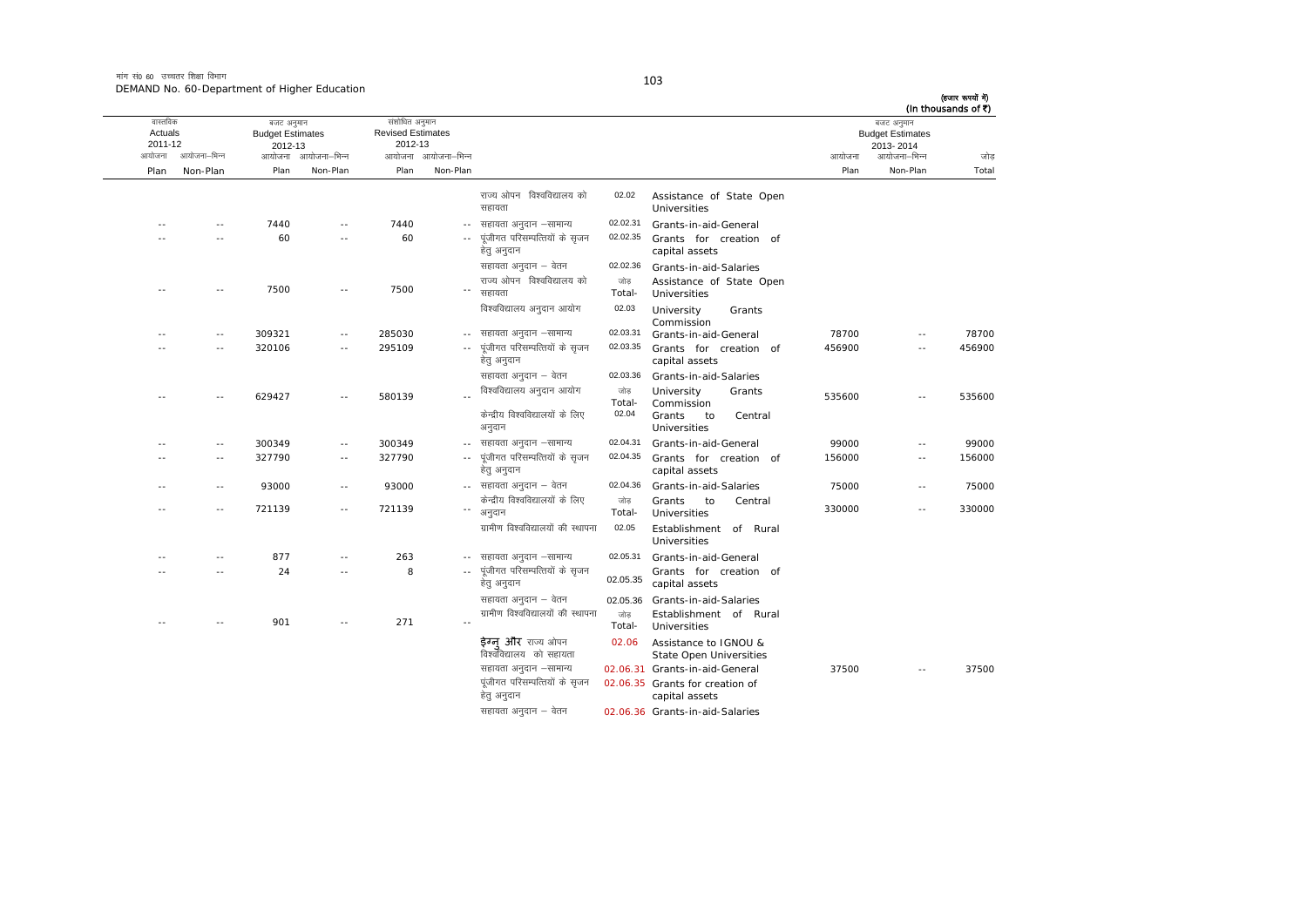| अनुदान मांगे 2013-14       |  |
|----------------------------|--|
| DEMANDS FOR GRANTS 2013-14 |  |

| वास्तविक           |               | बजट अनुमान                         |                     | संशोधित अनुमान                      |                     |                                                                       |               |                                                                                |         | बजट अनुमान                           | (In thousands of ₹) |
|--------------------|---------------|------------------------------------|---------------------|-------------------------------------|---------------------|-----------------------------------------------------------------------|---------------|--------------------------------------------------------------------------------|---------|--------------------------------------|---------------------|
| Actuals<br>2011-12 |               | <b>Budget Estimates</b><br>2012-13 |                     | <b>Revised Estimates</b><br>2012-13 |                     |                                                                       |               |                                                                                |         | <b>Budget Estimates</b><br>2013-2014 |                     |
| आयोजना             | आयोजना–भिन्न  |                                    | आयोजना आयोजना-भिन्न |                                     | आयोजना आयोजना–भिन्न |                                                                       |               |                                                                                | आयोजना  | आयोजना–भिन्न                         | जोड                 |
| Plan               | Non-Plan      | Plan                               | Non-Plan            | Plan                                | Non-Plan            |                                                                       |               |                                                                                | Plan    | Non-Plan                             | Total               |
|                    |               |                                    |                     |                                     |                     | <b>ईग्न और</b> राज्य ओपन<br>विश्वविद्यालय) को सहायता                  | जोड<br>Total- | Assistance to IGNOU &<br><b>State Open Universities</b>                        | 37500   | $\overline{a}$                       | 37500               |
|                    |               |                                    |                     |                                     |                     | राष्टीय उच्चतर शिक्षा<br>अभियान                                       | 02.07         | Rashtriya Uchcha Shiksha<br>Abhiyan (RUSA)                                     |         |                                      |                     |
|                    |               |                                    |                     |                                     |                     | सहायता अनुदान –सामान्य                                                |               | 02.07.31 Grants-in-aid-General                                                 | 115500  | $\sim$ $-$                           | 115500              |
|                    |               |                                    |                     |                                     |                     | पूंजीगत परिसम्पत्तियों के सृजन<br>हेत् अनुदान                         |               | 02.07.35 Grants for creation of<br>capital assets                              | 49500   | $\overline{a}$                       | 49500               |
|                    |               |                                    |                     |                                     |                     | सहायता अनुदान – वेतन                                                  |               | 02.07.36 Grants-in-aid-Salaries                                                |         |                                      |                     |
|                    |               |                                    |                     |                                     |                     | राष्टीय उच्चतर शिक्षा<br>अभियान                                       | जोड<br>Total- | Rashtriya Uchcha Shiksha<br>Abhiyan (RUSA)                                     | 165000  | $\sim$ $-$                           | 165000              |
|                    | $\sim$        | 1367217                            | $\sim$ $\sim$       | 1317299                             |                     | विश्वविद्यालय एवं उच्च शिक्षा –<br>विश्वविद्यालयों को सहायता          | जोड<br>Total- | University &<br>Higher<br>Education - Assistance to                            | 1068100 | $-$                                  | 1068100             |
|                    |               |                                    |                     |                                     |                     | विश्वविद्यालय एवं उच्च शिक्षा –<br>अन्य व्यय (लघ् शीर्ष)              | 03            | Universities (Sub Head)<br>University & Higher<br>Education- Other             |         |                                      |                     |
|                    |               |                                    |                     |                                     |                     | भारतीय उच्च अध्ययन संस्थान,<br>शिमला                                  | 03.01         | Expenditure(Sub Head)<br>Indian<br>Institute<br>of<br>Advanced Studies, Shimla |         |                                      |                     |
|                    | $\sim$ $-$    | 876                                | $-$                 | 876                                 | $\sim$ $\sim$       | सहायता अनुदान –सामान्य                                                | 03.01.31      | Grants-in-aid-General                                                          |         |                                      |                     |
|                    | $\sim$ $\sim$ | 25                                 | ٠.                  | 25                                  | $\sim$ $\sim$       | पूंजीगत परिसम्पत्तियों के सृजन<br>हेत् अनुदान                         | 03.01.35      | Grants for creation of<br>capital assets                                       |         |                                      |                     |
|                    |               |                                    |                     |                                     |                     | सहायता अनुदान – वेतन                                                  | 03.01.36      | Grants-in-aid-Salaries                                                         |         |                                      |                     |
|                    |               |                                    |                     |                                     |                     | भारतीय उच्च अध्ययन संस्थान.                                           | जोड़          | University & Higher                                                            |         |                                      |                     |
|                    | - -           | 901                                |                     | 901                                 |                     | शिमला                                                                 | Total-        | Education-Other                                                                |         |                                      |                     |
|                    |               |                                    |                     |                                     |                     | भारतीय दर्शन अनुसंधान परिषद                                           | 03.02         | Expenditure<br>Indian<br>Council<br>of<br>Philosophical Research               |         |                                      |                     |
|                    | $-$           | 877                                | $-$                 | 760                                 | $\sim$ $-$          | सहायता अनुदान –सामान्य                                                | 03.02.31      | Grants-in-aid-General                                                          |         |                                      |                     |
|                    | $-$           | 23                                 | $\overline{a}$      | 20                                  |                     | पूंजीगत परिसम्पत्तियों के सृजन<br>हेतु अनुदान                         | 03.02.35      | Grants for creation of<br>capital assets                                       |         |                                      |                     |
|                    |               |                                    |                     |                                     |                     | सहायता अनुदान – वेतन                                                  | 03.02.36      | Grants-in-aid-Salaries                                                         |         |                                      |                     |
|                    |               | 900                                | $-$                 | 780                                 |                     | भारतीय दर्शन अनुसंधान परिषद                                           | जोड<br>Total- | Council<br>Indian<br>of<br>Philosophical Research                              |         |                                      |                     |
|                    |               |                                    |                     |                                     |                     | भारतीय विज्ञान दर्शन शास्त्र<br>एवं संस्कृति के इतिहास की<br>परियोजना | 03.03         | Project of History of Indian<br>Philosophy &<br>Science<br>Culture             |         |                                      |                     |
|                    |               |                                    |                     |                                     |                     | सहायता अनुदान –सामान्य                                                | 03.03.31      | Grants-in-aid-General                                                          |         |                                      |                     |
|                    |               |                                    |                     |                                     |                     | पूंजीगत परिसम्पत्तियों के सृजन<br>हेत् अनुदान                         | 03.03.35      | Grants for creation of<br>capital assets                                       |         |                                      |                     |
|                    |               |                                    |                     |                                     |                     | सहायता अनुदान – वेतन                                                  | 03.03.36      | Grants-in-aid-Salaries                                                         |         |                                      |                     |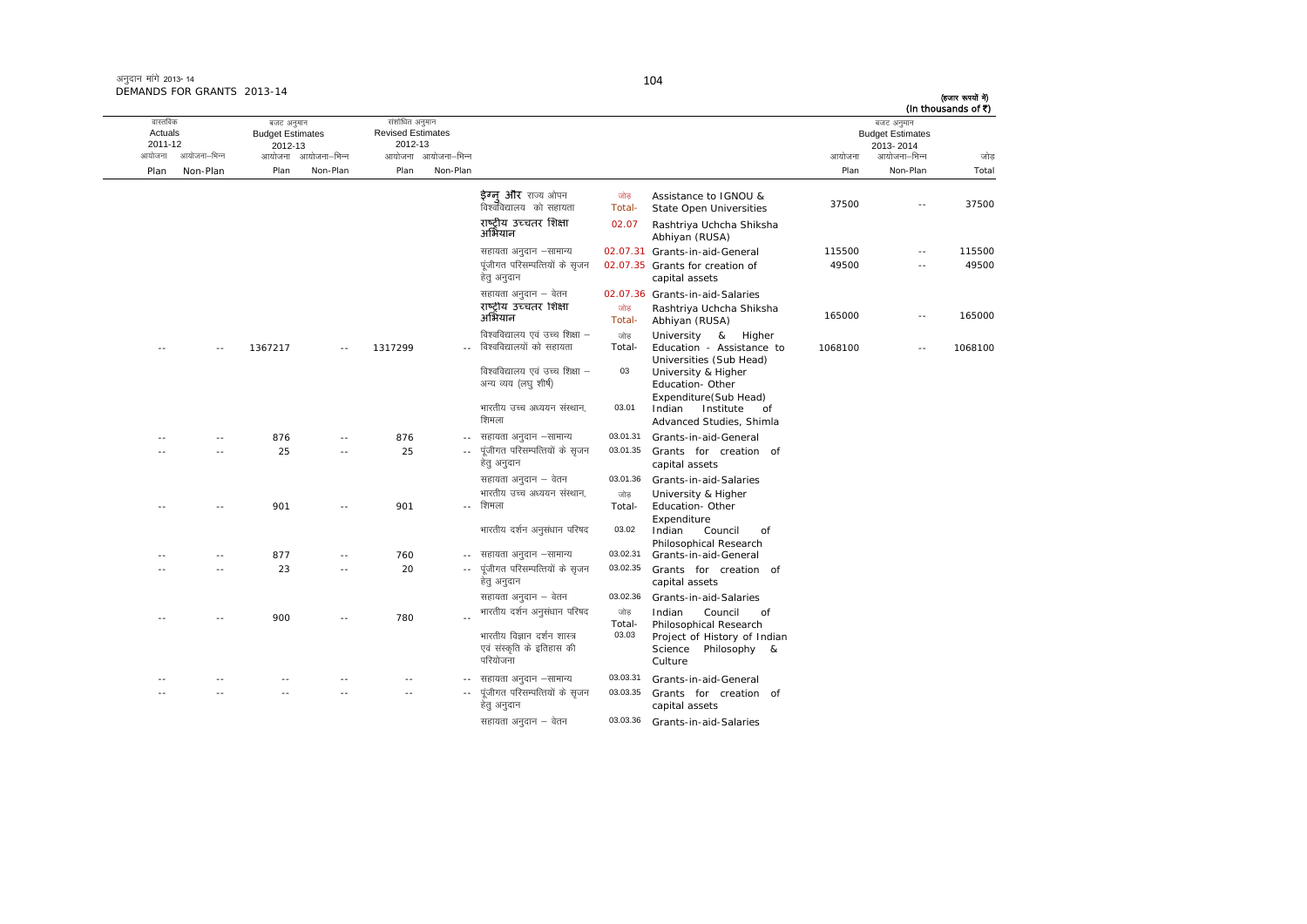मांग सं0 60 उच्चतर शिक्षा विभाग DEMAND No. 60-Department of Higher Education

Expenditure ( Sub Head)

|       | बजट अनुमान<br><b>Budget Estimates</b><br>2013-2014 |        |                                                                                                                                             |                                    |                                                                                                                                            |                     | संशोधित अनुमान<br><b>Revised Estimates</b><br>2012-13 |                     | बजट अनुमान<br><b>Budget Estimates</b><br>2012-13 |              | वास्तविक<br>Actuals<br>2011-12 |
|-------|----------------------------------------------------|--------|---------------------------------------------------------------------------------------------------------------------------------------------|------------------------------------|--------------------------------------------------------------------------------------------------------------------------------------------|---------------------|-------------------------------------------------------|---------------------|--------------------------------------------------|--------------|--------------------------------|
| जोड   | आयोजना–भिन्न                                       | आयोजना |                                                                                                                                             |                                    |                                                                                                                                            | आयोजना आयोजना-भिन्न |                                                       | आयोजना आयोजना-भिन्न |                                                  | आयोजना–भिन्न | आयोजना                         |
| Total | Non-Plan                                           | Plan   |                                                                                                                                             |                                    |                                                                                                                                            | Non-Plan            | Plan                                                  | Non-Plan            | Plan                                             | Non-Plan     | Plan                           |
|       |                                                    |        | Project of History of Indian<br>Science Philosophy &<br>Culture                                                                             | जोड<br>Total-                      | भारतीय विज्ञान दर्शन शास्त्र<br>एवं संस्कृति के इतिहास की<br>परियोजना                                                                      |                     |                                                       |                     |                                                  |              |                                |
|       |                                                    |        | National Mission on<br>Teachers and Training                                                                                                | 03.04                              | राष्ट्रीय अध्यापक एवं प्रशिक्षण<br>मिशन                                                                                                    |                     |                                                       |                     |                                                  |              |                                |
|       |                                                    |        | Grants-in-aid-General                                                                                                                       | 03.04.31                           | सहायता अनुदान –सामान्य                                                                                                                     | $\sim$ $-$          |                                                       |                     | 150                                              |              |                                |
|       |                                                    |        | Grants for creation of<br>capital assets                                                                                                    | 03.04.35                           | पंजीगत परिसम्पत्तियों के सुजन<br>हेतु अनुदान                                                                                               | $\sim$ $-$          | $\sim$                                                |                     | $\sim$ $-$                                       |              |                                |
|       |                                                    |        | Grants-in-aid-Salaries<br>National Mission on<br>Teachers and Training<br>Incentivising States for<br>Expansion Inclusion and<br>Excellance | 03.04.36<br>जोड<br>Total-<br>03.05 | सहायता अनुदान – वेतन<br>राष्ट्रीय अध्यापक एवं प्रशिक्षण<br>मिशन<br>राज्यों को विस्तार, समावेश<br>तथा उत्कृष्टता के लिए<br>प्रोत्साहित करना |                     |                                                       |                     | 150                                              |              |                                |
|       |                                                    |        | Grants-in-aid-General                                                                                                                       | 03.05.31                           | सहायता अनुदान -सामान्य                                                                                                                     | $\sim$ $\sim$       |                                                       |                     | 150                                              |              |                                |
|       |                                                    |        | Grants for creation of<br>capital assets                                                                                                    | 03.05.35                           | पूंजीगत परिसम्पत्तियों के सृजन<br>हेतु अनुदान                                                                                              |                     |                                                       |                     | $\sim$ $\sim$                                    |              |                                |
|       |                                                    |        | Grants-in-aid-Salaries<br>Incentivising States for<br>Expansion Inclusion and<br>Excellance<br>National Mission on                          | 03.05.36<br>जोड<br>Total-<br>03.06 | सहायता अनुदान – वेतन<br>राज्यों को विस्तार, समावेश<br>तथा उत्कृष्टता के लिए<br>प्रोत्साहित करना<br>राष्ट्रीय अध्यापक एवं शिक्षण            |                     |                                                       |                     | 150                                              |              |                                |
|       |                                                    |        | Teachers and Teaching                                                                                                                       |                                    | मिशन                                                                                                                                       |                     |                                                       |                     |                                                  |              |                                |
| 15000 | $\sim$ $-$                                         | 15000  | 03.06.31 Grants-in-aid-General<br>03.06.35 Grants for creation of<br>capital assets                                                         |                                    | सहायता अनुदान –सामान्य<br>पूंजीगत परिसम्पत्तियों के सृजन<br>हेतु अनुदान                                                                    |                     |                                                       |                     |                                                  |              |                                |
|       |                                                    |        | 03.06.36 Grants-in-aid-Salaries                                                                                                             |                                    | सहायता अनुदान – वेतन                                                                                                                       |                     |                                                       |                     |                                                  |              |                                |
| 15000 |                                                    | 15000  | National Mission on<br>Teachers and Teaching<br>Grants to National Book<br>Trust/ Institutions for Book<br>Promotion                        | जोड<br>Total-<br>03.07             | राष्ट्रीय अध्यापक एवं शिक्षण<br>मिशन<br>नेशनल बुक ट्रस्ट को अनुदान<br>∕ पुस्तक प्रोन्नयन संस्थान                                           |                     |                                                       |                     |                                                  |              |                                |
| 2900  |                                                    | 2900   | 03.07.31 Grants-in-aid-General                                                                                                              |                                    | सहायता अनुदान– सामान्य                                                                                                                     |                     |                                                       |                     |                                                  |              |                                |
| 100   |                                                    | 100    | 03.07.35 Grants for creation of<br>capital assets                                                                                           |                                    | पूंजीगत परिसम्पत्तियों के सृजन<br>हेतु अनुदान                                                                                              |                     |                                                       |                     |                                                  |              |                                |
|       |                                                    |        | 03.07.36 Grants-in-aid-Salaries                                                                                                             |                                    | सहायता अनुदान – वेतन                                                                                                                       |                     |                                                       |                     |                                                  |              |                                |
| 3000  |                                                    | 3000   | <b>Grants to National Book</b><br>Trust/ Institutions for Book<br>Promotion                                                                 | जोड<br>Total-                      | नेशनल बुक ट्रस्ट को अनुदान<br>∕ पुस्तक प्रोन्नयन संस्थान                                                                                   |                     |                                                       |                     |                                                  |              |                                |
| 18000 |                                                    | 18000  | University & Higher<br>Education-Other                                                                                                      | जोड<br>Total-                      | विश्वविद्यालय एवं उच्च शिक्षा –<br>अन्य व्यय                                                                                               |                     | 1681                                                  |                     | 2101                                             |              |                                |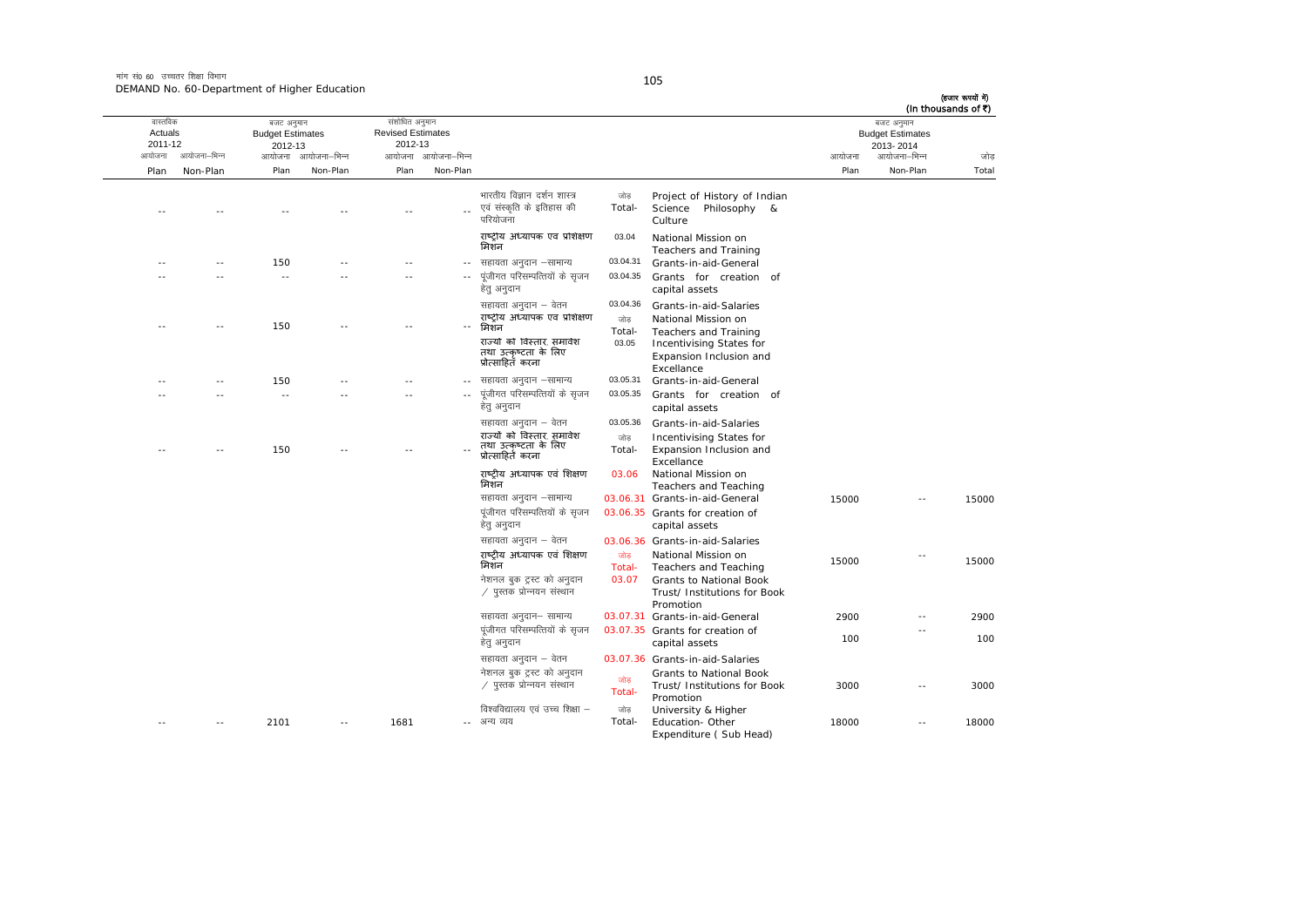|       | (In thousands of ₹)<br>बजट अनुमान    |        |                                                                                                                                       |                           |                                                                                                                      |                     | संशोधित अनुमान                      |                     | बजट अनुमान                         |              | वास्तविक           |
|-------|--------------------------------------|--------|---------------------------------------------------------------------------------------------------------------------------------------|---------------------------|----------------------------------------------------------------------------------------------------------------------|---------------------|-------------------------------------|---------------------|------------------------------------|--------------|--------------------|
|       | <b>Budget Estimates</b><br>2013-2014 |        |                                                                                                                                       |                           |                                                                                                                      |                     | <b>Revised Estimates</b><br>2012-13 |                     | <b>Budget Estimates</b><br>2012-13 |              | Actuals<br>2011-12 |
| जोड   | आयोजना–भिन्न                         | आयोजना |                                                                                                                                       |                           |                                                                                                                      | आयोजना आयोजना-भिन्न |                                     | आयोजना आयोजना-भिन्न |                                    | आयोजना–भिन्न | आयोजना             |
| Total | Non-Plan                             | Plan   |                                                                                                                                       |                           |                                                                                                                      | Non-Plan            | Plan                                | Non-Plan            | Plan                               | Non-Plan     | Plan               |
|       |                                      |        | Language Development -<br>Direction & Administration                                                                                  | 04                        | भाषा विकास – निर्देशन व<br>प्रशासन                                                                                   |                     |                                     |                     |                                    |              |                    |
|       |                                      |        | Grants to<br>Voluntary<br>Organisation and Dakshin<br>Bharat Hindi Prachar Sabha<br>and for the Publications in<br>the field of Hindi | 04.01                     | स्वयंसेवी संगठन तथा दक्षिण<br>भारत हिन्दी प्रचार सभा तथा<br>हिन्दी के क्षेत्र में प्रकाशन के<br>लिए अनुदान           |                     |                                     |                     |                                    |              |                    |
| 2400  | $-$                                  | 2400   | Grants-in-aid-General                                                                                                                 | 04.01.31                  | -- अन्य प्रभार                                                                                                       |                     | 750                                 |                     | 750                                |              |                    |
|       |                                      |        | Grants for creation of<br>capital assets                                                                                              | 04.01.35                  | पूंजीगत परिसम्पत्तियों के सृजन<br>हेत् अनुदान                                                                        |                     | $\sim$ $\sim$                       |                     | $\sim$                             |              |                    |
|       |                                      |        | Grants-in-aid-Salaries<br>Grants to Voluntary<br>Organisation and Dakshin<br>Bharat Hindi Prachar Sabha                               | 04.01.36<br>जोड<br>Total- | सहायता अनुदान – वेतन<br>स्वयंसेवी संगठन तथा दक्षिण<br>भारत हिन्दी प्रचार सभा तथा<br>हिन्दी के क्षेत्र में प्रकाशन के |                     |                                     |                     |                                    |              |                    |
| 2400  | $\sim$                               | 2400   | and for the Publications in<br>the field of Hindi                                                                                     |                           | लिए अनुदान                                                                                                           |                     | 750                                 |                     | 750                                |              |                    |
|       |                                      |        | Central Institute of Indian<br>Languages,<br>Mysore<br>(Bhartiya<br>Bhasha<br>Sansthan) and Regional<br>Language Centers              | 04.02                     | केन्द्रीय भारतीय भाषा संस्थान<br>मैसूर और क्षेत्रीय भाषा केन्द<br>(उप—शीर्ष)                                         |                     |                                     |                     |                                    |              |                    |
|       |                                      |        | Office Expenses                                                                                                                       | 04.02.13                  | कार्यालय व्यय                                                                                                        |                     |                                     |                     |                                    |              |                    |
|       |                                      |        | Other Charges                                                                                                                         | 04.02.50                  | अन्य प्रभार                                                                                                          |                     | $\sim$ $\sim$                       |                     |                                    |              |                    |
|       |                                      |        | Central Institute of Indian                                                                                                           | जोड़                      | स्वयंसेवी संस्थाओं को – क्षेत्रीय                                                                                    |                     |                                     |                     |                                    |              |                    |
|       |                                      |        | Languages,<br>Mysore<br>(Bhartiya<br>Bhasha<br>Sansthan) and Regional<br>Language Centers                                             | Total-                    | भाषाओं का विकास                                                                                                      |                     |                                     |                     |                                    |              |                    |
|       |                                      |        | Voluntary<br>Organisations-<br>Development of Regional<br>languages under Central<br>Institute<br>of<br>Indian<br>Languages, Mysore   | 04.03                     | केन्द्रीय भारतीय भाषा संस्थान<br>मैसूर और क्षेत्रीय भाषा केन्द<br>(उप—शीर्ष)                                         |                     |                                     |                     |                                    |              |                    |
|       |                                      |        | Grants-in-aid-General                                                                                                                 | 04.03.31                  | सहायता अनुदान –सामान्य                                                                                               | $\sim$ $\sim$       |                                     |                     |                                    |              |                    |
|       |                                      |        | Grants-in-aid-Salaries                                                                                                                | 04.03.36                  | सहायता अनुदान – वेतन                                                                                                 |                     |                                     |                     |                                    |              |                    |
|       |                                      |        | Voluntary<br>Organisations-<br>Development of Regional<br>languages under Central                                                     | जोड़<br>Total-            | केन्द्रीय भारतीय भाषा संस्थान<br>मैसूर और क्षेत्रीय भाषा केन्द<br>(उप—शीर्ष)                                         | $\sim$ $\sim$       |                                     |                     |                                    |              |                    |
|       |                                      |        | Institute<br>Indian<br>of<br>Languages, Mysore                                                                                        |                           |                                                                                                                      |                     |                                     |                     |                                    |              |                    |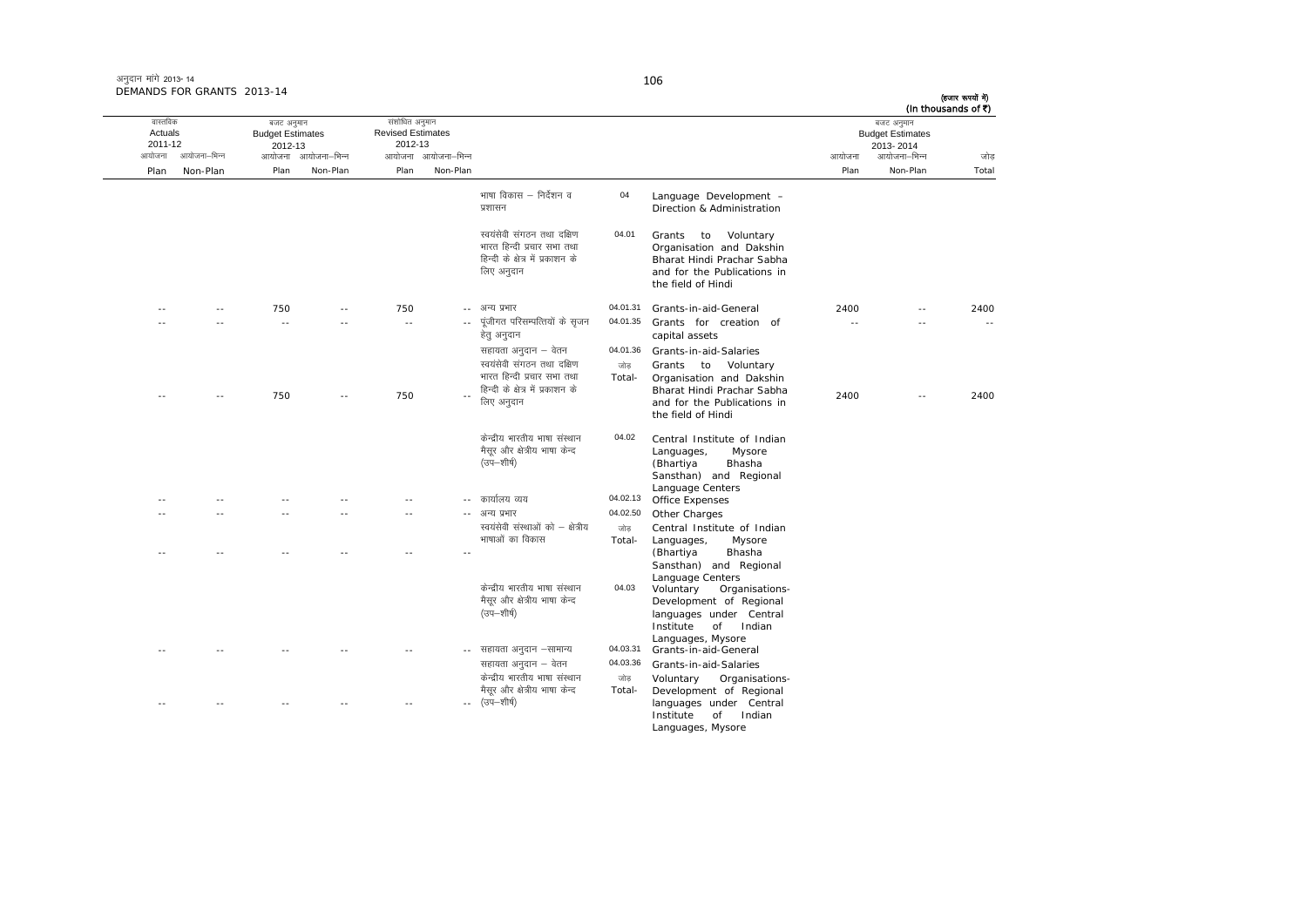मांग सं0 60 उच्चतर शिक्षा विभाग DEMAND No. 60-Department of Higher Education

| ۰. |  |
|----|--|

| जोड   | बजट अनुमान<br><b>Budget Estimates</b><br>2013-2014<br>आयोजना–भिन्न | आयोजना |                                                                                    |                            |                                                                | आयोजना आयोजना-भिन्न        | संशोधित अनुमान<br><b>Revised Estimates</b><br>2012-13 | आयोजना आयोजना–भिन्न | बजट अनुमान<br><b>Budget Estimates</b><br>2012-13 | आयोजना–भिन्न  | वास्तविक<br>Actuals<br>2011-12<br>आयोजना |
|-------|--------------------------------------------------------------------|--------|------------------------------------------------------------------------------------|----------------------------|----------------------------------------------------------------|----------------------------|-------------------------------------------------------|---------------------|--------------------------------------------------|---------------|------------------------------------------|
| Total | Non-Plan                                                           | Plan   |                                                                                    |                            |                                                                | Non-Plan                   | Plan                                                  | Non-Plan            | Plan                                             | Non-Plan      | Plan                                     |
|       |                                                                    |        | University of<br>National<br>Education Planning and<br>Administration (NUEPA)      | 04.04                      | राष्ट्रीय शैक्षिक आयोजना एवं<br>प्रशासन विश्वविद्यालय          |                            |                                                       |                     |                                                  |               |                                          |
| 2552  | $\sim$ $\sim$                                                      | 2552   | Grants-in-aid-General                                                              | 04.04.31                   | सहायता अनुदान –सामान्य                                         | $\sim$                     | 1377                                                  | $\sim$ $\sim$       | 1552                                             | $\sim$ $-$    | $-$                                      |
| 48    | $\sim$                                                             | 48     | Grants for creation of<br>capital assets                                           | 04.04.35                   | पूंजीगत परिसम्पत्तियों के सृजन<br>हेतु अनुदान                  | $\overline{a}$             | 43                                                    | $\sim$ $\sim$       | 48                                               | $\sim$        |                                          |
|       |                                                                    |        | Grants-in-aid-Salaries                                                             | 04.04.36                   | सहायता अनुदान – वेतन                                           |                            |                                                       |                     |                                                  |               |                                          |
| 2600  | $\sim$ $\sim$                                                      | 2600   | National University of<br>Education Planning and<br>Administration (NUEPA)         | जोड़<br>Total-             | राष्ट्रीय शैक्षिक आयोजना एवं<br>प्रशासन विश्वविद्यालय          |                            | 1420                                                  | $\sim$ $\sim$       | 1600                                             | $\sim$ $-$    | ٠.                                       |
|       |                                                                    |        | Rashtryia Sanskrit Sansthan                                                        | 04.05                      | राष्ट्रीय संस्कृत संस्थान                                      |                            |                                                       |                     |                                                  |               |                                          |
|       |                                                                    |        | Grants-in-aid-General                                                              | 04.05.31                   | सहायता अनुदान –सामान्य                                         | $\sim$ $\sim$              | 5197                                                  | $\sim$ $\sim$       | 5197                                             | $\sim$ $-$    | ٠.                                       |
|       |                                                                    |        | Grants for creation of<br>capital assets                                           | 04.05.35                   | पूंजीगत परिसम्पत्तियों के सृजन<br>हेत् अनुदान                  | $\overline{\phantom{a}}$ . | 10923                                                 | $\sim$              | 23                                               |               |                                          |
|       |                                                                    |        | Grants-in-aid-Salaries                                                             | 04.05.36                   | सहायता अनुदान – वेतन                                           | $\sim$ $-$                 | 3780                                                  | $\sim$ $\sim$       | 3780                                             | $\sim$ $-$    | ٠.                                       |
|       |                                                                    |        | Rashtryia Sanskrit Sansthan                                                        | जोड<br>Total-              | पूंजीगत परिसम्पत्तियों के सृजन<br>हेत् अनुदान                  | $\sim$ $-$                 | 19900                                                 | $\sim$ $\sim$       | 9000                                             | $\sim$ $-$    | ٠.                                       |
|       |                                                                    |        | Grants to Rashtriya Ved<br>Vidya Pratisthan                                        | 04.06                      | राष्ट्रीय वेद विद्या प्रतिष्ठान को<br>अनुदान                   |                            |                                                       |                     |                                                  |               |                                          |
|       |                                                                    |        | Grants-in-aid-General                                                              | 04.06.31                   | सहायता अनुदान –सामान्य                                         | $-$                        | 1190                                                  | $\sim$              | 1190                                             | $\sim$ $\sim$ |                                          |
|       |                                                                    |        | Grants for creation of<br>capital assets                                           | 04.06.35                   | पूंजीगत परिसम्पत्तियों के सृजन<br>हेत् अनुदान                  | $\sim$                     | 10                                                    |                     | 10                                               |               |                                          |
|       |                                                                    |        | Grants-in-aid-Salaries                                                             | 04.06.36                   | सहायता अनुदान – वेतन                                           |                            |                                                       |                     |                                                  |               |                                          |
|       |                                                                    |        | Grants to Rashtriya Ved<br>Vidya Pratisthan                                        | जोड<br>Total-              | राष्ट्रीय वेद विद्या प्रतिष्ठान को<br>अनुदान                   |                            | 1200                                                  | $\sim$              | 1200                                             | - -           |                                          |
| 5000  |                                                                    | 5000   | Language Development -<br>Direction & Administration<br>(sub Head)                 | जोड<br>Total-              | भाषा विकास – निर्देशन व<br>प्रशासन                             | $\sim$                     | 23270                                                 | $\sim$ $-$          | 12550                                            | $\sim$ $\sim$ |                                          |
|       |                                                                    |        | Language Development-<br>Promotion of Modern<br>Indian Languages and<br>Literature | 05                         | भाषा विकास – आधुनिक<br>भारतीय भाषाओं तथा साहित्य<br>का संवर्धन |                            |                                                       |                     |                                                  |               |                                          |
|       |                                                                    |        | Hindi Shikshan Mandal,<br>Agra                                                     | 05.01                      | हिन्दी शिक्षण मण्डल, आगरा                                      |                            |                                                       |                     |                                                  |               |                                          |
|       |                                                                    |        | Grants-in-aid-General                                                              | 05.01.31                   | सहायता अनुदान –सामान्य                                         | $\sim$ $-$                 | 478                                                   | $\sim$ $-$          | 478                                              | $\sim$ $-$    | ٠.                                       |
|       |                                                                    |        | Grants for creation of<br>capital assets                                           | 05.01.35                   | पूंजीगत परिसम्पत्तियों के सृजन<br>हेत् अनुदान                  | $\overline{\phantom{a}}$   | 23                                                    | $\sim$ $\sim$       | 23                                               | $\sim$ $-$    |                                          |
|       |                                                                    |        | Grants-in-aid-Salaries<br>Hindi Shikshan Mandal,<br>Agra                           | 05.01.36<br>जोड़<br>Total- | सहायता अनुदान – वेतन<br>हिन्दी शिक्षण मण्डल, आगरा              | $\sim$                     | 501                                                   |                     |                                                  |               | ÷.                                       |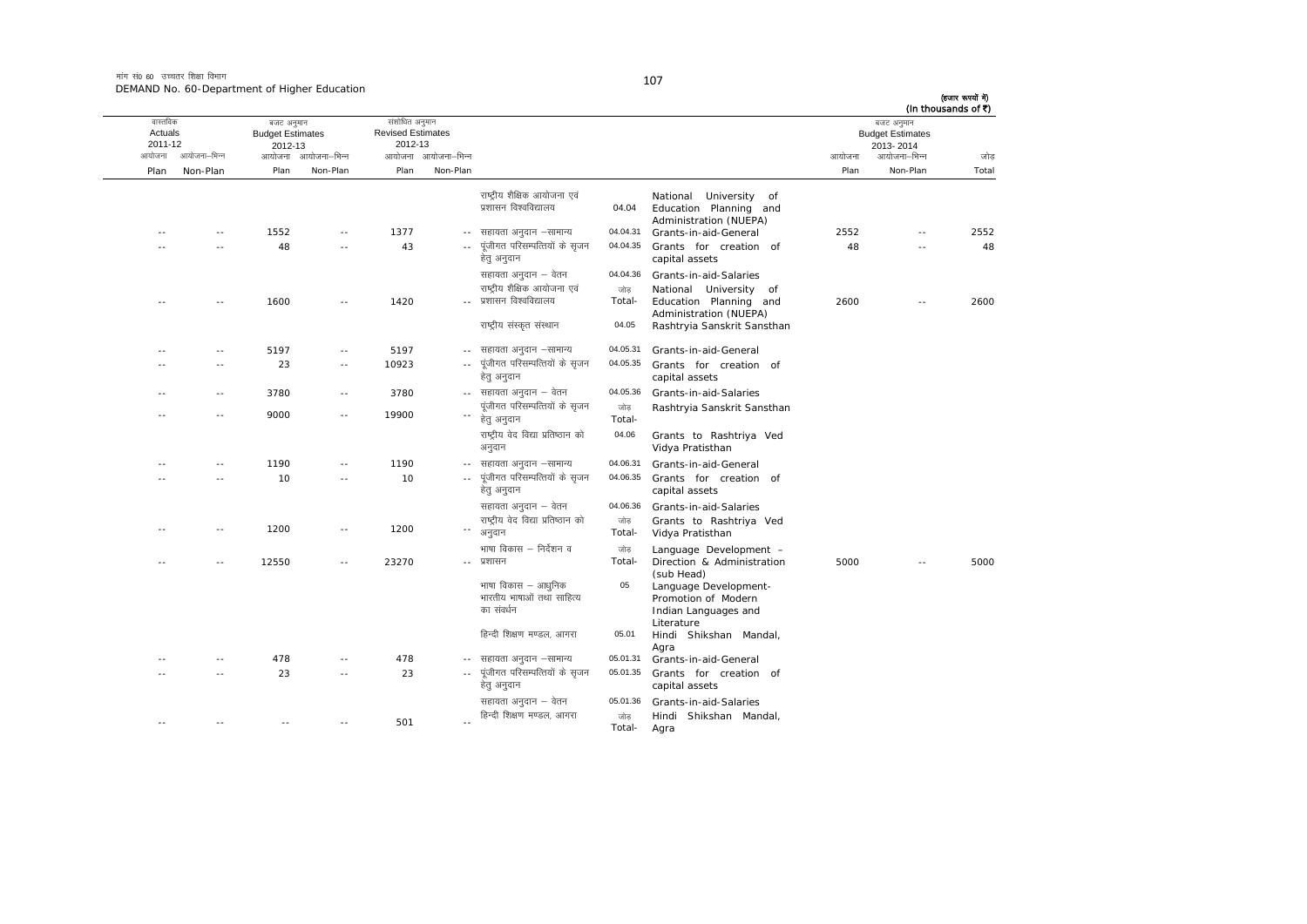| अनुदान मांगे 2013-14       |  |
|----------------------------|--|
| DEMANDS FOR GRANTS 2013-14 |  |

| जोड            | बजट अनुमान<br><b>Budget Estimates</b><br>2013-2014<br>आयोजना–भिन्न<br>आयोजना |                |                                                                                                                  |                                |                                                                                                   | आयोजना आयोजना-भिन्न      | संशोधित अनुमान<br><b>Revised Estimates</b><br>2012-13 | आयोजना आयोजना-भिन्न | बजट अनुमान<br><b>Budget Estimates</b><br>2012-13 | आयोजना–भिन्न | वास्तविक<br>Actuals<br>2011-12<br>आयोजना |
|----------------|------------------------------------------------------------------------------|----------------|------------------------------------------------------------------------------------------------------------------|--------------------------------|---------------------------------------------------------------------------------------------------|--------------------------|-------------------------------------------------------|---------------------|--------------------------------------------------|--------------|------------------------------------------|
| Total          | Non-Plan                                                                     | Plan           |                                                                                                                  |                                |                                                                                                   | Non-Plan                 | Plan                                                  | Non-Plan            | Plan                                             | Non-Plan     | Plan                                     |
| 13107<br>11425 | $\sim$<br>$\overline{\phantom{a}}$                                           | 13107<br>11425 | Grants for promotion of<br>Indian languages<br>05.02.31 Grants-in-aid-General<br>05.02.35 Grants for creation of | 05.02                          | भारतीय भाषाओं के विकास<br>हेतु अनुदान<br>सहायता अनुदान –सामान्य<br>पूंजीगत परिसम्पत्तियों के सृजन |                          |                                                       |                     |                                                  |              |                                          |
|                |                                                                              |                | capital assets                                                                                                   |                                | हेतु अनुदान                                                                                       |                          |                                                       |                     |                                                  |              |                                          |
| 4268           | $\sim$                                                                       | 4268           | 05.02.36 Grants-in-aid-Salaries                                                                                  |                                | सहायता अनुदान – वेतन                                                                              |                          |                                                       |                     |                                                  |              |                                          |
| 28800          | $\sim$                                                                       | 28800          | Grants for promotion of<br>Indian languages<br>Language Development-                                             | जोड<br>Total-<br>जोड<br>Total- | भारतीय भाषाओं के विकास<br>हेत् अन्दान<br>भाषा विकास – आधुनिक<br>भारतीय भाषाओं तथा साहित्य         |                          |                                                       |                     |                                                  |              |                                          |
| 28800          | $\sim$                                                                       | 28800          | Promotion of Modern<br>Indian Languages and<br>Literature                                                        |                                | का संवर्धन                                                                                        |                          | $- -$                                                 |                     | 501                                              | $\sim$ $-$   | $\sim$ $-$                               |
|                |                                                                              |                | (General<br>General<br>Education) - Research                                                                     | 06                             | सामान्य (सामान्य शिक्षा) -<br>अनुसंधान                                                            |                          |                                                       |                     |                                                  |              |                                          |
|                |                                                                              |                | Indian Council of Social<br>Science Research                                                                     | 06.01                          | भारतीय सामाजिक विज्ञान<br>अनुसंधान परिषद                                                          |                          |                                                       |                     |                                                  |              |                                          |
|                |                                                                              |                | Grants-in-aid-General                                                                                            | 06.01.31                       | सहायता अनुदान –सामान्य                                                                            |                          | 13727                                                 | $\sim$ $\sim$       | 14824                                            | $\sim$ $-$   |                                          |
|                |                                                                              |                | Grants for creation of<br>capital assets                                                                         | 06.01.35                       | पूंजीगत परिसम्पत्तियों के सृजन<br>हेत् अनुदान                                                     | $\sim$ $-$               | 164                                                   | $\sim$ $\sim$       | 177                                              | $\sim$ $-$   | $\sim$ $\sim$                            |
|                |                                                                              |                | Grants-in-aid-Salaries<br>Indian Council of Social                                                               | 06.01.36<br>जोड                | सहायता अनुदान – वेतन<br>भारतीय सामाजिक विज्ञान                                                    |                          |                                                       |                     |                                                  |              |                                          |
|                |                                                                              |                | Science Research                                                                                                 | Total-                         | अनुसंधान परिषद्                                                                                   | $\overline{\phantom{a}}$ | 13891                                                 | $\sim$              | 15001                                            | $\sim$       | $\sim$ $-$                               |
|                |                                                                              |                | Indian Council of Historical<br>Research                                                                         | 06.02                          | भारतीय ऐतिहासिक अनुसंधान<br>परिषद                                                                 |                          |                                                       |                     |                                                  |              |                                          |
|                |                                                                              |                | Grants-in-aid-General                                                                                            | 06.02.31                       | सहायता अनुदान– सामान्य                                                                            | $\sim$ $-$               | 806                                                   | $\sim$ $-$          | 1172                                             | $\sim$       |                                          |
|                |                                                                              |                | Grants for creation of<br>capital assets                                                                         | 06.02.35                       | पूंजीगत परिसम्पत्तियों के सृजन<br>हेत् अनुदान                                                     |                          | 19                                                    | $\sim$              | 29                                               |              |                                          |
|                |                                                                              |                | Grants-in-aid-Salaries                                                                                           | 06.02.36                       | सहायता अनुदान – वेतन                                                                              |                          |                                                       |                     |                                                  |              |                                          |
|                |                                                                              |                | Indian Council of Historical<br>Research                                                                         | जोड<br>Total-                  | भारतीय ऐतिहासिक अनुसंधान<br>परिषद                                                                 | ۰.                       | 825                                                   | $\sim$              | 1201                                             | $\sim$       | ×.                                       |
|                |                                                                              |                | General<br>(General<br>Education) - Research-Sub<br>Head)                                                        | जोड<br>Total-                  | सामान्य (सामान्य शिक्षा) –<br>अनुसंधान                                                            | $\sim$ $-$               | 14716                                                 | $\sim$ $\sim$       | 16202                                            | $\sim$       |                                          |
|                |                                                                              |                | General<br>(General<br>Education) - Scholarships                                                                 | 07                             | सामान्य (सामान्य शिक्षा) -<br>छात्रवृत्ति                                                         |                          |                                                       |                     |                                                  |              |                                          |
|                |                                                                              |                | Scholarship for College &<br><b>University Students</b>                                                          | 07.01                          | कालेज और विश्वविद्यालय के<br>छात्रों के लिये छात्रवृत्ति                                          |                          |                                                       |                     |                                                  |              |                                          |
|                |                                                                              |                | Scholarship/ Stipends                                                                                            | 07.01.34                       | -- छात्रवृत्ति / वृत्तिका                                                                         |                          | 23715                                                 | $\sim$ $\sim$       | 37500                                            |              |                                          |
|                |                                                                              |                | Grants-in-aid-Salaries                                                                                           | 07.01.36                       | सहायता अनुदान - वेतन                                                                              |                          |                                                       |                     |                                                  |              |                                          |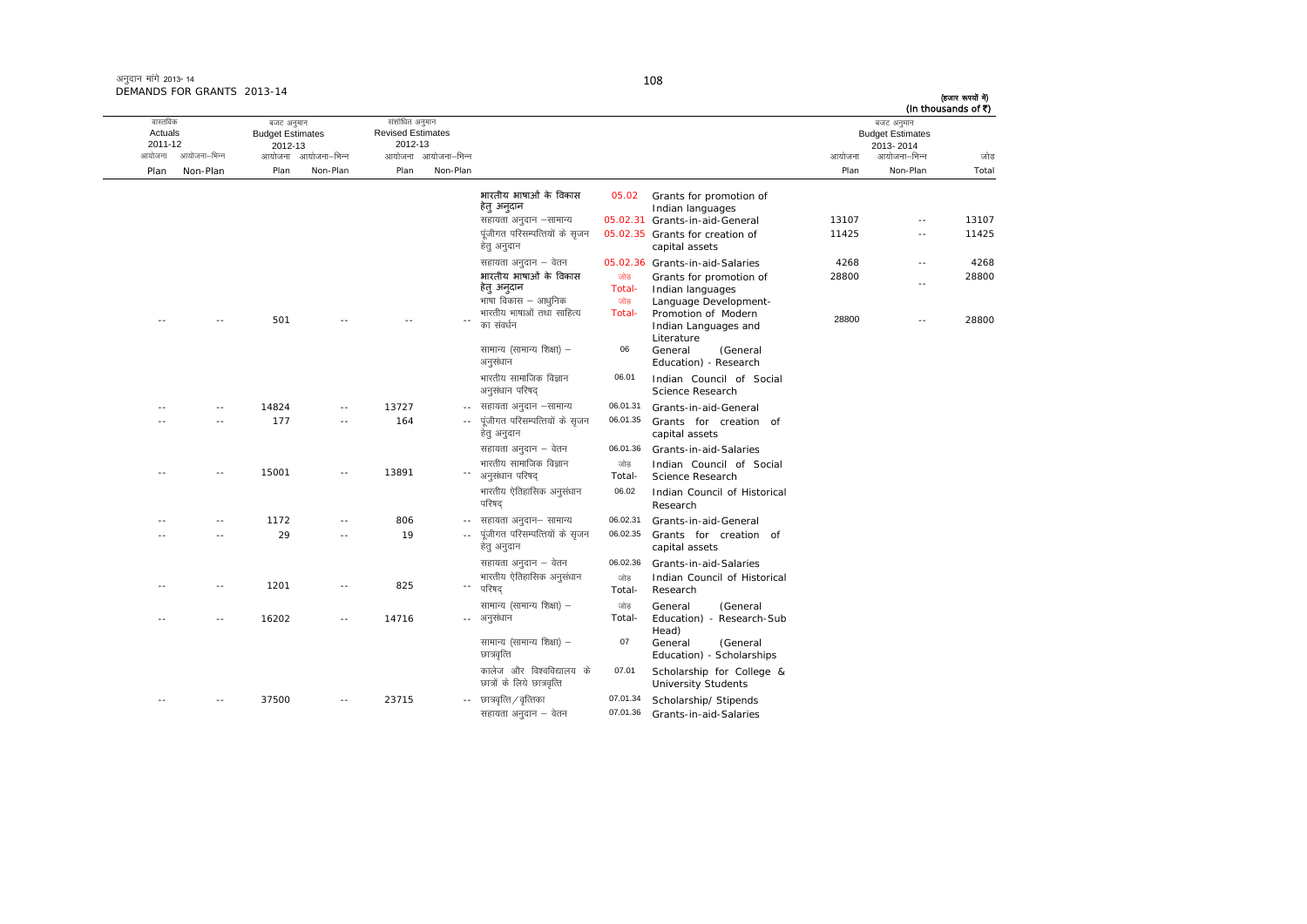मांग सं0 60 उच्चतर शिक्षा विभाग DEMAND No. 60-Department of Higher Education

| ٦<br>v | $\sim$ |  |
|--------|--------|--|

|        | बजट अनुमान<br><b>Budget Estimates</b><br>2013-2014 |        |                                                                                      |                |                                                                   |                     | संशोधित अनुमान<br><b>Revised Estimates</b><br>2012-13 |                     | बजट अनुमान<br><b>Budget Estimates</b><br>2012-13 |               | वास्तविक<br>Actuals<br>2011-12 |
|--------|----------------------------------------------------|--------|--------------------------------------------------------------------------------------|----------------|-------------------------------------------------------------------|---------------------|-------------------------------------------------------|---------------------|--------------------------------------------------|---------------|--------------------------------|
| जोड    | आयोजना–भिन्न                                       | आयोजना |                                                                                      |                |                                                                   | आयोजना आयोजना–भिन्न |                                                       | आयोजना आयोजना-भिन्न |                                                  | आयोजना–भिन्न  | आयोजना                         |
| Total  | Non-Plan                                           | Plan   |                                                                                      |                |                                                                   | Non-Plan            | Plan                                                  | Non-Plan            | Plan                                             | Non-Plan      | Plan                           |
|        |                                                    |        | Scholarship for College &<br><b>University Students</b>                              | जोड़<br>Total- | कालेज और विश्वविद्यालय के<br>छात्रों के लिये छात्रवृत्ति          |                     | 23715                                                 |                     | 37500                                            |               |                                |
|        |                                                    |        | Technical Education -<br>Training                                                    | 08             | तकनीकी शिक्षा – प्रशिक्षण (लघ्<br>शीर्ष)                          |                     |                                                       |                     |                                                  |               |                                |
|        |                                                    |        | National Institutes of<br><b>Technical Teachers Training</b><br>& Research (NITTTRs) | 08.01          | राष्ट्रीय तकनीकी शिक्षक प्रशिक्षण<br>तथा शोध संस्थान (उपशीर्ष)    |                     |                                                       |                     |                                                  |               |                                |
| 2200   | $-$                                                | 2200   | Grants-in-aid-General                                                                | 08.01.31       | सहायता अनुदान –सामान्य                                            | $- -$               | 321                                                   | $\sim$              | 2250                                             | $\sim$        |                                |
| 3000   | $\overline{a}$                                     | 3000   | Grants for creation of<br>capital assets                                             | 08.01.35       | पूंजीगत परिसम्पत्तियों के सृजन<br>हेतु अनुदान                     |                     | 429                                                   | $\sim$              | 3000                                             | $\sim$ $-$    |                                |
|        |                                                    |        | Grants-in-aid-Salaries                                                               | 08.01.36       | सहायता अनुदान – वेतन                                              |                     |                                                       |                     |                                                  |               |                                |
|        |                                                    |        | National Institutes of                                                               | जोड़           | राष्ट्रीय तकनीकी शिक्षक प्रशिक्षण                                 |                     |                                                       |                     |                                                  |               |                                |
| 5200   | - -                                                | 5200   | <b>Technical Teachers Training</b><br>& Research (NITTTRs)                           | Total-         | तथा शोध संस्थान (उपशीर्ष)                                         |                     | 750                                                   |                     | 5250                                             |               |                                |
|        |                                                    |        | Board of Appren-ticeship<br>Training, Bombay,<br>Calcutta, Kanpur and<br>Channai     | 08.02          | प्रशिक्षता प्रशिक्षण बोर्ड, बम्बई,<br>कलकत्ता, कानपुर और चेन्नई   |                     |                                                       |                     |                                                  |               |                                |
|        |                                                    |        | Grants-in-aid-General                                                                | 08.02.31       | सहायता अनुदान –सामान्य                                            | $- -$               | 315                                                   | $\overline{a}$      | 750                                              |               |                                |
|        |                                                    |        | Grants for creation of<br>capital assets                                             | 08.02.35       | पूंजीगत परिसम्पत्तियों के सृजन<br>हेतु अनुदान                     |                     | $\sim$ $-$                                            |                     | $\sim$ $\sim$                                    |               |                                |
|        |                                                    |        | Grants-in-aid-Salaries                                                               | 08.02.36       | सहायता अनुदान – वेतन                                              |                     |                                                       |                     |                                                  |               |                                |
|        |                                                    |        | Board of Appren-ticeship                                                             | जोड            | प्रशिक्षता प्रशिक्षण बोर्ड, बम्बई,                                |                     |                                                       |                     |                                                  |               |                                |
|        |                                                    |        | Training, Bombay,<br>Calcutta, Kanpur and<br>Chonnai                                 | Total-         | कलकत्ता, कानपुर और चेन्नई                                         |                     | 315                                                   | $\sim$              | 750                                              | $\sim$ $\sim$ |                                |
|        |                                                    |        | Programme for Appr-<br>enticeship Training<br>Scholarships and Stipends              | 08.03          | प्रशिक्षुता प्रशिक्षण के लिए<br>छात्रवृत्ति और वृत्तिका कार्यक्रम |                     |                                                       |                     |                                                  |               |                                |
|        |                                                    |        | Scholarship/ Stipends                                                                | 08.03.34       | -- छात्रवृत्ति / वृत्तिका                                         |                     | 5601                                                  | $\sim$ $-$          | 6739                                             | $\sim$        | $\sim$                         |
|        |                                                    |        | Grants-in-aid-Salaries                                                               | 08.03.36       | सहायता अनुदान – वेतन                                              |                     |                                                       |                     |                                                  |               |                                |
|        |                                                    |        | Programme for Appr-<br>enticeship Training<br>Scholarships and Stipends              | जोड़<br>Total- | प्रशिक्षुता प्रशिक्षण के लिए<br>छात्रवृत्ति और वृत्तिका कार्यक्रम |                     | 5601                                                  | $\overline{a}$      | 6739                                             | $\sim$ $-$    |                                |
|        |                                                    |        | Support for the<br>Polytechnics in the States                                        | 08.04          | राज्यों में पॉलिटेक्निकों के<br>लिए सहायता                        |                     |                                                       |                     |                                                  |               |                                |
| 3000   |                                                    | 3000   | 08.04.31 Grants-in-aid-General                                                       |                | सहायता अनुदान –सामान्य                                            |                     |                                                       |                     |                                                  |               |                                |
| 154500 | $\sim$                                             | 154500 | 08.04.35 Grants for creation of<br>capital assets                                    |                | पूंजीगत परिसम्पत्तियों के सृजन<br>हेतु अनुदान                     |                     |                                                       |                     |                                                  |               |                                |
|        |                                                    |        | 08.04.36 Grants-in-aid-Salaries                                                      |                | सहायता अनुदान – वेतन                                              |                     |                                                       |                     |                                                  |               |                                |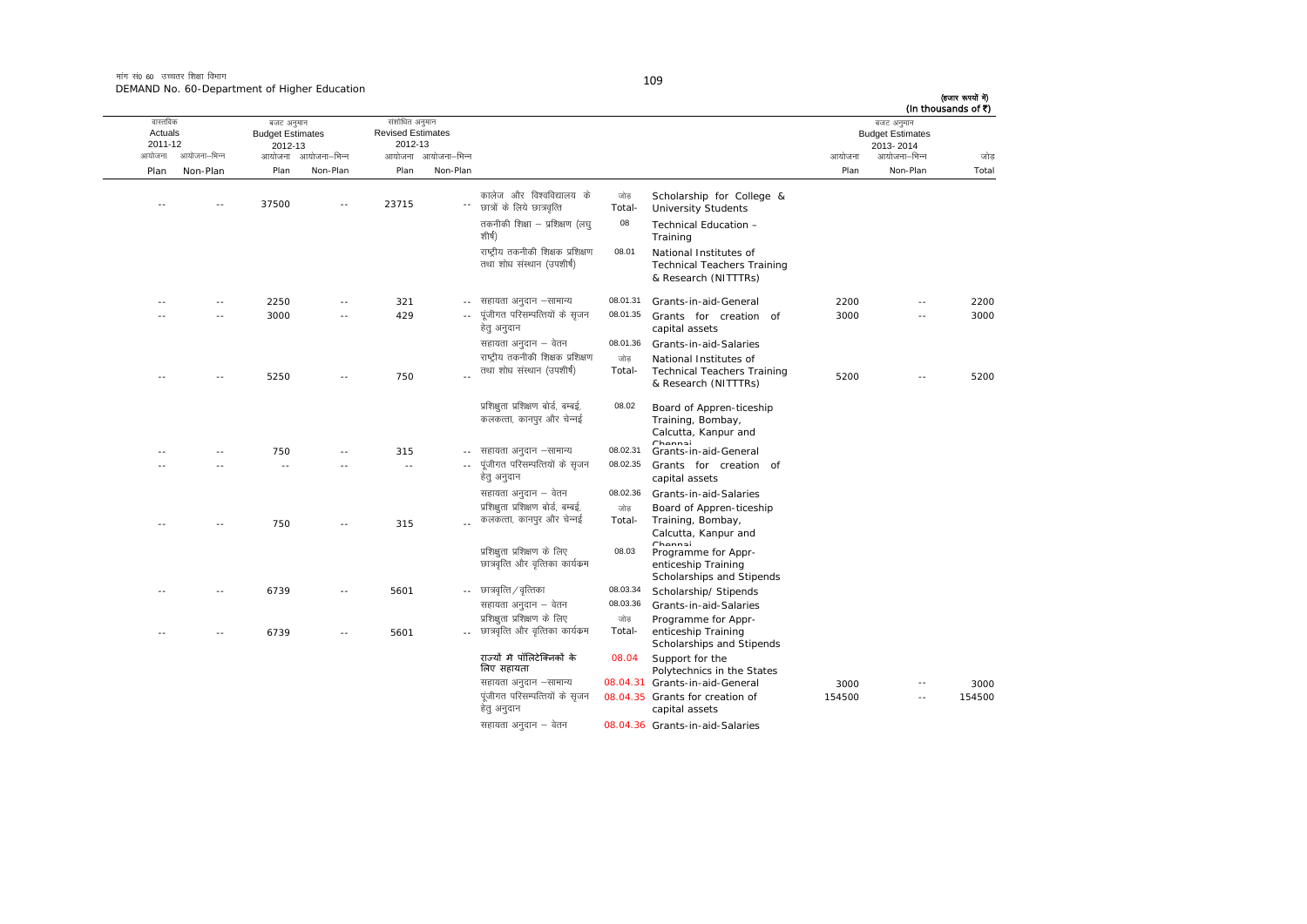| अनुदान मांगे 2013- 14      |  |
|----------------------------|--|
| DEMANDS FOR GRANTS 2013-14 |  |

| वास्तविक<br>Actuals |                | बजट अनुमान<br><b>Budget Estimates</b> |                     | संशोधित अनुमान<br><b>Revised Estimates</b> |                     |                                                                                        |                                 |                                                                                               |                  | बजट अनुमान<br><b>Budget Estimates</b> | (In thousands of ₹) |
|---------------------|----------------|---------------------------------------|---------------------|--------------------------------------------|---------------------|----------------------------------------------------------------------------------------|---------------------------------|-----------------------------------------------------------------------------------------------|------------------|---------------------------------------|---------------------|
| 2011-12             |                | 2012-13                               |                     | 2012-13                                    |                     |                                                                                        |                                 |                                                                                               |                  | 2013-2014                             |                     |
| आयोजना              | आयोजना–भिन्न   |                                       | आयोजना आयोजना-भिन्न |                                            | आयोजना आयोजना-भिन्न |                                                                                        |                                 |                                                                                               | आयोजना           | आयोजना–भिन्न                          | जोड                 |
| Plan                | Non-Plan       | Plan                                  | Non-Plan            | Plan                                       | Non-Plan            |                                                                                        |                                 |                                                                                               | Plan             | Non-Plan                              | Total               |
|                     |                | 12739                                 |                     | 6666                                       |                     | राज्यों में पॉलिटेक्निकों के<br>लिए सहायता<br>तकनीकी शिक्षा – प्रशिक्षण (लघ्<br>शीर्ष) | जोड़<br>Total-<br>जोड<br>Total- | Support for the<br>Polytechnics in the States<br>Technical Education -<br>Training (Sub Head) | 157500<br>162700 | $\sim$<br>$\sim$ $\sim$               | 157500<br>162700    |
|                     |                |                                       |                     |                                            |                     | तकनीकी शिक्षा – पॉलिटेक्नीक<br>(लघु शीर्ष)                                             | 09                              | <b>Technical Education-</b><br>Polytechnics                                                   |                  |                                       |                     |
|                     |                |                                       |                     |                                            |                     | गुणवत्ता सुधार का कार्यक्रम<br>सामुदायिक पॉलिटेक्नीकों के<br>लिए अनुदान                | 09.01                           | Grants for Quality<br>Improvement Programme -<br>Community Polytechnics                       |                  |                                       |                     |
|                     | $\sim$         | 35220                                 |                     | 8805                                       | $\sim$ $\sim$       | सहायता अनुदान –सामान्य                                                                 | 09.01.31                        | Grants-in-aid-General                                                                         |                  |                                       |                     |
|                     | $-$            | 8805                                  | $\sim$ $\sim$       | 8805                                       | $\sim$ $\sim$       | पूंजीगत परिसम्पत्तियों के सृजन<br>हेत् अनुदान                                          | 09.01.35                        | Grants for creation of<br>capital assets                                                      |                  |                                       |                     |
|                     |                |                                       |                     |                                            |                     | सहायता अनुदान – वेतन                                                                   | 09.01.36                        | Grants-in-aid-Salaries                                                                        |                  |                                       |                     |
|                     |                | 44025                                 |                     | 17610                                      |                     | गुणवत्ता सुधार का कार्यक्रम<br>सामुदायिक पॉलिटेक्नीकों के<br>लिए अनुदान                | जोड<br>Total-                   | Grants for Quality<br>Improvement Programme -<br>Community Polytechnics                       |                  |                                       |                     |
|                     |                |                                       |                     |                                            |                     | मौजुदा पोलीटेक्निकों का<br>उन्नयन/नए पोलीटेक्निकों की<br>स्थापना                       | 09.02                           | Upgradation of Existing/<br>Setting up of New<br>Polytechnics                                 |                  |                                       |                     |
|                     |                | 126000                                |                     | 63000                                      |                     | सहायता अनुदान –सामान्य<br>पूंजीगत परिसम्पत्तियों के सृजन<br>हेत् अनुदान                | 09.02.31<br>09.02.35            | Grants-in-aid-General<br>Grants for creation of<br>capital assets                             |                  |                                       |                     |
|                     |                |                                       |                     |                                            |                     | सहायता अनुदान – वेतन                                                                   | 09.02.36                        | Grants-in-aid-Salaries                                                                        |                  |                                       |                     |
|                     |                | 126000                                |                     | 63000                                      |                     | मौजुदा पोलीटेक्निकों का<br>उन्नयन / नए पोलीटेक्निकों की<br>स्थापना                     | जोड<br>Total-                   | Upgradation of Existing/<br>Setting up of New<br>Polytechnics                                 |                  |                                       |                     |
|                     |                |                                       |                     |                                            |                     | विकलांग व्यक्तियों के लिए<br>पॉलिटेक्नीक                                               | 09.03                           | Polytechnics for Disabled<br>Person                                                           |                  |                                       |                     |
|                     | a a            | 731                                   | $\sim$              | 263                                        | $\sim$ $-$          | सहायता अनुदान –सामान्य                                                                 | 09.03.31                        | Grants-in-aid-General                                                                         |                  |                                       |                     |
|                     |                | 19                                    |                     | $\overline{7}$                             | $\sim$ $\sim$       | पूंजीगत परिसम्पत्तियों के सृजन<br>हेत् अनुदान                                          | 09.03.35                        | Grants for creation of<br>capital assets                                                      |                  |                                       |                     |
|                     |                | 750                                   |                     | 270                                        |                     | सहायता अनुदान – वेतन<br>विकलांग व्यक्तियों के लिए<br>पॉलिटेक्नीक                       | 09.03.36<br>जोड<br>Total-       | Grants-in-aid-Salaries<br>Polytechnics for Disabled<br>Person                                 |                  |                                       |                     |
|                     | $\overline{a}$ | 170775                                |                     | 80880                                      |                     | तकनीकी शिक्षा – पॉलिटेक्नीक<br>(लघुशीर्ष)                                              | जोड<br>Total-                   | <b>Technical Education-</b><br>Polytechnics (Sub Head)                                        |                  |                                       |                     |
|                     |                |                                       |                     |                                            |                     | तकनीकी शिक्षा - इंजीनियरी.<br>तकनीकी कॉलेज और संस्थान                                  | 10                              | Technical Education-<br>Engineering, Technical<br>Colleges and Institutes                     |                  |                                       |                     |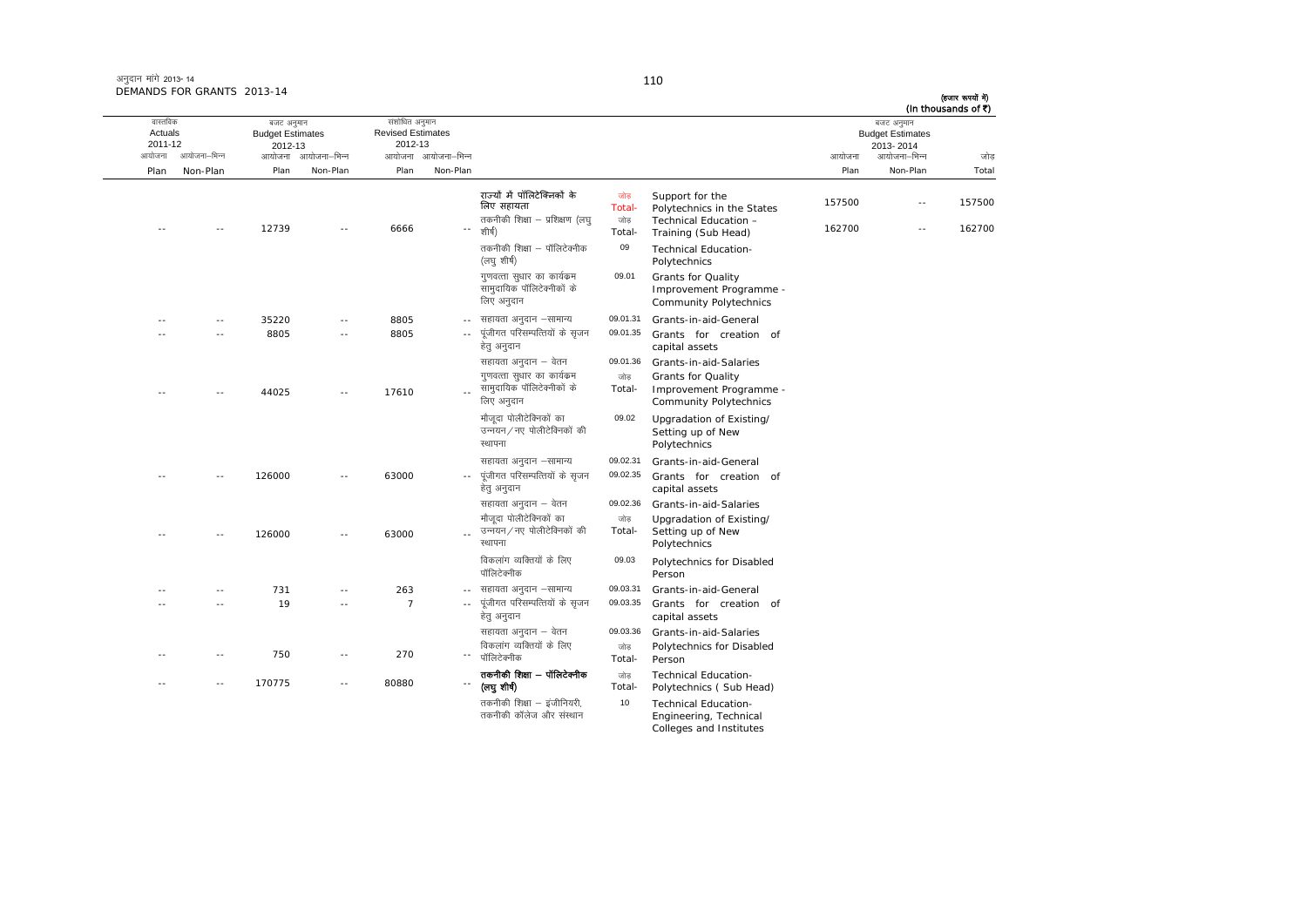मांग सं0 60 उच्चतर शिक्षा विभाग DEMAND No. 60-Department of Higher Education

| (In thousands of ₹) | बजट अनुमान<br><b>Budget Estimates</b> |        |                                                        |               |                                                       |                     | संशोधित अनुमान<br><b>Revised Estimates</b> |                     | बजट अनुमान<br><b>Budget Estimates</b> |                | वास्तविक<br>Actuals |
|---------------------|---------------------------------------|--------|--------------------------------------------------------|---------------|-------------------------------------------------------|---------------------|--------------------------------------------|---------------------|---------------------------------------|----------------|---------------------|
|                     | 2013-2014                             |        |                                                        |               |                                                       |                     | 2012-13                                    |                     | 2012-13                               |                | 2011-12             |
| जोड                 | आयोजना–भिन्न                          | आयोजना |                                                        |               |                                                       | आयोजना आयोजना–भिन्न |                                            | आयोजना आयोजना-भिन्न |                                       | आयोजना–भिन्न   | आयोजना              |
| Total               | Non-Plan                              | Plan   |                                                        |               |                                                       | Non-Plan            | Plan                                       | Non-Plan            | Plan                                  | Non-Plan       | Plan                |
|                     |                                       |        | Indian Institutes of<br>Technology                     | 10.01         | भारतीय प्रौद्योगिकी संस्थानों को<br>अनुदान (उप शीर्ष) |                     |                                            |                     |                                       |                |                     |
| 40500               | $\sim$ $-$                            | 40500  | Grants-in-aid-General                                  | 10.01.31      | सहायता अनुदान -सामान्य                                |                     | 24545                                      | ٠.                  | 24545                                 | $\overline{a}$ |                     |
| 220500              | $\sim$ $-$                            | 220500 | Grants for creation of<br>capital assets               | 10.01.35      | पूंजीगत परिसम्पत्तियों के सृजन<br>हेत् अनुदान         |                     | 155455                                     | $\sim$ $-$          | 155455                                | - -            |                     |
| 9000                | $\sim$ $\sim$                         | 9000   | Grants-in-aid-Salaries                                 | 10.01.36      | सहायता अनुदान – वेतन                                  |                     |                                            |                     |                                       |                |                     |
| 270000              | $\sim$ $\sim$                         | 270000 | Indian Institutes of<br>Technology                     | जोड<br>Total- | भारतीय प्रौद्योगिकी संस्थानों को<br>अनुदान (उप शीर्ष) |                     | 180000                                     | $-$                 | 180000                                | $\overline{a}$ |                     |
|                     |                                       |        | Indian Institutes of<br>Management                     | 10.02         | भारतीय प्रबंध संस्थान<br>(उप शीर्ष)                   |                     |                                            |                     |                                       |                |                     |
| 6095                | $\sim$ $-$                            | 6095   | Grants-in-aid-General                                  | 10.02.31      | सहायता अनुदान –सामान्य                                | $\sim$ $-$          | 25844                                      | $-$                 | 25844                                 |                |                     |
| 21345               | $\sim$ $-$                            | 21345  | Grants for creation of<br>capital assets               | 10.02.35      | पूंजीगत परिसम्पत्तियों के सृजन<br>हेत् अनुदान         |                     | 13415                                      | ٠.                  | 86656                                 |                |                     |
| 960                 | $\sim$ $\sim$                         | 960    | Grants-in-aid-Salaries                                 | 10.02.36      | सहायता अनुदान – वेतन                                  |                     |                                            |                     |                                       |                |                     |
| 28400               | $\sim$ $-$                            | 28400  | Indian Institutes of<br>Management                     | जोड<br>Total- | भारतीय प्रबंध संस्थान<br>(उप शीर्ष)                   | $-$                 | 39259                                      | $-$                 | 112500                                | $\overline{a}$ | $\sim$              |
|                     |                                       |        | Central Institute of<br>Technology (CIT), Kokrajhar    | 10.03.        | केन्द्रीय प्रौद्योगिकी संस्थान,<br>कोकराझार           |                     |                                            |                     |                                       |                |                     |
|                     |                                       |        | Grants-in-aid-General                                  | 10.03.31      | सहायता अनुदान –सामान्य                                | $\sim$ $-$          | 747                                        | ٠.                  | 747                                   | - -            |                     |
|                     |                                       |        | Grants for creation of<br>capital assets               | 10.03.35      | पूंजीगत परिसम्पत्तियों के सृजन<br>हेत् अनुदान         | $\sim$ $-$          | 4252                                       | $\sim$ $-$          | 1452                                  | --             |                     |
|                     |                                       |        | Grants-in-aid-Salaries                                 | 10.03.36      | सहायता अनुदान – वेतन                                  |                     |                                            |                     |                                       |                |                     |
|                     |                                       |        | Central Institute of                                   | जोड           | केन्द्रीय प्रौद्योगिकी संस्थान,                       |                     |                                            |                     |                                       |                |                     |
|                     |                                       |        | Technology (CIT), Kokrajhar                            | Total-        | -- कोकराझार                                           |                     | 4999                                       | $\sim$ $\sim$       | 2199                                  | $\sim$         |                     |
|                     |                                       |        | Setting up of New National<br>Institutes of Technology | 10.05         | नए राष्ट्रीय प्रौद्योगिकी संस्थान<br>की स्थापना       |                     |                                            |                     |                                       |                |                     |
|                     |                                       |        | Grants-in-aid-General                                  | 10.05.31      | सहायता अनुदान –सामान्य                                |                     | 78758                                      | $\overline{a}$      | 78758                                 | $-$            |                     |
|                     |                                       |        | Grants for creation of<br>capital assets               | 10.05.35      | पूंजीगत परिसम्पत्तियों के सृजन<br>हेतु अनुदान         | $\sim$ $\sim$       | 20242                                      | $\sim$ $-$          | 20242                                 | $\overline{a}$ |                     |
|                     |                                       |        | Grants-in-aid-Salaries                                 | 10.05.36      | -- सहायता अनुदान – वेतन                               |                     | 9000                                       | $\sim$ $\sim$       | 9000                                  |                |                     |
|                     |                                       |        | Setting up of New National<br>Institutes of Technology | जोड<br>Total- | नए राष्ट्रीय प्रौद्योगिकी संस्थान<br>-- की स्थापना    |                     | 108000                                     | $\overline{a}$      | 108000                                |                |                     |
|                     |                                       |        | Women's Hostel in<br>Polytechnics                      | 10.06         | पोलिटेक्निक में महिला छात्रावास                       |                     |                                            |                     |                                       |                |                     |
|                     |                                       |        | Grants-in-aid-General                                  | 10.06.31      | सहायता अनुदान –सामान्य                                |                     |                                            |                     |                                       |                |                     |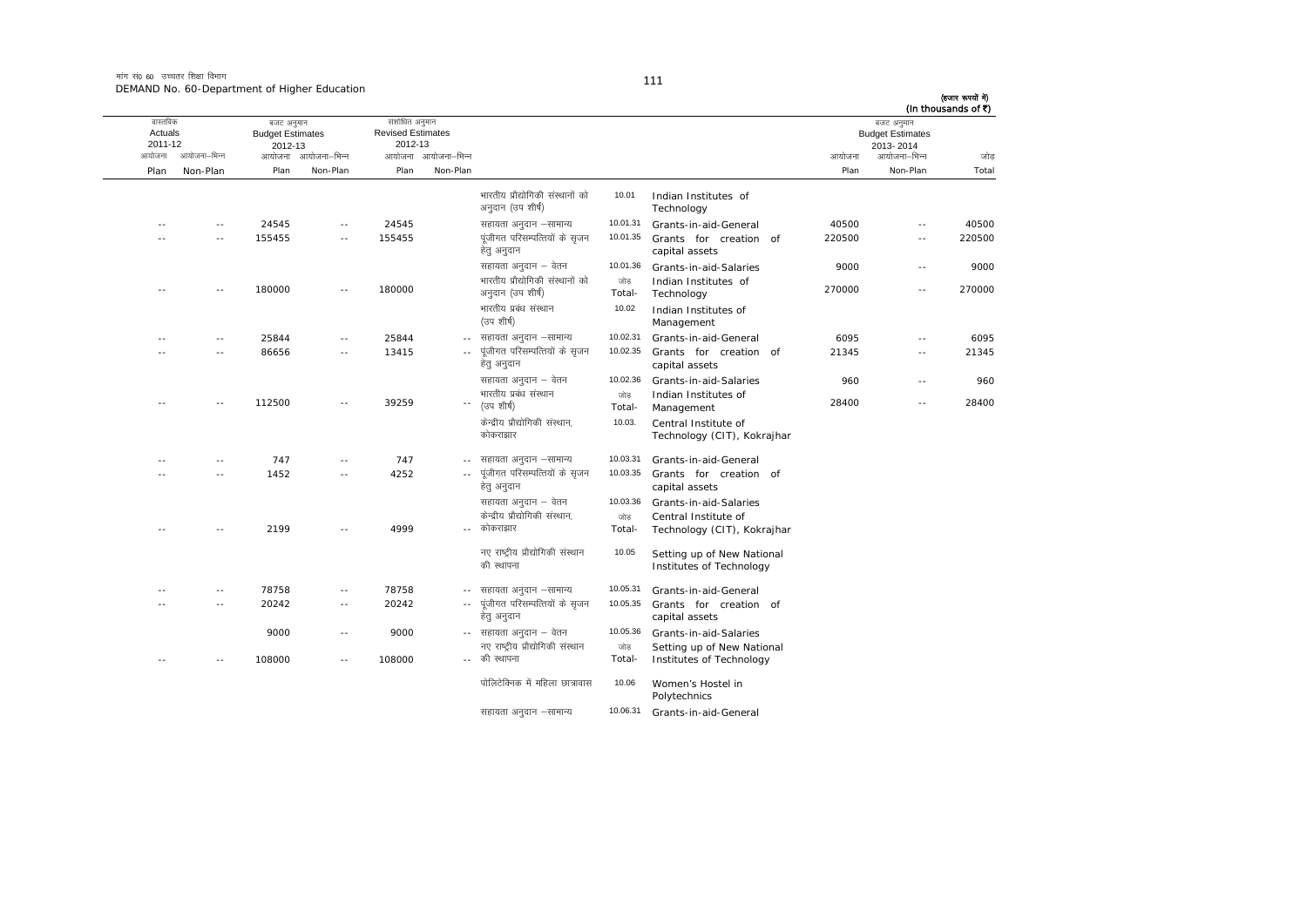अनदान मांगे 2013-14 DEMANDS FOR GRANTS 2013-14

आयोजना आयोजना-भिन्न आयोजना आयोजना-भिन्न - आयोजना आयोजना-भिन्न न अपयोजना—भिन्न जाउँ विकास समिति । अपनी अपयोजना आयोजना—भिन्न जोड Plan Non-Plan Plan Non-Plan Plan Non-Plan Plan Non-Plan Total तास्ततिक Actuals2011-12 बजट अनुमान Budget Estimates 2012-13संशोधित अनुमान Revised Estimates2012-13 बजट अनुमान Budget Estimates 2013- 2014(हजार रूपयों में) (In thousands of  $\bar{x}$ ) -- -- 15000 -- 10500 --.<sub>-</sub> पुंजीगत परिसम्पत्तियों के सुजन हेत् अनुदान 10.06.35 Grants for creation of capital assets सहायता अनुदान – वेतन 10.06.36 Grants-in-aid-Salaries -- -- 15000 -- 10500 --पोलिटेक्निक में महिला छात्रावास जोड Total-Women's Hostel in<br>Polytechnics अखिल भारतीय तकनीकी शिक्षा परिषद 10.07 All India Council of Technical Educaiton (AICTE) ---- 59896 -- 59896 -- सहायता अनुदान –सामान्य 10.07.31 Grants-in-aid-General 94400 -- 94400 -- -- 104 -- 104 ---- पंजीगत परिसम्पत्तियों के सजन हेत अनदान 10.07.355 Grants for creation of capital assets 100 -- 100सहायता अनुदान – वेतन 10.07.36 Grants-in-aid-Salaries -- -- 60000 -- 60000 --- परिषद ्<br>अखिल भारतीय तकनीकी शिक्षा जोड Total-All India Council of<br>Technical Educaiton (AICTE) 94500 -- 94500 राष्ट्रीय प्रौद्योगिकी संस्थान (एनआईटी) 10.088 National Institutes of Technology (NITs) ---- 45000 -- 45000 -- सहायता अनुदान –सामान्य lgk;rk vuqnku &lkekU; 10.08.31 Grants-in-aid-General <sup>166500</sup> -- <sup>166500</sup> -- 105000 -- 169900 ---- पूंजीगत परिसम्पत्तियों के सृजन हेतु अनुदान 10.08.35<sup>5</sup> Grants for creation of capital assets 400500 -- 400500lgk;rk vuqnku & osru 10.08.36 Grants-in-aid-Salaries <sup>18000</sup> -- <sup>18000</sup> -- -- 150000 -- 214900 -- $\sim$ राष्ट्रीय प्रौद्योगिकी संस्थान (एनआईटी) जोड Total-National Institutes of Technology (NITs) 585000 -- 585000 उत्तर पूर्वी क्षेत्रीय विज्ञान और .<br>प्रौद्योगिकीय संस्थान, इटानगर 10.10 North Eastern Regional Institute of Science and Technology, Itanagar -- -- 100 -- 50 - lgk;rk vuqnku &lkekU; 10.10.31 Grants-in-aid-General -- -- 900 -- 402 ---- पूंजीगत परिसम्पत्तियों के सृजन हेतु अनुदान 10.10.35 Grants for creation ofcapital assets सहायता अनुदान – वेतन 10.10.36 Grants-in-aid-Salaries -- -- 1000 -- 452 --उत्तर पर्वी क्षेत्रीय विज्ञान और - प्रौद्योगिकीय संस्थान, इटानगर जोड Total-North Eastern Regional<br>Institute of Science and Technology, Itanagar नए भारतीय सूचना प्रौद्योगिकीय संस्थान की स्थापना 10.11 Setting up of New Indian Institutes of Information Technology ---- 1293 -- 7 -- सहायता अनुदान –सामान्य 10.11.31 Grants-in-aid-General -- -- 2457 -- 9 ---- पंजीगत परिसम्पत्तियों के सजन हेतु अनुदान 10.11.35 Grants for creation ofcapital assets

सहायता अनुदान – वेतन 10.11.36 Grants-in-aid-Salaries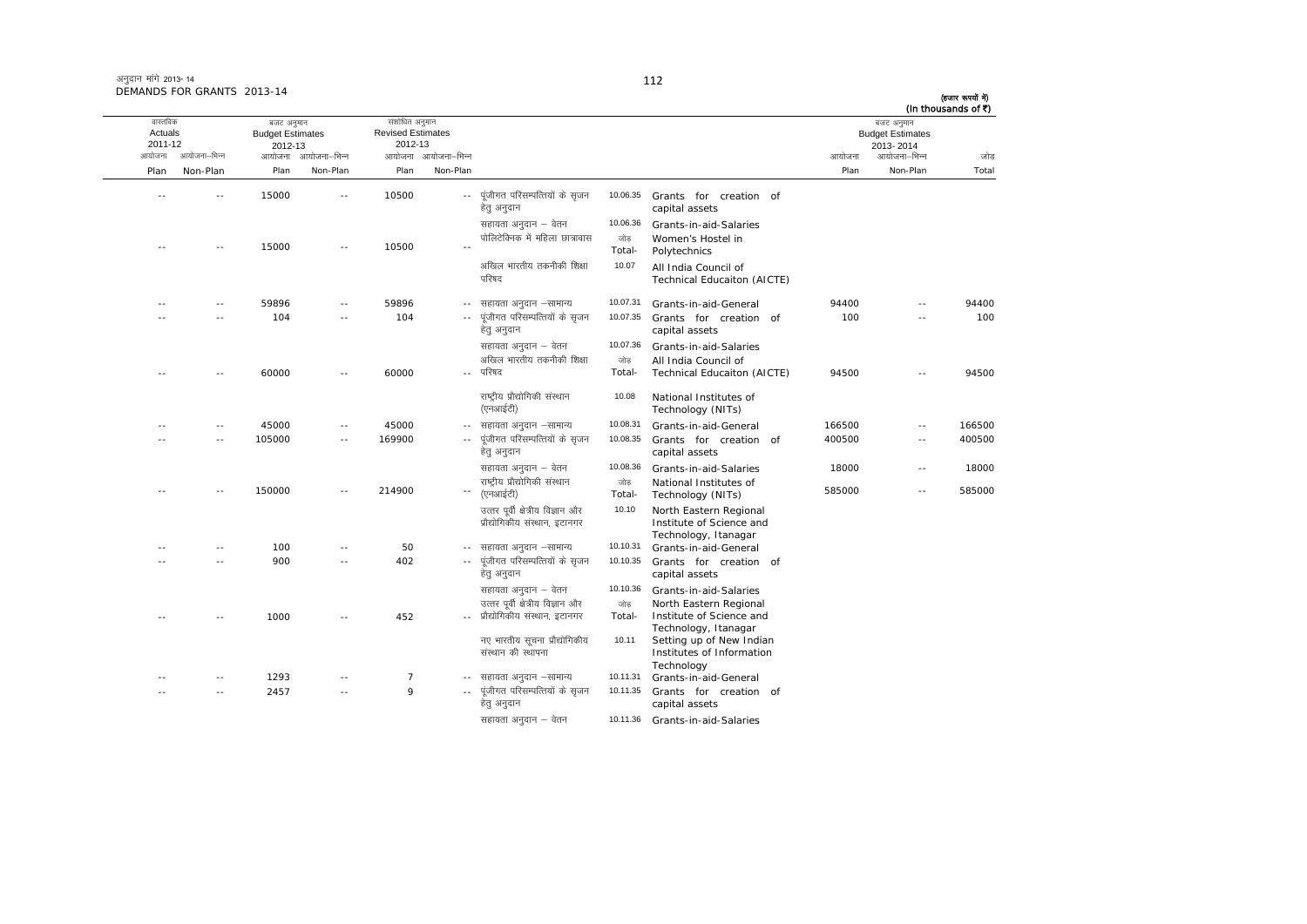| (In thousands of ₹) | बजट अनुमान<br><b>Budget Estimates</b><br>2013-2014 |         |                                                                                                            |                |                                                                      |                            | संशोधित अनुमान<br><b>Revised Estimates</b><br>2012-13 |              | बजट अनुमान<br><b>Budget Estimates</b><br>2012-13 |              | वास्तविक<br>Actuals<br>2011-12 |
|---------------------|----------------------------------------------------|---------|------------------------------------------------------------------------------------------------------------|----------------|----------------------------------------------------------------------|----------------------------|-------------------------------------------------------|--------------|--------------------------------------------------|--------------|--------------------------------|
| जोड                 | आयोजना–भिन्न                                       | आयोजना  |                                                                                                            |                |                                                                      | आयोजना आयोजना-भिन्न        |                                                       | आयोजना–भिन्न | आयोजना                                           | आयोजना–भिन्न | आयोजना                         |
| Total               | Non-Plan                                           | Plan    |                                                                                                            |                |                                                                      | Non-Plan                   | Plan                                                  | Non-Plan     | Plan                                             | Non-Plan     | Plan                           |
|                     |                                                    |         | Setting up of New Indian<br>Institutes of Information                                                      | जोड<br>Total-  | नए भारतीय सूचना प्रौद्योगिकीय<br>संस्थान की स्थापना                  |                            | 16                                                    |              | 3750                                             |              |                                |
|                     |                                                    |         | Technology<br>Assistance to other<br>institutes including SLIET,<br>NERIST, NIFFT Ranchi, CIT<br>Kokrajhar | 10.12          | अन्य संस्थानों को सहायता                                             |                            |                                                       |              |                                                  |              |                                |
| 7200                | $\sim$                                             | 7200    | 10.12.31 Grants-in-aid-General                                                                             |                | सहायता अनुदान –सामान्य                                               |                            |                                                       |              |                                                  |              |                                |
| 21200               |                                                    | 21200   | 10.12.35 Grants for creation of<br>capital assets                                                          |                | पूंजीगत परिसम्पत्तियों के सृजन<br>हेतु अनुदान                        |                            |                                                       |              |                                                  |              |                                |
| 2200                | $\sim$ $-$                                         | 2200    | 10.12.36 Grants-in-aid-Salaries<br>Assistance to other                                                     | जोड            | सहायता अनुदान – वेतन<br>अन्य संस्थानों को सहायता                     |                            |                                                       |              |                                                  |              |                                |
| 30600               | $\sim$ $\sim$                                      | 30600   | institutes including SLIET,<br>NERIST, NIFFT Ranchi, CIT<br>Kokrajhar                                      | Total-         |                                                                      |                            |                                                       |              |                                                  |              |                                |
| 1008500             |                                                    | 1008500 | <b>Technical Education-</b><br>Engineering, Technical<br>Colleges and Institutes                           | जोड<br>Total-  | तकनीकी शिक्षा – इंजीनियरी,<br>तकनीकी कॉलेज और संस्थान<br>(लघु शीर्ष) |                            | 618126                                                |              | 632449                                           |              |                                |
|                     |                                                    |         | (sub Head)<br>Technical Education -<br>Other Expenditure                                                   | 11             | तकनीकी शिक्षा – अन्य व्यय                                            |                            |                                                       |              |                                                  |              |                                |
|                     |                                                    |         | Training & Research in<br><b>Frontier Areas</b>                                                            | 11.01          | महत्वपूर्ण क्षेत्रों में प्रशिक्षण और<br>अनुसंधान                    |                            |                                                       |              |                                                  |              |                                |
|                     |                                                    |         | Grants-in-aid-General                                                                                      | 11.01.31       | सहायता अनुदान –सामान्य                                               | $\sim$ $\sim$              |                                                       |              | 150                                              |              |                                |
|                     |                                                    |         | Grants for creation of<br>capital assets                                                                   | 11.01.35       | पूंजीगत परिसम्पत्तियों के सृजन<br>हेतु अनुदान                        |                            |                                                       |              | $\sim$ $\sim$                                    |              |                                |
|                     |                                                    |         | Grants-in-aid-Salaries                                                                                     | 11.01.36       | सहायता अनुदान – वेतन                                                 |                            |                                                       |              |                                                  |              |                                |
|                     |                                                    |         | Technical Education -<br>Other Expenditure                                                                 | जोड़<br>Total- | महत्वपूर्ण क्षेत्रों में प्रशिक्षण और<br>अनुसंधान                    | $\overline{\phantom{a}}$ . |                                                       |              | 150                                              |              |                                |
|                     |                                                    |         | Research and Innovation                                                                                    | 11.03          | अनुसंधान एवं नवाचार                                                  |                            |                                                       |              |                                                  |              |                                |
|                     |                                                    |         | Grants-in-aid-General                                                                                      | 11.03.31       | सहायता अनुदान –सामान्य                                               | $\sim$ $-$                 | $\sim$                                                |              | 150                                              |              |                                |
|                     |                                                    |         | Grants for creation of<br>capital assets                                                                   | 11.03.35       | पूंजीगत परिसम्पत्तियों के सृजन<br>हेत् अनुदान                        | $\sim$ $\sim$              | $\overline{\phantom{a}}$                              |              | $\sim$ $\sim$                                    |              |                                |
|                     |                                                    |         | Grants-in-aid-Salaries                                                                                     | 11.03.36       | सहायता अनुदान – वेतन                                                 |                            |                                                       |              |                                                  |              |                                |
|                     |                                                    |         | Research and Innovation                                                                                    | जोड़<br>Total- | अनसंधान एवं नवाचार                                                   |                            |                                                       |              | 150                                              |              |                                |
|                     |                                                    |         | <b>Employability and Skill</b><br>formation                                                                | 11.04          | नियोज्यता तथा कौशल निर्माण                                           |                            |                                                       |              |                                                  |              |                                |
|                     |                                                    |         | Grants-in-aid-General                                                                                      | 11.04.31       | सहायता अनुदान –सामान्य                                               |                            |                                                       |              | 150                                              |              |                                |
|                     |                                                    |         | Grants for creation of<br>capital assets                                                                   | 11.04.35       | पूंजीगत परिसम्पत्तियों के सृजन<br>हेतु अनुदान                        | $\sim$ $\sim$              | $\sim$                                                |              | $\sim$ $-$                                       |              |                                |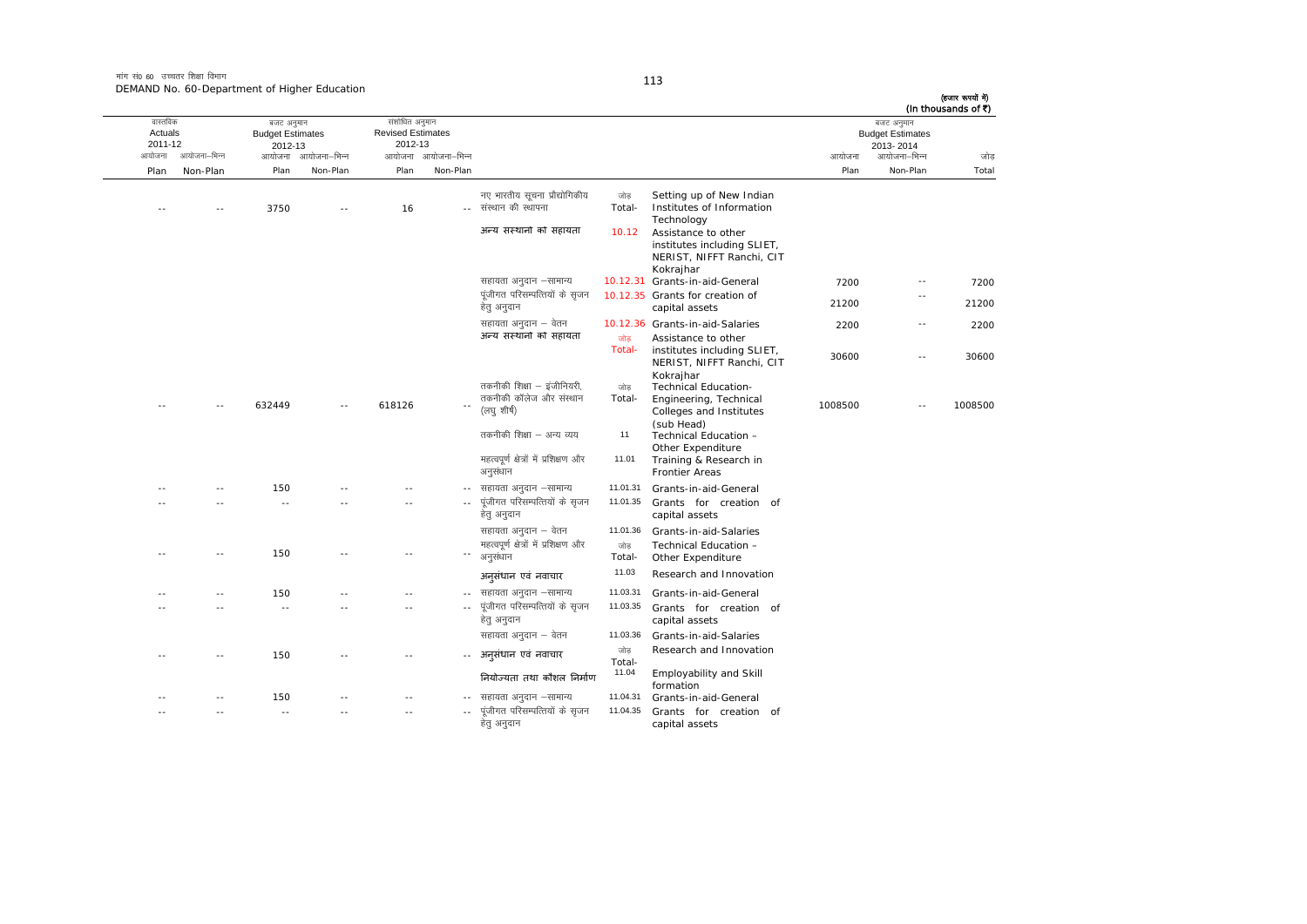| अनुदान मांगे 2013-14       |  |
|----------------------------|--|
| DEMANDS FOR GRANTS 2013-14 |  |

आयोजना आयोजना-भिन्न आयोजना आयोजना-भिन्न - आयोजना आयोजना-भिन्न न अपयोजना—भिन्न जाउँ विकास समिति । अपनी अपयोजना आयोजना—भिन्न जोड Plan Non-Plan Plan Non-Plan Plan Non-Plan Plan Non-Plan Total वास्तविक Actuals2011-12 बजट अनुमान Budget Estimates 2012-13 संशोधित अनुमान Revised Estimates2012-13 बजट अनुमान Budget Estimates 2013- 2014 (हजार रूपयों में) (In thousands of  $\vec{\tau}$ ) सहायता अनुदान – वेतन 11.04.36 Grants-in-aid-Salaries ---- 150 -- -- -- -- --<sub>--</sub> नियोज्यता तथा कौशल निर्माण <sup>- जोड़</sup><br>Total- Employability and Skill formationTechnical Education ----- 450 -- -- -- -- --तकनीकी शिक्षा – अन्य व्यय Total-Other Expenditure<br>General (Gen सामान्य (सामान्य शिक्षा) – अन्य व्यय (लघु शीर्ष) 12 General (General  $E$ ducation)  $\frac{1}{2}$ Expenditure आई.सी.टी. के जरिये राष्ट्रीय शिक्षा मिशन 12.01<sup>1</sup> National Mission in Education through ICT ---- 123533 -- -- - - - - सहायता अनुदान –सामान्य lgk;rk vuqnku &lkekU; 12.01.31 Grants-in-aid-General <sup>82500</sup> -- <sup>82500</sup> ---- 3968 -- - --- पंजीगत परिसम्पत्तियों के सजन हेत् अनुदान 12.01.35 Grants for creation of capital assets 7500 -- 7500 सहायता अनुदान – वेतन 12.01.36 Grants-in-aid-Salaries ---- 127501 -- -- -- --आई.सी.टी. के जरिये राष्ट्रीय ्<br>शिक्षा मिशन जोड Total-General (General Education) - Other **Expenditure** 90000 -- 90000 कॉपीराइट और बौद्धिक संपदा<br>अधिकार के प्रचार 12.02 Promotion of copyright and<br>IPR lgk;rk vuqnku &lkekU; 12.02.31 Grants-in-aid-General 800 -- 800 पंजीगत परिसम्पत्तियों के सजन हेतु अनुदान 12.02.35 Grants for creation of capital assets 100 --100सहायता अनुदान – वेतन  $12.02.36$  Grants-in-aid-Salaries कॉपीराइट और बौद्धिक संपदा <sub>ं जोड़</sub><br>अधिकार के प्रचार जोड़ Promotion of copyright and<br>Total- IPR <sup>900</sup> -- <sup>900</sup> **-- -- 2379985 -- 2086854 --**अन ुसूिचत जाितयɉ के िलए िवशेष घटक योजना োভ **Total-Special Component Plan for Scheduled Castes (Minor Head- 789) <sup>2382000</sup> -- <sup>2382000</sup>** अन ुसूिचत जाितयɉ के िलए िवशेष घटक योजना <sup>796</sup> **Tribal Area Sub Plan** विश्वविद्यालय एवं उच्च शिक्षा – विश्वविद्यालयों को सहायता 05 University & Higher Education - Assistance toUniversities इंदिरा गांधी राष्ट्रीय ओपन विश्वविद्यालय को सहायता 05.01<sup>1</sup> Assistance to Indira Gandhi National Open University --4097 -- 4097 -- सहायता अनुदान –सामान्य 05.01.31 Grants-in-aid-General ---- 33 -- 33 -- 33 ---- पंजीगत परिसम्पत्तियों के सजन हेत् अनुदान 05.01.35 Grants for creation of capital assets सहायता अनदान  $-$  वेतन  $05.01.36$  Grants-in-aid-Salaries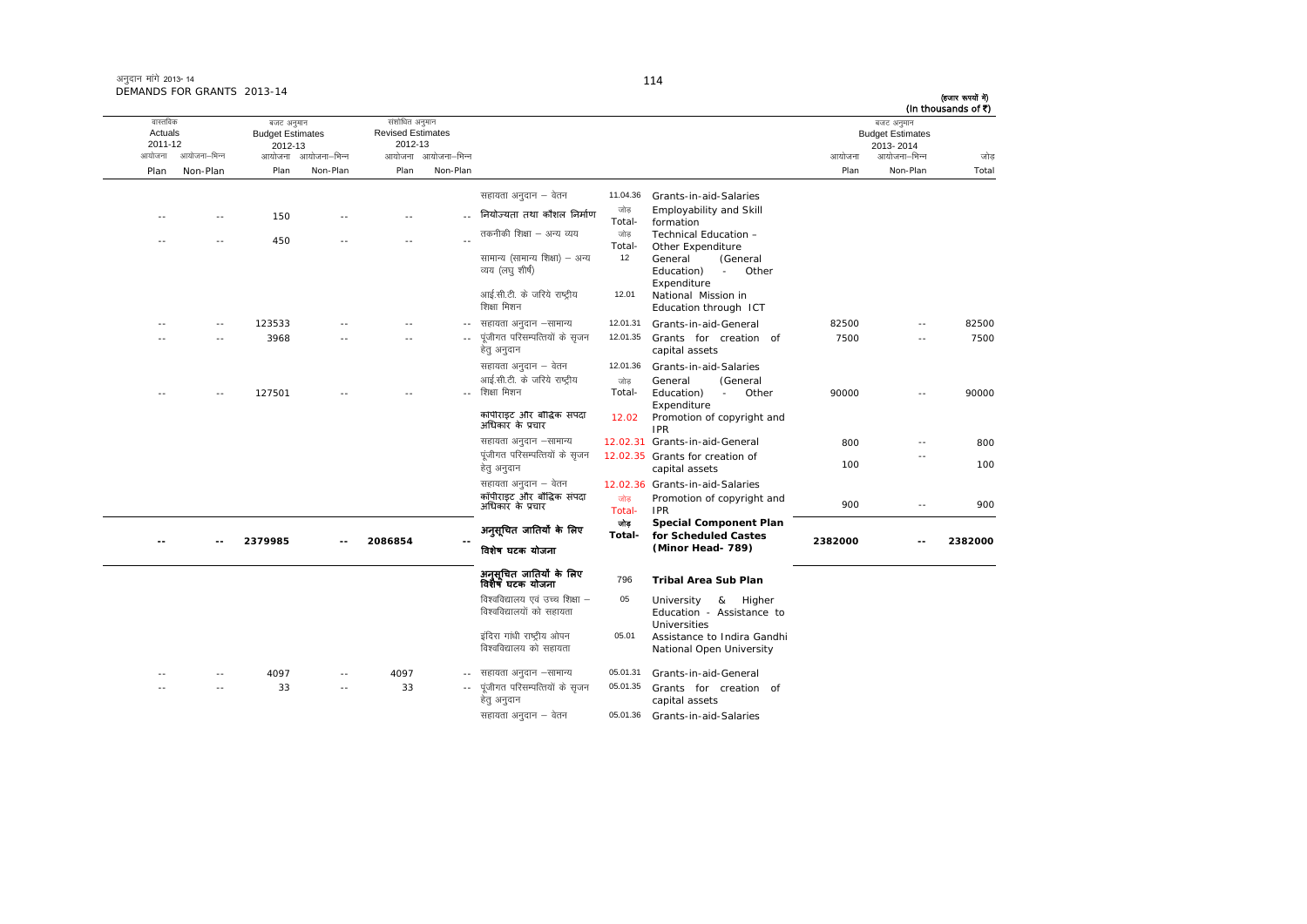मांग सं0 60 उच्चतर शिक्षा विभाग DEMAND No. 60-Department of Higher Education

(हजार रूपयों में)

|                                |               |                                                  |                     |                                                       |                     |                                                       |                |                                                         |        |                                                    | (In thousands of ₹) |
|--------------------------------|---------------|--------------------------------------------------|---------------------|-------------------------------------------------------|---------------------|-------------------------------------------------------|----------------|---------------------------------------------------------|--------|----------------------------------------------------|---------------------|
| वास्तविक<br>Actuals<br>2011-12 |               | बजट अनुमान<br><b>Budget Estimates</b><br>2012-13 |                     | संशोधित अनुमान<br><b>Revised Estimates</b><br>2012-13 |                     |                                                       |                |                                                         |        | बजट अनुमान<br><b>Budget Estimates</b><br>2013-2014 |                     |
| आयोजना                         | आयोजना–भिन्न  |                                                  | आयोजना आयोजना–भिन्न |                                                       | आयोजना आयोजना-भिन्न |                                                       |                |                                                         | आयोजना | आयोजना–भिन्न                                       | जोड                 |
| Plan                           | Non-Plan      | Plan                                             | Non-Plan            | Plan                                                  | Non-Plan            |                                                       |                |                                                         | Plan   | Non-Plan                                           | Total               |
|                                |               | 4130                                             |                     | 4130                                                  |                     | इंदिरा गांधी राष्ट्रीय ओपन<br>विश्वविद्यालय को सहायता | जोड<br>Total-  | Assistance to Indira Gandhi<br>National Open University |        |                                                    |                     |
|                                |               |                                                  |                     |                                                       |                     | राज्य ओपन विश्वविद्यालय को<br>सहायता                  | 05.02          | Assistance of State Open<br><b>Universities</b>         |        |                                                    |                     |
|                                |               | 3720                                             |                     | 3720                                                  |                     | सहायता अनुदान –सामान्य                                | 05.02.31       | Grants-in-aid-General                                   |        |                                                    |                     |
|                                |               | 30                                               |                     | 30                                                    |                     | पूंजीगत परिसम्पत्तियों के सृजन<br>हेतु अनुदान         | 05.02.35       | Grants for creation of<br>capital assets                |        |                                                    |                     |
|                                |               |                                                  |                     |                                                       |                     | सहायता अनुदान – वेतन                                  | 05.02.36       | Grants-in-aid-Salaries                                  |        |                                                    |                     |
|                                |               | 3750                                             |                     | 3750                                                  |                     | राज्य ओपन विश्वविद्यालय को<br>सहायता                  | जोड़<br>Total- | Assistance of State Open<br>Universities                |        |                                                    |                     |
|                                |               |                                                  |                     |                                                       |                     | विश्वविद्यालय अनुदान आयोग                             | 05.03          | University<br>Grants<br>Commission                      |        |                                                    |                     |
|                                | $\sim$ $\sim$ | 168162                                           | $\sim$ $\sim$       | 142009                                                |                     | सहायता अनुदान –सामान्य                                | 05.03.31       | Grants-in-aid-General                                   | 157500 | $\sim$ $\sim$                                      | 157500              |
|                                | $\sim$        | 174041                                           | $\sim$              | 160449                                                |                     | पूंजीगत परिसम्पत्तियों के सृजन<br>हेतु अनुदान         | 05.03.35       | Grants for creation of<br>capital assets                | 115400 | $\sim$                                             | 115400              |
|                                |               |                                                  |                     |                                                       |                     | सहायता अनुदान – वेतन                                  | 05.03.36       | Grants-in-aid-Salaries                                  |        |                                                    |                     |
|                                |               | 342203                                           |                     | 302458                                                |                     | विश्वविद्यालय अनुदान आयोग                             | जोड<br>Total-  | University<br>Grants<br>Commission                      | 272900 | $\sim$                                             | 272900              |
|                                |               |                                                  |                     |                                                       |                     | केन्द्रीय विश्वविद्यालयों के लिए<br>अनुदान            | 05.04          | Grants<br>to<br>Central<br><b>Universities</b>          |        |                                                    |                     |
|                                | $\sim$ $\sim$ | 107117                                           | $\sim$ $\sim$       | 107117                                                | $\sim$ $\sim$       | सहायता अनुदान –सामान्य                                | 05.04.31       | Grants-in-aid-General                                   | 49400  | $\sim$ $\sim$                                      | 49400               |
|                                | - -           | 128014                                           | $\sim$ $\sim$       | 128014                                                |                     | पूंजीगत परिसम्पत्तियों के सृजन<br>हेतु अनुदान         | 05.04.35       | Grants for creation of<br>capital assets                | 78000  | $-$                                                | 78000               |
|                                |               | 46500                                            | $\sim$ $\sim$       | 46500                                                 |                     | -- सहायता अनुदान – वेतन                               | 05.04.36       | Grants-in-aid-Salaries                                  | 37500  | $\sim$ $\sim$                                      | 37500               |
|                                |               | 281631                                           | $\sim$              | 281631                                                |                     | केन्द्रीय विश्वविद्यालयों के लिए<br>अनुदान            | जोड़<br>Total- | Grants<br>to<br>Central<br>Universities                 | 164900 | $\sim$                                             | 164900              |
|                                |               |                                                  |                     |                                                       |                     | ग्रामीण विश्वविद्यालयों की स्थापना                    | 05.05          | Establishment of Rural<br>Universities                  |        |                                                    |                     |
|                                | - -           | 439                                              | $\sim$              | 131                                                   | ۰.                  | सहायता अनुदान –सामान्य                                | 05.05.31       | Grants-in-aid-General                                   |        |                                                    |                     |
|                                | $\sim$ $\sim$ | 12                                               | $\sim$ $-$          | $\overline{4}$                                        | $\sim$ $-$          | पूंजीगत परिसम्पत्तियों के सृजन<br>हेतु अनुदान         | 05.05.35       | Grants for creation of<br>capital assets                |        |                                                    |                     |
|                                |               |                                                  |                     |                                                       |                     | सहायता अनुदान – वेतन                                  | 05.05.36       | Grants-in-aid-Salaries                                  |        |                                                    |                     |
|                                | $\sim$ $\sim$ | 451                                              |                     | 135                                                   |                     | ग्रामीण विश्वविद्यालयों की स्थापना                    | जोड<br>Total-  | Establishment of Rural<br>Universities                  |        |                                                    |                     |
|                                |               |                                                  |                     |                                                       |                     | <b>ईग्न और</b> राज्य ओपन<br>विश्वविद्यालय को सहायता   | 05.06          | Assistance to IGNOU &<br>State Open Universities        |        |                                                    |                     |
|                                |               |                                                  |                     |                                                       |                     | सहायता अनुदान –सामान्य                                |                | 05.06.31 Grants-in-aid-General                          | 18800  |                                                    | 18800               |
|                                |               |                                                  |                     |                                                       |                     | पूंजीगत परिसम्पत्तियों के सुजन<br>हेतु अनुदान         |                | 05.06.35 Grants for creation of<br>capital assets       |        |                                                    |                     |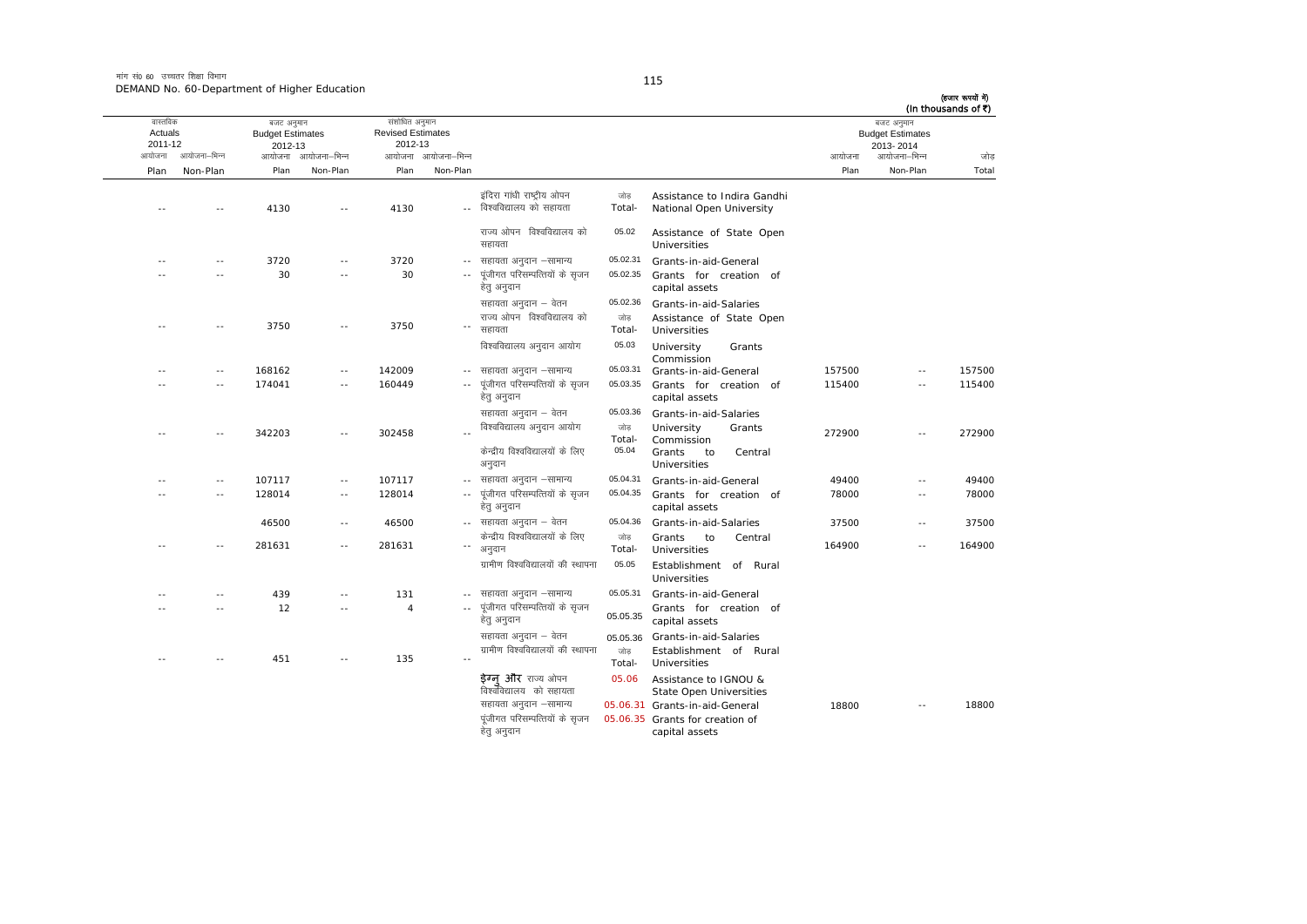| अनुदान मांगे 2013-14       |  |
|----------------------------|--|
| DEMANDS FOR GRANTS 2013-14 |  |

ः<br>आयोजना आयोजना–भिन्न आयोजना आयोजना-भिन्न - आयोजना आयोजना-भिन्न न अपयोजना—भिन्न जाउँ विकास समिति । अपनी अपयोजना आयोजना—भिन्न जोड Plan Non-Plan Plan Non-Plan Plan Non-Plan Plan Non-Plan Total तास्ततिक Actuals2011-12बजट अनुमान Budget Estimates 2012-13संशोधित अनुमान Revised Estimates2012-13 बजट अनुमान Budget Estimates 2013- 2014(हजार रूपयों में) (In thousands of  $\bar{x}$ ) सहायता अनुदान  $-$  वेतन  $05.06.36$  Grants-in-aid-Salaries **इेग्नु और** राज्य ओपन जोड़<br>विश्वविद्यालय को सहायता Total-णोड़ Assistance to IGNOU & 18800 -- 18800<br>Total- State Open Universities 18800 -- 18800<br>05.07 Rashtriva Uchcha Shiksha राष्ट्रीय उच्चतर शिक्षा<br>अभियान Rashtriya Uchcha Shiksha<br>Abhiyan (RUSA) सहायता अनुदान –सामान्य 05.07.31 Grants-in-aid-General 58100 -- 58100 पूंजीगत परिसम्पत्तियों के सृजन हेतु अनुदान 05.07.35 Grants for creation of Grafits for creation of<br>capital assets 24900 -- 24900सहायता अनुदान – वेतन 05.07.36 Grants-in-aid-Salaries राष्ट्रीय उच्चतर शिक्षा <sup>जोड़</sup><br>अभियान <sup>-</sup> Total- Rashtriya Uchcha Shiksha Abhiyan (RUSA) <sup>83000</sup> -- <sup>83000</sup> -- -- 632165 -- 592104 --विश्वविद्यालय एवं उच्च शिक्षा  $-$ विश्वविद्यालयों को सहायता जोड Total-University & Higher Education - Assistance to Universities (Sub Head) 539600 -- 539600विश्वविद्यालय एवं उच्च शिक्षा  $-$ अन्य व्यय (लघु शीर्ष) 06 University & Higher Education- Other Expenditure (Sub Head) भारतीय उच्च अध्ययन संस्थान. शिमला 06.01 Indian Institute of Advanced Studies, Shimla -- -- 399 -- 399 ---- सहायता अनुदान –सामान्य 06.01.31 Grants-in-aid-General -- -- 12 -- 12 ---- पंजीगत परिसम्पत्तियों के सजन हेतु अनुदान 06.01.35 Grants for creation of capital assets सहायता अनुदान – वेतन 06.01.36 Grants-in-aid-Salaries -- 411 -- 411 --" शिमला भारतीय उच्च अध्ययन संस्थान, जोड Total-Indian Institute of Advanced Studies, Shimla भारतीय दर्शन अनसंधान परिषद $\qquad$  06.02. Indian  $\qquad$  Council of Philosophical Research -- -- 439 -- 381 - lgk;rk vuqnku &lkekU; 06.02.31 Grants-in-aid-General -- -- 12 -- 10 ---- पूंजीगत परिसम्पत्तियों के सृजन हेतु अनुदान 06.02.31 Grants for creation ofcapital assets lgk;rk vuqnku & osru 06.02.36 Grants-in-aid-Salaries -- -- 451 -- 391 --Hikahir (अर्वुसंधान परिषद जोड़)<br>-- Total- Indian Council of Philosophical Research भारतीय विज्ञान दर्शन शास्त्र एवं संस्कृति के इतिहास की परियोजना 06.03. Project of History of Indian Science Philosophy & Culture-- -- -- -- -- --- सहायता अनुदान –सामान्य 06.03.31 Grants-in-aid-General -- -- -- -- -- ---- पूंजीगत परिसम्पत्तियों के सृजन हेत् अनुदान 06.03.31<sup>1</sup> Grants for creation of capital assets

सहायता अनुदान – वेतन 06.03.36 Grants-in-aid-Salaries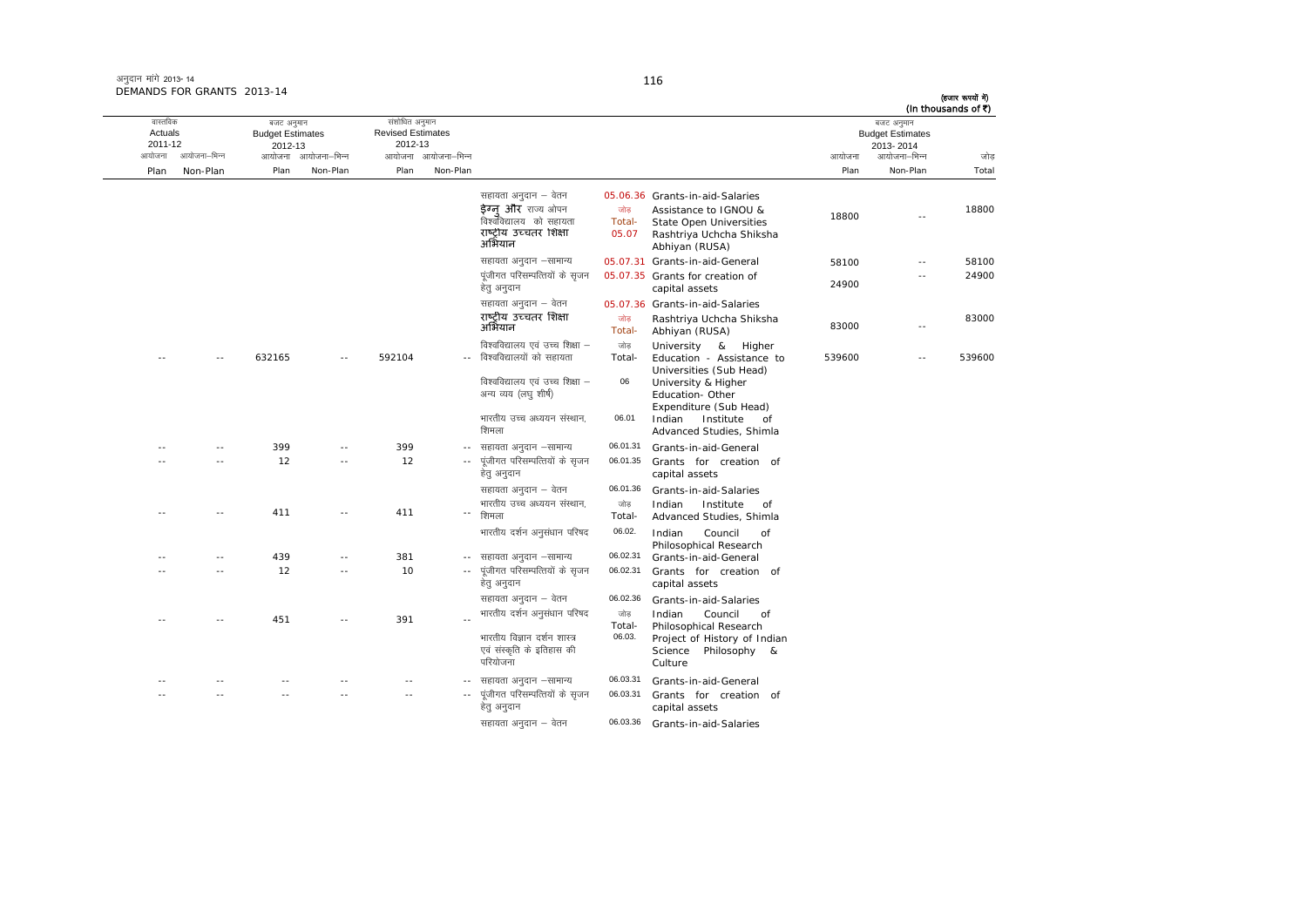मांग सं0 60 उच्चतर शिक्षा विभाग DEMAND No. 60-Department of Higher Education

| जोड़  | (In thousands of ₹)<br>बजट अनुमान<br><b>Budget Estimates</b><br>2013-2014<br>आयोजना–भिन्न | आयोजना |                                                                                             |                           |                                                                                                  | आयोजना आयोजना-भिन्न | संशोधित अनुमान<br><b>Revised Estimates</b><br>2012-13 | आयोजना आयोजना-भिन्न | बजट अनुमान<br><b>Budget Estimates</b><br>2012-13 | आयोजना–भिन्न | वास्तविक<br>Actuals<br>2011-12<br>आयोजना |
|-------|-------------------------------------------------------------------------------------------|--------|---------------------------------------------------------------------------------------------|---------------------------|--------------------------------------------------------------------------------------------------|---------------------|-------------------------------------------------------|---------------------|--------------------------------------------------|--------------|------------------------------------------|
| Total | Non-Plan                                                                                  | Plan   |                                                                                             |                           |                                                                                                  | Non-Plan            | Plan                                                  | Non-Plan            | Plan                                             | Non-Plan     | Plan                                     |
|       |                                                                                           |        | Project of History of Indian<br>Science<br>Philosophy &<br>Culture                          | जोड<br>Total-             | भारतीय विज्ञान दर्शन शास्त्र<br>एवं संस्कृति के इतिहास की<br>परियोजना                            |                     |                                                       |                     |                                                  |              |                                          |
|       |                                                                                           |        | National Mission on<br>Teachers and Training                                                | 06.04                     | राष्ट्रीय अध्यापक एवं प्रशिक्षण<br>मिशन                                                          |                     |                                                       |                     |                                                  |              |                                          |
|       |                                                                                           |        | Grants-in-aid-General                                                                       | 06.04.31                  | सहायता अनुदान –सामान्य                                                                           |                     |                                                       |                     | 80                                               |              |                                          |
|       |                                                                                           |        | Grants for creation of<br>capital assets                                                    | 06.04.35                  | पूंजीगत परिसम्पत्तियों के सृजन<br>हेत् अनुदान                                                    | $\sim$ $-$          |                                                       |                     | $-$                                              |              |                                          |
|       |                                                                                           |        | Grants-in-aid-Salaries<br>National Mission on<br>Teachers and Training                      | 06.04.36<br>जोड<br>Total- | सहायता अनुदान – वेतन<br>राष्ट्रीय अध्यापक एवं प्रशिक्षण<br>मिशन                                  |                     |                                                       |                     | 80                                               |              |                                          |
|       |                                                                                           |        | Incentivising States for<br>Expansion Inclusion and<br>Excellance                           | 06.05                     | राज्यों को विस्तार, समावेश<br>तथा उत्कृष्टता के लिए<br>प्रोत्साहित करना                          |                     |                                                       |                     |                                                  |              |                                          |
|       |                                                                                           |        | Grants-in-aid-General                                                                       | 06.05.31                  | सहायता अनुदान –सामान्य                                                                           | $\sim$ $\sim$       |                                                       |                     | 80                                               |              |                                          |
|       |                                                                                           |        | Grants for creation of<br>capital assets                                                    | 06.05.35                  | पूंजीगत परिसम्पत्तियों के सृजन<br>हेत् अनुदान                                                    | $\sim$ $\sim$       |                                                       |                     | $-$                                              |              |                                          |
|       |                                                                                           |        | Grants-in-aid-Salaries<br>Incentivising States for<br>Expansion Inclusion and<br>Excellance | 06.05.36<br>जोड<br>Total- | सहायता अनुदान – वेतन<br>राज्यों को विस्तार, समावेश<br>तथा उत्कृष्टता के लिए<br>प्रोत्साहितॅ करना |                     |                                                       |                     | 80                                               |              |                                          |
|       |                                                                                           |        | Grants to National Book<br>Trust/ Institutions for Book<br>Promotion                        | 06.06                     | नेशनल बुक ट्रस्ट को अनुदान<br>∕ पुस्तक प्रोन्नयन संस्थान                                         |                     |                                                       |                     |                                                  |              |                                          |
| 1400  |                                                                                           | 1400   | Grants-in-aid-General                                                                       | 06.06.31                  | सहायता अनुदान– सामान्य                                                                           |                     | 1159                                                  |                     | 1430                                             |              |                                          |
| 100   | $\overline{a}$                                                                            | 100    | Grants for creation of<br>capital assets                                                    | 06.06.35                  | पूंजीगत परिसम्पत्तियों के सृजन<br>हेतु अनुदान                                                    |                     | $\overline{a}$                                        |                     | $\overline{a}$                                   |              |                                          |
|       |                                                                                           |        | Grants-in-aid-Salaries                                                                      | 06.06.36                  | सहायता अनुदान – वेतन                                                                             |                     |                                                       |                     |                                                  |              |                                          |
| 1500  |                                                                                           | 1500   | <b>Grants to National Book</b><br>Trust/ Institutions for Book<br>Promotion                 | जोड<br>Total-             | नेशनल बुक ट्रस्ट को अनुदान<br>∕ पुस्तक प्रोन्नयन संस्थान                                         |                     | 1159                                                  |                     | 1430                                             |              |                                          |
|       |                                                                                           |        | National Mission on<br>Teachers and Teaching                                                | 06.07                     | राष्ट्रीय अध्यापक एवं शिक्षण<br>मिशन                                                             |                     |                                                       |                     |                                                  |              |                                          |
| 7500  | $\overline{a}$                                                                            | 7500   | 06.07.31 Grants-in-aid-General                                                              |                           | सहायता अनुदान –सामान्य                                                                           |                     |                                                       |                     |                                                  |              |                                          |
|       |                                                                                           |        | 06.07.35 Grants for creation of<br>capital assets                                           |                           | पूंजीगत परिसम्पत्तियों के सृजन<br>हेतु अनुदान                                                    |                     |                                                       |                     |                                                  |              |                                          |
|       |                                                                                           |        | 06.07.36 Grants-in-aid-Salaries                                                             |                           | सहायता अनुदान – वेतन                                                                             |                     |                                                       |                     |                                                  |              |                                          |
| 7500  |                                                                                           | 7500   | National Mission on<br>Teachers and Teaching                                                | जोड<br>Total-<br>जोड      | राष्ट्रीय अध्यापक एवं शिक्षण<br>मिशन<br>विश्वविद्यालय एवं उच्च शिक्षा –                          |                     |                                                       |                     |                                                  |              |                                          |
| 9000  | $\sim$                                                                                    | 9000   | University & Higher<br>Education- Other<br>Expenditure (Sub Head)                           | Total-                    | अन्य व्यय                                                                                        |                     | 1961                                                  |                     | 2452                                             |              |                                          |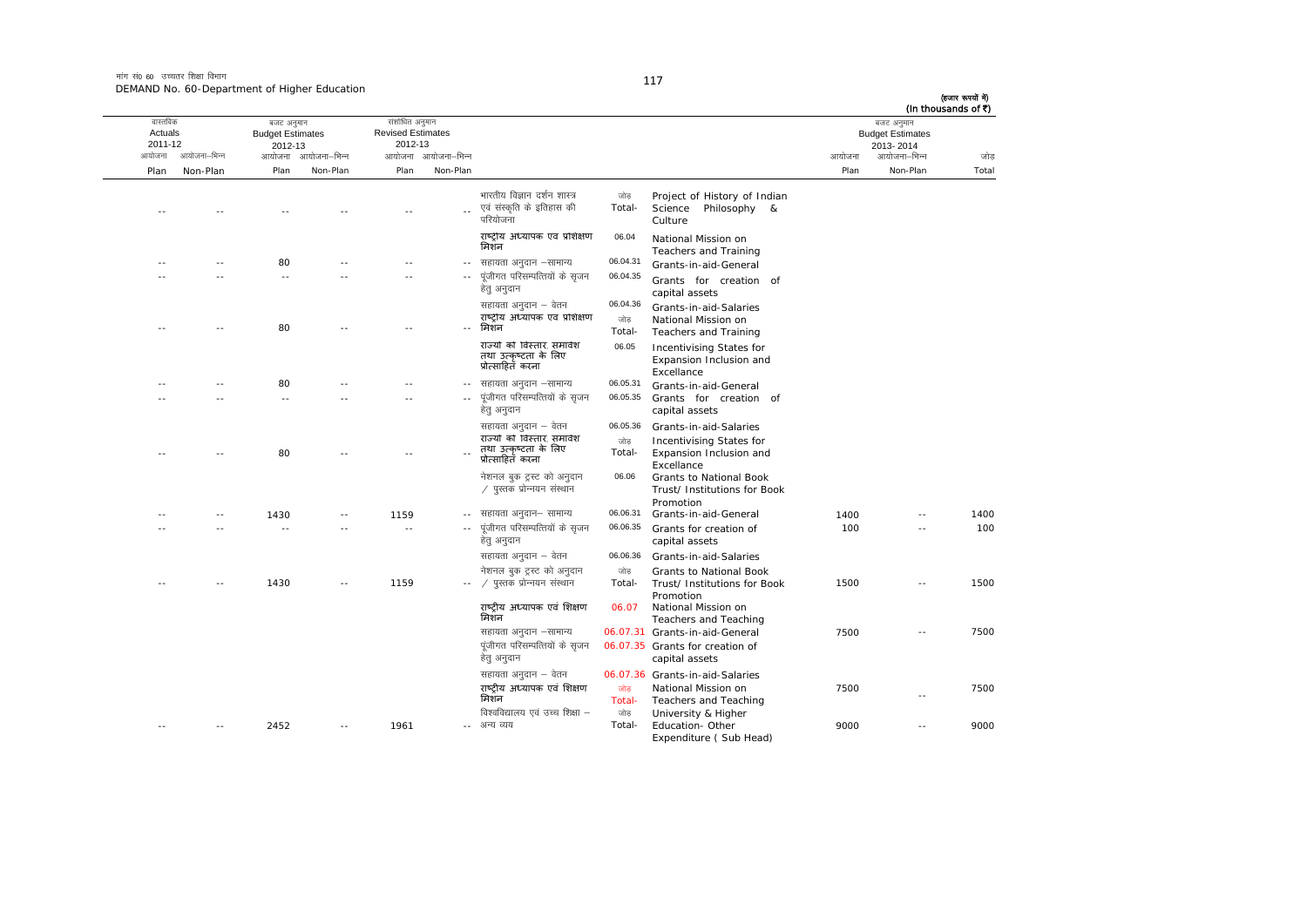अनुदान मांगे 2013- 14 DEMANDS FOR GRANTS 2013-14

|       | (In thousands of ₹)<br>बजट अनुमान    |        |                                                                                                                                    |                |                                                                                                            |                     | संशोधित अनुमान                      |                     | बजट अनुमान                         |              | वास्तविक           |
|-------|--------------------------------------|--------|------------------------------------------------------------------------------------------------------------------------------------|----------------|------------------------------------------------------------------------------------------------------------|---------------------|-------------------------------------|---------------------|------------------------------------|--------------|--------------------|
|       | <b>Budget Estimates</b><br>2013-2014 |        |                                                                                                                                    |                |                                                                                                            |                     | <b>Revised Estimates</b><br>2012-13 |                     | <b>Budget Estimates</b><br>2012-13 |              | Actuals<br>2011-12 |
| जोड   | आयोजना–भिन्न                         | आयोजना |                                                                                                                                    |                |                                                                                                            | आयोजना आयोजना-भिन्न |                                     | आयोजना आयोजना–भिन्न |                                    | आयोजना–भिन्न | आयोजना             |
| Total | Non-Plan                             | Plan   |                                                                                                                                    |                |                                                                                                            | Non-Plan            | Plan                                | Non-Plan            | Plan                               | Non-Plan     | Plan               |
|       |                                      |        | Language Development -<br>Direction & Administration                                                                               | 07             | भाषा विकास – निर्देशन व<br>प्रशासन                                                                         |                     |                                     |                     |                                    |              |                    |
|       |                                      |        | Grants to Voluntary<br>Organisation and Dakshin<br>Bharat Hindi Prachar Sabha<br>and for the Publications in<br>the field of Hindi | 07.01          | स्वयंसेवी संगठन तथा दक्षिण<br>भारत हिन्दी प्रचार सभा तथा<br>हिन्दी के क्षेत्र में प्रकाशन के<br>लिए अनुदान |                     |                                     |                     |                                    |              |                    |
|       |                                      |        | Grants-in-aid-General                                                                                                              | 07.01.31       | अन्य प्रभार                                                                                                | $- -$               | 300                                 |                     | 300                                |              | $-$                |
|       |                                      |        | Grants for creation of<br>capital assets                                                                                           | 07.01.35       | पूंजीगत परिसम्पत्तियों के सृजन<br>हेत् अनुदान                                                              |                     | $\sim$ $\sim$                       |                     |                                    |              |                    |
|       |                                      |        | Grants-in-aid-Salaries                                                                                                             | 07.01.36       | सहायता अनुदान – वेतन                                                                                       |                     |                                     |                     |                                    |              |                    |
|       |                                      |        | Grants to Voluntary<br>Organisation and Dakshin                                                                                    | जोड<br>Total-  | स्वयंसेवी संगठन तथा दक्षिण<br>भारत हिन्दी प्रचार सभा तथा                                                   |                     |                                     |                     |                                    |              |                    |
|       |                                      |        | Bharat Hindi Prachar Sabha<br>and for the Publications in                                                                          |                | हिन्दी के क्षेत्र में प्रकाशन के<br>लिए अनुदान                                                             |                     | 300                                 |                     | 300                                |              |                    |
|       |                                      |        | the field of Hindi<br>National University of<br>Education Planning and<br>Administration (NUEPA)                                   | 07.04          | राष्ट्रीय शैक्षिक आयोजना एवं<br>प्रशासन विश्वविद्यालय                                                      |                     |                                     |                     |                                    |              |                    |
| 1277  |                                      | 1277   | Grants-in-aid-General                                                                                                              | 07.04.31       | सहायता अनुदान –सामान्य                                                                                     |                     | 690                                 |                     | 777                                |              |                    |
| 23    | $\sim$                               | 23     | Grants for creation of<br>capital assets                                                                                           | 07.04.35       | पूंजीगत परिसम्पत्तियों के सृजन<br>हेत् अनुदान                                                              | $\sim$ $-$          | 20                                  |                     | 23                                 |              |                    |
|       |                                      |        | Grants-in-aid-Salaries                                                                                                             | 07.04.36       | सहायता अनुदान – वेतन                                                                                       |                     |                                     |                     |                                    |              |                    |
| 1300  | $\overline{a}$                       | 1300   | National University of<br>Education Planning and<br>Administration (NUEPA)                                                         | जोड़<br>Total- | राष्ट्रीय शैक्षिक आयोजना एवं<br>प्रशासन विश्वविद्यालय                                                      |                     | 710                                 |                     | 800                                |              |                    |
|       |                                      |        | Rashtryia Sanskrit Sansthan                                                                                                        | 07.05          | राष्ट्रीय संस्कृत संस्थान                                                                                  |                     |                                     |                     |                                    |              |                    |
|       |                                      |        | Grants-in-aid-General                                                                                                              | 07.05.31       | -- सहायता अनुदान -सामान्य                                                                                  |                     | 2600                                |                     | 2600                               |              |                    |
|       |                                      |        | Grants for creation of<br>capital assets                                                                                           | 07.05.35       | पूंजीगत परिसम्पत्तियों के सृजन<br>हेत् अनुदान                                                              | $\sim$ $-$          | 5411                                |                     | 11                                 |              |                    |
|       |                                      |        | Grants-in-aid-Salaries                                                                                                             | 07.05.36       | -- सहायता अनुदान – वेतन                                                                                    |                     | 1890                                | $\sim$              | 1890                               |              |                    |
|       |                                      |        | Rashtryia Sanskrit Sansthan                                                                                                        | जोड़<br>Total- | पूंजीगत परिसम्पत्तियों के सृजन<br>हेत् अनुदान                                                              | ٠.                  | 9901                                | $-$                 | 4501                               |              |                    |
|       |                                      |        | Grants to Rashtriya Ved<br>Vidya Pratisthan                                                                                        | 07.06          | राष्ट्रीय वेद विद्या प्रतिष्ठान को<br>अनुदान                                                               |                     |                                     |                     |                                    |              |                    |
|       |                                      |        | Grants-in-aid-General                                                                                                              | 07.06.31       | -- सहायता अनुदान –सामान्य                                                                                  |                     | 357                                 |                     | 357                                |              |                    |
|       |                                      |        | Grants for creation of<br>capital assets                                                                                           | 07.06.35       | पूंजीगत परिसम्पत्तियों के सृजन<br>हेतु अनुदान                                                              |                     | 3                                   | - -                 | 3                                  |              |                    |
|       |                                      |        | Grants-in-aid-Salaries                                                                                                             | 07.06.36       | सहायता अनुदान – वेतन                                                                                       |                     |                                     |                     |                                    |              |                    |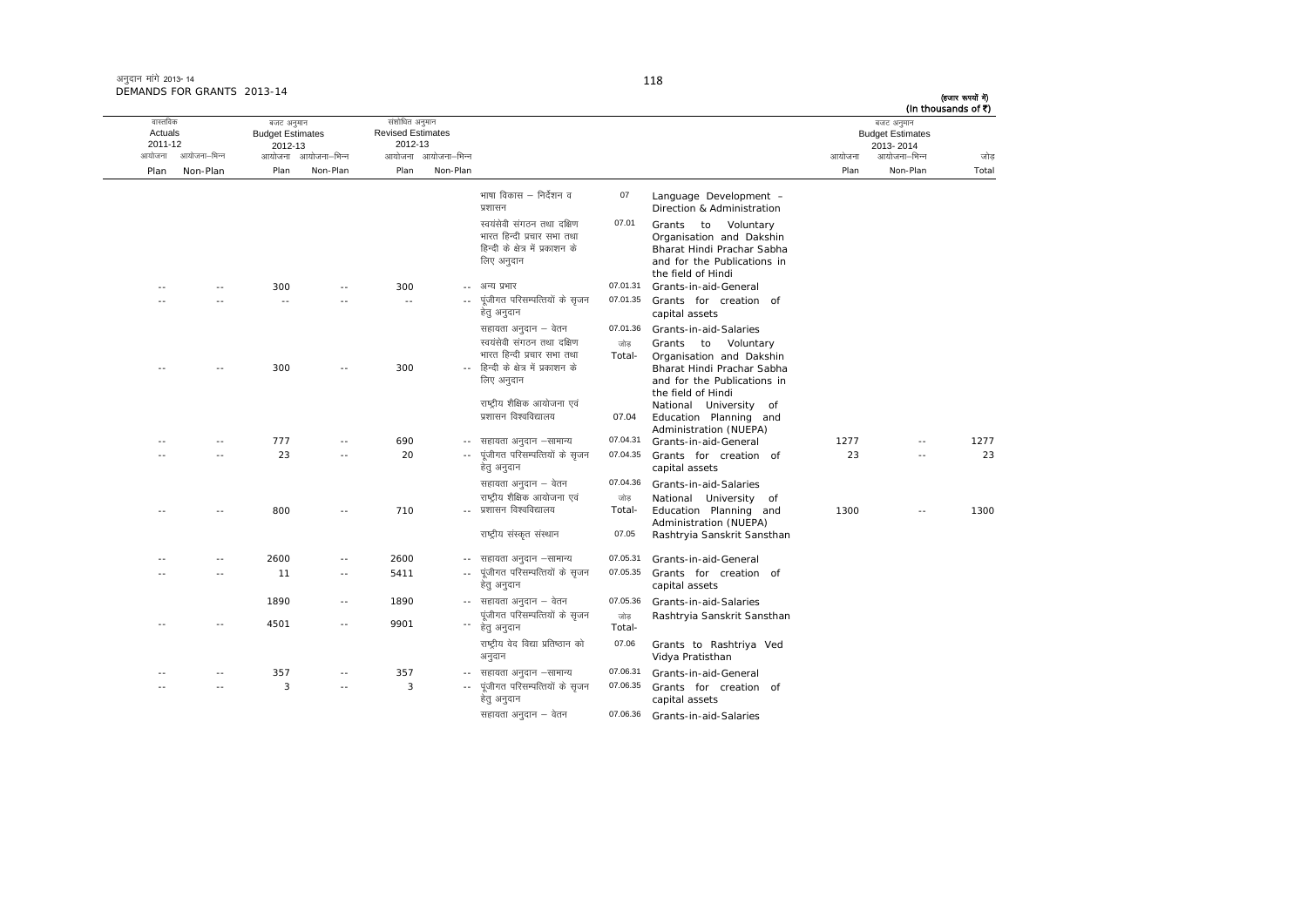मांग सं0 60 उच्चतर शिक्षा विभाग DEMAND No. 60-Department of Higher Education

|       | (In thousands of ₹)<br>बजट अनुमान<br><b>Budget Estimates</b><br>2013-2014 |        |                                                                       |                |                                                                |                            | संशोधित अनुमान<br><b>Revised Estimates</b><br>2012-13 |                     | बजट अनुमान<br><b>Budget Estimates</b><br>2012-13 |                | वास्तविक<br>Actuals<br>2011-12 |
|-------|---------------------------------------------------------------------------|--------|-----------------------------------------------------------------------|----------------|----------------------------------------------------------------|----------------------------|-------------------------------------------------------|---------------------|--------------------------------------------------|----------------|--------------------------------|
| जोड   | आयोजना–भिन्न                                                              | आयोजना |                                                                       |                |                                                                | आयोजना आयोजना-भिन्न        |                                                       | आयोजना आयोजना-भिन्न |                                                  | आयोजना–भिन्न   | आयोजना                         |
| Total | Non-Plan                                                                  | Plan   |                                                                       |                |                                                                | Non-Plan                   | Plan                                                  | Non-Plan            | Plan                                             | Non-Plan       | Plan                           |
|       |                                                                           |        | Grants to Rashtriya Ved<br>Vidya Pratisthan                           | जोड<br>Total-  | राष्ट्रीय वेद विद्या प्रतिष्ठान को<br>अनुदान                   | $\overline{\phantom{a}}$ . | 360                                                   | $\overline{a}$      | 360                                              |                | ٠.                             |
| 1300  |                                                                           | 1300   | Language Development -<br>Direction & Administration<br>(sub Head)    | जोड़<br>Total- | भाषा विकास – निर्देशन व<br>प्रशासन                             | $- -$                      | 11271                                                 |                     | 5961                                             |                |                                |
|       |                                                                           |        | Language Development-<br>Promotion of Modern<br>Indian Languages and  | 08             | भाषा विकास – आधुनिक<br>भारतीय भाषाओं तथा साहित्य<br>का संवर्धन |                            |                                                       |                     |                                                  |                |                                |
|       |                                                                           |        | Literature(Sub Head)<br>Hindi Shikshan Mandal,<br>Agra                | 08.01          | हिन्दी शिक्षण मण्डल, आगरा                                      |                            |                                                       |                     |                                                  |                |                                |
|       |                                                                           |        | Grants-in-aid-General                                                 | 08.01.31       | सहायता अनुदान –सामान्य                                         | $- -$                      | 191                                                   | $\sim$              | 191                                              | $\sim$         |                                |
|       |                                                                           |        | Grants for creation of<br>capital assets                              | 08.01.35       | पूंजीगत परिसम्पत्तियों के सुजन<br>हेतु अनुदान                  |                            | 9                                                     |                     | 9                                                |                |                                |
|       |                                                                           |        | Grants-in-aid-Salaries                                                | 08.01.36       | सहायता अनुदान – वेतन                                           |                            |                                                       |                     |                                                  |                |                                |
|       |                                                                           |        | Hindi Shikshan Mandal,<br>Agra                                        | जोड<br>Total-  | हिन्दी शिक्षण मण्डल, आगरा                                      |                            | 200                                                   |                     | 200                                              |                |                                |
|       |                                                                           |        | Grants for promotion of<br>Indian languages                           | 08.02          | भारतीय भाषाओं के विकास<br>हेत् अन्दान                          |                            |                                                       |                     |                                                  |                |                                |
| 8102  | $\sim$ $\sim$                                                             | 8102   | 08.02.31 Grants-in-aid-General                                        |                | सहायता अनुदान –सामान्य                                         |                            |                                                       |                     |                                                  |                |                                |
| 7060  | $\sim$ $-$                                                                | 7060   | 08.02.35 Grants for creation of<br>capital assets                     |                | पंजीगत परिसम्पत्तियों के सुजन<br>हेत् अनुदान                   |                            |                                                       |                     |                                                  |                |                                |
| 2638  | $\sim$ $-$                                                                | 2638   | 08.02.36 Grants-in-aid-Salaries                                       |                | सहायता अनुदान – वेतन                                           |                            |                                                       |                     |                                                  |                |                                |
| 17800 | $\sim$                                                                    | 17800  | Grants for promotion of<br>Indian languages                           | जोड<br>Total-  | भारतीय भाषाओं के विकास<br>हेतु अनुदान                          |                            |                                                       |                     |                                                  |                |                                |
| 17800 | $\sim$ $-$                                                                | 17800  | Language Development-<br>Promotion of Modern<br>Indian Languages and  | जोड<br>Total-  | भाषा विकास – आधुनिक<br>भारतीय भाषाओं तथा साहित्य<br>का संवर्धन |                            |                                                       |                     |                                                  |                |                                |
|       |                                                                           |        | Literature (Sub Head)<br>General<br>(General<br>Education) - Research | 09             | सामान्य (सामान्य शिक्षा) –<br>अनुसंधान                         |                            |                                                       |                     |                                                  |                |                                |
|       |                                                                           |        | Indian Council of Social<br>Science Research                          | 09.01          | भारतीय सामाजिक विज्ञान<br>अनुसंधान परिषद                       |                            |                                                       |                     |                                                  |                |                                |
|       |                                                                           |        | Grants-in-aid-General                                                 | 09.01.31       | सहायता अनुदान –सामान्य                                         | $\sim$ $-$                 | 6863                                                  |                     | 7412                                             | $\overline{a}$ |                                |
|       |                                                                           |        | Grants for creation of<br>capital assets                              | 09.01.35       | पूंजीगत परिसम्पत्तियों के सृजन<br>हेतु अनुदान                  | $\sim$ $\sim$              | 83                                                    | $\sim$              | 89                                               | $\sim$         |                                |
|       |                                                                           |        | Grants-in-aid-Salaries                                                | 09.01.36       | सहायता अनुदान – वेतन                                           |                            |                                                       |                     |                                                  |                |                                |
|       |                                                                           |        | Indian Council of Social<br>Science Research                          | जोड<br>Total-  | भारतीय सामाजिक विज्ञान<br>अनुसंधान परिषद                       |                            | 6946                                                  |                     | 7501                                             |                |                                |
|       |                                                                           |        | Indian Council of Historical<br>Research                              | 09.02          | भारतीय ऐतिहासिक अनुसंधान<br>परिषद                              |                            |                                                       |                     |                                                  |                |                                |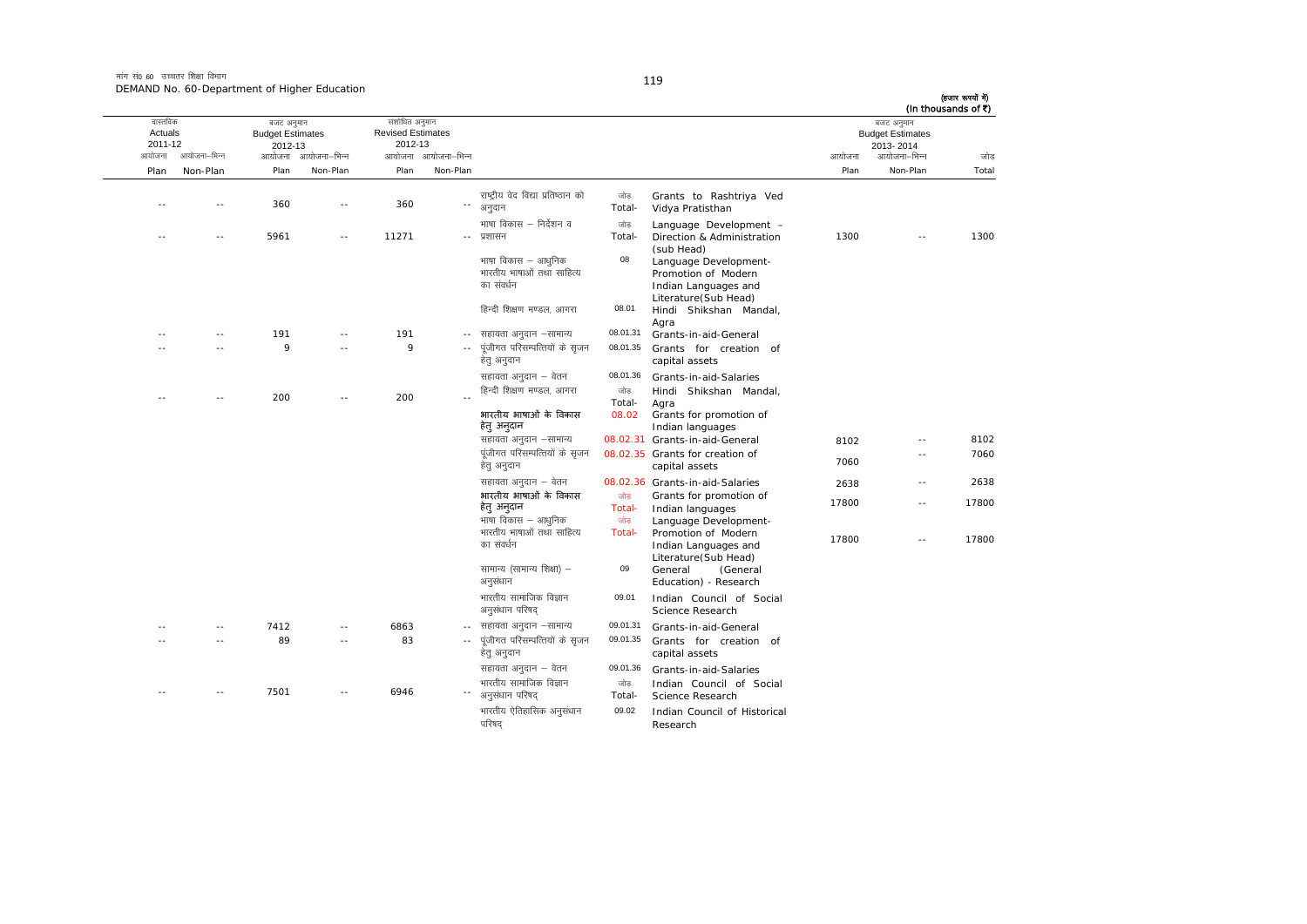| अनुदान मांगे 2013- 14      |  |
|----------------------------|--|
| DEMANDS FOR GRANTS 2013-14 |  |

(हजार रूपयों में)

|       | (In thousands of ₹)                                                |        |                                                                                      |                |                                                                   |                            |                                                       |                |                                                            |                |                                          |
|-------|--------------------------------------------------------------------|--------|--------------------------------------------------------------------------------------|----------------|-------------------------------------------------------------------|----------------------------|-------------------------------------------------------|----------------|------------------------------------------------------------|----------------|------------------------------------------|
| जोड   | बजट अनुमान<br><b>Budget Estimates</b><br>2013-2014<br>आयोजना–भिन्न | आयोजना |                                                                                      |                |                                                                   | आयोजना आयोजना–भिन्न        | संशोधित अनुमान<br><b>Revised Estimates</b><br>2012-13 | आयोजना–भिन्न   | बजट अनुमान<br><b>Budget Estimates</b><br>2012-13<br>आयोजना | आयोजना–भिन्न   | वास्तविक<br>Actuals<br>2011-12<br>आयोजना |
| Total | Non-Plan                                                           | Plan   |                                                                                      |                |                                                                   | Non-Plan                   | Plan                                                  | Non-Plan       | Plan                                                       | Non-Plan       | Plan                                     |
|       |                                                                    |        |                                                                                      |                |                                                                   |                            |                                                       |                |                                                            |                |                                          |
|       |                                                                    |        | Grants-in-aid-General                                                                | 09.02.31       | सहायता अनुदान– सामान्य                                            | $\sim$                     | 406                                                   | $\overline{a}$ | 590                                                        | $\sim$         |                                          |
|       |                                                                    |        | Grants for creation of<br>capital assets                                             | 09.02.35       | पूंजीगत परिसम्पत्तियों के सृजन<br>हेतु अनुदान                     |                            | 8                                                     | $\overline{a}$ | 11                                                         | $\sim$         |                                          |
|       |                                                                    |        | Grants-in-aid-Salaries                                                               | 09.02.36       | सहायता अनुदान – वेतन                                              |                            |                                                       |                |                                                            |                |                                          |
|       |                                                                    |        | Indian Council of Historical<br>Research                                             | जोड<br>Total-  | भारतीय ऐतिहासिक अनुसंधान<br>परिषद                                 | $\overline{\phantom{a}}$ . | 414                                                   | $-$            | 601                                                        | $-$            | - -                                      |
|       |                                                                    |        | General<br>(General                                                                  | जोड            | सामान्य (सामान्य शिक्षा) –                                        |                            |                                                       |                |                                                            |                |                                          |
|       |                                                                    |        | Education) - Research-Sub<br>Head)                                                   | Total-         | अनुसंधान                                                          | $\sim$ $\sim$              | 7360                                                  | ٠.             | 8102                                                       | $\overline{a}$ |                                          |
|       |                                                                    |        | General<br>(General<br>Education) - Scholarships                                     | 10             | सामान्य (सामान्य शिक्षा) -<br>छात्रवृत्ति                         |                            |                                                       |                |                                                            |                |                                          |
|       |                                                                    |        | Scholarship for College &<br><b>University Students</b>                              | 10.01          | कालेज और विश्वविद्यालय के<br>छात्रों के लिये छात्रवृत्ति          |                            |                                                       |                |                                                            |                |                                          |
|       |                                                                    |        | Scholarship/ Stipends                                                                | 10.01.34       | छात्रवृत्ति / वृत्तिका                                            |                            | 11857                                                 | $-$            | 18750                                                      | - -            |                                          |
|       |                                                                    |        | Scholarship for College &<br><b>University Students</b>                              | जोड़<br>Total- | कालेज और विश्वविद्यालय के<br>छात्रों के लिये छात्रवृत्ति          |                            | 11857                                                 | $\sim$ $-$     | 18750                                                      | $\sim$         |                                          |
|       |                                                                    |        | Technical Education -<br>Training                                                    | 11             | तकनीकी शिक्षा – प्रशिक्षण (लघ्<br>शीर्ष)                          |                            |                                                       |                |                                                            |                |                                          |
|       |                                                                    |        | National Institutes of<br><b>Technical Teachers Training</b><br>& Research (NITTTRs) | 11.01          | राष्ट्रीय तकनीकी शिक्षक प्रशिक्षण<br>तथा शोध संस्थान (उपशीर्ष)    |                            |                                                       |                |                                                            |                |                                          |
| 1206  | --                                                                 | 1206   | Grants-in-aid-General                                                                | 11.01.31       | सहायता अनुदान –सामान्य                                            |                            | 149                                                   |                | 1046                                                       |                |                                          |
| 1394  | $\overline{a}$                                                     | 1394   | Grants for creation of<br>capital assets                                             | 11.01.35       | पूंजीगत परिसम्पत्तियों के सृजन<br>हेत् अनुदान                     | $\sim$ $\sim$              | 199                                                   | $\overline{a}$ | 1394                                                       | $\sim$         |                                          |
|       |                                                                    |        | Grants-in-aid-Salaries                                                               | 11.01.36       | सहायता अनुदान – वेतन                                              |                            |                                                       |                |                                                            |                |                                          |
|       |                                                                    |        | National Institutes of                                                               | जोड़           | राष्ट्रीय तकनीकी शिक्षक प्रशिक्षण                                 |                            |                                                       |                |                                                            |                |                                          |
| 2600  | --                                                                 | 2600   | <b>Technical Teachers Training</b><br>& Research (NITTTRs)                           | Total-         | तथा शोध संस्थान (उपशीर्ष)                                         |                            | 348                                                   |                | 2440                                                       |                |                                          |
|       |                                                                    |        | Board of Appren-ticeship<br>Training, Bombay,<br>Calcutta, Kanpur and                | 11.02          | प्रशिक्षुता प्रशिक्षण बोर्ड, बम्बई,<br>कलकत्ता, कानपुर और चेन्नई  |                            |                                                       |                |                                                            |                |                                          |
|       |                                                                    |        | Grants-in-aid-General                                                                | 11.02.31       | सहायता अनुदान –सामान्य                                            |                            | 152                                                   |                | 362                                                        |                |                                          |
|       |                                                                    |        | Grants for creation of<br>capital assets                                             | 11.02.35       | पूंजीगत परिसम्पत्तियों के सृजन<br>हेत् अनुदान                     |                            |                                                       |                |                                                            |                |                                          |
|       |                                                                    |        | Grants-in-aid-Salaries                                                               | 11.02.36       | सहायता अनुदान – वेतन                                              |                            |                                                       |                |                                                            |                |                                          |
|       |                                                                    |        | Board of Appren-ticeship                                                             | जोड़           | प्रशिक्षुता प्रशिक्षण बोर्ड, बम्बई,                               |                            |                                                       |                |                                                            |                |                                          |
|       |                                                                    |        | Training, Bombay,<br>Calcutta, Kanpur and                                            | Total-         | -- कलकत्ता, कानपुर और चेन्नई                                      |                            | 152                                                   | $-$            | 362                                                        | $\overline{a}$ |                                          |
|       |                                                                    |        | Programme for Appr-<br>enticeship Training<br>Scholarships and Stipends              | 11.03          | प्रशिक्षुता प्रशिक्षण के लिए<br>छात्रवृत्ति और वृत्तिका कार्यक्रम |                            |                                                       |                |                                                            |                |                                          |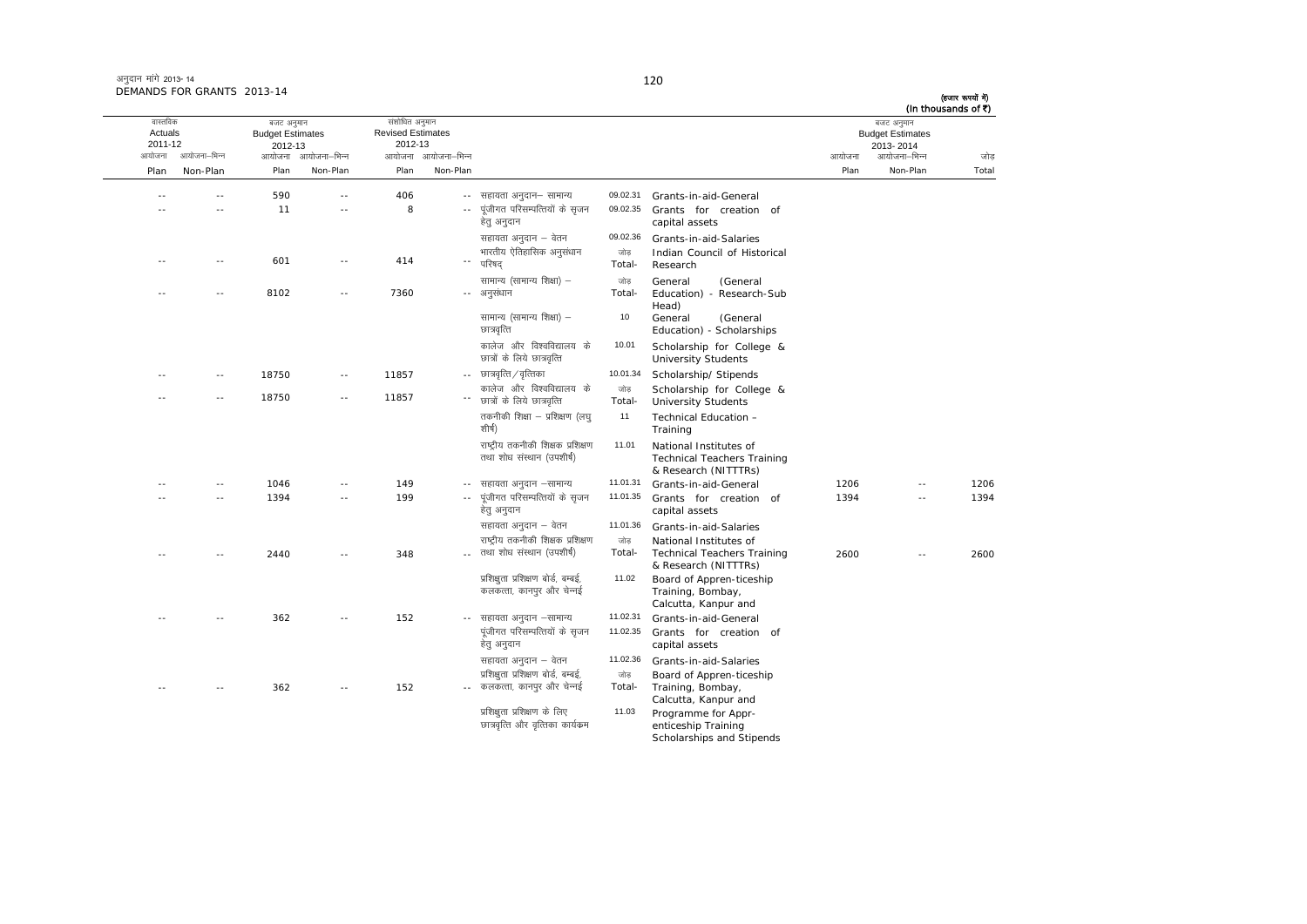मांग सं0 60 उच्चतर शिक्षा विभाग DEMAND No. 60-Department of Higher Education

|       | (In thousands of ₹)<br>बजट अनुमान<br><b>Budget Estimates</b><br>2013-2014 |        |                                                         |                             |                                                          |                                                                                                                               | संशोधित अनुमान<br><b>Revised Estimates</b><br>2012-13 |                     | बजट अनुमान<br><b>Budget Estimates</b><br>2012-13 |               | वास्तविक<br>Actuals<br>2011-12 |
|-------|---------------------------------------------------------------------------|--------|---------------------------------------------------------|-----------------------------|----------------------------------------------------------|-------------------------------------------------------------------------------------------------------------------------------|-------------------------------------------------------|---------------------|--------------------------------------------------|---------------|--------------------------------|
| जोड   | आयोजना–भिन्न                                                              | आयोजना |                                                         |                             |                                                          | आयोजना आयोजना-भिन्न                                                                                                           |                                                       | आयोजना आयोजना–भिन्न |                                                  | आयोजना–भिन्न  | आयोजना                         |
| Total | Non-Plan                                                                  | Plan   |                                                         |                             |                                                          | Non-Plan                                                                                                                      | Plan                                                  | Non-Plan            | Plan                                             | Non-Plan      | Plan                           |
|       |                                                                           |        | Scholarship/ Stipends                                   | 11.03.34                    | -- छात्रवृत्ति / वृत्तिका                                |                                                                                                                               | 2651                                                  | $\sim$              | 3190                                             | $\sim$        |                                |
|       |                                                                           |        | Grants-in-aid-Salaries                                  | 11.03.36                    | सहायता अनुदान – वेतन                                     |                                                                                                                               |                                                       |                     |                                                  |               |                                |
|       |                                                                           |        | Programme for Appr-                                     | जोड़                        | प्रशिक्षुता प्रशिक्षण के लिए                             |                                                                                                                               |                                                       |                     |                                                  |               |                                |
|       |                                                                           |        | enticeship Training                                     | Total-                      | छात्रवृत्ति और वृत्तिका कार्यक्रम                        | $\sim$ $\sim$                                                                                                                 | 2651                                                  | $\sim$ $-$          | 3190                                             | $\sim$ $\sim$ |                                |
|       |                                                                           |        | Scholarships and Stipends                               |                             |                                                          |                                                                                                                               |                                                       |                     |                                                  |               |                                |
| 2600  |                                                                           | 2600   | Technical Education -<br>Training (Sub Head)            | जोड<br>Total-               | तकनीकी शिक्षा – प्रशिक्षण (लघ्<br>शीर्ष)                 | $\overline{\phantom{a}}$                                                                                                      | 3151                                                  | $\sim$              | 5992                                             |               |                                |
|       |                                                                           |        | <b>Technical Education-</b>                             | 12                          | तकनीकी शिक्षा – पॉलिटेक्नीक                              |                                                                                                                               |                                                       |                     |                                                  |               |                                |
|       |                                                                           |        | Polytechnics                                            |                             | (लघु शीर्ष)                                              |                                                                                                                               |                                                       |                     |                                                  |               |                                |
|       |                                                                           |        | <b>Grants for Quality</b>                               | 12.01                       | गुणवत्ता सुधार का कार्यक्रम                              |                                                                                                                               |                                                       |                     |                                                  |               |                                |
|       |                                                                           |        | Improvement Programme -                                 |                             | सामुदायिक पॉलिटेक्नीकों के                               |                                                                                                                               |                                                       |                     |                                                  |               |                                |
|       |                                                                           |        | <b>Community Polytechnics</b>                           |                             | लिए अनुदान                                               |                                                                                                                               |                                                       |                     |                                                  |               |                                |
|       |                                                                           |        | Grants-in-aid-General                                   | 12.01.31                    | सहायता अनुदान –सामान्य                                   |                                                                                                                               | 2250                                                  |                     | 9000                                             |               |                                |
|       |                                                                           |        | Grants for creation of                                  | 12.01.35                    | पूंजीगत परिसम्पत्तियों के सृजन                           | $\sim$ $-$                                                                                                                    | 2250                                                  | $\overline{a}$      | 2250                                             |               |                                |
|       |                                                                           |        | capital assets                                          |                             | हेत् अनुदान                                              |                                                                                                                               |                                                       |                     |                                                  |               |                                |
|       |                                                                           |        | Grants-in-aid-Salaries                                  | 12.01.36                    | सहायता अनुदान – वेतन                                     |                                                                                                                               |                                                       |                     |                                                  |               |                                |
|       |                                                                           |        | Grants for Quality                                      | जोड़                        | गुणवत्ता सुधार का कार्यक्रम                              |                                                                                                                               |                                                       |                     |                                                  |               |                                |
|       |                                                                           |        | Improvement Programme -                                 | Total-                      | सामुदायिक पॉलिटेक्नीकों के                               |                                                                                                                               | 4500                                                  |                     | 11250                                            |               |                                |
|       |                                                                           |        | <b>Community Polytechnics</b>                           |                             | लिए अनुदान                                               |                                                                                                                               |                                                       |                     |                                                  |               |                                |
|       |                                                                           |        | Upgradation of Existing/                                | 12.02                       | मौजदा पोलीटेक्निकों का                                   |                                                                                                                               |                                                       |                     |                                                  |               |                                |
|       |                                                                           |        | Setting up of New<br>Polytechnics                       |                             | उन्नयन / नए पोलीटेक्निकों की<br>स्थापना                  |                                                                                                                               |                                                       |                     |                                                  |               |                                |
|       |                                                                           |        |                                                         |                             |                                                          |                                                                                                                               |                                                       |                     |                                                  |               |                                |
|       |                                                                           |        | Grants-in-aid-General                                   | 12.02.31<br>12.02.35        | सहायता अनुदान –सामान्य<br>पूंजीगत परिसम्पत्तियों के सृजन |                                                                                                                               | 31500                                                 | $\sim$              | 63000                                            |               |                                |
|       |                                                                           |        | Grants for creation of<br>capital assets                |                             | हेतु अनुदान                                              | $\overline{\phantom{a}}$ .                                                                                                    |                                                       |                     |                                                  |               |                                |
|       |                                                                           |        | Grants-in-aid-Salaries                                  | 12.02.36                    | सहायता अनुदान – वेतन                                     |                                                                                                                               |                                                       |                     |                                                  |               |                                |
|       |                                                                           |        | Upgradation of Existing/                                | जोड                         | मौजदा पोलीटेक्निकों का                                   |                                                                                                                               |                                                       |                     |                                                  |               |                                |
|       |                                                                           |        | Setting up of New                                       | Total-                      | उन्नयन / नए पोलीटेक्निकों की                             |                                                                                                                               | 31500                                                 | $\sim$              | 63000                                            |               |                                |
|       |                                                                           |        | Polytechnics                                            |                             | स्थापना                                                  |                                                                                                                               |                                                       |                     |                                                  |               |                                |
|       |                                                                           |        | Polytechnics for Disabled                               | 12.03                       | विकलांग व्यक्तियों के लिए                                |                                                                                                                               |                                                       |                     |                                                  |               |                                |
|       |                                                                           |        | Person                                                  |                             | पॉलिटेक्नीक                                              |                                                                                                                               |                                                       |                     |                                                  |               |                                |
|       |                                                                           |        | Grants-in-aid-General                                   | 12.03.31                    | सहायता अनुदान –सामान्य                                   | $\sim$                                                                                                                        | 132                                                   | $-$                 | 366                                              |               |                                |
|       |                                                                           |        | Grants for creation of                                  | 12.03.35                    | पूंजीगत परिसम्पत्तियों के सृजन                           | $\sim$ $-$                                                                                                                    |                                                       | $-$                 |                                                  |               |                                |
|       |                                                                           |        | capital assets                                          |                             |                                                          |                                                                                                                               |                                                       |                     |                                                  |               |                                |
|       |                                                                           |        | Grants-in-aid-Salaries                                  |                             |                                                          |                                                                                                                               |                                                       |                     |                                                  |               |                                |
|       |                                                                           |        | Polytechnics for Disabled                               | जोड                         |                                                          |                                                                                                                               |                                                       | $\sim$              |                                                  |               |                                |
|       |                                                                           |        |                                                         |                             |                                                          |                                                                                                                               |                                                       |                     |                                                  |               |                                |
|       |                                                                           |        |                                                         |                             |                                                          |                                                                                                                               |                                                       |                     |                                                  |               |                                |
|       |                                                                           |        | Person<br>Support for the<br>Polytechnics in the States | 12.03.36<br>Total-<br>12.04 |                                                          | हेत् अनुदान<br>सहायता अनुदान – वेतन<br>विकलांग व्यक्तियों के लिए<br>पॉलिटेक्नीक<br>राज्यों में पॉलिटेक्निकों के<br>लिए सहायता | $\overline{\phantom{a}}$                              | 3<br>135            |                                                  | 9<br>375      |                                |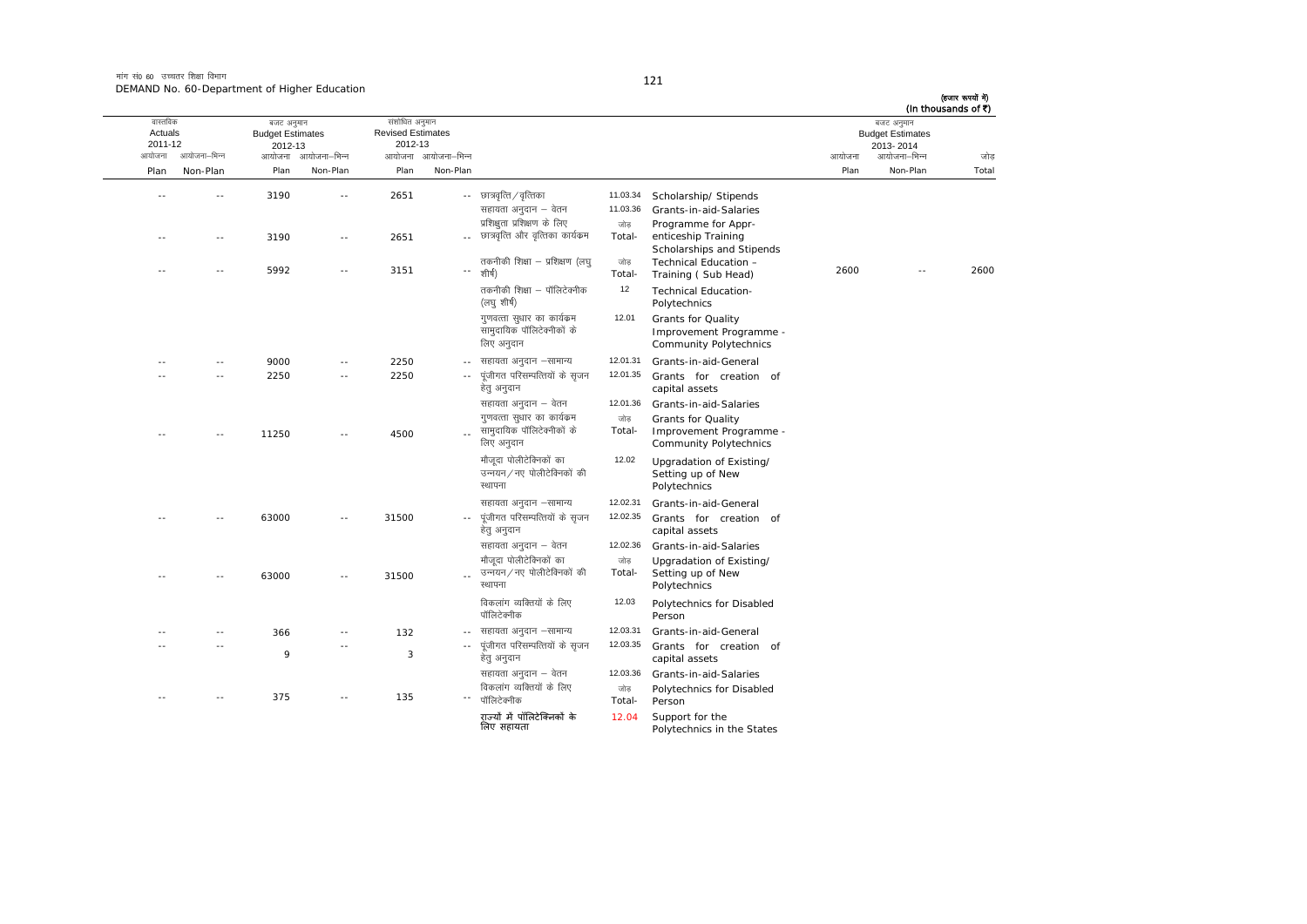|              | बजट अनुमान<br><b>Budget Estimates</b><br>2013-2014 |                |                                                                                  |                 |                                                                      |                                 | संशोधित अनुमान<br><b>Revised Estimates</b><br>2012-13 |                                 | बजट अनुमान<br><b>Budget Estimates</b><br>2012-13 |                | वास्तविक<br>Actuals<br>2011-12 |
|--------------|----------------------------------------------------|----------------|----------------------------------------------------------------------------------|-----------------|----------------------------------------------------------------------|---------------------------------|-------------------------------------------------------|---------------------------------|--------------------------------------------------|----------------|--------------------------------|
| जोड<br>Total | आयोजना–भिन्न<br>Non-Plan                           | आयोजना<br>Plan |                                                                                  |                 |                                                                      | आयोजना आयोजना–भिन्न<br>Non-Plan | Plan                                                  | आयोजना आयोजना-भिन्न<br>Non-Plan | Plan                                             | आयोजना–भिन्न   | आयोजना                         |
|              |                                                    |                |                                                                                  |                 |                                                                      |                                 |                                                       |                                 |                                                  | Non-Plan       | Plan                           |
| 1500         | $-1$                                               | 1500           | 12.04.31 Grants-in-aid-General                                                   |                 | सहायता अनुदान –सामान्य                                               |                                 |                                                       |                                 |                                                  |                |                                |
| 77250        | - -                                                | 77250          | 12.04.35 Grants for creation of<br>capital assets                                |                 | पंजीगत परिसम्पत्तियों के सुजन<br>हेत् अनुदान                         |                                 |                                                       |                                 |                                                  |                |                                |
| 78750        | $\sim$                                             | 78750          | 12.04.36 Grants-in-aid-Salaries<br>Support for the<br>Polytechnics in the States | जोड<br>Total-   | सहायता अनुदान – वेतन<br>राज्यों में पॉलिटेक्निकों के<br>लिए सहायता   |                                 |                                                       |                                 |                                                  |                |                                |
| 78750        | $\overline{a}$                                     | 78750          | <b>Technical Education-</b><br>Polytechnics (Sub Head)                           | जोड<br>Total-   | तकनीकी शिक्षा – पॉलिटेक्नीक<br>(लघु शीर्ष)                           | ٠.                              | 36135                                                 |                                 | 74625                                            |                |                                |
|              |                                                    |                | Technical Education-<br>Engineering, Technical<br>Colleges and Institutes        | 13              | तकनीकी शिक्षा – इंजीनियरी,<br>तकनीकी कॉलेज और संस्थान<br>(लघु शीर्ष) |                                 |                                                       |                                 |                                                  |                |                                |
|              |                                                    |                | Indian Institutes of<br>Technology                                               | 13.01           | भारतीय प्रौद्योगिकी संस्थानों को<br>अनुदान (उप शीर्ष)                |                                 |                                                       |                                 |                                                  |                |                                |
| 20250        | --                                                 | 20250          | Grants-in-aid-General                                                            | 13.01.31        | सहायता अनुदान –सामान्य                                               |                                 | 12273                                                 | $\overline{\phantom{a}}$        | 12273                                            | $\sim$ $-$     |                                |
| 110250       | $\overline{\phantom{a}}$                           | 110250         | Grants for creation of<br>capital assets                                         | 13.01.35        | पंजीगत परिसम्पत्तियों के सजन<br>हेत् अनुदान                          | $\sim$ $-$                      | 77727                                                 | $\sim$ $-$                      | 77727                                            | $\sim$ $-$     |                                |
| 4500         | $\sim$ $-$                                         | 4500           | Grants-in-aid-Salaries                                                           | 13.01.36        | सहायता अनुदान – वेतन                                                 |                                 |                                                       |                                 |                                                  |                |                                |
| 135000       | $\sim$ $\sim$                                      | 135000         | Indian Institutes of<br>Technology                                               | जोड<br>Total-   | भारतीय प्रौद्योगिकी संस्थानों को<br>अनुदान (उप शीर्ष)                | $\cdots$                        | 90000                                                 | $\sim$ $\sim$                   | 90000                                            | $\sim$ $-$     | $\sim$                         |
|              |                                                    |                | Indian Institutes of<br>Management                                               | 13.02           | भारतीय प्रबंध संस्थान<br>(उप शीर्ष)                                  |                                 |                                                       |                                 |                                                  |                |                                |
| 3047         | $\sim$                                             | 3047           | Grants-in-aid-General                                                            | 13.02.31        | सहायता अनुदान –सामान्य                                               | $\sim$ $-$                      | 12923                                                 | $\sim$                          | 12923                                            | $\sim$ $-$     |                                |
| 10673        | $\overline{a}$                                     | 10673          | Grants for creation of<br>capital assets                                         | 13.02.35        | पूंजीगत परिसम्पत्तियों के सृजन<br>हेत् अनुदान                        |                                 | 6707                                                  | $\sim$ $\sim$                   | 43327                                            | $\sim$         |                                |
| 480          | $\overline{a}$                                     | 480            | Grants-in-aid-Salaries                                                           | 13.02.36        | सहायता अनुदान – वेतन                                                 |                                 |                                                       |                                 |                                                  |                |                                |
| 14200        | $\overline{a}$                                     | 14200          | Indian Institutes of<br>Management                                               | जोड<br>Total-   | भारतीय प्रबंध संस्थान<br>(उप शीर्ष)                                  | $\overline{\phantom{a}}$        | 19630                                                 | $\sim$                          | 56250                                            |                |                                |
|              |                                                    |                | Central Institute of<br>Technology (CIT), Kokrajhar                              | 13.03.          | केन्द्रीय प्रौद्योगिकी संस्थान.<br>कोकराझार                          |                                 |                                                       |                                 |                                                  |                |                                |
|              |                                                    |                | Grants-in-aid-General                                                            | 13.03.31        | सहायता अनुदान –सामान्य                                               | $-$                             | 56650                                                 | $\overline{\phantom{a}}$        | 56650                                            | $\overline{a}$ |                                |
|              |                                                    |                | Grants for creation of<br>capital assets                                         | 13.03.35        | पूंजीगत परिसम्पत्तियों के सृजन<br>हेत् अनुदान                        | $\overline{\phantom{a}}$        | 340165                                                | $\sim$ $\sim$                   | 116165                                           | $\sim$         |                                |
|              |                                                    |                | Grants-in-aid-Salaries<br>Central Institute of                                   | 13.03.36<br>जोड | -- सहायता अनुदान – वेतन<br>केन्द्रीय प्रौद्योगिकी संस्थान.           |                                 | 3105                                                  | $\sim$ $\sim$                   | 3105                                             | $\sim$ $-$     |                                |
|              |                                                    |                | Technology (CIT), Kokrajhar                                                      | Total-          | कोकराझार                                                             | $-1$                            | 399920                                                | $\sim$                          | 175920                                           | $\sim$         |                                |
|              |                                                    |                | Setting up of New National<br>Institutes of Technology                           | 13.05           | नए राष्ट्रीय प्रौद्योगिकी संस्थान<br>की स्थापना                      |                                 |                                                       |                                 |                                                  |                |                                |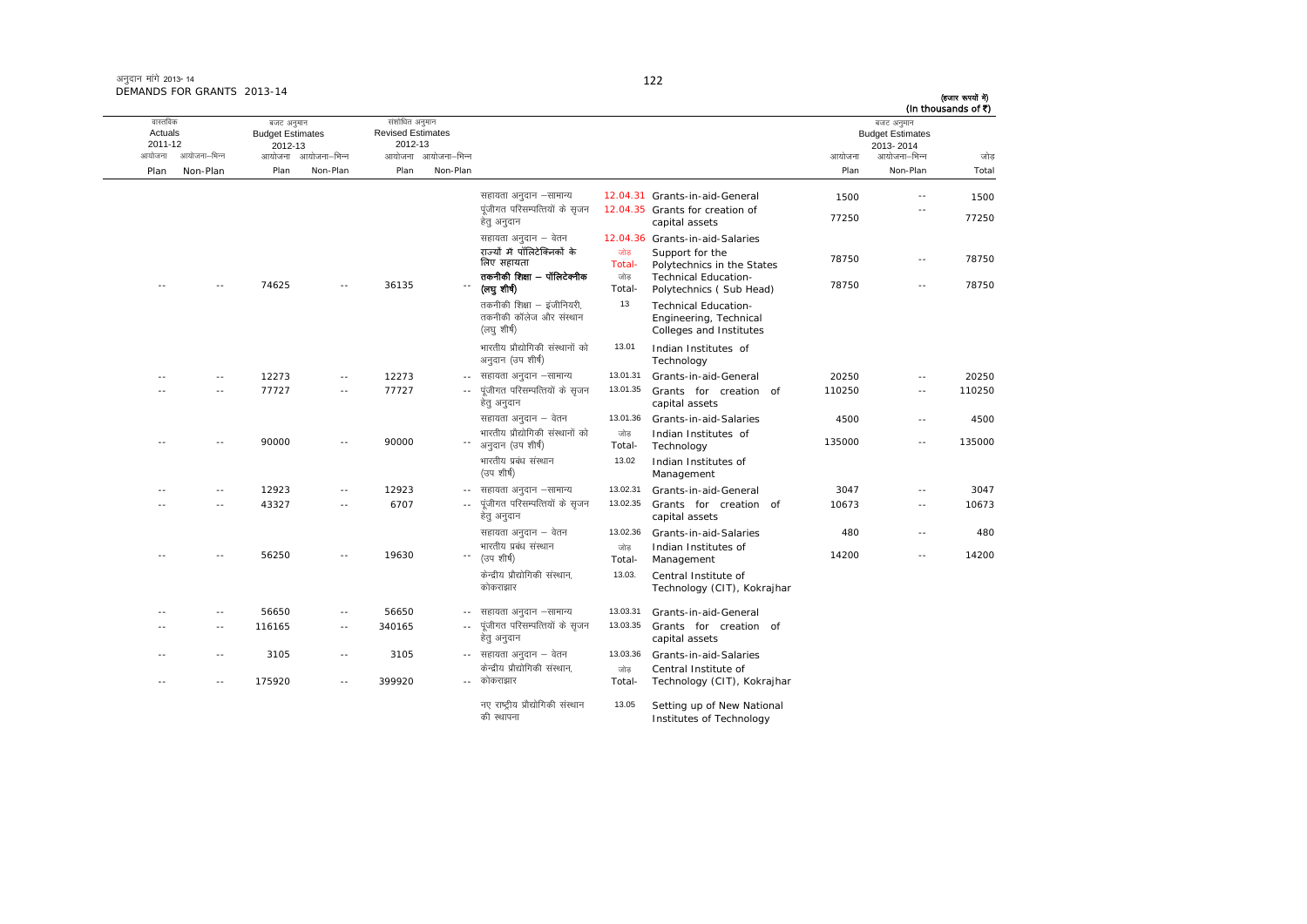मांग सं $\rho$  60 जच्चतर शिक्षा विभाग DEMAND No. 60-Department of Higher Education

capital assets

सहायता अनुदान – वेतन <br />
13.10.36 Grants-in-aid-Salaries

आयोजना आयोजना-भिन्न आयोजना आयोजना-भिन्न - आयोजना आयोजना-भिन्न न अपयोजना—भिन्न जाउँ विकास समिति । अपनी अपयोजना आयोजना—भिन्न जोड Plan Non-Plan Plan Non-Plan Plan Non-Plan Plan Non-Plan Total तास्ततिक Actuals2011-12 बजट अनुमान Budget Estimates 2012-13संशोधित अनुमान Revised Estimates2012-13 बजट अनुमान Budget Estimates 2013- 2014(हजार रूपयों में) (In thousands of  $\bar{x}$ ) ---- 98131 -- 98131 -- सहायता अनुदान –सामान्य 13.05.31 Grants-in-aid-General -- -- 23669 -- 23669 ---- पंजीगत परिसम्पत्तियों के सजन हेत् अनुदान 13.05.35 Grants for creation ofcapital assets ---- 4500 -- 4500 -- सहायता अनुदान – वेतन 13.05.36 Grants-in-aid-Salaries -- -- 126300 -- 126300 --नए राष्टीय प्रौद्योगिकी संस्थान  $\cdot$  and  $\cdot$   $\cdot$ जोड Total-Setting up of New National Institutes of Technology <u>पोलिटेक्निक में महिला छात्रावास</u> 13.06 Women's Hostel in Polytechnics सहायता अनुदान –सामान्य 13.06.31 Grants-in-aid-General -- -- 7500 -- 5250 ---- पूंजीगत परिसम्पत्तियों के सृजन हेत अनदान 13.06.355 Grants for creation of capital assets सहायता अनुदान – वेतन <br />
13.06.36 Grants-in-aid-Salaries -- 7500 -- 5250 --**पोलिटेक्निक में महिला छात्रावास** जोड Total-Women's Hostel in Polytechnics अखिल भारतीय तकनीकी शिक्षा परिषद 13.07 All India Council of Technical Educaiton (AICTE) ---- 29950 -- 29950 -- सहायता अनुदान –सामान्य lgk;rk vuqnku &lkekU; 13.07.31 Grants-in-aid-General <sup>47200</sup> -- <sup>47200</sup> -- -- 51 -- 51 ---- पूंजीगत परिसम्पत्तियों के सृजन हेतु अनुदान 13.07.35 Grants for creation ofcapital assets 100 -- 100 सहायता अनुदान  $\overline{a}$ तन  $-$  13.07.36 Grants-in-aid-Salaries -- -- 30001 -- 30001 -- $\alpha$ रिंकन भारतीय तकनीकी शिक्षा .. परिषद जोड Total-All India Council of<br>Technical Educaiton (AICTE) 47300 -- 47300 राष्टीय प्रौद्योगिकी संस्थान  $(\overline{v}$ नआईटी) 13.088 National Institutes of Technology (NITs) -- -- 22500 -- 22500 - lgk;rk vuqnku &lkekU; 13.08.31 Grants-in-aid-General <sup>83300</sup> -- <sup>83300</sup> -- -- 52500 -- 85000 ---- पूंजीगत परिसम्पत्तियों के सृजन हेतु अनुदान 13.08.35 Grants for creation ofcapital assets 200200 -- 200200lgk;rk vuqnku & osru 13.08.36 Grants-in-aid-Salaries <sup>9000</sup> -- <sup>9000</sup> -- -- 75000 -- 107500 -- $\sim$ राष्टीय प्रौद्योगिकी संस्थान (एनआईटी) जोड Total-National Institutes of Technology (NITs) 292500 -- 292500 नए भारतीय सूचना प्रौद्योगिकीय संस्थान की स्थापना 13.10 Setting up of New Indian Institutes of Information Technology -- -- 648-- 2 -- सहायता अनुदान –सामान्य 13.10.31 Grants-in-aid-General -- --12314--पंजीगत परिसम्पत्तियों के सजन 13.10.35Grants for creation of

हेत् अनुदान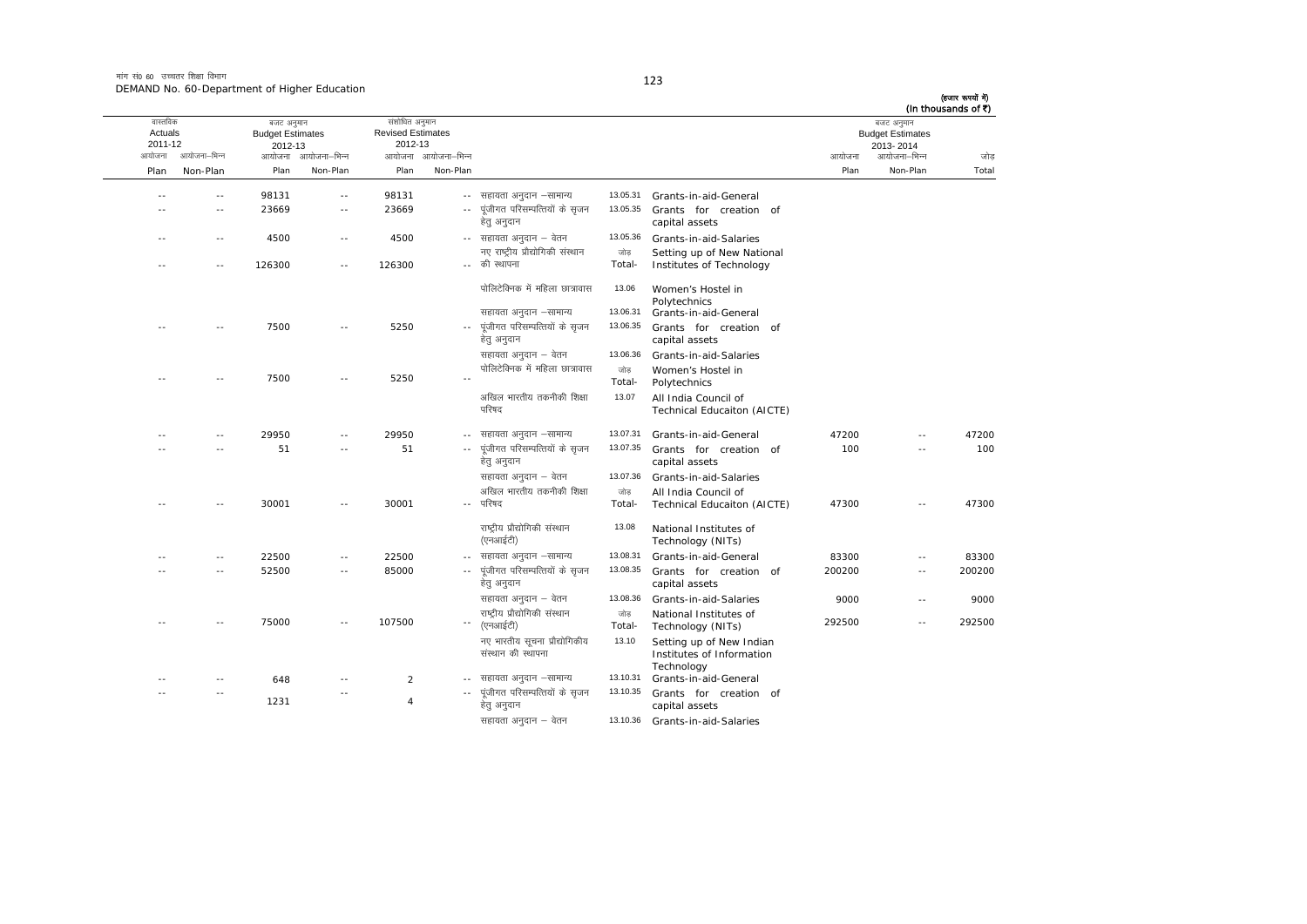| (In thousands of ₹) | बजट अनुमान                           |        |                                                                                                                                                                     |                           |                                                                                                                                                                  |                     | संशोधित अनुमान                      |                     | बजट अनुमान                         |               | वास्तविक           |
|---------------------|--------------------------------------|--------|---------------------------------------------------------------------------------------------------------------------------------------------------------------------|---------------------------|------------------------------------------------------------------------------------------------------------------------------------------------------------------|---------------------|-------------------------------------|---------------------|------------------------------------|---------------|--------------------|
|                     | <b>Budget Estimates</b><br>2013-2014 |        |                                                                                                                                                                     |                           |                                                                                                                                                                  |                     | <b>Revised Estimates</b><br>2012-13 |                     | <b>Budget Estimates</b><br>2012-13 |               | Actuals<br>2011-12 |
| जोड                 | आयोजना–भिन्न                         | आयोजना |                                                                                                                                                                     |                           |                                                                                                                                                                  | आयोजना आयोजना–भिन्न |                                     | आयोजना आयोजना-भिन्न |                                    | आयोजना–भिन्न  | आयोजना             |
| Total               | Non-Plan                             | Plan   |                                                                                                                                                                     |                           |                                                                                                                                                                  | Non-Plan            | Plan                                | Non-Plan            | Plan                               | Non-Plan      | Plan               |
|                     |                                      |        | Setting up of New Indian<br>Institutes of Information<br>Technology<br>Assistance to other<br>institutes including SLIET,<br>NERIST, NIFFT Ranchi, CIT<br>Kokrajhar | जोड<br>Total-<br>13.11    | नए भारतीय सूचना प्रौद्योगिकीय<br>-- संस्थान की स्थापना<br>अन्य संस्थानों के लिए<br>सहायता एसएलआइआईटी<br>नीआईआरआइएसटी<br>एनआईएफएफटी रांची<br>सीआईटी कोकराझार सहित |                     | 6                                   |                     | 1879                               | $\sim$ $\sim$ |                    |
| 3600                |                                      | 3600   | 13.11.31 Grants-in-aid-General                                                                                                                                      |                           | सहायता अनुदान –सामान्य                                                                                                                                           |                     |                                     |                     |                                    |               |                    |
| 10500               | $\overline{a}$                       | 10500  | 13.11.35 Grants for creation of<br>capital assets                                                                                                                   |                           | पंजीगत परिसम्पत्तियों के सजन<br>हेतु अनुदान                                                                                                                      |                     |                                     |                     |                                    |               |                    |
| 1200                | $\sim$ $-$                           | 1200   | 13.11.36 Grants-in-aid-Salaries                                                                                                                                     |                           | सहायता अनुदान – वेतन                                                                                                                                             |                     |                                     |                     |                                    |               |                    |
| 15300               | $\overline{\phantom{a}}$             | 15300  | Assistance to other<br>institutes including SLIET,<br>NERIST, NIFFT Ranchi, CIT<br>Kokrajhar                                                                        | जोड<br>Total-             | अन्य संस्थानों के लिए<br>सहायता एसएलआइआईटी<br>नीआईआरआइएसटी<br>एनआईएफएफंटी रांची<br>सीआईटी कोकराझार सहित                                                          |                     |                                     |                     |                                    |               |                    |
| 504300              | $\sim$ $-$                           | 504300 | <b>Technical Education-</b><br>Engineering, Technical<br>Colleges and Institutes<br>(sub Head-13)                                                                   | जोड<br>Total-             | तकनीकी शिक्षा - इंजीनियरी,<br>तकनीकी कॉलेज और संस्थान<br>(लघु शीर्ष)                                                                                             | $\sim$ $-$          | 778607                              |                     | 562850                             | $-$           |                    |
|                     |                                      |        | Technical Education -<br>Other Expenditure                                                                                                                          | 14                        | तकनीकी शिक्षा – अन्य व्यय                                                                                                                                        |                     |                                     |                     |                                    |               |                    |
|                     |                                      |        | Training & Research in<br><b>Frontier Areas</b>                                                                                                                     | 14.01                     | महत्वपूर्ण क्षेत्रों में प्रशिक्षण और<br>अनुसंधान                                                                                                                |                     |                                     |                     |                                    |               |                    |
|                     |                                      |        | Grants-in-aid-General                                                                                                                                               | 14.01.31                  | सहायता अनुदान –सामान्य                                                                                                                                           |                     |                                     |                     | 75                                 | $\sim$ $-$    |                    |
|                     |                                      |        | Grants for creation of<br>capital assets                                                                                                                            | 14.01.35                  | पंजीगत परिसम्पत्तियों के सजन<br>हेत् अनुदान                                                                                                                      |                     | $\overline{a}$                      |                     | $\sim$ $-$                         |               |                    |
|                     |                                      |        | Grants-in-aid-Salaries<br>Training & Research in<br><b>Frontier Areas</b>                                                                                           | 14.01.36<br>जोड<br>Total- | सहायता अनुदान – वेतन<br>महत्वपूर्ण क्षेत्रों में प्रशिक्षण और<br>अनुसंधान                                                                                        |                     |                                     |                     | 75                                 |               |                    |
|                     |                                      |        | <b>Technical Education Quality</b><br>Improvement Programme<br>of Government of India -<br>Phase-III                                                                | 14.02                     | तकनीकी शिक्षा-भारत सरकार की<br>गुणवत्ता सुधार परियोजना (चरण-III)                                                                                                 |                     |                                     |                     |                                    |               |                    |
|                     |                                      |        | Grants-in-aid-General                                                                                                                                               | 14.02.31                  | सहायता अनुदान –सामान्य                                                                                                                                           | $\sim$ $-$          |                                     |                     |                                    |               |                    |
|                     |                                      |        | Grants for creation of<br>capital assets                                                                                                                            | 14.02.35                  | पूंजीगत परिसम्पत्तियों के सृजन<br>हेतु अनुदान                                                                                                                    |                     | $\sim$                              |                     |                                    |               |                    |
|                     |                                      |        | Grants-in-aid-Salaries                                                                                                                                              | 14.02.36                  | सहायता अनुदान – वेतन                                                                                                                                             |                     |                                     |                     |                                    |               |                    |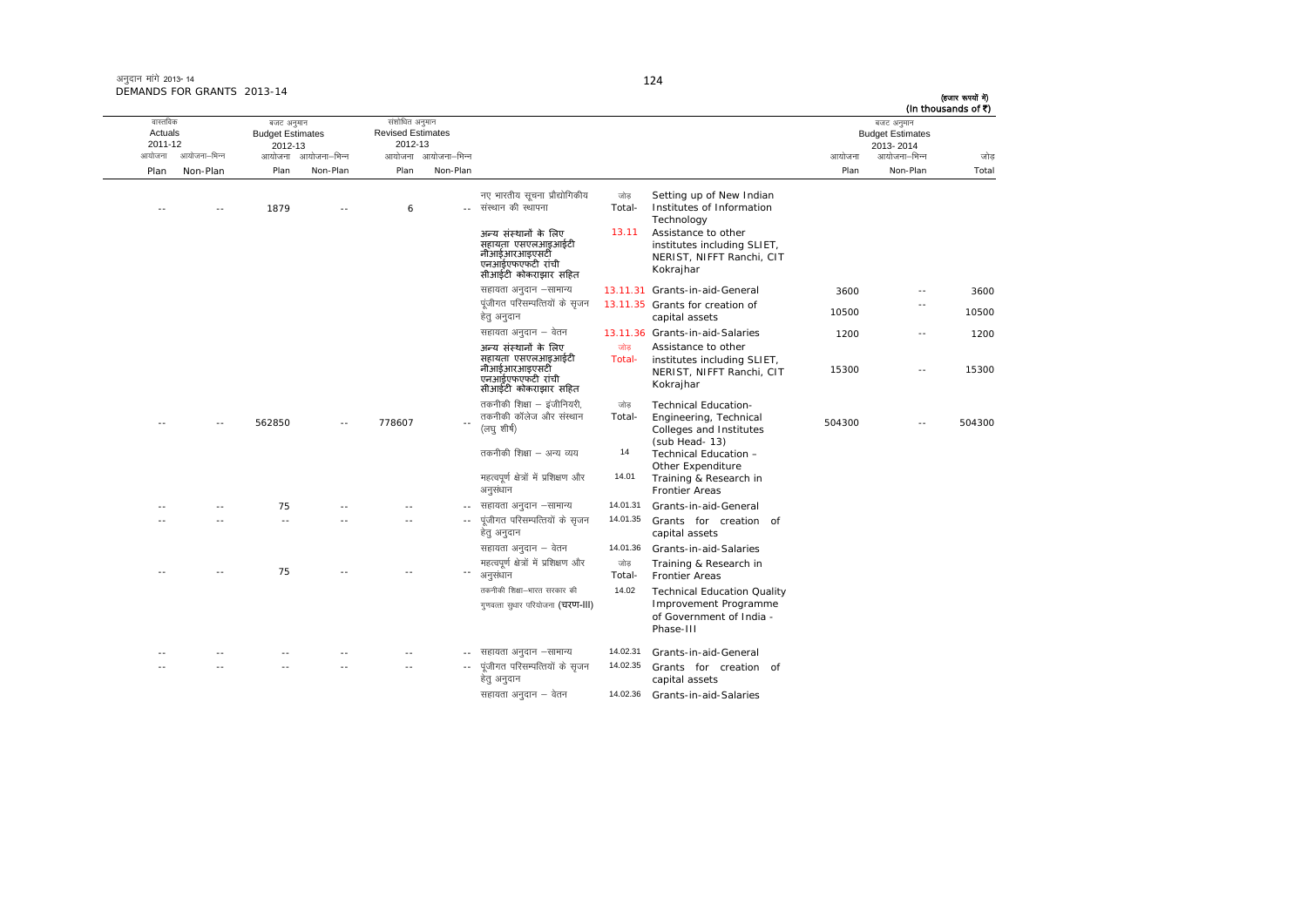|       | (In thousands of ₹)<br>बजट अनुमान<br><b>Budget Estimates</b><br>2013-2014 |        |                                                             |                 |                                               |                     | संशोधित अनुमान<br><b>Revised Estimates</b><br>2012-13 |                     | बजट अनुमान<br><b>Budget Estimates</b><br>2012-13 |              | वास्तविक<br>Actuals<br>2011-12 |
|-------|---------------------------------------------------------------------------|--------|-------------------------------------------------------------|-----------------|-----------------------------------------------|---------------------|-------------------------------------------------------|---------------------|--------------------------------------------------|--------------|--------------------------------|
| जोड   | आयोजना–भिन्न                                                              | आयोजना |                                                             |                 |                                               | आयोजना आयोजना–भिन्न |                                                       | आयोजना आयोजना-भिन्न |                                                  | आयोजना–भिन्न | आयोजना                         |
| Total | Non-Plan                                                                  | Plan   |                                                             |                 |                                               | Non-Plan            | Plan                                                  | Non-Plan            | Plan                                             | Non-Plan     | Plan                           |
|       |                                                                           |        |                                                             | जोड             | तकनीकी शिक्षा-भारत सरकार की                   |                     |                                                       |                     |                                                  |              |                                |
|       |                                                                           |        | <b>Technical Education Quality</b><br>Improvement Programme | Total-          | गुणवत्ता सुधार परियोजना (चरण-III)             |                     |                                                       |                     |                                                  |              |                                |
|       |                                                                           |        | of Government of India -                                    |                 |                                               |                     |                                                       |                     |                                                  |              |                                |
|       |                                                                           |        | Phase-III                                                   |                 |                                               |                     |                                                       |                     |                                                  |              |                                |
|       |                                                                           |        | Research and Innovation                                     | 14.03           | अनुसंधान एवं नवाचार                           |                     |                                                       |                     |                                                  |              |                                |
|       |                                                                           |        | Grants-in-aid-General                                       | 14.03.31        | -- सहायता अनुदान –सामान्य                     |                     |                                                       |                     | 80                                               |              |                                |
|       |                                                                           |        | Grants for creation of                                      | 14.03.35        | पूंजीगत परिसम्पत्तियों के सृजन                |                     |                                                       |                     | $\sim$ $\sim$                                    |              |                                |
|       |                                                                           |        | capital assets                                              |                 | हेत् अनुदान                                   |                     |                                                       |                     |                                                  |              |                                |
|       |                                                                           |        | Grants-in-aid-Salaries                                      | 14.03.36        | सहायता अनुदान – वेतन                          |                     |                                                       |                     |                                                  |              |                                |
|       |                                                                           |        | Research and Innovation                                     | जोड             | अनुसंधान एवं नवाचार                           |                     | $\sim$                                                |                     | 80                                               | - -          |                                |
|       |                                                                           |        | Employability and Skill                                     | Total-<br>14.04 | नियोज्यता तथा कौशल निर्माण                    |                     |                                                       |                     |                                                  |              |                                |
|       |                                                                           |        | formation                                                   |                 |                                               |                     |                                                       |                     |                                                  |              |                                |
|       |                                                                           |        | Grants-in-aid-General                                       | 14.04.31        | सहायता अनुदान –सामान्य                        |                     |                                                       |                     | 80                                               |              |                                |
|       |                                                                           |        | Grants for creation of<br>capital assets                    | 14.04.35        | पूंजीगत परिसम्पत्तियों के सृजन<br>हेतु अनुदान |                     |                                                       |                     | $\sim$ $-$                                       |              |                                |
|       |                                                                           |        | Grants-in-aid-Salaries                                      | 14.04.36        | सहायता अनुदान – वेतन                          |                     |                                                       |                     |                                                  |              |                                |
|       |                                                                           |        | Employability and Skill                                     | जोड             | नियोज्यता तथा कौशल निर्माण                    |                     |                                                       |                     |                                                  |              |                                |
|       |                                                                           |        | formation                                                   | Total-          |                                               |                     | $-$                                                   |                     | 80                                               |              |                                |
|       |                                                                           |        | Technical Education -                                       | जोड             | तकनीकी शिक्षा – अन्य व्यय                     |                     | $-$                                                   |                     | 235                                              |              |                                |
|       |                                                                           |        | Other Expenditure<br>General<br>(General                    | Total-<br>15    | सामान्य (सामान्य शिक्षा) – अन्य               |                     |                                                       |                     |                                                  |              |                                |
|       |                                                                           |        | Education)<br>Other<br>$\mathcal{L}_{\rm{max}}$             |                 | व्यय                                          |                     |                                                       |                     |                                                  |              |                                |
|       |                                                                           |        | Expenditure                                                 |                 |                                               |                     |                                                       |                     |                                                  |              |                                |
|       |                                                                           |        | National Mission in                                         | 15.01           | आई.सी.टी. के जरिये राष्ट्रीय                  |                     |                                                       |                     |                                                  |              |                                |
|       |                                                                           |        | Education through ICT                                       |                 | शिक्षा मिशन                                   |                     |                                                       |                     |                                                  |              |                                |
| 41250 |                                                                           | 41250  | Grants-in-aid-General                                       | 15.01.31        | सहायता अनुदान –सामान्य                        |                     |                                                       |                     | 61767                                            |              |                                |
| 3750  | $\sim$                                                                    | 3750   | Grants for creation of<br>capital assets                    | 15.01.35        | पूंजीगत परिसम्पत्तियों के सृजन<br>हेत् अनुदान | $\sim$ $\sim$       |                                                       |                     | 1983                                             |              |                                |
|       |                                                                           |        | Grants-in-aid-Salaries                                      | 15.01.36        | सहायता अनुदान – वेतन                          |                     |                                                       |                     |                                                  |              |                                |
|       |                                                                           |        | National Mission in                                         | जोड़            | आई.सी.टी. के जरिये राष्ट्रीय                  |                     |                                                       |                     |                                                  |              |                                |
| 45000 | $\sim$ $-$                                                                | 45000  | Education through ICT                                       | Total-          | शिक्षा मिशन                                   |                     |                                                       |                     | 63750                                            |              |                                |
|       |                                                                           |        | Promotion of copyright and<br><b>IPR</b>                    | 15.02           | कॉपीराइट और बौद्धिक संपदा<br>अधिकार के प्रचार |                     |                                                       |                     |                                                  |              |                                |
| 400   | $\sim$                                                                    | 400    | 15.02.31 Grants-in-aid-General                              |                 | सहायता अनुदान –सामान्य                        |                     |                                                       |                     |                                                  |              |                                |
|       |                                                                           |        | 15.02.35 Grants for creation of                             |                 | पूंजीगत परिसम्पत्तियों के सृजन                |                     |                                                       |                     |                                                  |              |                                |
|       |                                                                           |        | capital assets                                              |                 | हेतु अनुदान                                   |                     |                                                       |                     |                                                  |              |                                |
|       |                                                                           |        | 15.02.36 Grants-in-aid-Salaries                             |                 | सहायता अनुदान – वेतन                          |                     |                                                       |                     |                                                  |              |                                |
| 400   | $\sim$ $-$                                                                | 400    | Promotion of copyright and                                  | जोड             | कॉपीराइट और बौद्धिक संपदा<br>अधिकार के प्रचार |                     |                                                       |                     |                                                  |              |                                |
|       |                                                                           |        | <b>IPR</b>                                                  | Total-          |                                               |                     |                                                       |                     |                                                  |              |                                |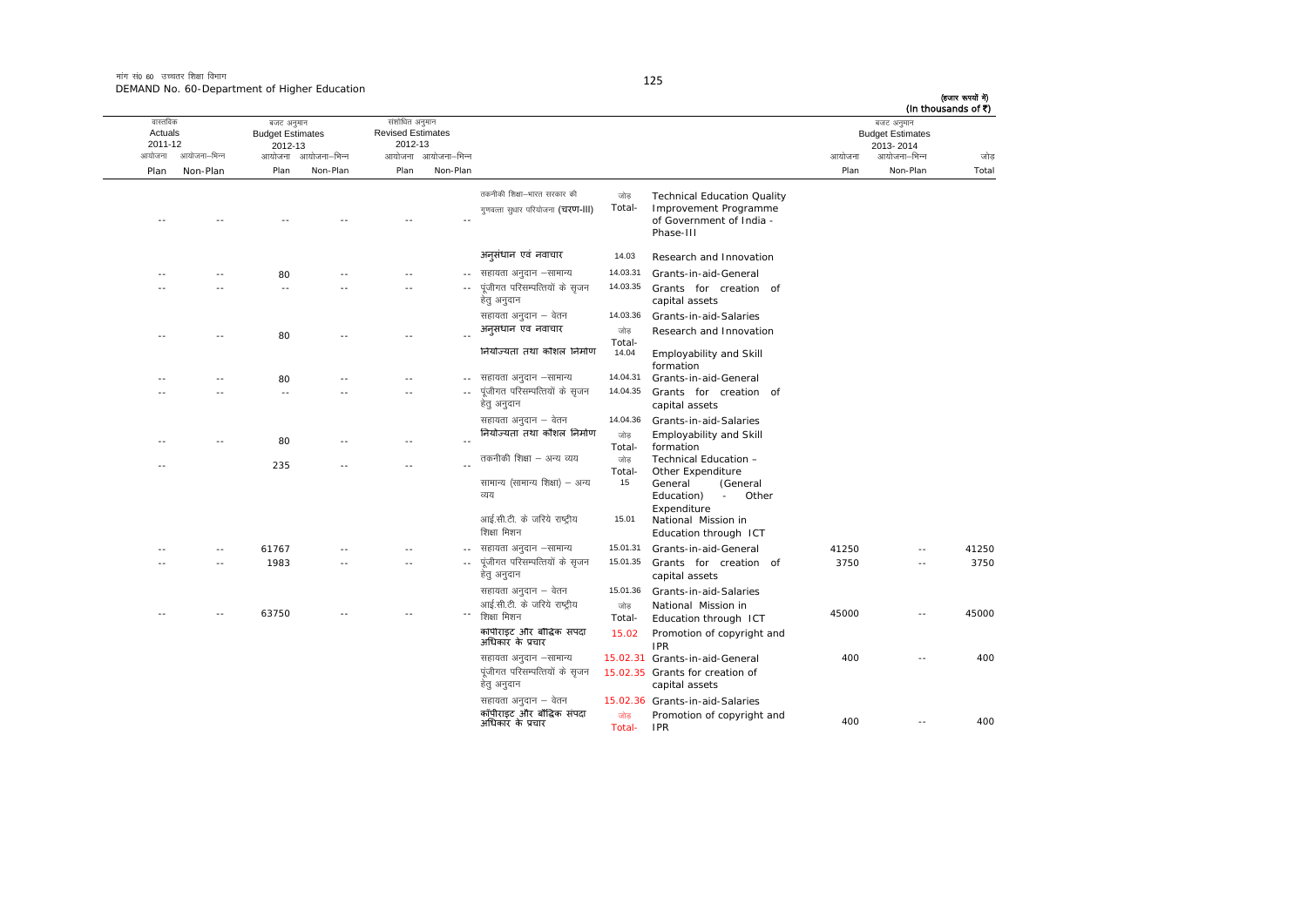Studies in Hindi (Sub Head)

आयोजना आयोजना-भिन्न आयोजना आयोजना-भिन्न - आयोजना आयोजना-भिन्न न अपयोजना—भिन्न जाउँ विकास समिति । अपनी अपयोजना आयोजना—भिन्न जोड Plan Non-Plan Plan Non-Plan Plan Non-Plan Plan Non-Plan Total तास्ततिक Actuals2011-12 बजट अनुमान Budget Estimates 2012-13संशोधित अनुमान Revised Estimates2012-13 बजट अनुमान Budget Estimates 2013- 2014(हजार रूपयों में) (In thousands of  $\bar{x}$ ) ---- 63750 -- - -- व्यय सामान्य (सामान्य शिक्षा) – अन्य जोड Total-General (General<br>Education) - Other  $Education$ ) -**Expenditure** 45400 -- 45400 तकनीकी शिक्षा–उत्तर पर्वी क्षेत्र का विकास 17 Technical Education-Development of North Eastern Areas1 North Eastern Regional उत्तर पर्वी क्षेत्रीय विज्ञान और प्रौद्योगिकीय संस्थान, इटानगर 17.01Institute of Science and Technology, Itanagar ---- 16016 -- 4617 -- सहायता अनुदान –सामान्य 17.01.31 Grants-in-aid-General -- -- 63904 -- 31460 --पूंजीगत परिसम्पत्तियों के सृजन हेतु अनुदान 17.01.35 Grants for creation of capital assets सहायता अनुदान – वेतन 17.01.36 Grants-in-aid-Salaries -- -- 79920 -- 36077 --- प्रौद्योगिकीय संस्थान, इटानगर उत्तर पर्वी क्षेत्रीय विज्ञान और जोड Total-Technical Education- Development of North Eastern Areas **-- -- 1455002 -- 1478723 --**जनजातीय क्षेत्र उपयोजना <sub>जोड</sub> **Total-Tribal Area Sub Plan ( Minor head-796) <sup>1198750</sup> -- <sup>1198750</sup> -- -- 15108100 -- 13281400 -** mRrj iwohZ {ks=¼ eq[; 'kh"kZ ^^2552\*\*½ tksM+ **Total- North Eastern Areas (Major Head '2552") <sup>15760000</sup> -- <sup>15760000</sup>** राज्य सरकारों को सहायता अनुदान -सामान्य (मुख्य शीर्ष) **3601 Grants-in –aid to State Government (Major Head)** योजनेतर अनुदान (उप-मुख्य शीर्ष $)$ **01 Non-Plan Grants (Sub-Major Head)** माध्यमिक शिक्षा— छात्रवृत्ति (लघुशीर्ष) **157 Secondary Education – Scholarships (Minor Head)** हिन्दी में मैटिकोत्तर अध्ययन के लिए गैर हिन्दी राज्यों के छात्रों को छात्रवृत्ति 01 Scholarship to Students from Non-Hindi Speaking States for Post Matric Studies in Hindi (Sub Head) -- -- -- 14000 -- 1160001.00.31 Grants-in-aid-General -- 14000 14000 -- -- -- -- -- ---- पंजीगत परिसम्पत्तियों के सजन हेतु अनुदान 01.00.35 Grants for creation of capital assets -- -- --सहायता अनुदान – वेतन cotil 01.00.36 Grants-in-aid-Salaries -- -- -- 14000 -- 11600हिन्दी में मैटिकोत्तर अध्ययन के लिए गैर हिन्दी राज्यों के छात्रों  $11600$  को छात्रवृत्ति जोड Total-Scholarship to Students from Non-Hindi Speaking States for Post Matric --14000 14000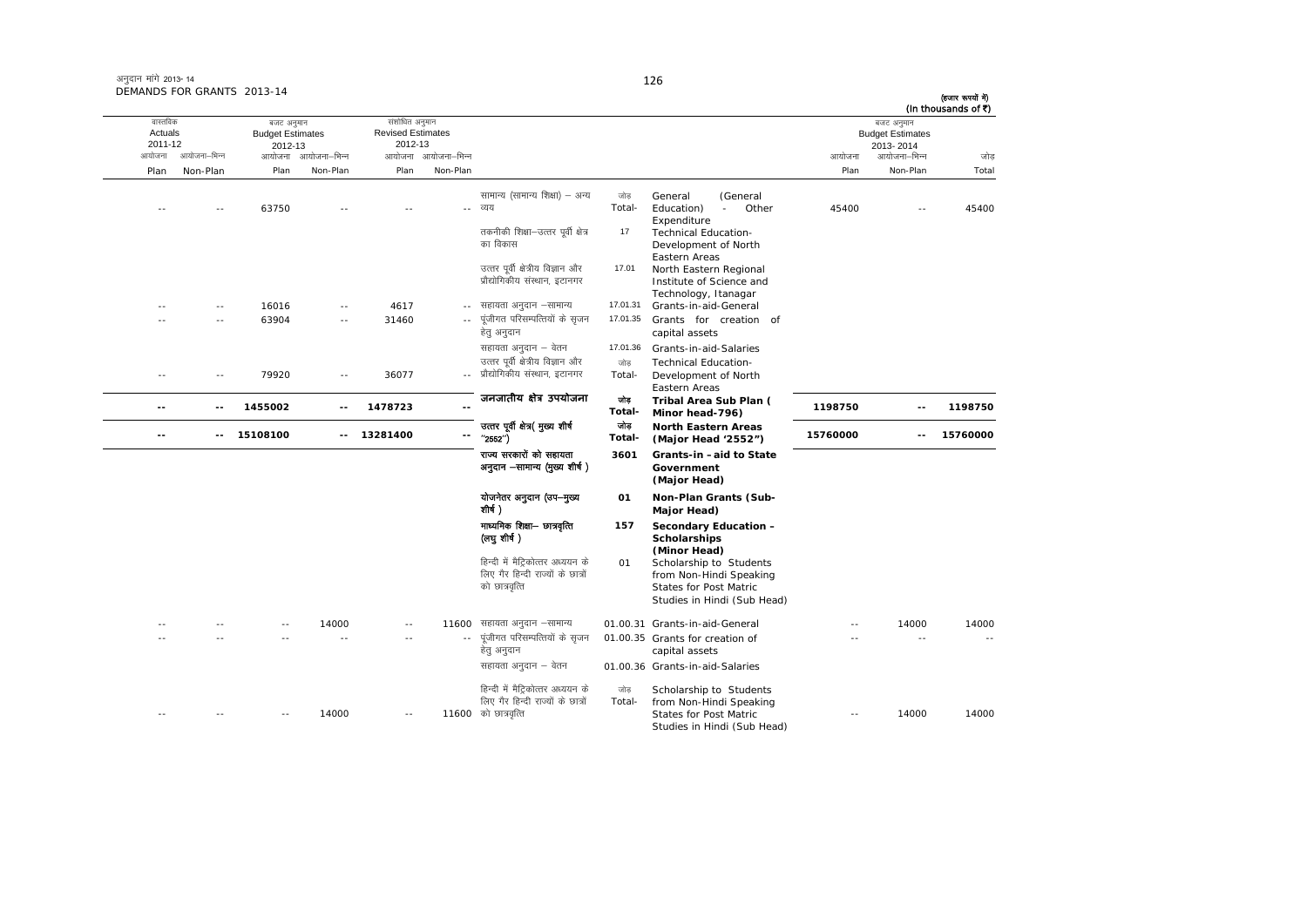|                                                  |                          |                                                          | DEMAND NO. 60-Department of Higher Education |                                                               |                                 |                                                                                      |               |                                                                                              |                |                                                                                | (हजार रूपयों में)<br>(In thousands of ₹) |
|--------------------------------------------------|--------------------------|----------------------------------------------------------|----------------------------------------------|---------------------------------------------------------------|---------------------------------|--------------------------------------------------------------------------------------|---------------|----------------------------------------------------------------------------------------------|----------------|--------------------------------------------------------------------------------|------------------------------------------|
| वास्तविक<br>Actuals<br>2011-12<br>आयोजना<br>Plan | आयोजना–भिन्न<br>Non-Plan | बजट अनुमान<br><b>Budget Estimates</b><br>2012-13<br>Plan | आयोजना आयोजना–भिन्न<br>Non-Plan              | संशोधित अनुमान<br><b>Revised Estimates</b><br>2012-13<br>Plan | आयोजना आयोजना–भिन्न<br>Non-Plan |                                                                                      |               |                                                                                              | आयोजना<br>Plan | बजट अनुमान<br><b>Budget Estimates</b><br>2013-2014<br>आयोजना–भिन्न<br>Non-Plan | जोड<br>Total                             |
|                                                  |                          |                                                          |                                              |                                                               |                                 |                                                                                      |               |                                                                                              |                |                                                                                |                                          |
|                                                  |                          |                                                          |                                              |                                                               |                                 | राष्ट्रीय ऋण छात्रवृत्ति योजना<br>50 प्रतिषत अंशदान                                  | 02            | National Loan Scholarship<br>Scheme 50% share (Sub<br>Head)                                  |                |                                                                                |                                          |
| $\sim$ $-$                                       | $\sim$ $-$               | $\sim$ $-$                                               | 100                                          | $\sim$ $-$                                                    |                                 | 100 सहायता अनुदान -सामान्य                                                           | 02.00.31      | Grants-in-aid-General                                                                        | $\sim$ $-$     | 100                                                                            | 100                                      |
|                                                  | --                       | $-$                                                      | 14100                                        | $\overline{\phantom{a}}$                                      | 11700                           | माध्यमिक शिक्षा- छात्रवृत्ति<br>(लघु शीर्ष —157)                                     | जोड<br>Total- | <b>Secondary Education-</b><br><b>Scholarships</b><br>(Minor Head-157)                       | ۰-             | 14100                                                                          | 14100                                    |
|                                                  |                          |                                                          |                                              |                                                               |                                 | विश्वविद्यालय एवं उच्च शिक्षा–<br>अन्य अनुदान (लघु शीर्ष)                            | 166           | University & Higher<br>Education-Other<br>Grants (Minor Head)                                |                |                                                                                |                                          |
|                                                  |                          |                                                          |                                              |                                                               |                                 | विश्वविद्यालयों और कालेजों के<br>शिक्षका के वेतनमान में सुधार                        | 01            | Improvement in the Pay<br>Scale of University and<br>College Teachers                        |                |                                                                                |                                          |
|                                                  |                          |                                                          | 22500000                                     |                                                               |                                 | 1000000 सहायता अनुदान –सामान्य<br>सहायता अनुदान – वेतन                               |               | 01.00.31 Grants-in-aid-General<br>01.00.36 Grants-in-aid-Salaries                            |                | 22500000                                                                       | 22500000                                 |
|                                                  |                          | $\overline{a}$                                           | 22500000                                     |                                                               |                                 | विश्वविद्यालयों और कालेजों के<br>1000000 शिक्षका के वेतनमान में सुधार                | जोड<br>Total- | Improvement in the Pay<br>Scale of University and<br>College Teachers                        | $\sim$ $-$     | 22500000                                                                       | 22500000                                 |
|                                                  | --                       |                                                          | $-22514100$                                  | $\sim$ $\sim$                                                 | 1011700                         | योजनेतर अनुदानः (उप-मुख्य<br>शीर्ष)                                                  | जोड<br>Total- | <b>Non-Plan Grants</b><br>(Sub-Major Head-01)                                                | $-1$           | 22514100                                                                       | 22514100                                 |
|                                                  |                          |                                                          |                                              |                                                               |                                 | केन्द्रीय प्रायोजित आयोजना<br>स्कीमों को अनुदान (उप-मुख्य<br>शीर्ष)                  | 04            | <b>Grants to Centrally</b><br><b>Sponsored Plan Schemes</b><br>(Sub-Major Head)              |                |                                                                                |                                          |
|                                                  |                          |                                                          |                                              |                                                               |                                 | विश्वविद्यालय एवं उच्च शिक्षा<br>– विश्वविद्यालयों को सहायता                         | 166           | University and Higher<br><b>Education - Assistance</b><br>to Universities                    |                |                                                                                |                                          |
|                                                  |                          |                                                          |                                              |                                                               |                                 | डिग्री कालेजों की स्थापना<br>हेत राज्य सरकारों को<br>सहायता                          | 02            | Assistance to State<br>Governments for Degree<br>Colleges                                    |                |                                                                                |                                          |
|                                                  |                          | 100                                                      |                                              | 90100                                                         |                                 | सहायता अनुदान –सामान्य                                                               |               | 02.00.31 Grants-in-aid-General                                                               | 500000         | - -                                                                            | 500000                                   |
|                                                  |                          | - -                                                      |                                              | $\sim$                                                        |                                 | पूंजीगत परिसम्पत्तियों के सृजन<br>हेत् अनुदान                                        |               | 02.00.35 Grants for creation of<br>capital assets                                            |                |                                                                                |                                          |
|                                                  |                          |                                                          |                                              |                                                               |                                 | सहायता अनुदान – वेतन<br>डिग्री कालेजों की स्थापना<br>हेत् राज्य सरकारों को<br>सहायता | जोड<br>Total- | 02.00.36 Grants-in-aid-Salaries<br>Assistance to State<br>Governments for Degree<br>Colleges | 500000         | $\overline{a}$                                                                 | 500000                                   |
|                                                  |                          | 100                                                      |                                              | 90100                                                         |                                 | विश्वविद्यालय एवं उच्च शिक्षा<br>– विश्वविद्यालयों को सहायता                         | তাভ<br>Total- | University and Higher<br>Education - Assistance<br>to Universities                           | 500000         |                                                                                | 500000                                   |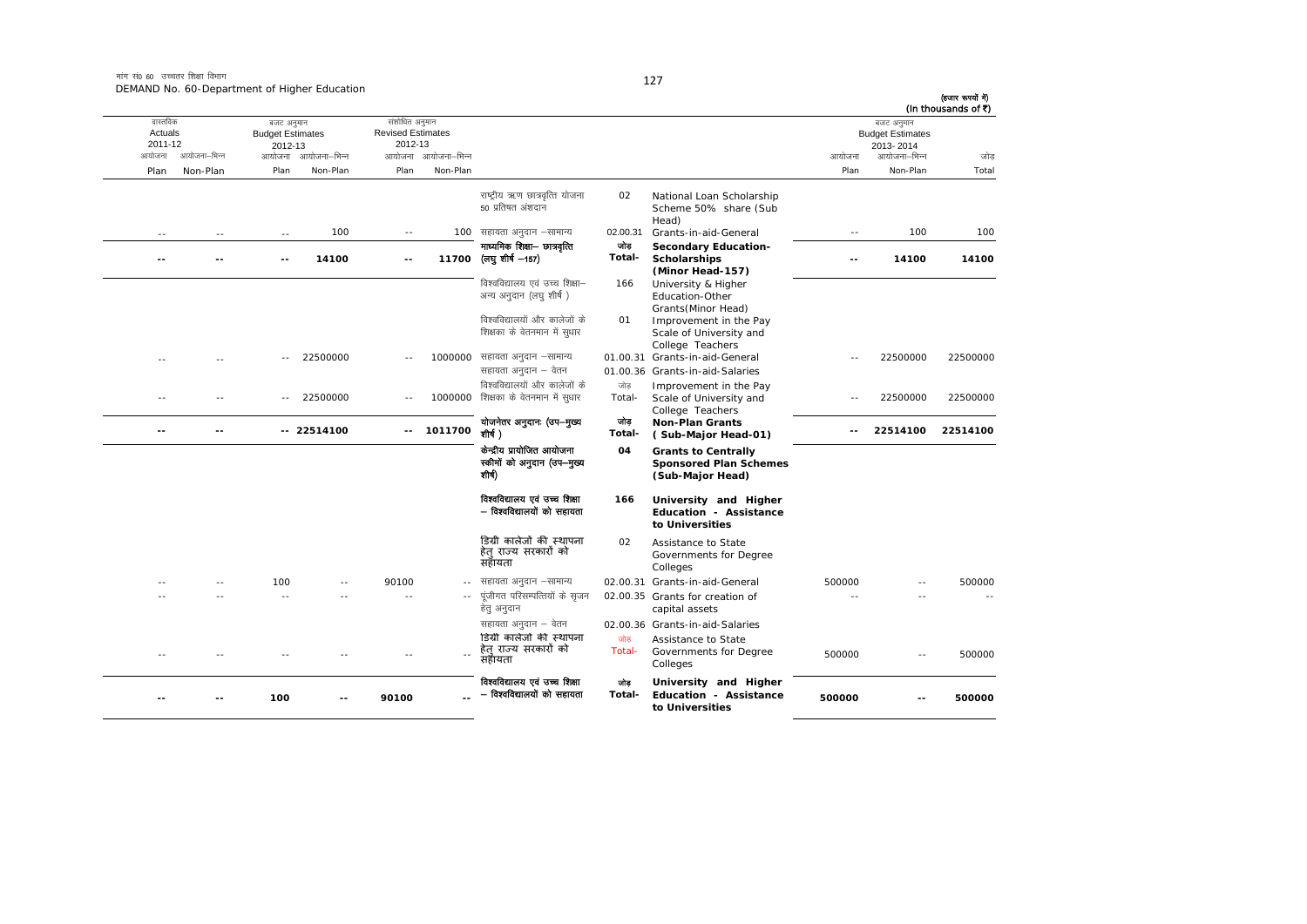| अनुदान मांगे 2013-14       |  |
|----------------------------|--|
| DEMANDS FOR GRANTS 2013-14 |  |

| (हजार रूपयों में)<br>(In thousands of ₹) |                                                                    |         |                                                                                                          |                |                                                                                            |                     |                                                       |                     |                                                  |                      |                                          |
|------------------------------------------|--------------------------------------------------------------------|---------|----------------------------------------------------------------------------------------------------------|----------------|--------------------------------------------------------------------------------------------|---------------------|-------------------------------------------------------|---------------------|--------------------------------------------------|----------------------|------------------------------------------|
| जोड़                                     | बजट अनुमान<br><b>Budget Estimates</b><br>2013-2014<br>आयोजना–भिन्न | आयोजना  |                                                                                                          |                |                                                                                            | आयोजना आयोजना-भिन्न | संशोधित अनुमान<br><b>Revised Estimates</b><br>2012-13 | आयोजना आयोजना–भिन्न | बजट अनुमान<br><b>Budget Estimates</b><br>2012-13 | आयोजना–भिन्न         | वास्तविक<br>Actuals<br>2011-12<br>आयोजना |
| Total                                    | Non-Plan                                                           | Plan    |                                                                                                          |                |                                                                                            | Non-Plan            | Plan                                                  | Non-Plan            | Plan                                             | Non-Plan             | Plan                                     |
|                                          |                                                                    |         | Technical Education -<br>Engineering, Technical<br><b>Colleges and Institutes</b><br>(Minor Head)        | 174            | तकनीकी शिक्षा इंजीनियरी,<br>तकनीकी कॉलेज और संस्थान<br>(लयु शीर्ष)                         |                     |                                                       |                     |                                                  |                      |                                          |
|                                          |                                                                    |         | <b>Technical Education Quality</b><br>Improvement Project of<br>Government of India (EAP)<br>(Sub Head)  | 01             | तकनीकी शिक्षा-भारत सरकार<br>की गुणवत्ता सुधार परियोजना                                     |                     |                                                       |                     |                                                  |                      |                                          |
| 1550000                                  | $\sim$                                                             | 1550000 | 01.00.31 Grants-in-aid-General<br>01.00.35 Grants for creation of<br>capital assets                      |                | सहायता अनुदान –सामान्य<br>पूंजीगत परिसम्पत्तियों के सृजन<br>हेतु अनुदान                    |                     | 664900<br>$\sim$ $-$                                  | $-$                 | 467151<br>13300                                  | $\sim$<br>$\sim$ $-$ | 1038730<br>31500                         |
|                                          |                                                                    |         | 01.00.36 Grants-in-aid-Salaries                                                                          |                | सहायता अनुदान – वेतन                                                                       |                     |                                                       |                     |                                                  |                      |                                          |
| 1550000                                  |                                                                    | 1550000 | <b>Technical Education -</b><br>Engineering, Technical<br><b>Colleges and Institutes</b><br>(Minor Head) | जोड<br>Total-  | तकनीकी शिक्षा इंजीनियरी.<br>तकनीकी कॉलेज और संस्थान<br>(लघुशीर्ष)                          |                     | 664900                                                |                     | 480451                                           |                      | 1070230                                  |
|                                          |                                                                    |         | Technical Education -<br>Polytechnics                                                                    | 175            | तकनीकी शिक्षा – पॉलिटेक्नीक                                                                |                     |                                                       |                     |                                                  |                      |                                          |
|                                          |                                                                    |         | <b>Community Polytechnics</b>                                                                            | 01             | सामुदायिक पॉलिटेक्नीक                                                                      |                     |                                                       |                     |                                                  |                      |                                          |
|                                          |                                                                    |         | Grants-in-aid-General                                                                                    | 01.00.31       | सहायता अनुदान –सामान्य                                                                     |                     | 330906                                                |                     | 647286                                           | $\sim$ $\sim$        | 380131                                   |
|                                          |                                                                    |         | Grants for creation of<br>capital assets                                                                 | 01.00.35       | पूंजीगत परिसम्पत्तियों के सृजन<br>हेत् अनुदान                                              |                     | $\sim$                                                | $-$                 | 189498                                           | $\sim$ $-$           | $\sim$ $\sim$                            |
|                                          |                                                                    |         | Grants-in-aid-Salaries                                                                                   | 01.00.36       | सहायता अनुदान – वेतन                                                                       |                     |                                                       |                     |                                                  |                      |                                          |
|                                          |                                                                    |         | <b>Community Polytechnics</b>                                                                            | जोड़<br>Total- | सामुदायिक पॉलिटेक्नीक                                                                      |                     | 330906                                                | $-$                 | 836784                                           | $\sim$ $-$           | 380131                                   |
|                                          |                                                                    |         | Women's Hostel in<br>Polytechnics                                                                        | 02             | पोलिटेक्निक में महिला छात्रावास                                                            |                     |                                                       |                     |                                                  |                      |                                          |
|                                          |                                                                    |         | Grants-in-aid-General                                                                                    | 02.00.31       | सहायता अनुदान -सामान्य                                                                     |                     |                                                       |                     |                                                  |                      |                                          |
|                                          |                                                                    |         | Grants for creation of<br>capital assets                                                                 | 02.00.35       | पूंजीगत परिसम्पत्तियों के सृजन<br>हेतु अनुदान                                              |                     | 488250                                                |                     | 685875                                           |                      | 560400                                   |
|                                          |                                                                    |         | Grants-in-aid-Salaries                                                                                   | 02.00.36       | सहायता अनुदान – वेतन                                                                       |                     |                                                       |                     |                                                  |                      |                                          |
|                                          |                                                                    |         | Women's Hostel in<br>Polytechnics                                                                        | जोड<br>Total-  | पोलिटेक्निक में महिला छात्रावास                                                            |                     | 488250                                                |                     | 685875                                           | $\sim$               | 560400                                   |
|                                          |                                                                    |         | Assistance for Upgradation<br>of existing/ setting up of<br>New Polytechnics                             | 03             | मौजूदा पॉलिटेक्निक के<br>उन्नयन ∕ स्थापित किए जाने<br>वाले नए पॉलिटेक्निक के लिए<br>सहायता |                     |                                                       |                     |                                                  |                      |                                          |
|                                          |                                                                    |         | Grants-in-aid-General                                                                                    | 03.00.31       | सहायता अनुदान –सामान्य                                                                     |                     |                                                       |                     |                                                  |                      |                                          |
|                                          |                                                                    |         | Grants for creation of<br>capital assets                                                                 | 03.00.35       | पूंजीगत परिसम्पत्तियों के सृजन<br>हेतु अनुदान                                              |                     | 2918650                                               | $\sim$              | 5587750                                          | - -                  | 6345300                                  |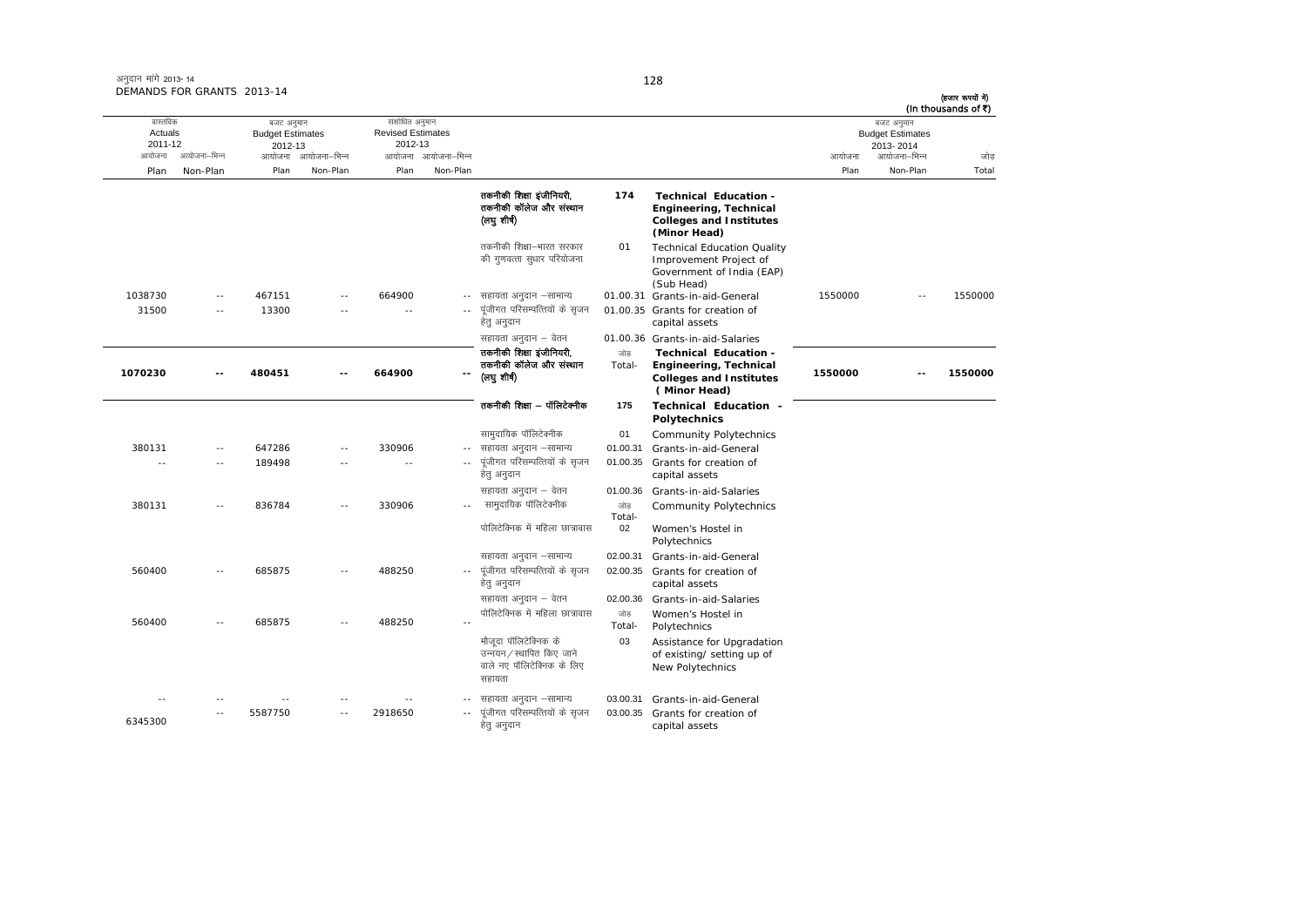| (In thousands of ₹) | बजट अनुमान                           |                   |                                                              |               |                                                          |                     | संशोधित अनुमान                      |               | बजट अनुमान                         |              | वास्तविक           |
|---------------------|--------------------------------------|-------------------|--------------------------------------------------------------|---------------|----------------------------------------------------------|---------------------|-------------------------------------|---------------|------------------------------------|--------------|--------------------|
|                     | <b>Budget Estimates</b><br>2013-2014 |                   |                                                              |               |                                                          |                     | <b>Revised Estimates</b><br>2012-13 |               | <b>Budget Estimates</b><br>2012-13 |              | Actuals<br>2011-12 |
| जोड                 | आयोजना–भिन्न                         | आयोजना            |                                                              |               |                                                          | आयोजना आयोजना-भिन्न |                                     | आयोजना–भिन्न  | आयोजना                             | आयोजना–भिन्न | आयोजना             |
| Total               | Non-Plan                             | Plan              |                                                              |               |                                                          | Non-Plan            | Plan                                | Non-Plan      | Plan                               | Non-Plan     | Plan               |
|                     |                                      |                   |                                                              |               |                                                          |                     |                                     |               |                                    |              |                    |
|                     |                                      |                   | Grants-in-aid-Salaries                                       | 03.00.36      | सहायता अनुदान – वेतन                                     |                     |                                     |               |                                    |              |                    |
|                     |                                      |                   | Assistance for Upgradation<br>of existing/ setting up of     | जोड<br>Total- | मौजूदा पॉलिटेक्निक के<br>उन्नयन ⁄ स्थापित किए जाने       |                     |                                     |               |                                    |              |                    |
|                     |                                      |                   | New Polytechnics                                             |               | वाले नए पॉलिटेक्निक के लिए                               |                     | 2918650                             |               | 5587750                            |              | 6345300            |
|                     |                                      |                   |                                                              |               | सहायता                                                   |                     |                                     |               |                                    |              |                    |
|                     |                                      |                   | Support for the                                              | 04            | राज्यों में पॉलिटेक्निकों के<br>लिए सहायता               |                     |                                     |               |                                    |              |                    |
| 507625              | $-$                                  |                   | Polytechnics in the States<br>04.00.31 Grants-in-aid-General |               | सहायता अनुदान -सामान्य                                   |                     |                                     |               |                                    |              |                    |
| 3952500             |                                      | 507625<br>3952500 | 04.00.35 Grants for creation of                              |               | पूंजीगत परिसम्पत्तियों के सृजन                           |                     |                                     |               |                                    |              |                    |
|                     |                                      |                   | capital assets                                               |               | हेतु अनुदान                                              |                     |                                     |               |                                    |              |                    |
|                     |                                      |                   | 04.00.36 Grants-in-aid-Salaries                              |               | सहायता अनुदान – वेतन                                     |                     |                                     |               |                                    |              |                    |
| 4460125             | $\sim$ $-$                           | 4460125           | Support for the                                              | जोड           | राज्यों में पॉलिटेक्निकों के                             |                     |                                     |               |                                    |              |                    |
|                     |                                      |                   | Polytechnics in the States                                   | Total-        | लिए सहायता<br>तकनीकी शिक्षा — पॉलिटेक्नीक                |                     |                                     |               |                                    |              |                    |
| 4460125             | $\sim$                               | 4460125           | Technical Education -<br>Polytechnics<br>(Minor              | जोड<br>Total- |                                                          |                     | 3737806                             |               | 7110409                            |              | 7285831            |
|                     |                                      |                   | Head-175)                                                    |               |                                                          |                     |                                     |               |                                    |              |                    |
|                     |                                      |                   | University and Higher<br><b>Education -Other Grants</b>      | 189           | विश्वविद्यालय एवं उच्च<br>शिक्षा– अन्य अनुदान            |                     |                                     |               |                                    |              |                    |
|                     |                                      |                   | National Mission in                                          | 01            | आई.सी.टी. के जरिये राष्ट्रीय<br>शिक्षा मिशन              |                     |                                     |               |                                    |              |                    |
|                     |                                      |                   | Education through ICT                                        |               |                                                          |                     |                                     |               |                                    |              |                    |
| 100<br>$\sim$ $-$   |                                      | 100               | 01.00.31 Grants-in-aid-General                               |               | सहायता अनुदान –सामान्य<br>पूंजीगत परिसम्पत्तियों के सृजन | $\sim$ $\sim$       | 100<br>$\sim$ $-$                   |               | 100<br>$\sim$                      |              |                    |
|                     |                                      |                   | 01.00.35 Grants for creation of<br>capital assets            |               | हेत् अनुदान                                              |                     |                                     |               |                                    |              |                    |
|                     |                                      |                   | 01.00.36 Grants-in-aid-Salaries                              |               | सहायता अनुदान – वेतन                                     |                     |                                     |               |                                    |              |                    |
| 100                 | $\overline{\phantom{a}}$             | 100               | National Mission in                                          | जोड           | आई.सी.टी. के जरिये राष्ट्रीय                             |                     | 100                                 | $-$           | 100                                | $\sim$       | $\sim$             |
|                     |                                      |                   | Education through ICT                                        | Total-        | शिक्षा मिशन                                              |                     |                                     |               |                                    |              |                    |
| 100                 | $\overline{a}$                       | 100               | University and Higher<br><b>Education -Other Grants</b>      | जोड<br>Total- | विश्वविद्यालय एवं उच्च<br>शिक्षा— अन्य अनुदान            | $\sim$ $\sim$       | 100                                 | $\sim$ $\sim$ | 100                                | $-1$         | $-$                |
|                     |                                      |                   | <b>Special Component Plan</b>                                | 789           | अनुसूचित जातियाँ के लिए                                  |                     |                                     |               |                                    |              |                    |
|                     |                                      |                   | for Scheduled Castes                                         |               |                                                          |                     |                                     |               |                                    |              |                    |
|                     |                                      |                   | Technical Education -                                        | 02            | विशेष घटक योजना<br>तकनीकी शिक्षा – पॉलिटेक्नीक           |                     |                                     |               |                                    |              |                    |
|                     |                                      |                   | Polytechnics                                                 |               |                                                          |                     |                                     |               |                                    |              |                    |
|                     |                                      |                   | <b>Community Polytechnics</b>                                | 02.01         | सामुदायिक पॉलिटेक्नीक                                    |                     | 153794                              |               | 300843                             |              | 73006              |
|                     |                                      |                   | Grants-in-aid-General                                        | 02.01.31      | सहायता अनुदान –सामान्य                                   | $\sim$ $-$          |                                     |               |                                    |              |                    |
|                     |                                      |                   | Grants for creation of<br>capital assets                     | 02.01.35      | पूंजीगत परिसम्पत्तियों के सृजन<br>हेतु अनुदान            |                     | $\sim$                              |               | 87998                              |              |                    |
|                     |                                      |                   | Grants-in-aid-Salaries                                       | 02.01.36      | सहायता अनुदान – वेतन                                     |                     |                                     |               |                                    |              |                    |
|                     |                                      |                   | <b>Community Polytechnics</b>                                | जोड           | सामुदायिक पॉलिटेक्नीक                                    | $\sim$ $\sim$       | 153794                              | $\sim$        | 388841                             |              | 73006              |
|                     |                                      |                   |                                                              | Total-        |                                                          |                     |                                     |               |                                    |              |                    |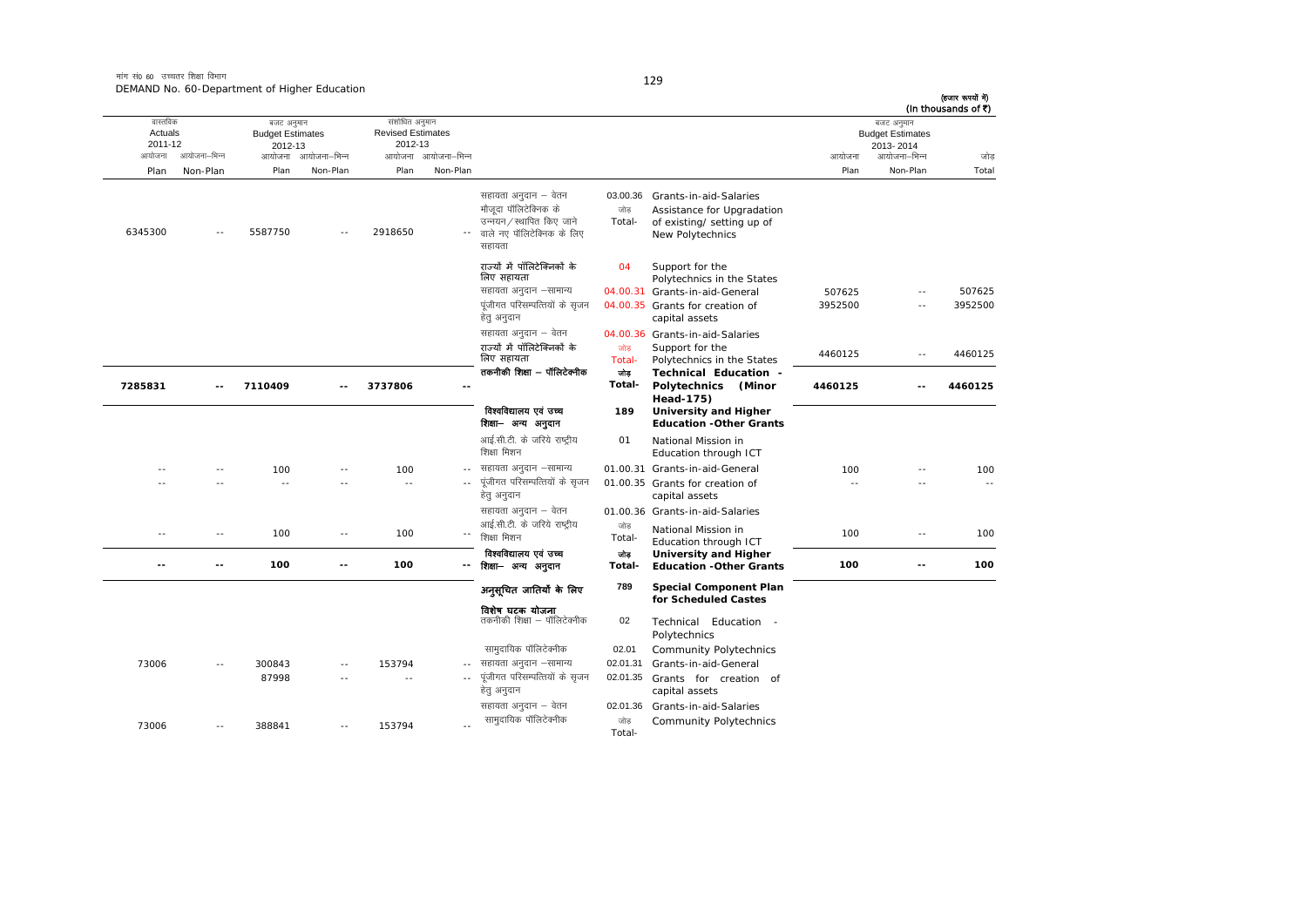| (In thousands of ₹) | बजट अनुमान                           |        |                                                                                                                                       |                     |                                                                                                   |                     | संशोधित अनुमान                      |                          | बजट अनुमान                         |              | वास्तविक           |
|---------------------|--------------------------------------|--------|---------------------------------------------------------------------------------------------------------------------------------------|---------------------|---------------------------------------------------------------------------------------------------|---------------------|-------------------------------------|--------------------------|------------------------------------|--------------|--------------------|
|                     | <b>Budget Estimates</b><br>2013-2014 |        |                                                                                                                                       |                     |                                                                                                   |                     | <b>Revised Estimates</b><br>2012-13 |                          | <b>Budget Estimates</b><br>2012-13 |              | Actuals<br>2011-12 |
| जोड                 | आयोजना–भिन्न                         | आयोजना |                                                                                                                                       |                     |                                                                                                   | आयोजना आयोजना–भिन्न |                                     | आयोजना आयोजना–भिन्न      |                                    | आयोजना–भिन्न | आयोजना             |
| Total               | Non-Plan                             | Plan   |                                                                                                                                       |                     |                                                                                                   | Non-Plan            | Plan                                | Non-Plan                 | Plan                               | Non-Plan     | Plan               |
|                     |                                      |        | Women's<br>Hostel<br>in<br>Polytechnics                                                                                               | 02.02               | पोलिटेक्निक में महिला छात्रावास                                                                   |                     |                                     |                          |                                    |              |                    |
|                     |                                      |        | Grants-in-aid-General                                                                                                                 | 02.02.31            | सहायता अनुदान -सामान्य                                                                            |                     |                                     |                          |                                    |              |                    |
|                     |                                      |        | Grants for creation of<br>capital assets                                                                                              | 02.02.35            | पूंजीगत परिसम्पत्तियों के सृजन<br>हेत् अनुदान                                                     |                     | 94500                               | $\sim$ $-$               | 132750                             | $\sim$ $-$   | 98070              |
|                     |                                      |        | Grants-in-aid-Salaries                                                                                                                | 02.02.36            | सहायता अनुदान – वेतन                                                                              |                     |                                     |                          |                                    |              |                    |
|                     |                                      |        | Women's Hostel in<br>Polytechnics                                                                                                     | जोड<br>Total-       | पोलिटेक्निक में महिला छात्रावास                                                                   |                     | 94500                               | $\sim$ $\sim$            | 132750                             | $\sim$       | 98070              |
|                     |                                      |        | Assistance<br>for<br>Upgradation of existing/<br>setting up<br>of New<br>Polytechnics                                                 | 02.03               | मौजूदा पॉलिटेक्निक के<br>उन्नयन / स्थापित किए जाने<br>वाले नए पॉलिटेक्निक के लिए<br>सहायता        |                     |                                     |                          |                                    |              |                    |
|                     |                                      |        | Grants-in-aid-General                                                                                                                 | 02.03.31            | सहायता अनुदान –सामान्य                                                                            |                     |                                     |                          |                                    |              |                    |
|                     |                                      |        | Grants for creation of<br>capital assets                                                                                              | 02.03.35            | पूंजीगत परिसम्पत्तियों के सृजन<br>हेतु अनुदान                                                     | $\sim$ $-$          | 564900                              | $\sim$                   | 1081500                            | $\sim$ $-$   | 1212150            |
|                     |                                      |        | Grants-in-aid-Salaries                                                                                                                | 02.03.36            | सहायता अनुदान – वेतन                                                                              |                     |                                     |                          |                                    |              |                    |
|                     |                                      |        | Assistance<br>for<br>Upgradation of existing/<br>setting up<br>of New<br>Polytechnics                                                 | जोड<br>Total-       | मौजूदा पॉलिटेक्निक के<br>उन्नयन / स्थापित किए जाने<br>वाले नए पॉलिटेक्निक के लिए<br>सहायता        |                     | 564900                              | $\overline{\phantom{a}}$ | 1081500                            | $\sim$ $-$   | 1212150            |
|                     |                                      |        | Support for the<br>Polytechnics in the States                                                                                         | 02.04               | राज्यों में पॉलिटेक्निकों के<br>लिए सहायता                                                        |                     |                                     |                          |                                    |              |                    |
| 98250               | $\overline{\phantom{a}}$             | 98250  | 02.04.31 Grants-in-aid-General                                                                                                        |                     | सहायता अनुदान –सामान्य                                                                            |                     |                                     |                          |                                    |              |                    |
| 765000              | $\overline{a}$                       | 765000 | 02.04.35 Grants for creation of<br>capital assets                                                                                     |                     | पूंजीगत परिसम्पत्तियों के सृजन<br>हेत् अनुदान                                                     |                     |                                     |                          |                                    |              |                    |
| 863250              | ٠.                                   | 863250 | Support for the<br>Polytechnics in the States<br>Technical<br>Education<br>Technical<br>Engineering,                                  | जोड<br>Total-<br>03 | राज्यों में पॉलिटेक्निकों के<br>लिए सहायता<br>तकनीकी शिक्षा इंजीनियरी.<br>तकनीकी कॉलेज और संस्थान |                     |                                     |                          |                                    |              |                    |
|                     |                                      |        | Colleges and Institutes<br>(Sub Head-03)<br><b>Technical Education Quality</b><br>Improvement Project of<br>Government of India (EAP) | 03.01               | तकनीकी शिक्षा–भारत सरकार<br>की गुणवत्ता सुधार परियोजना                                            |                     |                                     |                          |                                    |              |                    |
| 300000              |                                      | 300000 | Grants-in-aid-General                                                                                                                 | 03.01.31            | सहायता अनुदान –सामान्य                                                                            |                     | 147000                              | $\sim$ $\sim$            | 119460                             | $\sim$ $-$   | 189075             |
|                     |                                      |        | Grants for creation of<br>capital assets                                                                                              | 03.01.35            | पूंजीगत परिसम्पत्तियों के सृजन<br>हेतु अनुदान                                                     |                     | $\sim$                              | $\sim$                   | 240                                | $\sim$ $-$   | 15200              |
|                     |                                      |        | 03.01.36 Grants-in-aid-Salaries                                                                                                       |                     | सहायता अनुदान - वेतन                                                                              |                     |                                     |                          |                                    |              |                    |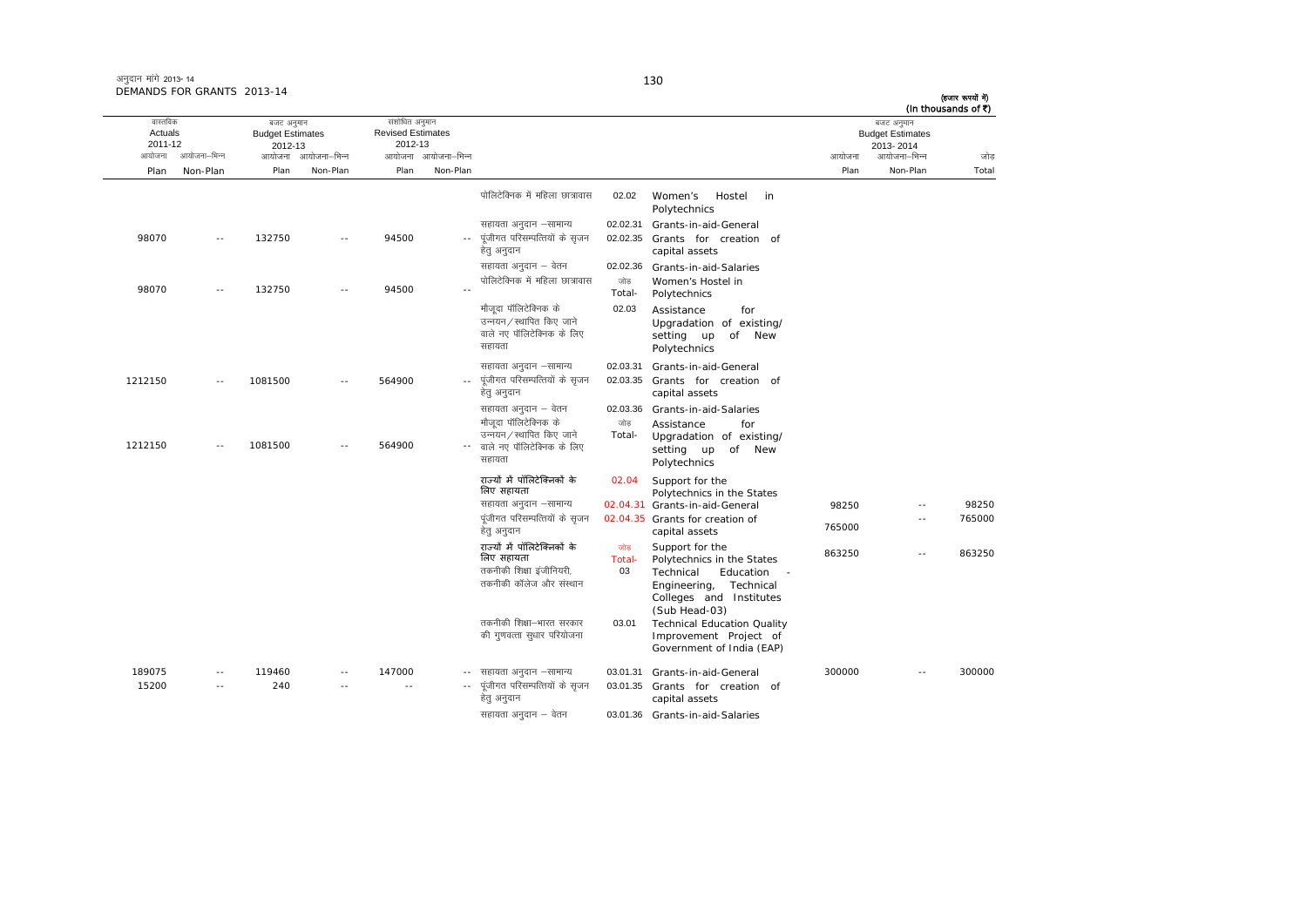आयोजना आयोजना-भिन्न आयोजना आयोजना-भिन्न - आयोजना आयोजना-भिन्न न अपयोजना—भिन्न जाउँ विकास समिति । अपनी अपयोजना आयोजना—भिन्न जोड Plan Non-Plan Plan Non-Plan Plan Non-Plan Plan Non-Plan Total तास्ततिक Actuals2011-12 बजट अनुमान Budget Estimates 2012-13 संशोधित अनुमान Revised Estimates2012-13 बजट अनुमान Budget Estimates 2013- 2014 (हजार रूपयों में) (In thousands of  $\bar{x}$ ) 204275 -- 119700 -- 147000 --तकनीकी शिक्षा—भारत सरकार की गुणवत्ता सुधार परियोजना जोड Total-Technical Education Quality Improvement Project of Improvement Project of  $\frac{300000}{200000}$  -- 300000 सामान्य (सामान्य शिक्षा) अन्य अनदान 43 General (General Education )- Other Grants आई.सी.टी. के जरिये राष्ट्रीय शिक्षा मिशन 43.011 National Mission in Education through ICT -- -- -- -- -- ---- सहायता अनुदान -सामान्य 43.01.31 Grants-in-aid-General -- -- -- -- -- --.. पुंजीगत परिसम्पत्तियों के सुजन हेतु अनुदान 43.01.35 Grants for creation of capital assets सहायता अनुदान – वेतन 43.01.36 Grants-in-aid-Salaries -- -- -- -- -- -- $\sim$ आई.सी.टी. के जरिये राष्टीय शिक्षा मिशन जोड Total-National Mission in<br>Education through ICT **1587501 -- 1722791 -- 960194 --**अन ुसूिचत जाितयɉ के िलए िवशेष घटक योजना োভ **Total-Special Component Plan** for Scheduled Castes **(Minor Head-789) <sup>1163250</sup> -- <sup>1163250</sup>** जनजातीय क्षेत्र उपयोजना 796 **Tribal Area Sub Plan**तकनीकी शिक्षा – पॉलिटेक्नीक 02 Technical Education - Polytechnics lkeqnkf;d ikWfyVsDuhd 02.01 Community Polytechnics .<br>34115 -- 76875 -- 39300 -- सहायता अनुदान –सामान्य 02.01.31 Grants-in-aid-General ---- 22500 -- - --- पंजीगत परिसम्पत्तियों के सजन हेतु अनुदान 02.01.35 Grants for creation of capital assets सहायता अनुदान – वेतन <br />
02.01.36 Grants-in-aid-Salaries كات الله المسلم 34115 -- 99375 -- 39300<br>Total- المسلم الملك عليه الملك عليه الملك الملك عليه الملك الملك عليه الملك الملك الملك الملك الملك الملك المل<br>الملك الملك الملك الملك الملك الملك الملك الملك الملك الملك الملك الم जोड़ Community Polytechnics<br>Total-पोलिटेक्निक में महिला छात्रावास 02.02 Women's Hostel in Polytechnics सहायता अनुदान –सामान्य 02.02.31 Grants-in-aid-General 42030 -- 66375 -- 47250 --पुंजीगत परिसम्पत्तियों के सुजन हेतु अनुदान 02.02.35 Grants for creation ofcapital assets 42030 -- 66375 -- 47250 --पोलिटेक्निक में महिला छात्रावास जोड Total-Women's Hostel in<br>Polytechnics .<br>मौजदा पॉलिटेक्निक के उन्नयन/स्थापित किए जाने वाले नए पॉलिटेक्निक के लिए सहायता 02.03Assistance for Upgradation of existing/ setting up of New Polytechnics सहायता अनदान –सामान्य 02.03.31 Grants-in-aid-General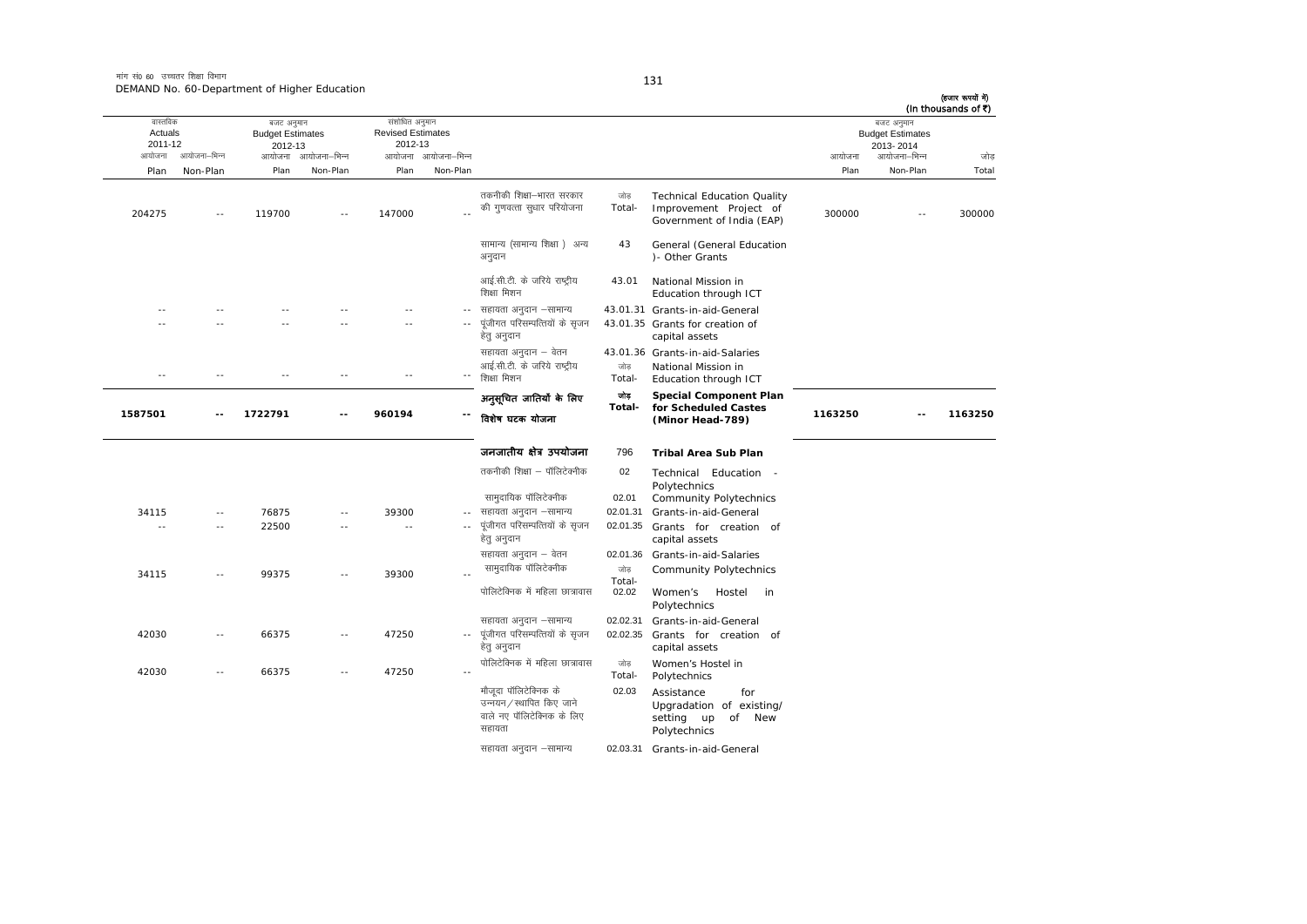| अनुदान मांगे 2013-14       |  |
|----------------------------|--|
| DEMANDS FOR GRANTS 2013-14 |  |

**746995 -- 766349 -- 442500 --**

आयोजना आयोजना-भिन्न आयोजना आयोजना-भिन्न - आयोजना आयोजना-भिन्न न अपयोजना—भिन्न जाउँ विकास समिति । अपनी अपयोजना आयोजना—भिन्न जोड Plan Non-Plan Plan Non-Plan Plan Non-Plan Plan Non-Plan Total वास्तविक Actuals2011-12 बजट अनुमान Budget Estimates 2012-13 संशोधित अनुमान Revised Estimates2012-13 बजट अनुमान Budget Estimates 2013- 2014 (हजार रूपयों में) (In thousands of  $\vec{\tau}$ ) 569450 -- 540750 -- 282450 --.. पुंजीगत परिसम्पत्तियों के सुजन हेत् अनुदान 02.03.35 Grants for creation of capital assets 569450 -- 540750 -- 282450 --- वाले नए पॉलिटेक्निक के लिए <u>मौजदा पॉलिटेक्निक के</u> ्<br>उन्नयन / स्थापित किए जाने सहाराता जोड़ Total-Assistance forUpgradation of existing/ setting up of New Polytechnics राज्यों में पॉलिटेक्निकों के िलए सहायता 02.04 Support for the Polytechnics in the States lgk;rk vuqnku &lkekU; 02.04.31 Grants-in-aid-General 49125 -- 49125 पूंजीगत परिसम्पत्तियों के सृजन हेत् अनुदान 02.04.35 Grants for creation of Grafits for creation of<br>capital assets 382500 -- 382500 राज्यों में पॉलिटेक्निकों के िलए सहायता णोड $\frac{1}{2}$ Total-Support for the<br>Polytechnics in the States 431625 -- 431625 तकनीकी शिक्षा – इंजीनियरी, तकनीकी कॉलेज और संस्थान 08 Technical Education -Engineering, Technical Colleges and Institutes तकनीकी शिक्षा—भारत सरकार की गुणवत्ता सुधार परियोजना 08.01 Technical Education Quality Improvement Project of Government of India (EAP) (Detailed head -08.01) 93800 -- 59743 -- 73500 -- सहायता अनुदान –सामान्य 08.01.31 Grants-in-aid-General 150000 -- 150000 7600 -- 106 -- -- ---- पंजीगत परिसम्पत्तियों के सजन हेतु अनुदान 08.01.35 Grants for creation of capital assets सहायता अनुदान – वेतन 08.01.36 Grants-in-aid-Salaries 101400 -- 59849 -- 73500 --तकनीकी शिक्षा—भारत सरकार की गुणवत्ता सुधार परियोजना  $\frac{1}{100}$ Total-Technical Education Quality Improvement Project of Government of India (EAP) (Detailed head -08.01) 150000 -- 150000सामान्य (सामान्य शिक्षा) अन्य अनुदान 09 General (General Education )- Other Grants आई.सी.टी. के जरिये राष्ट्रीय शिक्षा मिशन 09.011 National Mission in Education through ICT -- -- -- -- --- सहायता अनुदान –सामान्य 09.01.31 Grants-in-aid-General -- -- -- -- -- --.. पुंजीगत परिसम्पत्तियों के सुजन हेतु अनुदान 09.01.35 Grants for creation of capital assets सहायता अनुदान – वेतन <br />
09.01.36 Grants-in-aid-Salaries -- -- -- -- -- --आई.सी.टी. के जरिये राष्टीय ्<br>शिक्षा मिशन जोड Total-National Mission in<br>Education through ICT जनजातीय क्षेत्र उपयोजना <sub>जोड</sub> **Tribal Area Sub Plan (Minor Head -796) <sup>581625</sup> -- <sup>10206900</sup>**

**Total-**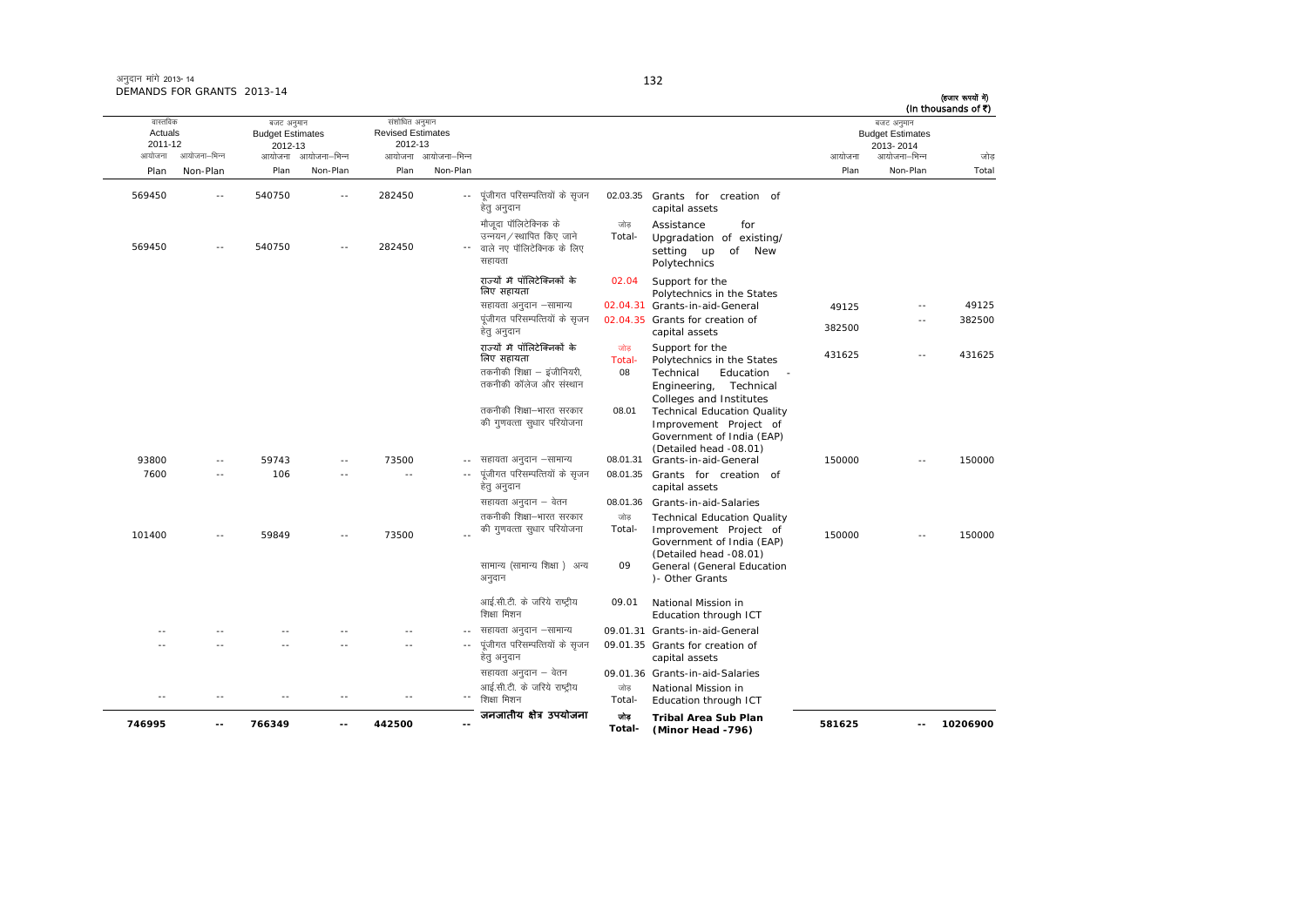| (हजार रूपयों में)<br>(In thousands of ₹) |                                                    |               |                                                                                                           |                |                                                                                                        |                     |                                                       |                     |                                                  |              |                                |
|------------------------------------------|----------------------------------------------------|---------------|-----------------------------------------------------------------------------------------------------------|----------------|--------------------------------------------------------------------------------------------------------|---------------------|-------------------------------------------------------|---------------------|--------------------------------------------------|--------------|--------------------------------|
|                                          | बजट अनुमान<br><b>Budget Estimates</b><br>2013-2014 |               |                                                                                                           |                |                                                                                                        |                     | संशोधित अनुमान<br><b>Revised Estimates</b><br>2012-13 |                     | बजट अनुमान<br><b>Budget Estimates</b><br>2012-13 |              | वास्तविक<br>Actuals<br>2011-12 |
| जोड                                      | आयोजना–भिन्न                                       | आयोजना        |                                                                                                           |                |                                                                                                        | आयोजना आयोजना-भिन्न |                                                       | आयोजना आयोजना–भिन्न |                                                  | आयोजना–भिन्न | आयोजना                         |
| Total                                    | Non-Plan                                           | Plan          |                                                                                                           |                |                                                                                                        | Non-Plan            | Plan                                                  | Non-Plan            | Plan                                             | Non-Plan     | Plan                           |
| 8255100                                  |                                                    | 8255100       | <b>Grants to Centrally</b><br><b>Sponsored Plan Schemes</b><br>(Sub-Major Head-04)                        | जोड<br>Total-  | केन्द्रीय प्रायोजित आयोजना<br>स्कीमों को अनुदान<br>(उप—मुख्य शीर्ष—04)                                 | ۰-                  | 5895600                                               |                     | 10080200                                         |              | 10690557                       |
| 30769200                                 | 22514100                                           | 8255100       | <b>Major Head</b><br>"3601"Grants-in-aid to<br>State Govt.                                                | जोड<br>Total-  | मृख्य शीर्ष "3601"राज्य<br>सरकारों को सहायता अनुदान<br>–सामान्य                                        | 1011700             | 5895600                                               |                     | 10080200 22514100                                |              | 10690557                       |
|                                          |                                                    |               | Grants-in -aid to Union<br><b>Territory Governments.</b><br>(Major Head)                                  | 3602           | संघ शासित राज्य सरकारों को<br>सहायता अनुदान –सामान्य                                                   |                     |                                                       |                     |                                                  |              |                                |
|                                          |                                                    |               | Non-Plan Grants<br>(Sub-Major Head)                                                                       | 01             | योजनेतर अनुदान (उप-मुख्य<br>शीर्ष)                                                                     |                     |                                                       |                     |                                                  |              |                                |
|                                          |                                                    |               | <b>Secondary Education-</b><br><b>Scholarships</b><br>(Minor Head)                                        | 157            | माध्यमिक शिक्षा- छात्रवृत्तियां<br>(लघु शीर्ष)                                                         |                     |                                                       |                     |                                                  |              |                                |
|                                          |                                                    |               | Scholarships to Students<br>from non-Hindi Speaking<br>UTs. for Post Matric Studies<br>in Hindi (Sub ead) | 01             | हिन्दी में मैट्रिकोत्तर के लिए<br>गैर– हिन्दी भाषी संघ राज्य<br>क्षेत्रों के छात्रों को छात्रवृत्तियां |                     |                                                       |                     |                                                  |              |                                |
| 800                                      | 800                                                | $\sim$ $\sim$ | 01.00.31 Grants-in-aid-General<br>01.00.36 Grants-in-aid-Salaries                                         |                | सहायता अनुदान –सामान्य<br>सहायता अनुदान – वेतन                                                         | 800                 |                                                       | 800                 |                                                  |              | $\sim$                         |
| 800                                      | 800                                                | $\sim$        | <b>Secondary Education-</b><br><b>Scholarships (Minor</b><br>Head-157)                                    | जोड़<br>Total- | माध्यमिक शिक्षा- छात्रवृत्तियां<br>(लघु शीर्ष. 157)                                                    | 800                 | $-1$                                                  | 800                 |                                                  |              | $-$                            |
| 800                                      | 800                                                | $-1$          | Non-Plan Grants (Sub-<br>Major Head-01)                                                                   | जोड<br>Total-  | योजनेतर अनुदान (उप-मुख्य<br>शीर्ष)                                                                     | 800                 | $-1$                                                  | 800                 |                                                  | $-$          | $-$                            |
|                                          |                                                    |               | Grants to Centrally<br><b>Sponsored Plan Schemes</b>                                                      | 04             | केन्द्रीय प्रायोजित आयोजना<br>स्कीमों को अनुदान (उप—मुख्य<br>शीर्ष)                                    |                     |                                                       |                     |                                                  |              |                                |
|                                          |                                                    |               | University<br>and Higher<br>Education - Assistance to                                                     | 166            | विश्वविद्यालय एवं उच्च शिक्षा –<br>विश्वविद्यालयों को सहायता                                           |                     |                                                       |                     |                                                  |              |                                |
|                                          |                                                    |               | <b>Universities</b><br>Assistance to State<br>Governments for Degree<br>Colleges                          | 02             | डिग्री कालेजों की स्थापना हेत्<br>राज्य सरकारों को सहायता                                              |                     |                                                       |                     |                                                  |              |                                |
| 10000                                    |                                                    | 10000         | 02.00.31 Grants-in-aid-General                                                                            |                | सहायता अनुदान –सामान्य                                                                                 | $\sim$ $-$          | 100                                                   |                     | 100                                              |              |                                |
|                                          |                                                    |               | 02.00.35 Grants for creation of<br>capital assets                                                         |                | पूंजीगत परिसम्पत्तियों के सृजन<br>हेतु अनुदान                                                          |                     | $\sim$                                                |                     | $\sim$                                           |              |                                |
|                                          |                                                    |               | 02.00.36 Grants-in-aid-Salaries                                                                           |                | सहायता अनुदान – वेतन                                                                                   |                     |                                                       |                     |                                                  |              |                                |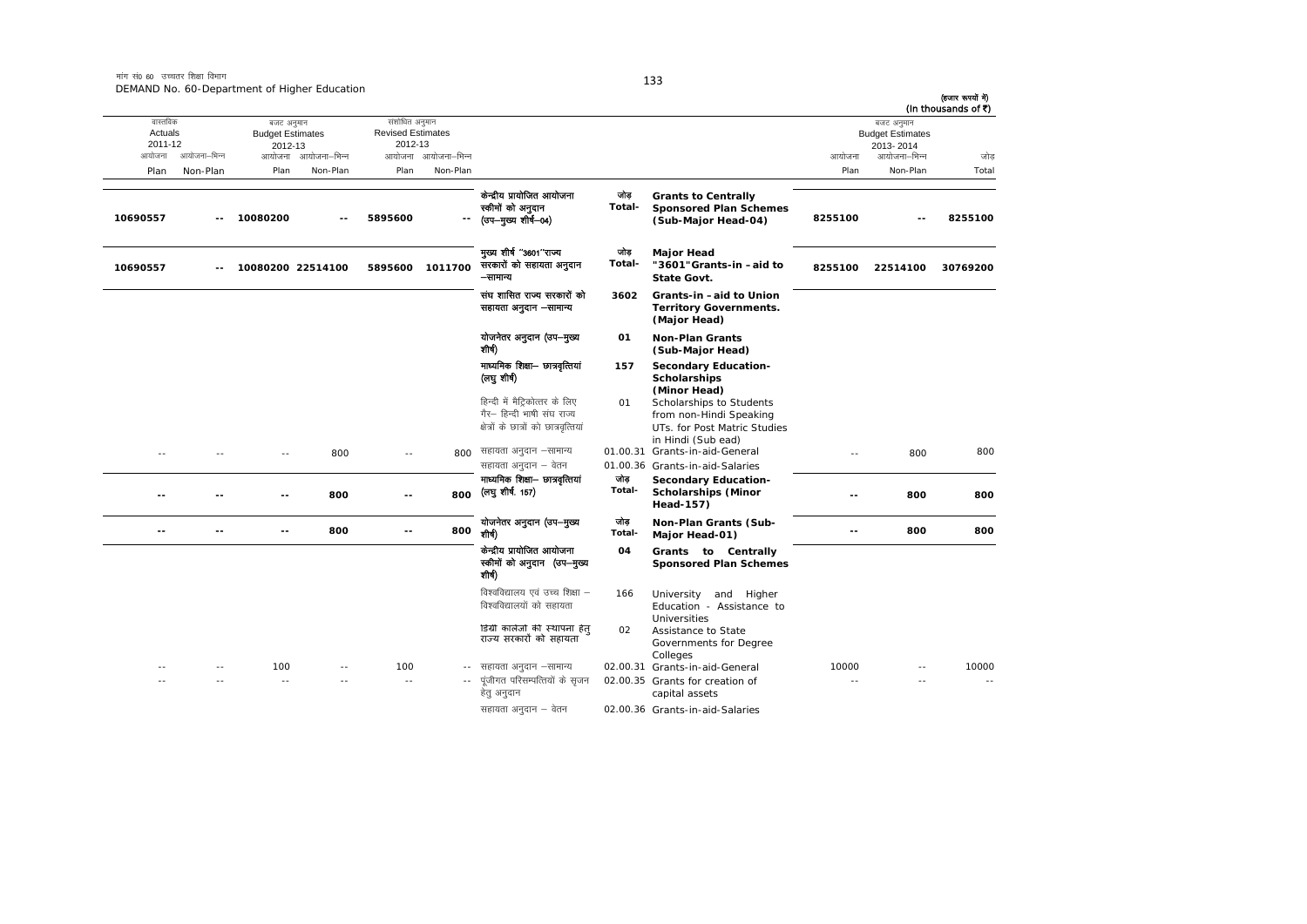|                                          | DEMANDS FOR GRANTS 2013-14 |                                                            |              |                                                                 |              |                                                                         |                |                                                                                                       |        |                                                                    | (हजार रूपयों में)<br>(In thousands of ₹) |
|------------------------------------------|----------------------------|------------------------------------------------------------|--------------|-----------------------------------------------------------------|--------------|-------------------------------------------------------------------------|----------------|-------------------------------------------------------------------------------------------------------|--------|--------------------------------------------------------------------|------------------------------------------|
| वास्तविक<br>Actuals<br>2011-12<br>आयोजना | आयोजना–भिन्न               | बजट अनुमान<br><b>Budget Estimates</b><br>2012-13<br>आयोजना | आयोजना–भिन्न | संशोधित अनुमान<br><b>Revised Estimates</b><br>2012-13<br>आयोजना | आयोजना–भिन्न |                                                                         |                |                                                                                                       | आयोजना | बजट अनुमान<br><b>Budget Estimates</b><br>2013-2014<br>आयोजना–भिन्न | जोड                                      |
| Plan                                     | Non-Plan                   | Plan                                                       | Non-Plan     | Plan                                                            | Non-Plan     |                                                                         |                |                                                                                                       | Plan   | Non-Plan                                                           | Total                                    |
|                                          |                            | 100                                                        |              | 100                                                             |              | डिग्री कालेजों की स्थापना हेत<br>राज्य सरकारों को सहायता                | जोड<br>Total-  | Assistance to State<br>Governments for Degree<br>Colleges                                             | 10000  |                                                                    | 10000                                    |
| $-$                                      |                            | 100                                                        |              | 100                                                             |              | डिग्री कालेजों की स्थापना<br>हेत् राज्य सरकारों को<br>सहायता            | जोड़<br>Total- | University and Higher<br>Education - Assistance<br>to Universities<br>(Minor Head-166)                | 10000  | $-1$                                                               | 10000                                    |
|                                          |                            |                                                            |              |                                                                 |              | तकनीकी शिक्षा इंजीनियरी.<br>तकनीकी कॉलेज और संस्थान<br>(लघुशीर्ष-174)   | 174            | Technical Education -<br>Engineering, Technical<br><b>Colleges and Institutes</b><br>(Minor Head-174) |        |                                                                    |                                          |
|                                          |                            |                                                            |              |                                                                 |              | तकनीकी शिक्षा-भारत सरकार<br>की गुणवत्ता सुधार परियोजना                  | 01             | <b>Technical Education Quality</b><br>Improvement Project of<br>Government of India (EAP)             |        |                                                                    |                                          |
| 11975<br>- -                             | $\sim$<br>$\sim$           | 41176<br>53                                                | $\sim$       | 25150<br>$\sim$ $\sim$                                          |              | सहायता अनुदान –सामान्य<br>पूंजीगत परिसम्पत्तियों के सृजन<br>हेत् अनुदान |                | 01.00.31 Grants-in-aid-General<br>01.00.35 Grants for creation of<br>capital assets                   | 155000 |                                                                    | 155000                                   |
|                                          |                            |                                                            |              |                                                                 |              | सहायता अनुदान – वेतन                                                    |                | 01.00.36 Grants-in-aid-Salaries                                                                       |        |                                                                    |                                          |
| 11975                                    |                            | 41229                                                      |              | 25150                                                           |              | तकनीकी शिक्षा—भारत सरकार<br>की गुणवत्ता सुधार परियोजना                  | जोड<br>Total-  | <b>Technical Education</b><br>Quality Improvement<br><b>Project of Government</b><br>of India (EAP)   | 155000 |                                                                    | 155000                                   |
|                                          |                            |                                                            |              |                                                                 |              | तकनीकी शिक्षा – पॉलिटेक्नीक                                             | 175            | Technical Education -<br>Polytechnics                                                                 |        |                                                                    |                                          |
|                                          |                            |                                                            |              |                                                                 |              | सामुदायिक पॉलिटेक्नीक                                                   | 01             | <b>Community Polytechnics</b>                                                                         |        |                                                                    |                                          |
| 1092                                     | $\sim$                     | 6314                                                       | $-$          | 5052                                                            |              | सहायता अनुदान –सामान्य                                                  | 01.00.31       | Grants-in-aid-General                                                                                 |        |                                                                    |                                          |
| $\sim$                                   | $\sim$                     | 1895                                                       | $\sim$       | $\sim$ $\sim$                                                   |              | पूंजीगत परिसम्पत्तियों के सृजन<br>हेत् अनुदान                           | 01.00.35       | Grants for creation of<br>capital assets                                                              |        |                                                                    |                                          |
|                                          |                            |                                                            |              |                                                                 |              | सहायता अनुदान – वेतन                                                    | 01.00.36       | Grants-in-aid-Salaries                                                                                |        |                                                                    |                                          |
| 1092                                     | $\overline{a}$             | 8209                                                       | $-$          | 5052                                                            |              | सामुदायिक पॉलिटेक्नीक                                                   | जोड़           | <b>Community Polytechnics</b>                                                                         |        |                                                                    |                                          |
|                                          |                            |                                                            |              |                                                                 |              | पोलिटेक्निक में महिला छात्रावास                                         | Total-<br>02   | Women's Hostel in<br>Polytechnics                                                                     |        |                                                                    |                                          |
|                                          |                            |                                                            |              |                                                                 |              | सहायता अनुदान –सामान्य                                                  | 02.00.31       | Grants-in-aid-General                                                                                 |        |                                                                    |                                          |
|                                          |                            | 4650                                                       |              |                                                                 | $\sim$ $-$   | पूंजीगत परिसम्पत्तियों के सृजन<br>हेत् अनुदान                           | 02.00.35       | Grants for creation of<br>capital assets                                                              |        |                                                                    |                                          |
|                                          |                            |                                                            |              |                                                                 |              | सहायता अनुदान – वेतन                                                    | 02.00.36       | Grants-in-aid-Salaries                                                                                |        |                                                                    |                                          |
|                                          | ٠.                         | 4650                                                       |              | $\sim$ $\sim$                                                   |              | पोलिटेक्निक में महिला छात्रावास                                         | जोड<br>Total-  | Women's Hostel in<br>Polytechnics                                                                     |        |                                                                    |                                          |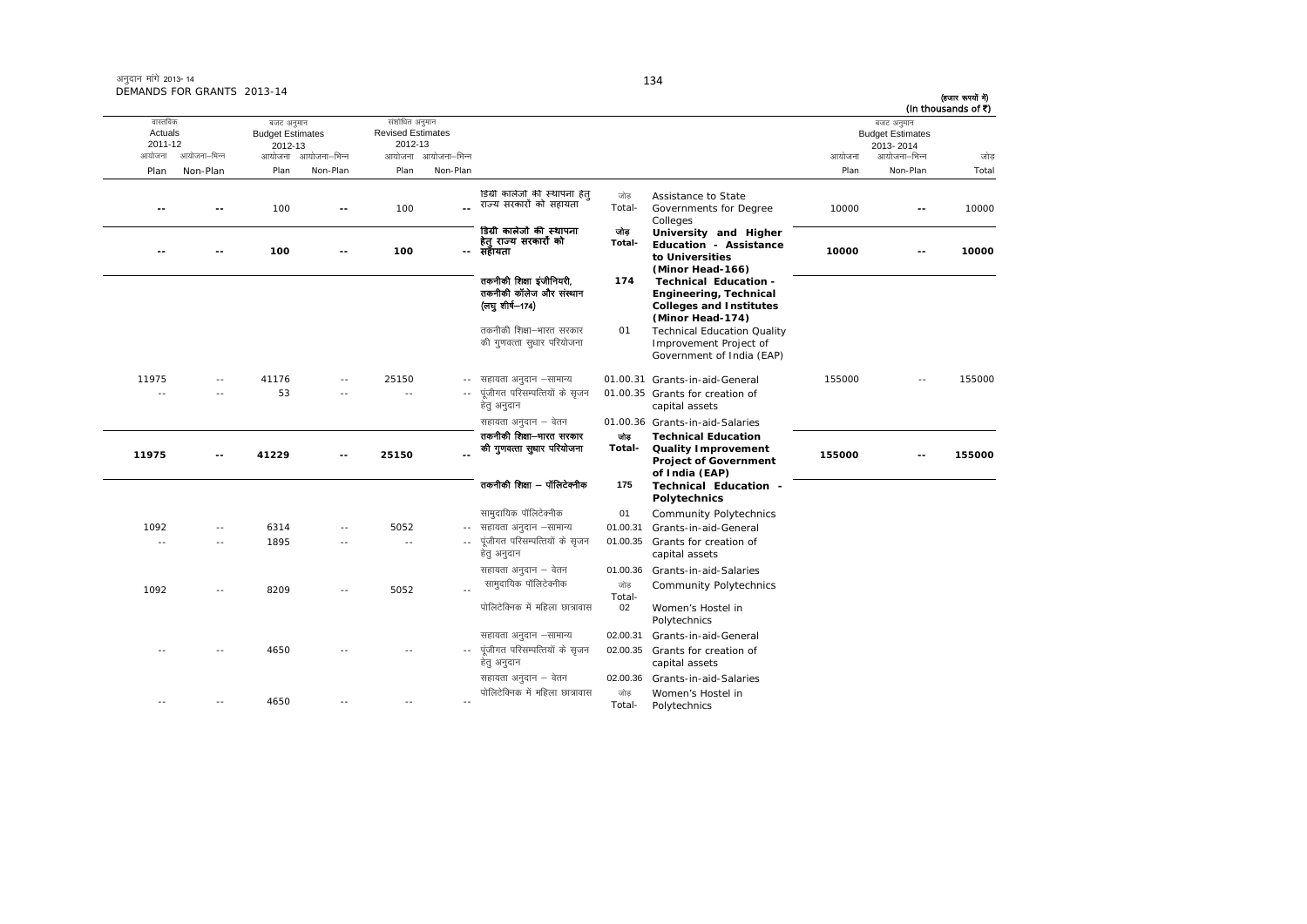| (In thousands of ₹) | बजट अनुमान<br><b>Budget Estimates</b><br>2013-2014 |        |                                                                                            |                |                                                                                           |                          | संशोधित अनुमान<br><b>Revised Estimates</b><br>2012-13 |                     | बजट अनुमान<br><b>Budget Estimates</b><br>2012-13 |               | वास्तविक<br>Actuals<br>2011-12 |
|---------------------|----------------------------------------------------|--------|--------------------------------------------------------------------------------------------|----------------|-------------------------------------------------------------------------------------------|--------------------------|-------------------------------------------------------|---------------------|--------------------------------------------------|---------------|--------------------------------|
| जोड                 | आयोजना–भिन्न                                       | आयोजना |                                                                                            |                |                                                                                           | आयोजना–भिन्न             | आयोजना                                                | आयोजना आयोजना-भिन्न |                                                  | आयोजना–भिन्न  | आयोजना                         |
| Total               | Non-Plan                                           | Plan   |                                                                                            |                |                                                                                           | Non-Plan                 | Plan                                                  | Non-Plan            | Plan                                             | Non-Plan      | Plan                           |
|                     |                                                    |        | Assistance for Upgradation<br>of existing/ setting up of<br>New Polytechnics (Sub<br>Head) | 03             | मौजदा पॉलिटेक्निक के<br>उन्नयन ∕ स्थापित किए जाने<br>वाले नए पॉलिटेक्निक के लिए<br>सहायता |                          |                                                       |                     |                                                  |               |                                |
|                     |                                                    |        | Grants-in-aid-General                                                                      | 03.00.31       | सहायता अनुदान –सामान्य                                                                    |                          |                                                       |                     |                                                  |               |                                |
|                     |                                                    |        | Grants for creation of<br>capital assets                                                   | 03.00.35       | पूंजीगत परिसम्पत्तियों के सृजन<br>हेत् अनुदान                                             |                          |                                                       |                     | 116250                                           |               |                                |
|                     |                                                    |        | Grants-in-aid-Salaries                                                                     | 03.00.36       | सहायता अनुदान – वेतन                                                                      |                          |                                                       |                     |                                                  |               |                                |
|                     |                                                    |        | Assistance for Upgradation                                                                 | जोड            | मौजूदा पॉलिटेक्निक के                                                                     |                          |                                                       |                     |                                                  |               |                                |
|                     |                                                    |        | of existing/ setting up of<br>New Polytechnics (Sub<br>Head-01)                            | Total-         | उन्नयन / स्थापित किए जाने<br>वाले नए पॉलिटेक्निक के लिए<br>सहायता                         |                          |                                                       |                     | 116250                                           |               |                                |
|                     |                                                    |        | Support for the<br>Polytechnics in the States                                              | 04             | राज्यों में पॉलिटेक्निकों के<br>लिए सहायता                                                |                          |                                                       |                     |                                                  |               |                                |
| 7750                |                                                    | 7750   | 04.00.31 Grants-in-aid-General                                                             |                | सहायता अनुदान –सामान्य                                                                    |                          |                                                       |                     |                                                  |               |                                |
| 38750               | $\sim$                                             | 38750  | 04.00.35 Grants for creation of<br>capital assets                                          |                | पूंजीगत परिसम्पत्तियों के सृजन<br>हेतु अनुदान                                             |                          |                                                       |                     |                                                  |               |                                |
|                     |                                                    |        | 04.00.36 Grants-in-aid-Salaries                                                            |                | सहायता अनुदान – वेतन                                                                      |                          |                                                       |                     |                                                  |               |                                |
| 46500               | $\sim$ $\sim$                                      | 46500  | Support for the<br>Polytechnics in the States                                              | जोड<br>Total-  | राज्यों में पॉलिटेक्निकों के<br>लिए सहायता                                                |                          |                                                       |                     |                                                  |               |                                |
| 46500               | $\overline{\phantom{a}}$                           | 46500  | Technical Education -<br>Polytechnics<br>(Minor Head 175)                                  | जोड़<br>Total- | तकनीकी शिक्षा – पॉलिटेक्नीक                                                               |                          | 5052                                                  | --                  | 129109                                           |               | 1092                           |
|                     |                                                    |        | University and Higher<br><b>Education -Other Grants</b>                                    | 189            | विश्वविद्यालय एवं उच्च शिक्षा--<br>अन्य अनुदान                                            |                          |                                                       |                     |                                                  |               |                                |
|                     |                                                    |        | (Minor Head)<br>National Mission in<br>Education through ICT                               | 01             | आई.सी.टी. के जरिये राष्ट्रीय<br>शिक्षा मिशन                                               |                          |                                                       |                     |                                                  |               |                                |
| 100                 |                                                    | 100    | 01.00.31 Grants-in-aid-General                                                             |                | सहायता अनुदान -सामान्य                                                                    | $\sim$ $-$               | 100                                                   |                     | 100                                              |               |                                |
| $\sim$ $\sim$       | - -                                                | ××     | 01.00.35 Grants for creation of<br>capital assets                                          |                | पूंजीगत परिसम्पत्तियों के सुजन<br>हेत् अनुदान                                             |                          | $\sim$ $\sim$                                         |                     |                                                  |               |                                |
|                     |                                                    |        | 01.00.36 Grants-in-aid-Salaries<br>National Mission in                                     | जोड            | सहायता अनुदान – वेतन<br>आई.सी.टी. के जरिये राष्ट्रीय                                      |                          |                                                       |                     |                                                  |               | $-$                            |
| 100                 | $\overline{a}$                                     | 100    | Education through ICT                                                                      | Total-         | शिक्षा मिशन                                                                               | $\overline{\phantom{a}}$ | 100                                                   | --                  | 100                                              | $\sim$ $\sim$ |                                |
| 100                 | $\overline{a}$                                     | 100    | University and Higher<br><b>Education -Other Grants</b><br>(Minor Head)                    | जोड़<br>Total- | विश्वविद्यालय एवं उच्च शिक्षा-<br>अन्य अनुदान                                             | --                       | 100                                                   | ۰.                  | 100                                              |               | $\sim$                         |
|                     |                                                    |        | <b>Special Component Plan</b><br>for Scheduled Castes                                      | 789            | अनुसूचित जातियों के लिए                                                                   |                          |                                                       |                     |                                                  |               |                                |

िवशेष घटक योजना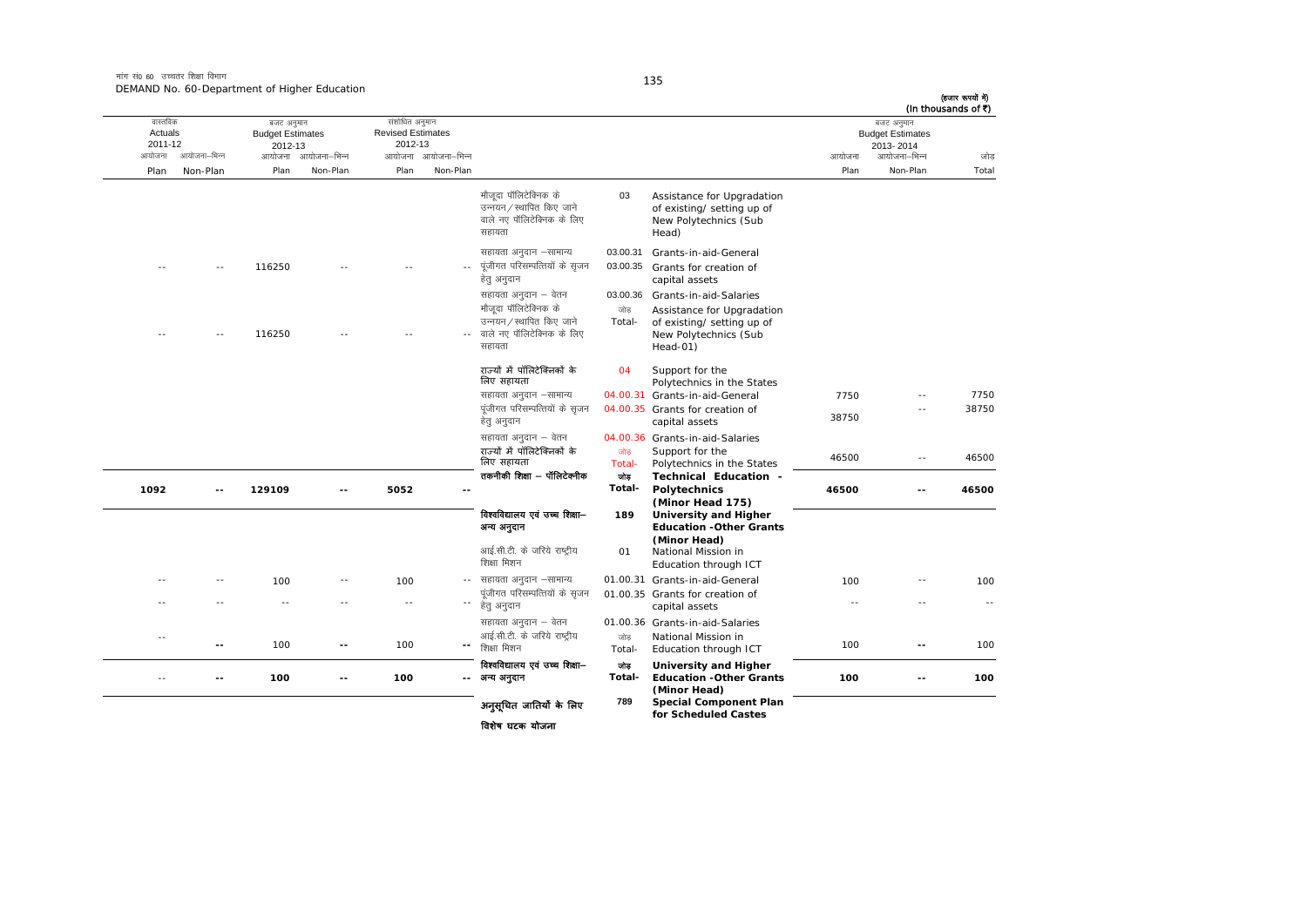# (हजार रूपयों में)

|                                          |                |                                                  |                     |                                                       |                     |                                                                                                     |                      |                                                                                                                                 |        |                                                                    | (In thousands of ₹) |
|------------------------------------------|----------------|--------------------------------------------------|---------------------|-------------------------------------------------------|---------------------|-----------------------------------------------------------------------------------------------------|----------------------|---------------------------------------------------------------------------------------------------------------------------------|--------|--------------------------------------------------------------------|---------------------|
| वास्तविक<br>Actuals<br>2011-12<br>आयोजना | आयोजना-भिन्न   | बजट अनुमान<br><b>Budget Estimates</b><br>2012-13 | आयोजना आयोजना–भिन्न | संशोधित अनुमान<br><b>Revised Estimates</b><br>2012-13 | आयोजना आयोजना-भिन्न |                                                                                                     |                      |                                                                                                                                 | आयोजना | बजट अनुमान<br><b>Budget Estimates</b><br>2013-2014<br>आयोजना–भिन्न | जोड                 |
| Plan                                     | Non-Plan       | Plan                                             | Non-Plan            | Plan                                                  | Non-Plan            |                                                                                                     |                      |                                                                                                                                 | Plan   | Non-Plan                                                           | Total               |
|                                          |                |                                                  |                     |                                                       |                     | तकनीकी शिक्षा – पॉलिटेक्नीक                                                                         | 02                   | Technical Education -<br>Polytechnics                                                                                           |        |                                                                    |                     |
|                                          |                |                                                  |                     |                                                       |                     | सामुदायिक पॉलिटेक्नीक                                                                               | 02.01                | <b>Community Polytechnics</b>                                                                                                   |        |                                                                    |                     |
| 308                                      | $\overline{a}$ | 2935                                             |                     | 2348                                                  |                     | सहायता अनुदान -सामान्य                                                                              | 02.01.31             | Grants-in-aid-General                                                                                                           |        |                                                                    |                     |
|                                          |                | 881                                              |                     | ٠.                                                    |                     | पंजीगत परिसम्पत्तियों के सुजन<br>हेत् अनुदान                                                        |                      | 02.01.35 Grants for creation of<br>capital assets                                                                               |        |                                                                    |                     |
|                                          |                |                                                  |                     |                                                       |                     | सहायता अनुदान – वेतन                                                                                | 02.01.36             | Grants-in-aid-Salaries                                                                                                          |        |                                                                    |                     |
| 308                                      | $\sim$ $\sim$  | 3816                                             |                     | 2348                                                  |                     | सामुदायिक पॉलिटेक्नीक                                                                               | जोड<br>Total-        | <b>Community Polytechnics</b>                                                                                                   |        |                                                                    |                     |
|                                          |                |                                                  |                     |                                                       |                     | पोलिटेक्निक में महिला छात्रावास                                                                     | 02.02                | Hostel<br>Women's<br>in<br>Polytechnics                                                                                         |        |                                                                    |                     |
|                                          | - -            | $\sim$ $-$                                       |                     |                                                       |                     | सहायता अनुदान -सामान्य                                                                              | 02.02.31             | Grants-in-aid-General                                                                                                           |        |                                                                    |                     |
|                                          | $\sim$         | 900                                              |                     |                                                       |                     | पूंजीगत परिसम्पत्तियों के सृजन<br>हेतु अनुदान                                                       | 02.02.35             | Grants for creation of<br>capital assets                                                                                        |        |                                                                    |                     |
|                                          |                |                                                  |                     |                                                       |                     | सहायता अनुदान – वेतन                                                                                |                      | 02.02.36 Grants-in-aid-Salaries                                                                                                 |        |                                                                    |                     |
|                                          |                | 900                                              |                     |                                                       |                     | पोलिटेक्निक में महिला छात्रावास                                                                     | जोड<br>Total-        | Women's Hostel in<br>Polytechnics                                                                                               |        |                                                                    |                     |
|                                          |                |                                                  |                     |                                                       |                     | मौजूदा पॉलिटेक्निक के<br>उन्नयन / स्थापित किए जाने<br>वाले नए पॉलिटेक्निक के लिए<br>सहायता          | 02.03                | Assistance<br>for<br>Upgradation of existing/<br><b>New</b><br>setting up<br>of<br>Polytechnics                                 |        |                                                                    |                     |
|                                          |                | $\sim$ $-$                                       |                     |                                                       |                     | सहायता अनुदान –सामान्य                                                                              | 02.03.31             | Grants-in-aid-General                                                                                                           |        |                                                                    |                     |
|                                          | - -            | 22500                                            |                     |                                                       |                     | पूंजीगत परिसम्पत्तियों के सृजन<br>हेत् अनुदान                                                       |                      | 02.03.35 Grants for creation of<br>capital assets                                                                               |        |                                                                    |                     |
|                                          |                |                                                  |                     |                                                       |                     | सहायता अनुदान – वेतन                                                                                |                      | 02.03.36 Grants-in-aid-Salaries                                                                                                 |        |                                                                    |                     |
|                                          |                |                                                  |                     |                                                       |                     | मौजूदा पॉलिटेक्निक के<br>उन्नयन / स्थापित किए जाने                                                  | जोड<br>Total-        | Assistance<br>for                                                                                                               |        |                                                                    |                     |
|                                          |                | 22500                                            |                     |                                                       |                     | वाले नए पॉलिटेक्निक के लिए<br>सहायता                                                                |                      | Upgradation of existing/<br>of New<br>setting up<br>Polytechnics                                                                |        |                                                                    |                     |
|                                          |                |                                                  |                     |                                                       |                     | राज्यों में पॉलिटेक्निकों के<br>लिए सहायता                                                          | 02.04                | Support for the<br>Polytechnics in the States                                                                                   |        |                                                                    |                     |
|                                          |                |                                                  |                     |                                                       |                     | सहायता अनुदान –सामान्य                                                                              |                      | 02.04.31 Grants-in-aid-General                                                                                                  | 1500   |                                                                    | 1500                |
|                                          |                |                                                  |                     |                                                       |                     | पूंजीगत परिसम्पत्तियों के सृजन<br>हेतु अनुदान                                                       |                      | 02.04.35 Grants for creation of<br>capital assets                                                                               | 7500   | $-$                                                                | 7500                |
|                                          |                |                                                  |                     |                                                       |                     | सहायता अनुदान – वेतन                                                                                |                      | 02.04.36 Grants-in-aid-Salaries                                                                                                 |        |                                                                    |                     |
|                                          |                |                                                  |                     |                                                       |                     | राज्यों में पॉलिटेक्निकों के<br>लिए सहायता<br>तकनीकी शिक्षा – इंजीनियरी,<br>तकनीकी कॉलेज और संस्थान | जोड़<br>Total-<br>03 | Support for the<br>Polytechnics in the States<br>Technical<br>Education<br>Technical<br>Engineering,<br>Colleges and Institutes | 9000   | $\sim$                                                             | 9000                |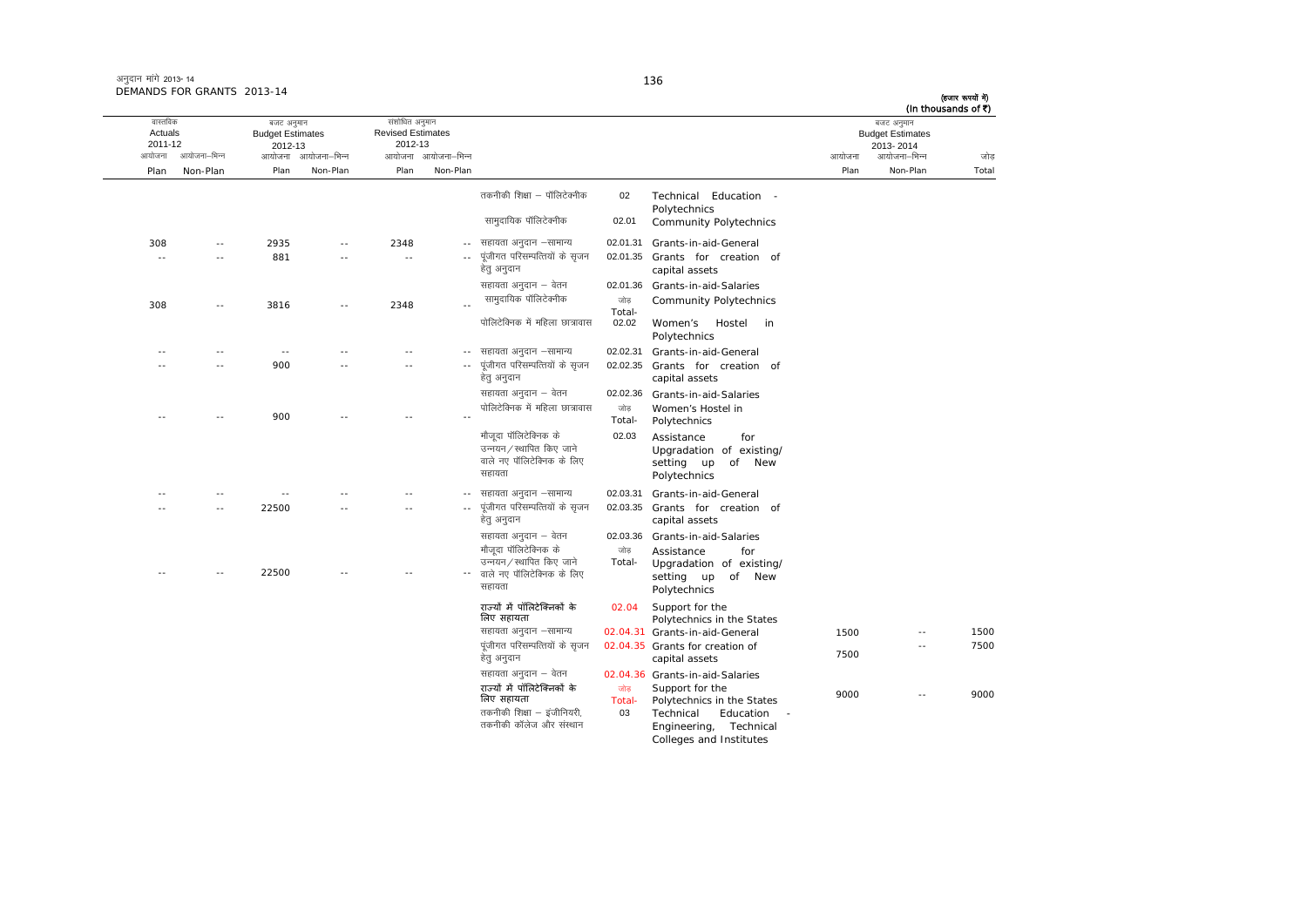मांग सं0 60 उच्चतर शिक्षा विभाग DEMAND No. 60-Department of Higher Education

| वास्तविक           |               | बजट अनुमान                         |                     | संशोधित अनुमान                      |                            |                                                                         |                 |                                                                                           |        | बजट अनुमान                           | (In thousands of ₹) |
|--------------------|---------------|------------------------------------|---------------------|-------------------------------------|----------------------------|-------------------------------------------------------------------------|-----------------|-------------------------------------------------------------------------------------------|--------|--------------------------------------|---------------------|
| Actuals<br>2011-12 |               | <b>Budget Estimates</b><br>2012-13 |                     | <b>Revised Estimates</b><br>2012-13 |                            |                                                                         |                 |                                                                                           |        | <b>Budget Estimates</b><br>2013-2014 |                     |
| आयोजना             | आयोजना–भिन्न  |                                    | आयोजना आयोजना-भिन्न |                                     | आयोजना आयोजना–भिन्न        |                                                                         |                 |                                                                                           | आयोजना | आयोजना–भिन्न                         | जोड                 |
| Plan               | Non-Plan      | Plan                               | Non-Plan            | Plan                                | Non-Plan                   |                                                                         |                 |                                                                                           | Plan   | Non-Plan                             | Total               |
|                    |               |                                    |                     |                                     |                            | तकनीकी शिक्षा–भारत सरकार<br>की गुणवत्ता सुधार परियोजना                  | 03.01           | <b>Technical Education Quality</b><br>Improvement Project of<br>Government of India (EAP) |        |                                      |                     |
| 2300<br>$\sim$     | $\sim$<br>$-$ | 7955<br>26                         |                     | 4900<br>ä,                          | $- -$                      | सहायता अनुदान –सामान्य<br>पूंजीगत परिसम्पत्तियों के सृजन<br>हेत् अनुदान | 03.01.31        | Grants-in-aid-General<br>03.01.35 Grants for creation of<br>capital assets                | 30000  |                                      | 30000               |
|                    |               |                                    |                     |                                     |                            | सहायता अनुदान – वेतन                                                    |                 | 03.01.36 Grants-in-aid-Salaries                                                           |        |                                      |                     |
|                    |               |                                    |                     |                                     |                            | तकनीकी शिक्षा-भारत सरकार                                                | जोड             | <b>Technical Education Quality</b>                                                        |        |                                      |                     |
| 2300               | $\sim$        | 7981                               |                     | 4900                                |                            | की गुणवत्ता सुधार परियोजना                                              | Total-          | Improvement Project of<br>Government of India (EAP)                                       | 30000  | $\sim$                               | 30000               |
|                    |               |                                    |                     |                                     |                            | सामान्य (सामान्य शिक्षा ) अन्य<br>अनुदान                                | 24              | General (General<br>Education) - Other Grants                                             |        |                                      |                     |
|                    |               |                                    |                     |                                     |                            | आई.सी.टी. के जरिये राष्ट्रीय<br>शिक्षा मिशन                             | 24.01           | National Mission in<br>Education through ICT                                              |        |                                      |                     |
|                    |               |                                    |                     |                                     |                            | सहायता अनुदान –सामान्य                                                  |                 | 24.01.31 Grants-in-aid-General                                                            |        |                                      |                     |
|                    |               |                                    |                     |                                     |                            | पूंजीगत परिसम्पत्तियों के सृजन<br>हेतु अनुदान                           |                 | 24.01.35 Grants for creation of<br>capital assets                                         |        |                                      |                     |
|                    |               |                                    |                     |                                     |                            | सहायता अनुदान – वेतन                                                    |                 | 24.01.36 Grants-in-aid-Salaries                                                           |        |                                      |                     |
| $\sim$             | $\sim$ $-$    | $-$                                |                     | $\overline{a}$                      | $\overline{\phantom{a}}$ . | आई.सी.टी. के जरिये राष्ट्रीय<br>शिक्षा मिशन                             | जोड<br>Total-   | National Mission in<br>Education through ICT                                              |        |                                      |                     |
| 2608               | --            | 35197                              |                     | 7248                                |                            | अनुसूचित जातियाँ के लिए<br>विशेष घटक योजना                              | जोड़<br>Total-  | <b>Special Component Plan</b><br>for Scheduled Castes<br>(Minor Head-789)                 | 39000  |                                      | 39000               |
|                    |               |                                    |                     |                                     |                            | जनजातीय क्षेत्र उपयोजना                                                 | 796             | <b>Tribal Area Sub Plan</b><br>(Minor Head -796)                                          |        |                                      |                     |
|                    |               |                                    |                     |                                     |                            | तकनीकी शिक्षा – पॉलिटेक्नीक                                             | 02              | Technical Education -<br>Polytechnics                                                     |        |                                      |                     |
|                    |               |                                    |                     |                                     |                            | सामुदायिक पॉलिटेक्नीक                                                   | 02.01           | <b>Community Polytechnics</b>                                                             |        |                                      |                     |
| 98                 | $\sim$        | 750                                |                     | 600                                 |                            | सहायता अनुदान -सामान्य                                                  | 02.01.31        | Grants-in-aid-General                                                                     |        |                                      |                     |
| $\sim$             | $\sim$        | 225                                |                     |                                     |                            | पूंजीगत परिसम्पत्तियों के सृजन<br>हेत् अनुदान                           | 02.01.35        | Grants for creation of<br>capital assets                                                  |        |                                      |                     |
| 98                 | $\sim$ $\sim$ | 975                                |                     | 600                                 |                            | सामुदायिक पॉलिटेक्नीक                                                   | जोड़            | <b>Community Polytechnics</b>                                                             |        |                                      |                     |
|                    |               |                                    |                     |                                     |                            | पोलिटेक्निक में महिला छात्रावास                                         | Total-<br>02.02 | Hostel<br>Women's<br>in<br>Polytechnics                                                   |        |                                      |                     |
|                    |               | $\sim$ $\sim$                      |                     |                                     |                            | सहायता अनुदान –सामान्य                                                  | 02.02.31        | Grants-in-aid-General                                                                     |        |                                      |                     |
|                    | $\sim$        | 450                                |                     |                                     |                            | पूंजीगत परिसम्पत्तियों के सुजन<br>हेतु अनुदान                           | 02.02.35        | Grants for creation of<br>capital assets                                                  |        |                                      |                     |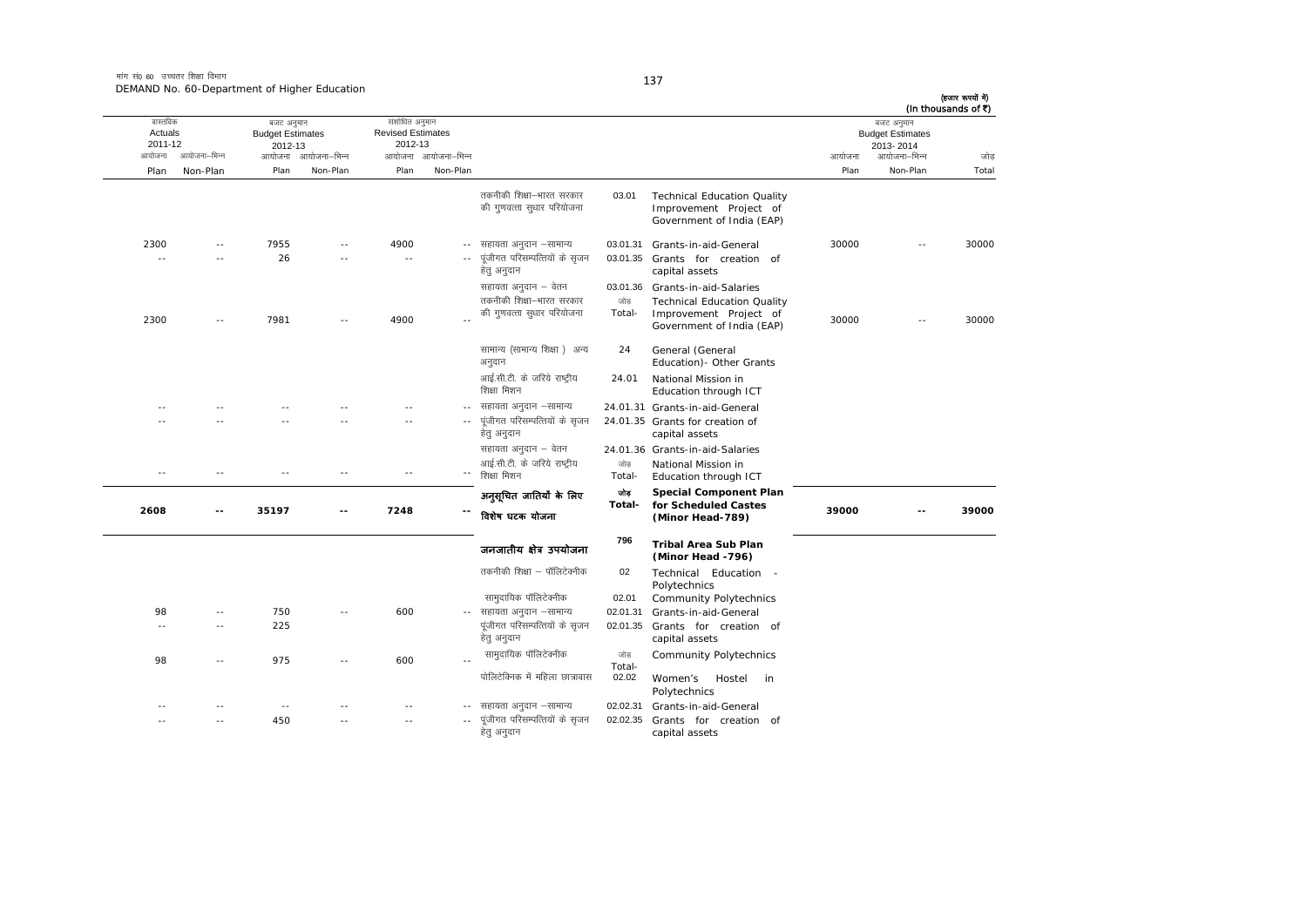ः<br>आयोजना आयोजना–भिन्न आयोजना आयोजना-भिन्न - आयोजना आयोजना-भिन्न न अपयोजना—भिन्न जाउँ विकास समिति । अपनी अपयोजना आयोजना—भिन्न जोड Plan Non-Plan Plan Non-Plan Plan Non-Plan Plan Non-Plan Total तास्ततिक Actuals2011-12बजट अनुमान Budget Estimates 2012-13संशोधित अनुमान Revised Estimates2012-13 बजट अनुमान Budget Estimates 2013- 2014(हजार रूपयों में) (In thousands of  $\bar{x}$ ) ---- 450 -- -- -- -- --पोलिटेक्निक में महिला छात्रावास जोड Total-Women's Hostel in<br>Polytechnics <u>मौजटा पॉलिटेक्निक के</u> ्<br>उन्नयन / स्थापित किए जाने वाले नए पॉलिटेक्निक के लिए सहायता 02.03 Assistance for Upgradation of existing/ setting up of New Polytechnics -- -- -- -- -- ---- सहायता अनुदान –सामान्य 02.03.31 Grants-in-aid-General ---- 11250 -- - -.<sub>-</sub> पंजीगत परिसम्पत्तियों के सुजन हेतु अनुदान 02.03.35 Grants for creation of capital assets -- $-$  11250  $-$ - वाले नए पॉलिटेक्निक के लिए मौजूदा पॉलिटेक्निक के उन्नयन/स्थापित किए जाने सहायता  $\frac{1}{100}$ Total-Assistance forUpgradation of existing/ setting up of New Polytechnics राज्यों में पॉलिटेक्निकों के िलए सहायता 02.04 Support for the Polytechnics in the States lgk;rk vuqnku &lkekU; 02.04.31 Grants-in-aid-General 750 -- 750 पंजीगत परिसम्पत्तियों के सजन हेत् अनुदान 02.04.35 Grants for creation of capital assets 3750 -- 3750राज्यों में पॉलिटेक्निकों के िलए सहायता णोड $\overline{\phantom{a}}$ Total-Support for the <br>Polytechnics in the States 4500 -- 4500 तकनीकी शिक्षा– इंजीनियरी. तकनीकी कॉलेज और संस्थान 03 Technical Education - Engineering, Technical Colleges and Institutes तकनीकी शिक्षा—भारत सरकार की गुणवत्ता सुधार परियोजना 03.01 Technical Education Quality Improvement Project of Government of India (EAP) 1100 -- 3977 -- 2450 - lgk;rk vuqnku &lkekU; 03.01.31 Grants-in-aid-General 15000 -- 15000---- 13 -- - - - - --- पूंजीगत परिसम्पत्तियों के सृजन हेत अनदान 03.01.35 Grants for creation of capital assets सहायता अनुदान – वेतन 03.01.36 Grants-in-aid-Salaries 1100 -- 3990 -- 2450 --- की गुणवत्ता सुधार परियोजना तकनीकी शिक्षा—भारत सरकार ा<br>जोड Total-Technical Education Quality Improvement Project of Government of India (EAP) 15000 -- 15000सामान्य (सामान्य शिक्षा) अन्य अनुदान 14 General (General Education)- Other Grants आई.सी.टी. के जरिये राष्ट्रीय .<br>शिक्षा मिशन 14.011 National Mission in Education through ICT -- -- -- -- -- ---- सहायता अनदान –सामान्य 14.01.31 Grants-in-aid-General -- -- -- -- -- ---- पूंजीगत परिसम्पत्तियों के सृजन 14.01.35 Grants for creation of capital assets

हेत् अनुदान सहायता अनुदान – वेतन 14.01.36 Grants-in-aid-Salaries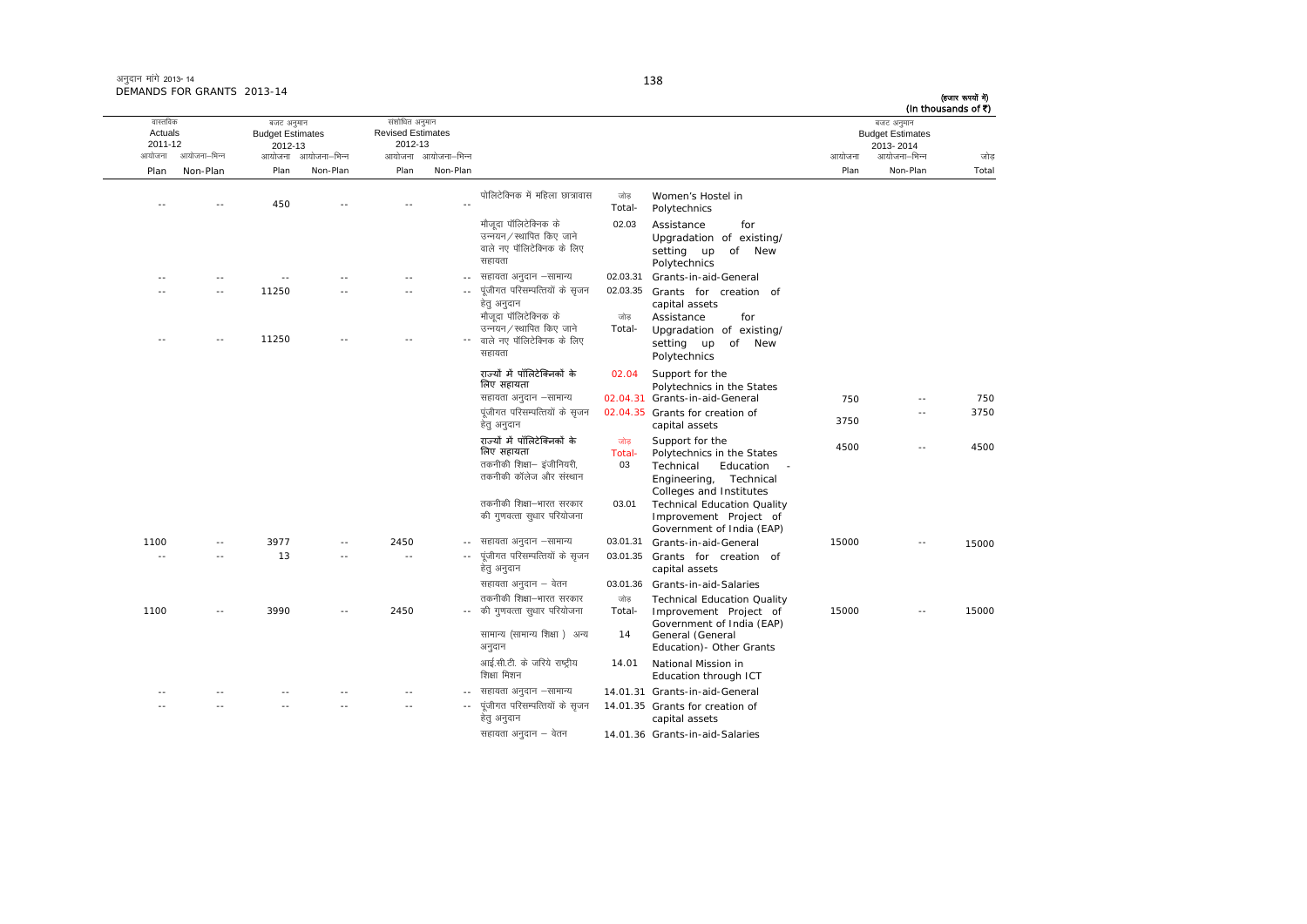| (हजार रूपयों में)<br>(In thousands of ₹) |                                                                    |            |                                                                                                                                                                         |               |                                                                                                     |                          |                                                       |              | DEMAND NO. 60-Department of Higher Education               |              |                                                                       |
|------------------------------------------|--------------------------------------------------------------------|------------|-------------------------------------------------------------------------------------------------------------------------------------------------------------------------|---------------|-----------------------------------------------------------------------------------------------------|--------------------------|-------------------------------------------------------|--------------|------------------------------------------------------------|--------------|-----------------------------------------------------------------------|
| जोड                                      | बजट अनुमान<br><b>Budget Estimates</b><br>2013-2014<br>आयोजना–भिन्न | आयोजना     |                                                                                                                                                                         |               |                                                                                                     | आयोजना आयोजना-भिन्न      | संशोधित अनुमान<br><b>Revised Estimates</b><br>2012-13 | आयोजना–भिन्न | बजट अनुमान<br><b>Budget Estimates</b><br>2012-13<br>आयोजना | आयोजना–भिन्न | वास्तविक<br>Actuals<br>2011-12<br>आयोजना                              |
| Total                                    | Non-Plan                                                           | Plan       |                                                                                                                                                                         |               |                                                                                                     | Non-Plan                 | Plan                                                  | Non-Plan     | Plan                                                       | Non-Plan     | Plan                                                                  |
|                                          |                                                                    |            | National Mission in<br>Education through ICT                                                                                                                            | जोड<br>Total- | आई.सी.टी. के जरिये राष्ट्रीय<br>शिक्षा मिशन                                                         | $\overline{\phantom{a}}$ |                                                       |              |                                                            |              | $-$                                                                   |
| 19500                                    | $\overline{\phantom{a}}$                                           | 19500      | <b>Tribal Area Sub Plan</b><br>(Minor Head -796)                                                                                                                        | जोड<br>Total- | जनजातीय क्षेत्र उपयोजना                                                                             |                          | 3050                                                  | --           | 16665                                                      | --           | 1198                                                                  |
| 270100                                   | $-1$                                                               | 270100     | <b>Grants to Centrally</b><br><b>Sponsored Plan Schemes</b><br>(SubMajor Head-04)                                                                                       | जोड<br>Total- | केन्द्रीय प्रायोजित आयोजना<br>स्कीमों को अनुदान (उप-मुख्य<br>शीर्ष)                                 |                          | 40700                                                 |              | 222400                                                     |              | 16873                                                                 |
| 270900                                   | 800                                                                | 270100     | Major Head '3602'<br>Grants-in-aid to Union<br><b>Territory Governments</b>                                                                                             | जोड<br>Total- | मुख्य शीर्ष "3602" संघ<br>शासित राज्य सरकारों को<br>सहायता अनुदान -सामान्य                          | 800                      | 40700                                                 | 800          | 222400                                                     | O            | 16873                                                                 |
|                                          | 161980000 105520000 267500000                                      |            | <b>Revenue Section</b>                                                                                                                                                  | जोड<br>Total- |                                                                                                     |                          |                                                       |              |                                                            |              | 127164000 69298000 154380000 98370000 134790000 78500000 राजस्व विभाग |
|                                          |                                                                    |            | <b>Revenue Section</b><br><b>Details of Recoveries</b><br><b>Adjusted in Accounts in</b><br><b>Reduction of Expenditure</b><br><b>General Education</b><br>(Major Head) | 2202          | राजस्व अनुभाग<br>व्यय में कमी से खातों में<br>समायोजित पुनर्वसूलियों का<br>ब्यौरा<br>सामान्य शिक्षा |                          |                                                       |              |                                                            |              |                                                                       |
|                                          |                                                                    |            | <b>University and Higher</b><br><b>Education</b>                                                                                                                        | 03            | विश्वविद्यालय एवं उच्च शिक्षा<br>(उप मुख्य शीर्ष)                                                   |                          |                                                       |              |                                                            |              |                                                                       |
|                                          |                                                                    |            | Deduct amount met from<br>Social Infrastructure<br>Development fund<br>(Minor Head)                                                                                     | 902           | सामाजिक विकास पूंजी निधि से<br>वहन की गई राशि को घटाना<br>(लघु शीर्ष)                               |                          |                                                       |              |                                                            |              |                                                                       |
|                                          |                                                                    |            | <b>University Grants</b><br>Commission (Sub Head)                                                                                                                       | 01            | विश्वविद्यालय अनुदान आयोग                                                                           |                          |                                                       |              |                                                            |              |                                                                       |
|                                          |                                                                    | $\sim$ $-$ | Deduct Recoveries (Object<br>Head)                                                                                                                                      | 01.00.70      | पुनर्वसूलियों को घटाना                                                                              |                          | $\sim$                                                |              |                                                            |              | -696700                                                               |
|                                          |                                                                    |            | <b>Total - Deduct amount</b><br>met from Social<br>Infrastructure<br>Development fund                                                                                   | जोड<br>Total- | सामाजिक विकास पूंजी निधि से<br>वहन की गई राशि को घटाना<br>(मुख्य शीर्ष -2202)                       |                          |                                                       |              |                                                            |              | -696700                                                               |

139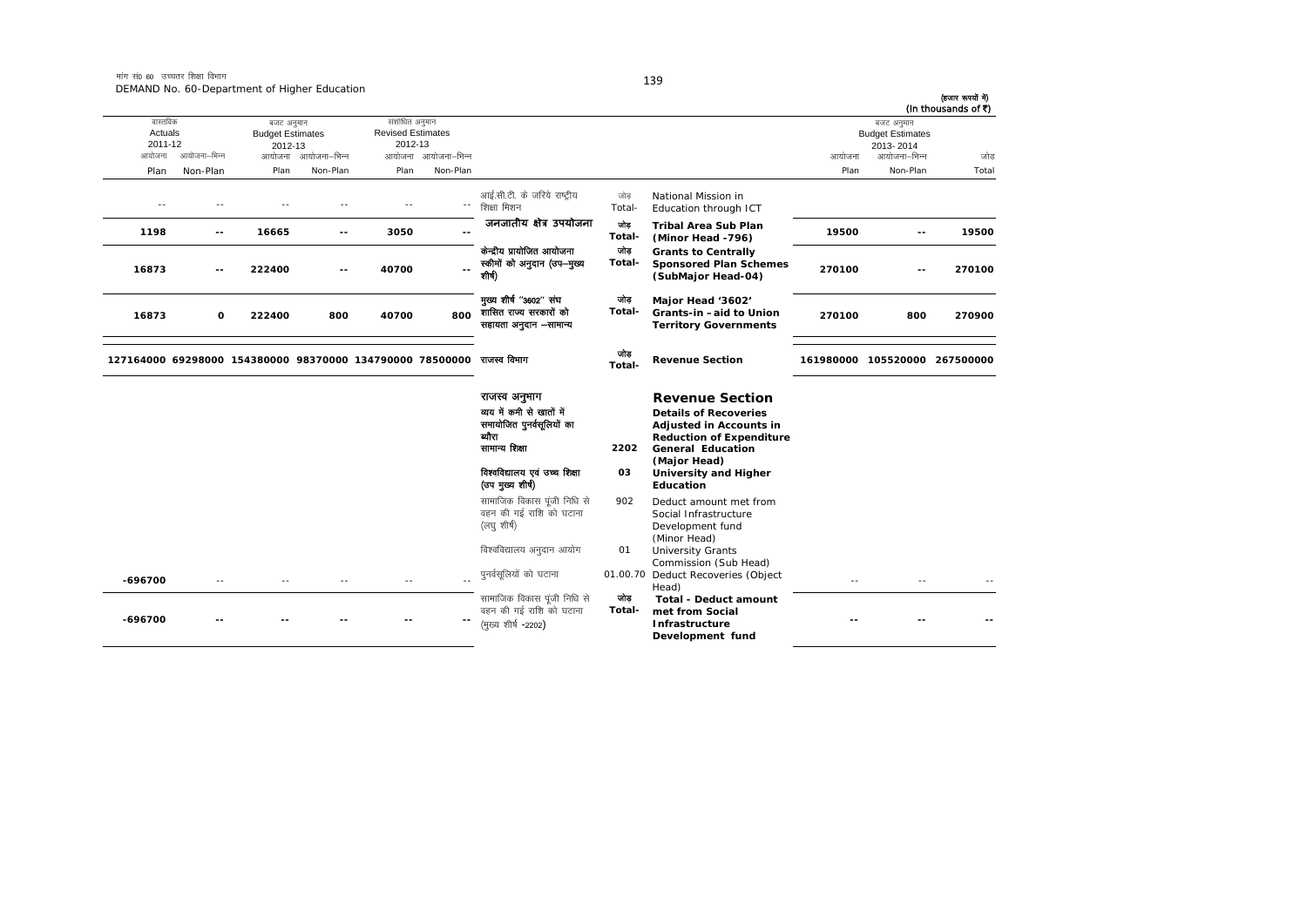| DEMANDS FOR GRANTS 2013-14 |                         |                          |        | (हजार रूपयों में)<br>(In thousands of ₹) |
|----------------------------|-------------------------|--------------------------|--------|------------------------------------------|
| वास्तविक                   | बजट अनुमान              | संशोधित अनुमान           |        | बजट अनुमान                               |
| Actuals                    | <b>Budget Estimates</b> | <b>Revised Estimates</b> |        | <b>Budget Estimates</b>                  |
| 2011-12                    | 2012-13                 | 2012-13                  |        | 2013-2014                                |
| आयोजना–भिन्न<br>आयोजना     | आयोजना–भिन्न<br>आयोजना  | आयोजना आयोजना–भिन्न      | आयोजना | जोड<br>आयोजना–भिन्न                      |
| Non-Plan<br>Plan           | Non-Plan<br>Plan        | Plan<br>Non-Plan         | Plan   | Total<br>Non-Plan                        |

|                                     |                  |                          |    |                                                          |                             | सहायता सामग्री और<br>उपकरण                                                                       | 3606                 | <b>Aid Materials and</b><br>Equipment (Major Head)                                                         |           |               |           |
|-------------------------------------|------------------|--------------------------|----|----------------------------------------------------------|-----------------------------|--------------------------------------------------------------------------------------------------|----------------------|------------------------------------------------------------------------------------------------------------|-----------|---------------|-----------|
|                                     |                  |                          |    |                                                          |                             | सरकार की ओर से<br>जापान<br>सहायता                                                                | 00<br>217            | Assistance from the<br>Government of Japan                                                                 |           |               |           |
| $\sim$ $-$                          | --               | $\overline{\phantom{a}}$ |    |                                                          | $-520000$                   | इंदिरा गांधी राष्ट्रीय ओपन<br>विश्वविद्यालय को सहायता<br>पुनर्वसूलियों को घटाना                  | 03<br>01.00.70       | Material assistance for<br>Indira Gandhi National<br>Open Univeristy<br>Deduct Recoveries                  |           |               |           |
| $-696700$                           | $\sim$ $\sim$    | $\sim$ $\sim$            | -- | $\sim$ $\sim$                                            | -520000                     | पुनर्वसूलियों का जोड़                                                                            |                      | <b>Total Recoveroies</b>                                                                                   | $- -$     | $\sim$ $\sim$ |           |
|                                     |                  |                          |    |                                                          |                             |                                                                                                  |                      |                                                                                                            |           |               |           |
|                                     |                  |                          |    | 126467300 69298000 154380000 98370000 134790000 77980000 |                             | राजस्व अनुभाग                                                                                    |                      | जोड Total- Revenue Section                                                                                 | 161980000 | 105520000     | 267500000 |
| $-698100$<br>$-15700$<br>$\sim$ $-$ | $-600$<br>$-200$ |                          |    |                                                          | $\sim$ $\sim$<br>$\sim$ $-$ | वास्तविक पुनर्वसूलियो<br>सामान्य शिक्षा<br>तकनीकी शिक्षा (मुख्य शीर्ष)<br>सचिवालय—सामाजिक सेवाएं | 2202<br>2203<br>2251 | <b>Actual Recoveries</b><br>General Education<br><b>Technical Education</b><br>Secretariat-Social Services |           |               |           |
| -713800                             | -800             |                          |    |                                                          |                             | कुल वास्तविक पुनर्वसूलियो                                                                        | जोड<br>Total-<br>লাভ | <b>Total -Actual Recoveries</b>                                                                            |           |               |           |

140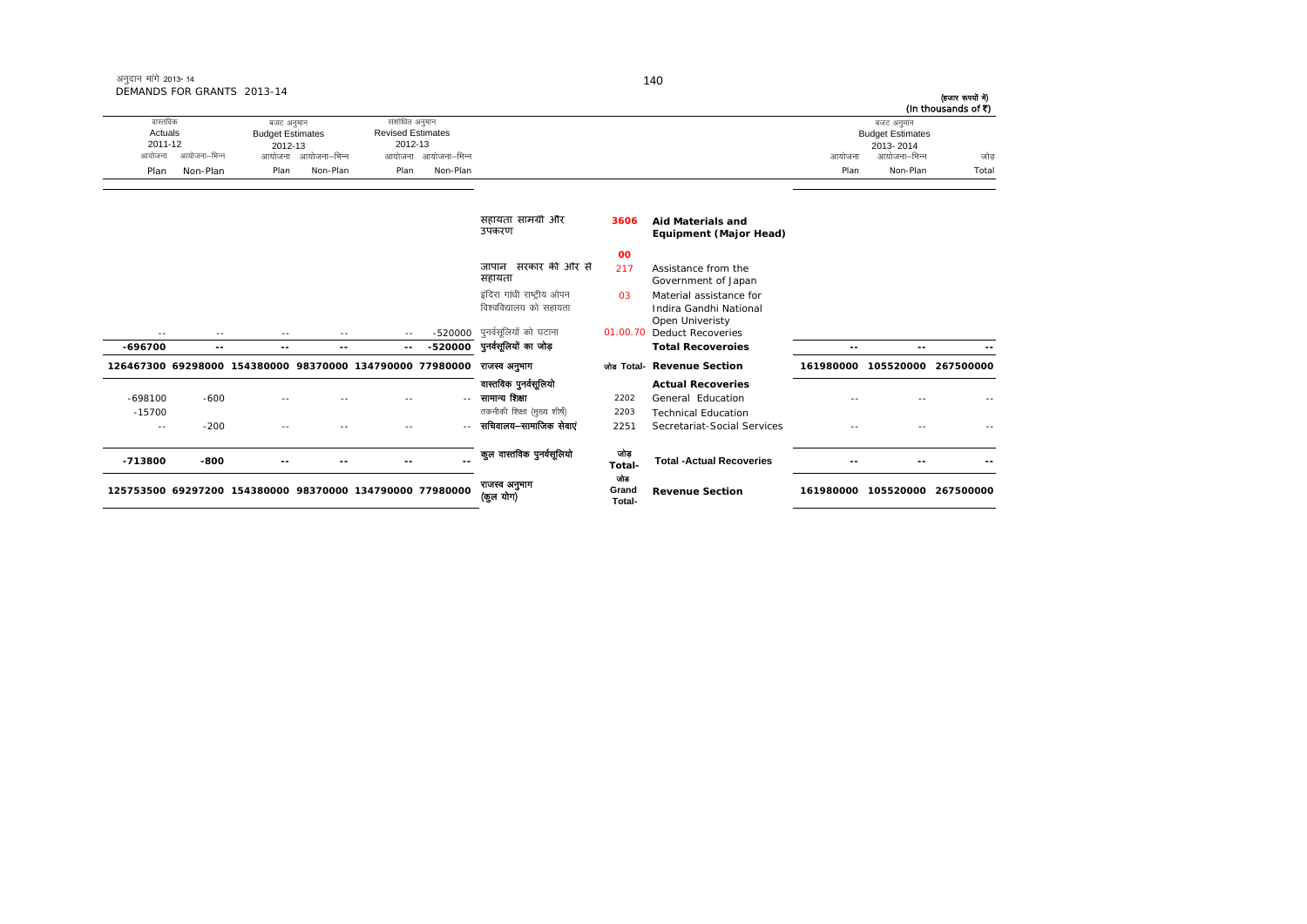# DETAILED DEMANDS FOR GRANTS 2013-14 DEMAND NO 60मांग संख्या  $60$ विस्तृत अनुदान मांगें 2013.14

# .<br>स्थापना की अनुमानित कर्मचारी संख्या और उसके लिए प्रावधान Estimated Strength of Establishment and Provisions therefor तच्चतर शिक्षा विभाग APPENDIX-IX - Aकार्यालय **Department proper**

1 मार्च के अनुसार कर्मचारी संख्या Strength as on 1st March 2012

राजपत्रित Gaz./ अराजपत्रित Non Gaz नियमित Regular/ अस्थाई Temp/तदर्थ Adhoc 1 2 3 4 5 6 7 8 9 10 11 12 (अ) अधिकारी **(a) Officers** 80000 (Fixed), Apex Scale Gazetted Regular 1 1 1 1 1 1 784 1259 1259 1397 37400-67000, GP: 12000 Gazetted Regular 4 4 2 2 10387 16679 16679 18179 37400-67000,GP: 10000 Gazetted Regular 9 9 9 9 19365 31097 31097 32030 37400-67000,GP: 8700 Gazetted Regular 29 22 29 29 13952 22405 22405 23077 15600-39100,GP: 7600 Gazetted Regular 7 4 7 7 4675 7509 7509 7734 बजटअनुमान BE 2013-14संषोधित अनुमान RE 2012-13कुल पद संख्या Total No. Post ( In thousand of  $\bar{z}$ ) Pay Band / Grade Bay पदस्थ कर्मचार<mark>्</mark>र संख्या No. of employee in postion बजटअनुमान BE 2012-13वास्तविक Actuals 2011-122013 अनुमानित 2014 अनुमानित स्वीकृत कर्मचारी स्वीकृत कर्मचारी संख्या 2014 Estimated sanctioned strength संख्या 2013 Estimated sanctioned strength **2012** पद समूह Group of post पदों की स्थिति Status of post held

(हजार रूपयों में)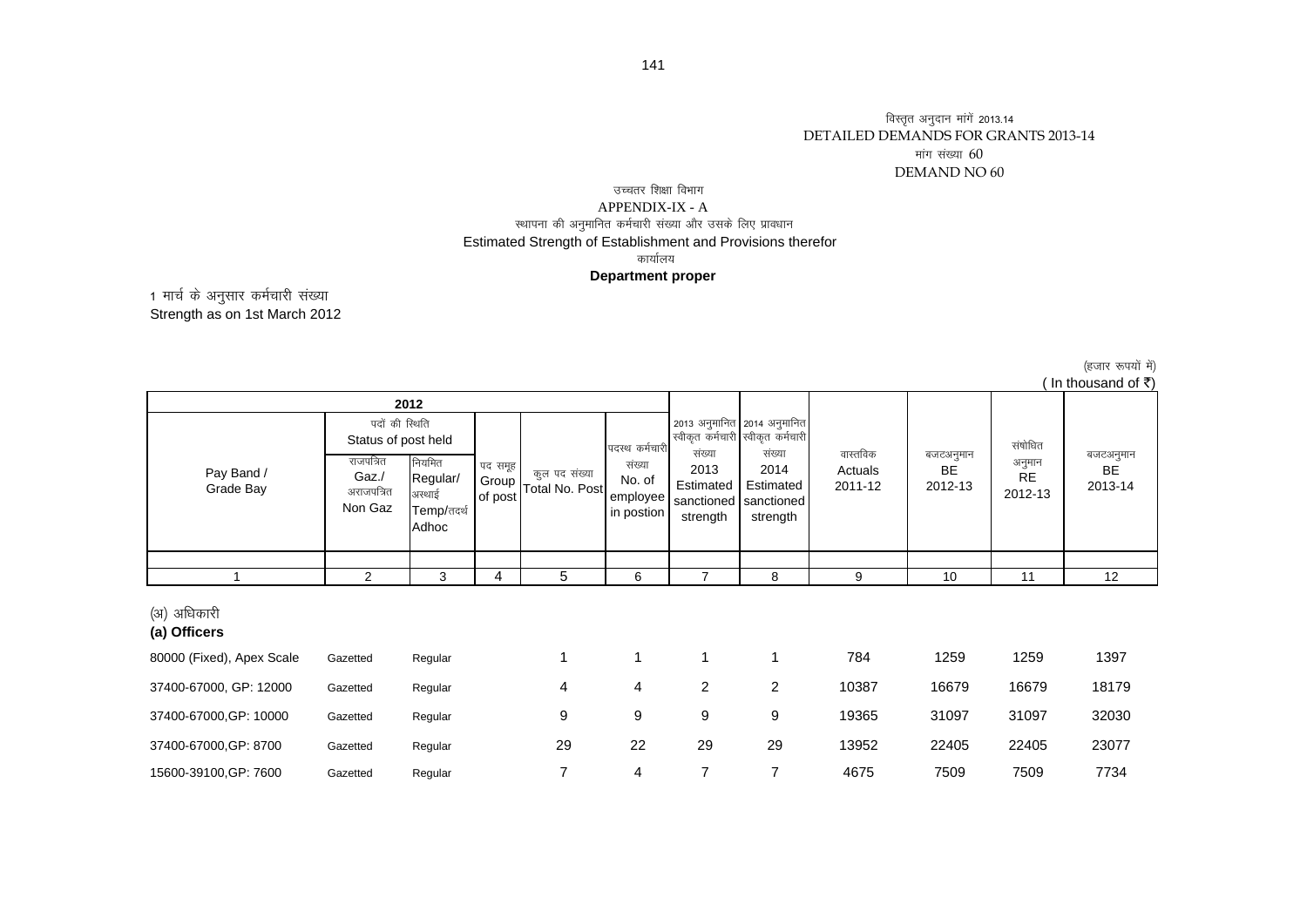| <b>Total</b><br>जोड़                                           |              |         | 961            | 699            | 891            | 891                     | 208943 | 340713 | 340713 | 346846 |
|----------------------------------------------------------------|--------------|---------|----------------|----------------|----------------|-------------------------|--------|--------|--------|--------|
| Total - B                                                      |              |         | 686            | 463            | 618            | 618                     | 62683  | 107989 | 107989 | 106248 |
| 5200-20200, GP: 1800                                           | Non-Gazetted | Regular | 166            | 130            | 132            | 132                     | 10219  | 17261  | 17261  | 16966  |
| 5200-20200, GP: 1900                                           | Non-Gazetted | Regular | 82             | 26             | 33             | 33                      | 3118   | 5268   | 5268   | 5178   |
| 5200-20200, GP: 2000                                           | Non-Gazetted | Regular | $\overline{c}$ | $\overline{c}$ | $\overline{c}$ | $\overline{\mathbf{c}}$ | 326    | 546    | 546    | 536    |
| 5200-20200, GP: 2400                                           | Non-Gazetted | Regular | 150            | 109            | 152            | 152                     | 1556   | 2629   | 2629   | 2584   |
| 5200-20200, GP: 2800                                           | Non-Gazetted | Regular | 16             | 15             | 16             | 16                      | 1303   | 2202   | 2202   | 2164   |
| 9300-34800, GP: 4200                                           | Non-Gazetted | Regular | 75             | 61             | 72             | 72                      | 3630   | 6019   | 6019   | 6016   |
| ख कर्मचारी<br>(b) Establishment(Staff)<br>9300-24800, GP: 4600 | Non-Gazetted | Regular | 195            | 120            | 211            | 211                     | 43857  | 74064  | 74064  | 72804  |
| Total - A                                                      |              |         | 275            | 236            | 273            | 273                     | 146260 | 232724 | 232724 | 240598 |
| 9300-24800, GP: 4600                                           | Gazetted     | Regular | 12             | 12             | 12             | 12                      | 3051   | 4899   | 4899   | 5429   |
| 9300-34800, GP: 4800                                           | Gazetted     | Regular | 85             | 66             | 85             | 85                      | 17929  | 28772  | 28772  | 29635  |
| 15600-39100, GP: 5400                                          | Gazetted     | Regular | 69             | 65             | 69             | 69                      | 23566  | 37845  | 37845  | 38390  |
| 15600-39100, GP: 6600                                          | Gazetted     | Regular | 59             | 53             | 59             | 59                      | 51224  | 82259  | 82259  | 84727  |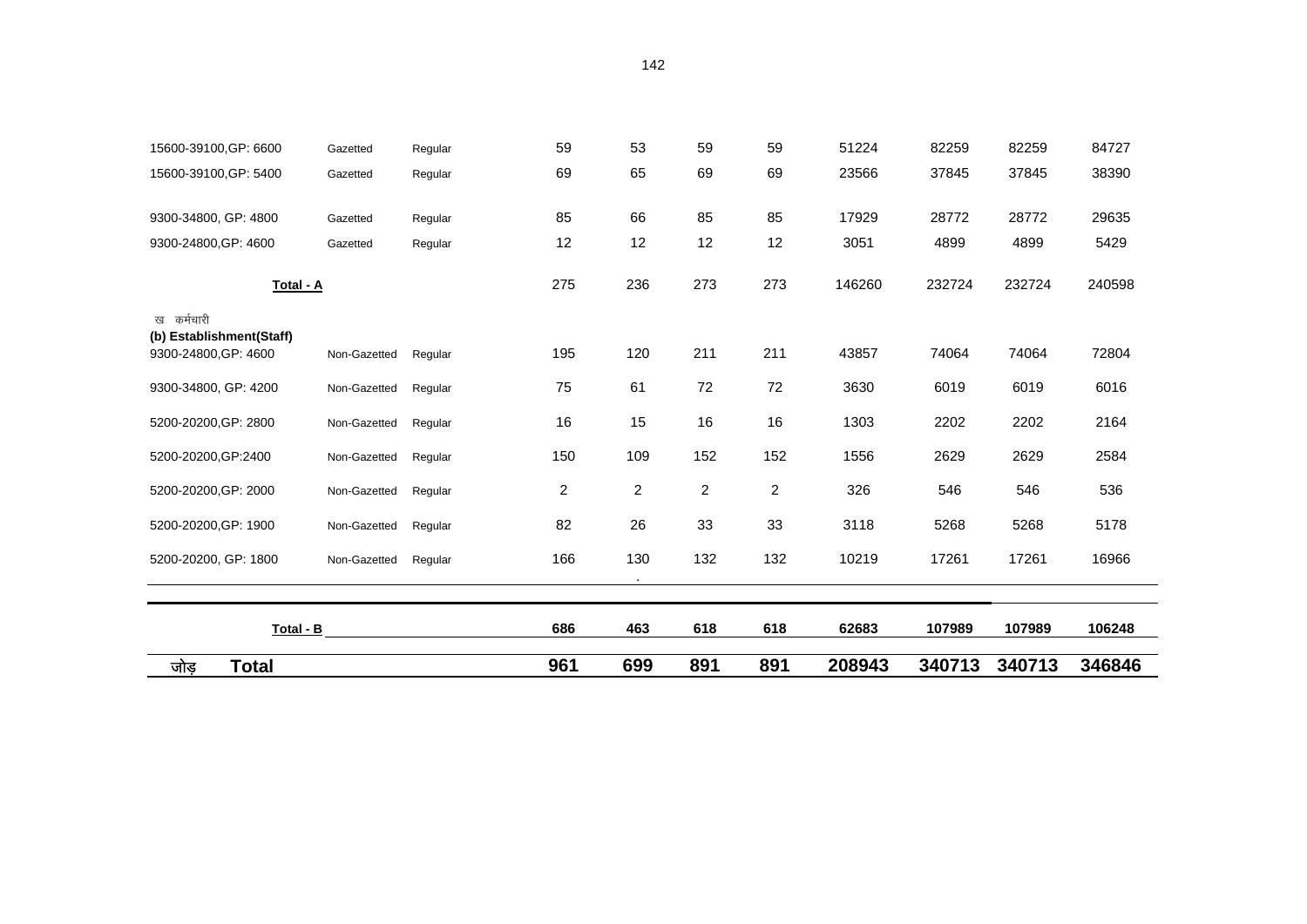|                                                                         | वास्तविक 2011–12      | बजट 2012-2013         | संशोधित 2012-13        | बजट 2013-2014         |
|-------------------------------------------------------------------------|-----------------------|-----------------------|------------------------|-----------------------|
|                                                                         | <b>Actual 2011-12</b> | <b>Budget 2012-13</b> | <b>Revised 2012-13</b> | <b>Budget 2013-14</b> |
| 1. वेतन                                                                 |                       |                       |                        |                       |
| 1. Salary                                                               |                       |                       |                        |                       |
| क. अधिकारी                                                              |                       |                       |                        |                       |
| a) Officers                                                             | 146260                | 232724                | 232724                 | 240598                |
| ख कर्मचारी                                                              |                       |                       |                        |                       |
| b) Staff                                                                | 62683                 | 107989                | 107989                 | 106248                |
| <b>Total</b><br>जोड़                                                    | 208943                | 340713                | 340713                 | 346846                |
| (समयोपरि भत्ता व<br>2. भत्ते                                            |                       |                       |                        |                       |
| यात्रा व्यय से भिन्न)                                                   |                       |                       |                        |                       |
| 2. Allowances (other than OTA<br>and Travel Expenses)<br>3 समयोपरिभत्ता | 170953                | 269116                | 269116                 | 283783                |
| <b>Overtime Allowances</b>                                              | 787                   | 2121                  | 1909                   | 2121                  |
| 5 चिकित्सीय उपचार                                                       |                       |                       |                        |                       |
| <b>Medical Treatment</b>                                                | 9304                  | 6850                  | 6850                   | 6850                  |
| 6. घरेलू यात्रा व्यय                                                    |                       |                       |                        |                       |
| <b>Domestic Travel Expenses</b>                                         | 12758                 | 15000                 | 13500                  | 15000                 |
| ७. विदेश यात्रा व्यय                                                    |                       |                       |                        |                       |
| Foreign Travel Expenses                                                 | 5797                  | 7000                  | 6300                   | 7000                  |
| जोड<br><b>Total</b>                                                     | 199599                | 300087                | 297675                 | 314754                |
| <b>Grand Total</b>                                                      | 408542                | 640800                | 566112                 | 661600                |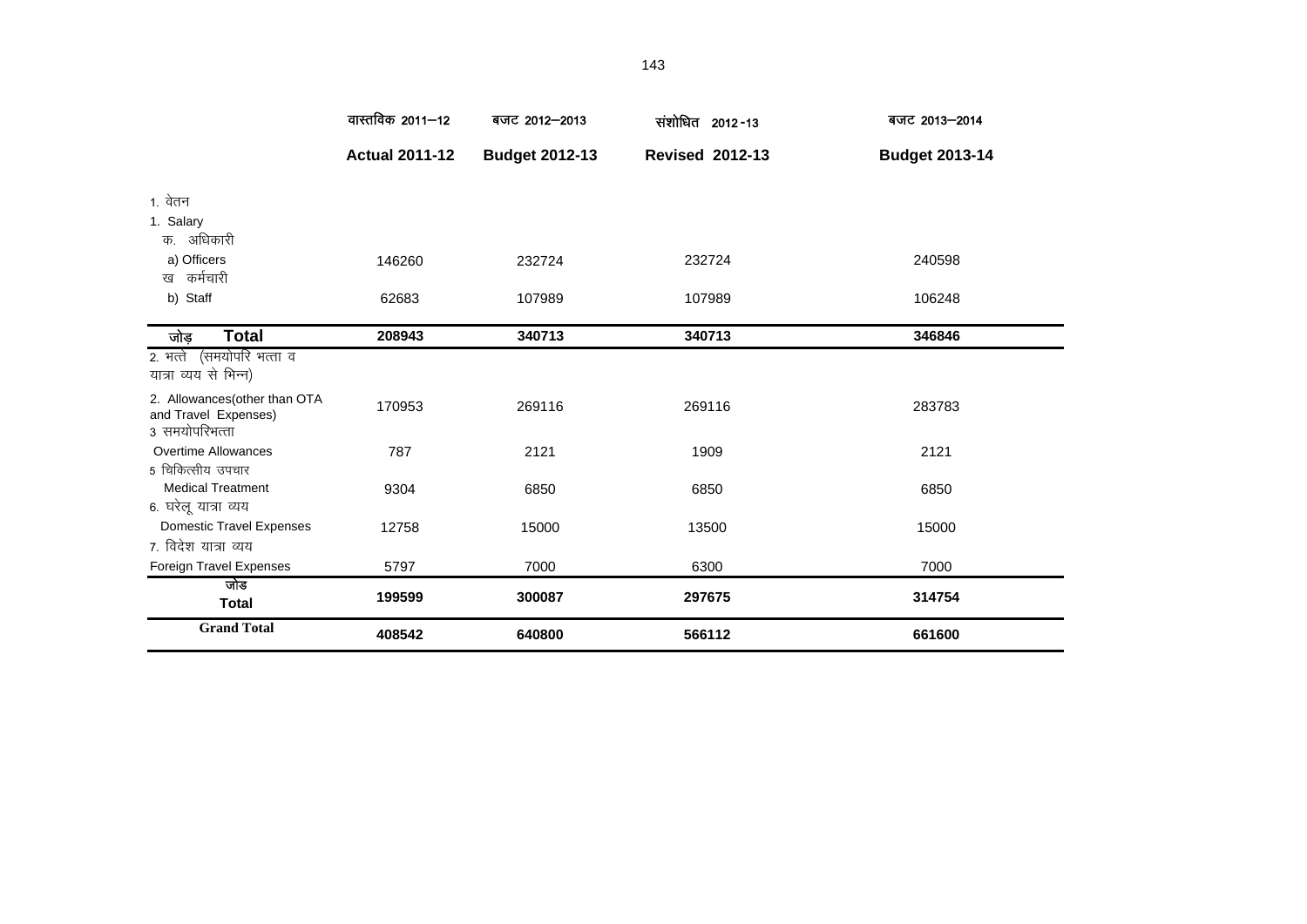#### विस्तृत अनुदान मांगें 2013.14 DETAILED DEMANDS FOR GRANTS 2013-14 DEMAND NO 60 मांग संख्या  $60\,$

#### .<br>स्थापना की अनुमानित कर्मचारी संख्या और उसके लिए प्रावधान Estimated Strength of Establishment and Provisions therefor उच्चतर शिक्षा विभाग APPENDIX-IX - Aकार्यालय **Other Offices**

Strength as on 1st March 2012 1 मार्च के अनुसार कर्मचारी संख्या

> (हजार रूपयों में)  $($  In thousand of  $\bar{z}$ )

|                         |                                                               |                                                |                             |                                |                                                          |                                                       |                                                                                                                           |                                |                                   |                                    | III LIIVUJAILU VI N               |
|-------------------------|---------------------------------------------------------------|------------------------------------------------|-----------------------------|--------------------------------|----------------------------------------------------------|-------------------------------------------------------|---------------------------------------------------------------------------------------------------------------------------|--------------------------------|-----------------------------------|------------------------------------|-----------------------------------|
|                         |                                                               | 2012                                           |                             |                                |                                                          |                                                       |                                                                                                                           |                                |                                   |                                    |                                   |
| Pay Band /<br>Grade Bay | पदों की स्थिति<br>राजपत्रित<br>Gaz./<br>अराजपत्रित<br>Non Gaz | नियमित<br>Regular/<br>अस्थाई<br>Temp/<br>तदर्थ | पद समूह<br>Group<br>of post | कल पद संख्या<br>Total No. Post | पदस्थ<br>कर्मचारी<br>संख्या<br>No. of<br>employe<br>e in | संख्या<br>2013<br>Estimated<br>sanctioned<br>strength | 2013 अनुमानित 2014 अनुमानित<br>स्वीकृत कर्मचारी स्वीकृत कर्मचारी<br>संख्या<br>2014<br>Estimated<br>sanctioned<br>strength | वास्तविक<br>Actuals<br>2011-12 | बजटअनुमान<br><b>BE</b><br>2012-13 | संषोधित<br>अनुमान<br>RE<br>2012-13 | बजटअनुमान<br><b>BE</b><br>2013-14 |
|                         |                                                               | Adhoc                                          |                             |                                | postion                                                  |                                                       |                                                                                                                           |                                |                                   |                                    |                                   |
|                         |                                                               |                                                |                             |                                |                                                          |                                                       |                                                                                                                           |                                |                                   |                                    |                                   |
|                         | 2                                                             | 3                                              | 4                           | 5                              | 6                                                        |                                                       | 8                                                                                                                         | 9                              | 10                                | 11                                 | 12                                |
| (a) Officers            |                                                               |                                                |                             |                                |                                                          |                                                       |                                                                                                                           |                                |                                   |                                    |                                   |
| 37400-67000, GP: 10000  | Gazetted                                                      | Regular                                        |                             | 10                             | 10                                                       | 10                                                    | 10                                                                                                                        | 8778                           | 4000                              | 4000                               | 4300                              |
| 37400-67000, GP: 8700   | Gazetted                                                      | Regular                                        |                             | 23                             | 20                                                       | 20                                                    | 20                                                                                                                        | 2419                           | 2617                              | 2617                               | 2813                              |
| 15600-39100, GP: 7600   | Gazetted                                                      | Regular                                        |                             | 3                              | 3                                                        | 3                                                     | 3                                                                                                                         | 722                            | 957                               | 957                                | 1029                              |
| 15600-39100, GP: 6600   | Gazetted                                                      | Regular                                        |                             | 16                             | 16                                                       | 16                                                    | 16                                                                                                                        | 22334                          | 21850                             | 21850                              | 23483                             |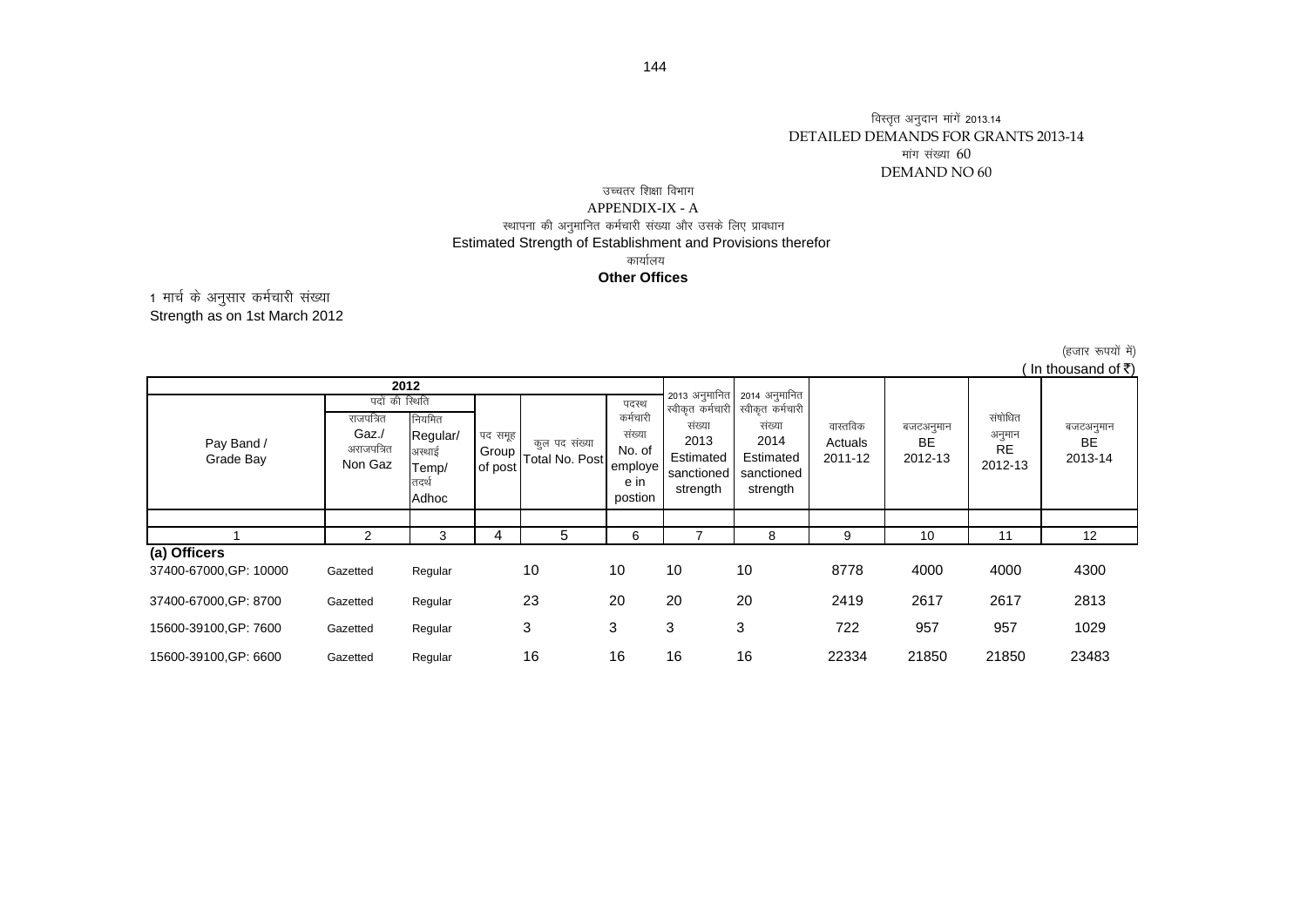| 15600-39100, GP: 5400    | Gazetted     | Regular | 33  | 25             | 25             | 25             | 12687  | 13819  | 13819  | 14855  |
|--------------------------|--------------|---------|-----|----------------|----------------|----------------|--------|--------|--------|--------|
| 9300-34800, GP: 4800     | Gazetted     | Regular | 31  | 31             | 31             | 31             | 6894   | 6761   | 6761   | 7268   |
| 9300-24800, GP: 4600     | Gazetted     | Regular | 1   | $\mathbf{1}$   | 1              | $\mathbf 1$    | 210    | 220    | 220    | 237    |
| Total - A                |              |         | 117 | 106            | 106            | 106            | 54045  | 50224  | 50224  | 53985  |
| (b) Establishment(Staff) |              |         |     |                |                |                |        |        |        |        |
| 9300-24800, GP: 4600     | Non-Gazetted | Regular | 45  | 40             | 45             | 40             | 7131   | 9449   | 9449   | 10158  |
| 9300-34800, GP: 4200     | Non-Gazetted | Regular | 113 | 70             | 84             | 84             | 10259  | 9984   | 9984   | 10733  |
| 5200-20200, GP: 2800     | Non-Gazetted | Regular | 4   | 4              | 4              | 4              | 590    | 644    | 644    | 692    |
| 5200-20200, GP: 2400     | Non-Gazetted | Regular | 71  | 40             | 71             | 67             | 10990  | 11000  | 11000  | 11819  |
| 5200-20200, GP: 2000     | Non-Gazetted | Regular | 2   | $\overline{2}$ | $\overline{c}$ | $\overline{2}$ | 301    | 399    | 399    | 429    |
| 5200-20200, GP: 1900     | Non-Gazetted | Regular | 57  | 39             | 57             | 57             | 11764  | 12446  | 12446  | 13379  |
| 5200-20200, GP: 1800     | Non-Gazetted | Regular | 43  | 20             | 43             | 43             | 9150   | 9627   | 9627   | 10349  |
| 4440-7440, GP: 1600      | Non-Gazetted | Regular | 23  | 23             | 23             | 23             | 7281   | 7934   | 7934   | 8529   |
| 4440-7440, GP: 1300      | Non-Gazetted | Regular | 35  | 20             | 31             | 31             | 6486   | 7987   | 7987   | 8586   |
| Total - B                |              |         | 393 | 258            | 360            | 351            | 63952  | 69470  | 69470  | 74674  |
|                          |              |         |     |                |                |                |        |        |        |        |
|                          |              |         |     |                |                |                |        |        |        |        |
| Total (A+B)              |              |         | 510 | 364            | 466            | 457            | 117997 | 119694 | 119694 | 128659 |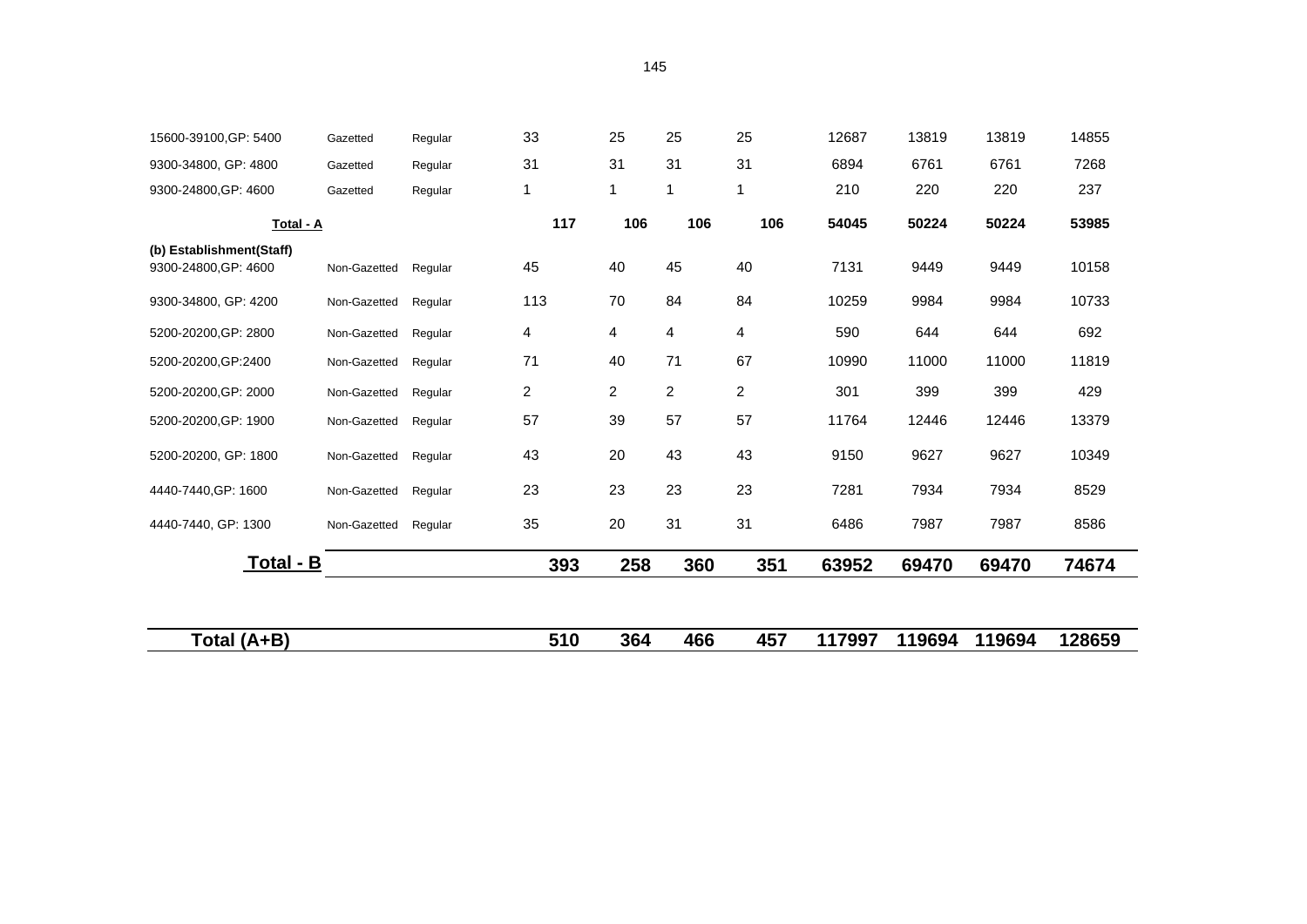|                                                                     | वास्तविक 2011–12      | बजट 2012-2013         | संशोधित 2012-13        | बजट 2013-2014         |
|---------------------------------------------------------------------|-----------------------|-----------------------|------------------------|-----------------------|
|                                                                     | <b>Actual 2011-12</b> | <b>Budget 2012-13</b> | <b>Revised 2012-13</b> | <b>Budget 2013-14</b> |
| 1. वेतन                                                             |                       |                       |                        |                       |
| Salary                                                              |                       |                       |                        |                       |
| क. अधिकारी                                                          |                       |                       |                        |                       |
| a) Officers                                                         | 54045                 | 50224                 | 50224                  | 53985                 |
| कर्मचारी<br>ख                                                       |                       |                       |                        |                       |
| b) Staff                                                            | 63952                 | 69470                 | 69470                  | 74674                 |
| <b>Total</b><br>जोड़                                                | 117997                | 119694                | 119694                 | 128659                |
| 2. भत्ते (समयोपरि भत्ता व<br>यात्रा व्यय से भिन्न)                  |                       |                       |                        |                       |
| Allowances(other than OTA<br>and Travel Expenses)<br>3 समयोपरिभत्ता | 96545                 | 74906                 | 50388                  | 105268                |
| Overtime Allowances                                                 | 331                   | 1960                  | 1765                   | 1960                  |
| 4 चिकित्सीय उपचार                                                   |                       |                       |                        |                       |
| 4. Medical Treatment                                                | 9901                  | 5660                  | 5660                   | 5660                  |
| 5. घरेलू यात्रा व्यय                                                |                       |                       |                        |                       |
| 5. Domestic Travel Expenses                                         | 11260                 | 10315                 | 9665                   | 10315                 |
| 6. विदेश यात्रा व्यय                                                |                       |                       |                        |                       |
| 6. Foreign Travel Expenses                                          | 3643                  | 14200                 | 12780                  | 14200                 |
| जोड<br><b>Total</b>                                                 | 121680                | 107041                | 80258                  | 137403                |
| <b>Grand Total</b>                                                  | 239677                | 226735                | 199952                 | 266062                |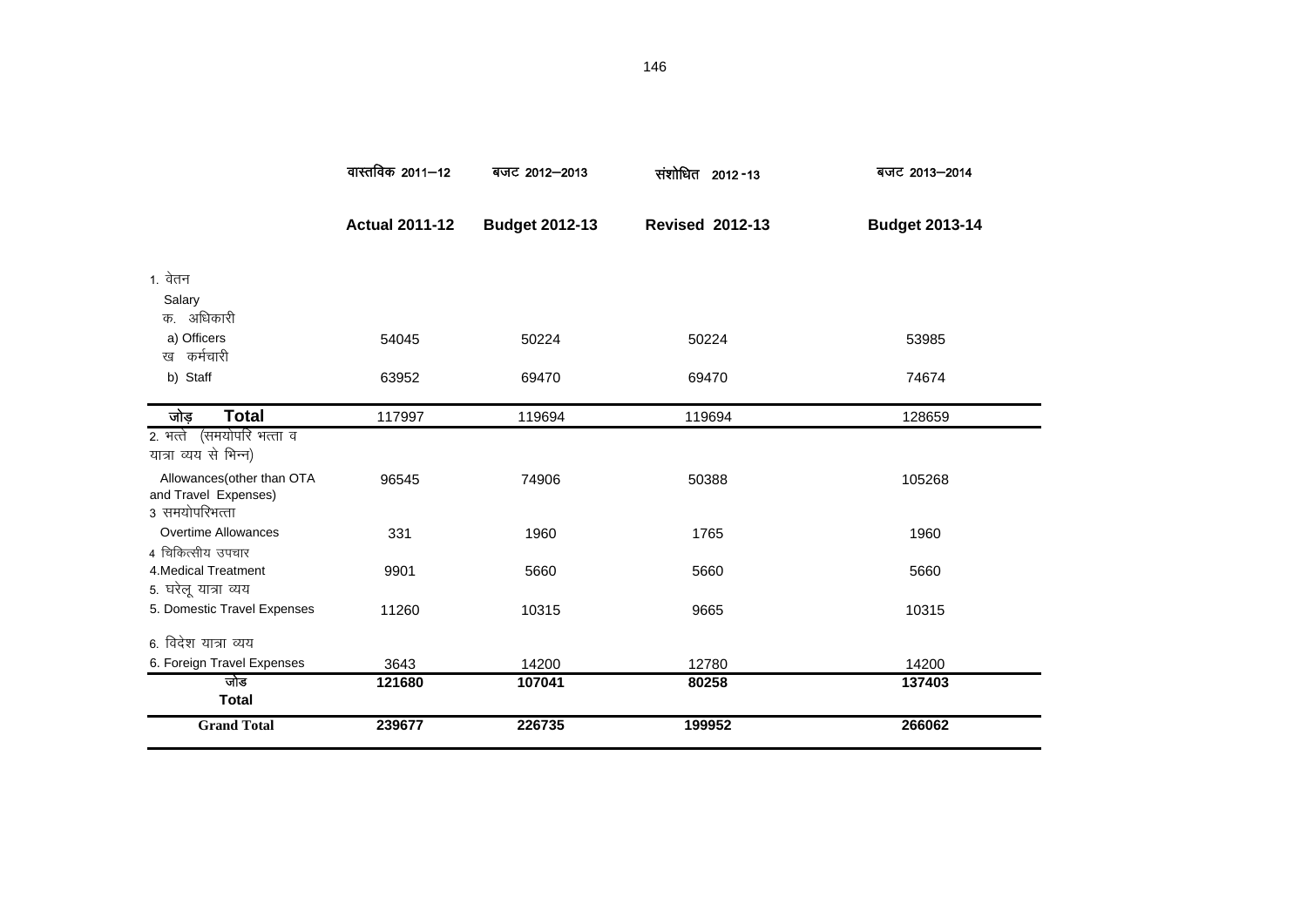मांग सं0 60 – उच्चतर शिक्षा विभाग DEMAND No. 60-Department of Higher Education

### **APPENDIX-IX-B**

### .<br>केन्द्रीय क्षेत्र के अन्तर्गत विदेशी सहायता प्राप्त परियोजनाओं पर व्यय के लिए परियोजनावार प्रावधान **Project- wise Provision for expenditure on Externally Aided Project in the Central Plan**

(हजार रूपयों में)

(in thousands of  $\bar{\tau}$ )

| मुख्य शीर्ष | परियोजना का नाम                                                                       |                          | वास्तविक 2011–2012                         |                          | संशोधित अनुमान 2012-2013                             |                          | बजट अनुमान 2013–2014                       |
|-------------|---------------------------------------------------------------------------------------|--------------------------|--------------------------------------------|--------------------------|------------------------------------------------------|--------------------------|--------------------------------------------|
| Major Head  | Name of the Project                                                                   |                          | Actuals 2011-2012                          | RE 2012-2013             |                                                      | BE 2013-2014             |                                            |
|             |                                                                                       | बजट अनुसर्मथन            | जिसकी विदेशी<br>सहायता बजट के<br>माध्यम से | बजट अनुसर्मथन            | जिसकी विदेशी<br>सहायता बजट<br>के माध्यम से           | बजट अनुसर्मथन            | जिसकी विदेशी सहायता<br>बजट के माध्यम से    |
|             |                                                                                       | <b>Budget</b><br>Support | Of which<br>external aid<br>through Budget | <b>Budget</b><br>Support | Of which<br>external aid<br>through<br><b>Budget</b> | <b>Budget</b><br>Support | Of which<br>external aid<br>through Budget |
|             | 2                                                                                     | 3                        | 4                                          | 5                        | 6                                                    | 7                        | 8                                          |
| 2203        | <b>Technical Education - Quality</b><br>Improvement Project of<br>Government of India | 440000                   | 440000                                     | 1058400                  | 1058400                                              | 1800000                  | 1800000                                    |
| 3601        | तकनीकी शिक्षा-भारत सरकार की गुणवत्ता<br>सुधार परियोजना                                | 1375900                  | 1375900                                    | 885400                   | 885400                                               | 2000000                  | 2000000                                    |
| 3602        |                                                                                       | 15400                    | 15400                                      | 32500                    | 32500                                                | 200000                   | 200000                                     |
| 2203        | IIT, Hyderabad (EAP)<br>आईआईटी, हैदराबाद (ईएपी)                                       |                          |                                            |                          |                                                      |                          | 500000                                     |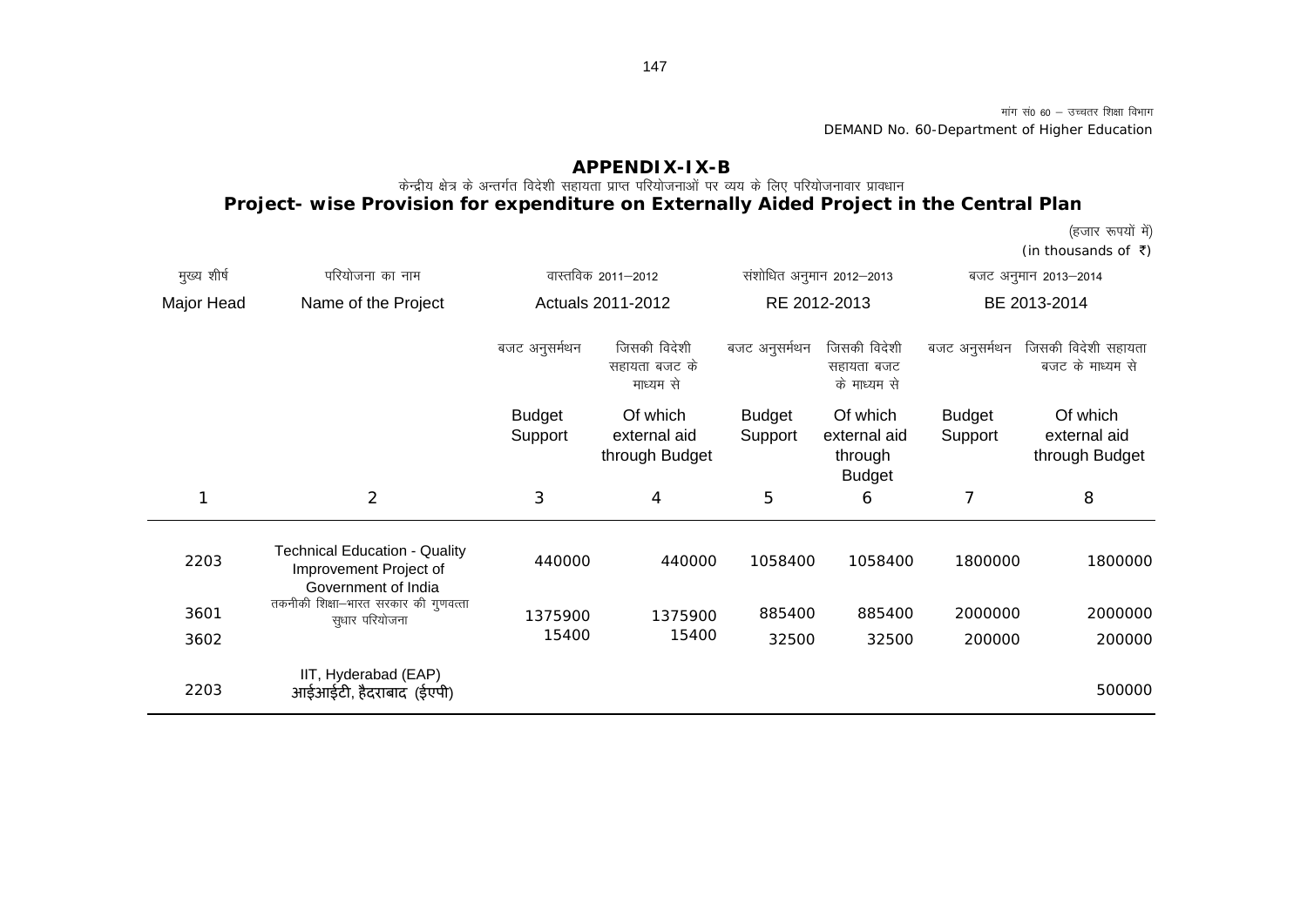मांग सं0 60  $-$  उच्चतर शिक्षा विभाग DEMAND No. 60 -Department of Higher Education

### **APPENDIX-IX-C** परिशिष्ट– ग

बजट प्रावधान 2013—2014 में 25 लाख रूपये तथा इससे उपर की लागत वाले योजनेत्तर व्यय को दर्शाने वाला विवरण

**STATEMENT SHOWING BROAD DETAILS OF NON-PLAN EXPENDITURE PROVISIONS COSTING Rs. 25 LAKHS AND ABOVE BE IN 2013-14**

(In thousand of  $\overline{\xi}$ ) (हजार रूपयों में)

| कम संख्या | मॉंग संख्या तथा उप शीर्ष Demand No. and                                              | योजना का संक्षिप्त ब्यौरा                                                                                    | बजट अनुमान 2013.2014 में प्रावधान |
|-----------|--------------------------------------------------------------------------------------|--------------------------------------------------------------------------------------------------------------|-----------------------------------|
| SI. No.   | Sub-Head                                                                             | Brief Particulars of the Scheme                                                                              | Provisions in Budget Estimates    |
|           |                                                                                      |                                                                                                              | 2013-14                           |
|           |                                                                                      | 3                                                                                                            |                                   |
|           | मांग संख्या : 60 उच्चतर शिक्षा विभाग                                                 | DEMAND NO. 60 Deptt. of Higher Education                                                                     |                                   |
|           | 1 सचिवालय                                                                            | Secretariat                                                                                                  | 903800                            |
|           | 2 विश्वविद्यालय अनुदान आयोग                                                          | University Grants Commission                                                                                 | 50667400                          |
|           | 3 विश्वविद्यालयों और कालेजों के शिक्षकों के वेतनमान में<br>सुधार                     | Improvement in the Pay Scale of University and<br>College Teachers                                           | 22500000                          |
|           | 4 राष्ट्रीय विश्वविद्यालय (इंदिरा गांधी राष्ट्रीय मुक्त<br>विश्वविद्यालय) की स्थापना | Establishment of National University (Indira Gandhi<br>National Open University)                             | 10000                             |
|           | 5 शास्त्री भारत-कनाडा संस्थान को अनुदान                                              | Grants to Shastri Indo- Canadian Institute                                                                   | 27700                             |
|           | 6 भारतीय विश्वविद्यालय संघ                                                           | Association of Indian Universities                                                                           | 3200                              |
|           | 7 सीमा शुल्क की वापसी                                                                | Refund of Income Tax                                                                                         | 16400                             |
|           | 8 राष्ट्रीय अनुसंधान प्रोफेसरों को वित्तीय सहायता                                    | Financial Assistance to National Research Professors                                                         | 13000                             |
|           | 9 हिन्दी निदेशालय                                                                    | Directorate of Hindi                                                                                         | 124800                            |
|           | 10 वैज्ञानिक और तकनीकी शब्दावली आयोग                                                 | <b>Commission for Scientific and Technical Terminology</b>                                                   | 32800                             |
|           | 11 केन्द्रीय भारतीय भाषा संस्थान और क्षेत्रीय भाषा केन्द्र                           | Central Institute of Indian Language, Mysore<br>(Bharatiya Bhasha Sansthan) and Regional Language<br>Centres | 124200                            |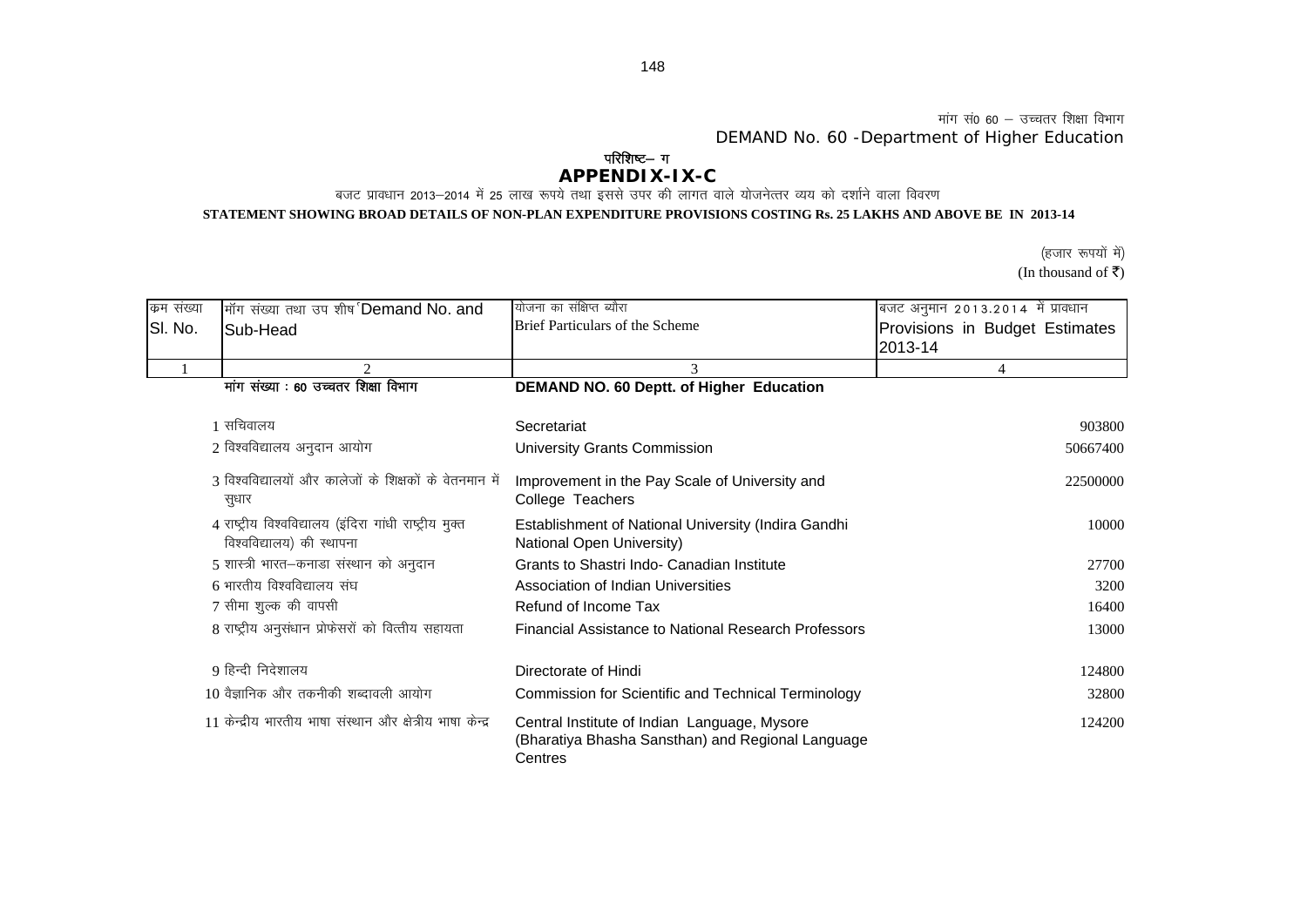| 12 हिन्दी में मैट्रिकोत्तर अध्ययन के लिए गैर हिन्दी राज्यों<br>के छात्रों को छात्रवृत्ति                   | Scholarship to Students from Non-Hindi Speaking<br>States for Post Matric Studies in Hindi  | 24100    |
|------------------------------------------------------------------------------------------------------------|---------------------------------------------------------------------------------------------|----------|
| $13$ विदेशी सरकारों / संगठनों द्वारा प्रदान की जाने वाली<br>छात्रवृत्तियों पर विदेश जाने वाले भारतीय छात्र | Indian Scholars going abroad against scholarships<br>offered by foreign Govts./Organisation | 8000     |
| 14 नेशनल बुक ट्रस्ट को अनुदान                                                                              | <b>Grants to National Book Trust</b>                                                        | 248300   |
| 15 कॉपीराइट बोर्ड                                                                                          | Copyright Board                                                                             | 20000    |
| 16 अरोविले प्रबंधन को अनुदान                                                                               | <b>Grants to Auroville Management</b>                                                       | 21200    |
| 17 यूनेस्को के प्रति अंशदान                                                                                | Contribution to UNESCO                                                                      | 112000   |
| 18 राष्ट्रीय शैक्षिक योजना और प्रशासन विश्वविद्यालय को<br>अनुदान                                           | Grants to National University of Educational Planning<br>and Administration                 | 142700   |
| 19 यूनेस्को सम्मेलन आदि में शिष्टमंडल भेजना                                                                | Deputation & Delegation to Unesco Conference                                                | 6800     |
| 20 राष्ट्रीय अल्पसंख्यक शिक्षा संस्थान आयोग                                                                | National Commission for Minority Educational                                                | 26900    |
| 21 राष्ट्रीय अल्पसंख्यक शिक्षा अनुवीक्षण समिति                                                             | National Monitoring Committee for Minority<br>Educational                                   | 2600     |
| 22 समितियों सभाओं आदि पर व्यय गैर-सरकारी सदस्यों<br>की यात्रा / दैनिक भत्ता                                | Expenditure on Seminars, Committees Meetings etc.<br>/TA/DA to Non-Official Members         | 5000     |
| 23 विदेश स्थित शैक्षिक संस्थाएं                                                                            | <b>Educational Institutions Abroad</b>                                                      | 70800    |
| 24 भारतीय प्रौद्योगिकी संस्थान को अनुदान                                                                   | Indian Institutes of Technology                                                             | 14500900 |
| 25 प्रशिक्षुता प्रशिक्षण कार्यक्रम – छात्रवृत्ति और वृत्तिका                                               | Programme for Apprenticeship Training-Scholarships<br>and Stipends                          | 182200   |
| 26 भारतीय प्रबंध संस्थान को अनुदान                                                                         | Grants to Indian Institutes of Management                                                   | 387800   |
| 27 अखिल भारतीय तकनीकी शिक्षा परिषद                                                                         | All India Council for Technical Education                                                   | 10000    |
| 28 राष्ट्रीय प्रौद्योगिकी संस्थान (एनआईटी)                                                                 | National Institutes of Technology (NITs)                                                    | 8090800  |
| 29 राष्ट्रीय औद्योगिक इंजीनियरी संस्थान, मुम्बई                                                            | National Institute of Industrial Engineering, Mumbai                                        | 272700   |
| 30 नए योजना और वास्त् शिल्प विद्यालय, नई दिल्ली                                                            | New School of Planning and Architecture, New Delhi                                          | 209700   |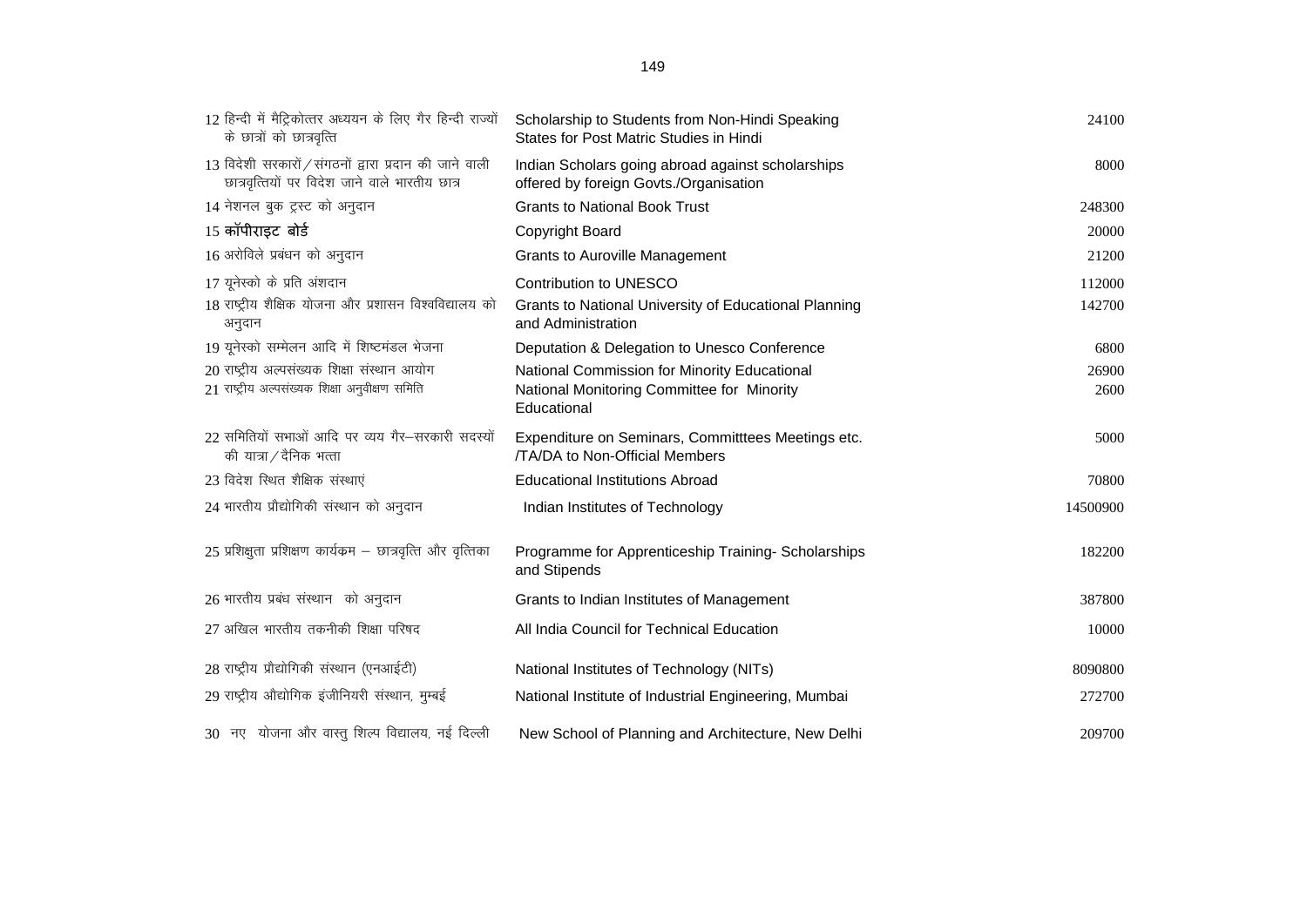| 31 राष्ट्रीय तकनीकी शिक्षक प्रशिक्षण तथा शोध संस्थान                                                 | National Institutes of Technical Teachers Training and<br>Research                                                   | 615400  |
|------------------------------------------------------------------------------------------------------|----------------------------------------------------------------------------------------------------------------------|---------|
| 32 भारतीय खनन स्कूल, धनबाद                                                                           | Indian School of Mines, Dhanbad                                                                                      | 580900  |
| 33 प्रशिक्षुता प्रशिक्षण बोर्ड, मुम्बई, कलकत्ता, कानपुर और<br>चेन्नई को अनुदान                       | Grants to Board of Apprenticeship Training, Mumbai,<br>Calcutta, Kanpur and Chennai                                  | 104700  |
| 34 इंजीनियरी विज्ञान तथा प्रौद्योगिकी में भारतीय राष्ट्रीय<br>डिजिटल पुस्तकालय कंर्सोटियम            | Indian National Digital Library in Engineering Science<br>and Technology (INDEST) Consortium                         | 264000  |
| 35 मानविकी और सामाजिक विज्ञान में उत्कृष्टता<br>के लिए राष्टीय पहल                                   | National Initiative for Excellence in humanities and<br>social sciences                                              | 809500  |
| 36 भारतीय भाषाओं के विकास हेत् अन्दान                                                                | Grants for promotion of Indian Languages                                                                             | 830200  |
| 37 भारतीय विज्ञान संस्थान, बंगलौर और भारतीय<br>विज्ञान शिक्षा और अनुसंधान संस्थान<br>(आईआईएसईआर)     | Support to Indian Institute of Science (IISc) and<br>Indian Institute (s) of Science Education & Research<br>(IISER) | 2329300 |
| 38 भारतीय सूचना प्रौद्योगिकी संस्थान (इलाहाबाद,                                                      | Support to Indian Institute(s) of Information<br>Technology (Allahabad, Gwalior, Jabalpur and                        | 271400  |
| ग्वालियर, जबलपुर, और कांचीपुरम)                                                                      | Kanchipuram)                                                                                                         |         |
| 39 पूर्वोत्तर क्षेत्रीय विज्ञान और प्रौद्योगिकी संस्थान,<br>ईटानगर (नेरिस्ट), संत लोंगोवाल इंजीनियरी | Assistance to other institutes including SLIET,<br>NERIST, NIFFT Ranchi, CIT Kokrajhar                               | 899200  |
| तथा प्रौद्योगिकी संस्थान, लोंगोवाल, केन्द्रीय                                                        |                                                                                                                      |         |
| प्रौद्योगिकी संस्थान, कोकराझार,राष्ट्रीय गढ़ाई एवं                                                   |                                                                                                                      |         |
| ढलाई प्रौद्योगिकी संस्थान, रांची और अन्य                                                             |                                                                                                                      |         |

संस्थानों को सहायता

150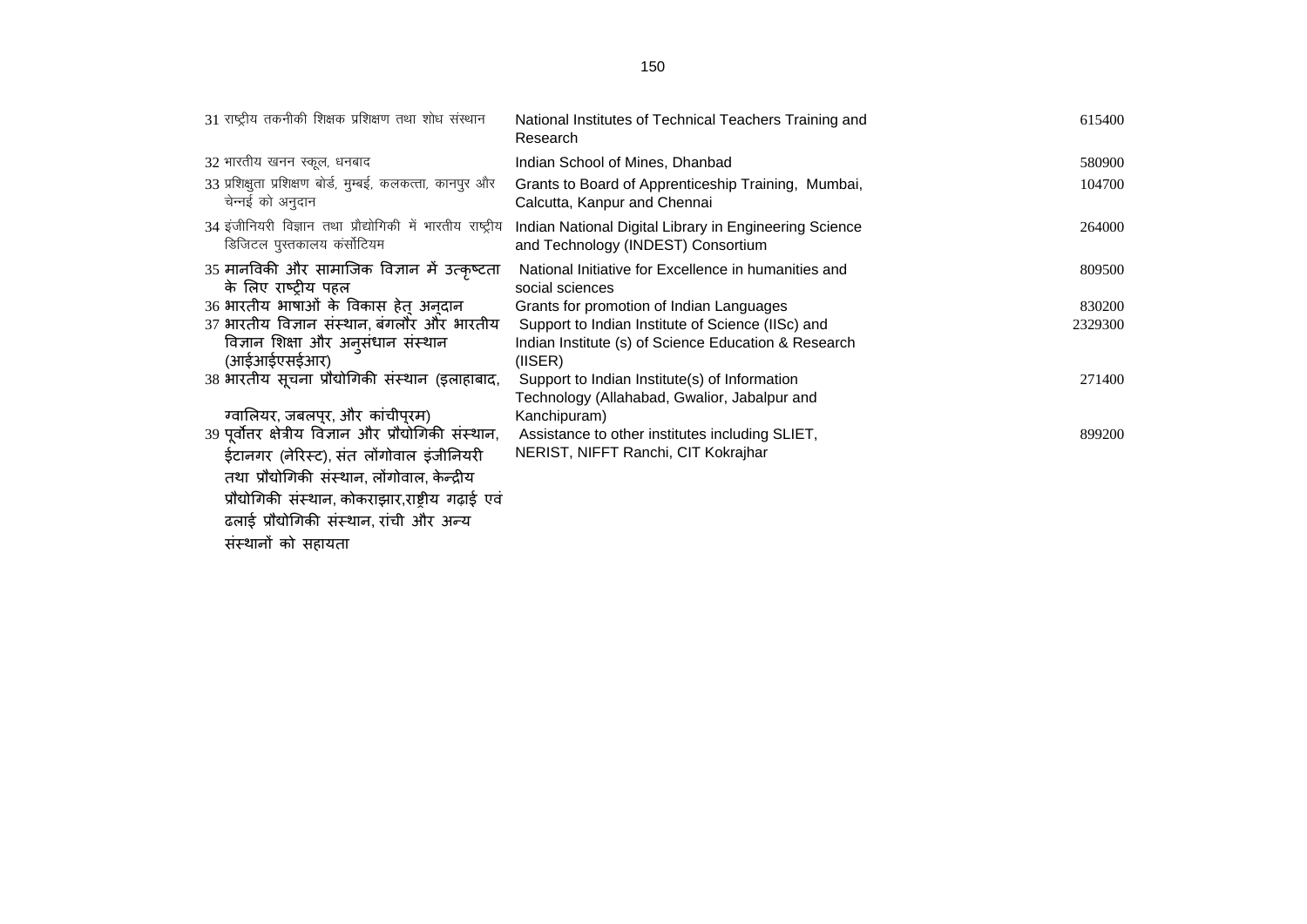-----------------------------------------------------------------------------------------------------------------------------------------------------------------------------------

DEMAND No.60-Department of Higher Education

# परिशिष्ट— **IX- D**

**APPENDIX-IX-D**<br>बजट अनुमान 2013–2014 में गैर सरकारी निकायों को सहायता अनुदानों की अदायगी की व्यवस्था का ब्यौरा

#### **DETAILS OF PROVISIONS IN BE 2013-14 FOR PAYMENTS OF GRANTS IN AID TO NON-GOVERNMENT BODIES**

|                               | (हजार रूपयों में) |
|-------------------------------|-------------------|
| (In thousands of $\bar{\tau}$ |                   |

| Whether<br>अनुदान<br>याजनागत<br>Provision in Remarks/<br>Whether<br>Organisation<br>Broad<br>Recurring<br>आवर्ती या<br>Grant SI.<br>कम<br>सहायता का<br>सहायता प्राप्त करने<br>'टिप्पणी।<br>या<br>$(R)/Non-$<br>BE 2013-<br>receiving<br>Plan<br>purpose of<br>No. 60 No<br>वाले संगठन<br>अनावती<br>संख्या<br>मुख्य उददेश्य<br>सख्या |                         |
|-------------------------------------------------------------------------------------------------------------------------------------------------------------------------------------------------------------------------------------------------------------------------------------------------------------------------------------|-------------------------|
| 2014<br>Non-Plan<br>assistance<br>assistance<br>Recurring<br>योजनेत्तर<br>$-60$<br>(NR)                                                                                                                                                                                                                                             | Outstand-<br>ing $U.C.$ |
| o                                                                                                                                                                                                                                                                                                                                   |                         |

------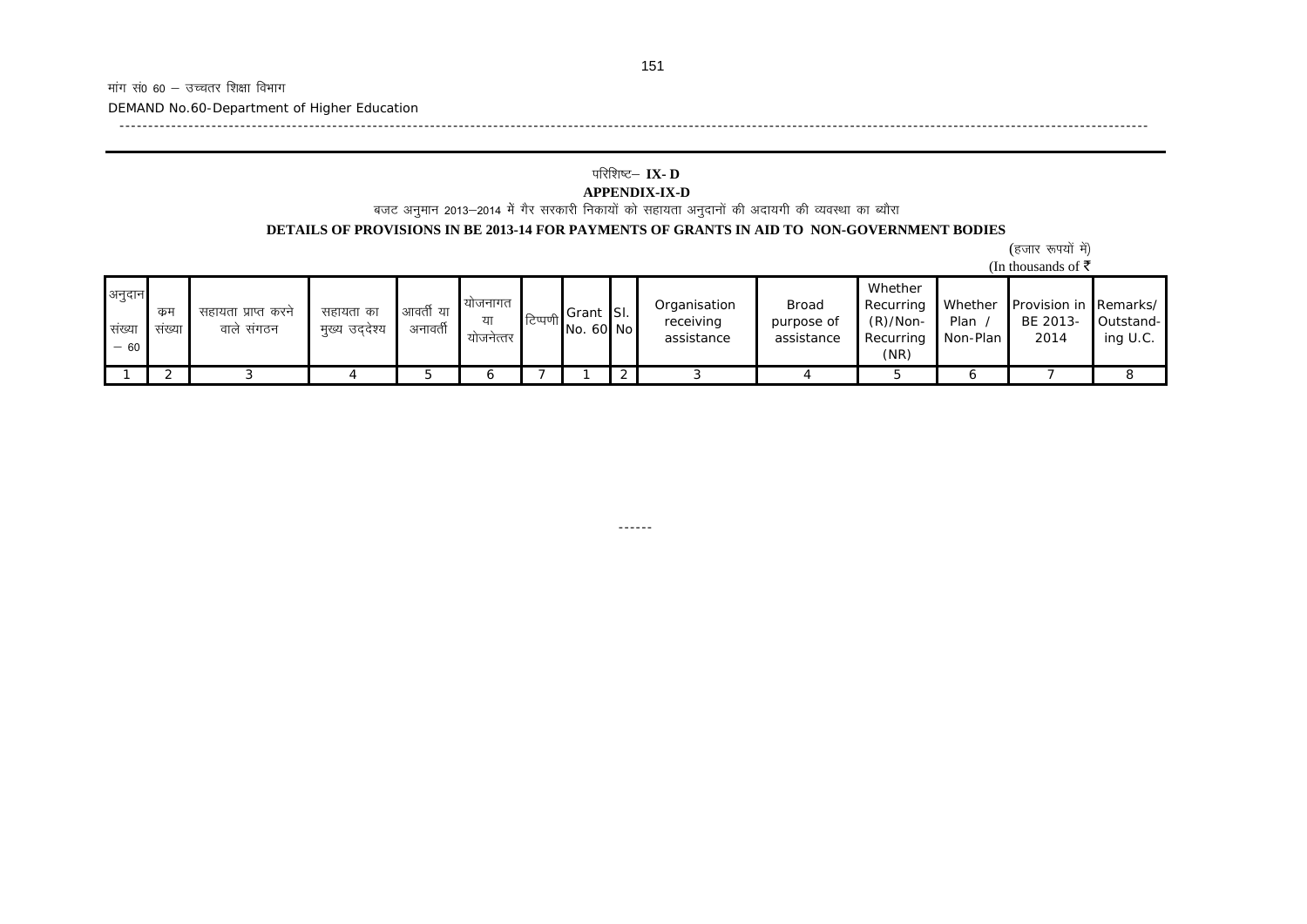मांग सं0 60 — उच्चतर शिक्षा विभाग

DEMAND No. 60-Department of Higher Education

-----------------------------------------------------------------------------------------------------------------------------------------------------------------

# परिशिष्ट  $\text{IX}$  – ड.

# APPENDIX - IX-E

### कार्य संलग्नक

#### Works Annexure

5 करोड़ रूपये या इससे अधिक की लागत वाले अलग—अलग कार्यों का ब्यौरा

### **Details of Individual works costing Rs. 5 crores or above**

मॉग संख्या 60

DEMAND No. 60-Department of Higher Education

(हजार रूपयों में)

(In thousands of  $\bar{z}$ )

| कार्य का ब्यौरा            | कार्य की अनुमानित लागत        | 2011–2012 के अन्त में वास्तविक  <br>व्यय      | 2012–2013 के दौरान<br>संभावित व्यय          | कॉलम 3 और 4 का जोड़   | 2013—2014 के बजट में<br>प्रावधान |
|----------------------------|-------------------------------|-----------------------------------------------|---------------------------------------------|-----------------------|----------------------------------|
| Particulars of the<br>work | Estimated cost of the<br>work | Actual Expenditure to the<br>end of 2011-2012 | Probable<br>Expenditure during<br>2012-2013 | Total of Column 3 & 4 | Provision in Budget<br>2013-2014 |
|                            |                               |                                               |                                             |                       |                                  |

.शून्य.

**-NIL-**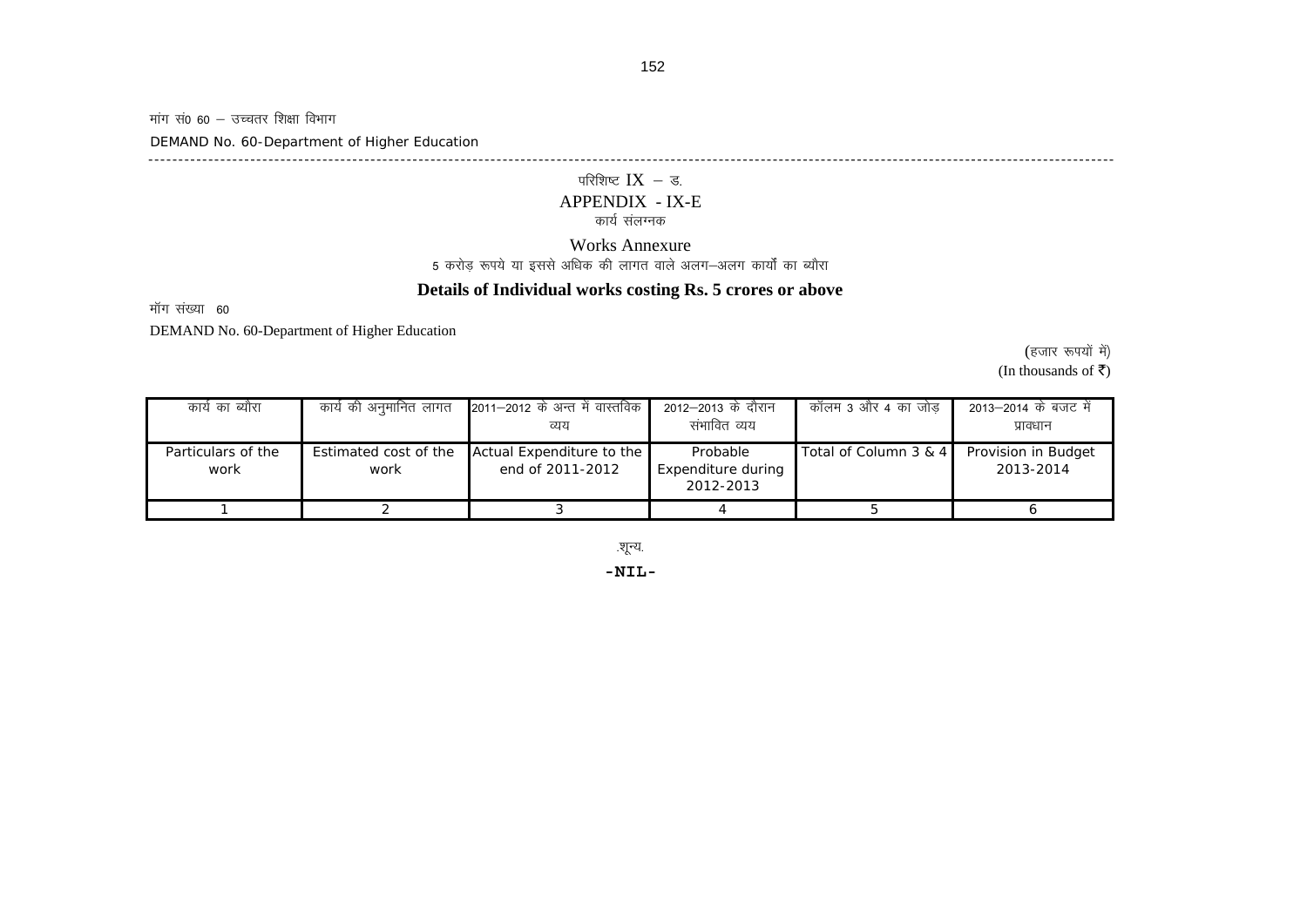DEMAND No. 60- Department of Higher Education

#### परिशिष्ट $IX - \overline{v}$

#### APPENDIX-IX-F

सार्वजनिक क्षेत्र के उपक्रमों तथा विभागीय उपक्रमों की परियोजनाओं के संशोधित प्राक्कलनों को दर्शाने वाला विवरण

Statement showing Revised Cost Estimates of Projects of Public Sector Undertakings and Departmental Undertaking

----------------------------------------------------------------------------------------------------------------------------------------------------------

(क) सार्वजनिक क्षेत्र उपक्रम

### (A) Public Sector Undertaking

DEMAND No. 60 मॉग संख्या : 60

(कालम 3 और 5 में आंकड़े करोड़ रूपये में)

(Figures in column (3) and (5) in crores of  $\bar{z}$ )

| उपक्रम      | परियोजना | स्वीकृत | Sanctioned | संशोधित | Revised | कारण    |
|-------------|----------|---------|------------|---------|---------|---------|
| Undertaking | Project  | लागत    | वर्ष       | लागत    | वर्ष    |         |
|             |          | Cost    | Year       | Cost    | Year    | Reasons |
|             |          |         |            |         |         |         |

**NIL** शून्य.

(ख) विभागीय उपक्रम

(B) Department Undertaking

| उपक्रम      | पारयोजन। | स्वीकृत | Sanctioned | सशोधित | Revised | कारण    |
|-------------|----------|---------|------------|--------|---------|---------|
| Undertaking | Project  | लागत    | वर्ष       | लागत   | वर्ष    |         |
|             |          | Cost    | Year       | Cost   | Year    | Reasons |
|             |          |         |            |        |         |         |

शून्य.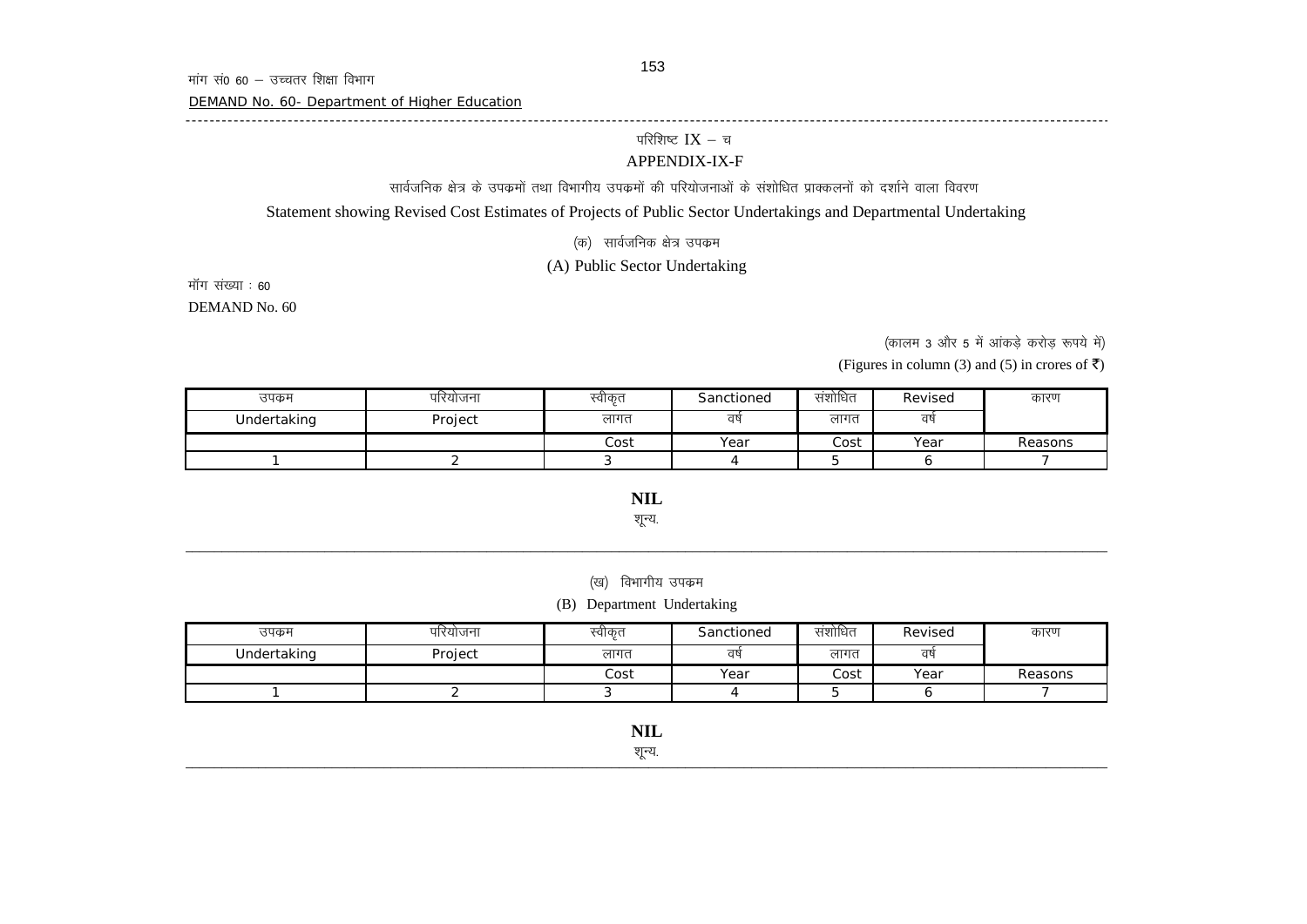मांग सं0 60  $-$  उच्चतर शिक्षा विभाग DEMAND No. 60-Department of Higher Education

 $-1\leq i\leq n-1$ 

### परिशिष्ट $-$  छ APPENDIX - IX-G

### **Department of Higher Education** उच्चतर श्क्षिा विभाग

**Particulars of Government property of value exceeding Rupees five lakhs proposed to be transferred/gifted to nongovernment bodies in 2013-14** वर्ष 2013–2014 में गैर सरकारी निकायों को स्थानान्तरित/उपकार स्वरूप प्रदान की जाने वाली 5 लाख रूपये से अधिक की सरकारी सम्पत्ति का विवरण

| कमांक      | स्थानान्तरित या उपहार<br>स्वरूप दी जाने वाली सम्पत्ति<br>का ब्यौरा | अंकित मूल्य | किसे स्थानान्तरित या<br>उपहार स्वरूप दिया जाना     | स्थानान्तरण या<br>उपहार का उददेश्य | कैफियत  |
|------------|--------------------------------------------------------------------|-------------|----------------------------------------------------|------------------------------------|---------|
| Serial No. | Details of property<br>proposed to be<br>transferred or gifted     | Book Value  | To whom proposed<br>to be transferred or<br>gifted | Purpose of<br>transfer or gift     | Remarks |
|            |                                                                    |             |                                                    | 5                                  |         |
|            |                                                                    |             |                                                    |                                    |         |

**NIL**

शून्य.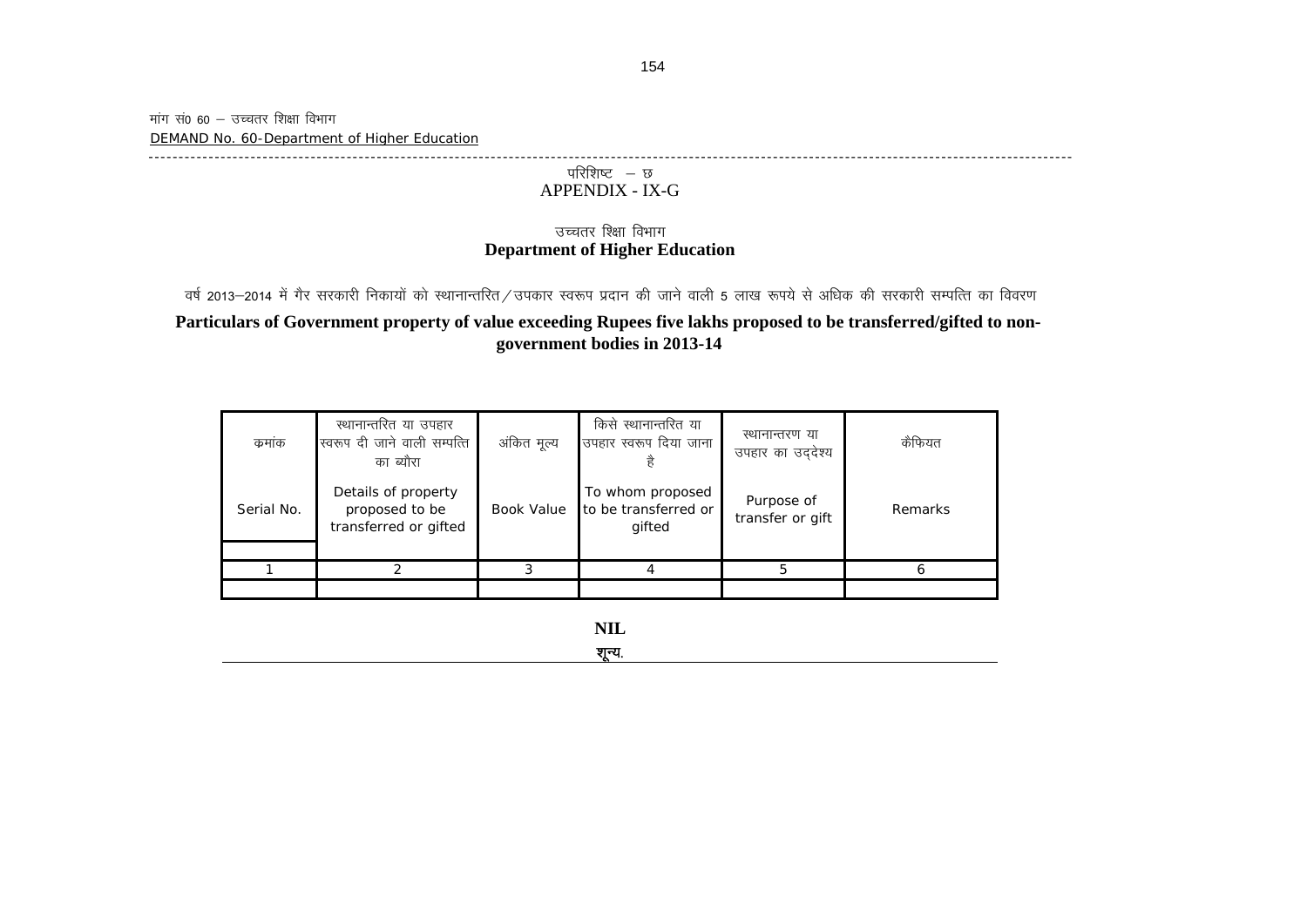मांग सं0 60 – उच्चतर शिक्षा विभाग

DEMAND No. 60-Department of Higher Education

### अनुदान 2013-14 के लिए विस्तृत मांगे DETAILED DEMAND FOR GRANTS 2013-14 परिशिष्ट – ज

#### APPENDIX-IX-H

### वर्ष 2013–2014 के बजट प्राक्कलनों में उपबधित अन्तर्राष्ट्रीय निकायों को अंशदान दर्शाने वाला विवरण

#### **STATEMENT SHOWING CONTRIBUTION TO INTERNATIONAL BODIES PROVIDED FOR IN THE BUDGET ESTIMATES FOR 2013-14**

(हजार रूपयों में)

(Amount in thousands of  $\bar{z}$ )

| संगठन का नाम                                                     | अंशदान का स्व्रूप तथा प्रयोजन                                                                                                                             | वास्तविक      | बजट           | संशोधित     | बजट         |
|------------------------------------------------------------------|-----------------------------------------------------------------------------------------------------------------------------------------------------------|---------------|---------------|-------------|-------------|
|                                                                  |                                                                                                                                                           | $2011 - 2012$ | $2012 - 13$   | $2012 - 13$ | $2013 - 14$ |
| Name of the                                                      | Nature and purpose of contribution                                                                                                                        | Actuals       | <b>Budget</b> | Revised     | Budget      |
| Organisation                                                     |                                                                                                                                                           | 2011-2012     | 2012-13       | 2012-13     | 2013-14     |
|                                                                  | $\mathcal{P}$                                                                                                                                             | 3             | 4             | 5           | 6           |
| एशियाई प्रौद्योगिकी<br>संस्थान, बैंकाक<br>(योजनेतर)              | इंजीनियरी तथा प्रौद्योगिकी के विशिष्ट क्षेत्रों में भारतीय अध्यापकों / विशेषज्ञों<br>(1)<br>की प्रतिनियुक्ति तथा उनकी प्रतिनियुक्ति का सारा खर्च वहन करना |               |               |             |             |
| 1. Asian<br>Institute of<br>Technology,<br>Bangkok(Non-<br>Plan) | (1) Deputation of Indian Teacher/Experts in<br>specialised areas of Engineering and Technology and<br>meeting the entire cost of their deputation         | 3380          | 3600          | 3600        | 3600        |
|                                                                  | (2) भारत से उपस्करों की खरीद,                                                                                                                             |               |               |             |             |
|                                                                  | (2) Purchase of equipment from India:                                                                                                                     |               |               |             |             |
|                                                                  | (3) पुस्तकों की खरीद तथा भारत में प्रकाशित शैक्षिक तथा तकनीकी पत्रिकाओं<br>के लिए चंदे की अदायगी, और                                                      |               |               |             |             |
|                                                                  | (3) Purchase of books & payments for subscriptions of<br>academic technical Journals published in India; and                                              |               |               |             |             |
|                                                                  | (4) भारत में शिक्षा से संबंधित कार्यकलापों पर खर्च                                                                                                        |               |               |             |             |
|                                                                  | Expenditure on academic related activities in India                                                                                                       |               |               |             |             |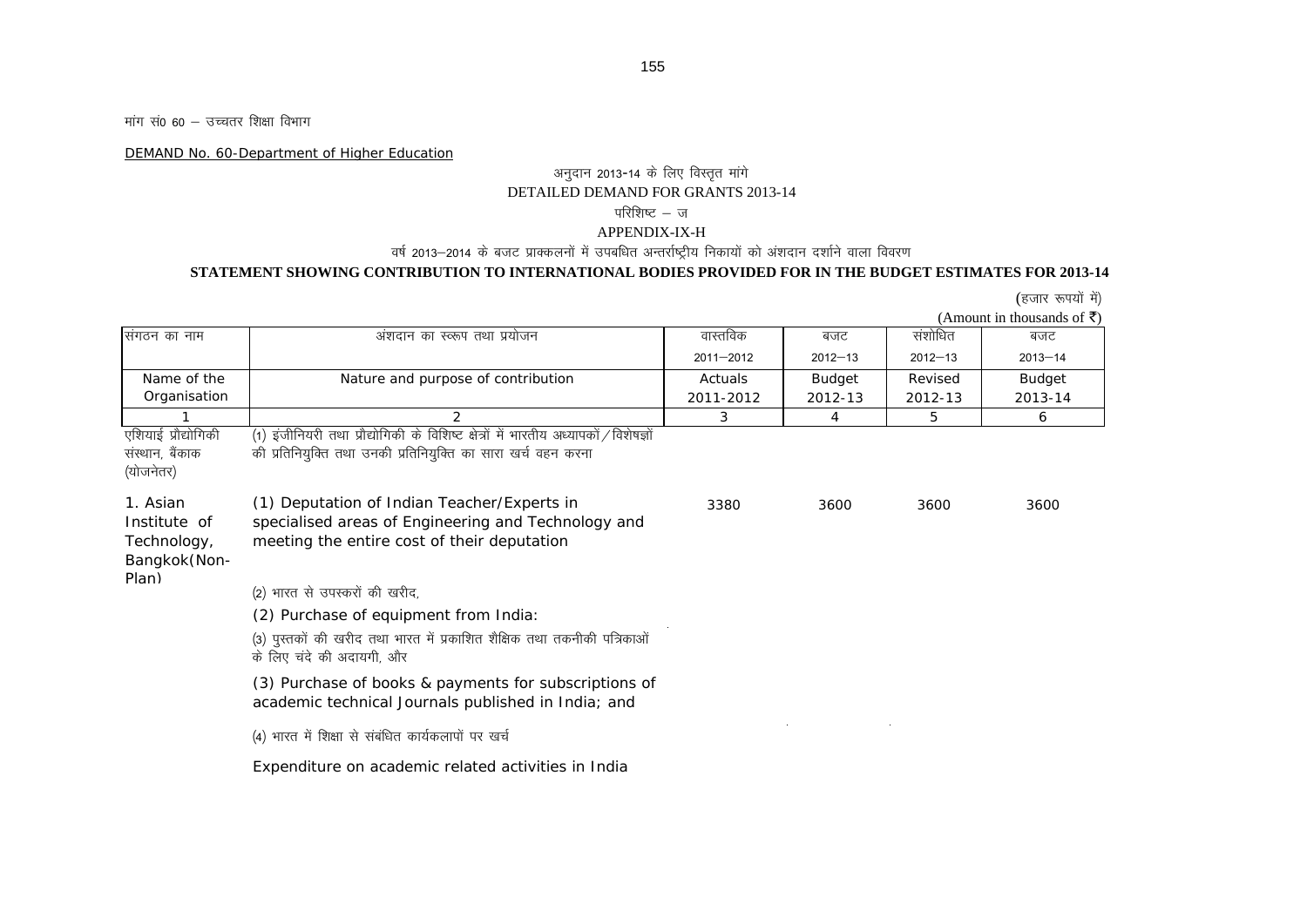| 2. यूनेस्कों के प्रति<br>अंशदान (योजनेतर)                                                                                                          | यूनेस्को बजट से राशि प्रदान की जा रही है क्योंकि भारत इस अन्तर्राष्ट्रीय<br>संगठन का सदस्य है।                                                                                                                                                                                                                                                                                                                                                                                                                    |       |        |        |        |
|----------------------------------------------------------------------------------------------------------------------------------------------------|-------------------------------------------------------------------------------------------------------------------------------------------------------------------------------------------------------------------------------------------------------------------------------------------------------------------------------------------------------------------------------------------------------------------------------------------------------------------------------------------------------------------|-------|--------|--------|--------|
| 2. Contribution<br>to UNESCO<br>(Non-Plan)<br>3. राष्ट्र मंडलीय<br>विश्वविद्यालय और<br>कालेज की स्थापना<br>''द कामनवैल्थ आफ<br>लर्निंग'' (योजनेतर) | The amount of grant is being released to UNESCO's Budget<br>by virtue of India's being member of this International<br>Organization<br>यह "कामनवेल्थ ऑफ लर्निंग" की स्थापना हेतु सहयोग के लिए भारत की<br>तरफ से भुगतान है। एजेन्सी का उद्देश्य दूरस्थ शिक्षा तथा शिक्षा में संचार<br>प्रौद्योगिकी के प्रयोग को प्राप्त होने वाली क्षमता के उपयोग द्वारा पूरे कामनवेल्थ<br>में विश्वविद्यालयों कॉलेजों तथा अन्य शैक्षिक संस्थाओं में सहयोग को प्रोत्साहित<br>करके शिक्षा के अवसरों को सृजित तथा सर्वसुलभ बनाना है। | 92600 | 112000 | 112000 | 112000 |
| 3. Setting up of<br>Commonwealth<br>University and<br>College " The                                                                                | This is for payment of India, pledged contribution towards<br>the establishment of the "Commonwealth of learning". The<br>purpose of the agency is to create and widen access to<br>opportunities for learning by promoting cooperation                                                                                                                                                                                                                                                                           | 40000 | 50000  | 50000  | 50000  |

between university, Colleges and other educational institutions throughout the Commonwealth by making use of the potential offered by Distance education and by the application of Communication technology to education.

commonwealth of Learning" ( Non-Plan)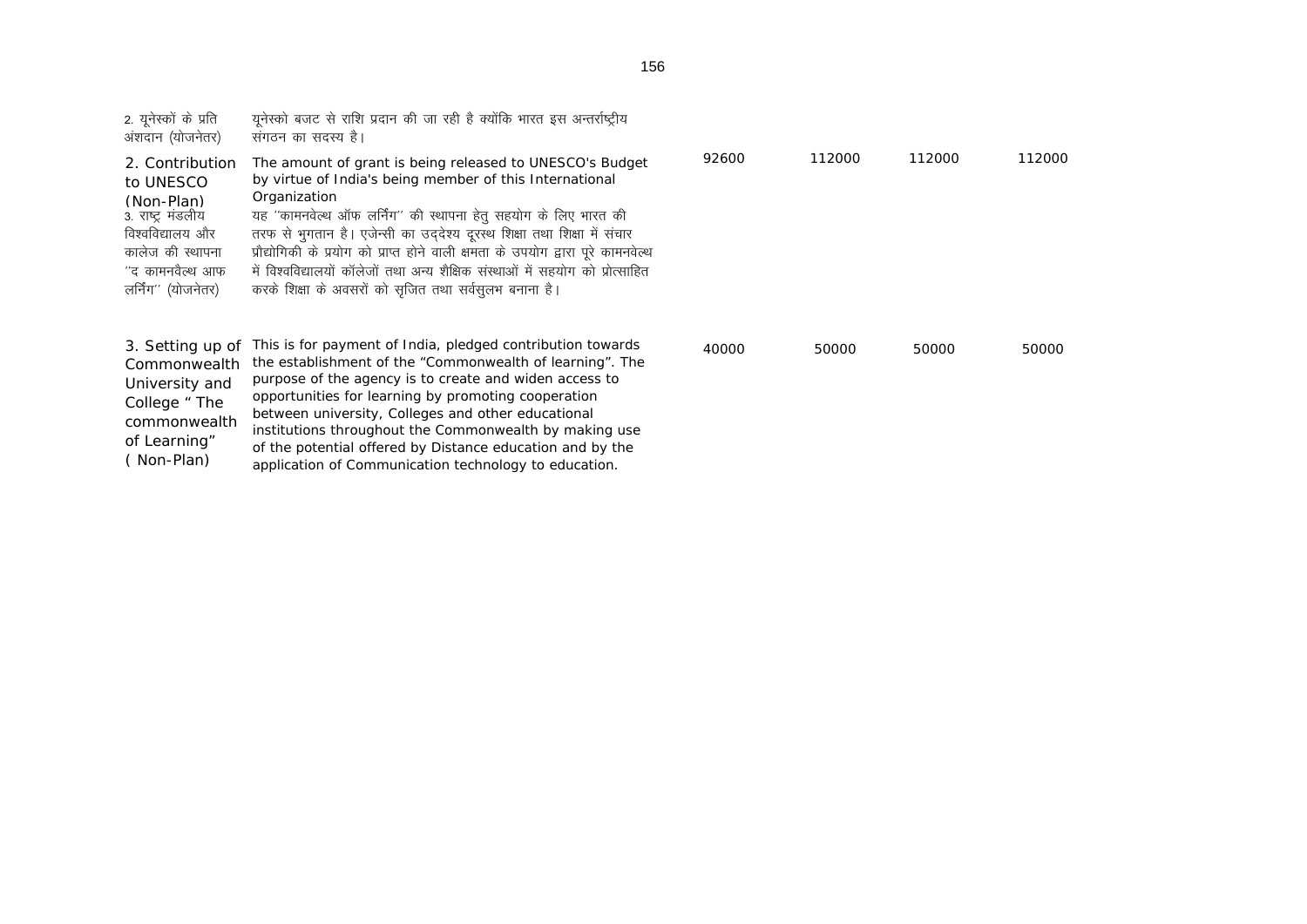#### मांग सं0 60 – उच्चतर शिक्षा विभाग DEMAND No. 60-Department of Higher Education

### परिशिष्ट– हा

#### **APPENDIX-IX-I**

### उच्चतर शिक्षा विभाग DEPARTMENT OF HIGHER EDUCATION

### केन्द्र सरकार द्वारा दी गई प्रत्याभूति तथा 31 मार्च, 2012 को बकाया राशि को दर्शाने वाला विवरण

### **STATEMENT SHOWING GUARANTEES GIVEN BY THE CENTRAL GOVERNMENT AND OUTSTANDING AS ON 31ST MARCH, 2012**

DEMAND No. 60 मॉग संख्या : 60

(कुल रकम लाख रूपयों में)

| (All Amount in Lakhs of ₹) |  |  |  |  |
|----------------------------|--|--|--|--|
|----------------------------|--|--|--|--|

| कम संख्या | संस्थान<br>उस<br>नाम<br>का<br>जिसको<br>प्रत्याभूति<br>दी<br>गई है | प्रत्याभूति<br>का<br>प्रकार तथा अवधि<br>के<br>(नये<br>मद<br>में संख्या<br>मामले<br>दिनांक<br>तथा<br>सहित) | ब्याज की दर यदि<br>कोई<br>हो<br>तो<br>(प्रतिशत प्रति वर्ष)       | की<br>प्रत्याभूति<br>राशि<br>अधिकतम<br>जिसके लिए सरकार बिकाया राशि<br>करार किया है<br>न्ने | प्रत्याभूति की<br>राशि<br>तथा 31.03.2012 को                  | क्या प्रत्याभूति के लिए कोई<br>प्रतिभूति जमानत के रूप में<br>सरकार के पास रखी गई है    | प्रत्याभूति के अनुसरण में<br>सरकार द्वारा किया गया<br>भुगतान यदि कोई हो | टिप्पणी |
|-----------|-------------------------------------------------------------------|-----------------------------------------------------------------------------------------------------------|------------------------------------------------------------------|--------------------------------------------------------------------------------------------|--------------------------------------------------------------|----------------------------------------------------------------------------------------|-------------------------------------------------------------------------|---------|
| SI. No    | Name of<br>the<br>Institution<br>for<br>whom<br>guarantee<br>has  | Nature and<br>extent of<br>Guarantee<br>(with no. &<br>date of the<br>sanction in<br>case of New          | Rate of<br>interest<br>involved if<br>any (percent<br>per annum) | Maximum<br>amount of<br>guarantee for<br>which Govt.<br>have entered<br>agreement          | Sums<br>guaranteed<br>and<br>outstanding as<br>on 31-03-2012 | Whether any<br>securities are<br>pledged to Govt. as a<br>set off against<br>Guarantee | Payment, if any<br>made by Govt.<br>in pursuance of<br>the guarantee    | Remark  |
|           | been                                                              | items                                                                                                     |                                                                  |                                                                                            |                                                              |                                                                                        |                                                                         |         |

शून्य.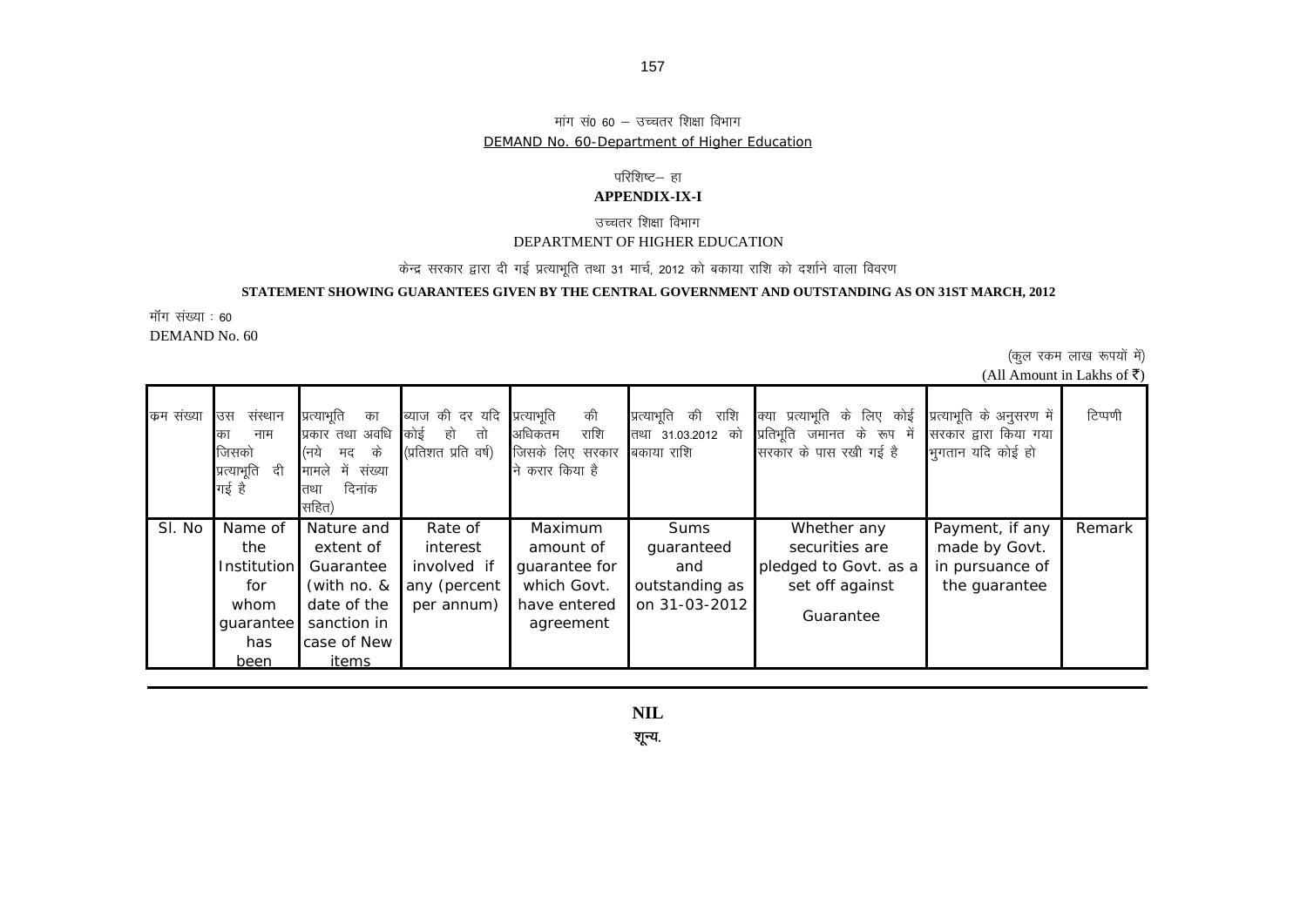### <u>विस्वृत अनुदान मांगे 2013–14</u> **DETAILED DEMANDS FOR GRANTS 2013-14** परिशिष्ट  $\mathbf{IX}$  ञ **APPENDIX IX –J**

### वर्ष 2011—12 के दौरान निजी संस्थाओं ⁄ संगठनों ⁄ व्यक्तियों को संस्वीकृत 5 लाख रूपए (आवर्ती) अथवा 10 लाख रू. (अनावर्ती) से अधिक के सहायता अनुदान को दर्शाने वाला विवरण।

### **STATEMENT SHOWING GRANTS–IN–AID EXCEEDING RS. 5.00 LAKH (RECURRING) OR RS.10.00 LAKH (NON-RECURRING) SANCTIONED TO PRIVATE INSTITUTION/ORGANIZATIONS/ INDIVIDUALS DURING THE YEARS 2011-12.**

| क.<br>सं.<br>S.<br>No. | संस्था/संगठन का नाम<br>Name of the Institution/Organizations                               | अनुदान देने वाला<br>मंत्रालय ∕ विभाग<br>Ministry/<br><b>Department</b><br>giving the grant        | आवर्ती अनुदान<br><b>Recurring</b> | अनावती<br>अनुदान<br>Non-<br>Recur<br>ring | अनुदान का उद्देश्य<br><b>Purpose of Grant</b>                                                |
|------------------------|--------------------------------------------------------------------------------------------|---------------------------------------------------------------------------------------------------|-----------------------------------|-------------------------------------------|----------------------------------------------------------------------------------------------|
|                        |                                                                                            |                                                                                                   |                                   | 5                                         | 6                                                                                            |
|                        | असम/ASSAM                                                                                  |                                                                                                   |                                   |                                           |                                                                                              |
|                        | असम राष्ट्र भाषा प्रचार समिति, गुवाहाटी<br>Assam Rashtrabhasha Prachar Samiti,<br>Guwahati | उच्चतर शिक्षा विभाग<br>मानव संसाधन<br>विकास मंत्रालय<br>D/O Higher<br>Education M/o<br><b>HRD</b> | $31,21,050/-$                     | शून्य<br>Nil                              | हिन्दी के विकास और  <br>प्रोन्नति के लिए<br>For the Promotion<br>and development of<br>Hindi |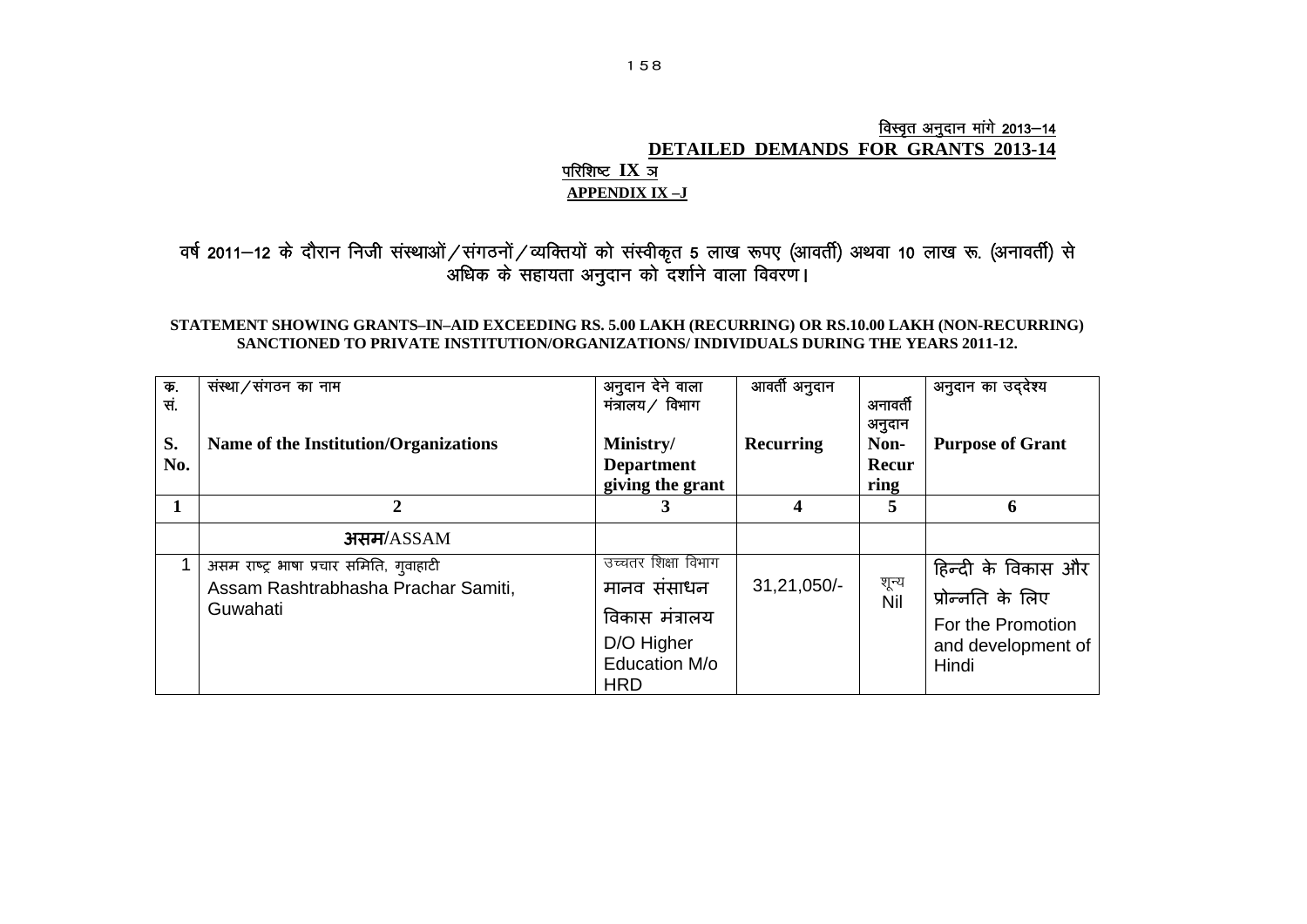| $\overline{2}$ | उत्तर पूर्वांचल राष्ट्रभाषा प्रचार समिति, उत्तरी लखिमपुर, असम<br>Uttar Poorvanchal Rashtrabhasha Prachar<br>Samiti, North Lakhimpur, Assam | $-\overline{a}$ ही $-$<br>do | $6,41,190/-$ | शून्य<br>Nil | -—वही—<br>do                 |
|----------------|--------------------------------------------------------------------------------------------------------------------------------------------|------------------------------|--------------|--------------|------------------------------|
| $\mathcal{S}$  | असम राज्य राष्ट्रभाषा प्रचार समिति<br>Assam Rajya Rastrabhasha Prachar Samiti                                                              | $-\overline{a}$ ही $-$<br>do | 28,42,290/-  | शून्य<br>Nil | $-\overline{a}$ ही $-$<br>do |
|                | <u> मेघालय/MEGHALAYA-</u>                                                                                                                  |                              |              |              |                              |
| 4.             | मेघालय राष्ट्रभाषा प्रचार समिति, शिलांग<br>Meghalaya Rashtrabhasha Prachar Samiti,<br>Shillong                                             | $-\overline{a}$ ही $-$<br>do | 9,80,550/-   | शून्य<br>Nil | --वही-<br>do                 |
|                | मिजोरम/MIZORAM                                                                                                                             |                              |              |              |                              |
| 5.             | मिजोरम हिन्दी प्रचार सभा, आईजोल<br>Mizoram Hindi Prachar Sabha, Aizwal                                                                     | $-\overline{a}$ ही $-$<br>do | $6,44,250/-$ | शून्य<br>Nil | $-\overline{a}$ ही $-$<br>do |
|                | कर्नाटक/KARNATAKA                                                                                                                          |                              |              |              |                              |
| 6.             | मैसूर हिन्दी प्रचार परिषद, बंगलौर<br>Mysore Hindi Prachar Parishad, Bangalore                                                              | $-\overline{a}$ ही $-$<br>do | 32,77,762/-  | शून्य<br>Nil | --वही-<br>do                 |
| 7.             | कर्नाटक हिन्दी प्रचार समिति, बंगलौर<br>Karnataka Hindi Prachar Samiti Jayanagar,<br>Bangalore                                              | $-\overline{a}$ ही $-$<br>do | 23,93,025/-  | शून्य<br>Nil | $-\overline{a}$ ही $-$<br>do |
| 8.             | कर्नाटक महिला हिन्दी सेवा समिति, बंगलौर<br>Karnataka Mahila Hindi Sewa Samiti,<br><b>Bangalore</b>                                         | $-\overline{a}$ ही $-$<br>do | 24,98,700/-  | शून्य<br>Nil | $-\overline{a}$ ही $-$<br>do |
| 9              | दक्षिण भारत हिन्दी प्रचार सभा, (कर्नाटक) धारवाड़<br>Dakshin Bharat Hindi Prachar Sabha,<br>(Karnataka) Dharwar                             | $-\overline{a}$ ही $-$<br>do | 58,78,800/-  | शून्य<br>Nil | $-\overline{a}$ ही $-$<br>do |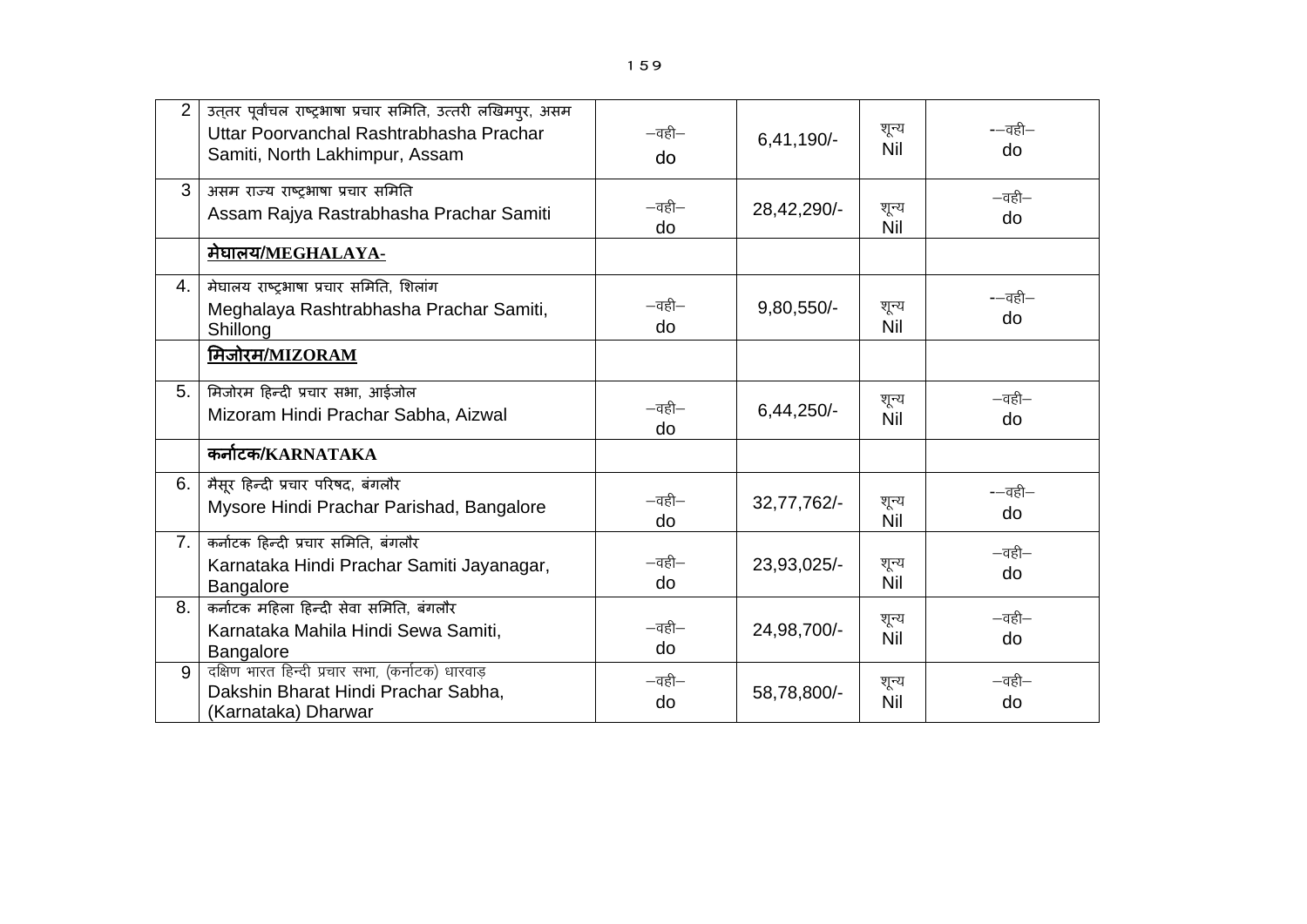|                 | महाराष्ट्र / MAHARASHTRA                                                                                                  |                                         |              |                     |                              |
|-----------------|---------------------------------------------------------------------------------------------------------------------------|-----------------------------------------|--------------|---------------------|------------------------------|
| 10 <sup>°</sup> | मुम्बई हिन्दी विद्यापीठ, मुम्बई<br>Mumbai Hindi Vidyapeeth, Mumbai                                                        | $-\overline{a}$ ही $-$<br>do            | 28,00,350/-  | शून्य<br>Nil        | $-\overline{a}$ ही $-$<br>do |
| 11              | मुम्बई प्रांतीय राष्ट्रभाषा प्रचार सभा, मुम्बई<br>Mumbai Priantiya Rashtrabhasha Prachar<br>Sabha, Mumbai                 | $-\overline{a}$ ही $-$<br>do            | $6,21,150/-$ | शून्य<br>Nil        | $-\overline{a}$ ही $-$<br>do |
| 12 <sup>2</sup> | मुम्बई हिन्दी सभा, मुम्बई<br>Mumbai Hindi Sabha, Mumbai                                                                   | $-\overline{a}$ ही $-$<br>do            | 5,87,670/-   | शून्य<br><b>Nil</b> | $-\overline{a}$ ही $-$<br>do |
| 13              | महाराष्ट्र राष्ट्रभाषा सभा, पुणे<br>Maharashtra Rashtrabhasha Sabha, Pune                                                 | $-\overline{a}$ ही $-$<br>do            | 8,24,925/-   | शून्य<br><b>Nil</b> | $-\overline{a}$ ही $-$<br>do |
| 14              | राष्ट्रभाषा प्रचार समिति, वर्धा<br>Rashtrabhasha Prachar Samiti, Vardha                                                   | $-\overline{a}$ ही $-$<br>do            | 8,26,020/-   | शून्य<br>Nil        | $-\overline{a}$ ही $-$<br>do |
|                 | <u>आन्ध्र प्रदेश/ANDHRA PRADESH</u>                                                                                       |                                         |              |                     |                              |
| 15              | दक्षिण भारत हिन्दी प्रचार सभा, हैदराबाद, आन्ध्रप्रदेश<br>Dakshin Bharat Hindi Prachar Sabha,<br>Hyderabad, Andhra Pradesh | $-\overline{a}$ ही $-$<br>do            | 47,87,070/-  | शून्य<br>Nil        | $-\overline{a}$ ही $-$<br>do |
| 16              | आन्ध्र प्रदेश हिन्दी प्रदेश हिन्दी प्रचार सभा, हैदराबाद<br>Andhra Pradesh Hindi Pradesh Hindi Prachar<br>Sabha, Hyderabad | $-\overline{a}$ ही $-$<br>do            | 10,68,750/-  | शून्य<br><b>Nil</b> | $-\overline{a}$ ही $-$<br>do |
|                 | <u>तमिलनाडु/TAMILNADU</u>                                                                                                 |                                         |              |                     |                              |
| 17              | दक्षिण भारत हिन्दी प्रचार सभा, चेन्नई, शहरी योजना<br>Dakshin Bharat Hindi Prachar Sabha, Cheenai,<br><b>City Scheme</b>   | $-\overline{\mathfrak{q}}$ ही $-$<br>do | 32,63,400/-  | शून्य<br>Nil        | $-\overline{a}$ ही $-$<br>do |
| 18              | दक्षिण भारत हिन्दी प्रचार सभा, चेन्नई(पी.जी.सेंटर)<br>Dakshin Bharat Hindi Prachar Sabha, Chennai<br>(for P.G. Centres)   | $-\overline{a}$ ही $-$<br>do            | 61,56,320/-  | शून्य<br><b>Nil</b> | $-\overline{a}$ ही $-$<br>do |
| 19              | दक्षिण भारत हिन्दी प्रचार सभा, त्रिची<br>Dskshin Bharat Hindi Prachar Sabha, Trichy                                       | $-\overline{a}$ ही $-$<br>do            | 74,82,200/-  | शून्य<br>Nil        | $-\overline{a}$ ही $-$<br>do |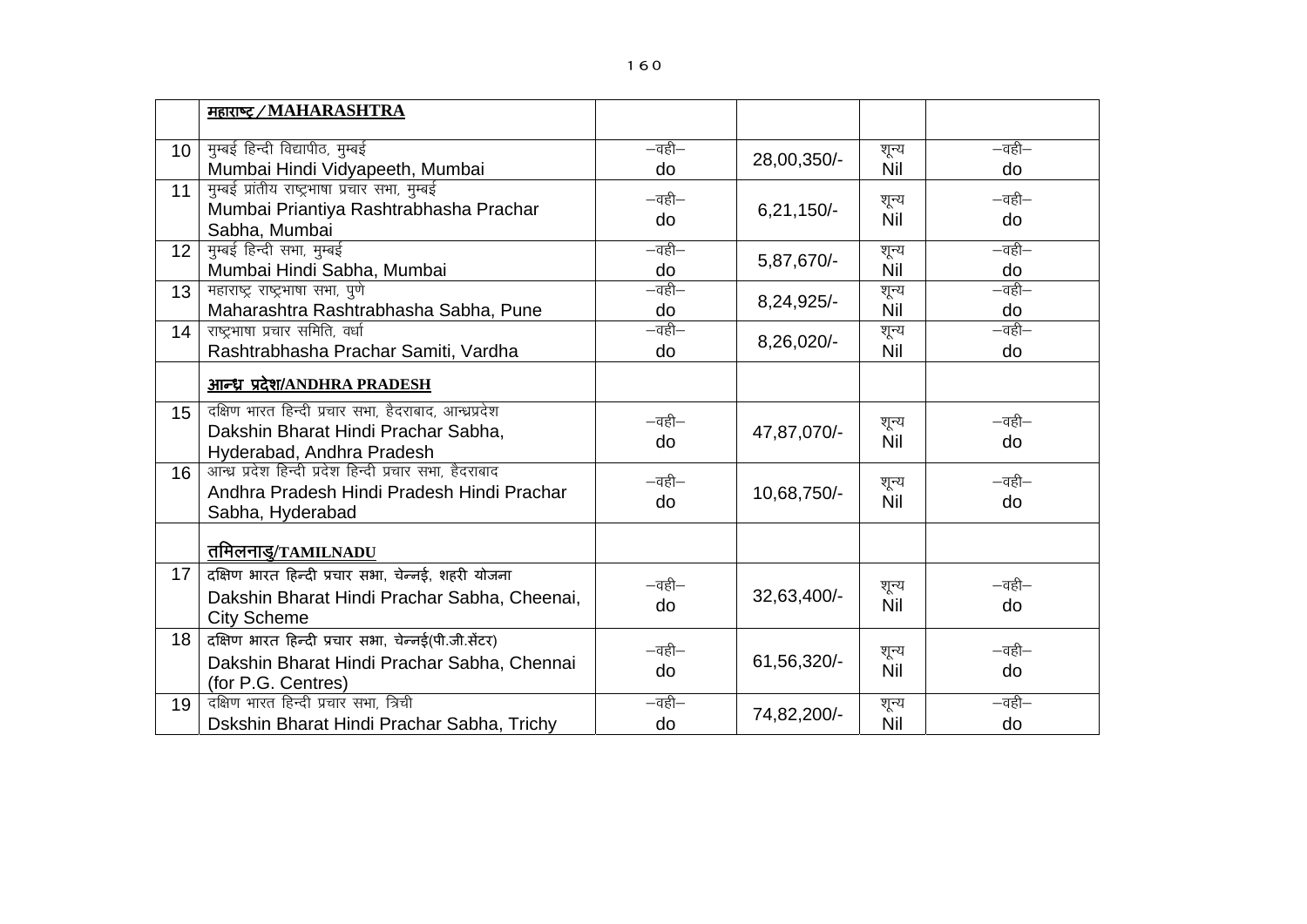|    | केरल/KERALA                                                                                                   |                              |               |              |                              |
|----|---------------------------------------------------------------------------------------------------------------|------------------------------|---------------|--------------|------------------------------|
| 20 | दक्षिण भारत हिन्दी प्रचार सभा, (केरल), एर्नाकुलम<br>Dakshin Bharat Hindi Prachar Sabha (Kerala),<br>Erankulam | $-\overline{a}$ ही $-$<br>do | 31, 57, 575/- | शून्य<br>Nil | $-\overline{a}$ ही $-$<br>do |
| 21 | केरल हिन्दी प्रचार सभा, तिरूवन्नतपुरम<br>Kerala Hindi Prachar Sabha,<br>Thiruvananthapuram                    | $-\overline{a}$ ही $-$<br>do | $32,57,175/-$ | शून्य<br>Nil | $-\overline{a}$ ही $-$<br>do |
|    | उत्तर प्रदेश/UTTAR PRADESH                                                                                    |                              |               |              |                              |
| 22 | हिन्दी साहित्य सम्मेलन, प्रयाग, इलाहाबाद<br>Hindi Sahitya Sammelan, Prayag, Allahabad                         | $-\overline{a}$ ही $-$<br>do | 7,01,250/-    | शून्य<br>Nil | $-\overline{a}$ ही $-$<br>Do |
|    | दिल्ली/DELHI                                                                                                  |                              |               |              |                              |
| 23 | अखिल भारतीय हिन्दी संस्था संघ, नई दिल्ली<br>Akhil Bhartiya Hindi Sansth Sangh New Delhi                       | $-\overline{a}$ ही $-$<br>do | 12,11,000/-   | शून्य<br>Nil | $-\overline{a}$ ही $-$<br>do |
| 24 | केन्द्रीय सचिवालय हिन्दी परिषद, नई दिल्ली<br>Kendriya Sachivalaya Hindi Parishad, New<br>Delhi                | $-\overline{a}$ ही $-$<br>do | $5,85,000/-$  | शून्य<br>Nil | —वही—<br>Do                  |
| 25 | नागिरि लिपि परिषद, नई दिल्ली<br>Nagiri Lipi Parishad, New Delhi                                               | $-\overline{a}$ ही $-$<br>do | $5,32,500/-$  | शून्य<br>Nil | $-\overline{a}$ ही $-$<br>do |
|    | कुल<br>Total:-                                                                                                |                              | 6,01,39,972/- |              |                              |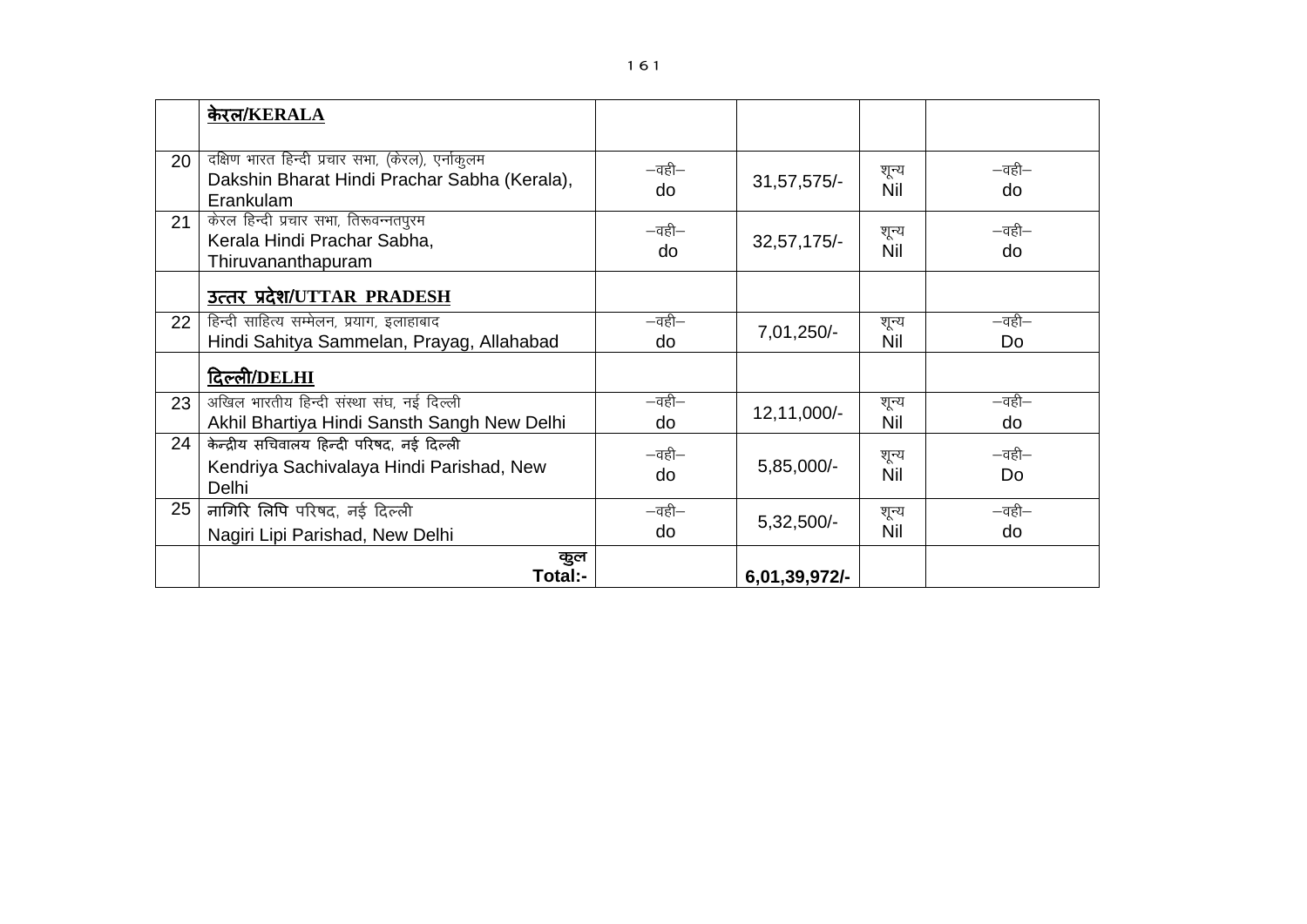# परिशिष्ट— के

#### **APPENDIX-IX-K**

## भारत की समेकित निधि से प्रतिवर्ष 10.00 लाख रू0 से अधिक अनुदान प्राप्त करने वाले निकायों की निधियों को दर्शाने वाला विवरण **Statements showing the source of funds for grantee bodies receiving grants of over Rs. 10 lakh per year from Consolidated Fund of India.**

(उच्चतर शिक्षा विभाग) (Department Higher Education)

(लाख रूपये में)

 **(Figures in Lakhs)**

| क सं   | संस्था / संगठन /<br>व्यक्ति का नाम                     |                     | मंत्रालय/विभाग से प्राप्त<br>अनुदान | भारत की समेकित निधि<br>से वर्ष 2011–2012 के<br>दौरान सी एफ आई से<br>प्राप्त वास्तविक निधियां | वर्ष 2012—13 के<br>से प्राप्त अनुदान    | वर्ष 2011–2012 के बजट<br>अनुसार सी एफ आई अनुमान के अनुसार सी एफ<br>आई से प्राप्त अनुदान | अन्य स्रोतों से अनुदान<br>$2011 - 12$ |                                               |
|--------|--------------------------------------------------------|---------------------|-------------------------------------|----------------------------------------------------------------------------------------------|-----------------------------------------|-----------------------------------------------------------------------------------------|---------------------------------------|-----------------------------------------------|
| S. No. | Name of<br>Institution/<br>Organisation/<br>Individual | Ministry/           | Department Giving<br>the grant      | Actual of Release<br>during 2011-12<br>From the<br>Consolidated Fund<br>of India             | Grants from CFI<br>as per BE<br>2012-13 | Grants from<br>Consolidated Fund of<br>India as per BE 2011-<br>12                      |                                       | Grants received from<br>other sources 2011-12 |
|        | $\mathcal{D}_{\mathcal{L}}$                            |                     | 4                                   |                                                                                              | 6                                       |                                                                                         | 8                                     | Q                                             |
|        |                                                        | सार्वजनिक<br>Public | निजी<br>Private                     |                                                                                              |                                         |                                                                                         | घरेलू<br>Domestic                     | विदेशी<br>Foreign                             |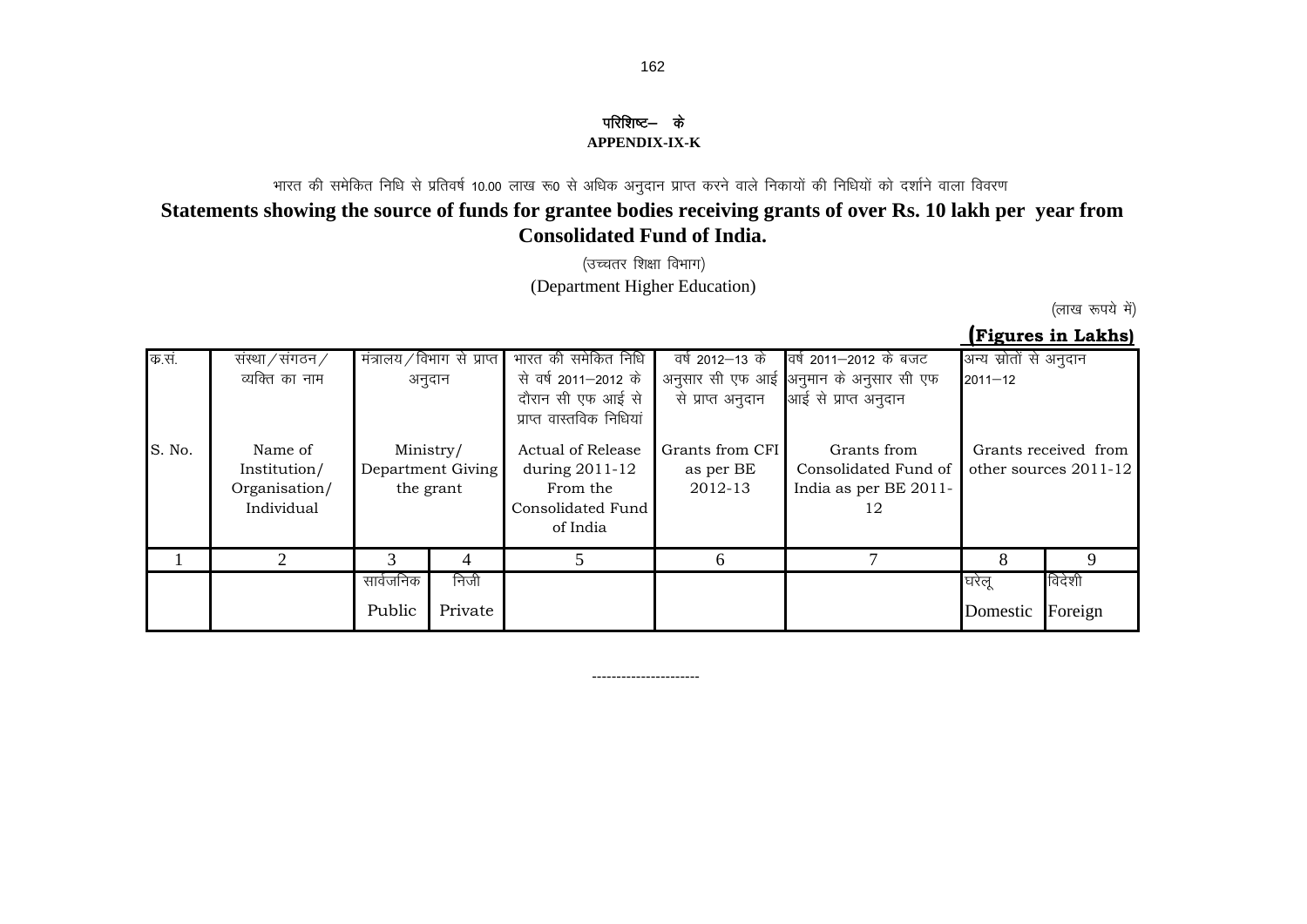### परिषिष्ट – अ

#### APPENDIX-X-A

नई सेवा/नई सेवा प्रपत्र का ब्यौरा जिसके लिए बजट अनुमान 2013—14 में प्रावधान किया गया है

Particulars of "New Service/New Instrument of Service' for which provision is made in the Budget Estimates 2013-14

#### उच्चतर षिक्षा विभाग DEPARTMENT OF HIGHER EDUCATION

(राशि करोड़ में)

(Amount in crore of  $\bar{\tau}$ )

| कम संख्या      |                                                                                                                                 |                     | बजट अनुमान 2013-2014 में<br>प्रावधान       | टिप्पणी |
|----------------|---------------------------------------------------------------------------------------------------------------------------------|---------------------|--------------------------------------------|---------|
| S. No          | Scheme                                                                                                                          | Major Head/Sub head | Provision in Budget<br>Estimates 2013-2014 | Remarks |
| $\mathbf{1}$   | National Initiative for Quality Education in<br>Indian languages<br>भारतीय भाषाओं में गुणवत्तायुक्त शिक्षा हेतु राष्ट्रीय पहल   | 2202                | 1.00                                       |         |
| 2              | National Initiative to foster social responsibility<br>सामाजिक उत्तरदायित्व को प्रोत्साहित करने के लिए<br>राष्ट्रीय पहल         | 2202                | 1.00                                       |         |
| 3              | National Initiative on sports and wellness<br>खेल-कूद और स्वास्थ्य संबंधी राष्ट्रीय पहल                                         | 2202                | 1.00                                       |         |
| 4              | Rashtriya Uchchatar Shiksha Abhiyan (RUSA)<br>राष्ट्रीय उच्चतर शिक्षा अभियान                                                    | 2202                | 500.00                                     |         |
| 6              | Strengthening<br>of<br>governance<br>and<br>accreditation system<br>अभिशासन तथा प्रत्यायन प्रणाली को सुदृढ़ बनाया जाना          | 2202                | 1.00                                       |         |
| $\overline{7}$ | Setting up of Institutes/Academies for<br>Academic Leadership<br>अकादमिक नेतृत्व के लिए संस्थाओं/अकादमियों की<br>स्थापना करना   | 2202                | 1.00                                       |         |
| 8              | Strengthening<br>statistical<br>public<br>and<br>information system<br>सांख्यिकीय और सार्वजनिक सूचना प्रणाली को सुदृढ़<br>बनाना | 2202                | 1.00                                       |         |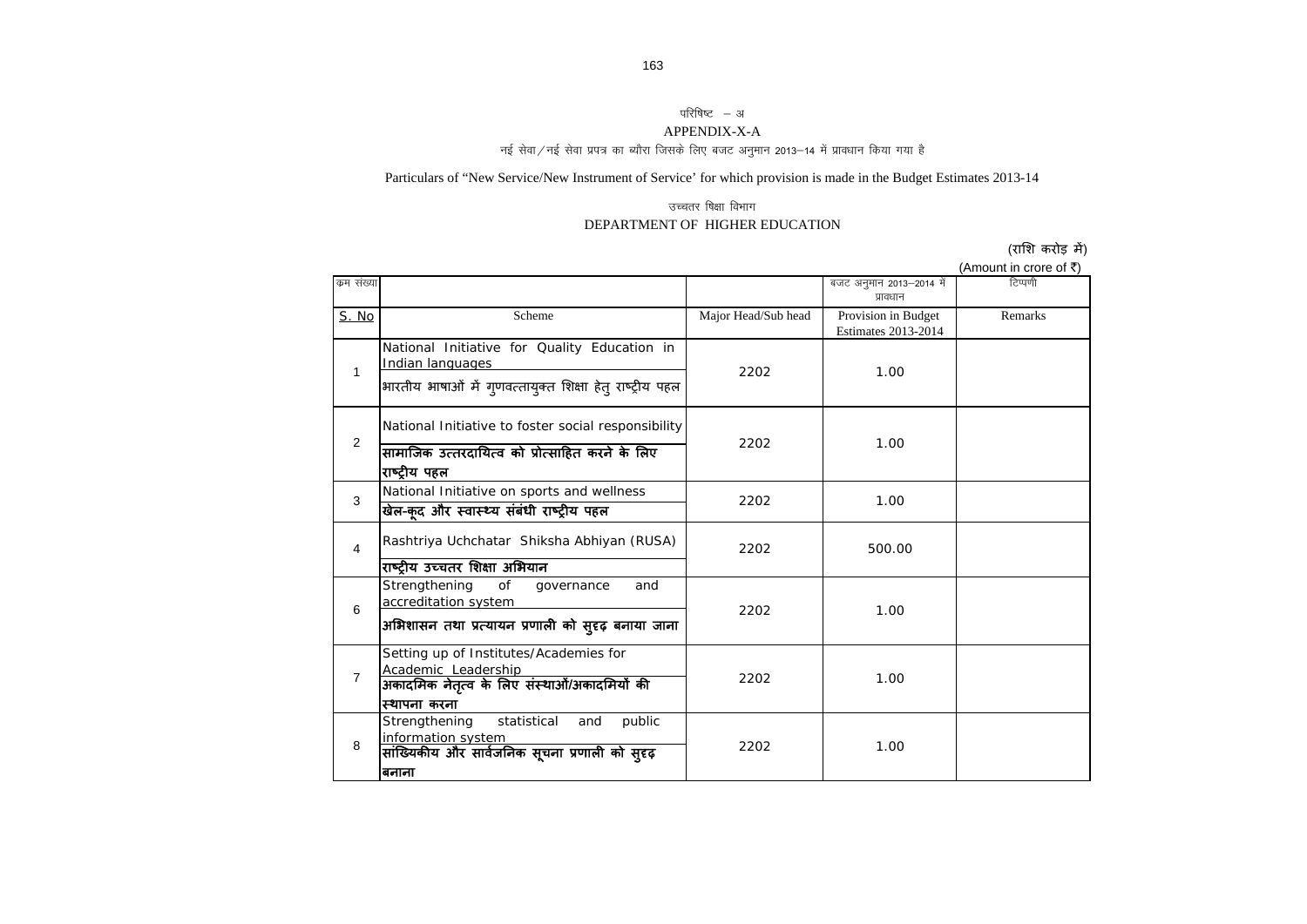| 9               | Centres for higher education research<br>Conduct of longitudinal studies and surveys<br>अन्दैर्ध्य अध्ययन और सर्वेक्षण के उच्चतर शिक्षा<br>अनुसंधान संचालन हेत् केन्द्र                                                                                                                                                                                                                                  | 2202 | 1.00  |  |
|-----------------|----------------------------------------------------------------------------------------------------------------------------------------------------------------------------------------------------------------------------------------------------------------------------------------------------------------------------------------------------------------------------------------------------------|------|-------|--|
| 10 <sup>°</sup> | Establishment of multi-disciplinary research<br>universities and creation of Centres of<br>Excellence and creating a system for research<br>evaluation and setting up Centre for Research<br>Fvaluation<br>बह्-विषयक अनुसंधान विश्वविद्यालयों की स्थापना और<br>उत्कृष्टता केन्द्रों का निर्माण और अनुसंधान मूल्यांकन<br>के लिए एक प्रणाली का सृजन करना तथा अनुसंधान<br>मूल्यांकन केन्द्र की स्थापना करना | 2203 | 1.00  |  |
|                 | Setting up of Inter-Institutional Centres,<br>creation of Excellence Clusters Networks and<br>Establishing alliances across institutions                                                                                                                                                                                                                                                                 |      |       |  |
| 11              | अंत:सांस्थानिक केन्द्रों की स्थापना करना, उत्कृष्टता<br>समूहों नेटवर्कों का निर्माण करना और संस्थाओं के<br>मध्य मैत्री संघ स्थापित करना                                                                                                                                                                                                                                                                  | 2203 | 1.00  |  |
| 12              | National Initiative for Design Innovation<br>डिजाइन नवाचार हेतू राष्ट्रीय पहल                                                                                                                                                                                                                                                                                                                            | 2203 | 25.00 |  |
| 13              | National Initiative for technology transfer<br>प्रौद्योगिकी हस्तांतरण के लिए राष्ट्रीय पहल                                                                                                                                                                                                                                                                                                               | 2203 | 25.00 |  |
| 14              | Quality Improvement Programme for<br>Management, pharmacy education and hotel<br>management<br>प्रबंधन फार्मेसी शिक्षा तथा होटल प्रबंधन हेत्<br>गुणवत्तापरक स्धार कार्यक्रम                                                                                                                                                                                                                              | 2203 | 1.00  |  |
| 15              | Support for skill-based higher education<br>including community colleges<br>सामुदायिक कॉलेजों सहित कौशल आधारित उच्चतर<br>शिक्षा के लिए सहायता                                                                                                                                                                                                                                                            | 2203 | 30.00 |  |
| 16              | IIT, Hyderabad (EAP)<br>आईआईटी, हैदराबाद (ईएपी)                                                                                                                                                                                                                                                                                                                                                          | 2203 | 50.00 |  |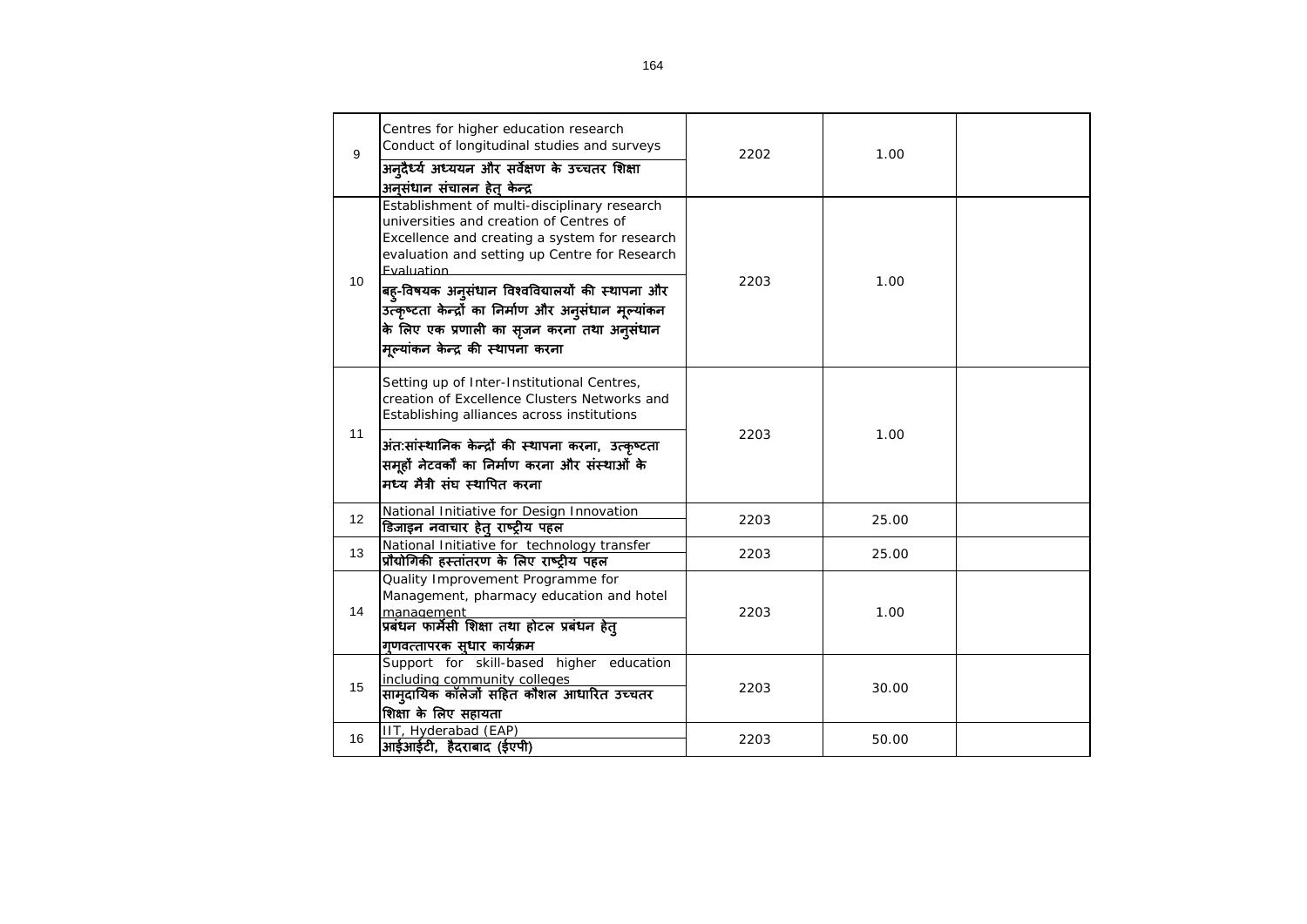उददेष्य शीर्ष सहित विस्तृत प्रावधानों को दर्षाने वाला विवरण — उच्चतर षिक्षा विभाग

**STATEMENT SHOWING THE DETAILED PROVISIONS OBJECT HEADWISE - DEPARTMENT OF HIGHER EDUCATION**

**DEMAND NO. 60**

मॉॅंग संख्या $:60$ 

#### **(Rs. In thousands)**

| (हजार रूपयो मे) |  |
|-----------------|--|
|                 |  |

| वास्तविक 2011–2012     |             | बजट अनुमान 2012-2013 |                          | संषोधित अनुमान 2012–2013 |               | विवरण मद शीर्ष (हिन्दी)                                         |              | शीर्ष कोड विवरण मद शीर्ष (अंगेजी में)                                      |              | बजट अनुमान 2013-2014       |           |
|------------------------|-------------|----------------------|--------------------------|--------------------------|---------------|-----------------------------------------------------------------|--------------|----------------------------------------------------------------------------|--------------|----------------------------|-----------|
| <b>Actuals 2011-12</b> |             |                      | Budget Estimates 2012-13 |                          |               | Revised Estimates 2012-13 Description Object Head (in<br>Hindi) | Head<br>Code | Description Object Head (in<br>English)                                    |              | Budget Estimates 2013-2014 |           |
| योजनागत                | योजनेत्तर   | योजनागत              | योजनेत्तर                | योजनागत                  | योजनेत्तर     |                                                                 |              |                                                                            | योजनागत      | योजनेत्तर                  | जोड       |
| Plan                   | Non-Plan    | Plan                 | Non-Plan                 | Plan                     | Non-Plan      |                                                                 |              |                                                                            | Plan         | Non-Plan                   | Total     |
| 53624                  | 540797      | 75860                | 809929                   | 81739                    | 809929 वेतन   |                                                                 |              | Salaries                                                                   | 77660        | 846629                     | 924289    |
| $\overline{4}$         | 1114        | 22                   | 4071                     | 43                       |               | 4071 समयोपरि भत्ता                                              | 3            | Overtime Allowance                                                         | 22           | 4071                       | 4093      |
| 441                    | 18765       | 800                  | 11950                    | 900                      |               | 11950 चिकित्सीय उपचार                                           | 6            | <b>Medical Treatment</b>                                                   | 800          | 11950                      | 12750     |
| 11396                  | 22686       | 49292                | 29100                    | 49392                    |               | 27300 घरेलू यात्रा व्यय                                         | 11           | Domestic Travel Expenses                                                   | 49292        | 34100                      | 83392     |
| $\mathbf 0$            | 9440        | $\mathbf 0$          | 21200                    | 200                      |               | 21200 विदेशी यात्रा व्यय                                        | 12           | Foreign Travel Expenses                                                    | $\mathbf 0$  | 24200                      | 24200     |
| 72157                  | 146116      | 58233                | 151050                   | 58334                    |               | 151050 कार्यालय व्यय                                            | 13           | Office Expenses                                                            | 47734        | 171050                     | 218784    |
| 41902                  | 1799        | 55090                | 3100                     | 105090                   |               | 3100 प्रकाशन                                                    | 16           | Publications                                                               | 66900        | 3100                       | 70000     |
| $\circ$                | $\circ$     | $\mathbf 0$          | 200                      | $\mathbf 0$              |               | 200 वैकिंग रोकड लेन.देन कर                                      | 17           | Banking Cash Transaction                                                   | $\mathsf{O}$ | 200                        | 200       |
| 29783                  | 9417        | 64010                | 12000                    | 64010                    |               | अन्य प्रशासनिक व्यय (आतिथ्य मनोरंजन<br>0 व्यय)                  | 20           | Other Administrative<br>Expenses (Hospitality &<br>Entertainment Expenses) | 546360       | 12000                      | 558360    |
| $\mathbf 0$            | $\mathbf 0$ | 1000                 | $\circ$                  | 1000                     |               | ∩ आपूर्ति और सामग्री                                            | 21           | Supplies & Materials                                                       | 1000         | 0                          | 1000      |
| 5192                   | 62223       | 9000                 | 63500                    | 6000                     |               | 63500 विज्ञापन तथा प्रचार                                       | 26           | Advertising and Publicity                                                  | 7000         | 76000                      | 83000     |
| 2000                   | $\mathbf 0$ | 2000                 | $\mathbf 0$              | 2000                     |               | 0 लघु काय                                                       | 27           | Minor Works                                                                | 3000         | 0                          | 3000      |
| $\mathbf 0$            | 2390        | $\mathbf 0$          | 2500                     | $\mathsf O$              | 2500          | व्यावसायिक <b>विशेष</b> सेवाओं के लिए भूगतान                    | 28           | Payments for Professional<br>and Special Services                          | $\circ$      | 2500                       | 2500      |
| 53896146               | 68081833    | 64577292             | 38953200                 | 54251064                 |               | 19235653 सहायता अनुदान                                          | 31           | Grants-in-aid-General                                                      | 64344541     | 43223000                   | 107567541 |
| 161                    | 145981      | 200                  | 165600                   | 200                      | 163400 अंशदान |                                                                 | 32           | Contribution                                                               | 200          | 165600                     | 165800    |
| 1957789                | 182200      | 2964332              | 182200                   | 1966836                  |               | $182200$ छात्रवृत्ति $/$ वृत्तियां                              | 34           | Scholarship/ Stipend                                                       | 3990000      | 182200                     | 4172200   |
| 70922376               |             | 81125927             | $\mathsf{O}$             | 72721043                 |               | पूंजीगत परिसम्पत्तियों के सृजन हेतु<br>0 अनुदान                 | 35           | Grants for creation of capital<br>assets                                   | 86715807     | O                          | 86715807  |
|                        |             | 5124300              | 57847200                 | 5183207                  |               | 57183247 सहायता अनुदान – वेतन                                   | 36           | Grants-in-aids-salaries                                                    | 5820002      | 60648700                   | 66468702  |
|                        | 62          |                      |                          |                          |               |                                                                 | 42           | Lump Sum Provision                                                         |              |                            |           |
| 188129                 | 72994       | 272642               | 113200                   | 298942                   |               | 120700 अन्य प्रभार                                              | 50           | Other Charges                                                              | 309682       | 114700                     | 424382    |
| $-713800$              | $-809$      |                      |                          |                          |               | कटौती वसूली                                                     | 70           | Deduct Recovery                                                            |              |                            |           |
| 126467300              |             | 69297008 154380000   | 98370000                 | 134790000                | 77980000 जोड  |                                                                 |              | <b>Total</b>                                                               | 161980000    | 105520000 267500000        |           |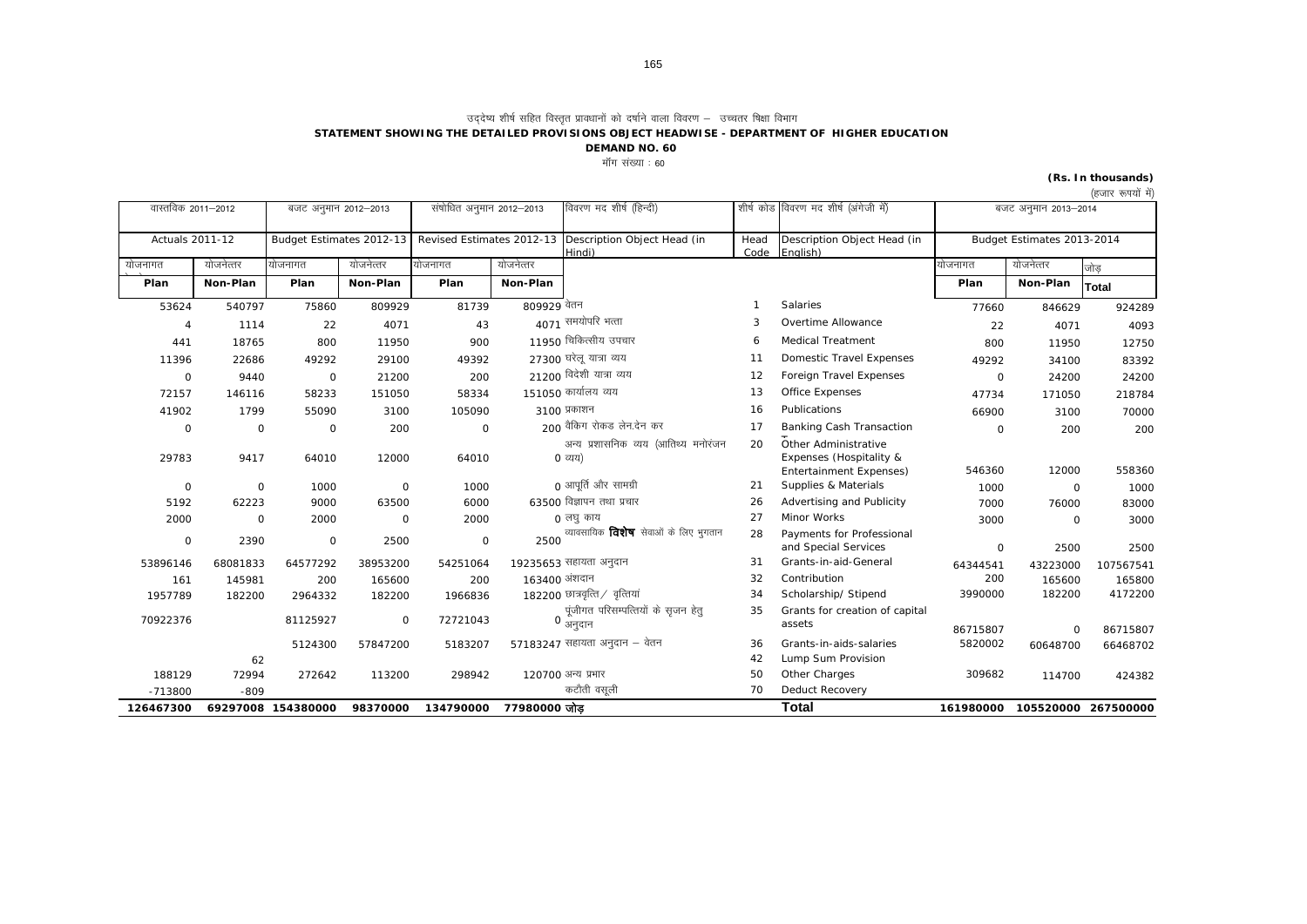### उच्चतर षिक्षा विभाग Department of Higher Education

## राज्यों / जिला स्तर के स्वायत्त निकायों को सीधे केन्द्रीय सहायता **Direct Transfers of Central Assistance to States/ District Level Autonomous Bodies**

….

मॉग संख्या : 60 Demand No. 60

> (Amount in thousands of  $\bar{z}$ ) (रू. हजार में)

| SI.No.                    | Name of the Scheme | Major Head   B.E. 2012-13 | R.E. 2012-13 | B.E. 2013-14 |
|---------------------------|--------------------|---------------------------|--------------|--------------|
|                           |                    |                           |              |              |
| Sub/Grand<br><b>Total</b> |                    | <b>NIL</b>                |              |              |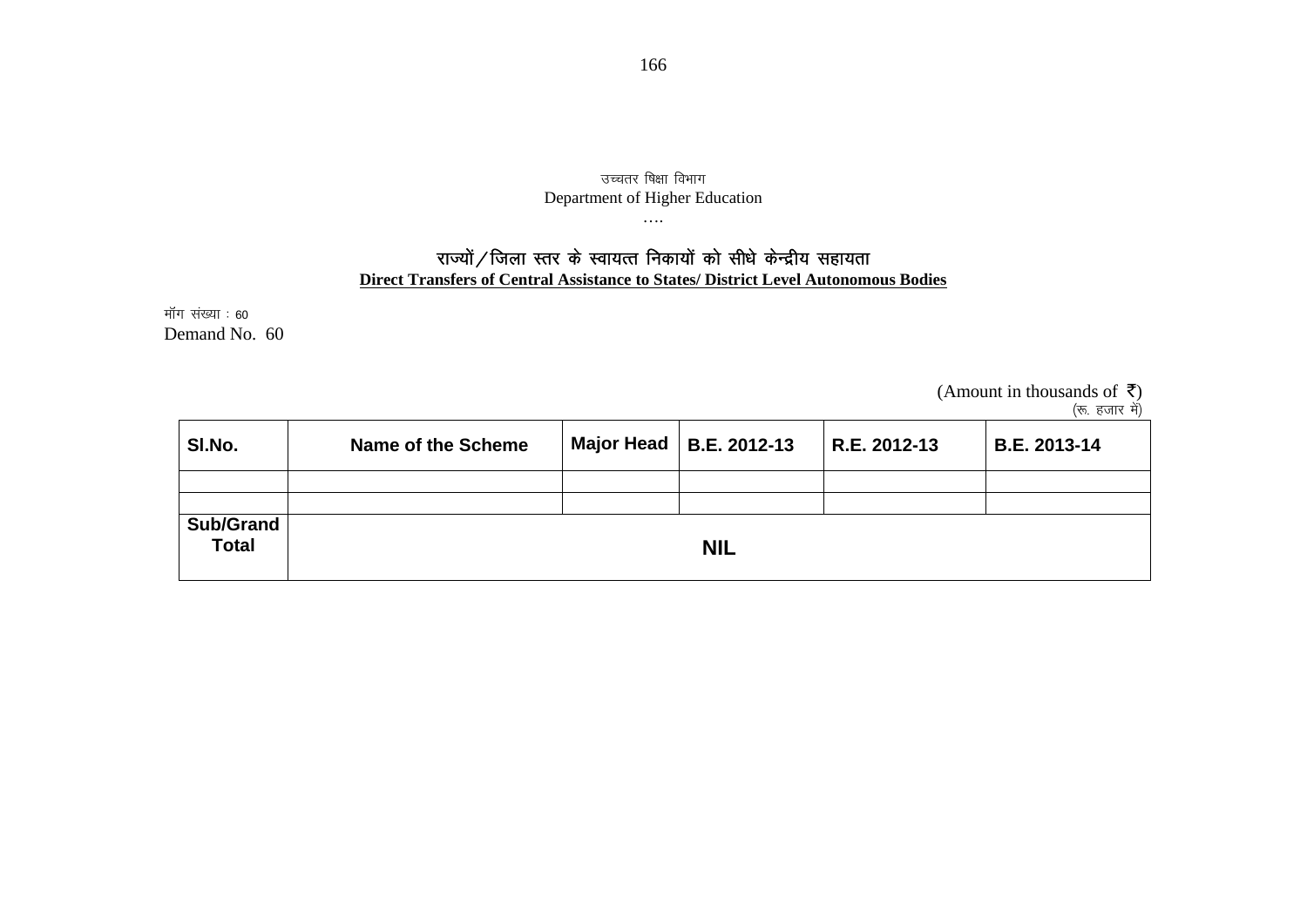### 167

#### उच्चतर शिक्षा विभाग

#### **Department of Higher Education**

#### मांग संख्या.60

### .<br>वित्त वर्ष 2013—14 हेतु मासिक ⁄ तिमाही व्यय योजना को दर्शाने वाले विवरण **Demand No. 60**

 **Statement Showing Monthly/ Quarterly Expenditure Plan for the Financial Year 2013-14**

(रू0 करोड़ में )

|                         |                            |                            |                            |                            |                            | $(\overline{\mathfrak{k}})$ in crore) |
|-------------------------|----------------------------|----------------------------|----------------------------|----------------------------|----------------------------|---------------------------------------|
|                         | योजनागत                    | संचित                      | योजनेत्तर                  | संचित                      | कुल                        | कल                                    |
|                         | Plan                       | कुल                        | <b>Non-Plan</b>            | कुल                        | <b>Total</b>               | <b>Total</b>                          |
| 2013-14                 |                            | ( योजनागत )                |                            | ( योजनेत्तर )              | $(1+3)$                    | $(2+4)$                               |
|                         |                            | <b>Cummulative</b>         |                            | <b>Cummulative Total</b>   |                            |                                       |
|                         |                            | Total (Plan)               |                            | $(Non-Plan)$               |                            |                                       |
|                         |                            | $\overline{2}$             | 3                          | 4                          | 5                          | 6                                     |
| अप्रैल                  | 917.88                     | 917.88                     | 879.33                     | 879.33                     | 1797.21                    | 1797.21                               |
| April                   |                            |                            |                            |                            |                            |                                       |
| मई                      | 917.89                     | 1835.77                    | 879.33                     | 1758.66                    | 1797.22                    | 3594.43                               |
| May                     |                            |                            |                            |                            |                            |                                       |
| जून                     | 917.89                     | 2753.66                    | 879.34                     | 2638.00                    | 1797.23                    | 5391.66                               |
| June                    |                            |                            |                            |                            |                            |                                       |
|                         | 2753.66                    | 2753.66                    | 2638.00                    | 2638.00                    | 5391.66                    | 5391.66                               |
| प्रथम तिमाही            | (बजट अनुमान का             | (बजट अनुमान का             | (बजट अनुमान का             | (बजट अनुमान का             | (बजट अनुमान का             | (बजट अनुमान का                        |
|                         | 17.00%)                    | 17.00%)                    | 25.00%)                    | 25.00%)                    | 20.16%)                    | 20.16%)                               |
| 1 <sup>st</sup> Quarter | $(17.00\% \text{ of } BE)$ | $(17.00\% \text{ of } BE)$ | $(25.00\% \text{ of } BE)$ | $(25.00\% \text{ of } BE)$ | $(20.16\% \text{ of } BE)$ | $(20.16\% \text{ of } BE)$            |
| जुलाई                   | 1241.84                    | 3995.50                    | 879.33                     | 3517.33                    | 2121.17                    | 7512.83                               |
| July                    |                            |                            |                            |                            |                            |                                       |
| अगस्त                   | 1241.85                    | 5237.35                    | 879.33                     | 4396.66                    | 2121.18                    | 9634.01                               |
| August                  |                            |                            |                            |                            |                            |                                       |
| सितम्बर                 | 1241.85                    | 6479.20                    | 879.34                     | 5276.00                    | 2121.19                    | 11755.20                              |
| September               |                            |                            |                            |                            |                            |                                       |
|                         | 3725.54                    | 6479.20                    | 2638.00                    | 5276.00                    | 6363.54                    | 11755.20                              |
| द्वितीय तिमाही          | (बजट अनुमान का             | (बजट अनुमान का             | (बजट अनुमान का             | (बजट अनुमान का             | (बजट अनुमान का             | (बजट अनुमान का                        |
|                         | 23.00%)                    | 40.00%)                    | 25.00%)                    | 50.00%)                    | 23.79%)                    | 43.94%)                               |
| $2nd$ Quarter           | $(23.00\% \text{ of } BE)$ | $(40.00\% \text{ of } BE)$ | $(25.00\% \text{ of } BE)$ | $(50.00\% \text{ of } BE)$ | $(23.79\% \text{ of } BE)$ | $(43.94 \text{ of } BE)$              |
|                         |                            |                            |                            |                            |                            |                                       |